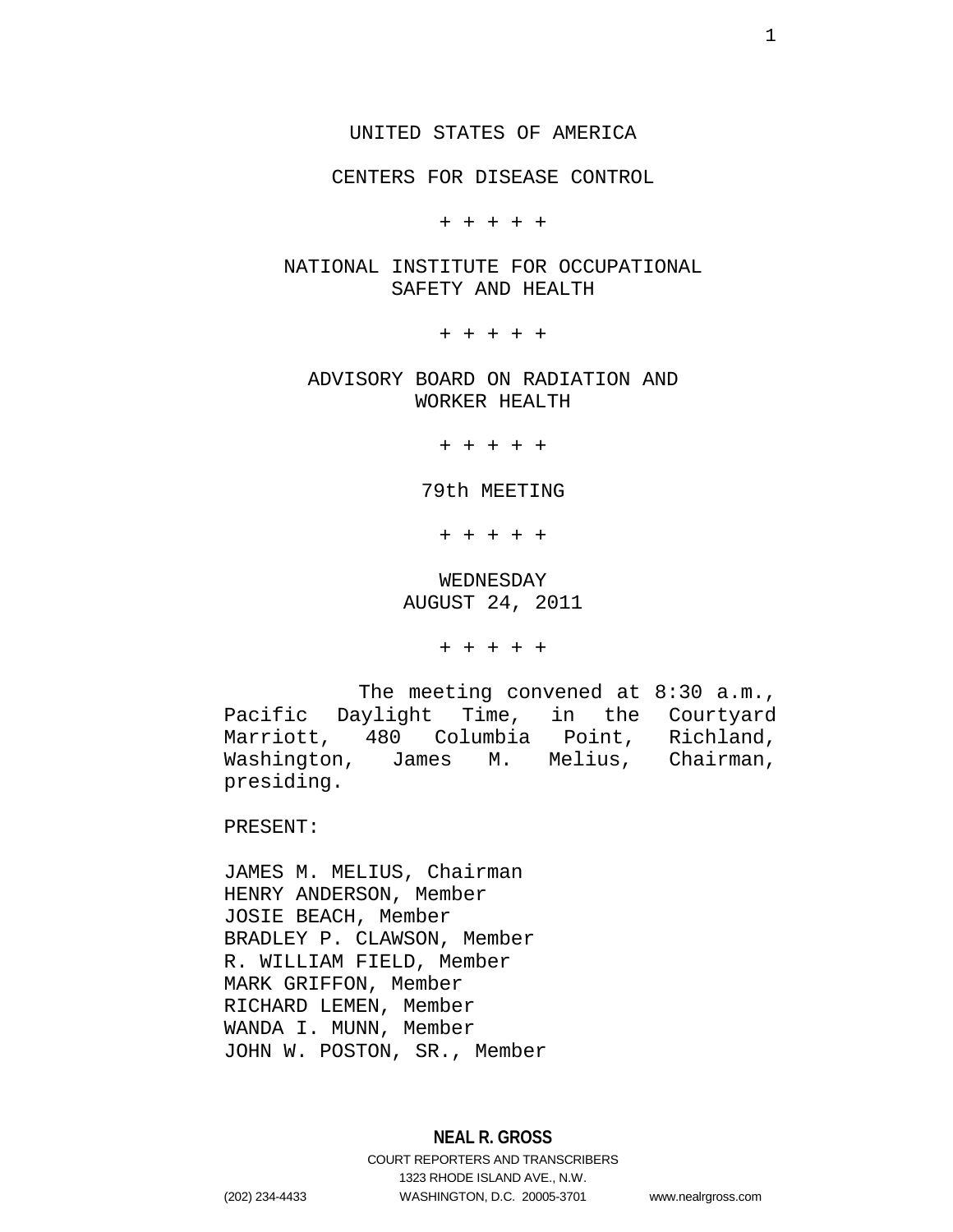PRESENT: (continued)

DAVID B. RICHARDSON, Member GENEVIEVE S. ROESSLER, Member PHILLIP SCHOFIELD, Member PAUL L. ZIEMER, Member TED KATZ, Designated Federal Official

# **NEAL R. GROSS**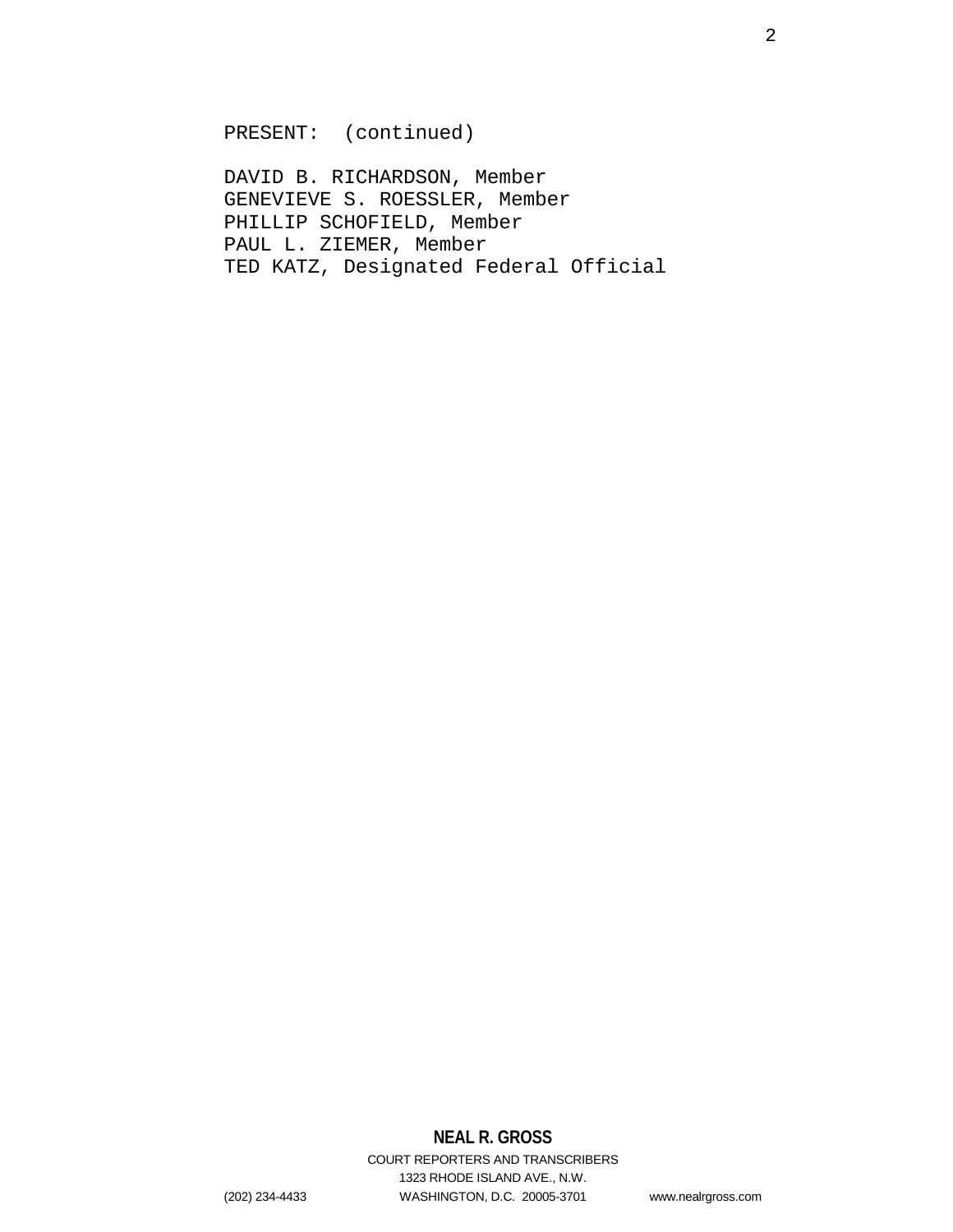# REGISTERED AND/OR PUBLIC COMMENT PARTICIPANTS

ADAMS, NANCY, NIOSH Contractor AL-NABULSI, ISAF, DOE ANDERSON, DAVE\* AYERS, LYNN, SC&A BALDRIDGE, SANDRA\* CARRIC, MARY ANN CRUZ, RUBIN, CDC DUNCAN, DIXIE FITZGERALD, JOE, SC&A FRASON, JERRY GEER, DALE GIRARDO, MARY GLOVER, SAM, DCAS GOSSEEN, SHERRY HAUG, NORMAN HINNEFELD, STU, DCAS HOWE, THERESE KINMAN, JOSHUA, DCAS KOTSCH, JEFF, DOL LEITON, RACHEL, DOL LEWIS, GREG, DOE LEWIS, MARK, ATL LIN, JENNY, HHS MAKHIJANI, ARJUN, SC&A MAURO, JOHN, SC&A\* MCFEE, MATTHEW, ORAU Team NETON, JIM, DCAS RAFKY, MICHAEL, HHS RAVENCRAFT, QUIN D. RINGEN, KNUT ROGERS, BRUCE ROLFES, MARK, DCAS RUTHERFORD, LAVON, DCAS STIVERS, JOHN, SC&A TAULBEE, TIM, DCAS VLIEGER, FAYE WADE, LEW, NIOSH Contractor WORTHINGTON, PATRICIA, DOES

(202) 234-4433 WASHINGTON, D.C. 20005-3701 www.nealrgross.com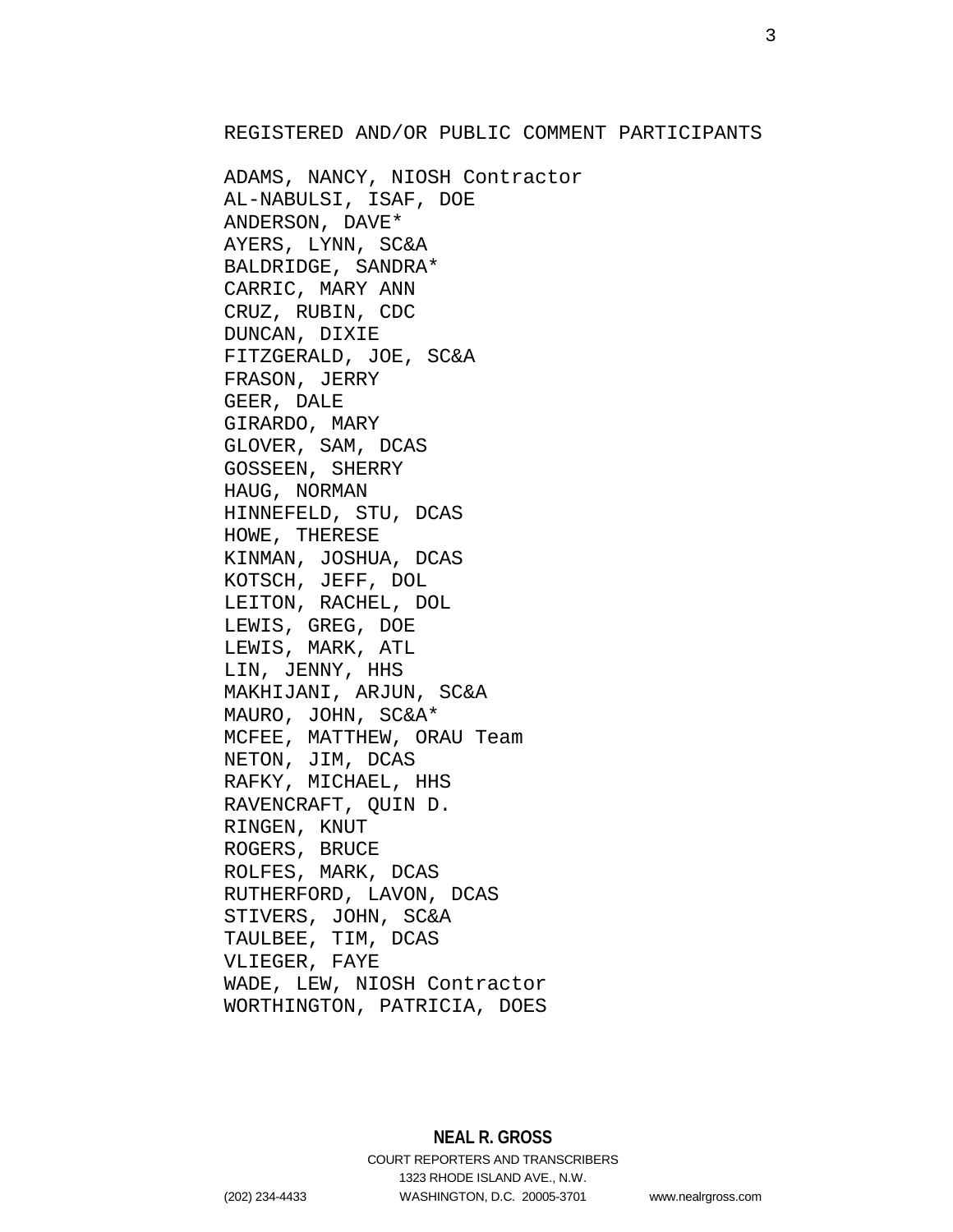C-O-N-T-E-N-T-S

| Hooker Electrochemical SEC Petition 7<br>Dr. Henry Anderson, Work Group Chair                                    |
|------------------------------------------------------------------------------------------------------------------|
| Feed Materials Production Center SEC Petition<br>Mr. Bradley Clawson, Work Group Chair<br>Mr. Mark Rolfes, NIOSH |
| Norton Company SEC Petition (1962-2009). 113<br>Ms. Wanda Munn, SC Chair                                         |
| Savannah River Site SEC Petition 149<br>Dr. Timothy Taulbee, NIOSH<br>Mr. Mark Griffon, Work Group Chair         |
| Board Work Session<br>. 195<br>Dr. James Melius, Chair                                                           |
| SEC Petition Status Update 248<br>Mr. LaVon Rutherford, NIOSH                                                    |
| Ames SEC Petition (1942-1970) 263<br>Dr. James Melius, Chair                                                     |
| Board Work Session 258<br>Dr. James Melius, Chair                                                                |
| Hanford WG Update 282<br>Dr. James Melius, Chair                                                                 |
| Public Comment 290                                                                                               |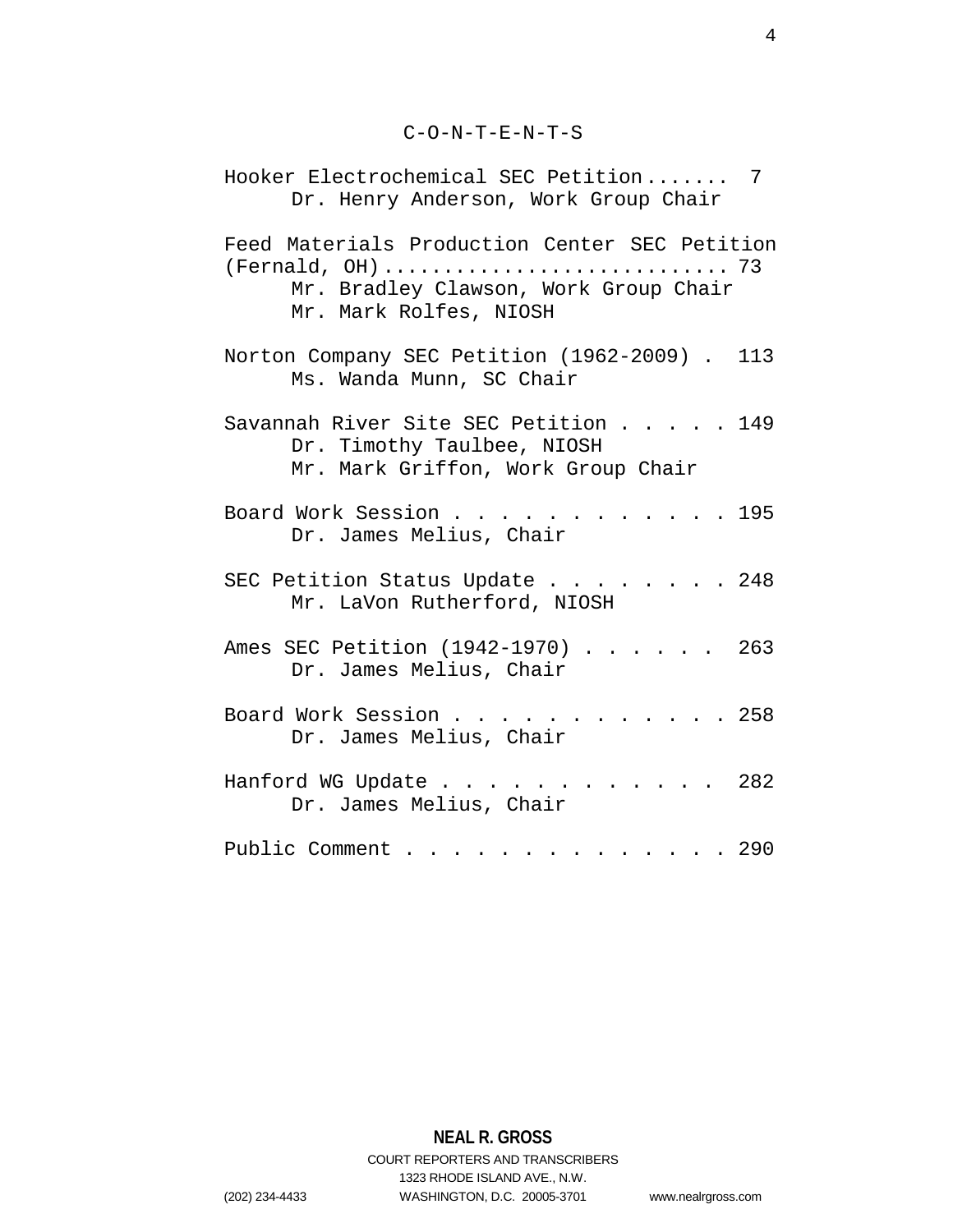| 1  | P-R-O-C-E-E-D-I-N-G-S                          |
|----|------------------------------------------------|
| 2  | 8:30 a.m.                                      |
| 3  | CHAIRMAN MELIUS: Good morning,                 |
| 4  | everybody. Welcome to the second day of our    |
| 5  | meeting. And, Ted, you want to?                |
| 6  | MR. KATZ: Sure. Welcome,                       |
| 7  | everybody here and on the line. Let me first   |
| 8  | check on the line and see if we have either of |
| 9  | two absent Board Members. Mr. Presley, Bob,    |
| 10 | or Mike Gibson? Are any of you on the line     |
| 11 | with us yet? Okay.                             |
| 12 | They're both on the East Coast,                |
| 13 | which makes it earlier there.                  |
| 14 | MEMBER ZIEMER: Later.                          |
| 15 | (Laughter.)                                    |
| 16 | MR. KATZ: Obviously they're on                 |
| 17 | the East Coast. All right from there, from     |
| 18 | that blunder. So yesterday morning we had      |
| 19 | some difficulty with the equipment here and    |
| 20 | had to change it out and folks on the phone we |
| 21 | apologize to you. I think many of you know     |
| 22 | that we had equipment problems that you        |

# **NEAL R. GROSS**

# COURT REPORTERS AND TRANSCRIBERS 1323 RHODE ISLAND AVE., N.W. (202) 234-4433 WASHINGTON, D.C. 20005-3701 www.nealrgross.com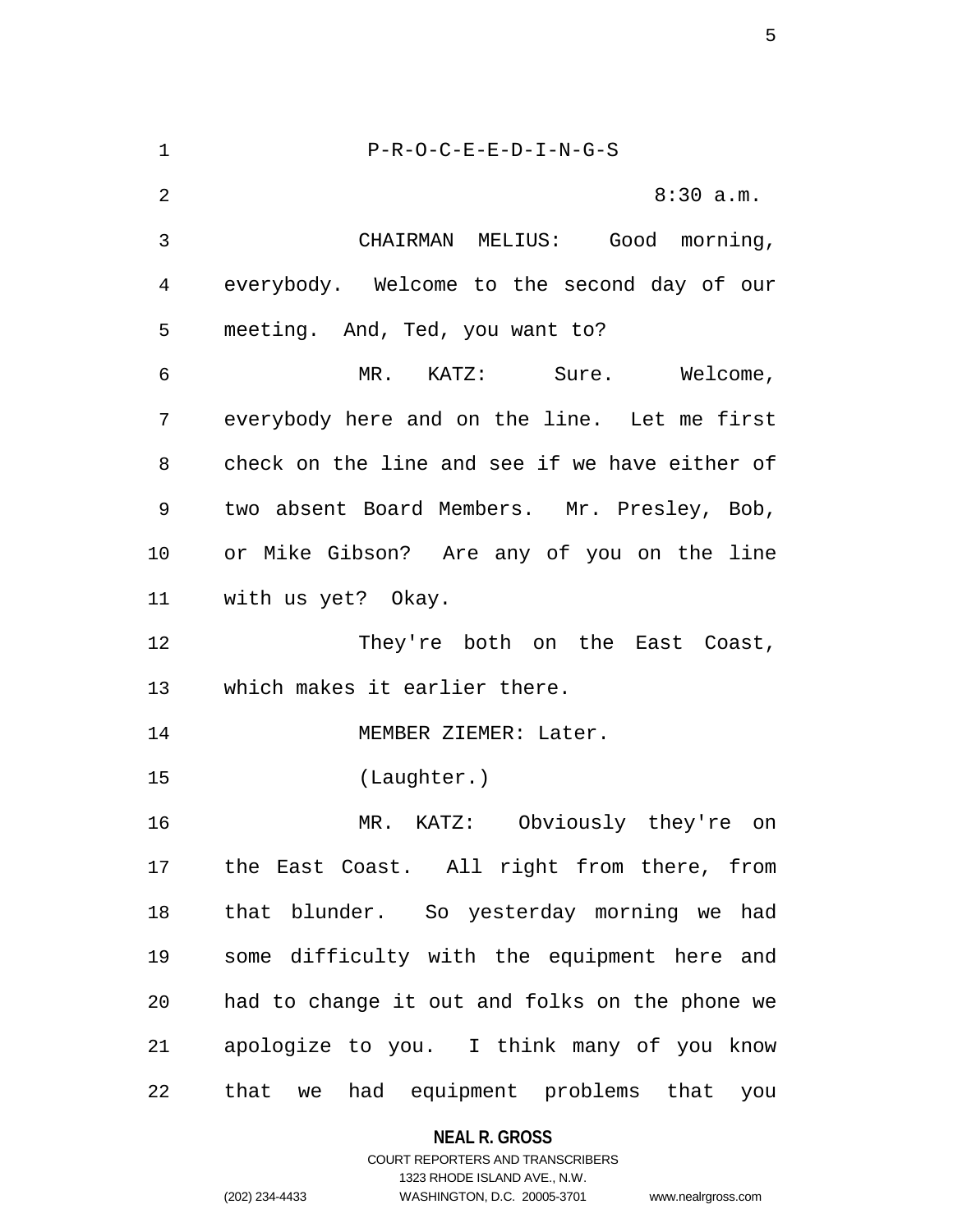1 couldn't hear and then you probably know that 2 we got it fixed yesterday afternoon for the 3 afternoon. But in any event I just wanted to 4 let you all know that all the presentations 5 that were given yesterday should be up on the 6 website, on the NIOSH website so you can read 7 what was presented at least. And you know, in 8 45 days or so we'll have transcripts for that 9 and you can read it if you missed yesterday 10 morning.

11 There's a public comment session 12 this afternoon starting at 5:00 immediately 13 following the Hanford Work Group update. So 14 we welcome you all to come to that and 15 participate. Also, let's see. Oh, for Board 16 Members, I've emailed all of you. We have 17 presentation material for the Pantex petition. 18 We sent it in yesterday and I've distributed 19 it to all of you by email. I also have some 20 hard copies so let me know if you want a hard 21 copy instead of reading it on your computer. 22 But you'll have that before tomorrow. And

#### **NEAL R. GROSS**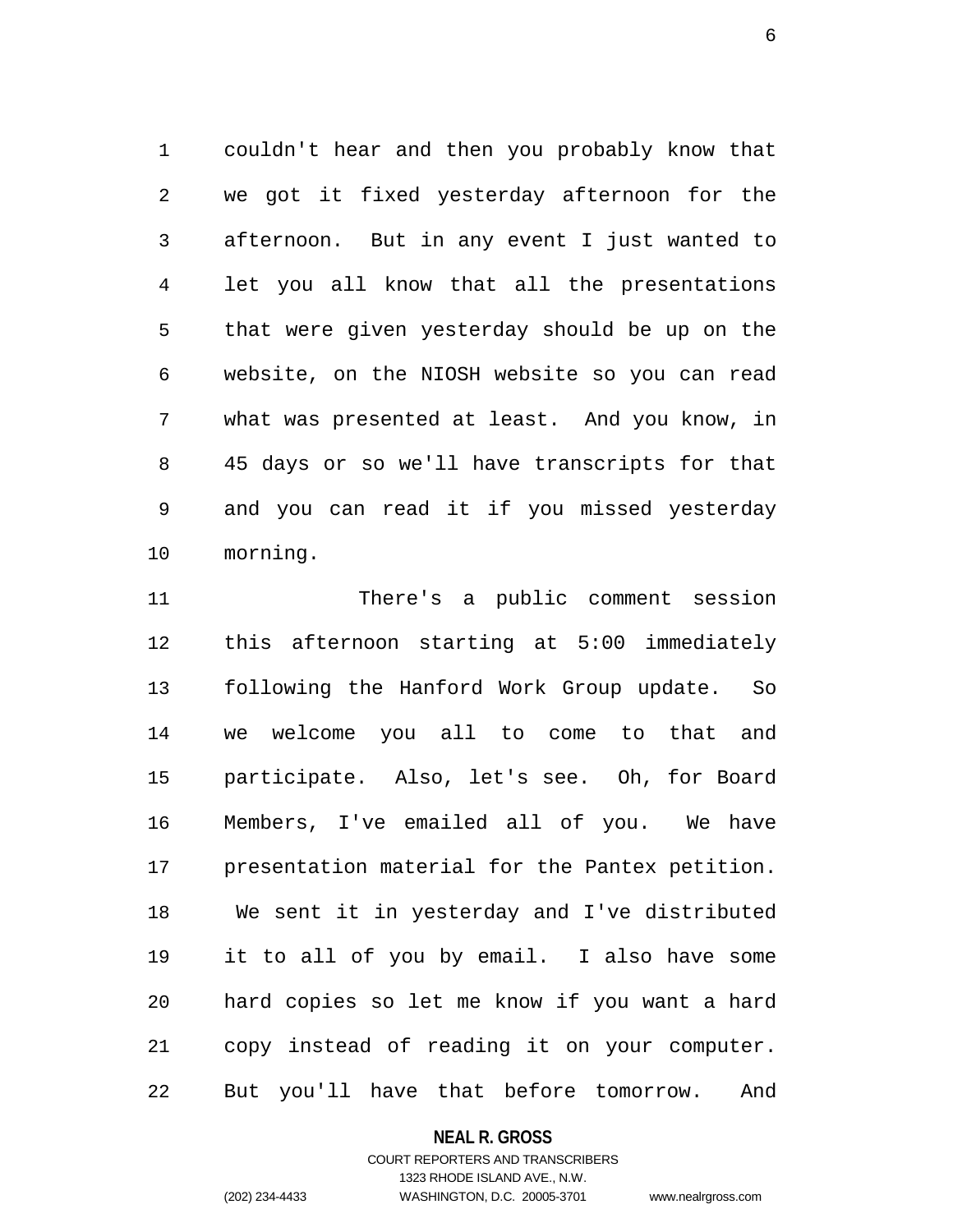1 just last I would just ask everyone on the 2 line please mute your phones while you're 3 listening except when you address the group. 4 If you don't have a mute button, then \*6 and 5 then pressing \*6 again will take you off of 6 mute. And it's your turn.

7 MEMBER ANDERSON: Is the Hooker 8 petitioner on?

9 MS. GIRARDO: Yes.

10 CHAIRMAN MELIUS: Okay and our 11 first presentation this morning will be on 12 Hooker Electrochemical SEC petition. And 13 Henry?

14 MEMBER ANDERSON: You all should 15 have received on the flash drive and earlier 16 as well all the documents that we reviewed as 17 well as the process that we used. So I'm 18 going to quickly go through to update some of 19 you on the site and the activities that we 20 performed. Hooker Electrochemical was an AWE 21 facility from approximately 1943 to 1948 with 22 a residual -- with a residual period through

**NEAL R. GROSS**

# COURT REPORTERS AND TRANSCRIBERS 1323 RHODE ISLAND AVE., N.W. (202) 234-4433 WASHINGTON, D.C. 20005-3701 www.nealrgross.com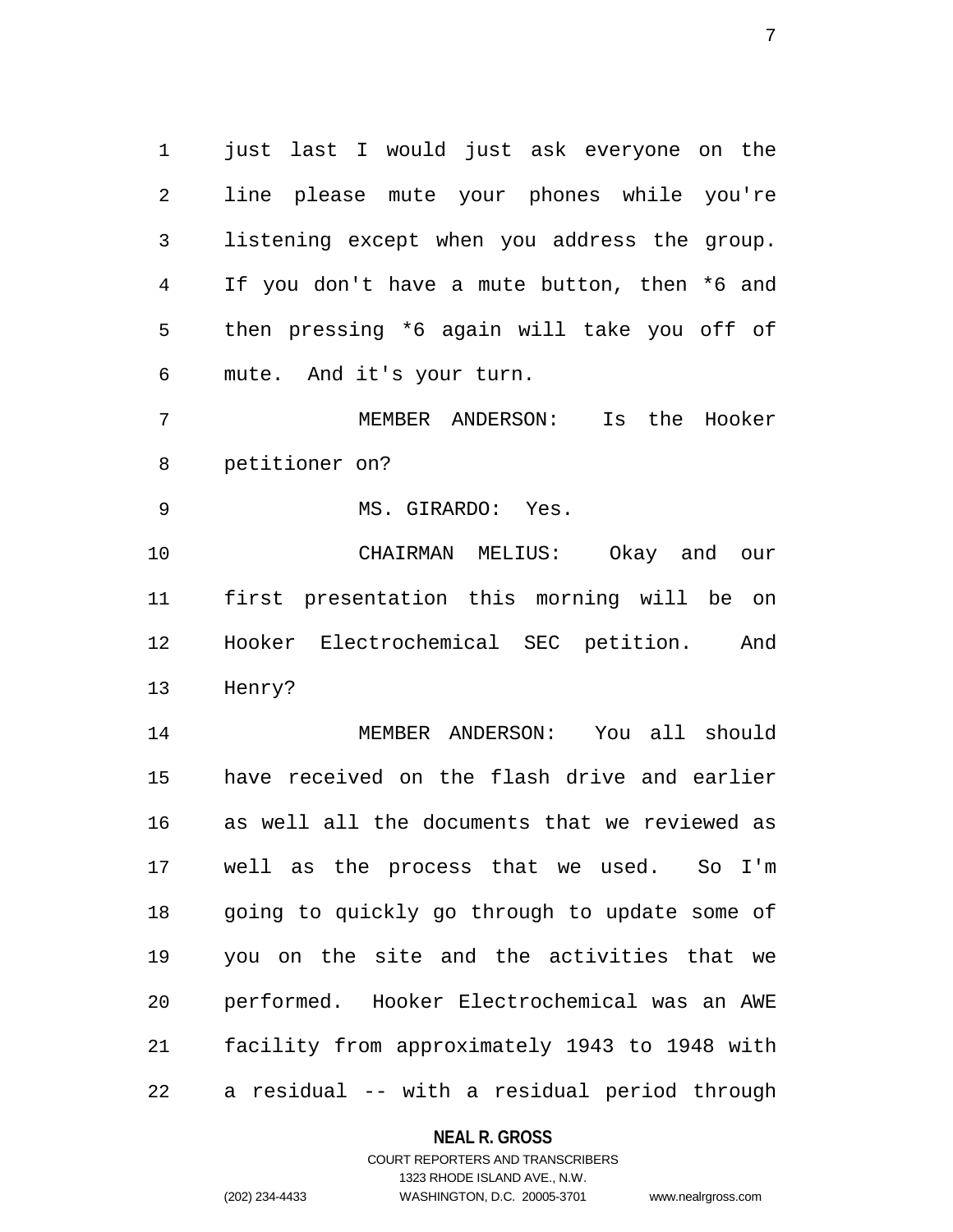1 1976. And they primarily produced non-2 radioactive chemicals at the plant, WMED, and 3 the issue that we're addressing is a 4 concentrated uranium-contaminated magnesium 5 fluoride slag using hydrochloric acid that 6 they had that was a waste from the P-45 7 process. So it was an efficient way to 8 utilize the existing materials and a limited-9 activity processing, the slag material.

10 A special building was constructed 11 to perform the concentrating operation and the 12 building was completed on July 11th, 1944. 13 And most of the slag handling was conducted 14 outdoors. The P-45 operations ended January 15 15th, 1946. The concentration of incoming 16 materials was about 0.2 percent uranium by 17 mass. Material was concentrated when it was 18 returned or moved into the processing 19 facilities elsewhere with a concentration of 1 20 to 2 percent. I think it was about, what was 21 it, 500 tons a week, something like that that 22 they were processing, so a fair amount of

### **NEAL R. GROSS**

# COURT REPORTERS AND TRANSCRIBERS 1323 RHODE ISLAND AVE., N.W. (202) 234-4433 WASHINGTON, D.C. 20005-3701 www.nealrgross.com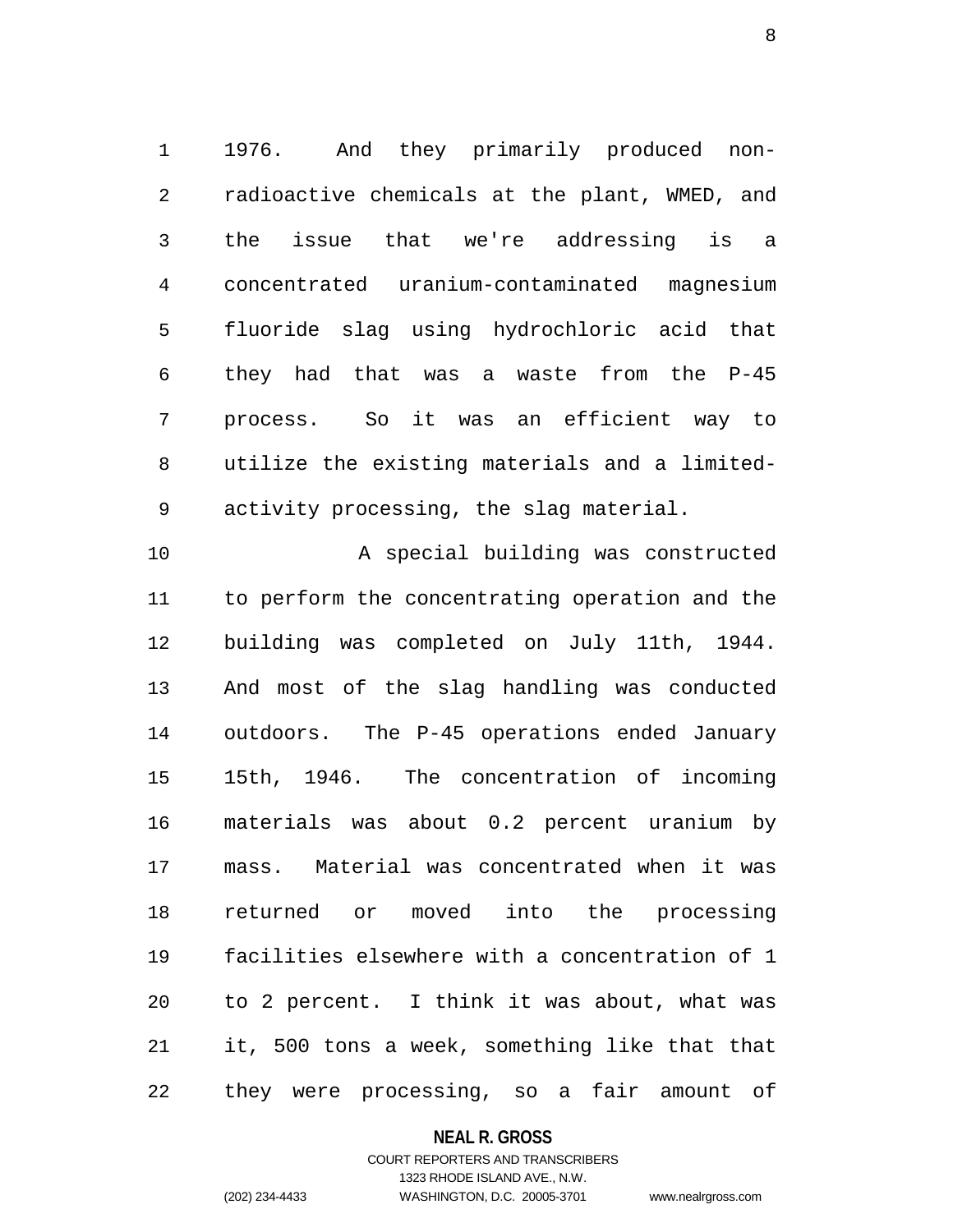1 material did come in and pass through the 2 processing.

3 The petition overview. A petition 4 was first submitted on March 6th focusing on 5 the furnace room. That was not qualified for 6 evaluation. The petitioner then was worked 7 with and revised their proposed Class, sent 8 that back in on September 26th. That Class 9 was qualified for evaluation October 16th, 10 2009, and then an Evaluation Report that will 11 be referred to as an ER but it's always hard 12 to remember what all these terms stand for so 13 ER is an Evaluation Report. It was issued on 14 May 3rd. It was then discussed and sent to 15 SC&A, the ER for review in January. The 16 Hooker TBD from April 2011 was revised again 17 in June and then there were several papers 18 that were developed by David Allen looking at 19 the review document that -- or responding to 20 the SC&A review document. Our Work Group also 21 you may recall during this period of time 22 there was the 6001 was disbanded or the

#### **NEAL R. GROSS**

# COURT REPORTERS AND TRANSCRIBERS 1323 RHODE ISLAND AVE., N.W. (202) 234-4433 WASHINGTON, D.C. 20005-3701 www.nealrgross.com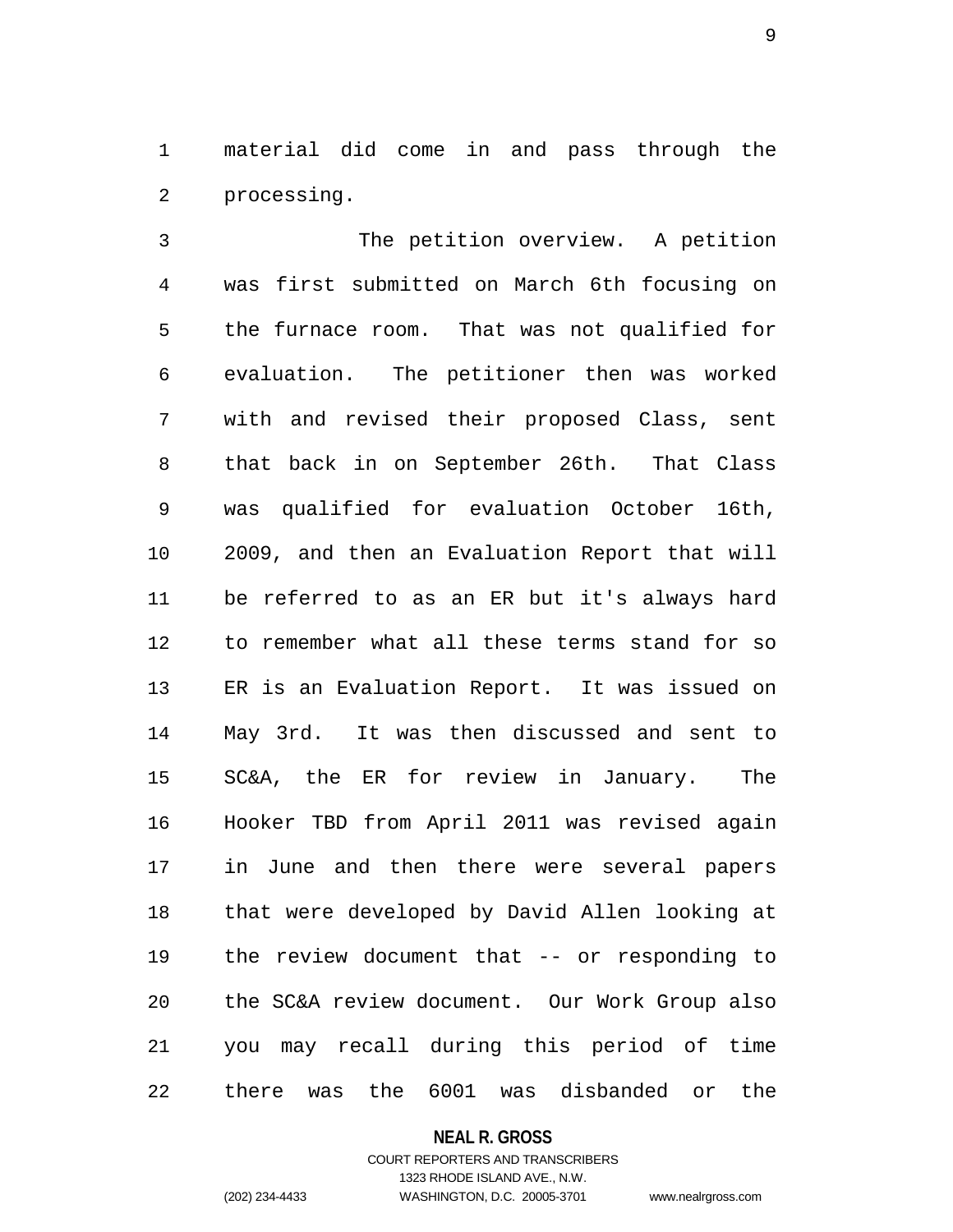1 documentation for that and each of the 2 appendices were then moved to be their own 3 TBD. And so that's partly what the revision 4 was and that cleared up a number of issues 5 that our committee raised when that change was 6 made and the proposal parts of 6001 were no 7 longer applicable.

8 We specifically asked that a White 9 Paper be developed by NIOSH relating to 10 surrogate data following our -- the criteria 11 that we use. And I would say we have two 12 really critical documents that we relied upon. 13 The first is the paper there on the surrogate 14 data evaluation going through the Board's set 15 of criteria. And then we asked SC&A to review 16 that and comment on that document and tighten 17 it up. And I think it probably represents a 18 nice summary, those two documents, of the use 19 of surrogate data and the justification for it 20 for this particular site.

21 The basis for the petition and 22 concerns was unmonitored workers. The

#### **NEAL R. GROSS**

COURT REPORTERS AND TRANSCRIBERS 1323 RHODE ISLAND AVE., N.W. (202) 234-4433 WASHINGTON, D.C. 20005-3701 www.nealrgross.com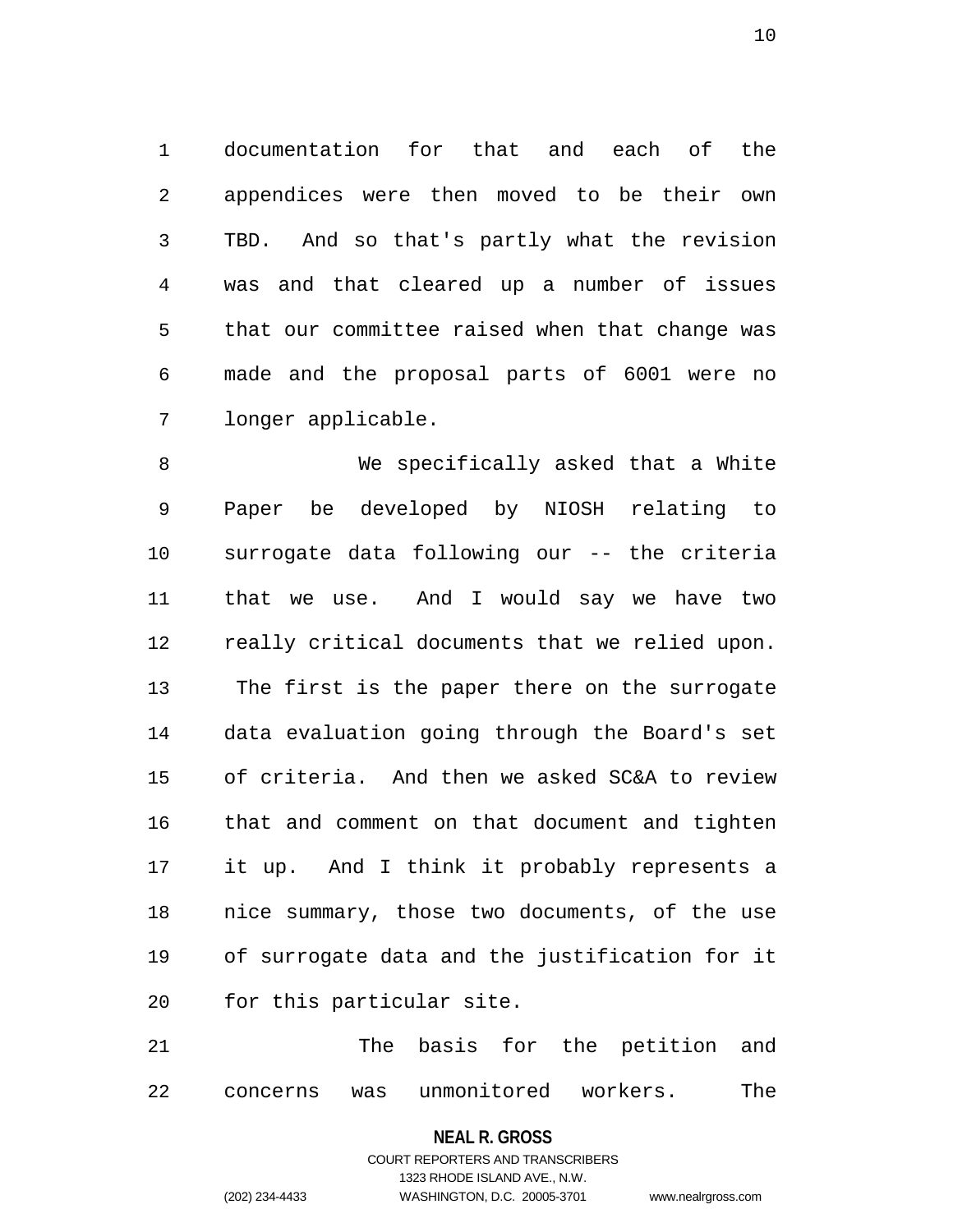1 petition presented an affidavit indicating 2 there were no internal/external radiation 3 monitoring at Hooker. NIOSH's review of 4 records confirmed that and that really moved 5 us into the realm of the need to evaluate how 6 we could do dose reconstructions without site-7 specific monitoring data.

8 The methodology 9 originally was in Appendix AA to the TBD-6001. 10 Then the site-specific Hooker TBD replaced 11 Appendix AA and in that process changed the 12 proposed method of dose reconstruction 13 including revising the approach to use 14 surrogate data for the internal dose. 15 External is also surrogate data not specific 16 to the site but based upon a much more robust 17 data set in a publication by Christifano which 18 has been used as surrogate data in a number of 19 instances.

20 The process at Hooker is about 21 500-pound barrels came in with C-2 slag. 22 These were dumped onto a conveyor belt

### **NEAL R. GROSS**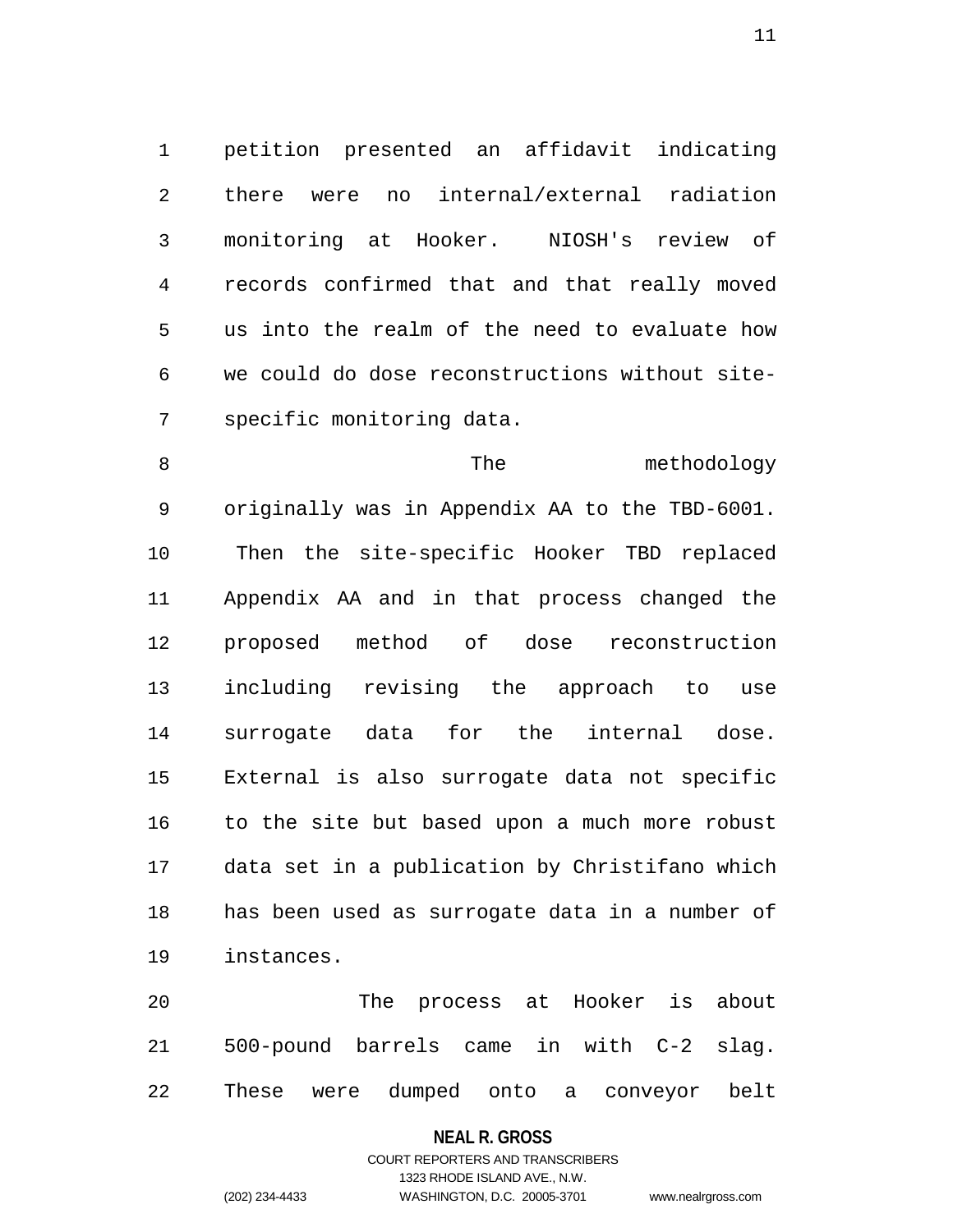1 outdoors that carried the slag to the digest 2 tanks and then the waste HCL was added to that 3 and diluted to a pH of 4. Tanks were then 4 agitated to dissolve the fluoride and then the 5 liquid was decanted off and the slurry was 6 then neutralized and then, not put into a 7 filer, but a filter press. And then that 8 material was re-barreled. At the front end of 9 the operation, when the barrels were dumped, 10 it went onto a conveyor that was sorted by 11 size and so the larger pieces that came out of 12 the barrels were then re-barreled right away 13 and sent on. So it was only the finer 14 materials that were put through the process to 15 be dissolved and then filtered.

16 The internal exposure monitoring 17 was based on air samples at three facilities 18 that handled C-2 slag identical to the process 19 and the slag that came into Hooker. That was 20 the three facilities used was Electromet, 21 Fernald and Mallinckrodt. And again this was 22 just looking specifically in those facilities

### **NEAL R. GROSS**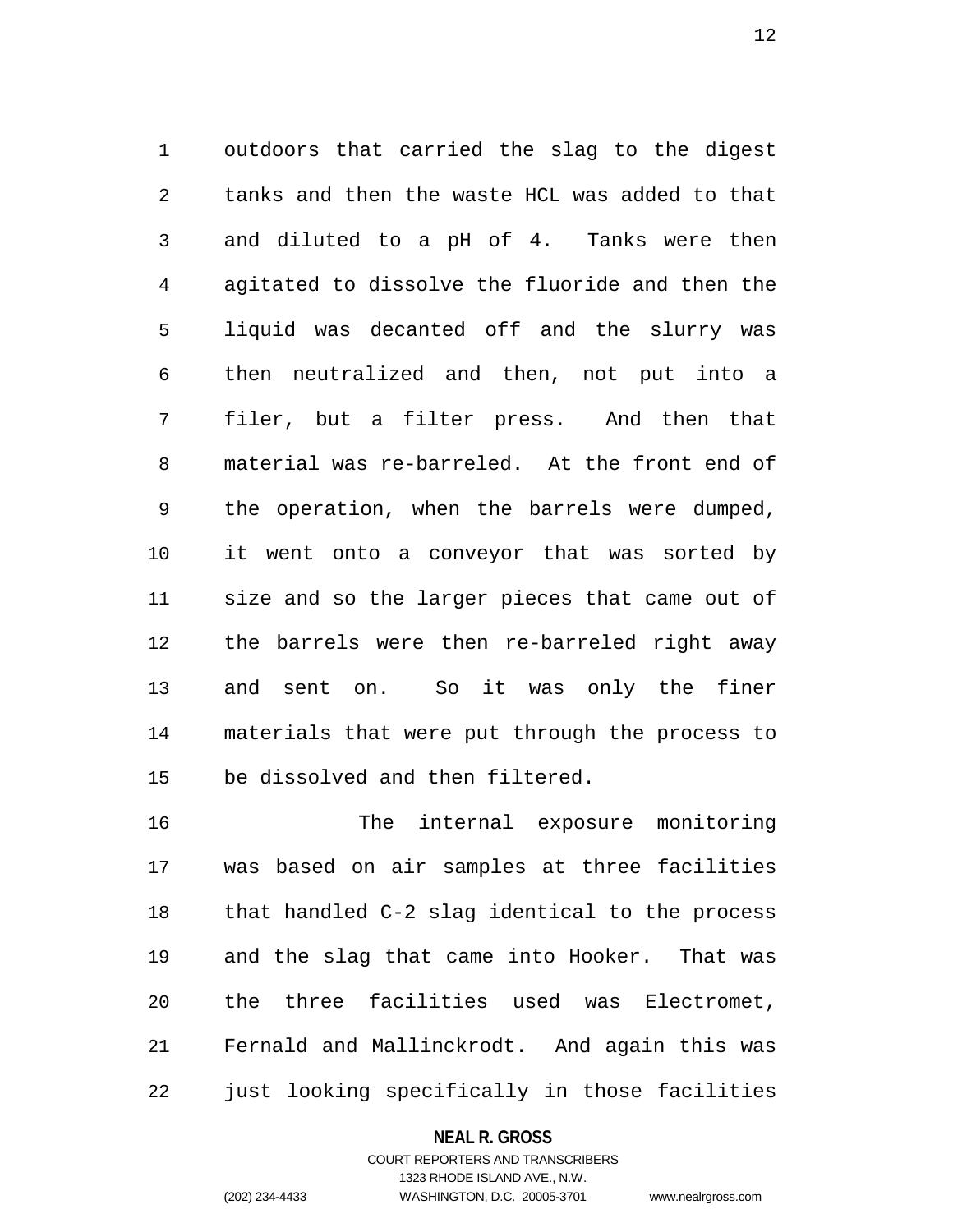1 for the data related to the emptying or 2 loading of barrels, the same type of labor, 3 mostly shuttling materials though the 4 processes were very similar. Then in the 5 process the proposal was to use the 95th 6 percentile of air sampling results and then 7 more than 70 percent of air samples are BZ. 8 And the residual period 9 deposition/resuspension model used -- you can 10 see the suspension factor there and then no 11 source-term decay.

12 One of the issues that we looked 13 at is of course mentioned here on the top that 14 we chose Electromet, Fernald and Mallinckrodt. 15 There were a number of, or I would say a 16 larger set of samples that were available from 17 there but NIOSH and subsequently SC&A went 18 through those to pick out those that were most 19 relevant to this type of operation. That 20 meant that the total number of samples 21 decreased and so the 95 percent result value 22 there is based upon using 18 samples from

### **NEAL R. GROSS**

# COURT REPORTERS AND TRANSCRIBERS 1323 RHODE ISLAND AVE., N.W. (202) 234-4433 WASHINGTON, D.C. 20005-3701 www.nealrgross.com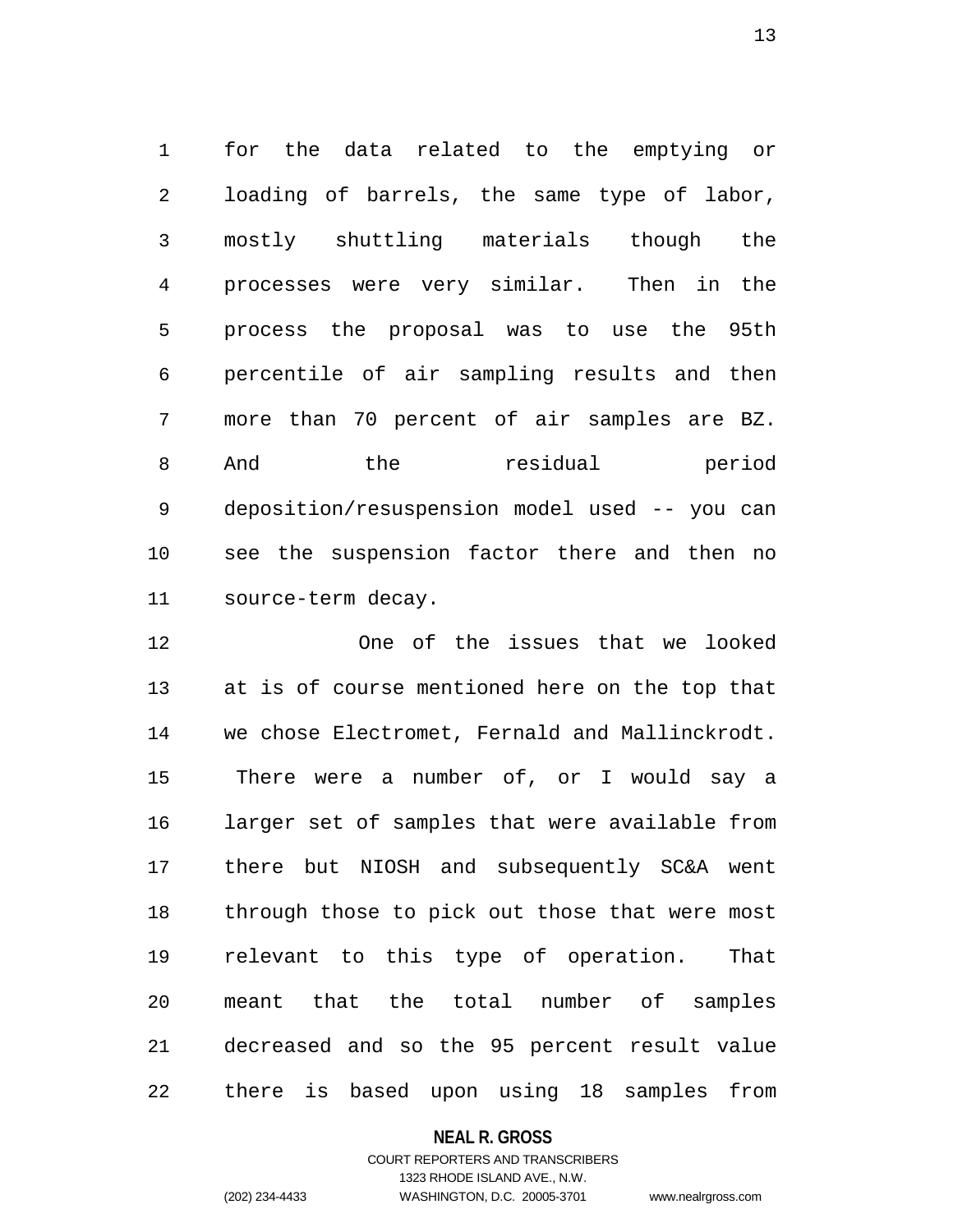1 those facilities. And SC&A looked through the 2 same data set, selected a somewhat different 3 set of samples and came out with very similar 4 percentile distribution results, somewhat 5 lower than what NIOSH used.

6 So, exposure to workers handling 7 slag and wooden barrels was then based on the 8 MCNPX calculations, a modeling exercise. 9 Exposure to workers from surface contamination 10 based on the MCNP calculations of the dust 11 settling and the 95 percentile air 12 concentrations. And then external dose rates 13 for the residual period were the same as for 14 the operating period.

15 So the initial review followed our 16 process that we had of putting together a 17 matrix looking at what SC&A comments and 18 suggestions that they had. We had 10 findings 19 and three observations. We went through those 20 in two meetings and came to a satisfactory 21 resolution of those. Many of those just 22 involved the revision of the Hooker TBD and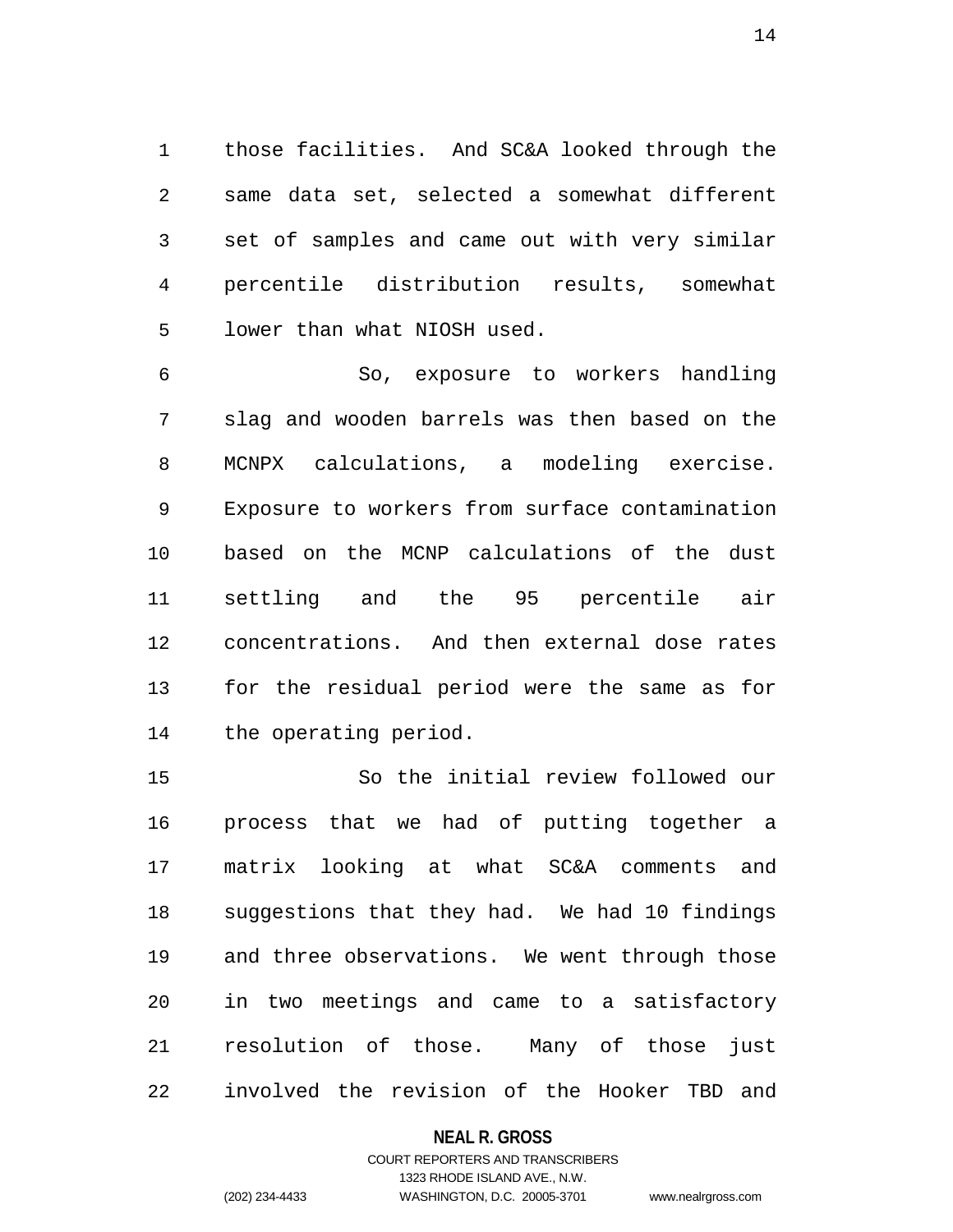1 switching over from an Appendix AA format and 2 process to a stand-alone TBD. In reviewing 3 the ER, then we developed seven findings and 4 one observation and we used the same process. 5 We went through those and there's a whole -- 6 to everyone's satisfaction the process there, 7 you have those documents and NIOSH's comments, 8 the SC&A comments and then our decision on 9 those. As that was going on -- that we felt 10 that clearly this was going to be because 11 there was no data, a surrogate issue was 12 really what would hinge on a decision process. 13 So we asked NIOSH to specifically put 14 together a White Paper evaluating using the 15 Board's set of criteria and surrogate data. 16 We then discussed that, had a number of 17 suggestions. You see in the revised updated 18 White Paper that we asked for an appendix that 19 actually listed the data used so you didn't 20 have to go back to the original documents and 21 try to sort this all out.

22 So now it's all summarized in a

**NEAL R. GROSS**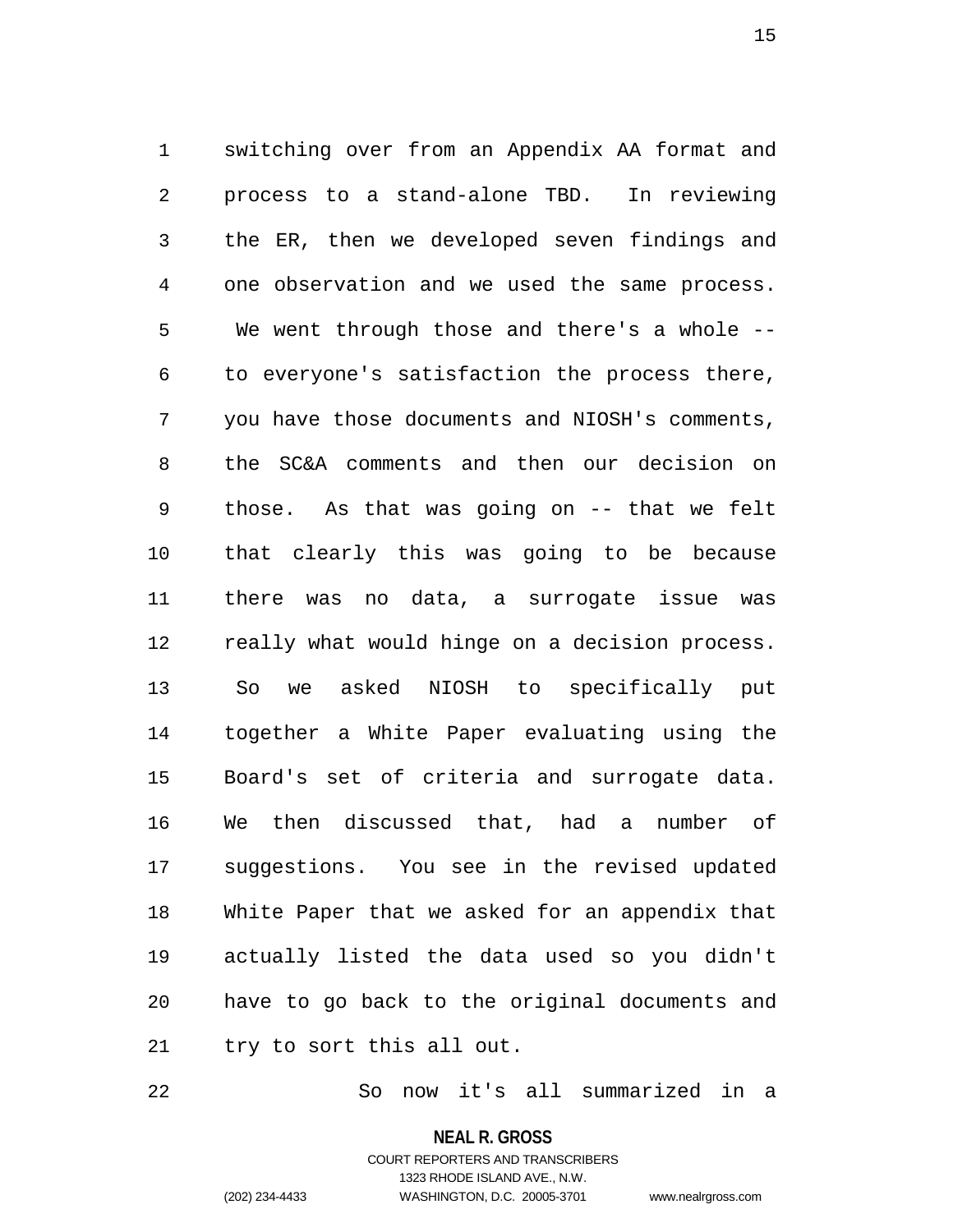1 fairly concise, we believe a fairly concise 2 document. And then we sent that to SC&A for 3 review and SC&A reviewed that and that was 4 last week or 10 days ago when we had our last 5 committee meeting. We all agreed that the two 6 documents were compatible with each other and 7 that in fact the use of selected surrogate 8 data would result in plausible bounding 9 estimates for the internal exposure set at 10 Hooker and therefore our Work Group believes 11 that doses can be plausibly reconstructed 12 using the information in the Hooker Revised 13 TBD. And we recommended that the petition 14 SEC-0014 be rejected, that in fact during that 15 period of time at this facility, dose 16 reconstructions could be plausibly generated. 17 Any questions?

18 CHAIRMAN MELIUS: Any Board 19 Members have any questions for Henry? Go 20 ahead, Brad.

21 MEMBER CLAWSON: My question is on 22 using Fernald's air sampling data.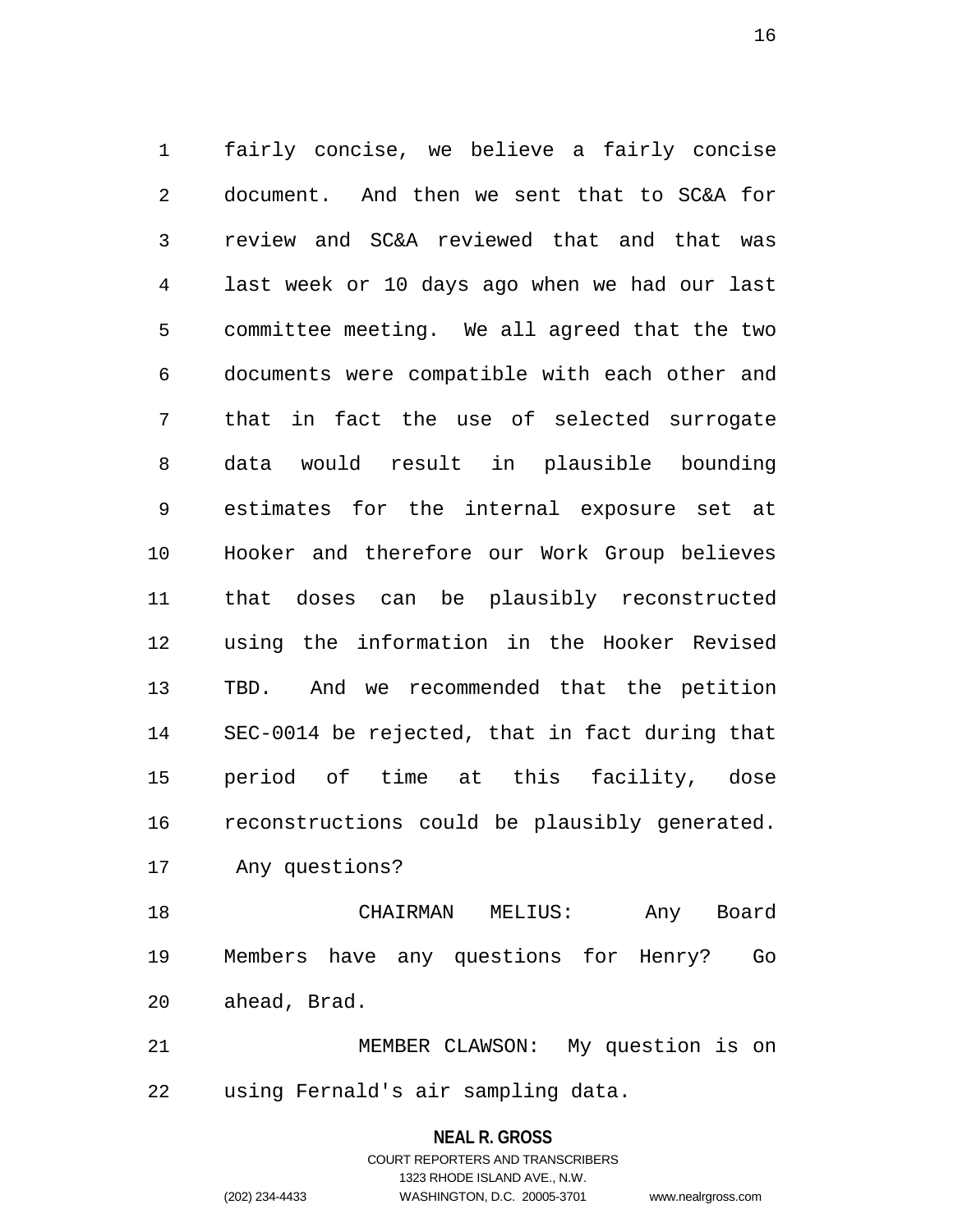1 CHAIRMAN MELIUS: Speak directly 2 into the mic if you can. I know it's hard. I 3 know you're trying to face Henry to ask your 4 question, but. 5 (Laughter.) 6 MEMBER CLAWSON: Okay. The thing  $7 \frac{\text{is} -}{}$ 8 MEMBER ANDERSON: I can't hear 9 you, Brad. 10 CHAIRMAN MELIUS: Look at me, 11 Brad. Brad, ask me the question. 12 (Laughter.) 13 MEMBER CLAWSON: Using the Fernald 14 data there was a question, with that being on 15 the Fernald Work Group these air samples were 16 in question from the very beginning. On the 17 Fernald Work Group we can't use the air 18 sampling data. It's been questioned and 19 falsified and everything else but we are now 20 using it as surrogate data to do another 21 facility. 22 MR. ROLFES: Hi, this is Mark

> **NEAL R. GROSS** COURT REPORTERS AND TRANSCRIBERS

> > 1323 RHODE ISLAND AVE., N.W.

(202) 234-4433 WASHINGTON, D.C. 20005-3701 www.nealrgross.com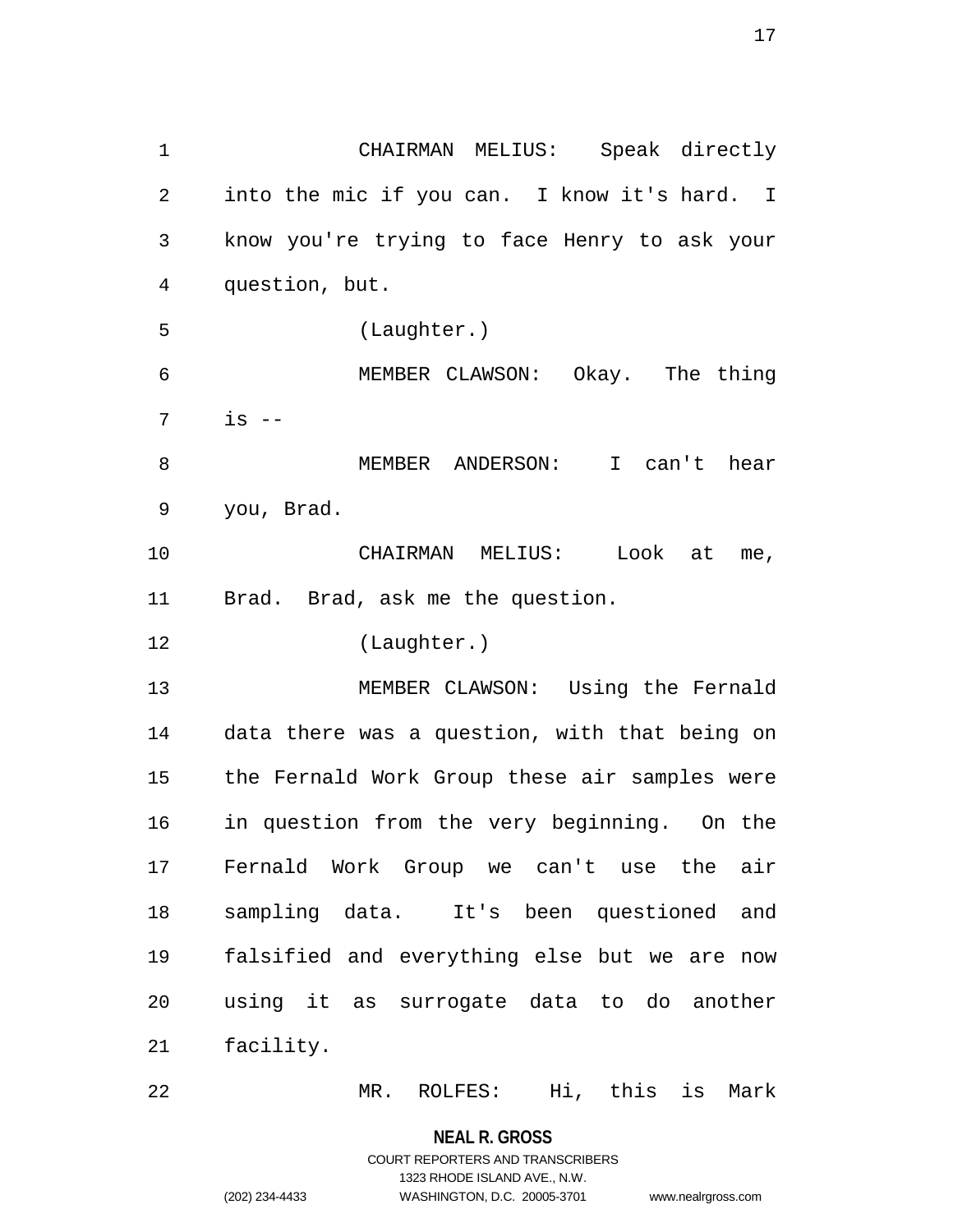1 Rolfes with NIOSH. Brad, to address what you 2 had mentioned about the specific allegation of 3 a Fernald employee falsifying some of the air 4 sampling data, we did look into that issue. 5 We believe that that was a limited issue 6 associated with one particular individual. We 7 had no indication that was a widespread 8 occurrence at the Fernald site.

9 MEMBER CLAWSON: It was an issue 10 and you had a signed affidavit stating of how 11 these air samples were being done. And now we 12 want to take questionable information and use 13 it to do another facility. Basically the 14 bottom line is it gets down to Hooker has its 15 own data and we're going to use another site's 16 -- in my eyes that were questionable from the 17 beginning. It just doesn't make common sense. 18 CHAIRMAN MELIUS: Any other 19 questions for Henry? Dick. 20 MEMBER LEMEN: I again have

21 trouble with the use of surrogate data from 22 other facilities for a compensation program.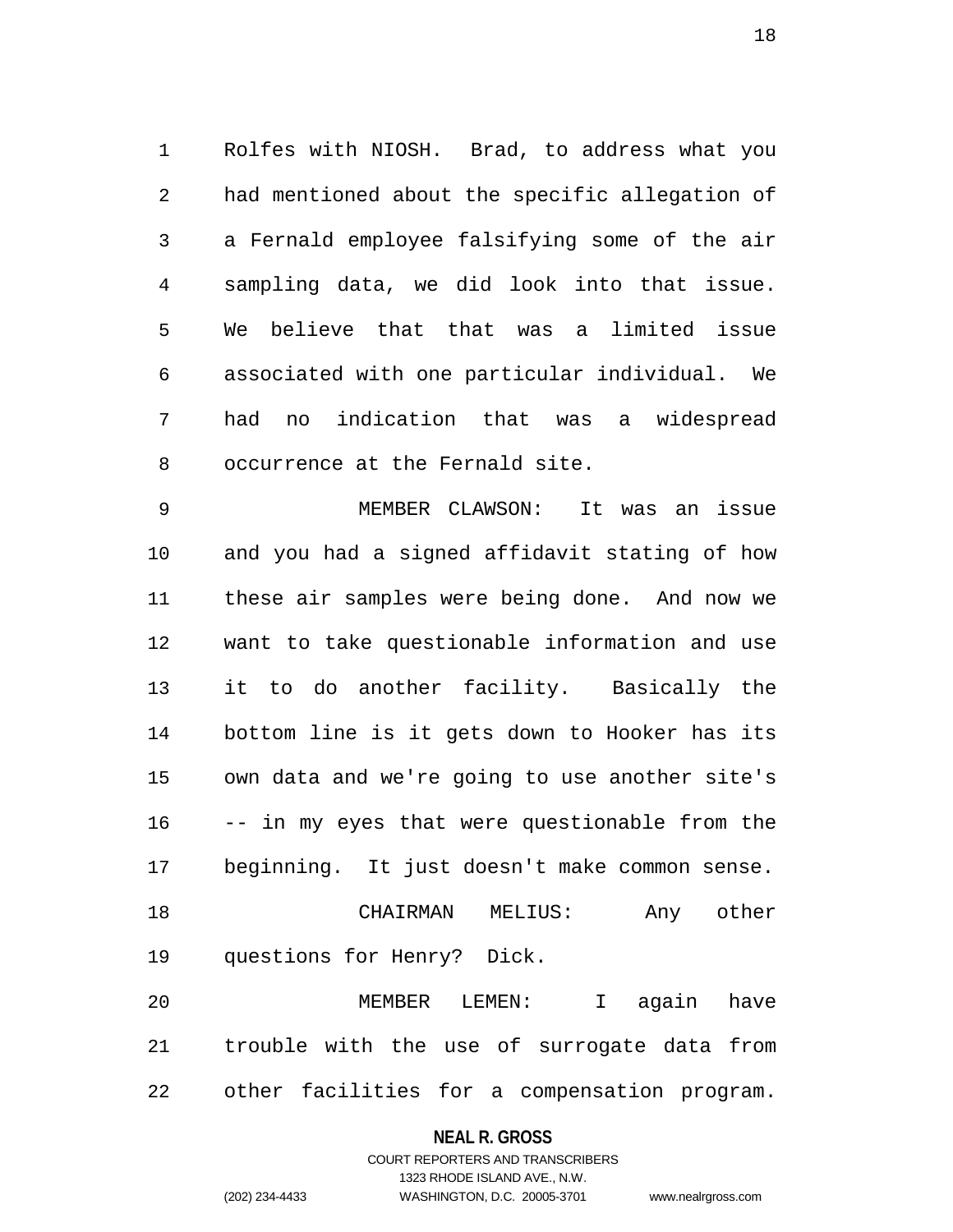1 I'm not -- I don't have that much concern of 2 surrogate data if used in an epidemiological 3 study, one that's justified. And the caveats 4 are all spelled out. But it seems to me 5 totally inappropriate in a compensation 6 program such as we are here to represent, to 7 take data from other plants and use that data 8 to determine what the compensation eligibility 9 is for individuals within a plant that is 10 geographically and physically not in the same 11 location and work practices are not taken into 12 account between these two facilities which is 13 something that should be taken into account. 14 I just, I'm going to have to disagree with the 15 committee's recommendation solely based upon I 16 have still, as I've expressed in previous 17 meetings, this serious problem with surrogate 18 data.

19 MEMBER ANDERSON: Yes, I think -- 20 I mean we discussed that considerably and I 21 think what we looked at in this case is that 22 it's a -- the surrogate data where we're using

### **NEAL R. GROSS**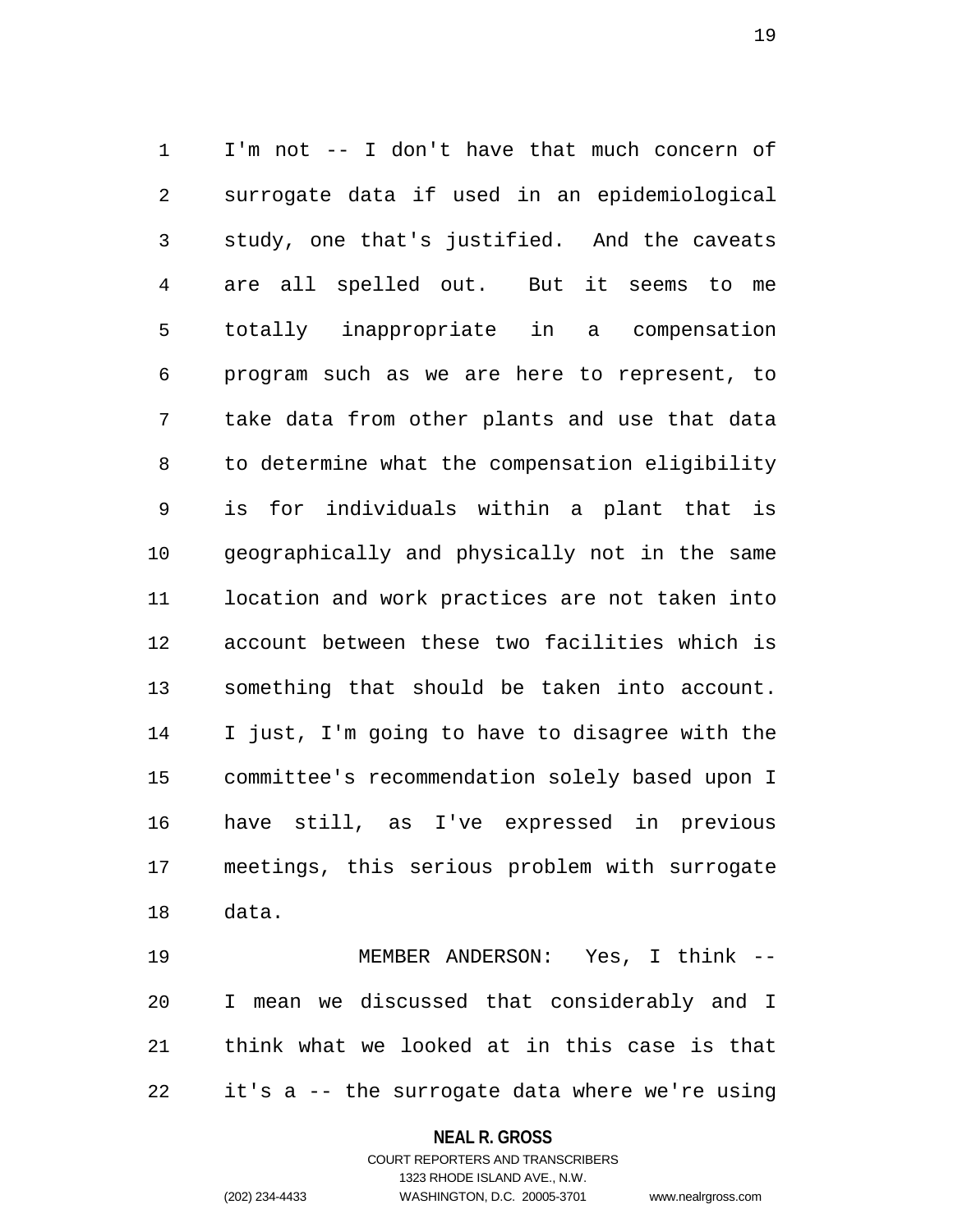1 and the issues related to it as far as 2 comparability was really focused on a specific 3 activity, not, you know, the whole plant. And 4 therefore when you're opening drums and 5 emptying them and doing so by hand the 6 processes and the -- we thought it was very 7 comparable. And therefore rather than using 8 the data, saying for the whole plant that 9 workers doing different activities, this 10 narrowed it down to very focused. We looked 11 at the data and the range of values and the 12 description of it being dusty -- every time 13 you emptied it you got a dust cloud and that 14 was done outside at the same, at these other 15 facilities. So we viewed it almost as you 16 were doing, physically doing the operation at 17 a different place but doing it, at least the 18 data we had and what NIOSH confirmed to us was 19 doing it very similar. And you'll see in the 20 little appendix, they -- there were some other 21 activities at the other plants like chipping 22 and grinding using equipment that was not done

### **NEAL R. GROSS**

# COURT REPORTERS AND TRANSCRIBERS 1323 RHODE ISLAND AVE., N.W. (202) 234-4433 WASHINGTON, D.C. 20005-3701 www.nealrgross.com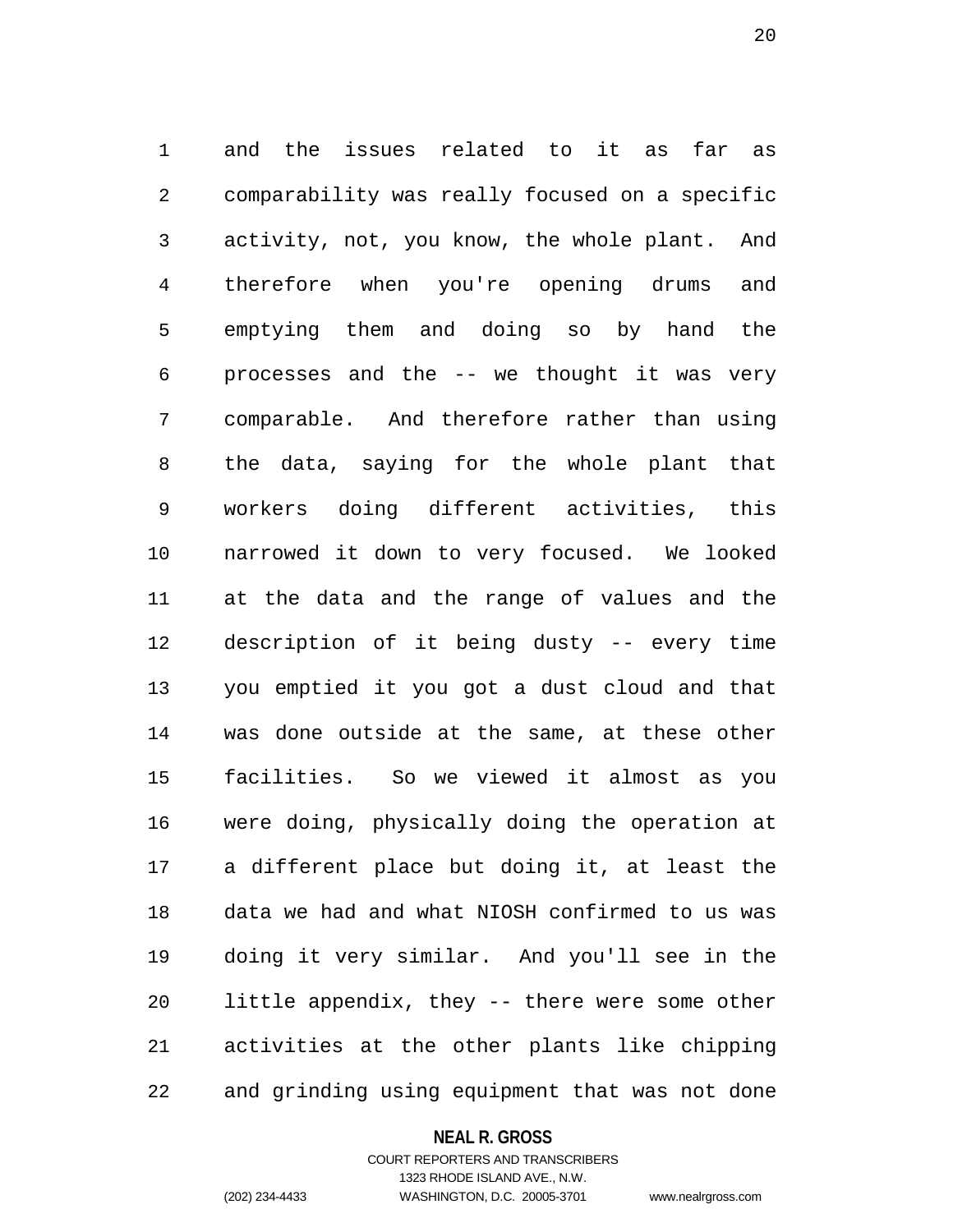1 in the processing here so those data which had 2 higher values were not used in the process. 3 So I think we felt that if there was a place 4 where surrogate data could effectively be 5 used, this would be a good example of that 6 simply because it was a very kind of low-tech 7 processing outdoors doing that. Now, the 8 other data, the filtering and the indoor 9 activities there is where there's a more 10 robust database that's been published and 11 validated through that way. So you know, we 12 share your concern simply because there was no 13 measurements made here and no limitation of 14 access to the building and things like that. 15 But that's -- what we tried to do 16 is focus in on being -- looking at the 17 description that went with the samples at the 18 other site to make it as close to it as 19 possible. And again, there the -- because 20 that was the approach used here rather than 21 why don't we just put all the data together 22 and go with an upper value and say, that ought

#### **NEAL R. GROSS**

# COURT REPORTERS AND TRANSCRIBERS 1323 RHODE ISLAND AVE., N.W. (202) 234-4433 WASHINGTON, D.C. 20005-3701 www.nealrgross.com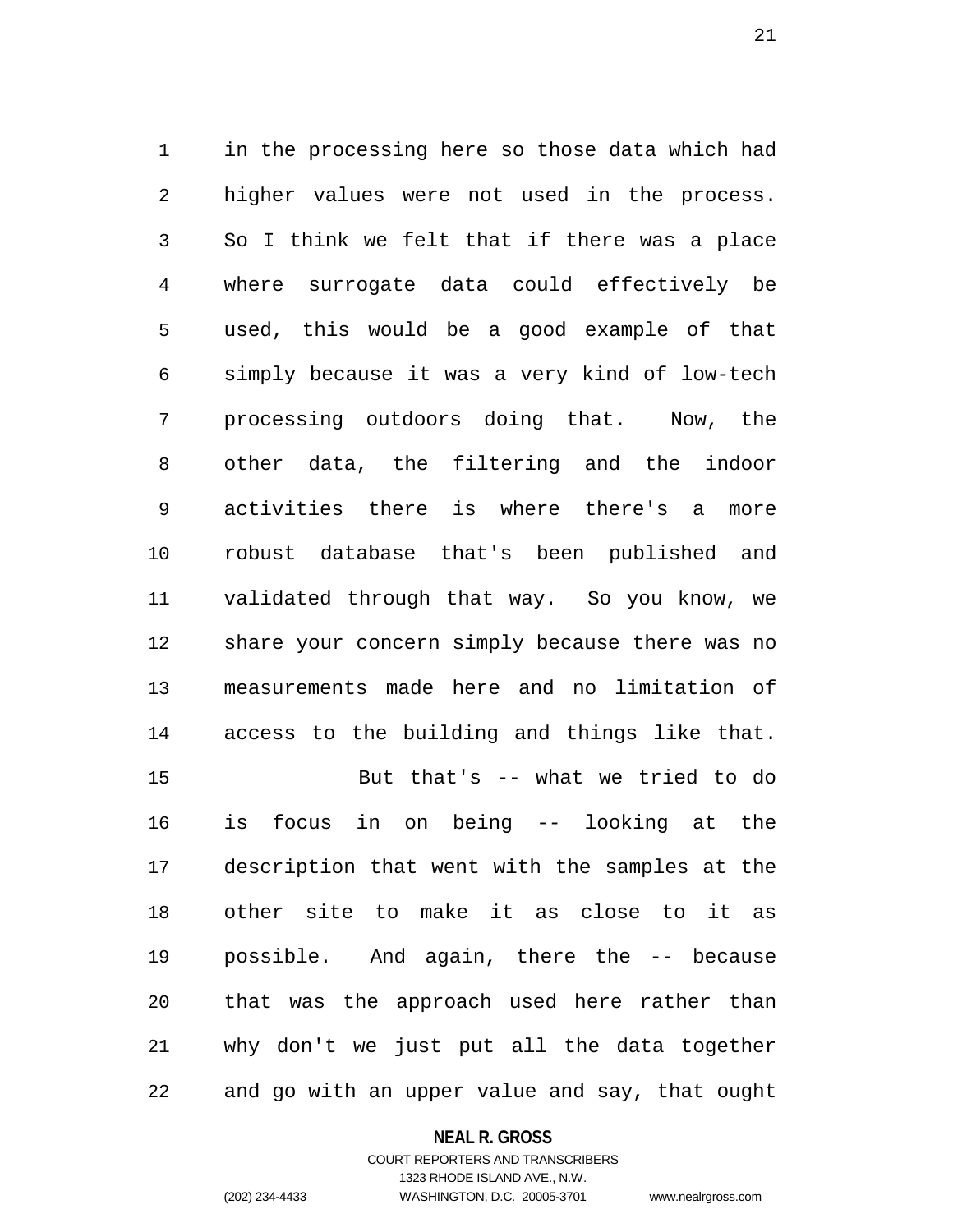1 to do it. This did get us down to a 2 relatively small number of samples, so a 3 sample size of measurements becomes somewhat 4 of a concerning issue for us. But we felt it 5 was over-weighed in the review by SC&A and 6 they were comfortable with it as well. So you 7 know, I understand your issues and we did 8 discuss them and this -- we wouldn't want to 9 use this as a precedent for how data ought -- 10 or we would like to use it actually to say 11 that this is a good example of how you can use 12 specific activity surrogate data. Other? Oh 13 yes. 14 CHAIRMAN MELIUS: Josie, I thought 15 you? 16 MEMBER BEACH: He kind of jumped 17 around my question. 18 (Laughter.) 19 MEMBER BEACH: On the inside 20 versus outside. I know some of the operations 21 were on the inside versus the outside and it 22 varied depending on who, based on the reports

**NEAL R. GROSS**

COURT REPORTERS AND TRANSCRIBERS 1323 RHODE ISLAND AVE., N.W. (202) 234-4433 WASHINGTON, D.C. 20005-3701 www.nealrgross.com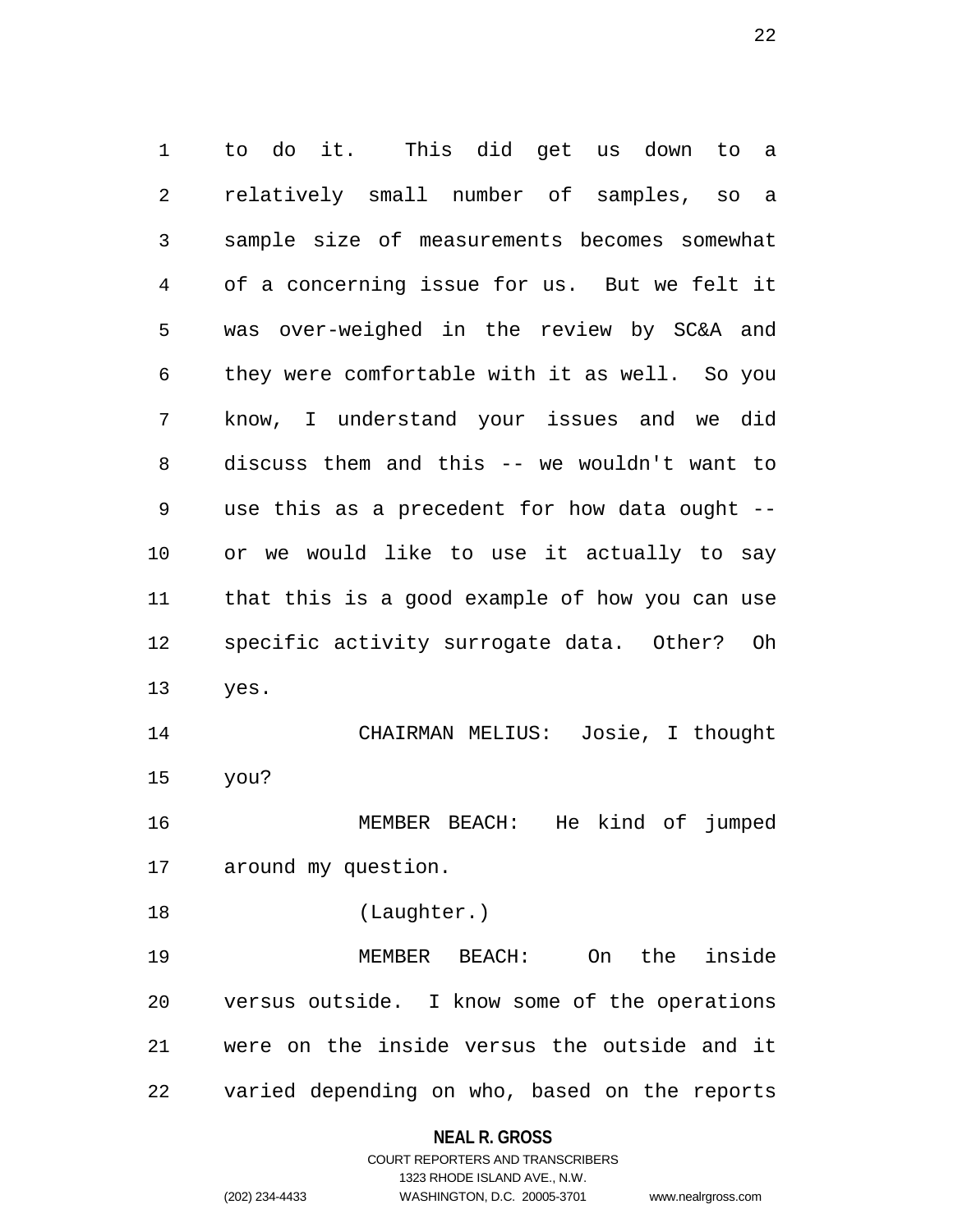1 I read, who you were talking to also. So.

2 CHAIRMAN MELIUS: Okay, thank you. 3 David, then Paul.

4 MEMBER RICHARDSON: I wanted to 5 follow up because, Dr. Lemen, I sort of in 6 principle agree with your position that, you 7 know, using surrogate data or imputing values 8 when there's not a direct observation for a 9 worker, you know, I feel comfortable doing in 10 epidemiological studies. I feel much less 11 comfortable doing when you're having to make 12 compensation decisions for an individual. And 13 so that was my starting position. And I've 14 been struggling for a while to think what are 15 the principles that would allow us to draw the 16 line which was the question that somebody 17 asked on the phone yesterday. How in these 18 situations where you're making SECs and 19 there's not direct observations available for 20 people, what is the principle?

21 I sort of feel like this is a case 22 though where I'm on the side of saying I think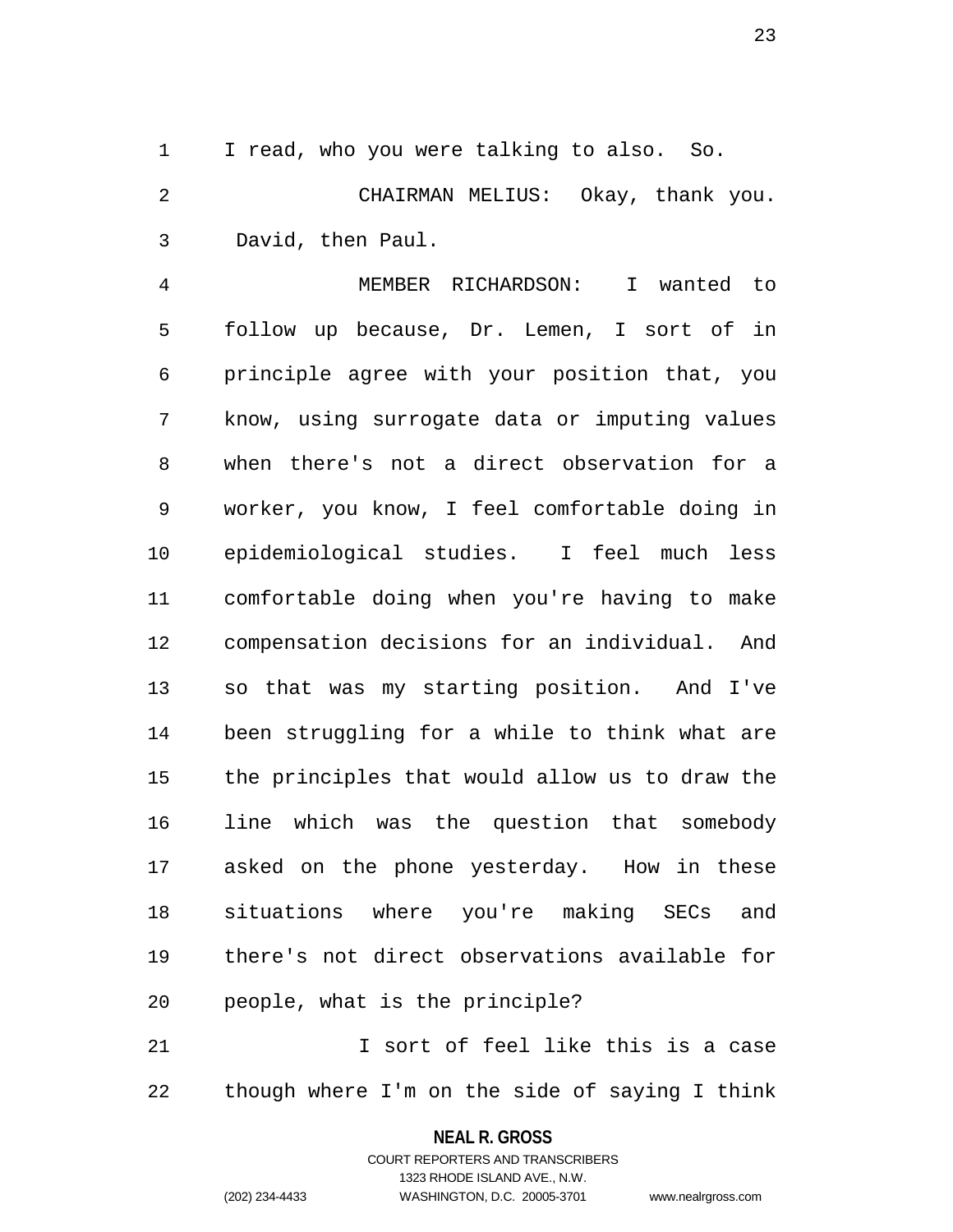1 that there is -- that this may be a scenario. 2 And so I was trying to think about what the 3 principles are. And if we're starting with a 4 facility where there's large numbers of 5 workers and the complete absence of monitoring 6 information, and at that facility, there's one 7 work location where there was radiological 8 material and then a large other part of the 9 work area where there was not. So a large 10 number of workers within the proposed Class 11 would have zero or near zero exposure. And 12 then there's a group within it who are working 13 with a source material where if I'm 14 understanding it correctly there's a large 15 volume of material that comes in and a 16 fraction of it, like 10 percent, has natural 17 uranium in it.

18 MEMBER ANDERSON: But what percent 19 is it by mass? 20 MEMBER RICHARDSON: And so they're

21 -- and then they're undergoing a process in 22 which there's, if I understood it under these

### **NEAL R. GROSS**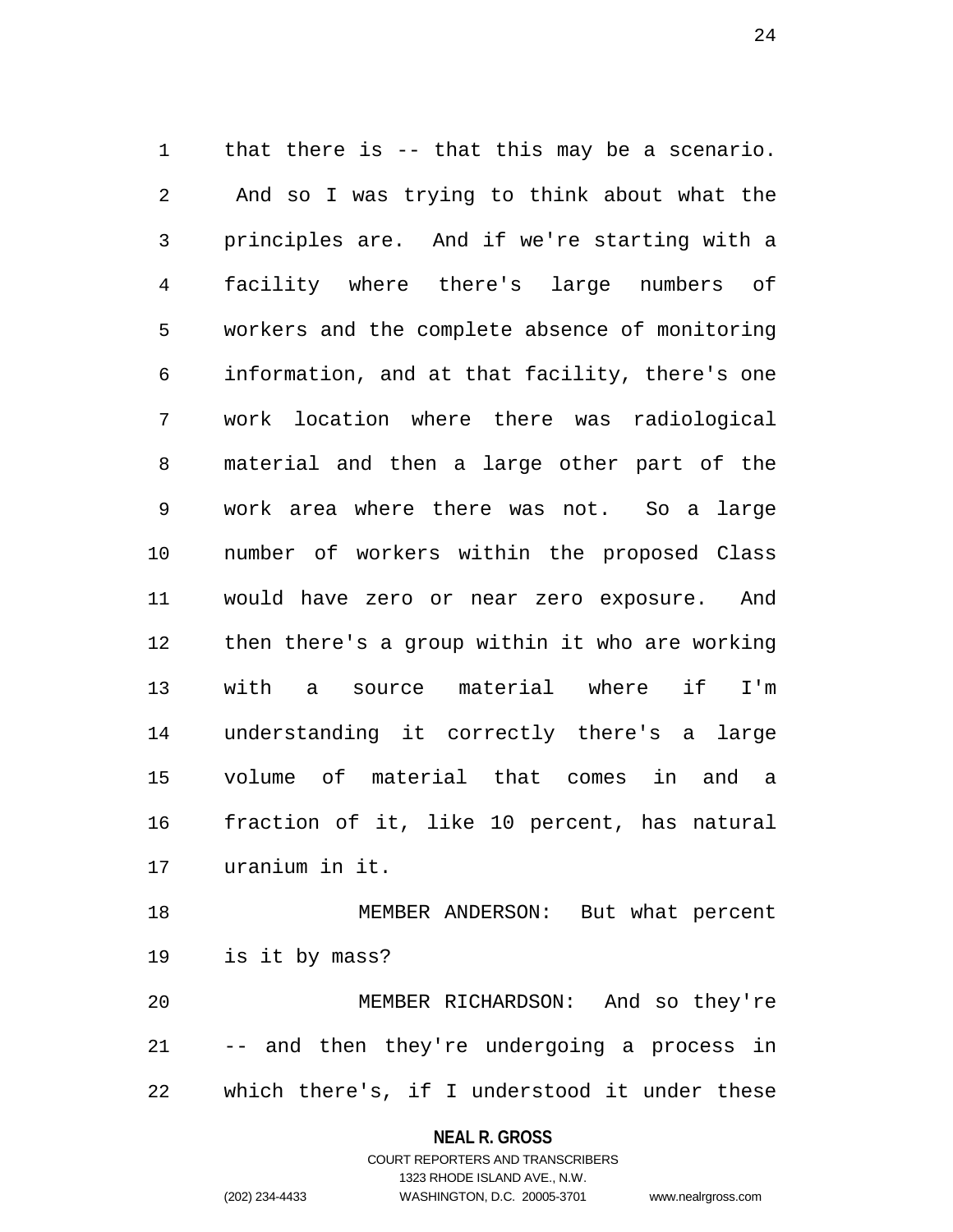1 work conditions of being an open air 2 environment, there's less potential for there 3 being large variation in the magnitudes of 4 exposures than in situations where there may 5 be the possibility of some other types of 6 activities where there could be greater 7 variation between workers. So, anyway, then 8 kind of to lead this along the principle sort 9 of that I've been thinking is in a situation 10 where the, say the absolute magnitudes of 11 exposures tend to be very low and the 12 variation within the population is not large, 13 that's where I would start to be more 14 comfortable saying we can bound that. We 15 don't think that there are some workers who 16 we're being unfair to by imputing a value.

17 And we've had other scenarios 18 where we talked about surrogate data where I 19 thought I was really not comfortable with 20 that. Because we could imagine that there 21 were some workers standing in some locations 22 where there could be extreme levels of

**NEAL R. GROSS**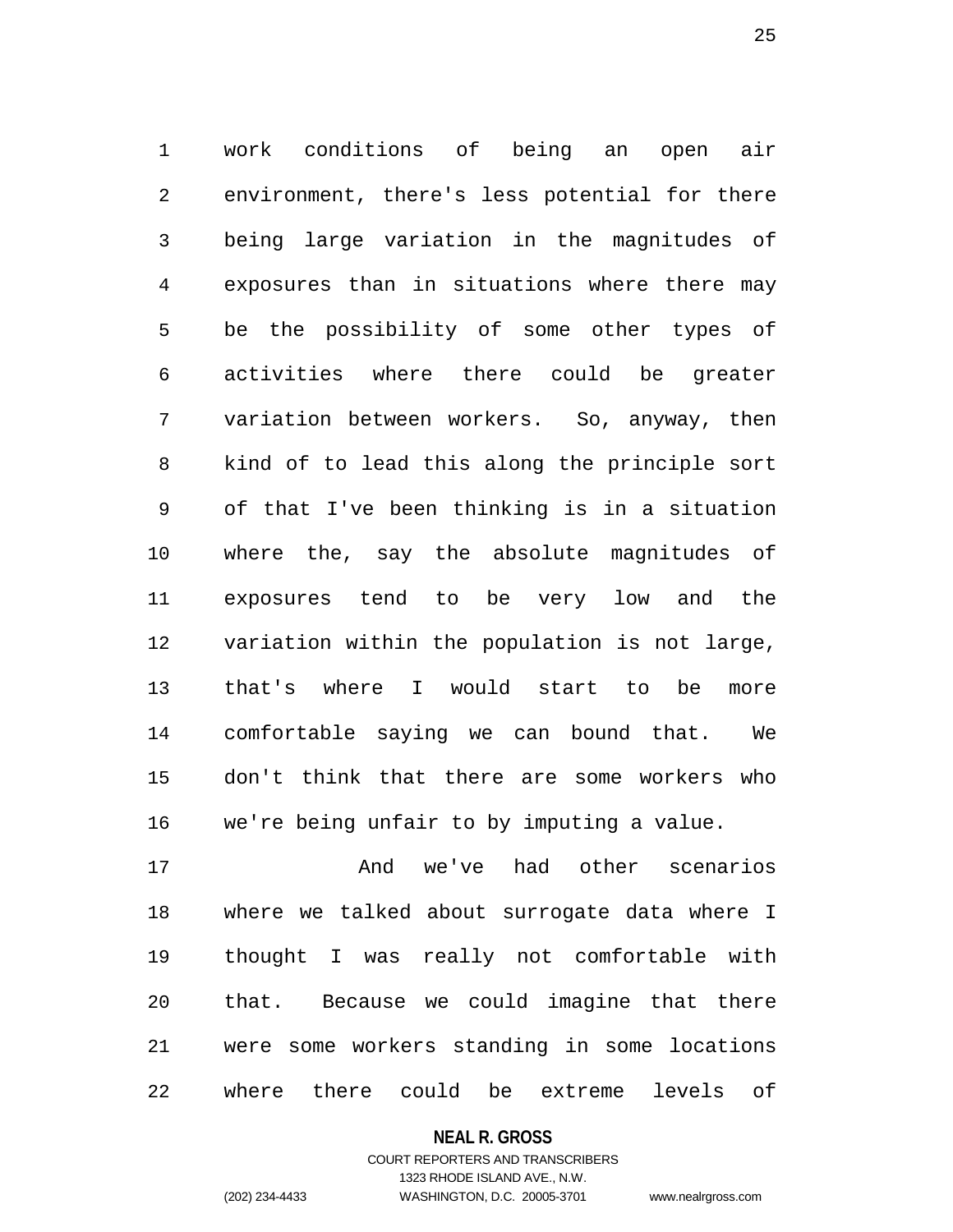1 exposure. I'm not getting that sense in this 2 scenario here. So we've laid out one sort of 3 principle for surrogate data related to data 4 quality and comparability and I think all of 5 those are extremely important, but for me at 6 least the other principle is, when we're using 7 surrogate data, is it in situations where the 8 magnitudes of exposure are low and the 9 variation between workers at the facility is 10 low. So we're being in a sense -- we're not 11 penalizing anybody who's in the tail too much. 12 And the reason I would want to use surrogate 13 data in that situation is because we have 14 other situations where we deny compensation to 15 workers and they're working with materials 16 that have much higher kind of levels of 17 activity and much greater between-worker 18 variation. And we don't want to be in a 19 situation where we're denying some people 20 compensation because we're missing information 21 but they really had a potential for high 22 exposures whereas here due to ignorance we

#### **NEAL R. GROSS**

# COURT REPORTERS AND TRANSCRIBERS 1323 RHODE ISLAND AVE., N.W. (202) 234-4433 WASHINGTON, D.C. 20005-3701 www.nealrgross.com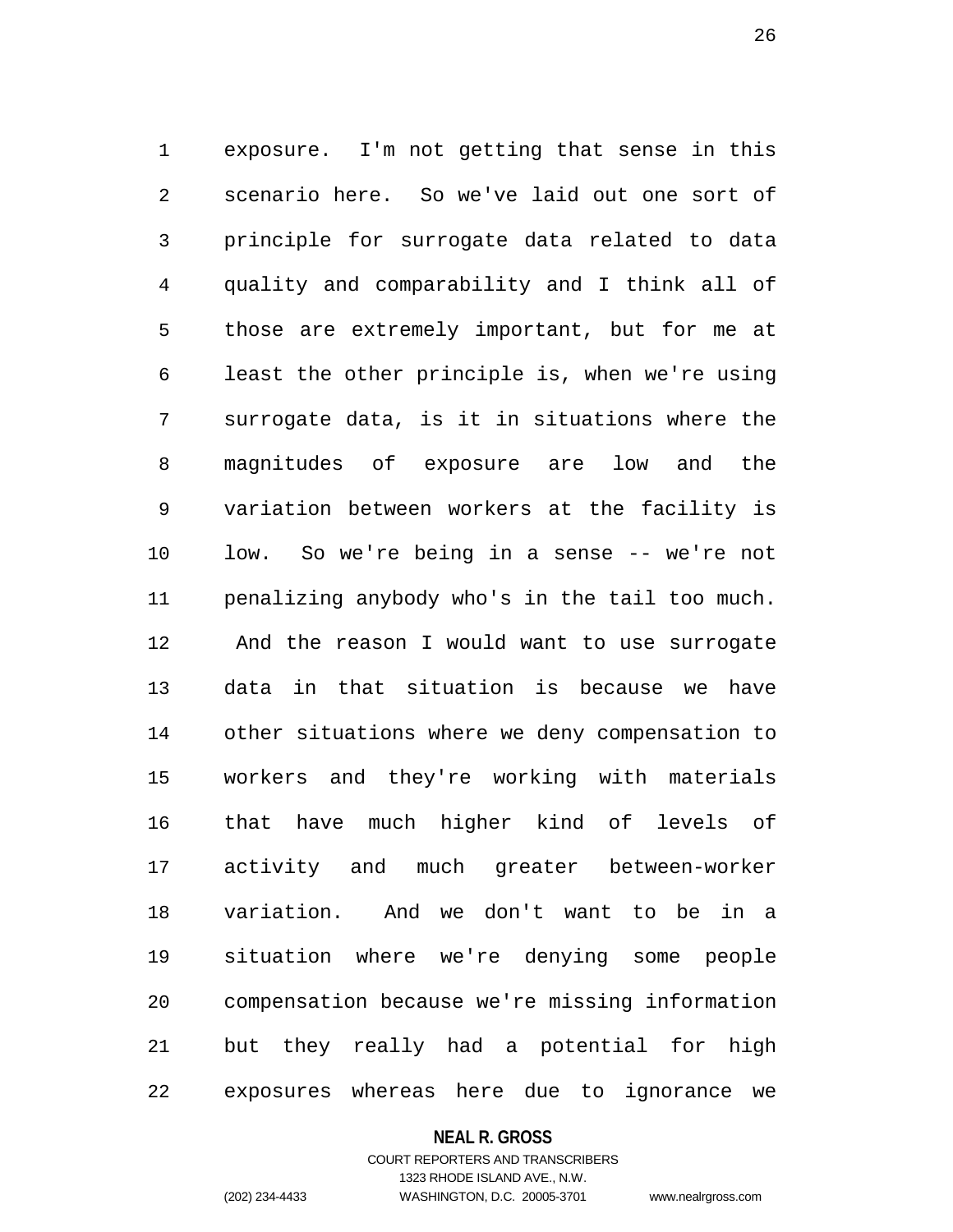1 have to bound this with some information and I 2 think we can do a reasonable job of bounding 3 it.

4 MEMBER ANDERSON: I mean, the one 5 thing, we found the material or the protocol 6 that the Board adopted to be very helpful to 7 go through so we felt we had met that. Now 8 the question is - is that protocol now that 9 we're trying to begin to formally apply it and 10 describe and defend the various decisions, is 11 it adequate. Should we add some other things, 12 you know, that would certainly be a 13 discussion. But again we went through and 14 partly why we're bringing it with this 15 recommendation is both SC&A and the committee 16 and of course NIOSH as well felt that it met 17 these criteria. And if, I guess what we're 18 looking for is if you don't think it did 19 somewhere then we can go back to NIOSH and ask 20 them to fill in. We can certainly do that. 21 We did that several times again giving -- 22 asking them to list what data they had taken

### **NEAL R. GROSS**

# COURT REPORTERS AND TRANSCRIBERS 1323 RHODE ISLAND AVE., N.W. (202) 234-4433 WASHINGTON, D.C. 20005-3701 www.nealrgross.com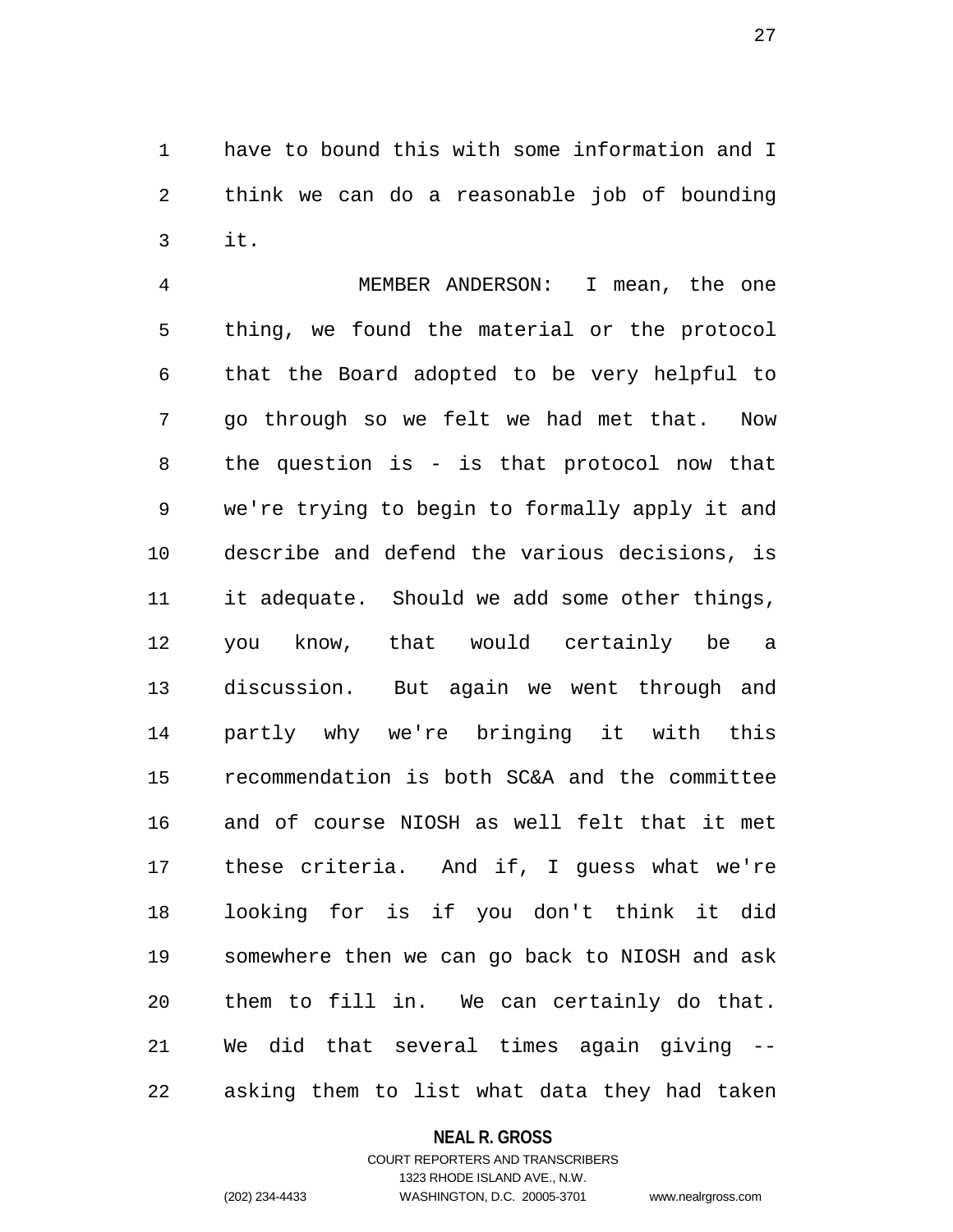1 out and things like that.

| 2              | MEMBER RICHARDSON: So can I ask               |
|----------------|-----------------------------------------------|
| $\mathfrak{Z}$ | you, was my impression correct about this,    |
| $\overline{4}$ | that there's -- that the view of the Working  |
| 5              | Group is that the potential for exposure of   |
| 6              | any worker at the facility is relatively low  |
| 7              | in magnitude and relatively kind of uniform?  |
| 8              | Is there, I mean --                           |
| 9              | MEMBER ANDERSON: Well, it's                   |
| 10             | relative --                                   |
| 11             | MEMBER RICHARDSON: I mean, not                |
| 12             | relatively uniform. The variance in an        |
| 13             | absolute sense is not large.                  |
| 14             | MEMBER ANDERSON: If you look at               |
| 15             | the data that we used the variance wasn't you |
| 16             | know exceedingly large but -- and because of  |
| 17             | the, mostly that's because of the low         |
| 18             | concentration in the dust.                    |
| 19             | MEMBER RICHARDSON: Right.                     |
| 20             | That you can<br>MEMBER ANDERSON:              |
| 21             | only create such a, the dust cloud only gets  |
| 22             | so maximally large. Yes.                      |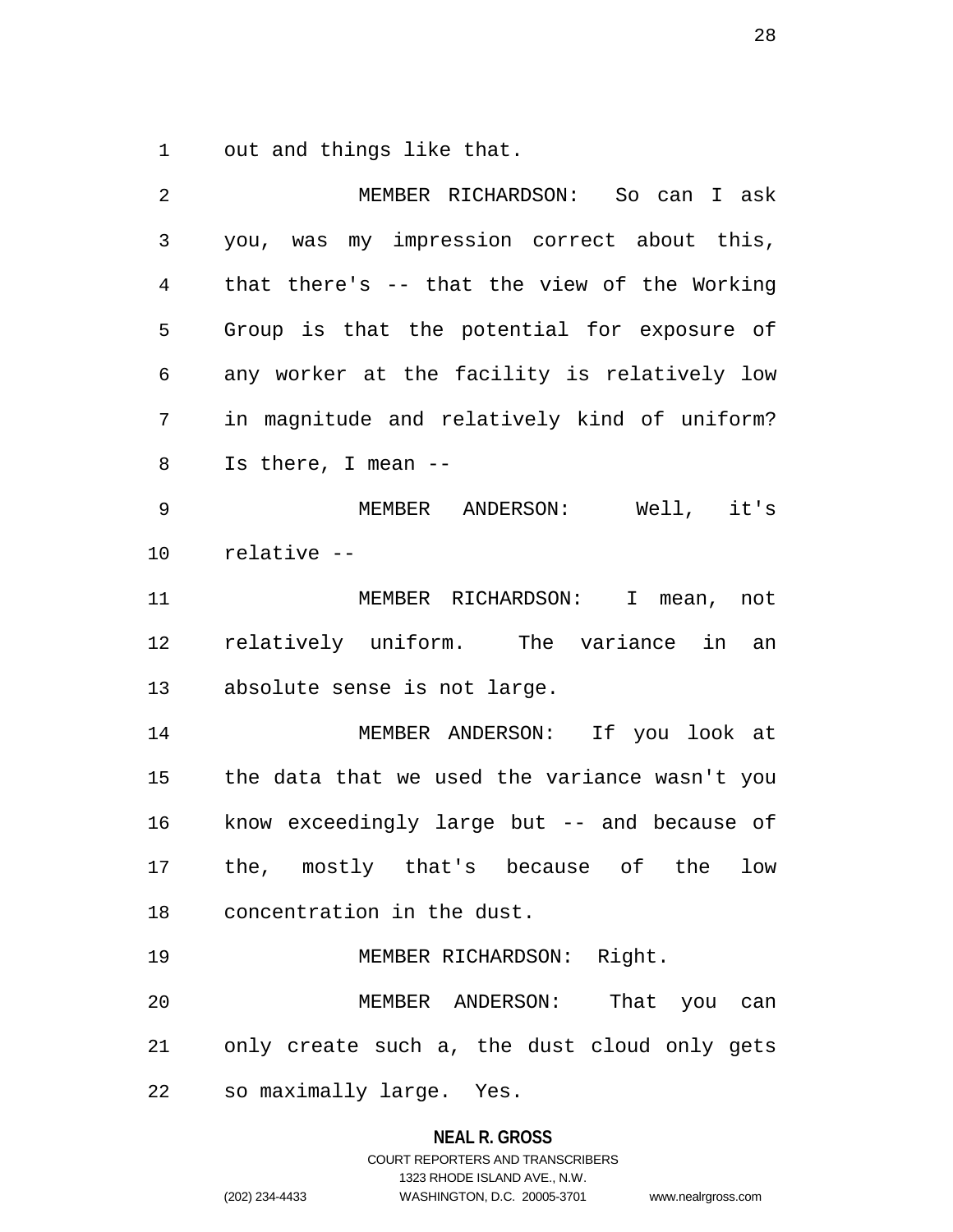1 MEMBER BEACH: Well, wasn't it 2 true that they were working with this on an 3 all-day basis between inside and outside? I 4 mean, there were parts of this process that 5 were inside of a building and parts that were 6 outside and there was indication that there 7 was a potential based on the wind direction. 8 So I mean, there may be a low risk but there 9 was also, they were working in it for hours 10 and hours.

11 MEMBER ANDERSON: Again, I would 12 rely on more the other folks, but my 13 understanding was once it got inside the 14 building it was really mostly a wet process. 15 So you know, then it was going through the 16 filter presses to push the liquid out and then 17 you have this kind of cake that was then put 18 back in. So those processes had lower dust 19 generation issues where it was really the dry 20 material coming in, dump the 500-gallon 21 barrels you know by hand basically and then 22 onto the conveyor belt. Where you got the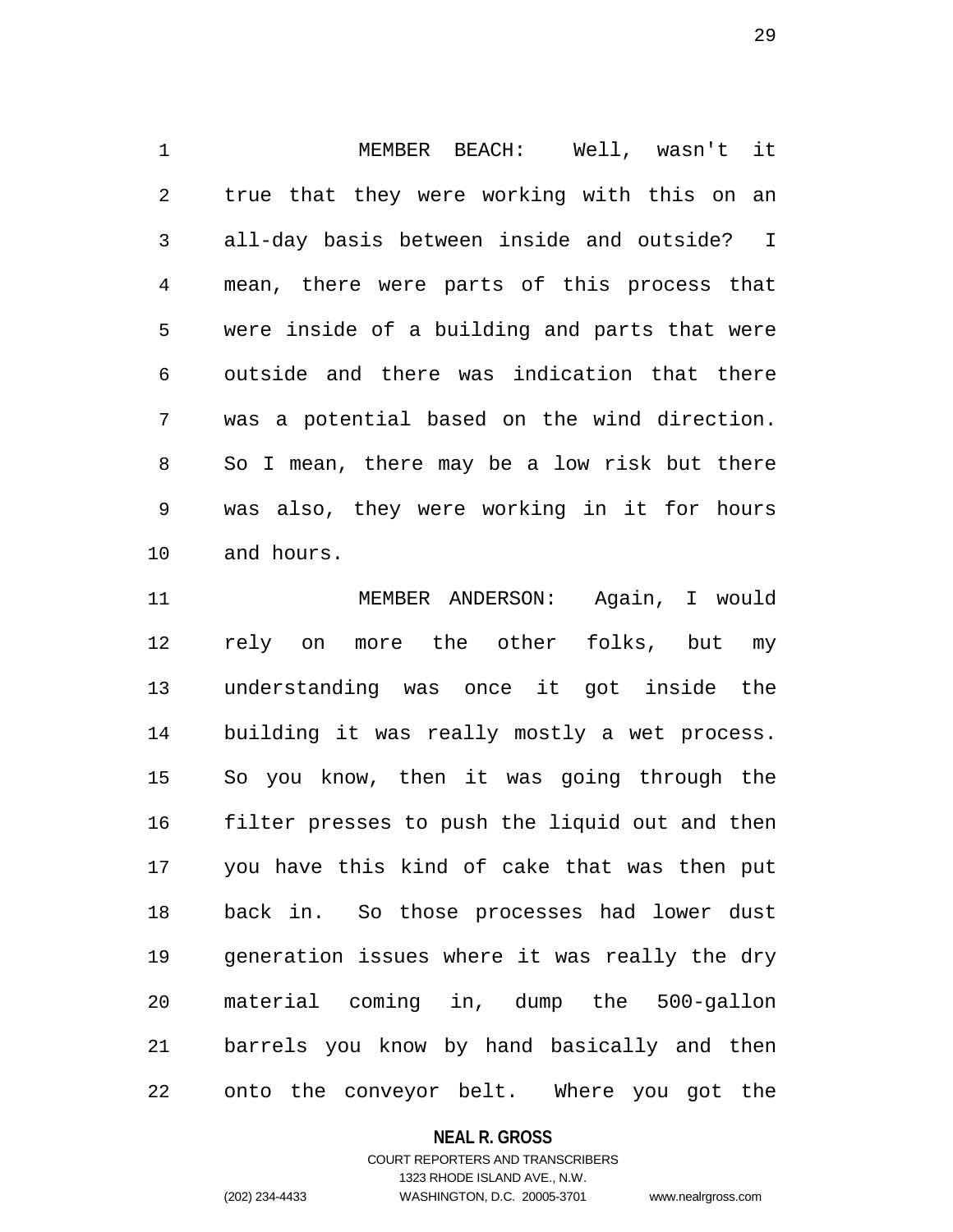1 bulk of the exposure was the outdoors. But 2 yes, there were different processes and the 3 dose reconstruction assumption is that it's 4 high. Yes, go ahead.

5 DR. NETON: Yes, I'd just point 6 out they processed about 10 tons per month 7 which is the equivalent of 40 500-pound 8 barrels. So 40 barrels were processed a month 9 as our estimate and based on reviewing the 10 data that they would engage in dumping drums 11 about 5 percent of the time. That's clearly 12 the most dusty operation there is. The other 13 95 percent of the time was involved with wet 14 processes, the digestion and the acids and the 15 filtering of the material. So that's a much 16 lower route of exposure, potential for 17 exposure. I would say that the material as it 18 came in was 0.2 percent uranium by weight so 19 99.8 percent of the material they were dumping 20 was not uranium, it was an inert magnesium 21 fluoride slag material. So it was very low 22 specific activity material to begin with and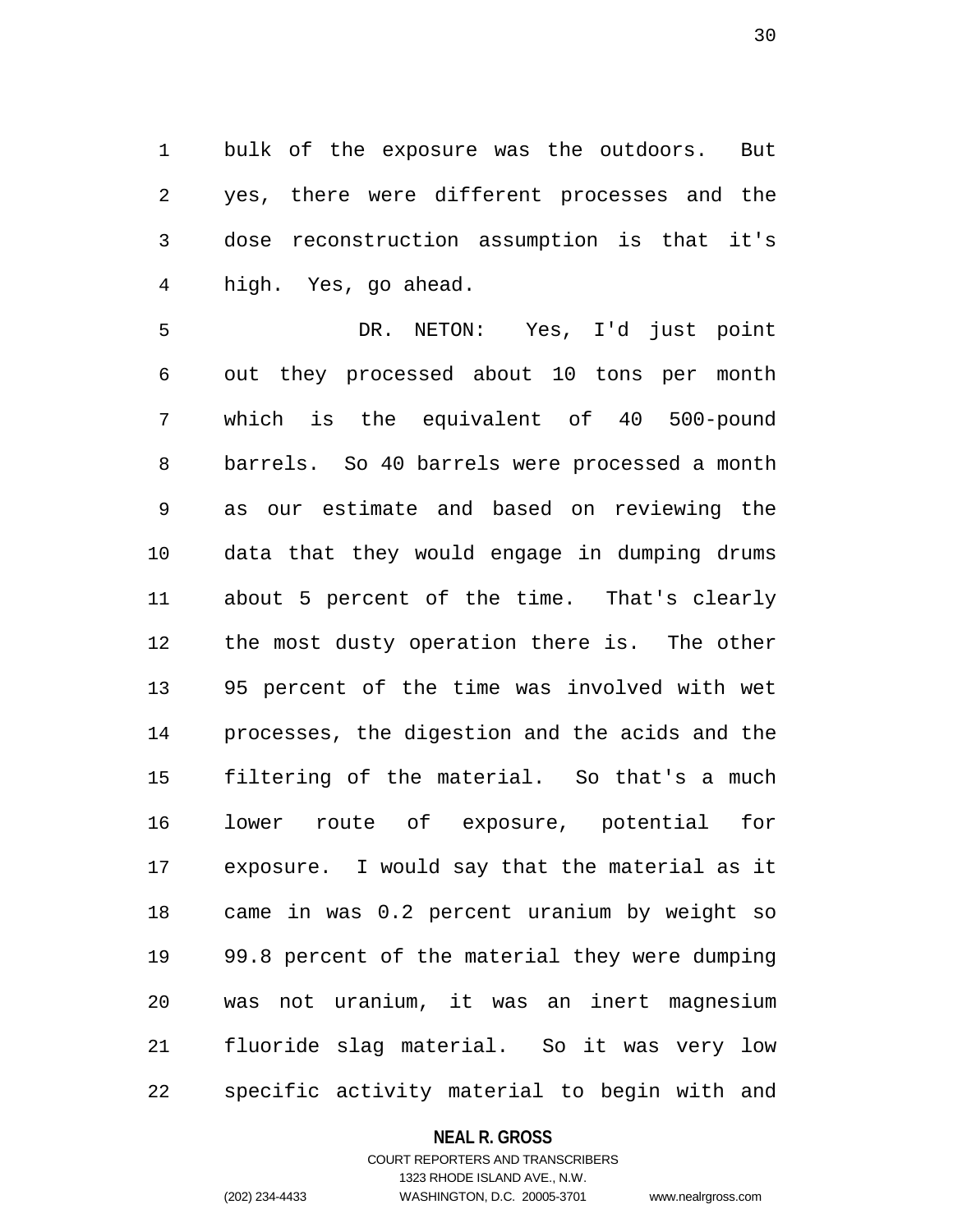1 it was eventually concentrated by about a 2 factor of 10 up to 2 percent uranium when they 3 dumped back into the drums. But 95 percent of 4 the time it was in a wet process.

5 CHAIRMAN MELIUS: Thank you. 6 Paul, then Wanda.

7 MEMBER ZIEMER: My question 8 concerns the data integrity issue that Brad 9 raised. Can we confirm, perhaps Mark, can you 10 confirm that the samples used by -- as 11 surrogate samples for this particular case did 12 not involve or did involve those that were in 13 question as far as that alleged fudging or 14 whatever?

15 MR. ROLFES: This is Mark Rolfes 16 from NIOSH. To go back to what the individual 17 at the Fernald site had said, he was basically 18 requested to re-sample an area where he had 19 basically collected an air sample, had it 20 analyzed by the lab and they came back with a 21 higher, elevated above the maximum allowable 22 concentration of uranium in air. His

### **NEAL R. GROSS**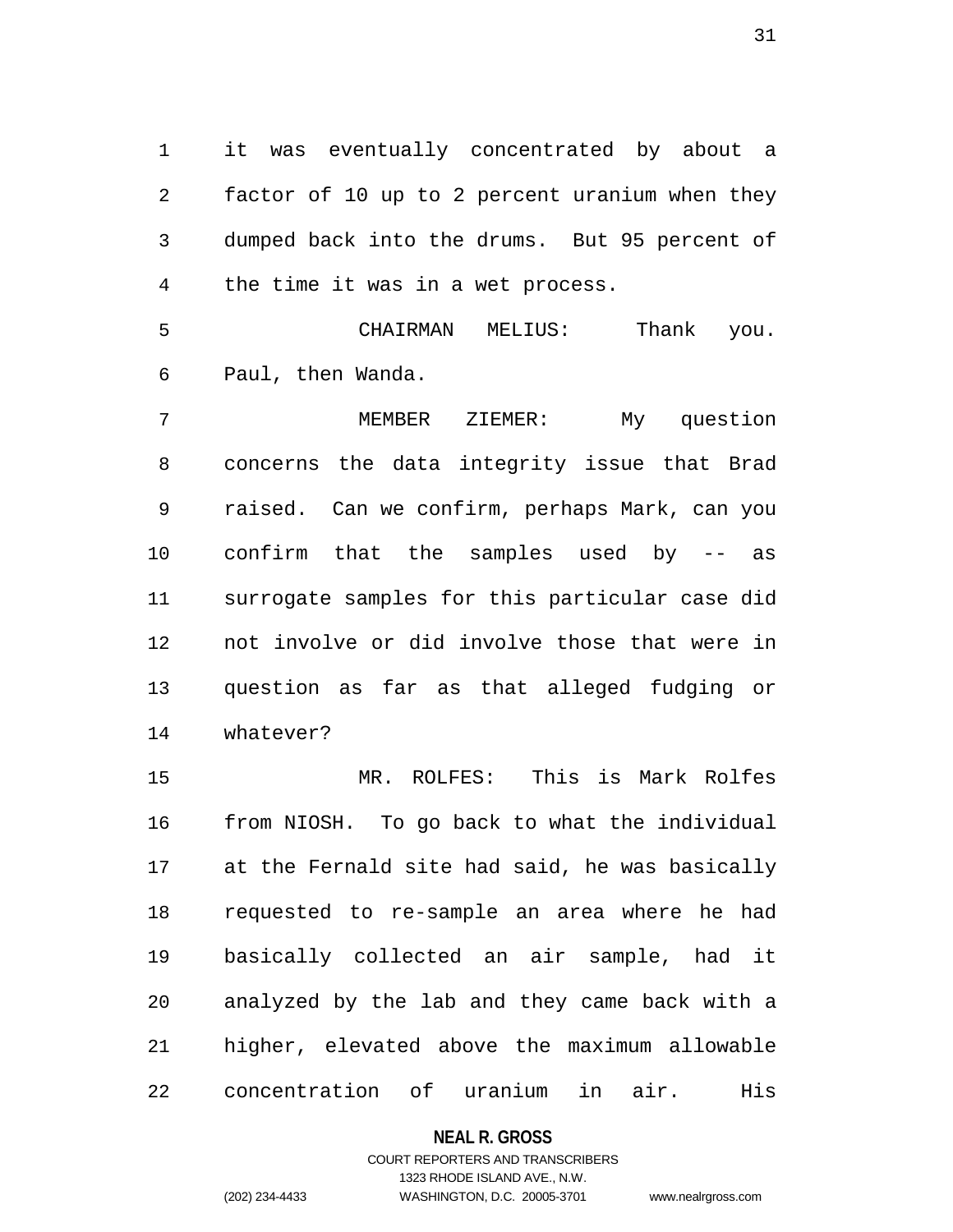1 supervisor at the time had asked him to go 2 back and re-sample the same process, the same 3 area to determine whether the first reading 4 was an accurate reading. And you know, it can 5 be viewed as a perception issue on that 6 individual's part. So we don't necessarily 7 know for sure that this information was 8 falsified, it's just something that we did 9 receive, provided to us.

10 If you take a look at the numbers 11 with the surrogate data from the Fernald site, 12 if you were to remove that information from 13 the current approach for the Hooker site the 14 95th percentile would decrease by a factor of 15 about 25 percent. So the use of the surrogate 16 data for this site is actually very claimant-17 favorable in that it elevates the intakes we 18 would assign.

19 CHAIRMAN MELIUS: Wanda? 20 MEMBER MUNN: I don't think any 21 one of us is ever completely comfortable when 22 we talk about surrogate data because we can

# **NEAL R. GROSS**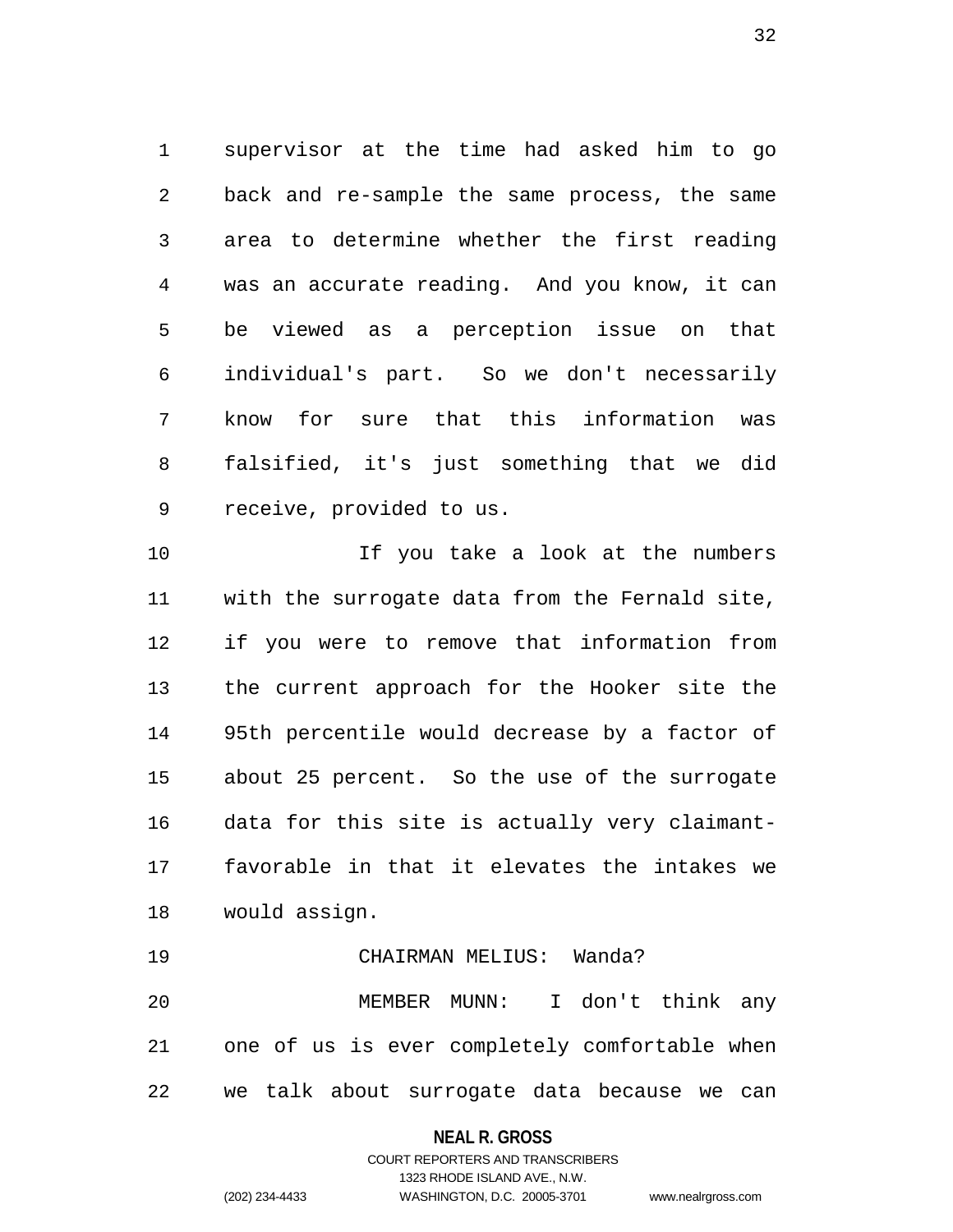1 always bring an issue but what about X factor. 2 We all use surrogate data in our daily lives 3 we just don't call it surrogate data. 4 Everything from my grocery shopping to 5 Schrödinger's cat requires the use of 6 surrogate data in some way. I can't use my 7 information about my knowledge of zucchini to 8 verify the quality of the cheese that I'm 9 going to get. But I have considerable faith 10 in the activities that this Board has gone 11 through in determining our criteria for 12 acceptable surrogate data used in this 13 program.

14 The Work Group that Dr. Melius 15 chaired was very concerned about these issues 16 and went to great extent to try to prioritize 17 them in a way that made sense. I think we've 18 done that. It appears that the Work Group 19 here for Hooker has applied those 20 appropriately and I thank the Work Group for 21 its efforts.

22 CHAIRMAN MELIUS: Thank you. I'd

**NEAL R. GROSS**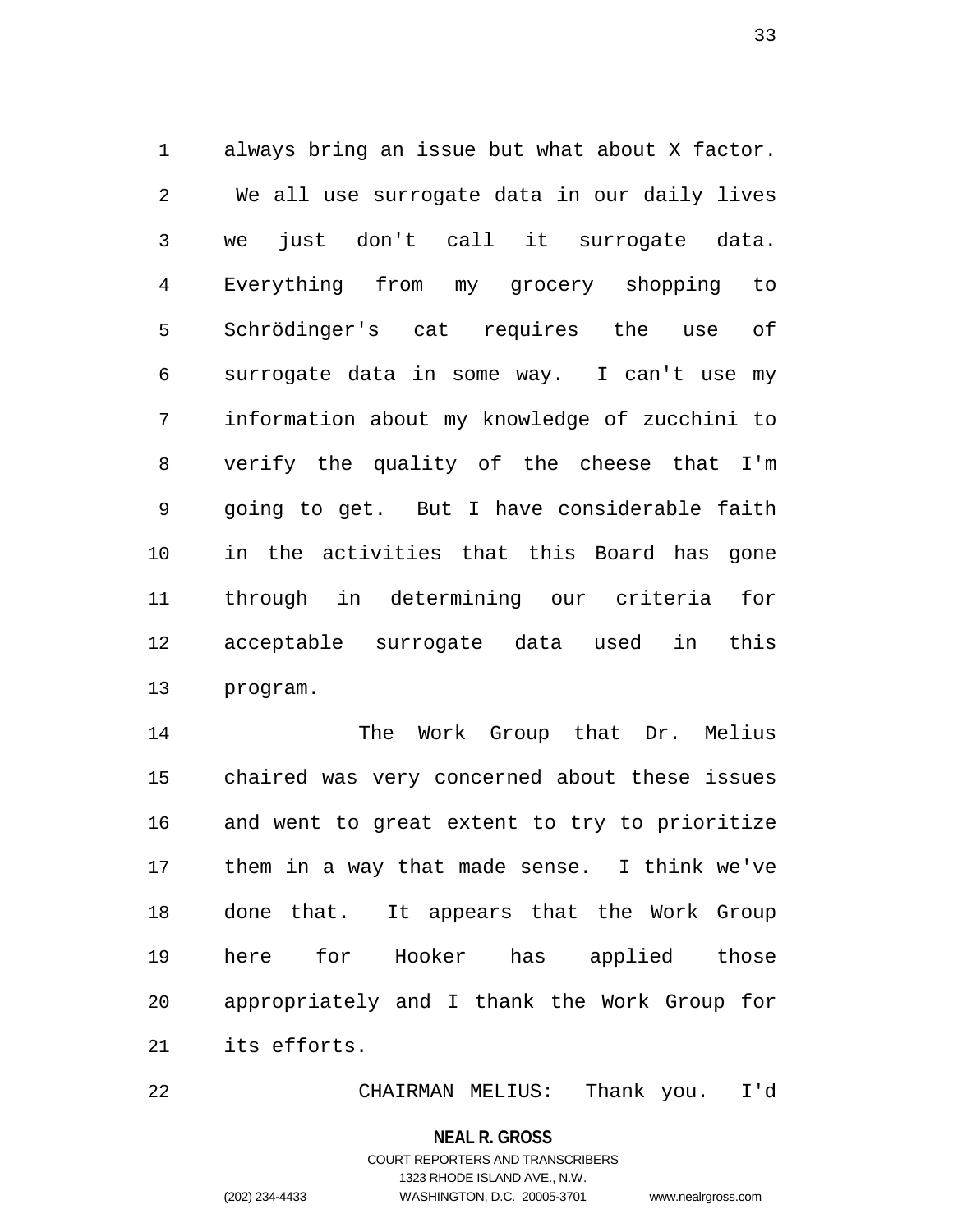1 like to pause if I could. I would like to 2 hear from the petitioner who I believe is on 3 the line. 4 MEMBER ANDERSON: First are either 5 of my co-members got any comments? 6 MS. GIRARDO: Hello? 7 CHAIRMAN MELIUS: Yes, let's do 8 the petitioner. 9 MEMBER ANDERSON: Okay. 10 CHAIRMAN MELIUS: She waited. 11 Then we'll -- we can continue discussion. 12 MEMBER ANDERSON: Okay. 13 CHAIRMAN MELIUS: But I think it's 14 fair to her we. Go ahead. 15 MS. GIRARDO: This is Mary Girardo 16 in Niagara Falls, New York, and I have a 10- 17 point statement to read. 18 CHAIRMAN MELIUS: Okay. 19 MS. GIRARDO: Which is titled 20 Response to Work Group Denial of SEC Petition 21 for All Workers in All Locations of Hooker 22 Chemical. Number one, we the petitioners do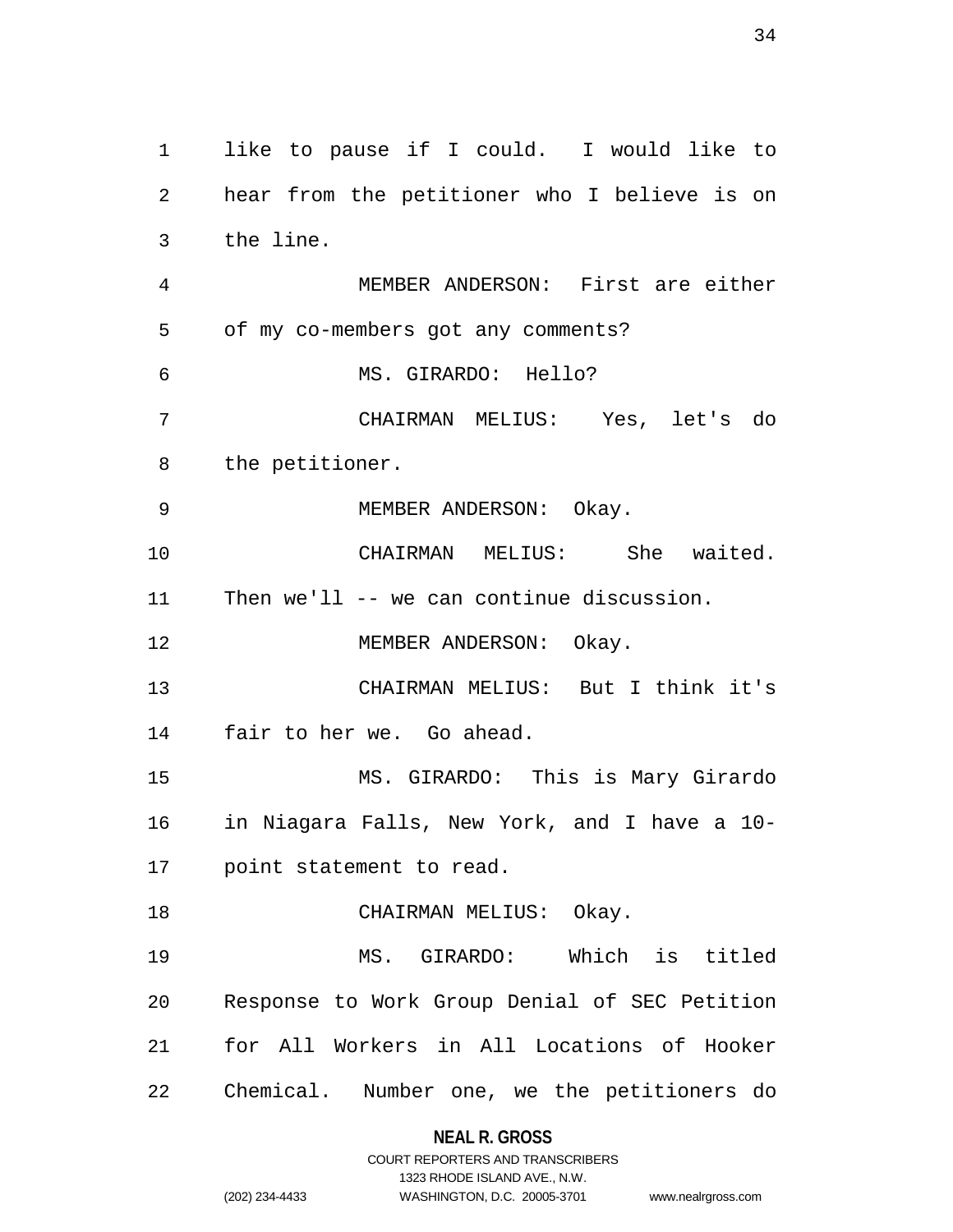1 not accept NIOSH's presentation which claims 2 that there was not enough exposure to uranium 3 to cause illness or death. Two, we the 4 petitioners do not accept SC&A's participation 5 in this presentation and verdict. We are 6 convinced by the manner in which this was 7 handled that none of those tasked had their 8 hearts in what they were doing. This is no 9 way to do an independent study. True research 10 would demand that any new research being done 11 would start from scratch and turn a blind eye 12 and a deaf ear to all that NIOSH, Allen, had 13 done in favor of their own study. Once 14 accomplished then the two would be compared 15 showing differences and similarities. This 16 was not done. Instead, SC&A kept saying that 17 they were not told to do this or that. This 18 shows that they simply went through the 19 motions and the Work Group fell in line.

20 Three, we the petitioners state 21 that the use of surrogate data has become an 22 untouchable in the handling of these

**NEAL R. GROSS**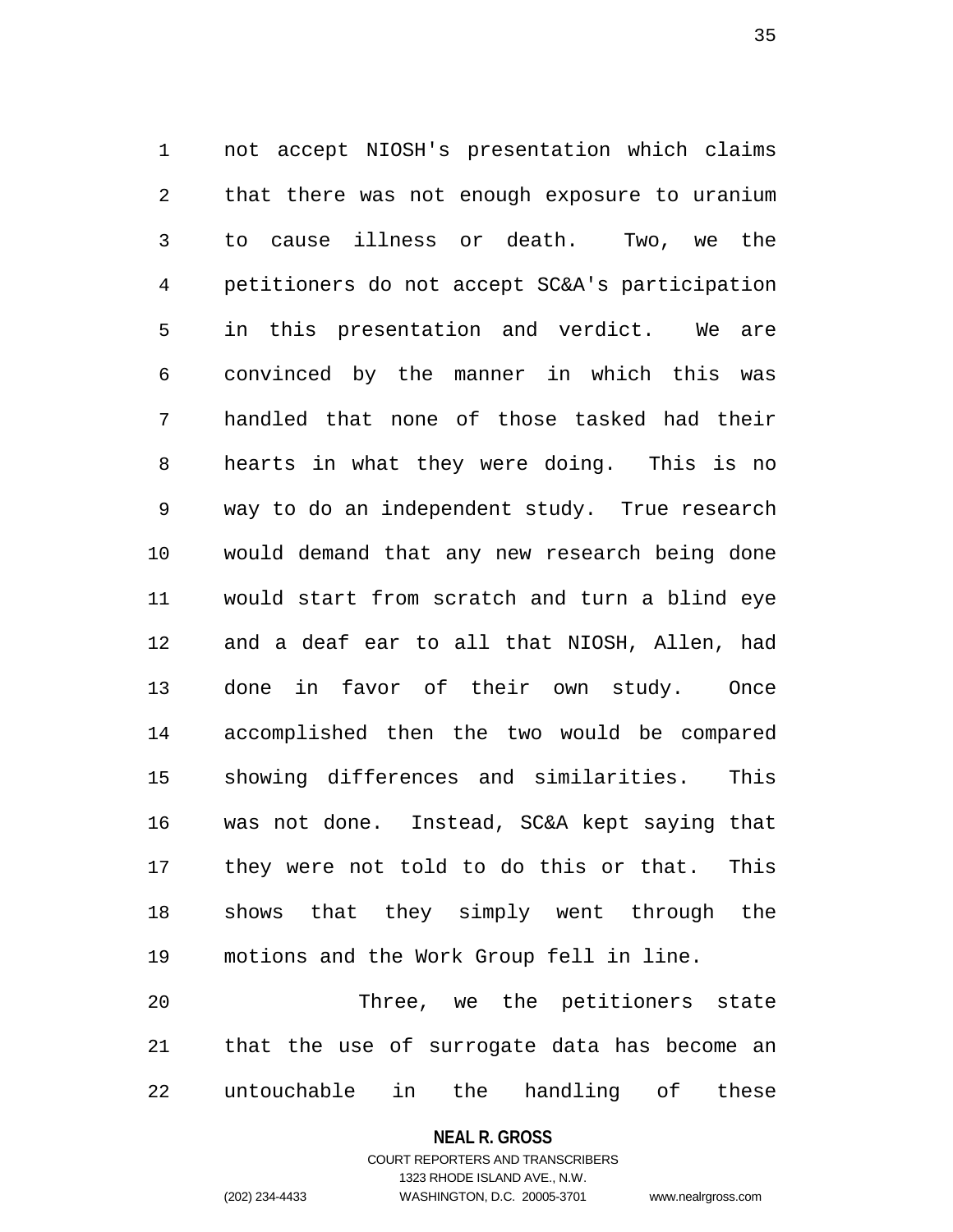1 companies. NIOSH, SC&A and the Work Group 2 were so mesmerized by the Advisory Board's 3 regulations pertaining to surrogate data that 4 they were all going to make some other company 5 or companies suddenly become Hooker Chemical 6 irregardless of those companies' past history. 7 For example, the use of Mallinckrodt which 8 has the honor of being the first company 9 against which a petitioner was granted an SEC 10 and an award.

11 Four, we the petitioners do not 12 now, never have and never will accept dose 13 reconstruction as a fair and truly 14 understandable method of handling the 15 qualitative data collected by NIOSH. We the 16 petitioners were told by NIOSH that the 17 Department of Labor uses dose reconstruction 18 in other things to determine payment or denial 19 of the award. However, in the initial phase 20 here in western New York the handlers' claim 21 that it was really only the dose 22 reconstruction that determines the outcome.

### **NEAL R. GROSS**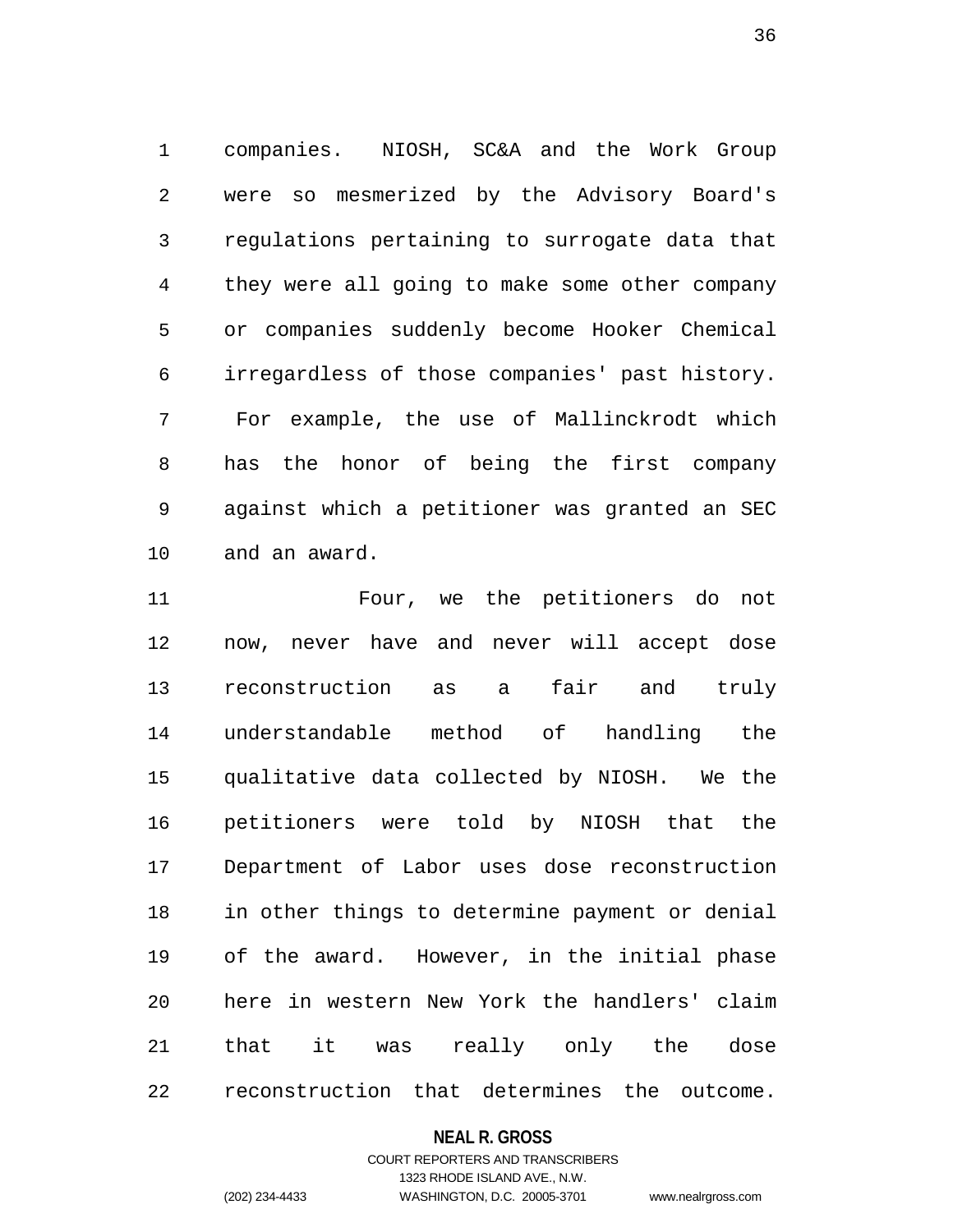1 No one really and truly understands this 2 method, it's just a number game.

3 Five, we the petitioners claim 4 that the law, Act, executive order signed by 5 President Clinton has been so frustrated that 6 it has not truly been used as originally 7 designed. Things were to be done in a timely 8 manner. Eleven years into this is not timely. 9 The petitioners were not to be frustrated. 10 This has not been realized. This law came as 11 an executive order to override the Department 12 of Energy's unfairness to the claimants. 13 However, the Department of Energy is still 14 such a force in all of this collection of data 15 that NIOSH does. For example, there is a 180- 16 day time limit for NIOSH to respond with their 17 evaluation but they went over the limit 18 because the Department of Energy had not 19 responded with needed data in the Hooker 20 claim. When questioned, a NIOSH employee said 21 that the 180-day time limit was not written in 22 stone. This should have forfeited NIOSH and

### **NEAL R. GROSS**

## COURT REPORTERS AND TRANSCRIBERS 1323 RHODE ISLAND AVE., N.W. (202) 234-4433 WASHINGTON, D.C. 20005-3701 www.nealrgross.com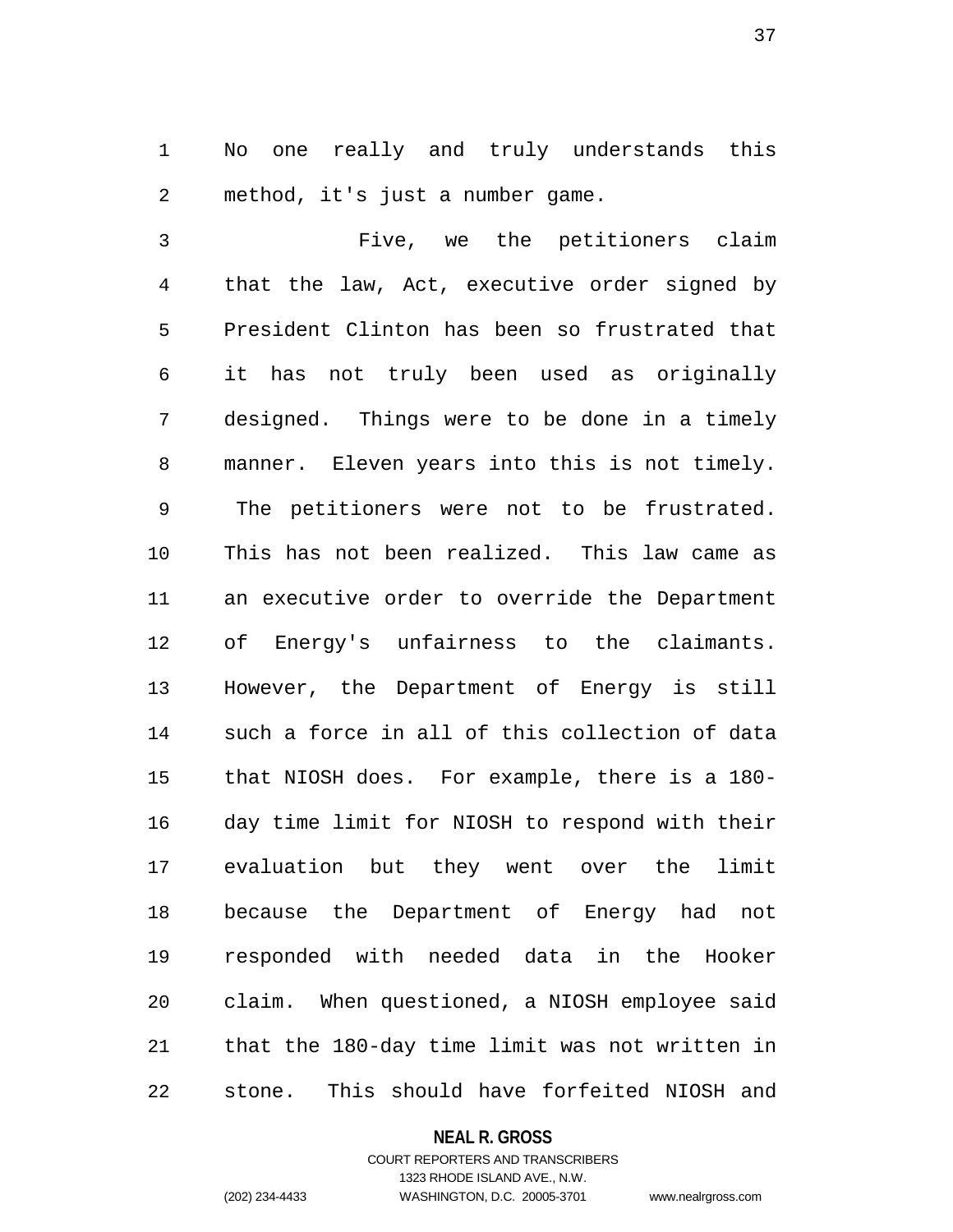1 the claim paid. If the petitioner failed 2 under the timely rules the case would have 3 been closed. The Advisory Board may want to 4 seriously consider the late Supreme Court 5 Chief Justice Rehnquist's analysis of such a 6 situation as this. If you don't want a law, 7 repeal it, but don't try at one and the same 8 time to live according to the law and to 9 frustrate the law.

10 Six, we the petitioners question 11 the latest figures published on the internet 12 giving the Hooker statistics of claims paid 13 and denied. If NIOSH's findings causes this 14 SEC petition to be denied then how can the 15 15 cases paid be legal? This petition deals with 16 all locations. Weren't these 15 in one or 17 more of Hooker's locations? Would dose 18 reconstruction or surrogate data mean 19 anything? If NIOSH claims that the 0.2 20 percent was insufficient to cause illness or 21 death how did the 15 cases get paid?

22 Seven, we the petitioners

**NEAL R. GROSS**

COURT REPORTERS AND TRANSCRIBERS 1323 RHODE ISLAND AVE., N.W. (202) 234-4433 WASHINGTON, D.C. 20005-3701 www.nealrgross.com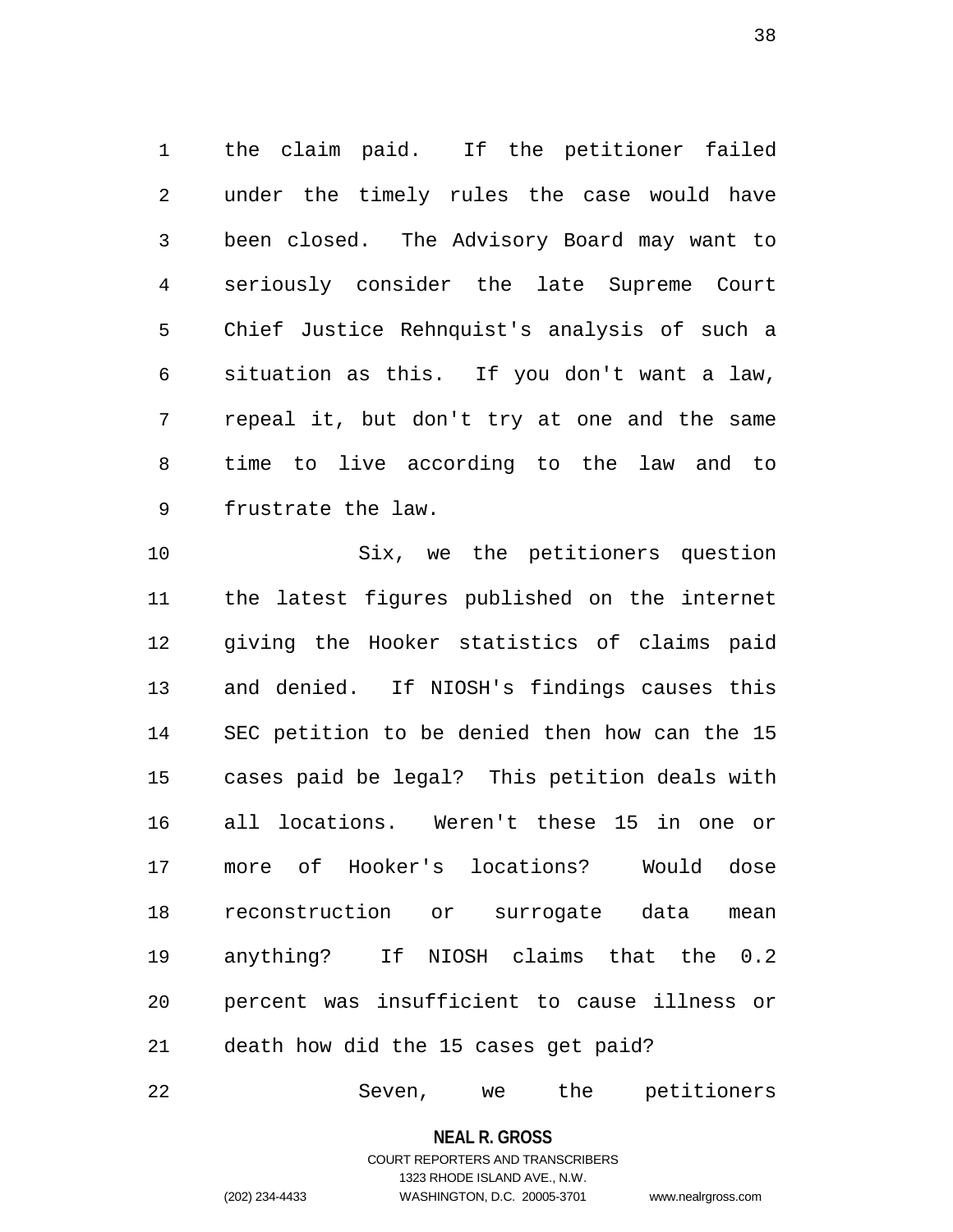1 seriously wonder why the response to NIOSH's 2 evaluation was never acknowledged by the Work 3 Group and was glossed over by SC&A. We have 4 noticed that afterwards TBD was made a stand-5 alone and was boxed in. NIOSH even used it to 6 respond to SC&A's review, observation tree 7 matrix, TBD-6001, Appendix AA, page 1, as 8 follows, quote, "Since TBD-6001 is no longer 9 used the observation is not relevant." We the 10 petitioners wonder about this because after 11 our response to NIOSH's evaluation TBD ceased 12 to exist. It was boxed in and Battelle 13 disappeared. A coincidence? There are those 14 who say there is no such thing as a 15 coincidence.

16 Eight, we the petitioners are very 17 disturbed with the treatment received by NIOSH 18 since May 16, 2011 Work Group meeting. The 19 minutes of this meeting were not made public 20 until the morning of the Work Group's August 21 16, 2011, meeting. And NIOSH has still not 22 notified the petitioners that they are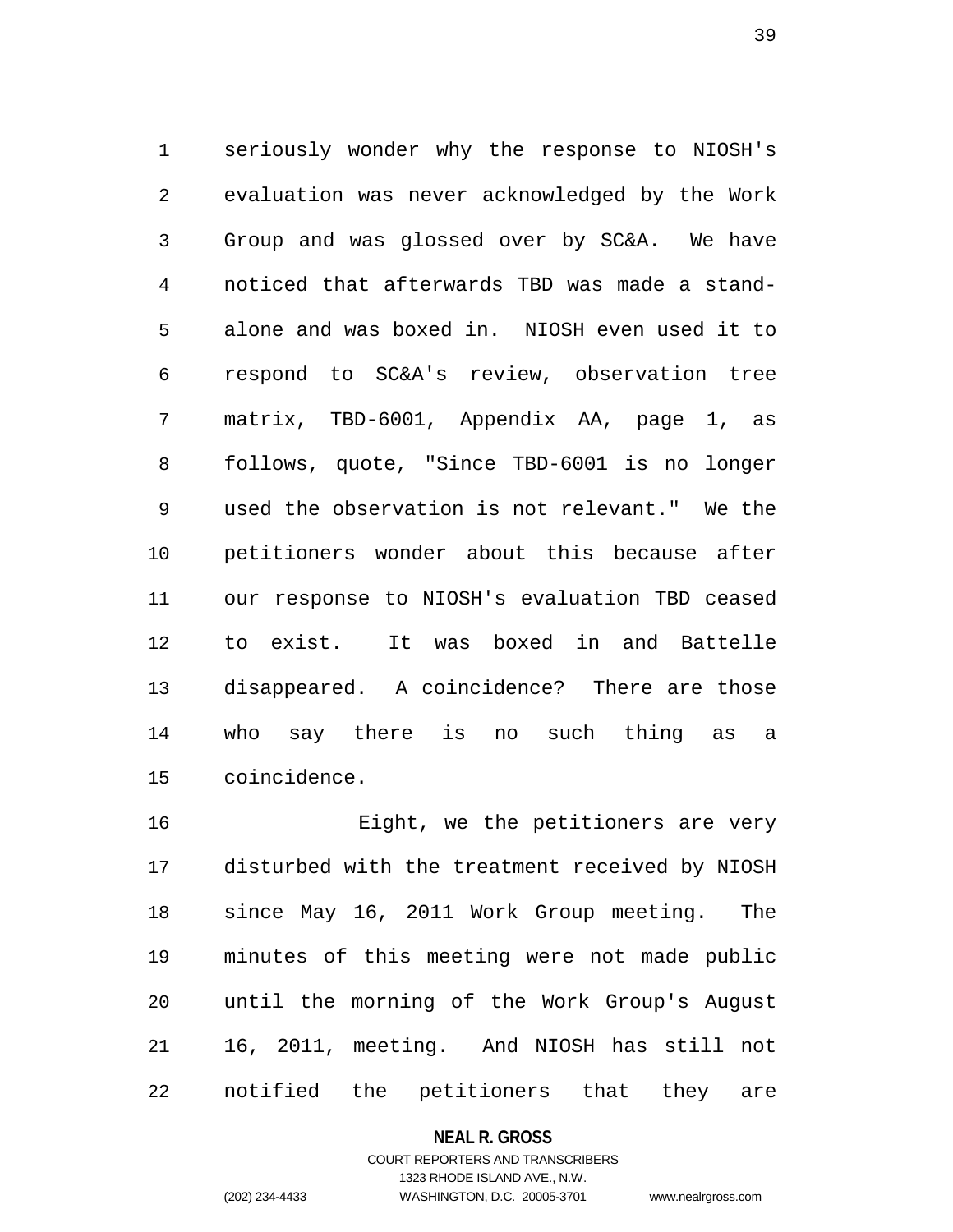1 available. So there was no way for the 2 petitioners to respond to what was covered. 3 Granted, there were illegal concerns but to 4 the petitioners it appears as a stalling 5 tactic. To further cause concern was all of 6 the data that was supposed to be dealt with at 7 the August 16 meeting to which the petitioners 8 were not privileged. This resulted in M. 9 Girardo exiting the teleconference after 10 expressing her displeasure. Then Members of 11 the Board, what do you think happened? Yes, 12 NIOSH hurriedly put together all of the 13 material and Fed Ex'd it to the petitioners. 14 Now, is this timely?

15 Nine, we as the petitioners can 16 only further state that the whole handling of 17 Hooker Chemical reeks with suspicion and 18 underhandedness with no true consideration for 19 the petitioners. Case in point, the use of a 20 NIOSH employee as the federal appointee who 21 runs the Work Group meetings is an example of 22 conflict of interest since the Advisory Board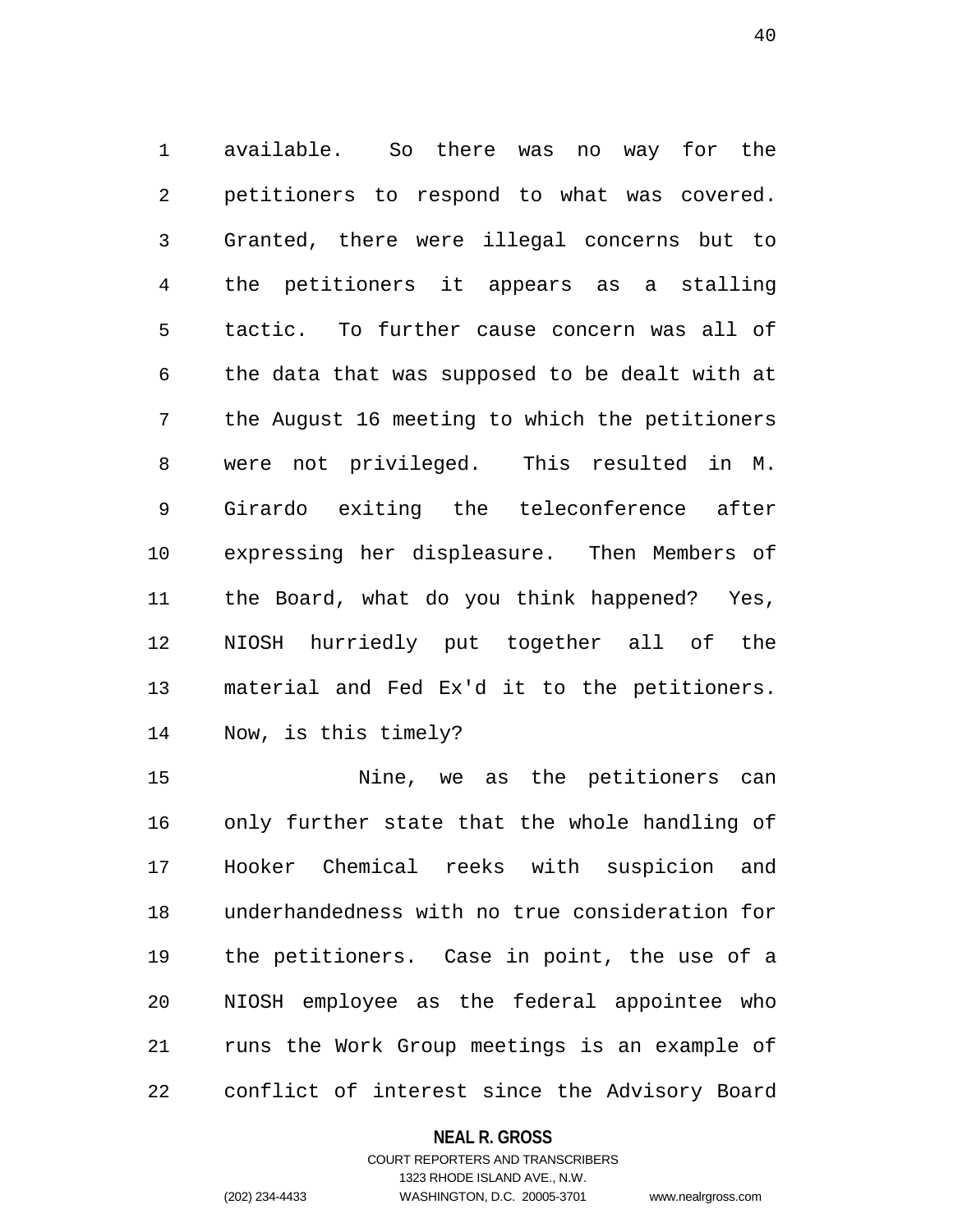1 and the Work Group are supposed to be neutral. 2 Where are the checks and balances? It can 3 only be asked what is really behind all of 4 this? What are NIOSH, SC&A and the Work Group 5 afraid of?

6 Ten, we the petitioners maintain 7 that Hooker Chemical is the exception to all 8 these rules and procedures, and since there 9 are no official records available from Hooker 10 itself then there is no individual monitoring 11 data and no workplace data and using other 12 companies such as Mallinckrodt just adds 13 insult to injury and is not scientifically 14 believable when the question remains if the 15 data from Mallinckrodt was not sufficient to 16 reconstruct dose how can it be sufficient to 17 reconstruct dose for Hooker? Thank you for 18 your time.

19 CHAIRMAN MELIUS: Thank you. 20 We'll continue our deliberations. Mark? 21 MEMBER GRIFFON: Yes, I am a 22 Member of the Work Group. However, I did miss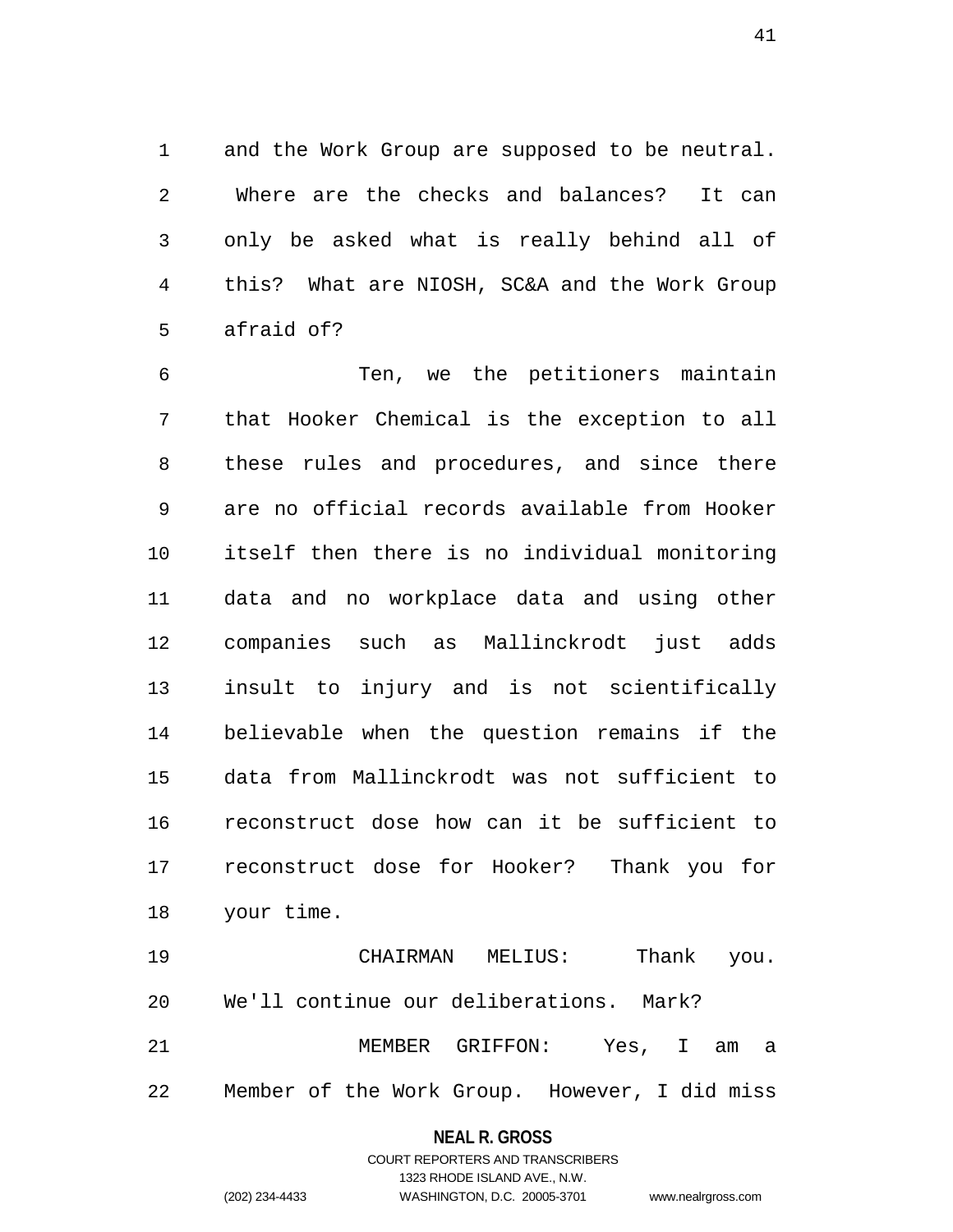1 the last meeting of the Work Group so perhaps 2 these are some of the questions I may have 3 asked in that -- in that process. I think, I 4 mean I tend to agree with a lot of David 5 Richardson said at least in theory. I think 6 this kind of -- you have a situation where you 7 have a sort of discrete task and it seems 8 pretty clear that it was the highest exposure 9 potential for employees so to be able to bound 10 that task is a lot easier than a complicated 11 site where you have no measures and they're 12 doing many different activities with possibly 13 equal or varying risk.

14 However, I do have -- I worry that 15 some of this may be a bit of a house of cards 16 and I just want to go down into the data a 17 little bit to ask some questions and make sure 18 that we're being at least thorough in 19 reviewing the surrogate data that was used. I 20 mean, one thing I'd like to say is that on the 21 Fernald question I think that I do support 22 Brad's comment that while the Work Group may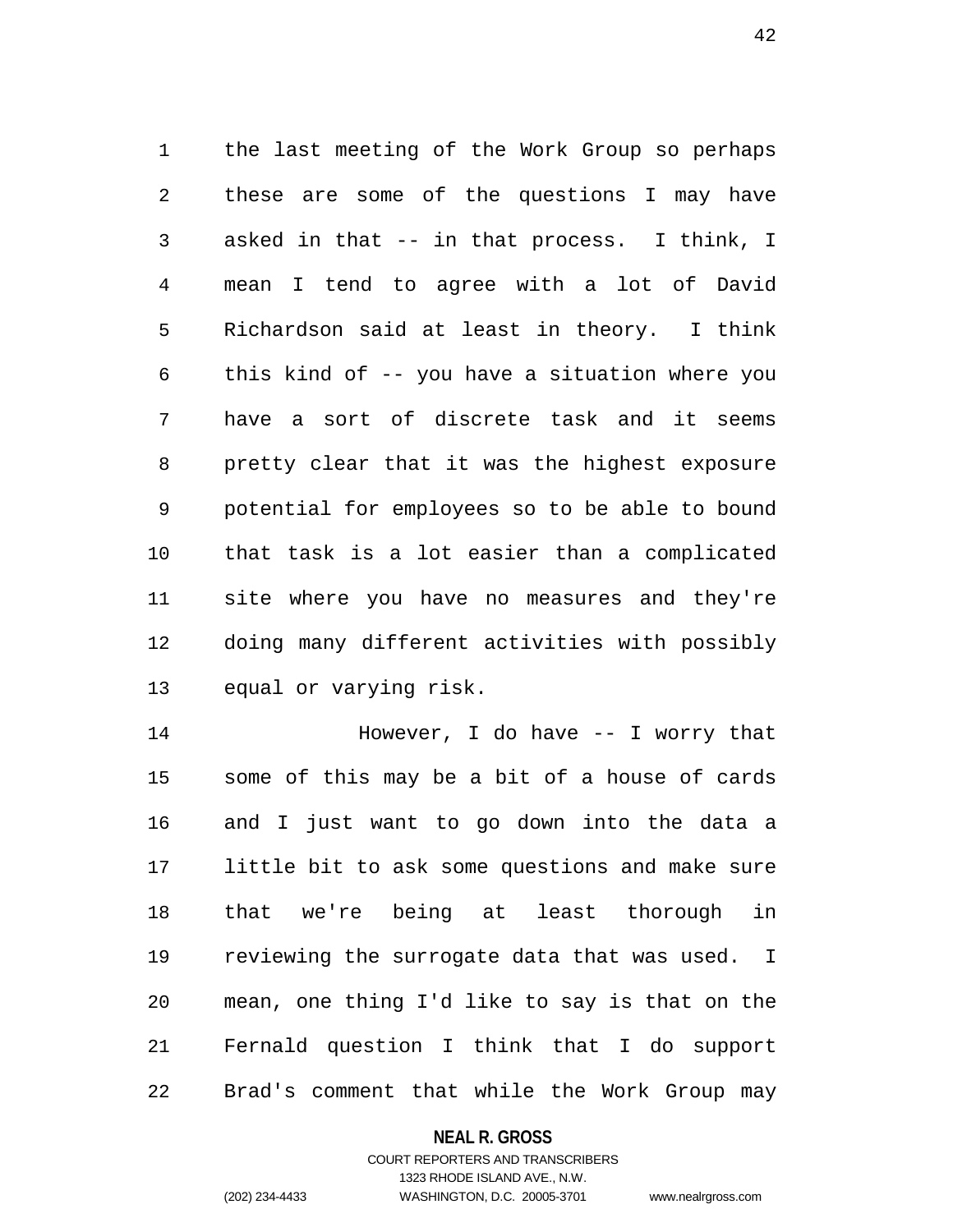1 end up concluding that this air data was valid 2 I don't think we're there yet. I mean, I 3 think that's still an open issue with the Work 4 Group so from a process standpoint I'm a 5 little concerned for the Board's work that we 6 don't rely on data that we are actually still 7 deliberating on in another Work Group. I know 8 in a lot of what we're doing, in the Fernald 9 Work Group and a lot of NIOSH's proposals 10 especially for the uranium exposures rely on 11 urinalysis data so that the air sampling stuff 12 is moot, but I don't think that we've, and I 13 may be wrong, but I don't think that we've 14 closed out on that issue as a Work Group. I 15 know that NIOSH may have and SC&A may have 16 concurred with NIOSH but I don't think we've 17 closed that out.

18 And then just to step back, and 19 then I do want to also speak to Mallinckrodt 20 because that's come up a couple of times. The 21 Mallinckrodt data I think on the other hand we 22 did conclude that the uranium Mallinckrodt air

**NEAL R. GROSS**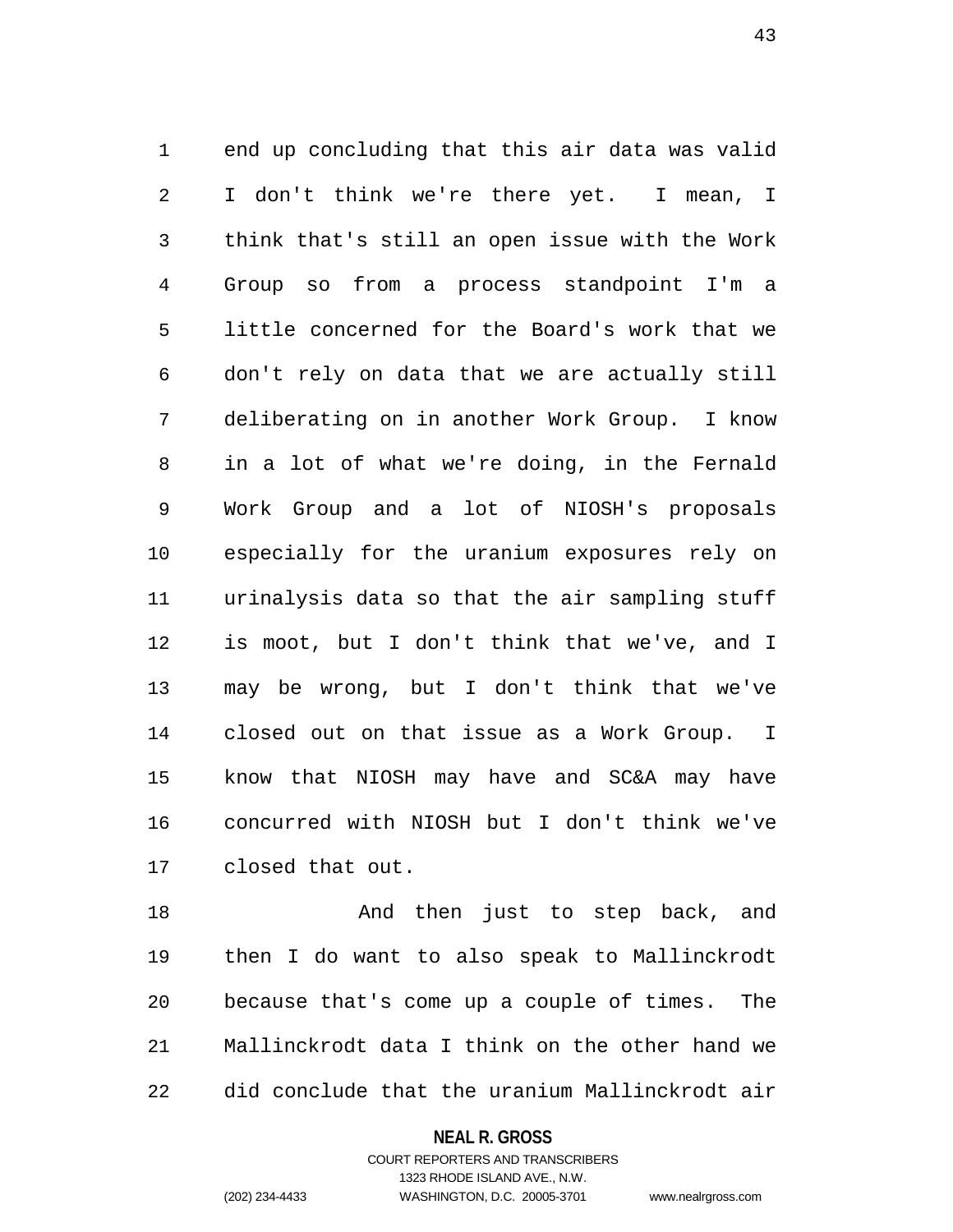1 sampling data was useful and in fact NIOSH 2 does dose reconstructions for the uranium 3 component of the exposures of Mallinckrodt. 4 Again, someone correct me if I'm wrong. The 5 SEC was based on thorium, actinium, 6 protactinium I believe, right? So it's a 7 different. We did, at least I think we looked 8 at the uranium issue and we concluded that you 9 can reconstruct doses for uranium and the air 10 sampling was the basis for that. So in that 11 case I agree with but the Fernald I think is 12 still questionable.

13 And then this brings me back to 14 the main point which is Table 6-1, -2, and -3. 15 I just wanted to ask, Henry or NIOSH may have 16 to help you out here, but the, you know, how 17 many samples overall, and I apologize because 18 I should have had this on the Work Group but 19 how many samples overall are in this coworker 20 model and are they BZA samples or are they 21 general area samples? Is it a mixture of BZA 22 and general area? Can you just give me a

## **NEAL R. GROSS**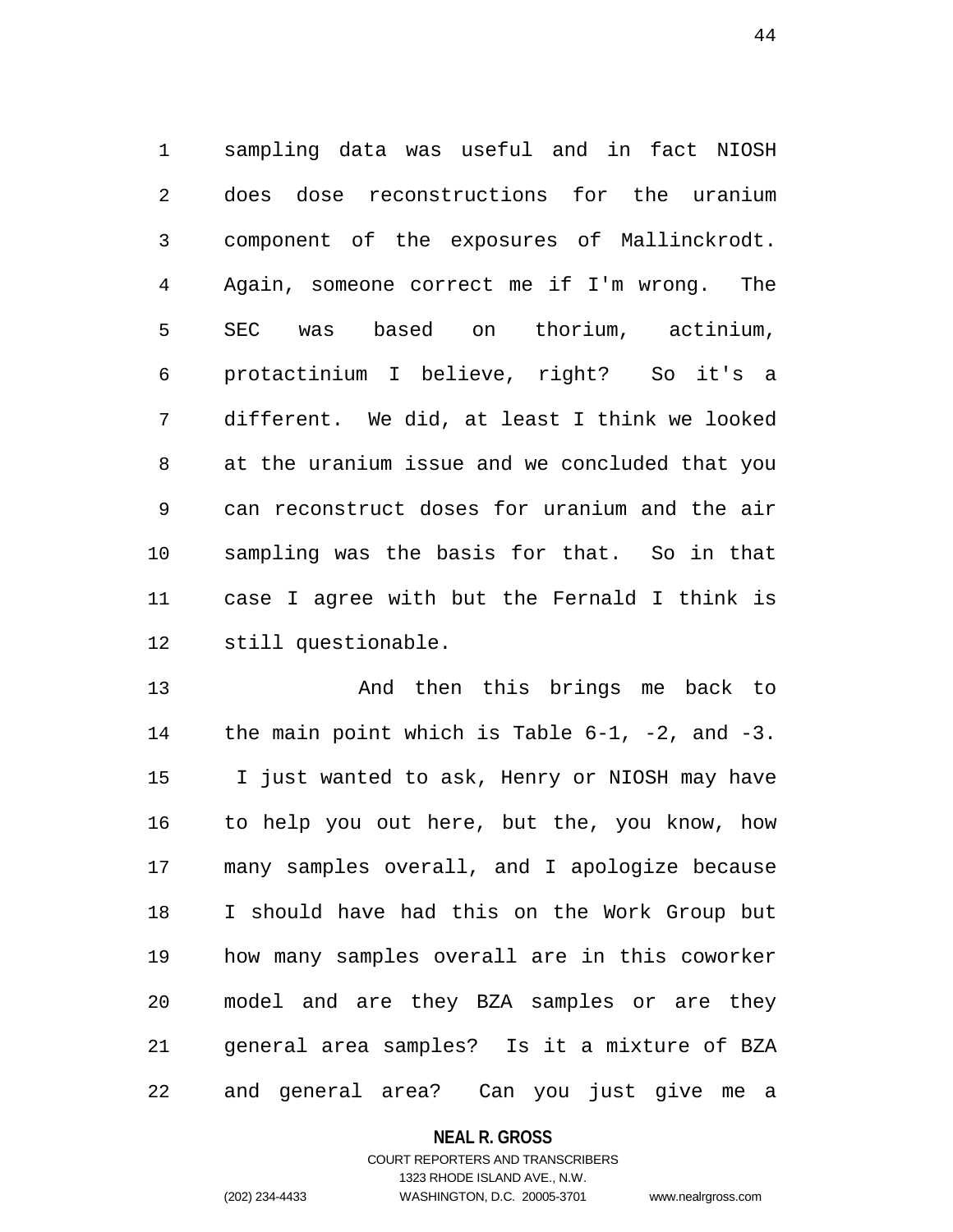1 breakdown of those three tables kind of? It 2 might be useful.

3 DR. NETON: Yes. These are only 4 approximate but they're going to be very 5 close. I think there's 18 air samples that 6 were identified between the three sites, two 7 at Electromet, four or five at Mallinckrodt 8 and the remainder at Fernald. The majority of 9 the samples were BZ samples. I think maybe 10 11, I can't remember exactly, but the majority 11 of those 18 were breathing zone air samples 12 that were collected and we took a log-normal 13 distribution of them and chose the 95th 14 percentile of those breathing zone, of those 15 samples as a bounding exposure. They were all 16 very similar operations involving the, you 17 know, working with the slag material, the C-2, 18 so-called C-2 slag material.

19 MEMBER GRIFFON: It looks to me 20 that, from looking at the tables anyway that 21 all the Fernald data are breathing zone. I 22 wasn't sure, the other ones don't look like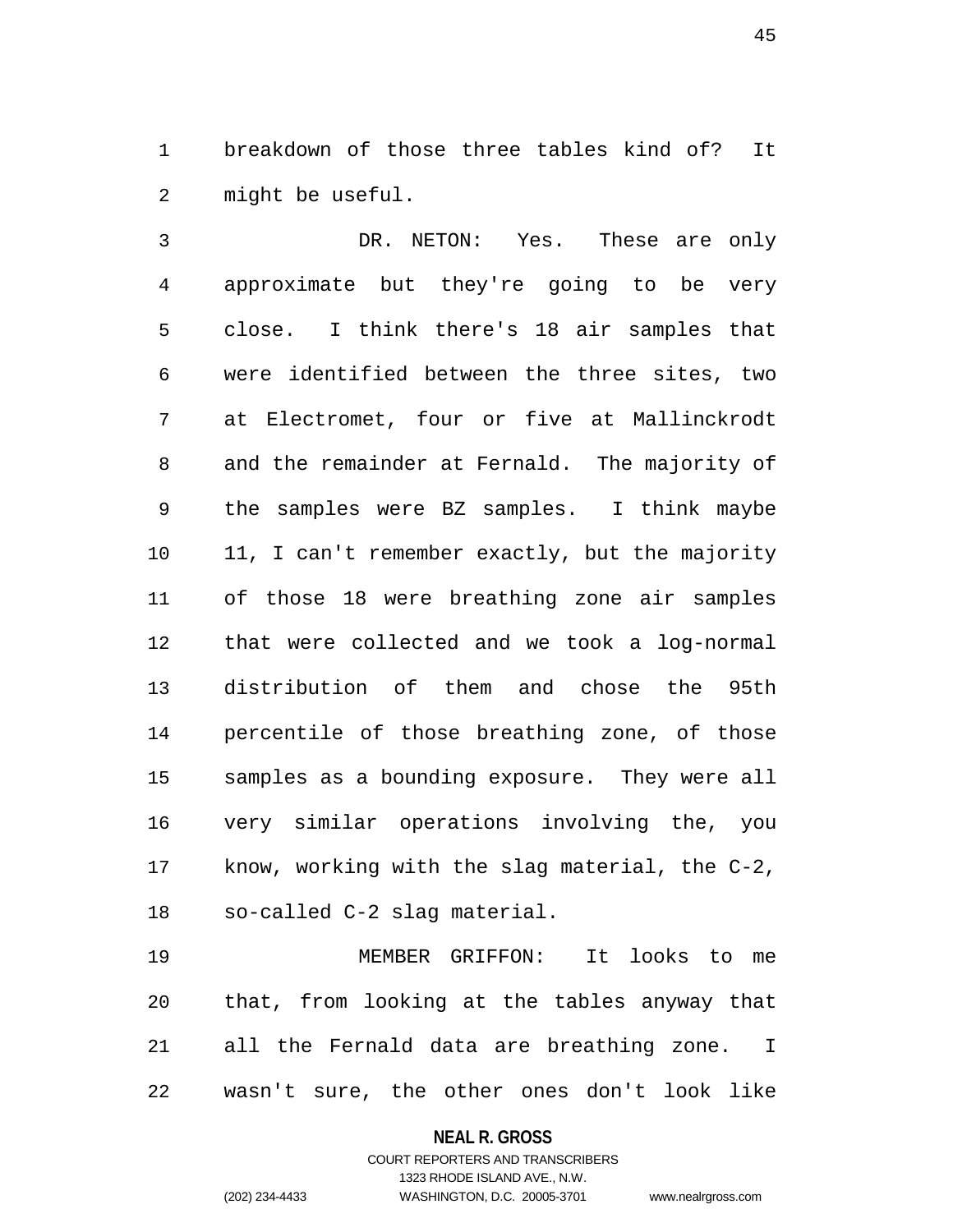1 breathing zone but I could be wrong.

2 DR. NETON: I don't think they 3 are. It would be clearly identified if it was 4 breathing zone.

5 MEMBER GRIFFON: Okay. So then 6 this gets into my house of cards questions 7 because if we're still concerned about using 8 Fernald then you're down to these other two 9 sites and you're down to about six samples. 10 And you know, statistically I just wonder if - 11 - yes.

12 MR. ROLFES: One additional thing 13 -- this is Mark Rolfes with NIOSH. One 14 additional thing about the Fernald data 15 regarding the individual who had alleged that 16 he had falsified some air sampling data. From 17 my recollection, I'd have to double-check this 18 to look back at the affidavit that was 19 provided to us, he was referring to a separate 20 green salt operation which was not associated 21 with a magnesium fluoride process, so.

22 MEMBER GRIFFON: But I'm asking

**NEAL R. GROSS**

## COURT REPORTERS AND TRANSCRIBERS 1323 RHODE ISLAND AVE., N.W. (202) 234-4433 WASHINGTON, D.C. 20005-3701 www.nealrgross.com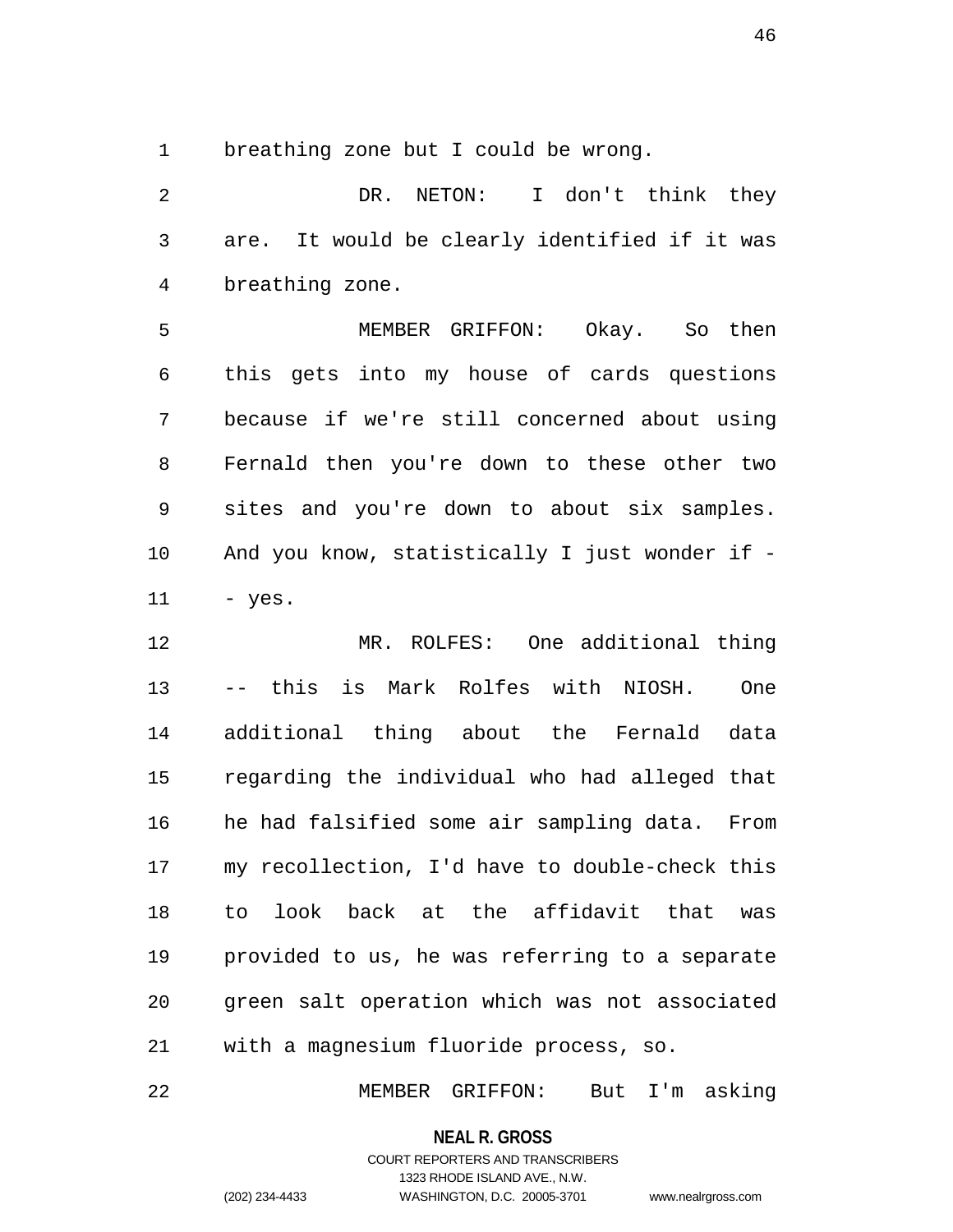1 more of a process question on that, Mark. I 2 understand the position, but I just, I think 3 one the Work Group it is still an open issue 4 if I'm not wrong. I mean, and I'm troubled a 5 little bit that we don't let the Work Group 6 finish that, you know, and close out on that 7 before we rule on something like this that 8 relies on that data. I'm not -- at the end of 9 the day we may end up where NIOSH is, that it 10 is, we may verify it and say it's fine, it was 11 -- I mean this, we've pulled this thread in 12 sites like Rocky Flats and it took quite 13 awhile but we ended up where NIOSH was on a 14 lot of the data use, not the -- 15 notwithstanding the neutron issues. But I 16 just think from a process standpoint of a 17 working Board I'm concerned that, you know, 18 one Work Group gets ahead of the other. So. 19 Anyway.

20 CHAIRMAN MELIUS: Where is the 21 Fernald Work Group with that issue?

22 MEMBER GRIFFON: I don't know.

**NEAL R. GROSS**

## COURT REPORTERS AND TRANSCRIBERS 1323 RHODE ISLAND AVE., N.W. (202) 234-4433 WASHINGTON, D.C. 20005-3701 www.nealrgross.com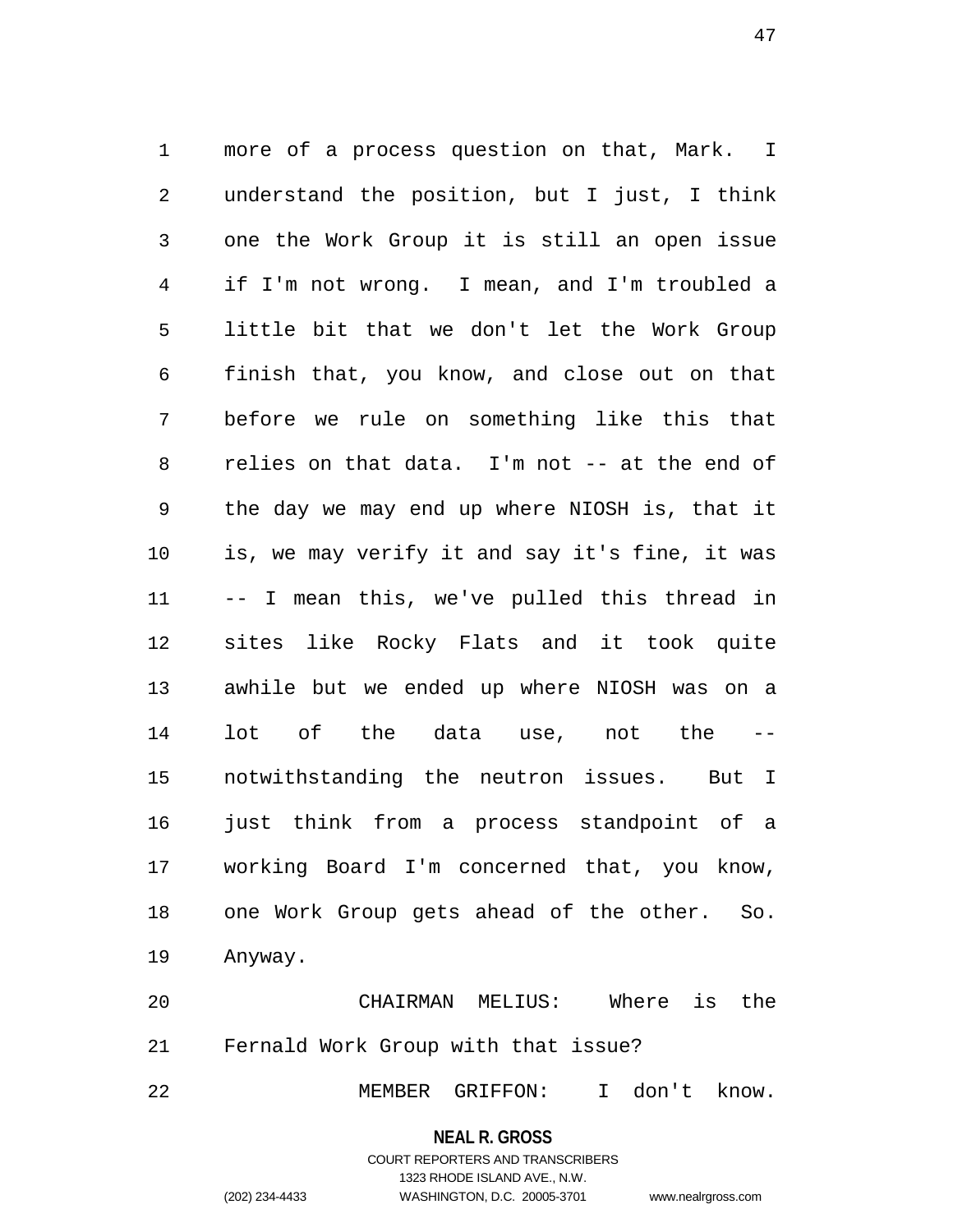1 I'm not sure.

2 CHAIRMAN MELIUS: I've heard of 3 that as being a significant issue with Fernald 4 and I just don't -- 5 MEMBER GRIFFON: I'm not sure. 6 MR. STIVER: This is John Stiver 7 with SC&A. I might be able to help out with 8 that. The one issue that we, I guess the sub-9 issue regarding the breathing zone and general 10 air data that went in to create the DWES which 11 are then used -- which NIOSH had proposed to 12 use for a thorium-232 intake assessment for 13 '53 I believe up to '67 there was one 14 outstanding issue that related to the 15 uncertainty analysis paper that was used with 16 this data set to provide an upper bound value 17 that SC&A and NIOSH concurred was probably 18 acceptable, and that is this issue of what the 19 ISO terms "blunders." These are mathematical 20 errors, transcription errors and things of 21 that sort. And I believe if I'm not mistaken, 22 Mark, NIOSH is coming back with a White Paper

#### **NEAL R. GROSS**

COURT REPORTERS AND TRANSCRIBERS 1323 RHODE ISLAND AVE., N.W. (202) 234-4433 WASHINGTON, D.C. 20005-3701 www.nealrgross.com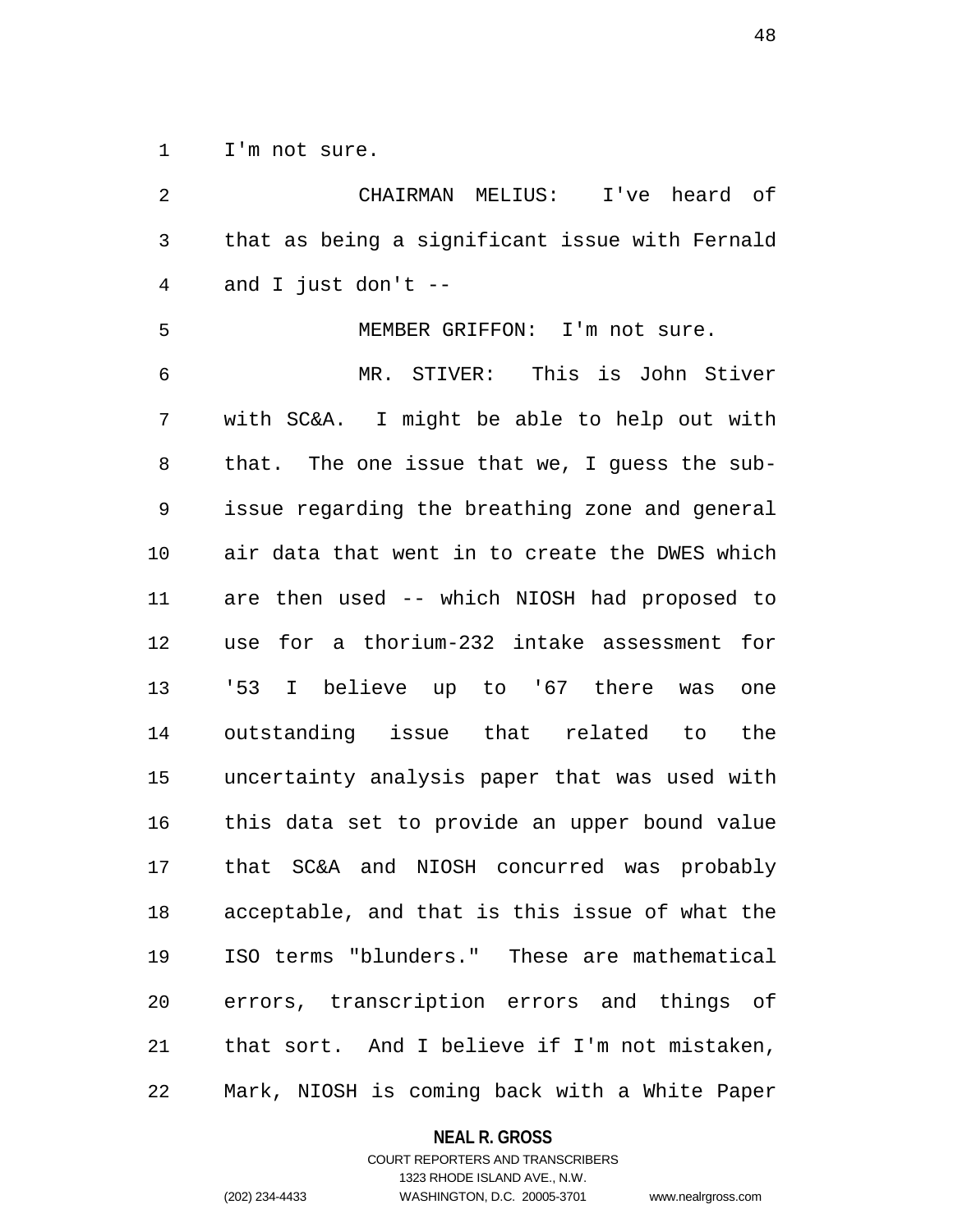1 on that particular issue where they look at 2 those blunders as they would apply to the 3 Fernald data. And that was really our main 4 concern because you could have underestimated 5 I believe if my memory serves up to about a 6 factor of 10 based on that Davis and Strom 7 paper that forms the underlying -- 8 MEMBER GRIFFON: And that is all 9 for the thorium air data? 10 MR. STIVER: That's for the 11 thorium air data. 12 MEMBER GRIFFON: And I think we 13 don't -- we're not relying on the uranium air 14 data as much so we've kind of put that issue 15 aside I think. 16 MR. STIVER: Yes, for Fernald 17 we're really relying on uranium bioassay data. 18 MEMBER GRIFFON: Right. 19 MR. STIVER: But this sub-issue of 20 just how credible is the air sampling data 21 really kind of gets to that in more of a 22 general sense.

## **NEAL R. GROSS**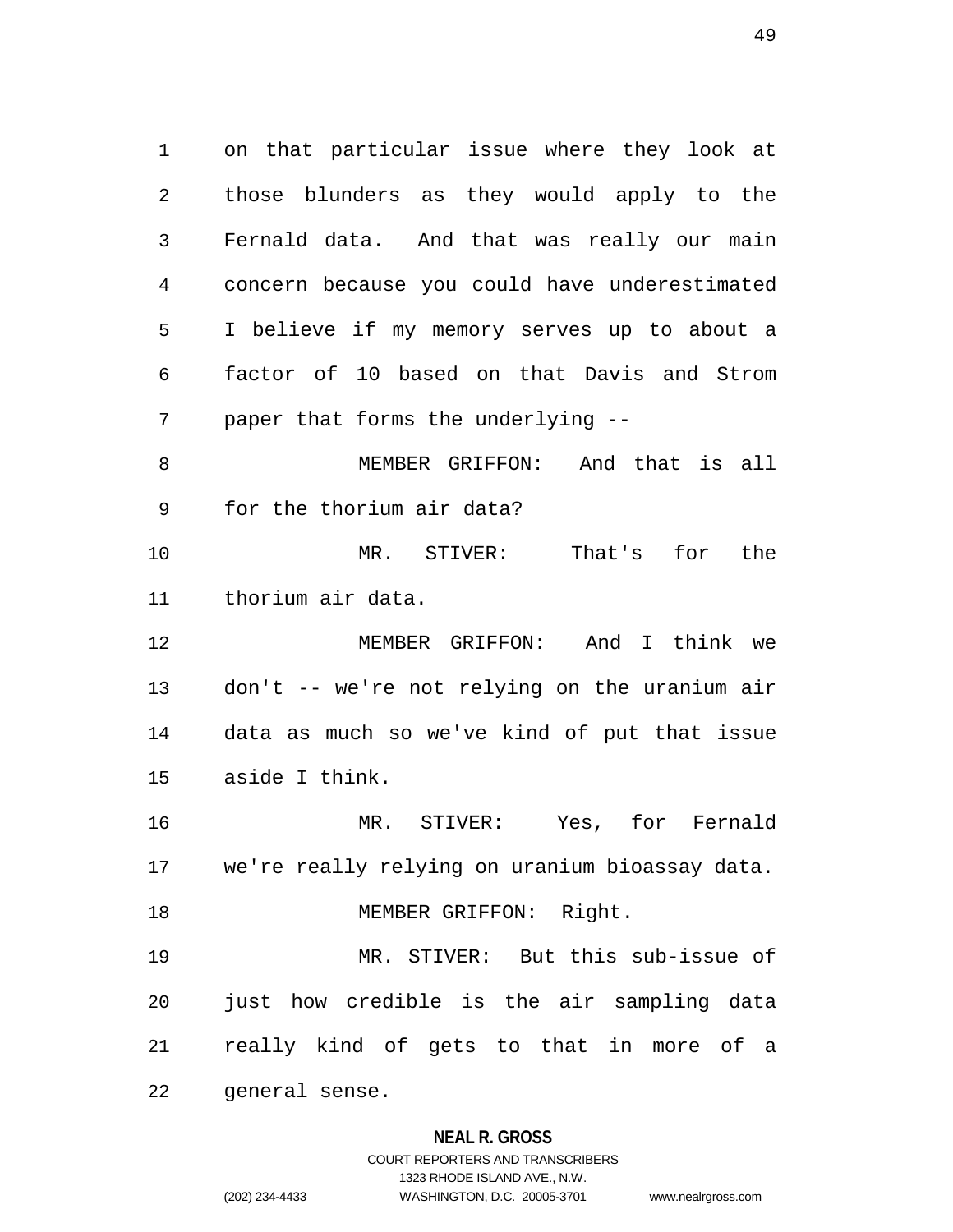1 MEMBER GRIFFON: So I don't know. 2 I just think, you know, from a process 3 standpoint we should keep that in mind. 4 CHAIRMAN MELIUS: Bill? 5 MEMBER FIELD: When looking at it 6 I believe that SC&A, maybe I can verify it. 7 They had close to 70 breathing zone samples. 8 And I have to go back and look, I'm not sure 9 what the breakdown is by site. Do you recall 10 that by chance? 11 MR. STIVER: Excuse me, you're 12 speaking with regard to Hooker? 13 MEMBER FIELD: Yes. 14 MR. STIVER: I wasn't involved in 15 that particular development. John Mauro, are 16 you on the phone? 17 DR. MAURO: Yes, I am, and I don't 18 have an answer to that question. I do not 19 have an answer to the number of samples. I'd 20 have to go back through our work. 21 MR. STIVER: We could go back and 22 get that for you.

# **NEAL R. GROSS** COURT REPORTERS AND TRANSCRIBERS 1323 RHODE ISLAND AVE., N.W. (202) 234-4433 WASHINGTON, D.C. 20005-3701 www.nealrgross.com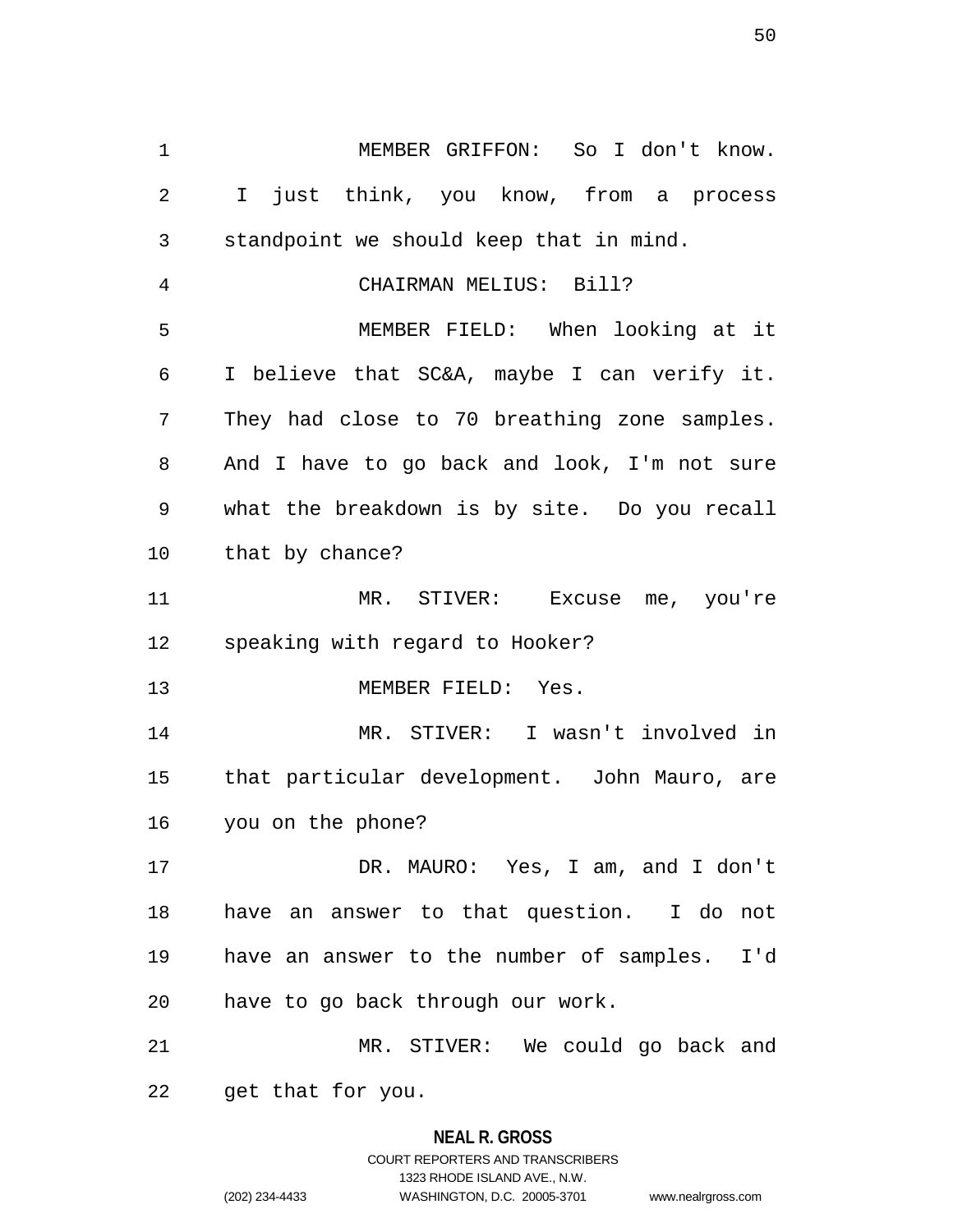1 MEMBER FIELD: I believe it was 2 like 69 or so and they came up with a lower 3 estimate.

4 MEMBER GRIFFON: Right and I was 5 wondering where did they -- how did they get 6 that bigger population. That was another 7 question I have too is how did they have a 8 bigger set of samples and you know, I would 9 think NIOSH would have used that larger 10 population of samples if that was 11 representative. I don't know.

12 CHAIRMAN MELIUS: Yes, according 13 to the NIOSH report I believe that both of 14 them sort of made some -- used some selection 15 criteria for the samples that was different. 16 And so neither -- was sort of using the whole 17 set and yet excluded --

18 MEMBER GRIFFON: Some excluded 19 more, right.

20 CHAIRMAN MELIUS: And at least the 21 summary I saw looked as if the exclusions 22 were, you know, reasonable. But that's just

## **NEAL R. GROSS**

## COURT REPORTERS AND TRANSCRIBERS 1323 RHODE ISLAND AVE., N.W. (202) 234-4433 WASHINGTON, D.C. 20005-3701 www.nealrgross.com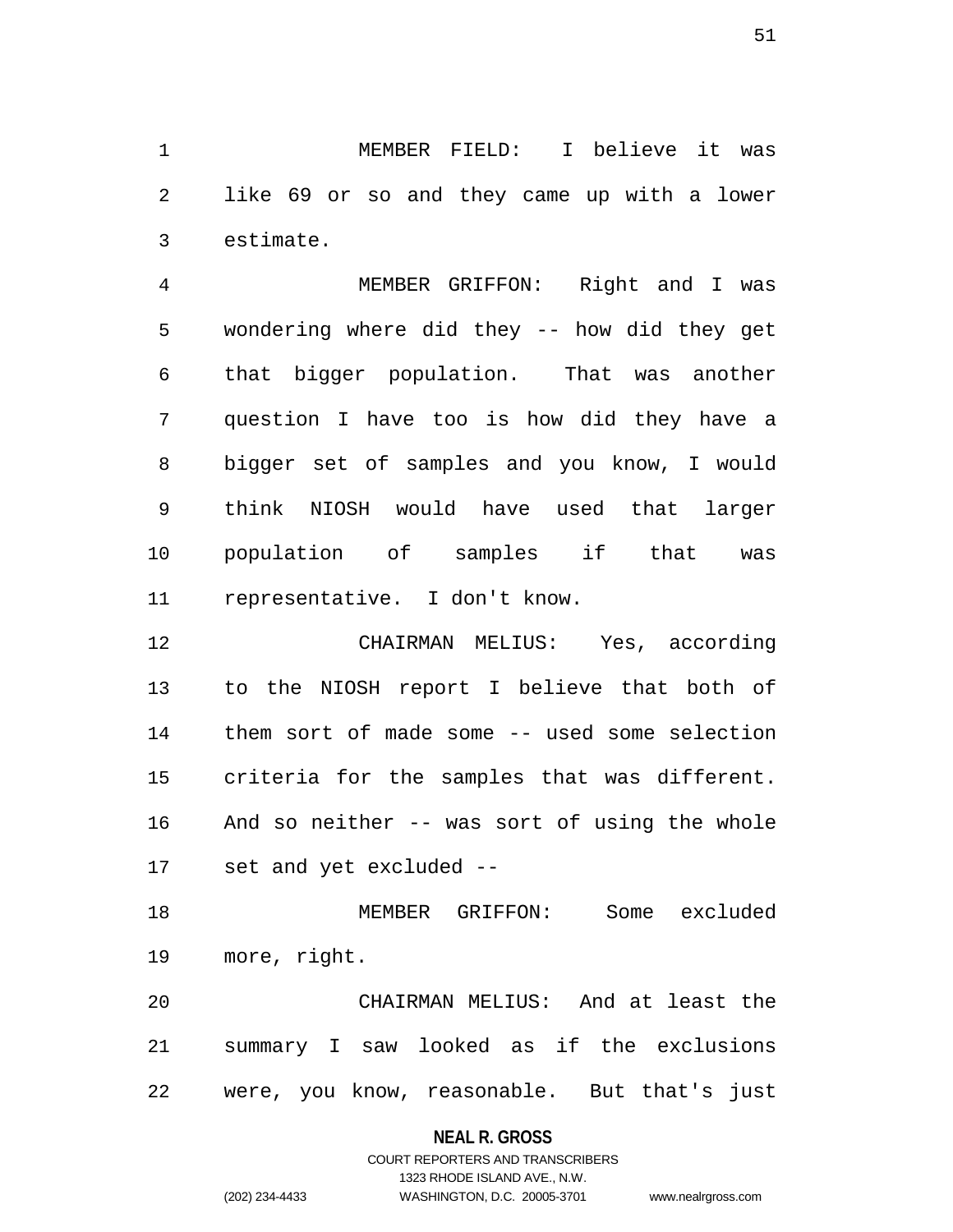1 from reading the summary report, not the. 2 Yes.

3 MEMBER LEMEN: Can I just ask a 4 point of clarification? When Mr. Clawson 5 spoke earlier he said that the data from 6 Fernald was not acceptable for use in Fernald 7 but it's acceptable for use here. My 8 clarification question is with the exception 9 of one sample that you had talked about when 10 is the rest of the data at Fernald be used or 11 is it not being used?

12 MEMBER CLAWSON: Actually one of 13 the things that's interesting about Fernald is 14 they have good urinalysis. So we're basically 15 using urinalysis -- now, are we getting the 16 other part when we have really --

17 MEMBER LEMEN: I can't hear you, 18 you need to turn your mic on.

19 MEMBER CLAWSON: Oh, that would 20 probably help. Sorry about that. At Fernald 21 we're using the urinalysis because they did 22 have, they had some like 200,000 that we're

## **NEAL R. GROSS**

## COURT REPORTERS AND TRANSCRIBERS 1323 RHODE ISLAND AVE., N.W. (202) 234-4433 WASHINGTON, D.C. 20005-3701 www.nealrgross.com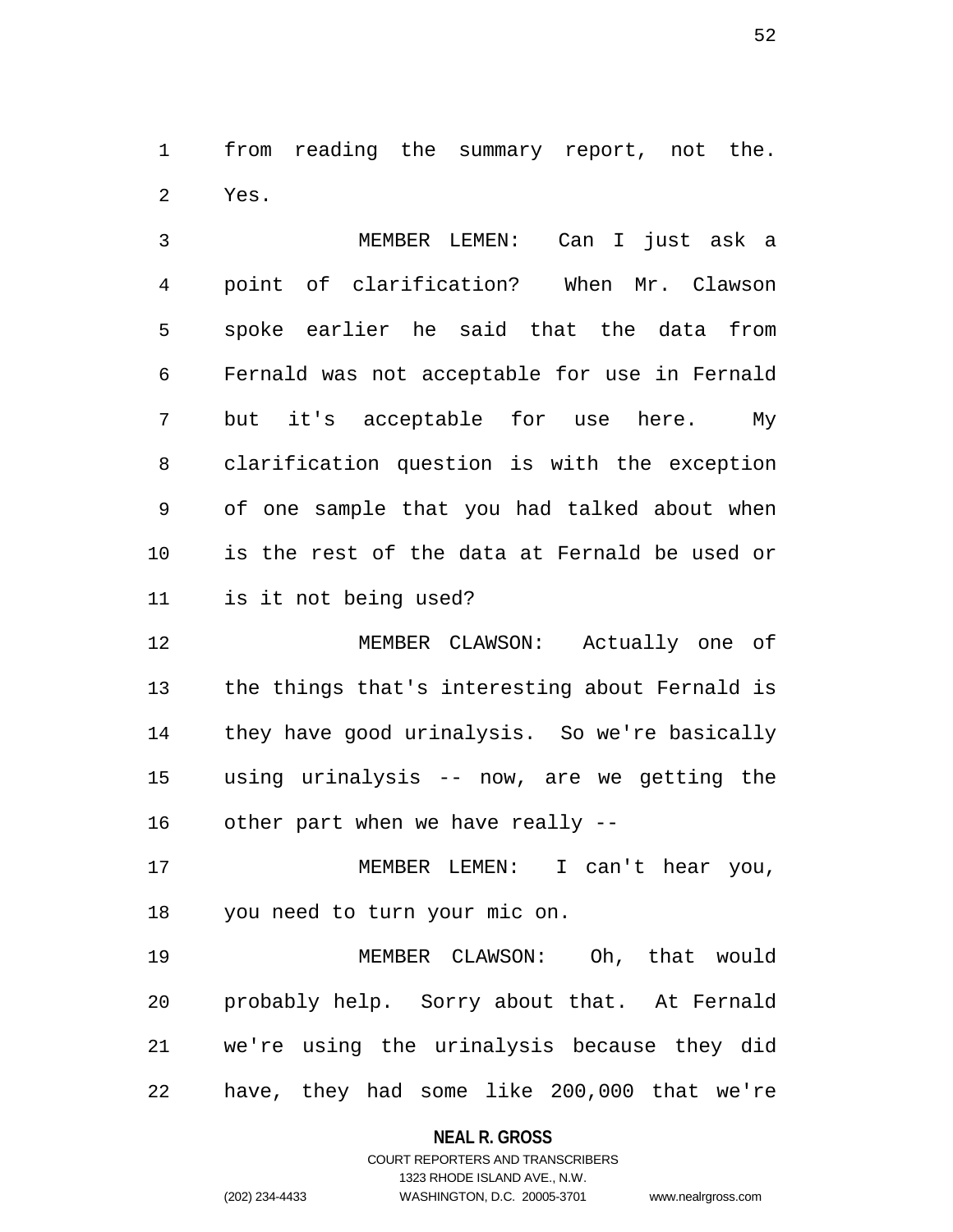1 going for. Because the air sampling data was 2 in question. So we've gone to the urinalysis 3 that we're using that. Now, when it gets into 4 the other parts of it, the daily weighted 5 averages and stuff like that, then they're 6 having to -- this is where we've got several 7 open questions at this time that we're going 8 through right now mainly pertaining to the 9 thorium part of Fernald. To my understanding 10 and Mark, correct me if I'm wrong, but we're 11 not using air sampling data with Fernald as 12 far as the doses. We're using the urinalysis.

13 MR. ROLFES: This is Mark and I'll 14 clarify what Brad has stated here. We haven't 15 needed to use the air sampling data because of 16 the large magnitude. We have nearly 400,000 17 bioassay samples, uranium urinalyses that were 18 collected over the operational history of the 19 site. We are using air sampling data for the 20 earlier years as John Stiver had indicated. 21 We basically extracted thorium air sampling 22 data and used those daily weighted averages to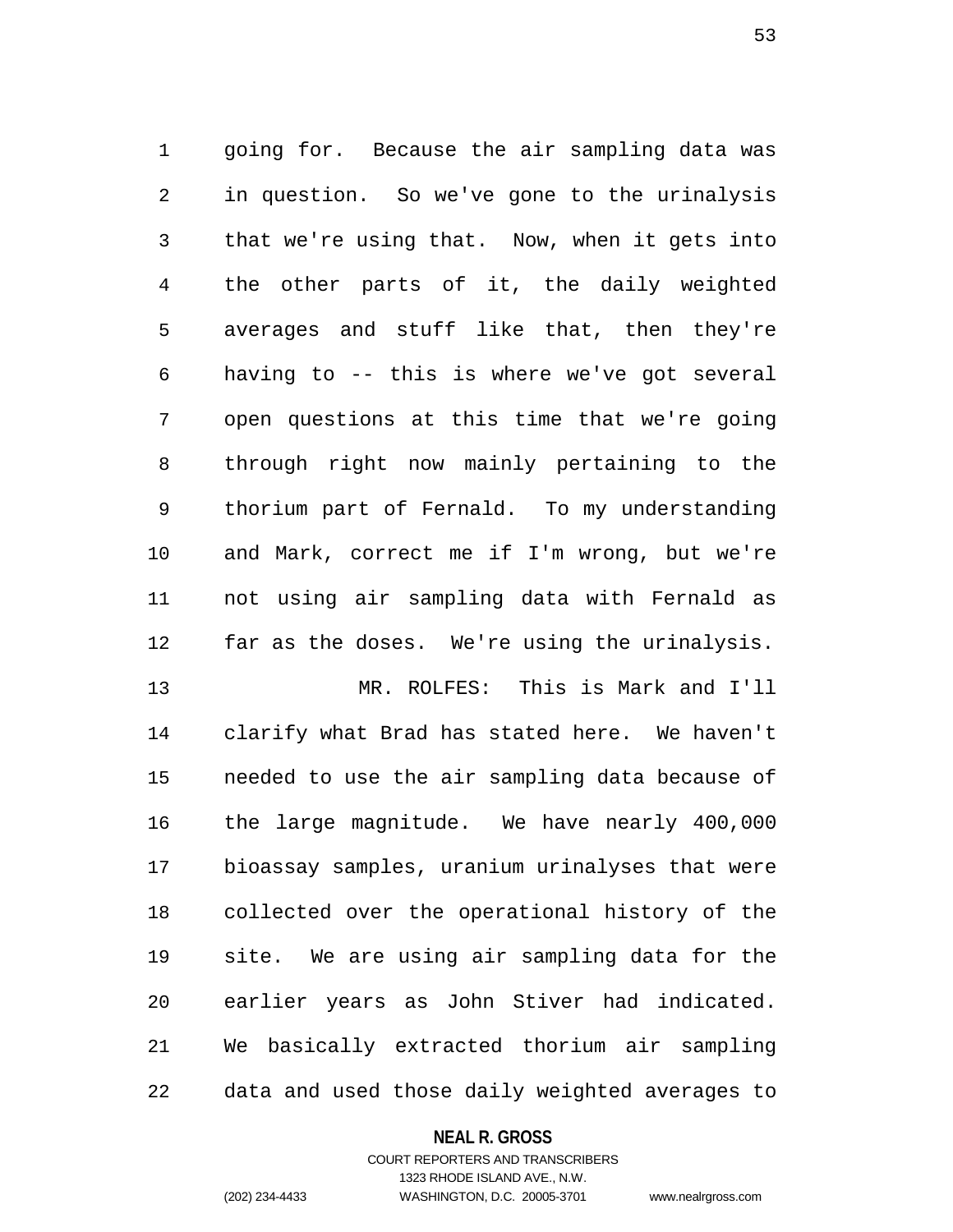1 assign essentially the worst case scenario, 2 95th percentile kind of intakes to unmonitored 3 thorium workers for the earlier operational 4 years prior to the operation of the mobile in 5 vivo monitoring lab onsite at the Fernald 6 facility.

7 MEMBER CLAWSON: So to answer your 8 question we're not using it. We're using the 9 urinalysis.

10 MEMBER ANDERSON: I mean if you 11 follow the hierarchy of data use you would use 12 the biomonitoring data first before you would 13 even look at the air data.

14 CHAIRMAN MELIUS: We have a 15 recommendation from the Work Group which 16 essentially serves as a motion to us for 17 accepting the NIOSH Evaluation Report. So do 18 we have a second for that?

19 MEMBER MUNN: I'll second that. 20 CHAIRMAN MELIUS: Okay. Second 21 from Wanda. Do we have further discussion? 22 People need more -- I guess the question is do

## **NEAL R. GROSS**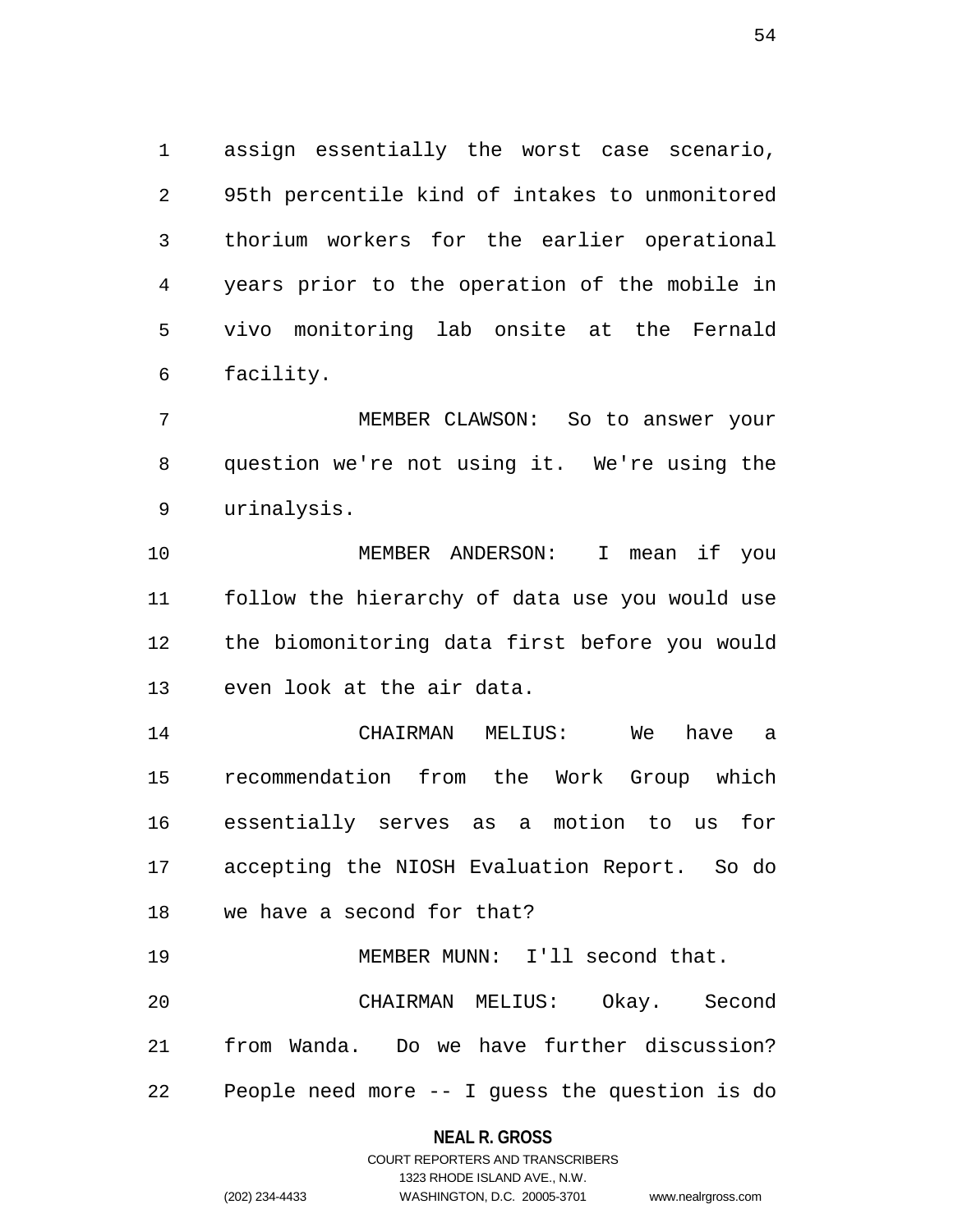1 people feel that they need more information. 2 I think that that's -- before dealing with 3 that in which case we could postpone this.

4 MEMBER GRIFFON: I would actually 5 prefer to postpone this at least till our 6 phone call meeting. I'd like to clarify the 7 Fernald question and a couple more questions 8 about the samples that SC&A used. I mean, I 9 agree with you, Jim, that they used a 10 different exclusion but it all looked pretty 11 reasonable. But I'm particularly troubled 12 process-wise by using Fernald's when we -- I 13 don't think we've closed out on that and I'm 14 just troubled that we move ahead on that. But 15 I don't think this has to extend much further. 16 I think we can handle it soon.

17 CHAIRMAN MELIUS: Yes, I mean I 18 think -- well, it's not clear to me when the 19 Fernald Work Group would be getting to this 20 issue and not the fault of the Work Group, 21 just other issues that they have that we'll 22 hear about in a few minutes that are dealing

> **NEAL R. GROSS** COURT REPORTERS AND TRANSCRIBERS

1323 RHODE ISLAND AVE., N.W. (202) 234-4433 WASHINGTON, D.C. 20005-3701 www.nealrgross.com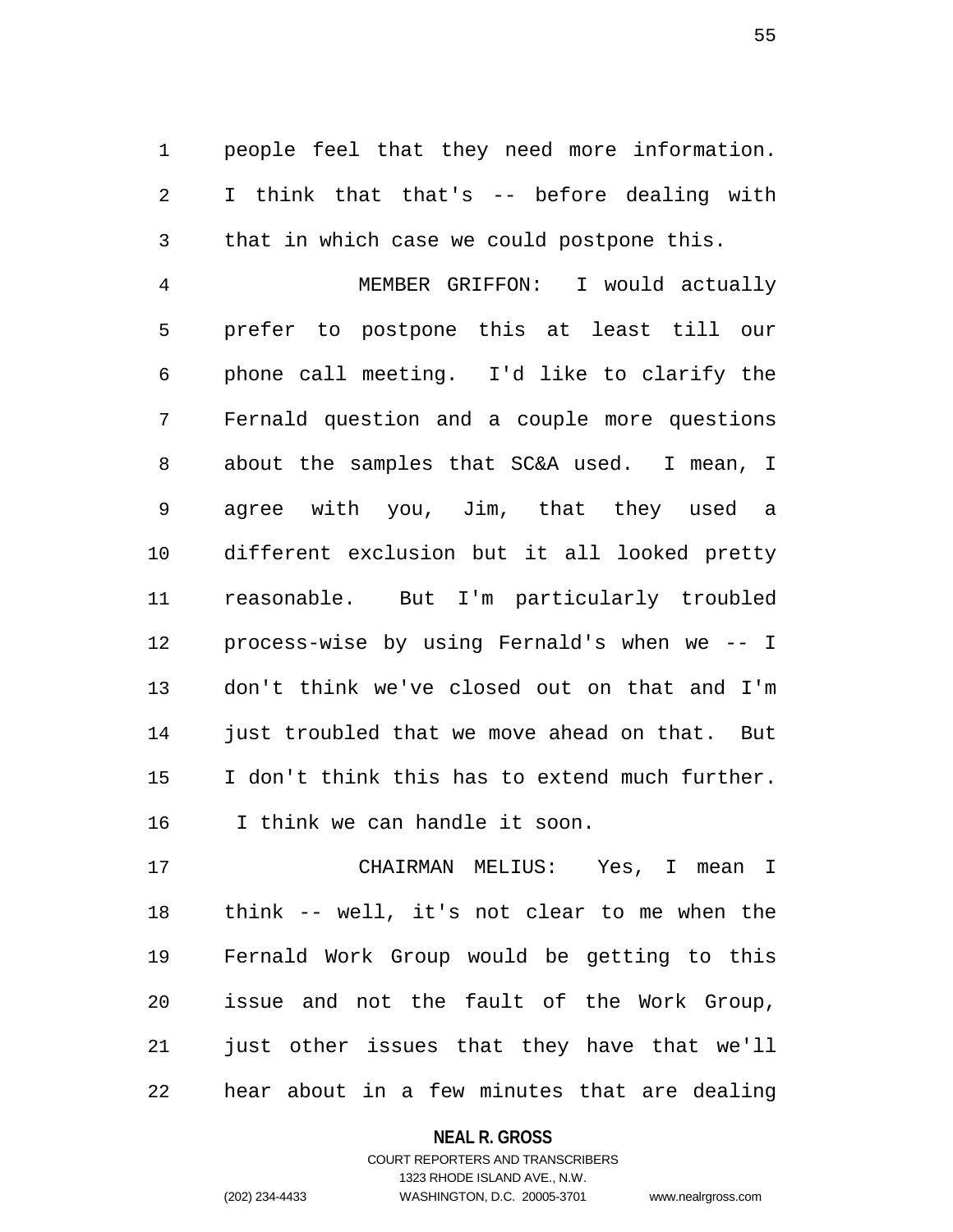1 with the SEC petition that they're evaluating.

2 So do that. David, you had a comment?

3 MEMBER RICHARDSON: Well, I was 4 going to suggest, I feel like that is kind of 5 some sort of process question, the issue that 6 Mark's bringing up. The other thing that 7 might be useful is to see some sort of -- a 8 little bit of an evaluation of the sensitivity 9 of the kind of -- the values to inclusion 10 versus exclusion of Fernald and just some of 11 the other issues. I think that could be 12 something that could quickly be.

13 CHAIRMAN MELIUS: Yes. I think in 14 essence the way it was presented in the report 15 from SC&A was essentially redoing that and 16 they came out to be close for 95th percentile 17 but it could be done. There might be some 18 other detail that might be useful to that. 19 I'm not sure there's enough detail in the 20 report to understand. I don't believe what I 21 saw included the criteria for excluding doses 22 so it's a little hard to tell what it is

## **NEAL R. GROSS**

## COURT REPORTERS AND TRANSCRIBERS 1323 RHODE ISLAND AVE., N.W. (202) 234-4433 WASHINGTON, D.C. 20005-3701 www.nealrgross.com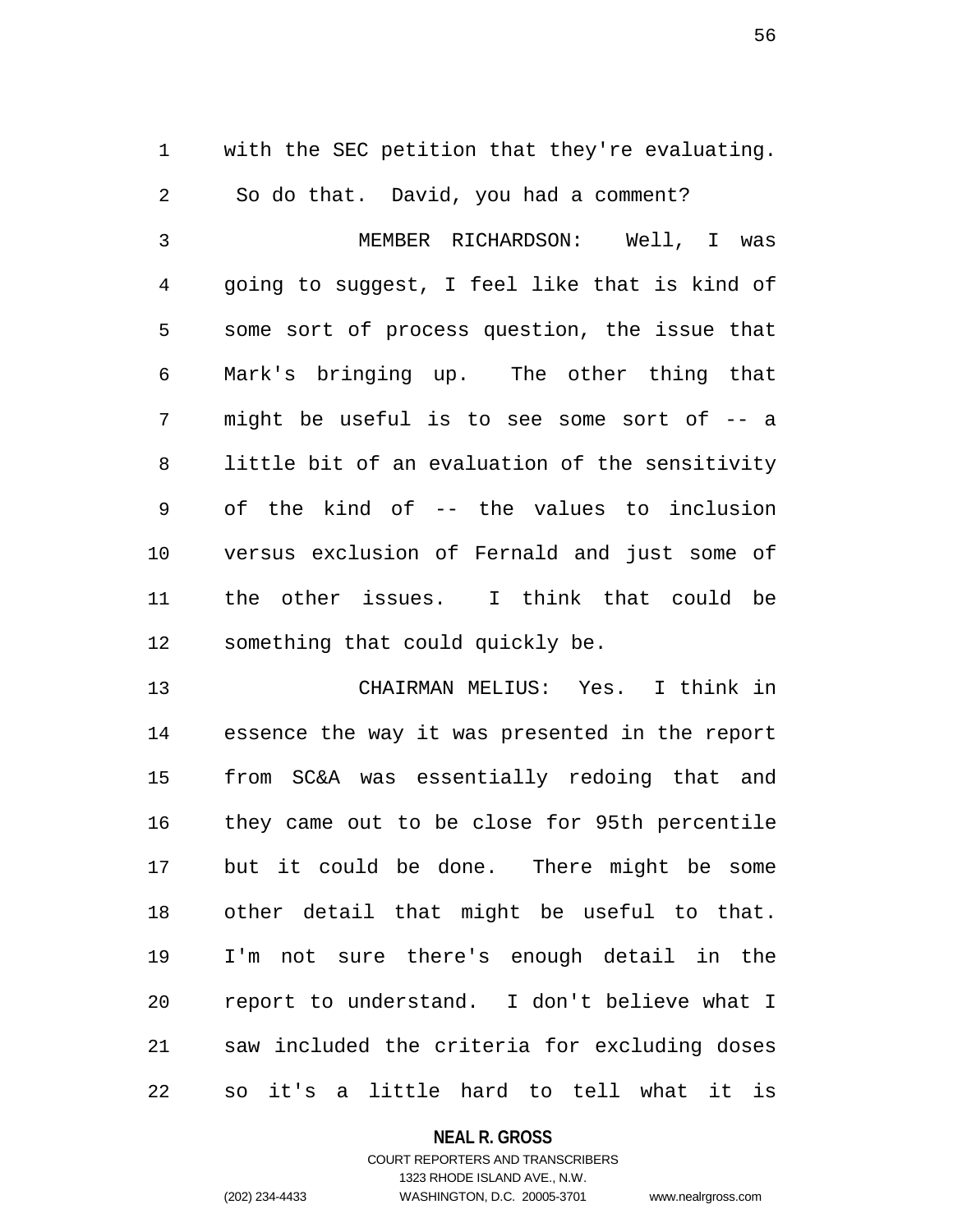1 without being you know familiar with the -- 2 you know, with the information and the data 3 that was used. So I can understand that. Any 4 other? People feel differently on not -- on 5 postponing? Wanda.

6 MEMBER MUNN: Yes, as a matter of 7 fact I do. It seems to me that the Work Group 8 spent a great deal of time on this and has 9 presented us with a reasonable approach to a 10 site where we have minimal information. There 11 is never going to be a time, at least there 12 has not been up to now, I can't imagine that 13 there will be a time when all of us have 14 perfect information about each one of the 15 sites that we come to. But if we don't rely 16 on our Work Group's recommendations then it 17 puts an additional burden on all of us not to 18 mention the petitioners with respect to living 19 in this dreadful limbo where the decision is 20 half-made but not entirely made. I personally 21 would prefer to move the question today.

22 CHAIRMAN MELIUS: Paul?

#### **NEAL R. GROSS**

COURT REPORTERS AND TRANSCRIBERS 1323 RHODE ISLAND AVE., N.W. (202) 234-4433 WASHINGTON, D.C. 20005-3701 www.nealrgross.com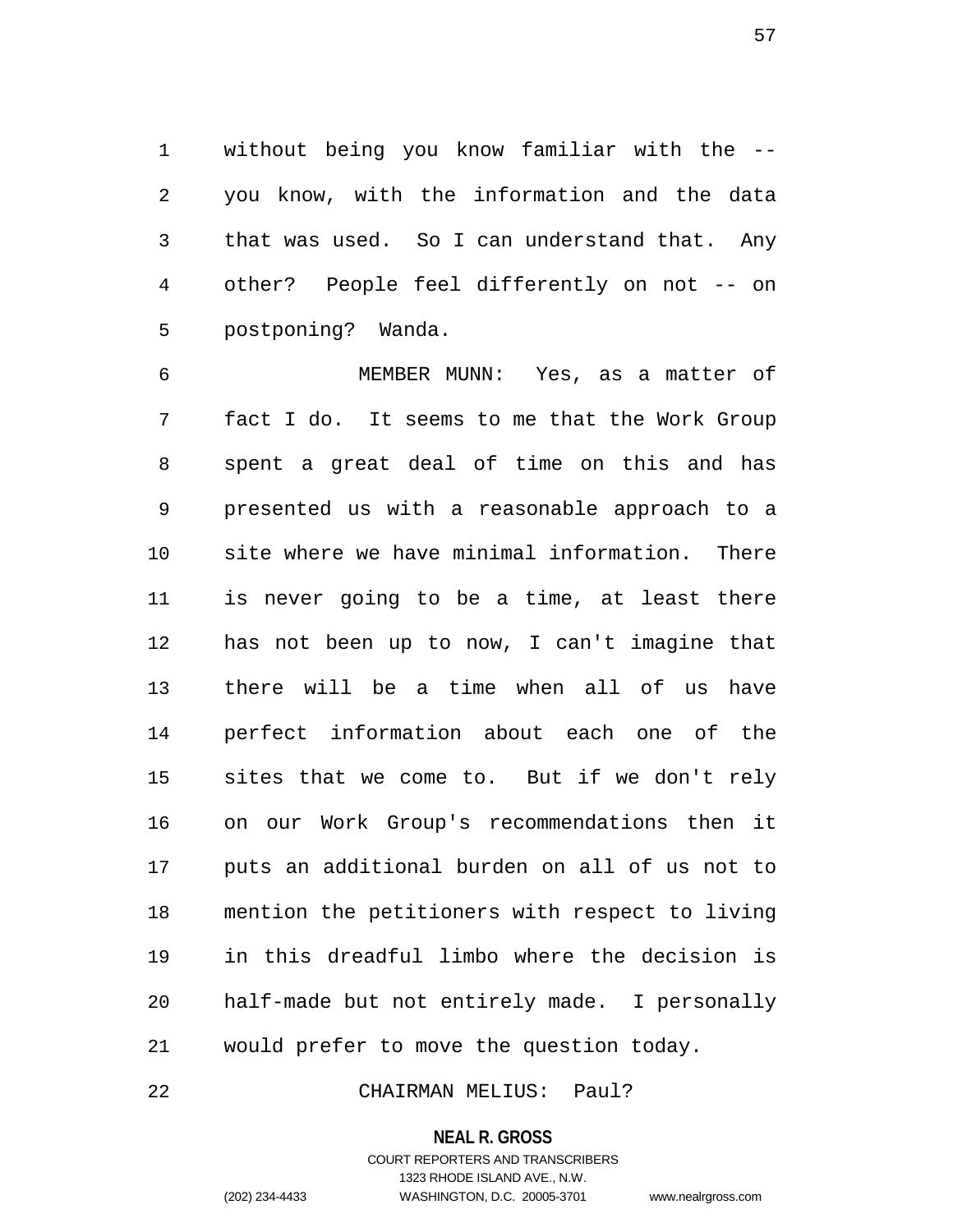1 MEMBER ZIEMER: I really have two 2 questions. One is if we did postpone exactly 3 what is -- who's going to do what. What will 4 happen? The other question was I thought I 5 heard the petitioners say that they were not 6 given time to evaluate those most recent White 7 Papers and that would be my concern I think on 8 these kinds of things. I didn't fully 9 understand all of the issues raised by the 10 petitioner but I thought I heard her say that 11 they were not given the White Papers in a 12 timely fashion and that's always of some 13 concern. So I just would like to ask and 14 maybe Dr. Anderson can clarify that. Do you - 15 - or maybe the petitioner, what was the issue 16 there?

17 MEMBER ANDERSON: The issue was we 18 had our meeting on the 16th of August which is 19 not long ago and there were the SC&A's White 20 Paper response reviewed to the NIOSH paper. 21 That had not -- neither of those had been 22 cleared by the -- for the Privacy Act issue by

#### **NEAL R. GROSS**

COURT REPORTERS AND TRANSCRIBERS 1323 RHODE ISLAND AVE., N.W. (202) 234-4433 WASHINGTON, D.C. 20005-3701 www.nealrgross.com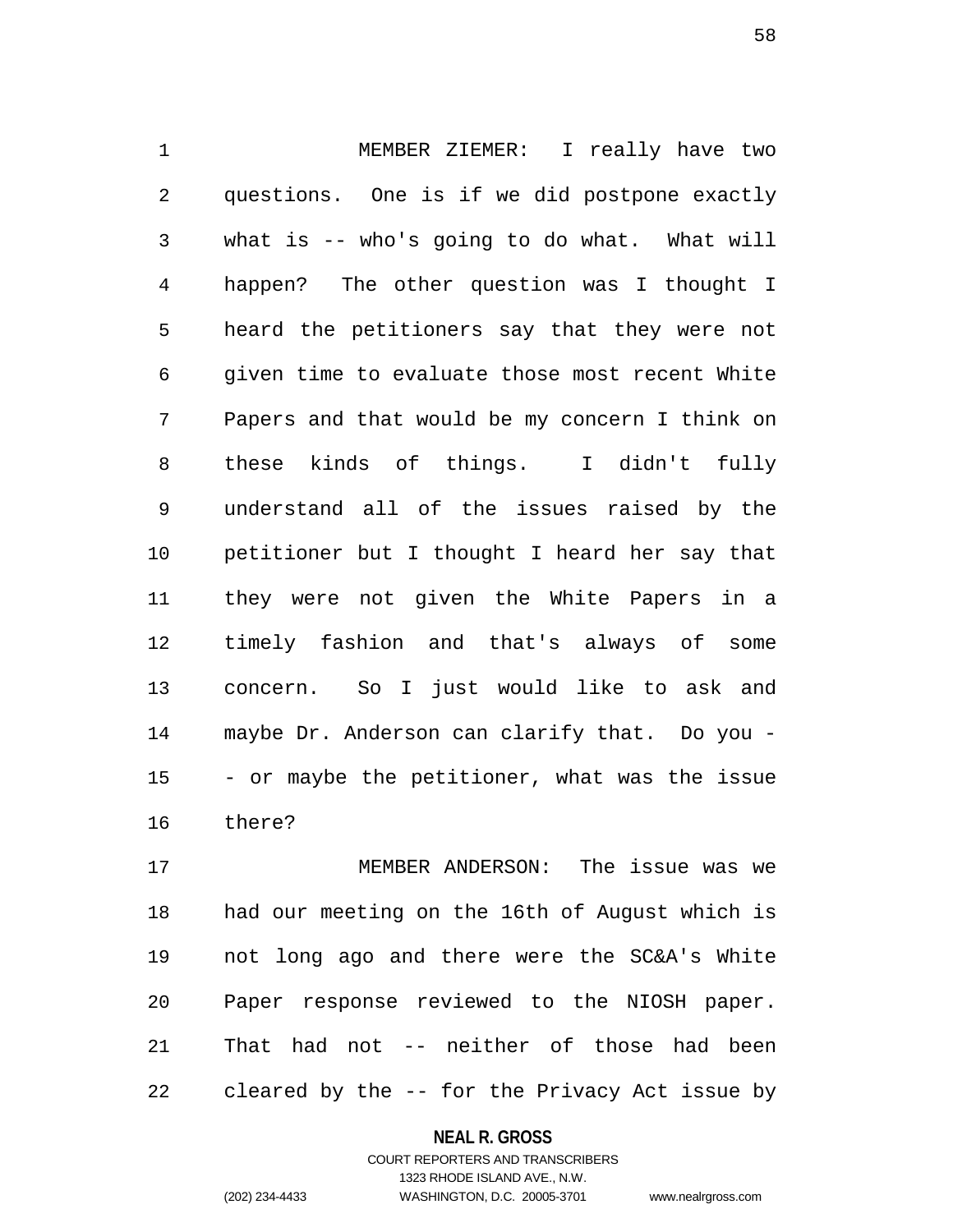1 the 16th. So when we had our teleconference 2 meeting on the 16th they didn't have those 3 documents so they couldn't comment and we of 4 course did so we were discussing materials 5 they hadn't seen. So that was roughly 10 days 6 ago. Then they were cleared on the material 7 but they haven't had a lot of time. I mean, 8 I'm comfortable with delaying as long as we 9 have what are going to be the next steps. I 10 mean, the decision to not accept the SEC 11 really keeps the status quo as it is now so 12 it's not as though at this point and I have to 13 admit on our group the issue of the 14 reliability of the data was never brought to 15 our attention that this was potentially 16 suspect data that was being used in this. 17 Now, again we can certainly ask SC&A to -- and 18 NIOSH to actually list the samples that they 19 included in their analysis. I mean, they used 20 -- SC&A used 69 samples based on the job 21 descriptions and NIOSH made it even smaller, 22 down to 18 that were all specific to shoveling

#### **NEAL R. GROSS**

COURT REPORTERS AND TRANSCRIBERS 1323 RHODE ISLAND AVE., N.W. (202) 234-4433 WASHINGTON, D.C. 20005-3701 www.nealrgross.com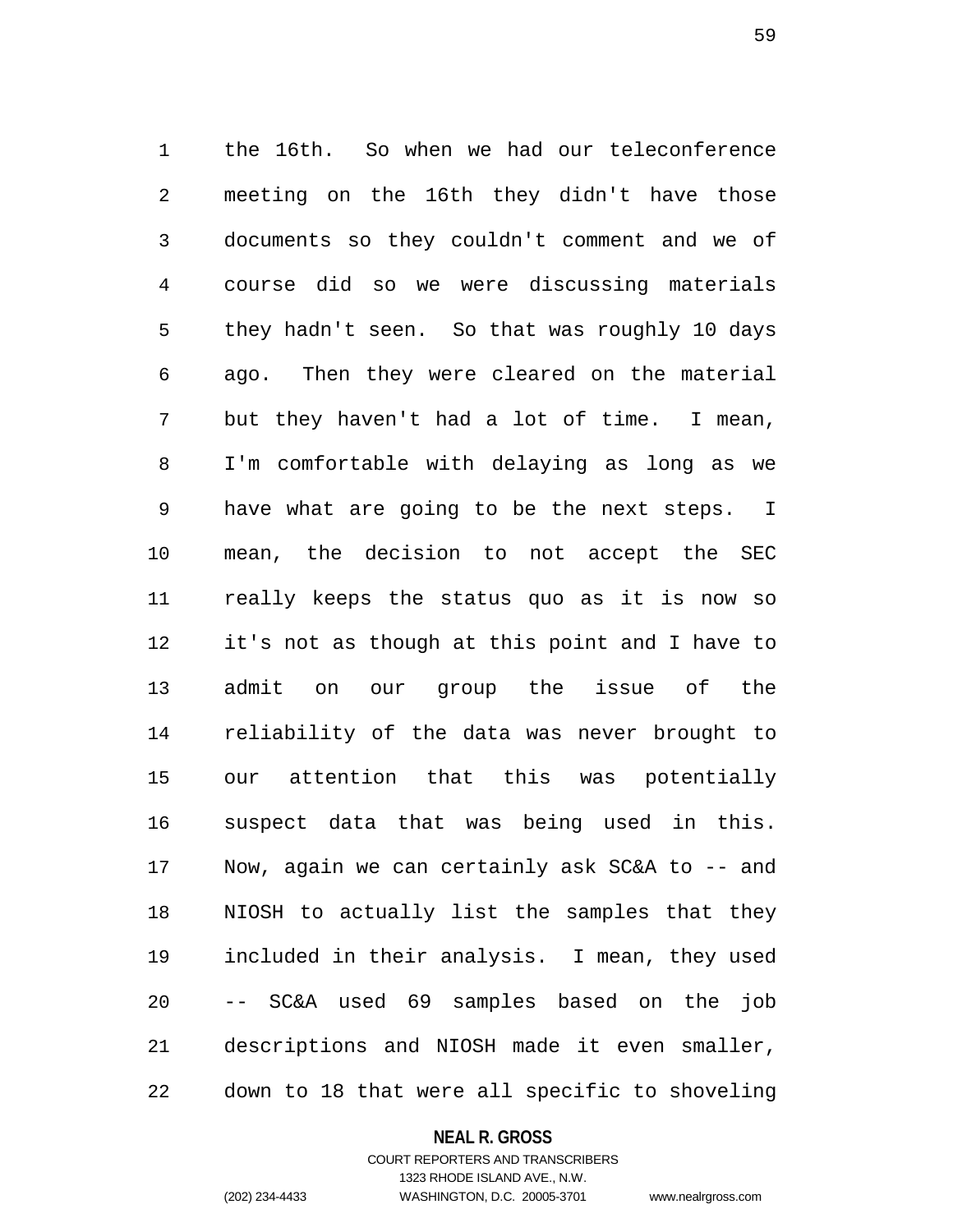1 and dumping barrels. And what was nice is 2 even though the numbers are relatively small 3 in both of those they came very close on the 4 95th percentile. So you know, we could ask 5 for that so everyone would be comfortable 6 exactly what samples from where they were. 7 Because all we have is the summary documents 8 that we presented to you. 9 MEMBER ZIEMER: Mr. Chairman, 10 could I follow up? 11 CHAIRMAN MELIUS: Yes. 12 MEMBER ZIEMER: First, let me say 13 that from my own personal point of view I feel 14 much as Wanda does. I'm comfortable with the 15 report. But I think it's always important for 16 us to be sensitive to issues raised by the 17 petitioners. We don't always agree with each 18 other and that's fine, but if the petitioners 19 do not have an opportunity to comment we don't 20 know the -- whether or not their comments

21 would have impacted on the Work Group's 22 report. Perhaps they would and perhaps they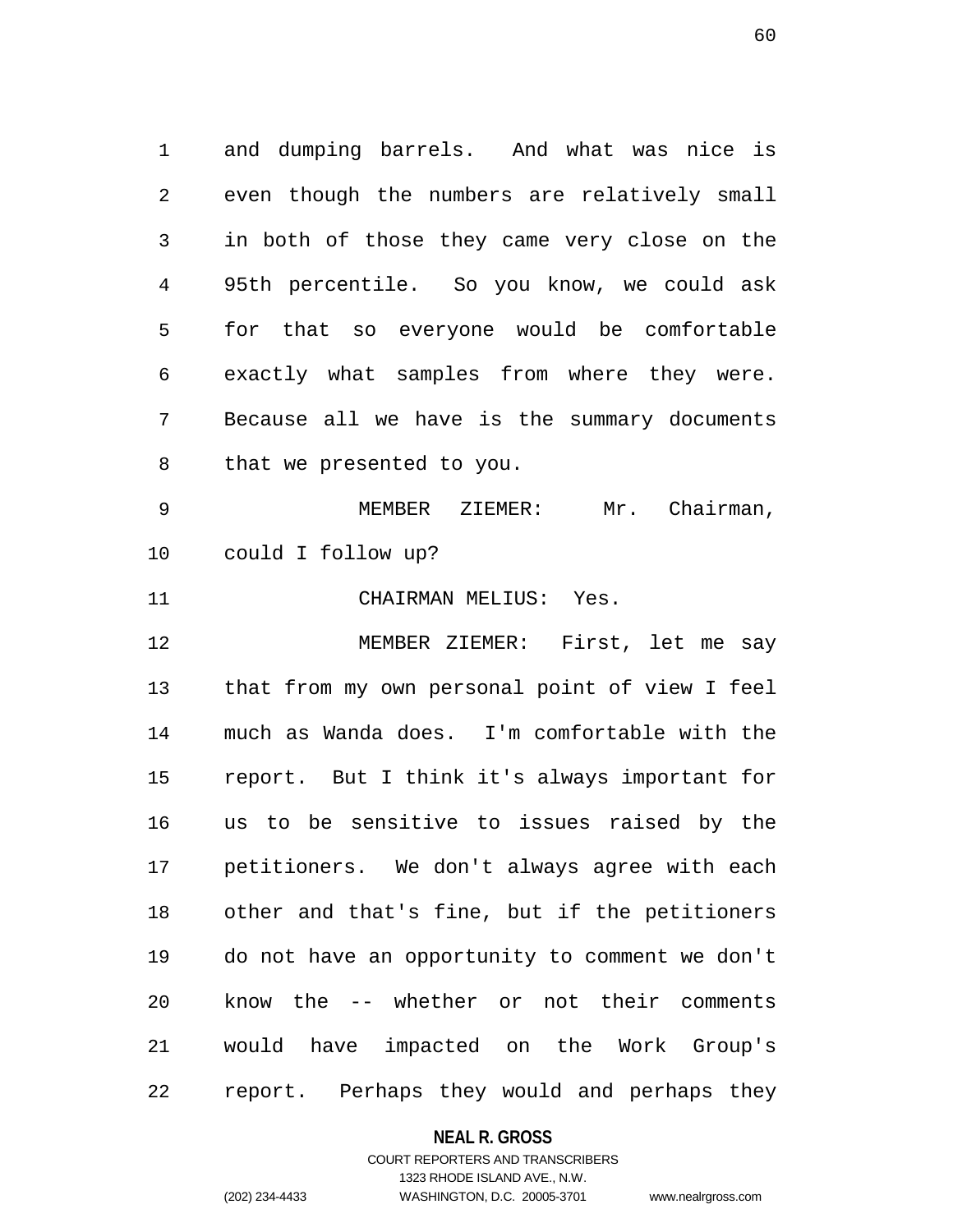1 wouldn't. So if we delayed it seems to me we 2 need a way for the Work Group to react to 3 those issues and take them into consideration 4 as to whether or not it affects your 5 recommendation. That would be my point with 6 respect to the petitioners.

7 My other issue is though if we 8 delay I certainly would want to know what, you 9 know, delaying is basically tabling and we 10 can't debate doing that if it's a true motion 11 to table, but as a point of information I 12 think the Chair could instruct us as to what 13 it is that's going to happen before we do.

14 CHAIRMAN MELIUS: Well, we could 15 also entertain a motion to postpone which -- 16 essentially it's the same effect.

17 MEMBER ZIEMER: But we need to 18 know what's going to happen.

19 CHAIRMAN MELIUS: No, I agree. I 20 would just add to your comments I agree with 21 you on the petitioners so that sometimes gets 22 hard to determine given that there's an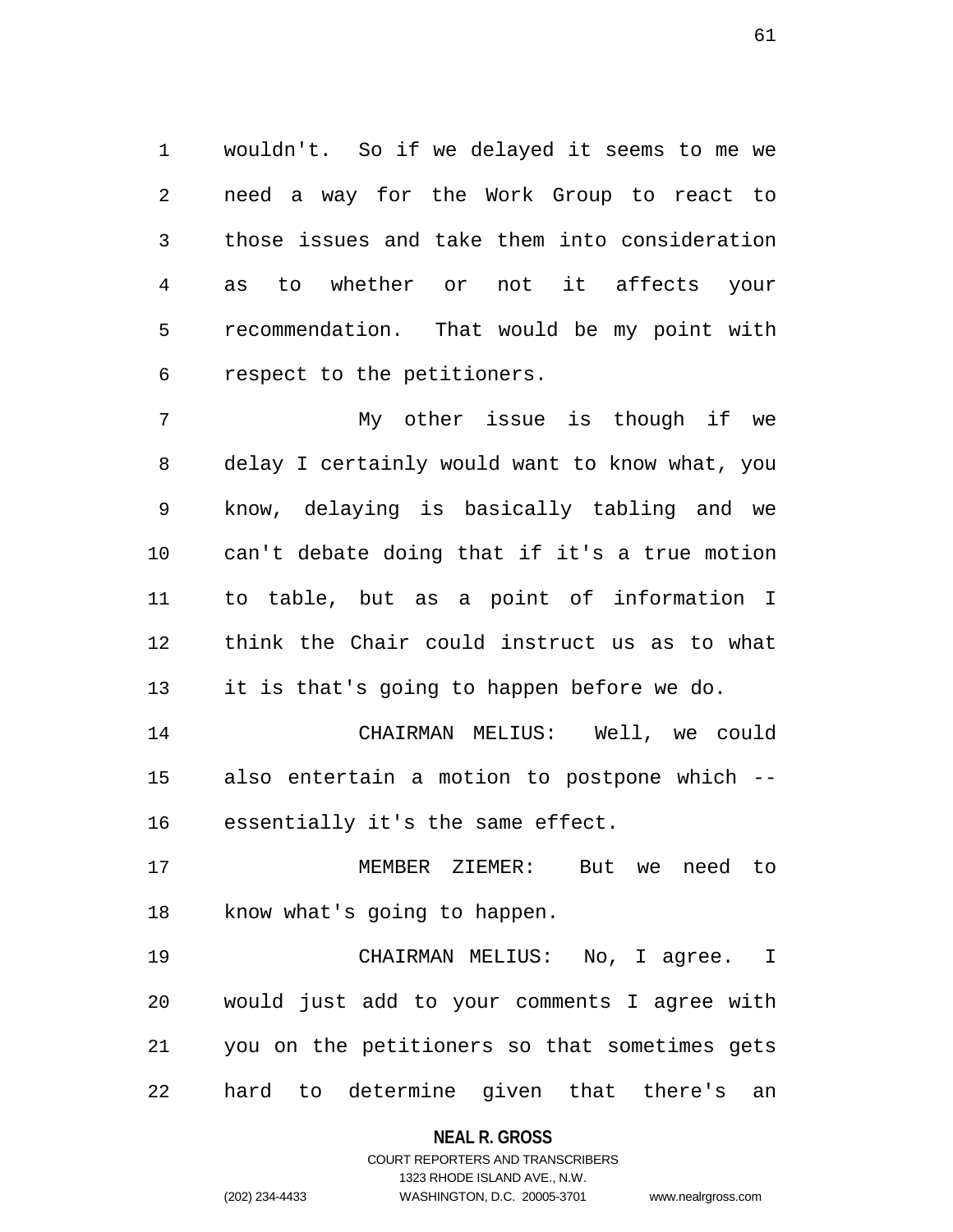1 ongoing process with these. But secondly, I 2 think it's also important that we allow 3 Members of the Board to you know at least get 4 what they feel to be adequate information for 5 them to make a decision. And since this is 6 the first time this is being presented from 7 the Work Group and after review I think 8 normally it's been our practice to give -- 9 allow the other Board Members to get adequate 10 information so that they feel comfortable in 11 reaching a decision. And so that's more of an 12 observation than a recommendation. So I think 13 we could.

14 And I would just make one more 15 sort of procedural point that we, given the 16 number of Board Members that are absent I'm a 17 little concerned that if we try to do a vote 18 on the motion which would -- is a 19 recommendation to the Secretary we would have 20 to wait until we heard from the absent Members 21 and that would further delay going forward on 22 this and which I think is not a good thing.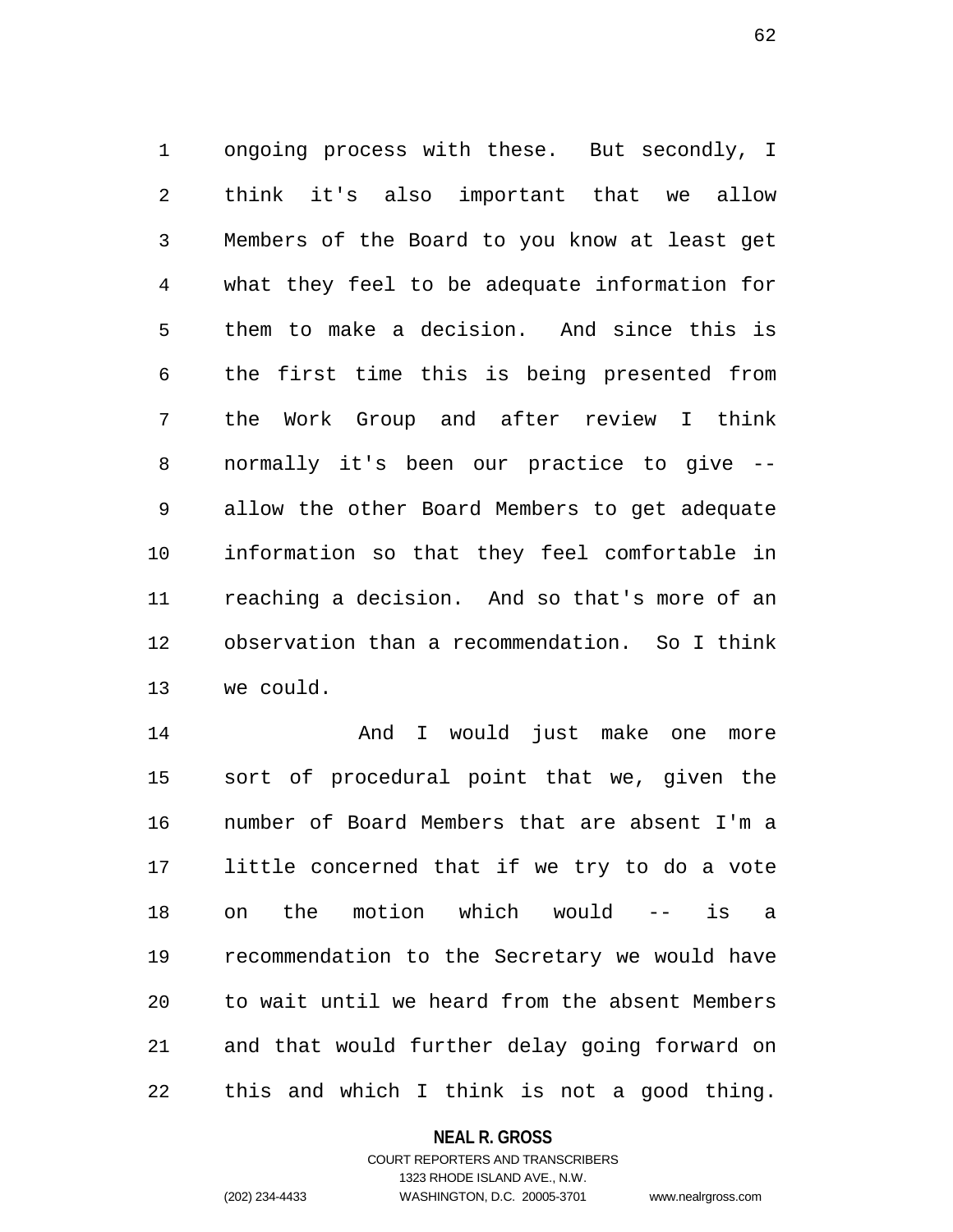1 So I think you know, I would certainly, 2 hearing from who -- person that made the 3 original, the Work Group Chair has said that 4 he's comfortable waiting. Again, subject to 5 the conditions I think that similar to what 6 you said, Paul, stated. So I guess if we hear 7 a motion -- I'd entertain a motion to 8 postpone. Bill? 9 MEMBER FIELD: Yes, I'd like to 10 make a motion to postpone. 11 CHAIRMAN MELIUS: Okay. 12 MEMBER SCHOFIELD: I'll second it. 13 CHAIRMAN MELIUS: Okay. Any 14 further discussion on that? 15 MEMBER MUNN: Exactly what happens 16 now? 17 CHAIRMAN MELIUS: Well that's -- 18 yes. Okay. And what I heard was that we 19 wanted at least two things. One was further 20 information on the review of the data sets and 21 particularly what were the exclusion criteria, 22 how were those data sets selected. And I

> **NEAL R. GROSS** COURT REPORTERS AND TRANSCRIBERS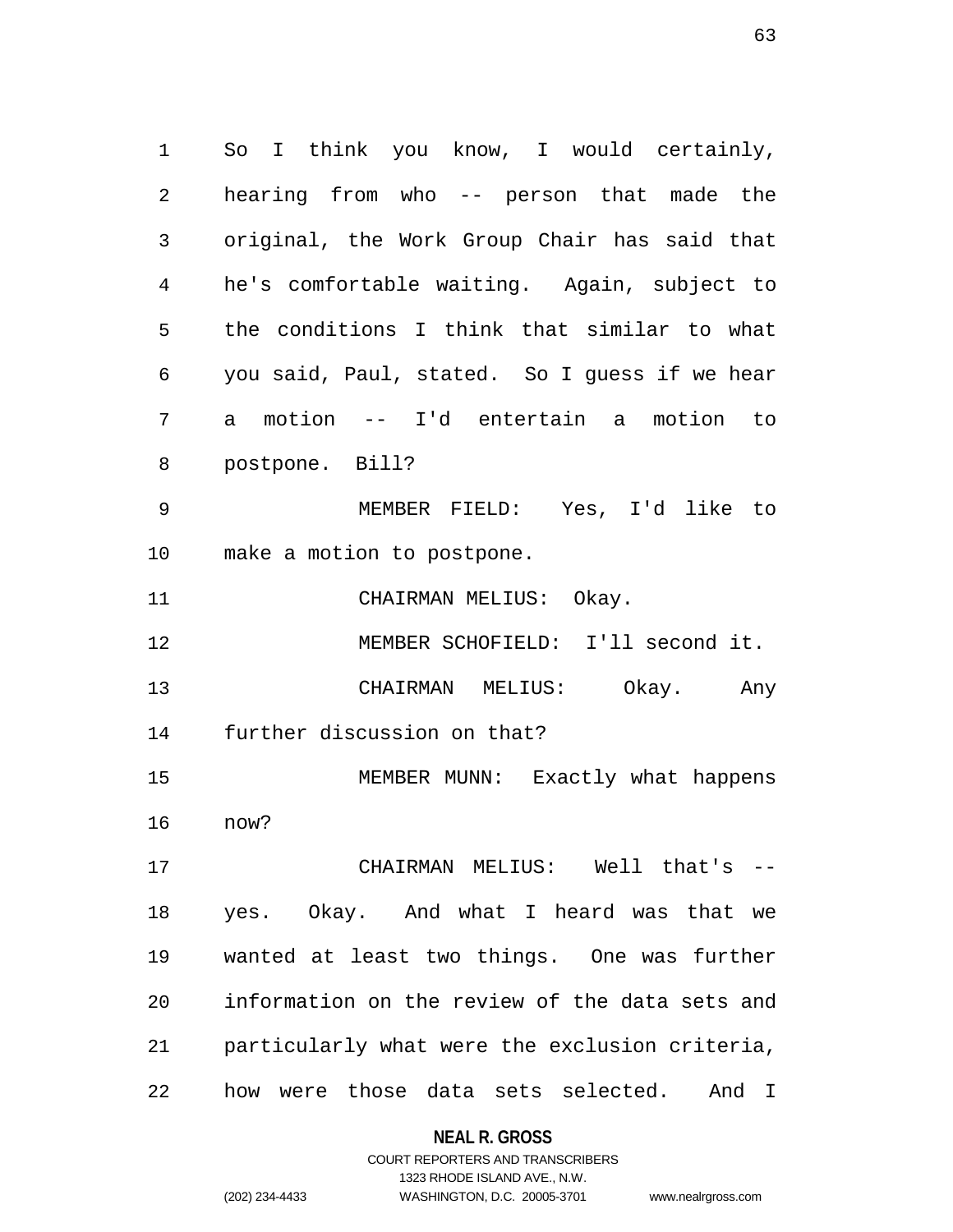1 think that information should be readily 2 available from both NIOSH and SC&A so I don't 3 think that's a large task but I think it's 4 something they need to bring back to the Work 5 Group and for the Work Group would report back 6 to us at an appropriate time.

7 Secondly, I think there needs -- 8 they were looking, and this may be a little 9 bit more complicated is at least additional 10 information on the Fernald situation. And I'm 11 not familiar enough with that to know. Mark, 12 maybe you could help? Or Brad?

13 MEMBER GRIFFON: Yes, I mean I'm 14 also concerned like you are, Jim, that you 15 know I don't know how timely we can be in 16 coming to a conclusion on that issue on the 17 Fernald Work Group. So that's -- but my 18 understanding is, and John Stiver maybe can -- 19 I think you already said that when you spoke. 20 My understanding is that it's still an open 21 issue on our matrix of issues for the.

22 CHAIRMAN MELIUS: But are we

**NEAL R. GROSS**

COURT REPORTERS AND TRANSCRIBERS 1323 RHODE ISLAND AVE., N.W. (202) 234-4433 WASHINGTON, D.C. 20005-3701 www.nealrgross.com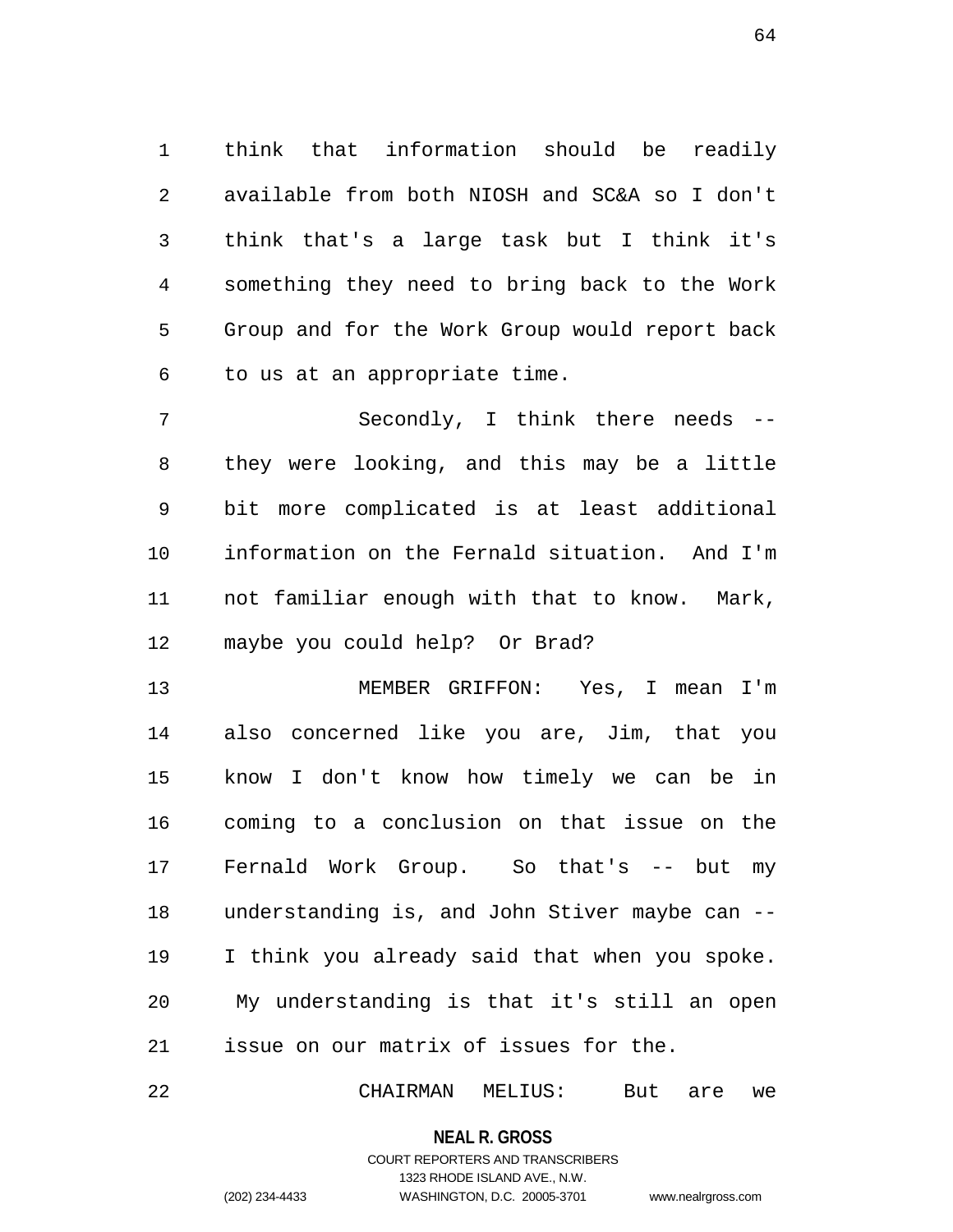1 asking -- I mean, I'm trying to get us into a 2 procedural step would be for the Hooker Work 3 Group wants to be briefed on and understand 4 what the Fernald Work Group is doing and SC&A 5 and NIOSH relative to these, you know, this 6 data, these data from Fernald and whether that 7 ongoing review will affect their decision. 8 And I think then they can decide based on 9 that.

10 MR. STIVER: Dr. Melius, as you'll 11 see in the Fernald presentation that's coming 12 up there are issues that still need to be 13 resolved and this being one of them.

14 CHAIRMAN MELIUS: Okay.

15 MR. STIVER: So we'll need at 16 least one more Work Group meeting before the 17 next full Board meeting to discuss that. And 18 I think that we could probably make some 19 progress on resolving that. And also, the 20 NIOSH response is due the beginning of 21 September related to the -- that aspect of the 22 data quality of the breathing zone air

## **NEAL R. GROSS**

## COURT REPORTERS AND TRANSCRIBERS 1323 RHODE ISLAND AVE., N.W. (202) 234-4433 WASHINGTON, D.C. 20005-3701 www.nealrgross.com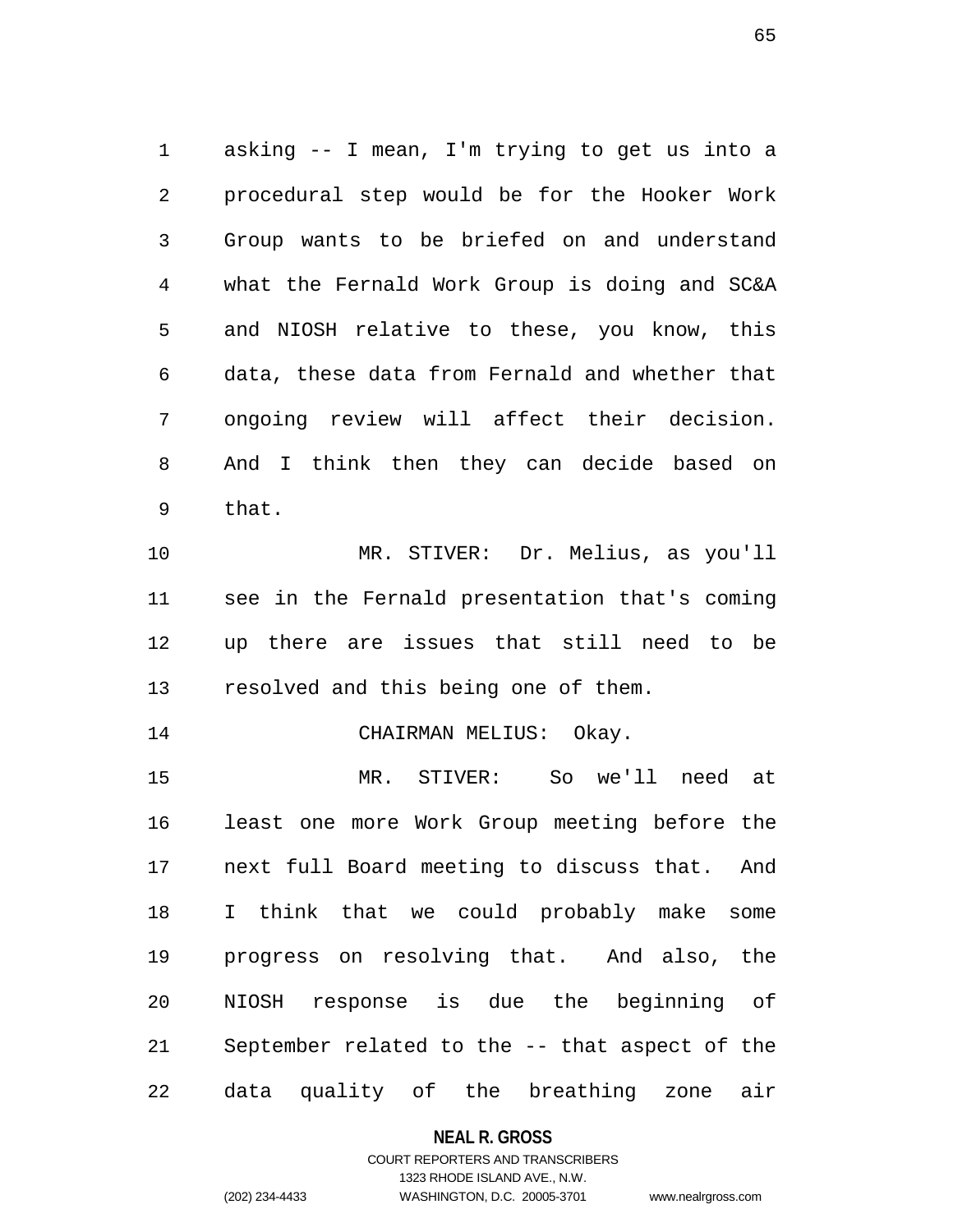1 samples. So we might be able to -- I can't 2 speak for the rest of the Work Group really 3 but I would envision maybe sometime in October 4 we could have a Work Group meeting and have 5 these issues at least if not resolved scoped 6 out to a point that they can be applicable to 7 Hooker. 8 CHAIRMAN MELIUS: Okay. Thanks.

9 Yes, Paul.

10 MEMBER ZIEMER: But John, isn't 11 the issue at Fernald more on whether or not we 12 can use those air samples to reconstruct 13 thorium doses?

14 MR. STIVER: Well, it really is 15 kind of a more focused issue. It's not the 16 overall quality.

17 MEMBER ZIEMER: Yes, that's a 18 different question in a sense.

19 MR. STIVER: It is.

20 MEMBER ZIEMER: Because it's an 21 issue of can you take the uranium issue which 22 we know quite well and use that to reconstruct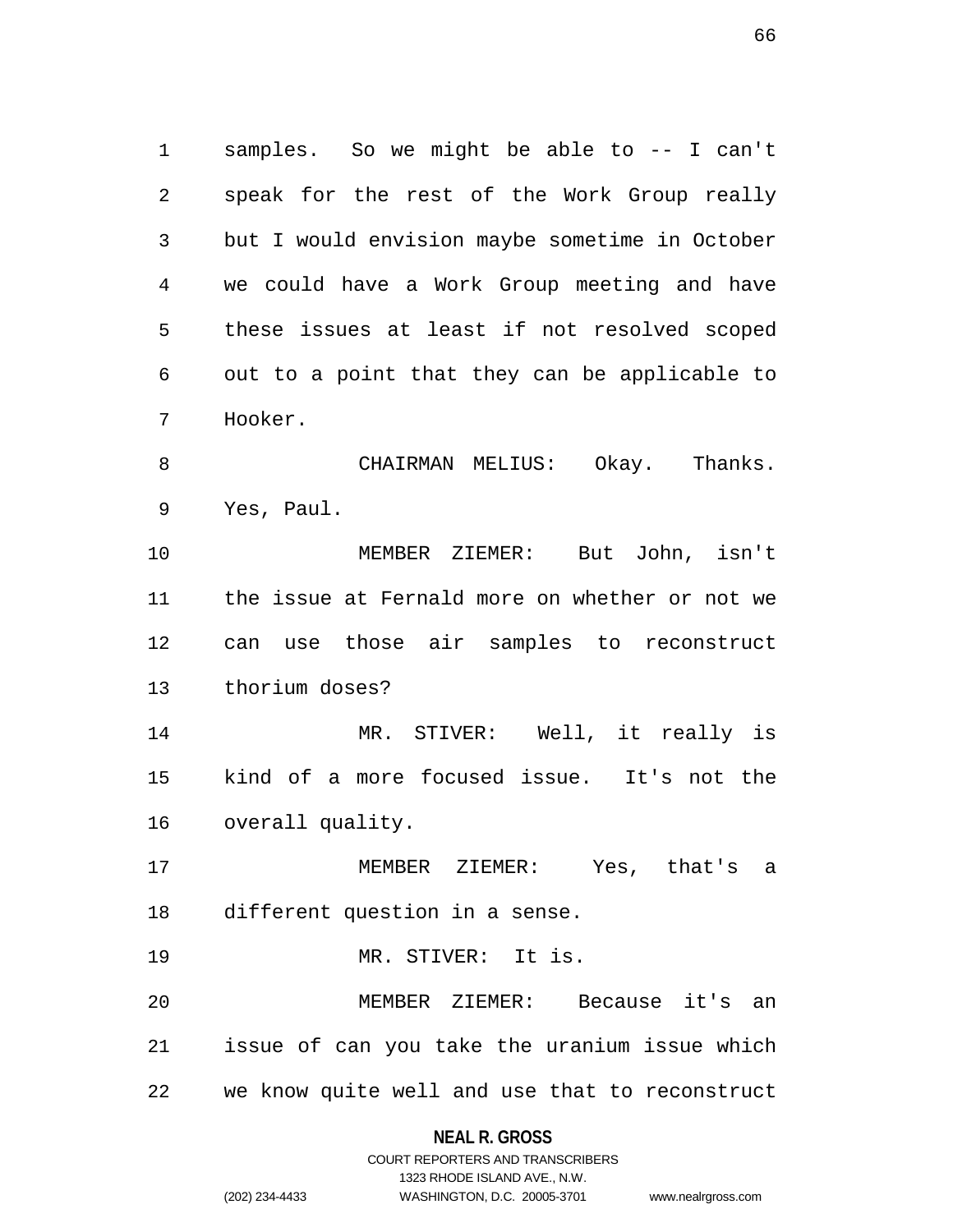1 thorium. That's not the question that we have 2 here so it seems to me that if you were -- if 3 SC&A were to brief this Work Group on what the 4 Fernald issue is and then they can make a 5 decision as to whether it impacts on them.

6 MEMBER ANDERSON: The other thing 7 I think we could do especially since SC&A used 8 a larger data set, we could look at the impact 9 or NIOSH, the two of them could come back and 10 say if we don't use the Fernald air data what 11 would be the impact and is that a consistent. 12 That way we avoid the, you know, the taint of 13 the potentially uncertain Fernald air data. 14 But if Fernald is you know, we really need the 15 in order to have a sufficient robust database 16 to do surrogate data then we really have to 17 make that decision on the Fernald data.

18 MEMBER GRIFFON: Paul raises a 19 good point on the air sampling. The issue 20 that we're wrestling is the thorium issue and 21 it was actually thorium test-based sampling. 22 But the other issue which came up earlier in

### **NEAL R. GROSS**

## COURT REPORTERS AND TRANSCRIBERS 1323 RHODE ISLAND AVE., N.W. (202) 234-4433 WASHINGTON, D.C. 20005-3701 www.nealrgross.com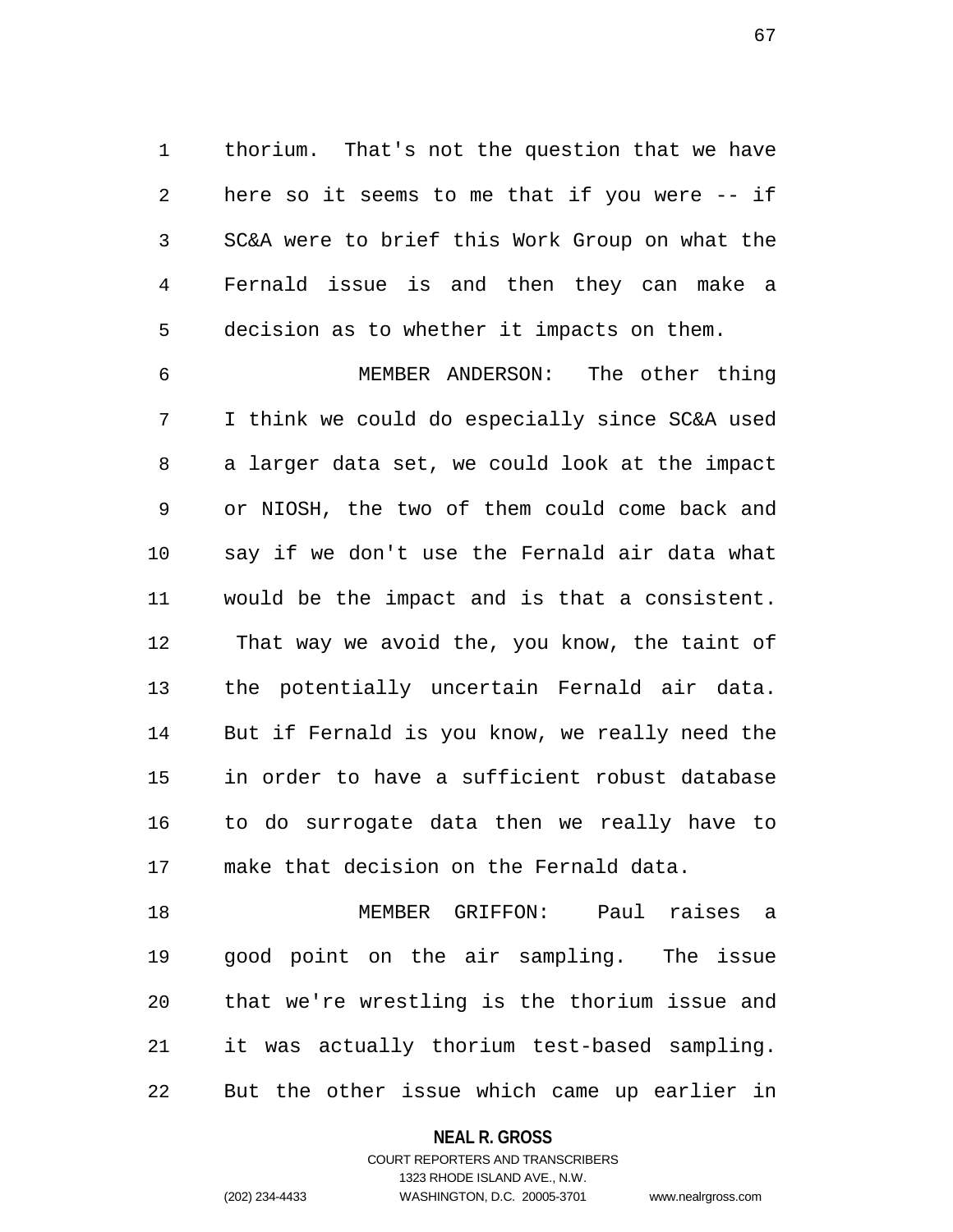1 our matrix was uranium air sampling, questions 2 on the validity of that. It got deprioritized 3 on the Fernald Work Group because we're 4 totally relying on urinalysis so it was a moot 5 point. We could reprioritize it, we could 6 bring it back up and make sure we get it on 7 the next Work Group and maybe come to closure 8 on that. See, we didn't pursue it much 9 further because the uranium air data was not 10 being used in any of the approaches. I 11 believe I'm speaking -- Mark, isn't that 12 correct? Yes, Mark Rolfes is nodding in 13 agreement. On that issue.

14 CHAIRMAN MELIUS: I think it would 15 -- it seems to me a better way to proceed is 16 for SC&A to brief the Hooker Work Group and 17 then -- because I'm also, I don't want to hold 18 up the Fernald Work Group unnecessarily 19 because I think they're, they've got other 20 important issues to deal with relative to 21 that. So is there anything else for the Board 22 in terms of going forward? Any further

## **NEAL R. GROSS**

## COURT REPORTERS AND TRANSCRIBERS 1323 RHODE ISLAND AVE., N.W. (202) 234-4433 WASHINGTON, D.C. 20005-3701 www.nealrgross.com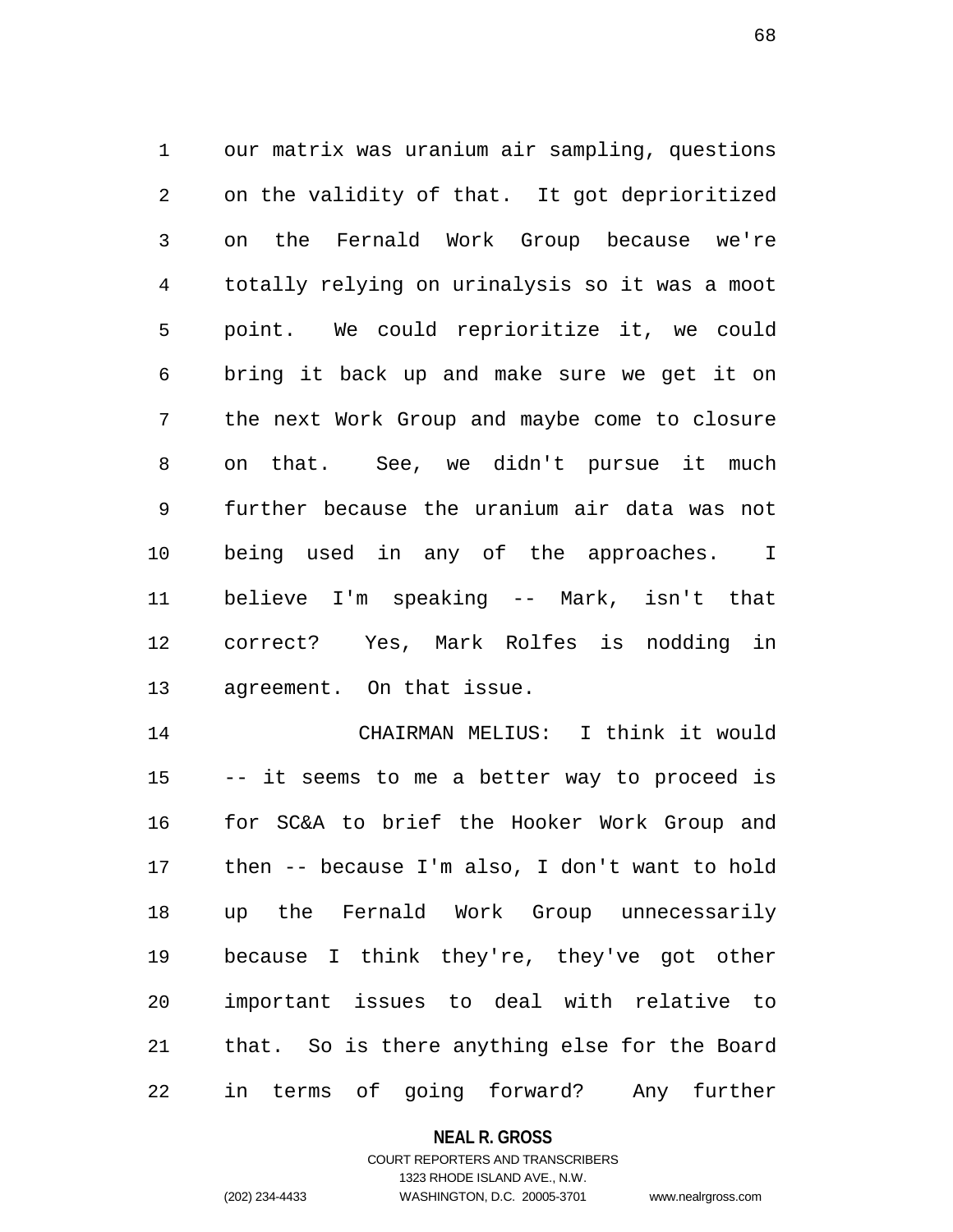1 comments on this issue? If not I think we. 2 Brad, oh, I'm sorry.

3 MEMBER CLAWSON: I just want to 4 make sure that the petitioners are involved. 5 They're the ones that were there that were 6 actually involved with this, most of them. 7 I'm very blessed to be able to have people 8 that actually work at Pantex and Fernald that 9 are raising these questions because as us as 10 Board Members it's very hard for us to come in 11 and look at their site and say yes, I've read 12 about this, I've read about this. But they 13 were the ones that were actually there and I 14 want to make sure that they understand how 15 we're doing it and help answer their questions 16 too.

17 CHAIRMAN MELIUS: Well, I think by 18 holding a Work Group meeting and getting the 19 information to them that I think can we 20 address that.

21 MEMBER CLAWSON: Right and I am 22 just reiterating.

# **NEAL R. GROSS** COURT REPORTERS AND TRANSCRIBERS 1323 RHODE ISLAND AVE., N.W. (202) 234-4433 WASHINGTON, D.C. 20005-3701 www.nealrgross.com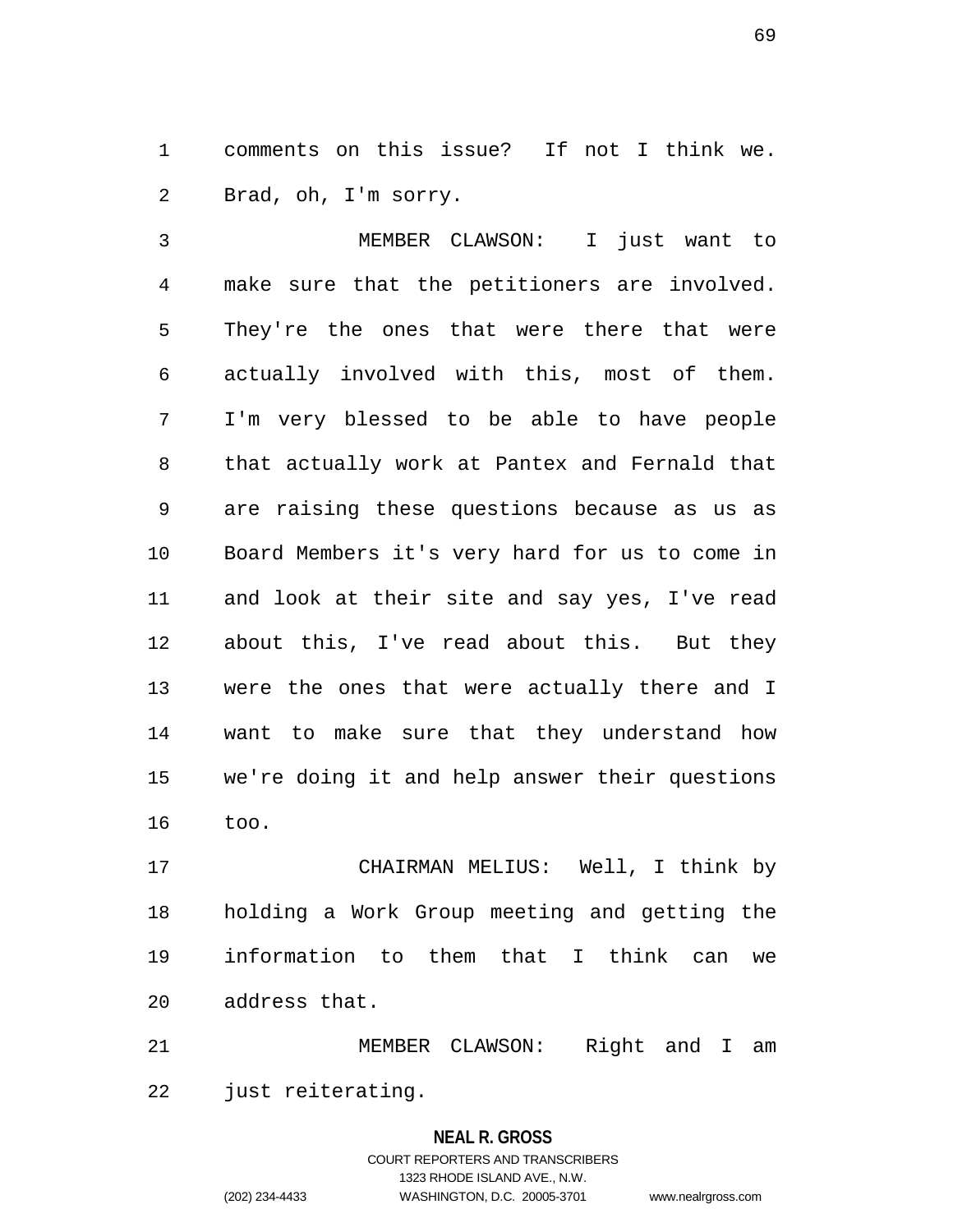1 CHAIRMAN MELIUS: Okay. So can we 2 first do a voice vote on postponing? All in 3 favor say aye? 4 (Chorus of ayes.) 5 CHAIRMAN MELIUS: Opposed? 6 (No response.) 7 CHAIRMAN MELIUS: Okay. 8 MEMBER MUNN: I'll abstain. 9 CHAIRMAN MELIUS: Note that Wanda 10 abstained. Thank you. The next item on our 11 agenda is Fernald. Brad. 12 MEMBER CLAWSON: Okay, today -- 13 did we lose half of everybody? Great. I 14 guess I upset Henry. Okay, well I'm going to 15 start with Fernald Work Group. I want 16 everybody to understand what we've basically 17 to come to is come to the end of Fernald Work 18 Group. There's several outstanding issues and 19 I want to make sure that the Board is apprised 20 of where we're at, what our difficulties are 21 with this and I want to make sure if we can 22 have some of the questions that the Board, the

### **NEAL R. GROSS**

## COURT REPORTERS AND TRANSCRIBERS 1323 RHODE ISLAND AVE., N.W. (202) 234-4433 WASHINGTON, D.C. 20005-3701 www.nealrgross.com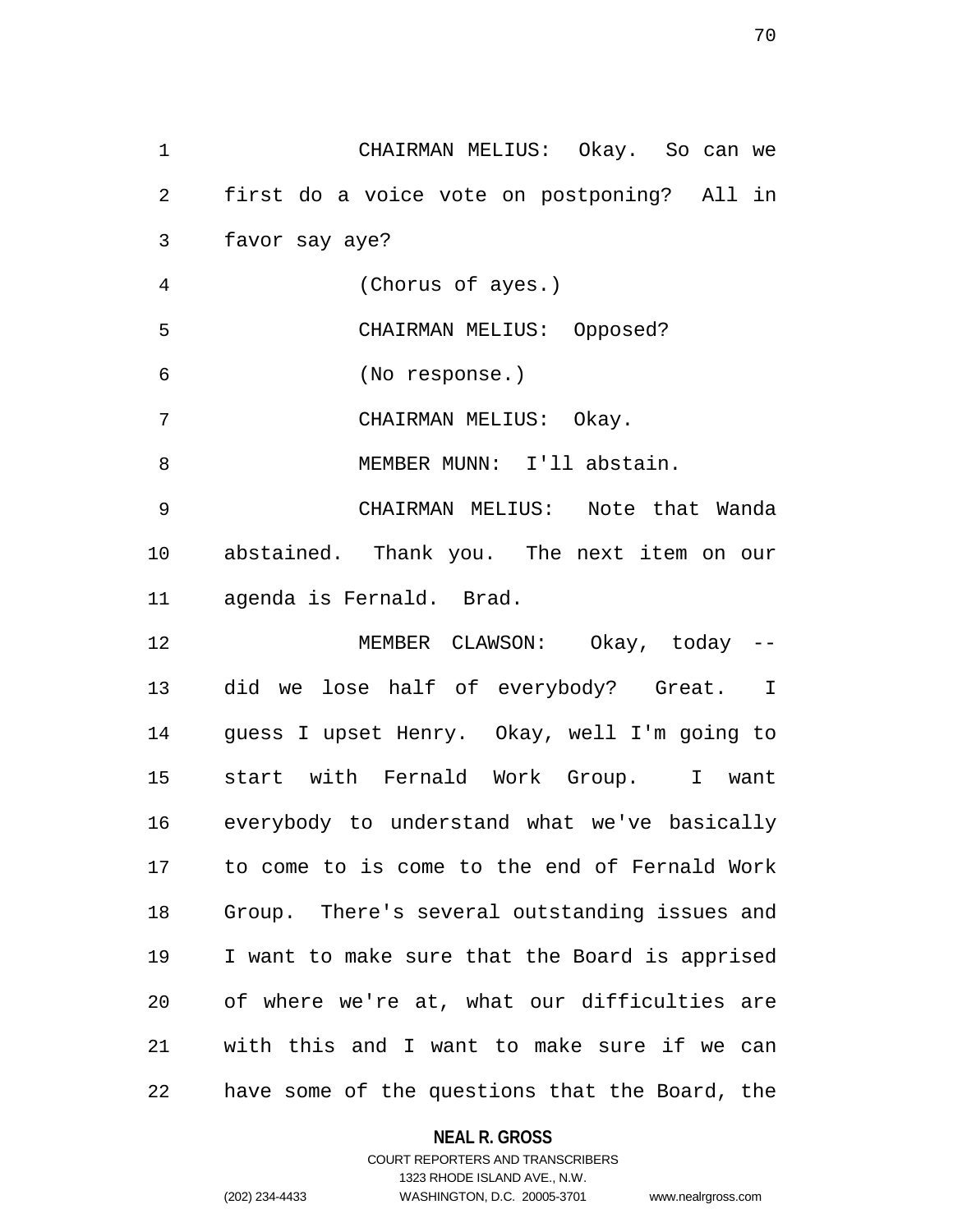1 other Board Members have so that as we go into 2 our Work Groups we'll be able to answer those 3 for you, be able to bring back questions. 4 Because as has been said earlier we just get a 5 brief moment on this one. The Work Groups 6 come and we need to -- we have questions on 7 this. So this is one of the reasons why we're 8 bringing it to you.

9 Like I said, my name's Brad 10 Clawson, I'm the Work Group Chair. April 11 19th, 2006, SEC petition qualified all 12 employees who worked in all facilities at Feed 13 Materials Production Center in Fernald, Ohio, 14 January 1st, 1951 through December 31st, 1989. 15 November 3rd, 2006, NIOSH Evaluation Report 16 was issued. NIOSH found no part of the Class 17 under evaluation for which it cannot estimate 18 radiation doses with significant accuracy. 19 November 10th, 2006, SC&A Site Profile Review. 20 July 2nd, 2007, SC&A SEC PER Review. August 21 2007 through August 2011, eleven Work Group 22 meetings. May 24, 2011 Advisory Board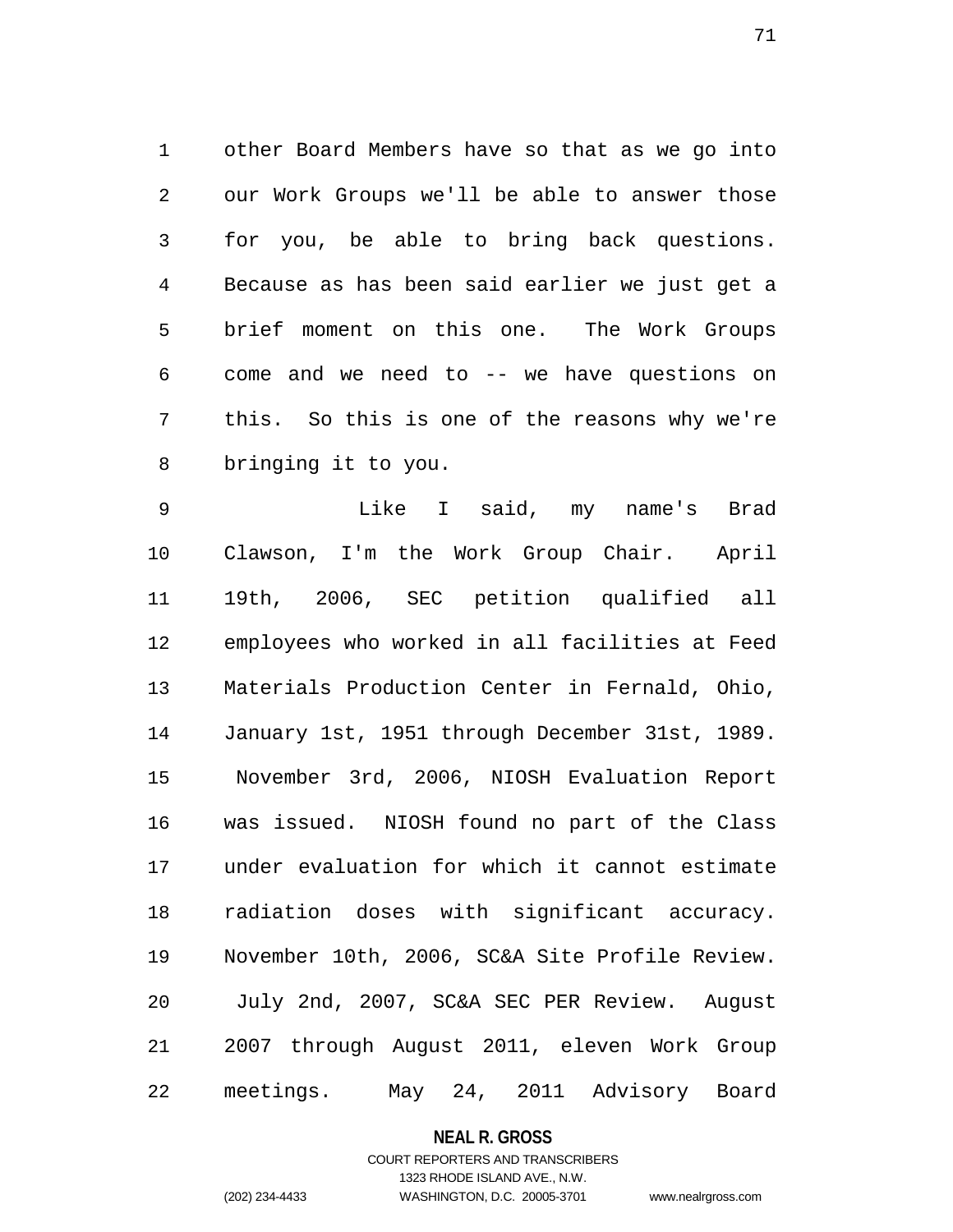1 meeting, SC&A presented a detailed summary of 2 the SEC issues as of April 2011.

3 Coworker model, this is part of 4 the SEC issues that we have open to the group 5 right now. The coworker model for uranium 6 internal exposure is open. Validation of the 7 HIS-20 database is closed. We've reviewed 8 that, we've looked at it, we feel it's closed. 9 Recycled uranium is open. Use of radon 10 breath data for reconstructing doses from 11 inhalation of radon-226 and thorium-230 is 12 closed. Review of radon emissions from the K-13 65 silos and associated exposures, that was 14 moved to a Site Profile discussion. 15 Reconstruction of internal exposure for 16 inhalation of thorium-232 daily weighted 17 averages from 1953 to 1967 is closed. The 18 chest count 1968 to 1989 is open. When I say 19 these are open and closed these are 20 recommendations by SC&A. Some of the Work 21 Group Members don't agree with them but as far 22 as SC&A feels that they can go they're

**NEAL R. GROSS**

## COURT REPORTERS AND TRANSCRIBERS 1323 RHODE ISLAND AVE., N.W. (202) 234-4433 WASHINGTON, D.C. 20005-3701 www.nealrgross.com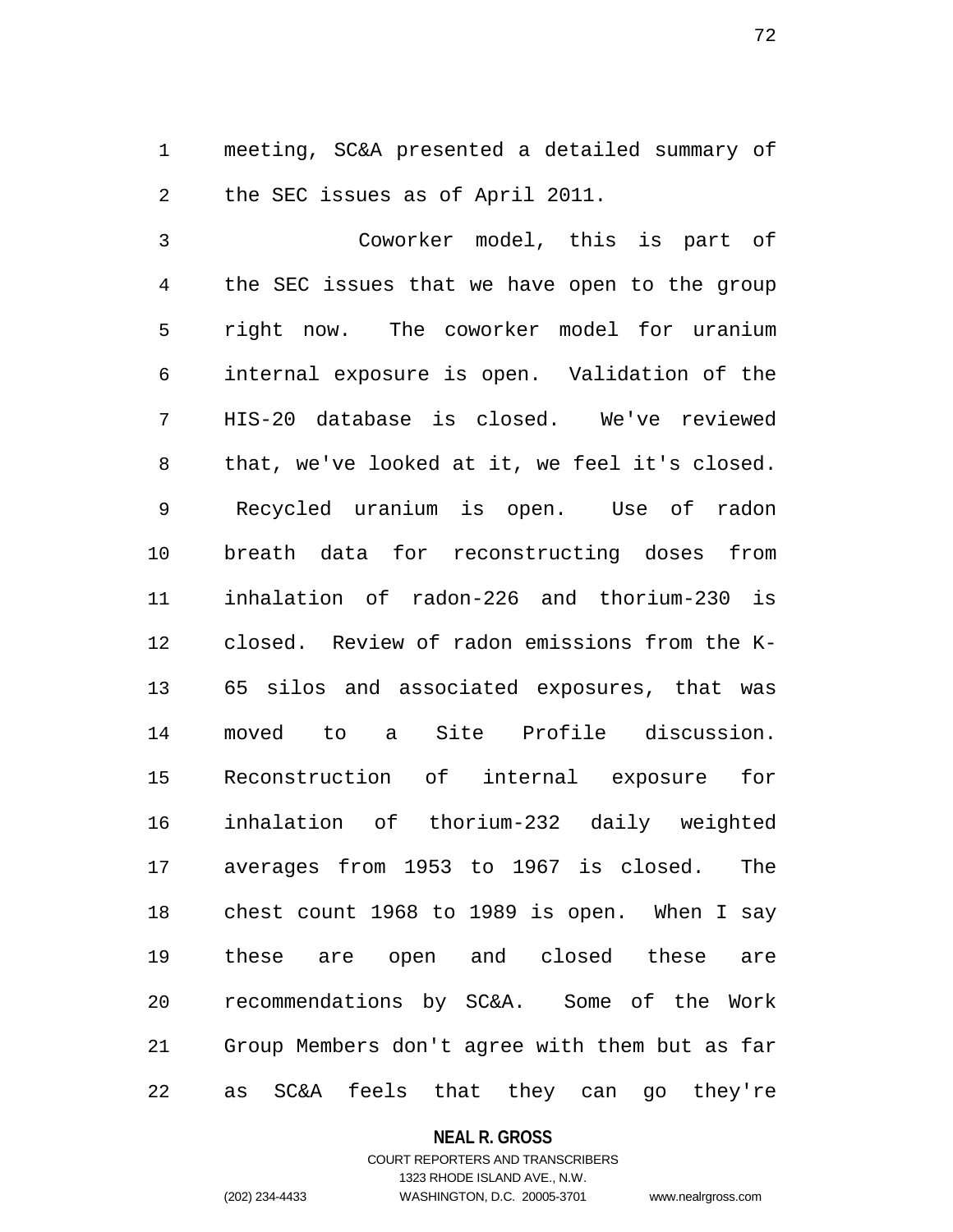1 somewhat closed.

2 Issue 1, the coworker model for 3 uranium internal exposures. Description of 4 the issue: concerns regarding the completeness 5 and adequacy of the uranium bioassay data 6 available for dose reconstruction and 7 supporting the Fernald internal dosimetry 8 coworker model, OTIB-78. The status of the 9 issue is resolved except for matters related 10 to applicability of the coworker model to 11 Fernald construction workers. And I should 12 point out that, well, NIOSH performed an 13 analysis of construction workers, construction 14 workers versus non-construction workers, 15 uranium bioassay data for TIB-78 and delivered 16 a report August 11th, 2011, to the Work Group. 17 NIOSH indicated analysis complete and the 18 report is in internal review. The Work Group 19 hasn't been able to see that yet. SC&A as 20 soon as it gets through the internal part is 21 supposed to review this.

22 Issue 3, recycled uranium.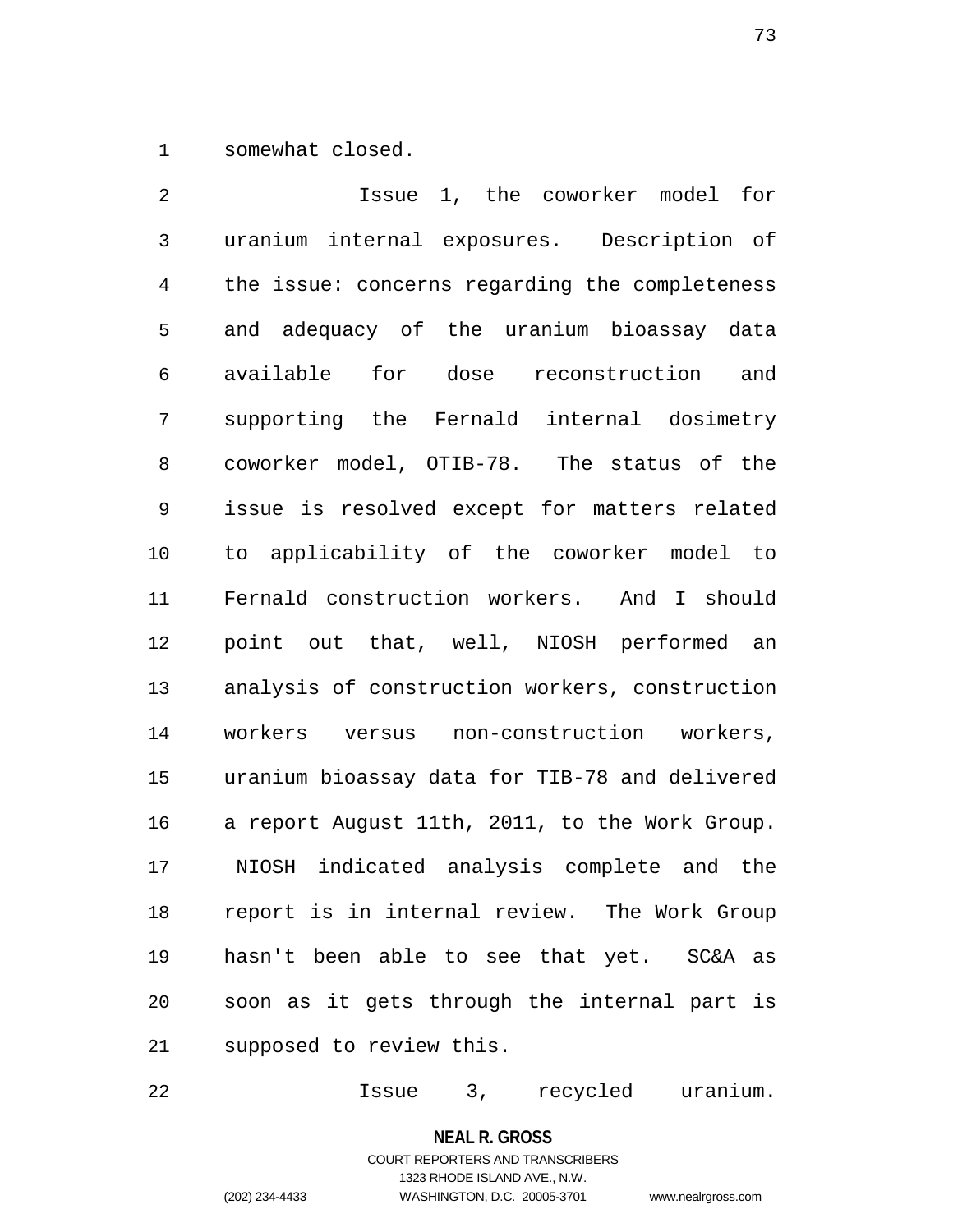1 Description of the issue: concern that the 2 default concentration of Pu-239 and neptunium-3 237 and other isotopes associated with 4 recycled uranium at Fernald may not be 5 bounding for some Classes of the worker 6 activities, buildings and times periods. 7 Status of the issue -- numerous White Papers 8 have been exchanged where NIOSH provided its 9 technical basis in support of its default 10 values and SC&A provided reasons it believed 11 that the default values may not be bounding 12 for all workers and time periods. August 2011 13 Work Group meeting: SC&A responded to NIOSH's 14 review of the second SC&A White Paper (March 15 31st, 2011) and a NIOSH position paper on 16 recycled uranium defaults (August 5th, 2011). 17 NIOSH review of the second SC&A RU 18 White Paper. NIOSH acknowledged processes 19 that resulted in a concentration of RU 20 constituents above levels in feed materials.

21 The dolomite problem, the magnesium fluoride 22 issues. NIOSH acknowledged limitations and

## **NEAL R. GROSS**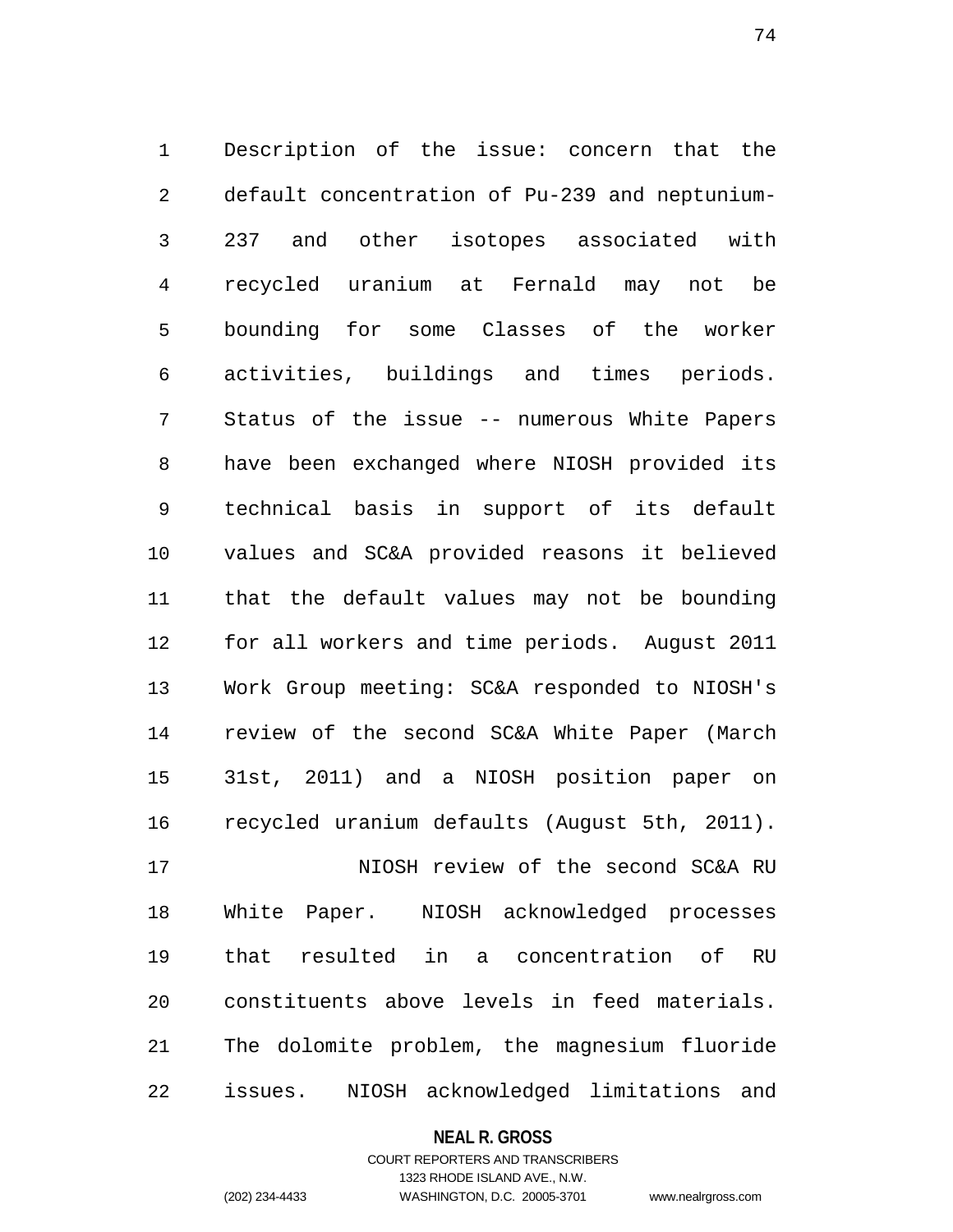1 uncertainties in the data from the DOE mass 2 balance reports -- the basis for NIOSH's 3 default values. Arithmetic mean 4 concentrations for the 19 subgroup processes 5 in DOE Ohio Field Office Report (DOE 2000) are 6 not bounding. Data is highly variable and 7 uncertain. Proposed upper 95th percentile of 8 log-normal distributions for all but highest 9 process subgroups, 1973 to 1989.

10 Issue 3, recycled uranium 11 continued. August 5, 2011, Work Group 12 meeting. New NIOSH position on default values 13 (August 5, 2011). They proposed 1953-1960 14 proposed no RU uptakes. 1961-1972, proposed 15 original defaults which you can read there is 16 100 ppb, plutonium 3500 ppb, neptunium 9000 17 ppb, technetium. 1973-1989, proposed increase 18 default values, factor of 4 for plutonium up 19 to 400 ppb. For plutonium. For neptunium, 20 11,000 ppb. A factor of 2 for technetium up 21 to 20,000 ppb (Subgroup 6B). And based 22 particularly on the magnesium fluoride

**NEAL R. GROSS**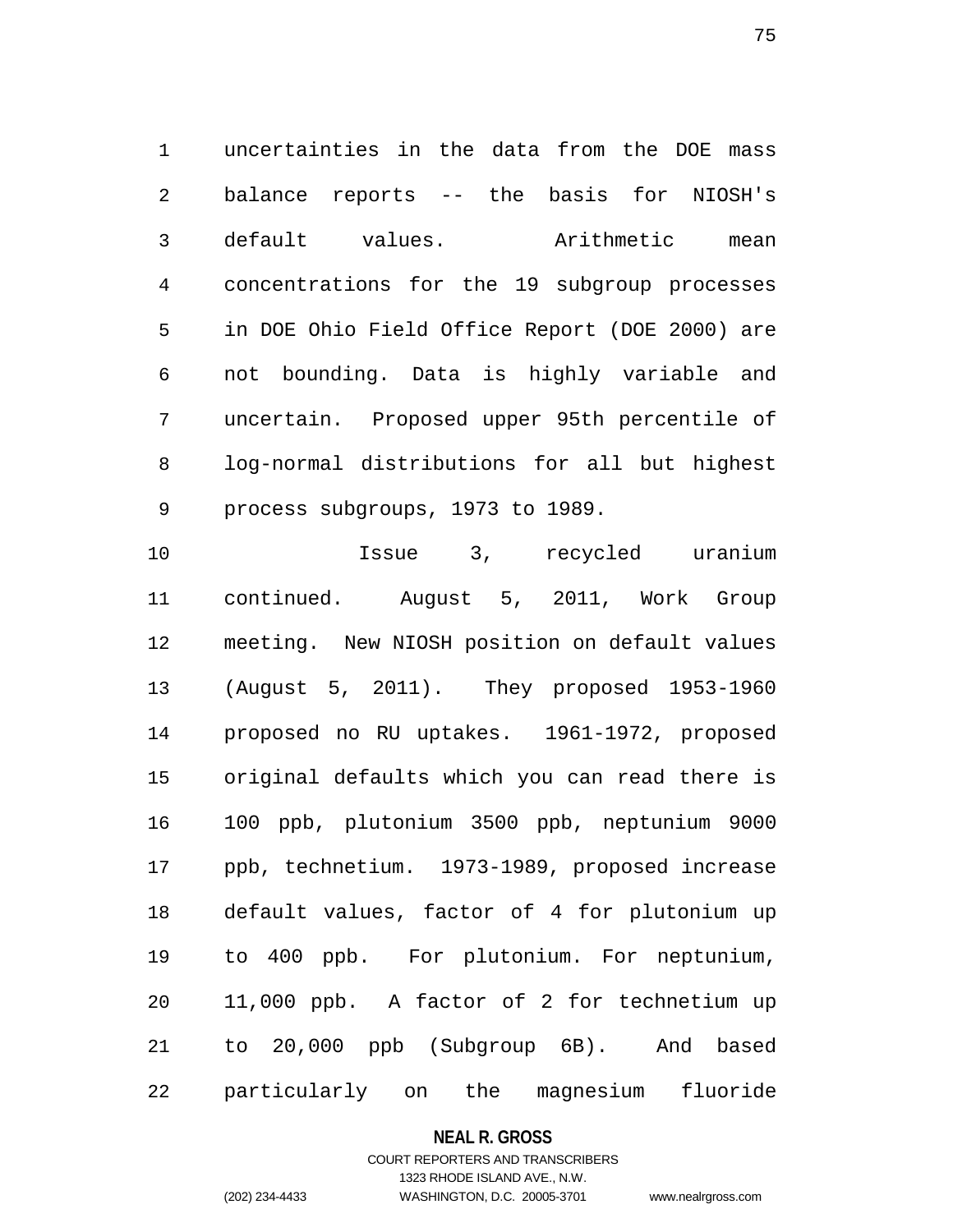1 concentrations in the metal reduction (Plant 2 5) highest continuous worker exposures.

3 Recycled uranium, continued. SC&A 4 observations -- NIOSH position on RU defaults. 5 NIOSH correlates increased worker exposure 6 potential with receipts of plutonium out of 7 spec which we call POOS feed materials 8 beginning 1973. Worst was in 1980, Paducah 9 tower ash. Prior to 1973 NIOSH proposed 10 original (lower) defaults. However, the POOS 11 feeds down-blended (Plants 1, 4 and 8) before 12 being sent to the refinery (Plants 2 and 3) 13 and subsequent processing steps. Therefore, 14 concentrated constituents in magnesium 15 fluoride (metal production step) were mostly 16 from down-blended material. Because MgF2 data 17 in DOE 2000 report were from 1982 to 1987; 18 cannot assess extent of the MgF2 concentration 19 prior to POOS receipts. If the MgF2 20 constituent concentrations are not correlated 21 with POOS receipts higher defaults could be 22 applicable prior to 1973 (bounding one-size-

#### **NEAL R. GROSS**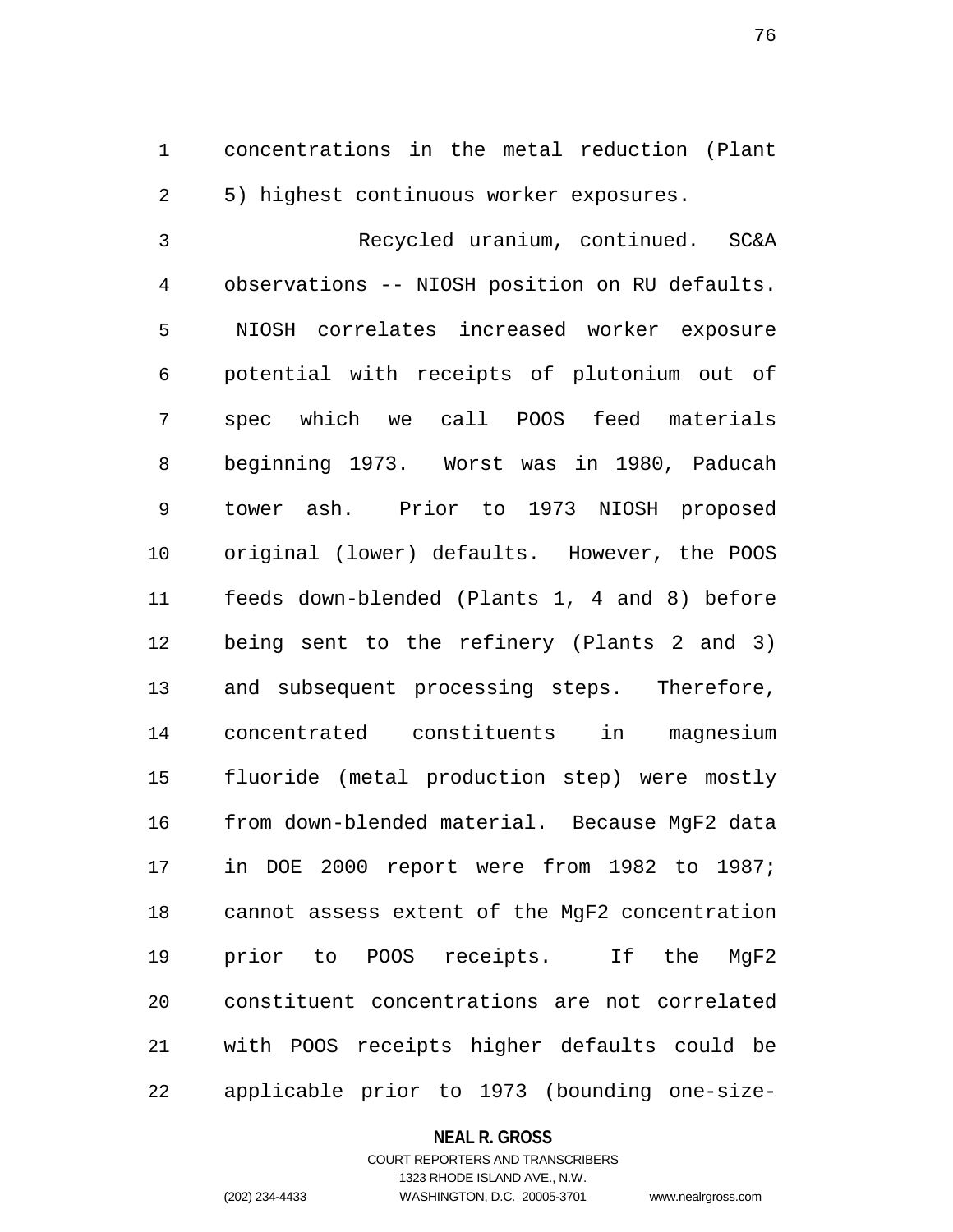1 fits-all approach).

2 Recycled uranium, continued. 3 Position on the new proposed NIOSH default, 4 1953 to 1960. This period can be bounded -- 5 could be a Site Profile. However, SC&A 6 believes that a default of zero is neither 7 appropriate nor claimant-favorable. 1961 to 8 1972, this period can be bounded -- could be a 9 Site Profile. Questions remain to what the 10 default should be, original versus new or 11 higher value. Impact of the MgF2 12 concentration with low feed levels. 1973 to 13 1989, proposed high default probably bounding 14 for the highest continuously exposure subgroup 15 of workers. (Plant 5 metal workers and 16 associated millwrights). Initial POOS feed 17 concentration subgroup 10A could have impacted 18 handlers and down-blenders, also indirect 19 exposures. Bystanders effect. SEC issue 20 1973-1985, 1986 to 1989 group HP, Health 21 Physics program. Small subset but cannot 22 identify based on work records. Likely

#### **NEAL R. GROSS**

# COURT REPORTERS AND TRANSCRIBERS 1323 RHODE ISLAND AVE., N.W. (202) 234-4433 WASHINGTON, D.C. 20005-3701 www.nealrgross.com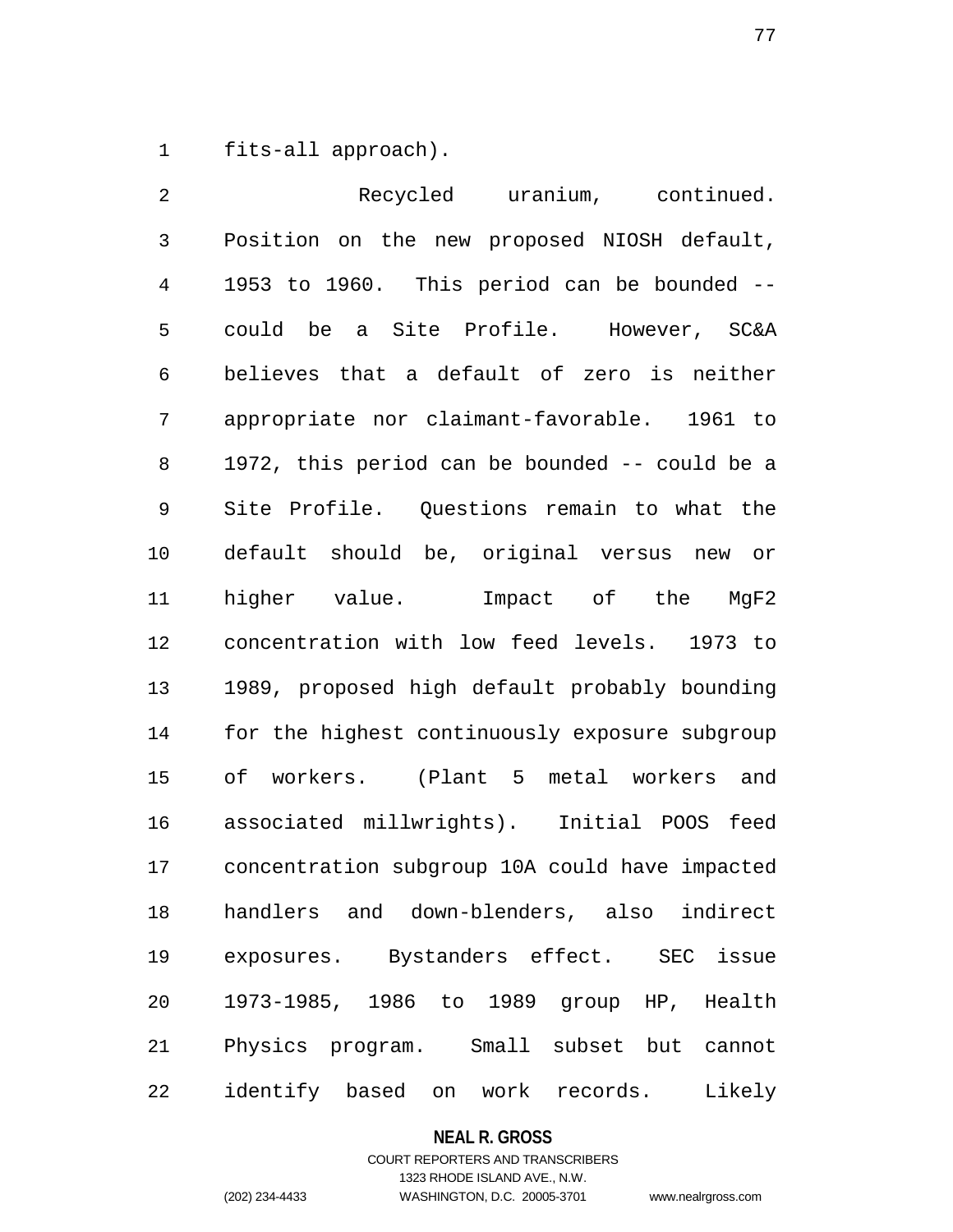1 intermittent exposure but not yet quantified. 2 NIOSH action is to qualify down-blending 3 intervals and assess impact. SC&A action 4 items: review NIOSH's assessment.

5 Reconstruction of internal 6 exposures from the inhalation of thorium-232. 7 6B, use of chest counts to reconstruct 8 thorium-232 exposures (1968 to 1989). No DWE 9 data after mobile in vivo counting introduced 10 in 1968. Therefore, completely dependent on 11 integrity of chest count data thereafter. 12 SC&A believes that the uncertainties in data 13 sets are not adequately quantified. Status of 14 issue: White Paper exchanged; issues first 15 discussed in detail at the April 19th, 2011, 16 meeting of the Work Group. April 19, 2011 17 Work Group meeting: NIOSH action item, post 18 for review newly acquired data for the in vivo 19 calibration. Document posted and new White 20 Paper provided on May 6th. SC&A action item 21 to review the new calibration document in the 22 context of the June 10th White Paper review

#### **NEAL R. GROSS**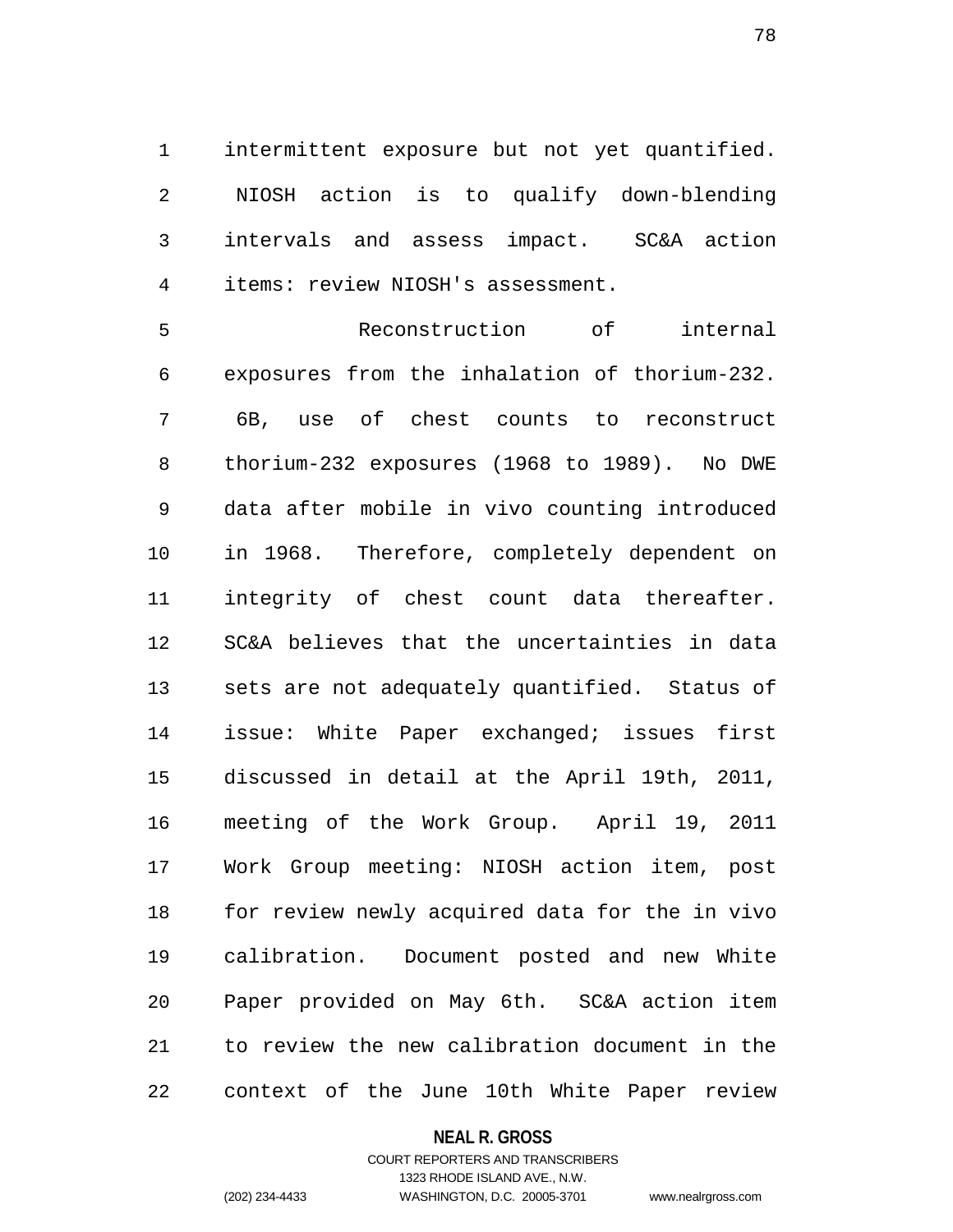1 (data adequacy). Provide a formal response to 2 NIOSH concerning the issue of whether thorium 3 workers may be under-represented in the 4 coworker model (data completeness). New 5 response provided (August 2011: data adequacy, 6 data completeness).

7 6B, the use of the chest counts to 8 reconstruct thorium-232 exposures, 1968 to 9 1969. Discussed new NIOSH White Paper and 10 SC&A response on data adequacy and 11 completeness. Data adequacy. 1968-1978, 12 reported in milligrams of thorium, period of 13 the thorium processing. Questionable 14 calibration methods, screening versus 15 quantitative. Questionable calibration source 16 used to derive the MDL contaminated with 17 radium-228. Questionable method to evaluate 18 age of source and transform actinium-228 and 19 lead-212 activity into in milligrams thorium-20 232. No raw data, just milligrams of thorium 21 reported. Examples indicate actinium-228 was 22 used, very sensitive to age of source,

#### **NEAL R. GROSS**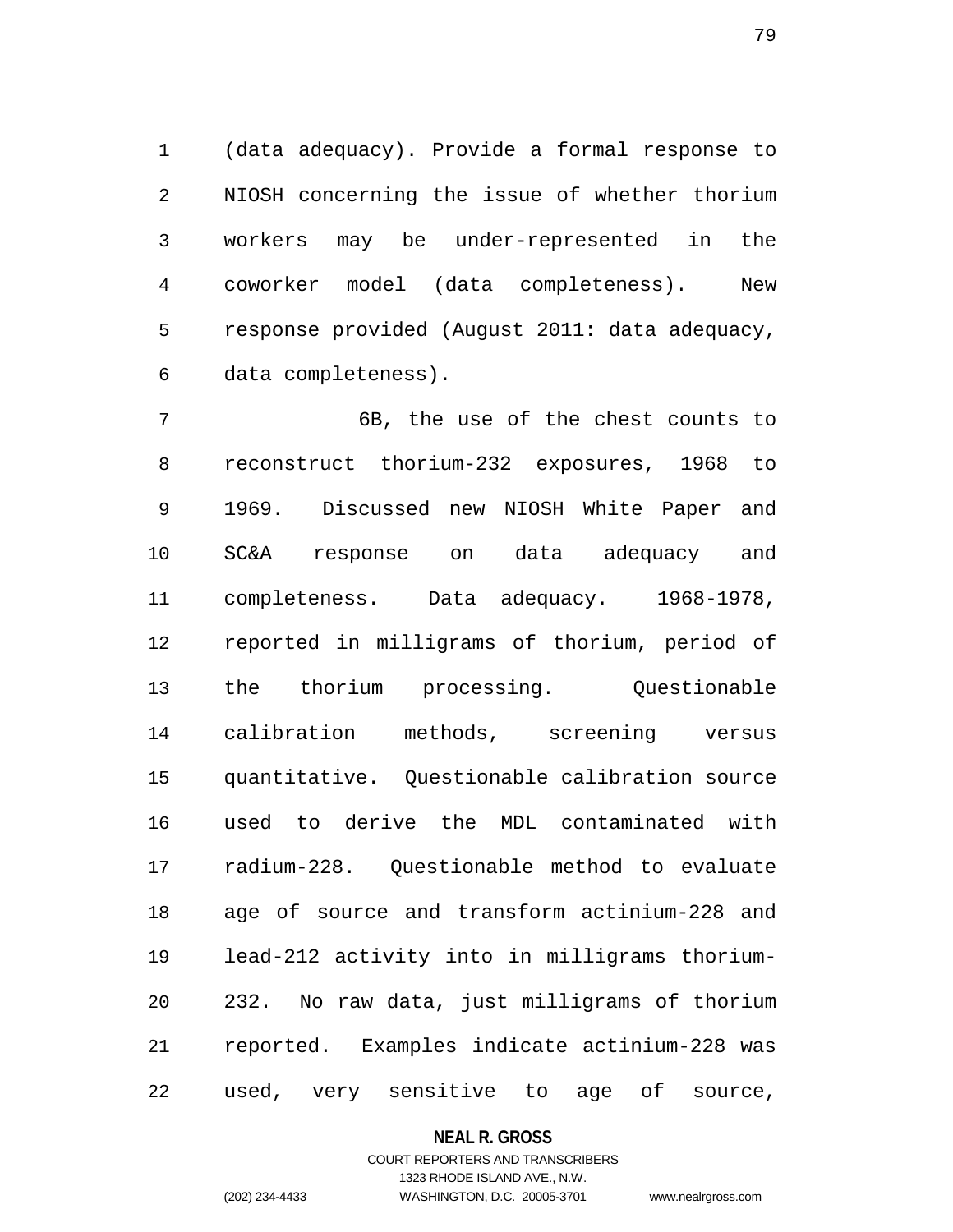1 uncertainty in age of source at the time. 2 Intake factor, about two at the closed system 3 using lead-212. Orders of magnitude if 4 actinium-228 used. Uncertainty in the 5 resident time in the lung, progeny in-growth 6 and translocation; factor of 0.25 or more. 7 The MDL of 6mg not supported by reference or 8 data. Only 3 percent of the results greater 9 than 6mg. Uncertainty of the MDL from noise 10 on values less than the MDL. Inconsistencies 11 between milligrams thorium and nanocuries of 12 lead-212 for periods of overlap, 1978 highest 13 milligram. Thorium-232 corresponds to 14 negative lead-212 results (SC&A White Paper, 15 June 2010 table 1). Data for individual 16 workers inconsistent with biokinetic processes 17 (SC&A memo to NIOSH, April 6, 2011). Large 18 variability and uncertainty in milligrams 19 thorium data and lack of knowledge on 20 derivation may preclude ability to bound 21 intakes from 1968 to 1978. It's an SEC issue. 22 Data adequacy, 1979 to 1988

**NEAL R. GROSS**

# COURT REPORTERS AND TRANSCRIBERS 1323 RHODE ISLAND AVE., N.W. (202) 234-4433 WASHINGTON, D.C. 20005-3701 www.nealrgross.com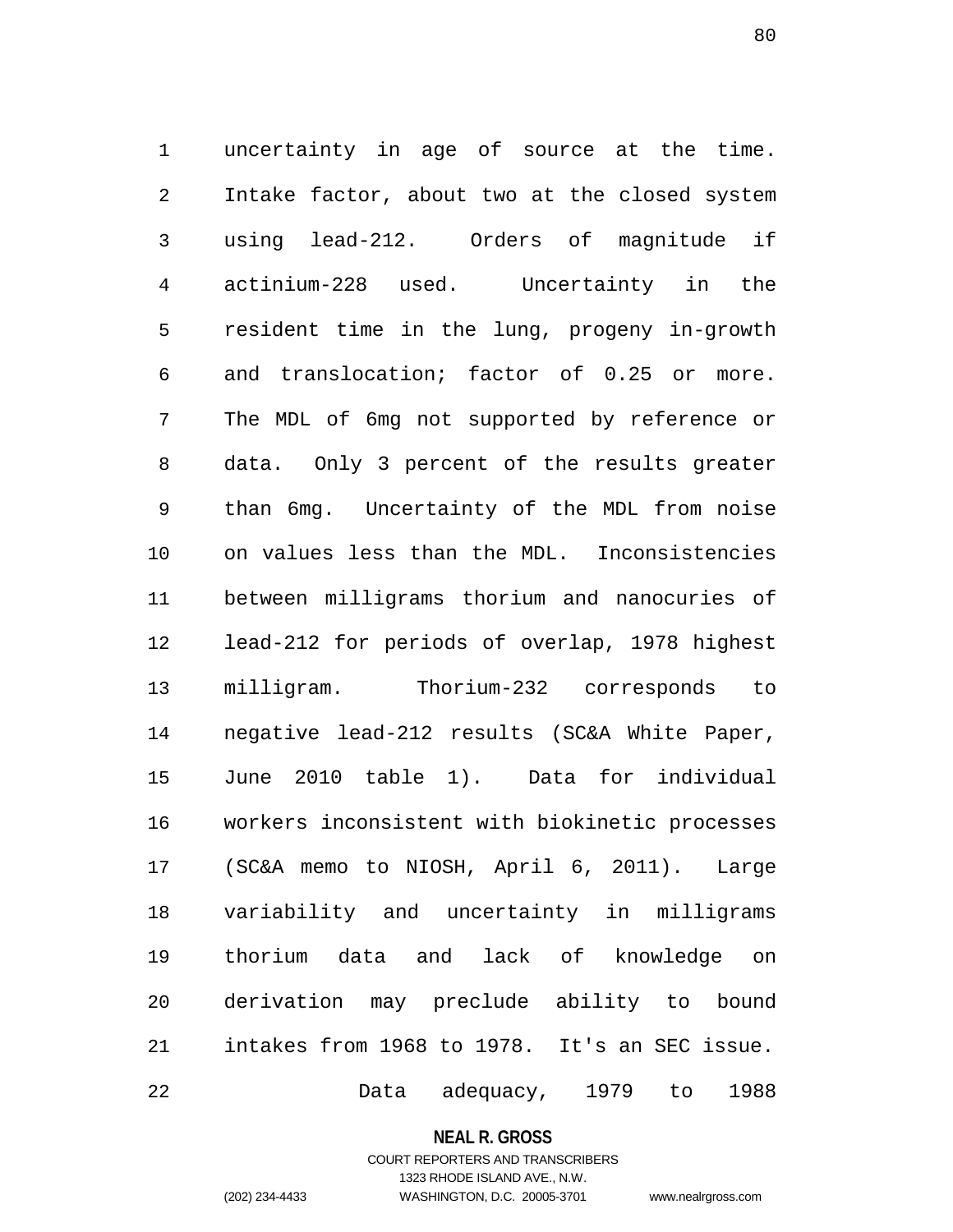1 reports in nanocuries thorium based on lead-2 212 and actinium. Period stewardship. Large 3 impact of measurement variability. Nanocuries 4 of lead-212, actinium and derived result. 5 Uncertainties in resident time in the lung 6 (progeny in-growth/translocation). 7 Uncertainty in the REMAB phantom (up to a 8 factor of 3, pre-1983). MDL of 0.25 9 nanocuries greater than 84th percentile 10 uncertainties from noise in values less than 11 the MDL. Equilibrium factor of 0.42 for lead-12 212 measurements based on a closed system (no 13 translations out of the lung). Experimental 14 data indicate the equilibrium factor could be 15 lower. Raw data are available for nanocuries, 16 thorium data may be adequate to bound the 17 intake. This is a Site Profile issue. A 18 NIOSH coworker model uses a GSD of 3 based on 19 biokinetic modeling. Does not appear to 20 address measurement uncertainties. Possibly 21 adequate when applied to a distribution of 22 results for multiple workers over a year but

#### **NEAL R. GROSS**

# COURT REPORTERS AND TRANSCRIBERS 1323 RHODE ISLAND AVE., N.W. (202) 234-4433 WASHINGTON, D.C. 20005-3701 www.nealrgross.com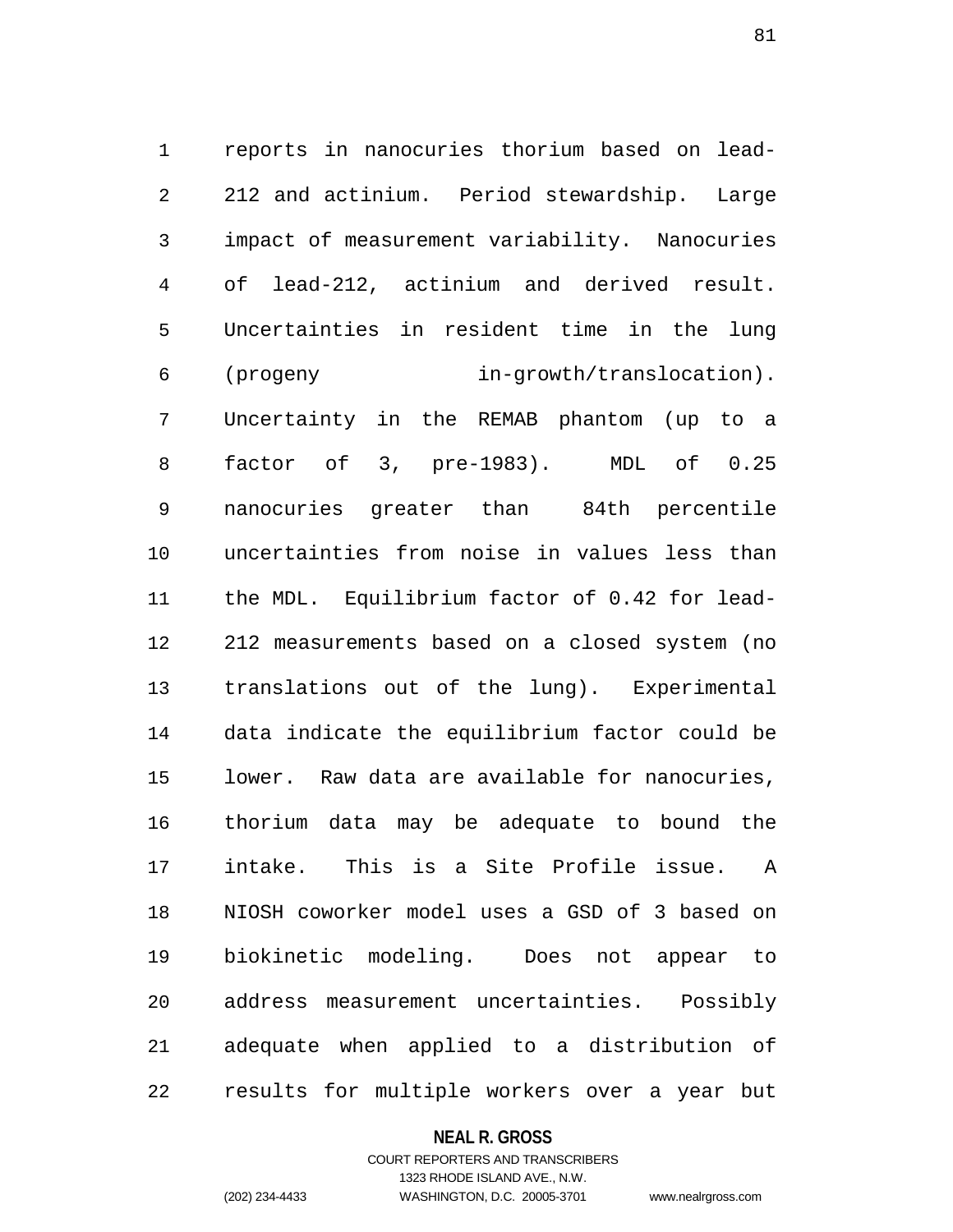1 not quantified.

2 6B, the use of the chest counts to 3 reconstruct thorium-232 post-1968. SC&A's 4 concerns -- data completeness, assuming data 5 adequate for coworker model. SC&A's tasking - 6 - formal response (February and April of 2011 7 Work Group meetings), are thorium workers 8 adequately represented in the data set. Only 9 one reference identifies thorium workers with 10 a specific production year (1968). If not, do 11 chemical operators provide a reasonable 12 surrogate for thorium workers for use in the 13 coworker model? Is sample frequency 14 correlated with lung burden? Sample is 15 directed at the most highly exposed workers. 16 SC&A's response, finding 1, thorium worker 17 results generally higher than chemical 18 operators, at most percentiles. Thorium 19 worker 95th percentiles are higher in all but 20 four years when compared with either all 21 workers or chemical operators in 95th 22 percentiles. Non-parametric 95 percent

## **NEAL R. GROSS**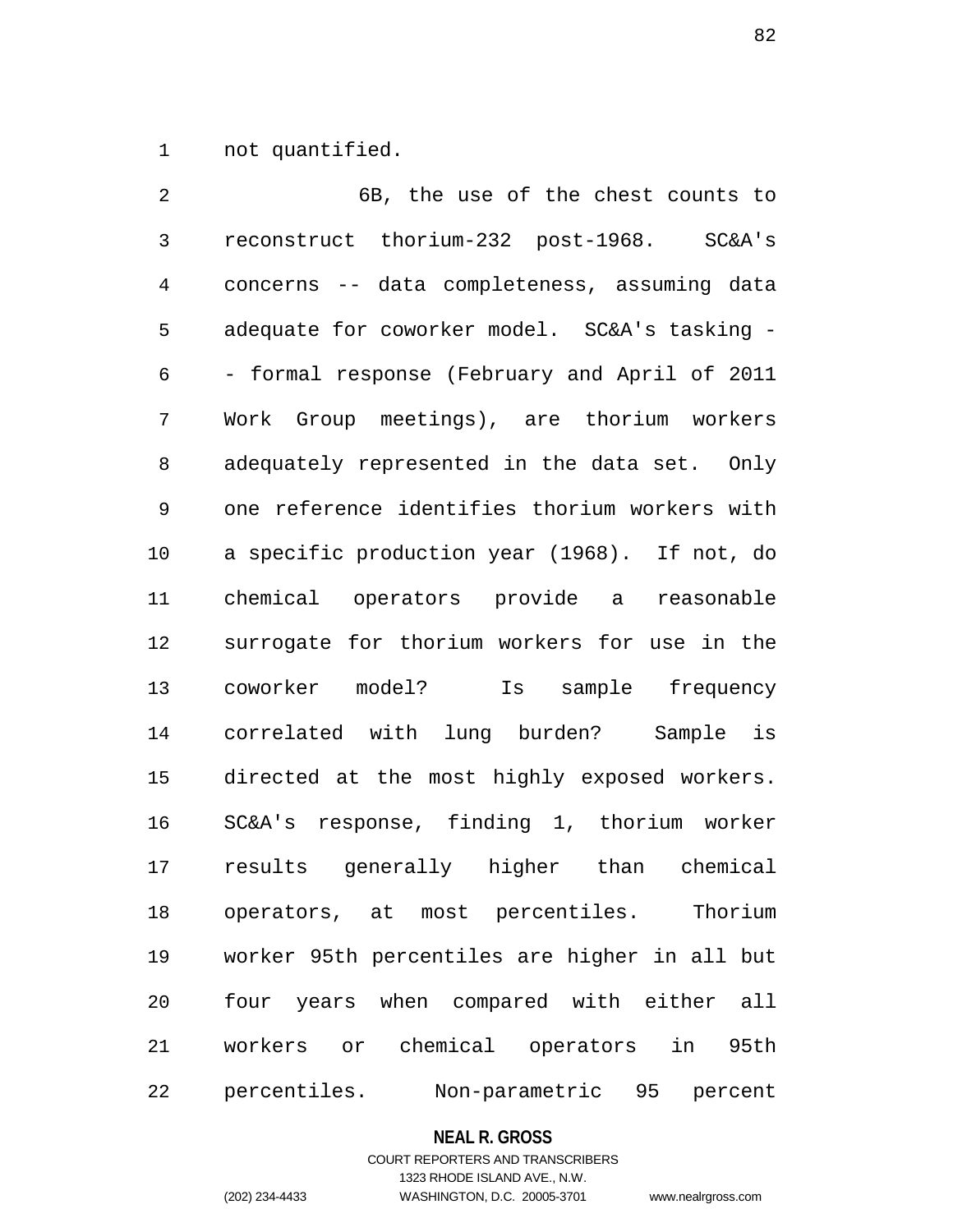1 confidence intervals for the 95th percentile. 2 Only 1971 showed significant differences 3 between the thorium subgroup, the chemical 4 operators and all workers. No evidence that 5 chemical operator groups provided definitive 6 upper bound for thorium worker exposure.

7 6A, use of the chest counts to 8 reconstruct thorium exposures, concluded. 9 Finding 2, less than 3 percent of the in vivo 10 records for milligrams thorium are at or above 11 or assumed MDL of 6mg. This combined with 12 uncertainties regarding the accuracy and the 13 veracity of the MDL, call the utility of the 14 model into question. Nonetheless, thorium 15 workers appear to be well represented among 16 the in vivo results at or above the MDL. 17 Workers comprise 7 percent of the total but 20 18 percent of those were positive results. 19 Samples comprise 13 percent of the total by 20 nearly 33 percent of the positive results. 21 Finding 3, no positive linear correlation 22 between thorium monitoring frequency and

## **NEAL R. GROSS**

# COURT REPORTERS AND TRANSCRIBERS 1323 RHODE ISLAND AVE., N.W. (202) 234-4433 WASHINGTON, D.C. 20005-3701 www.nealrgross.com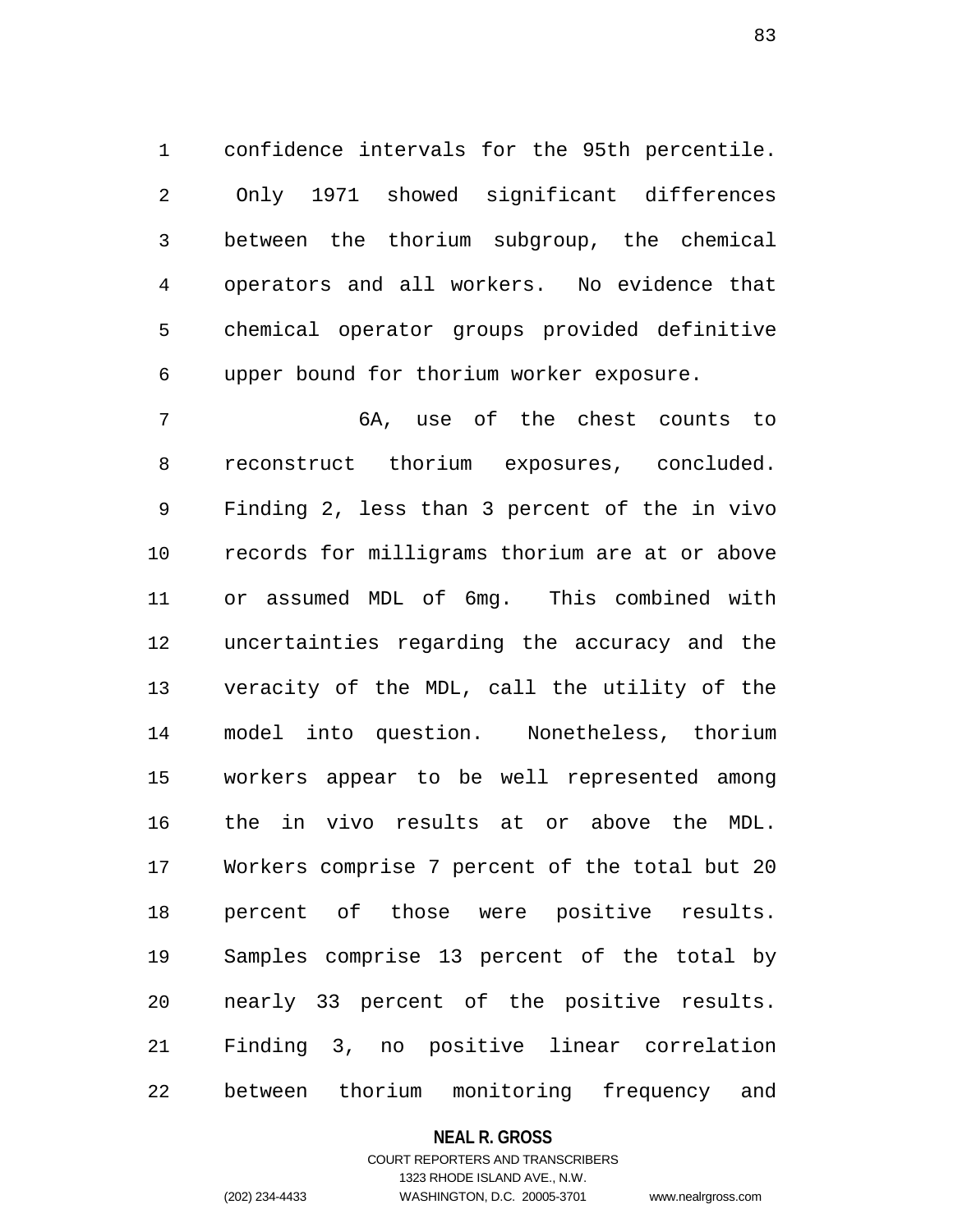1 magnitude of results. Uranium monitoring 2 results showed much better linear correlation 3 between monitoring frequency and the results 4 relative magnitude of results. Suggests that 5 the in vivo program may have been targeting 6 higher risk workers based on uranium 7 activities. NIOSH's action item was a formal 8 response to the SC&A responses before the next 9 meeting. SC&A will review that.

10 In summary, the issues remain to 11 be dispositioned with NIOSH and SC&A. The 12 Work Group deferred action on recycled uranium 13 from 1973 to 1985 pending further assessment. 14 NIOSH to locate historical information 15 regarding the time required for down-blending. 16 From this it may be possible to estimate 17 periods during which the down-blending and 18 bystanders may have been exposed to subgroups 19 10A concentrations and determine whether the 20 new higher defaults are bounding. SC&A to 21 review NIOSH's quantitative analysis when it 22 becomes available. Work Group defers action

#### **NEAL R. GROSS**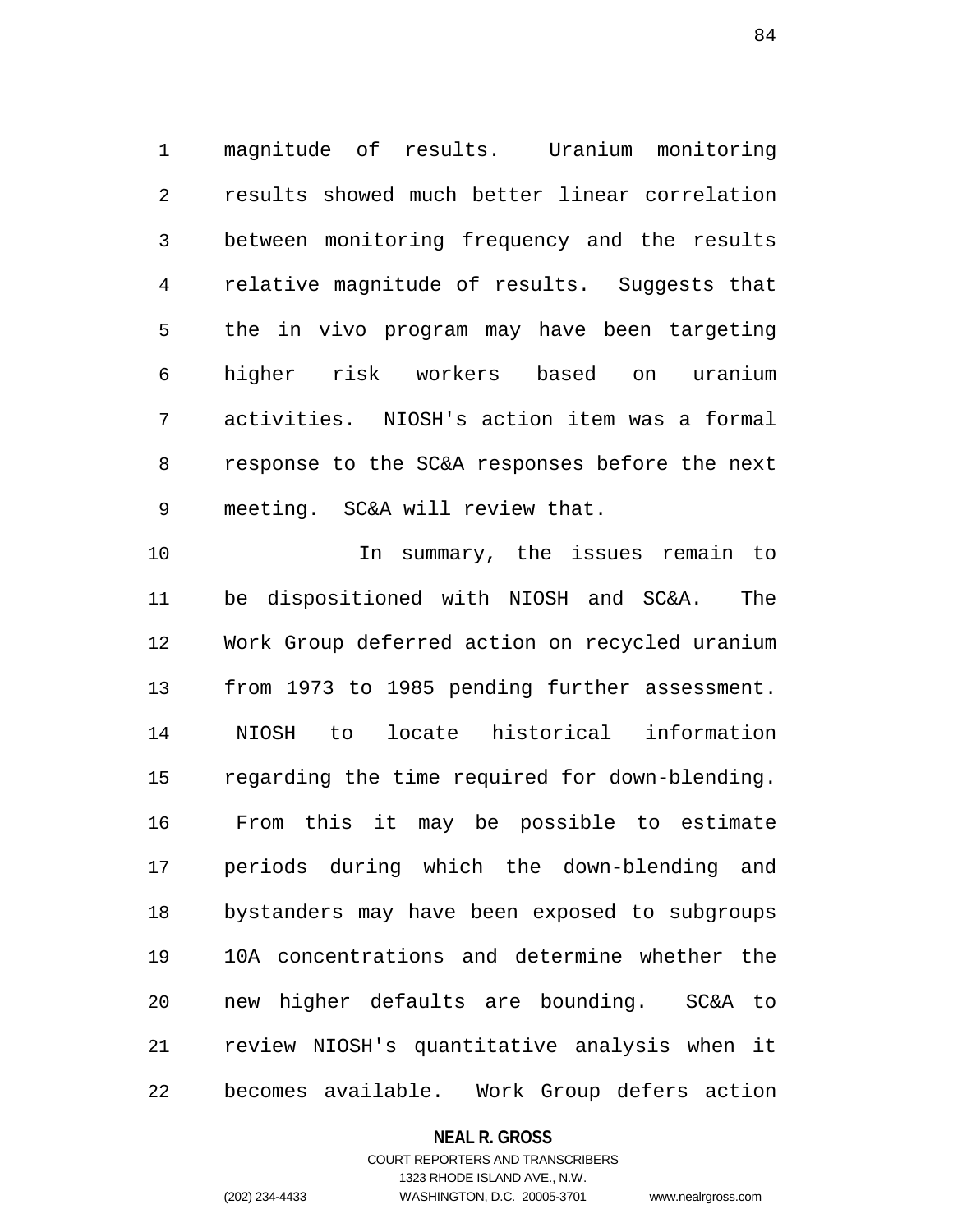1 on thorium chest counts data, 1968 to '78 2 pending further assessment. NIOSH to provide 3 formal responses to SC&A on the August 11th 4 data adequacy and completeness report. SC&A 5 to review this report when it becomes 6 available.

7 I know that that was a lot to take 8 in there but one of the things that comes into 9 it, and that's an understatement, but guess 10 what? You know, going through all these Work 11 Groups, here's the bottom line. Are the 12 questions being answered? Do you have 13 quantitative information to be able to do it? 14 And you know, every one of these sites that 15 we are dealing with we have to deal with the 16 information that we can get and some of it 17 comes into question sometimes. This is why 18 I'm bringing this before the Board now because 19 if there's questions out there that as we're 20 going into this we want to make sure that they 21 are answered in a manner that is going to help 22 you make your decision. So are there any

#### **NEAL R. GROSS**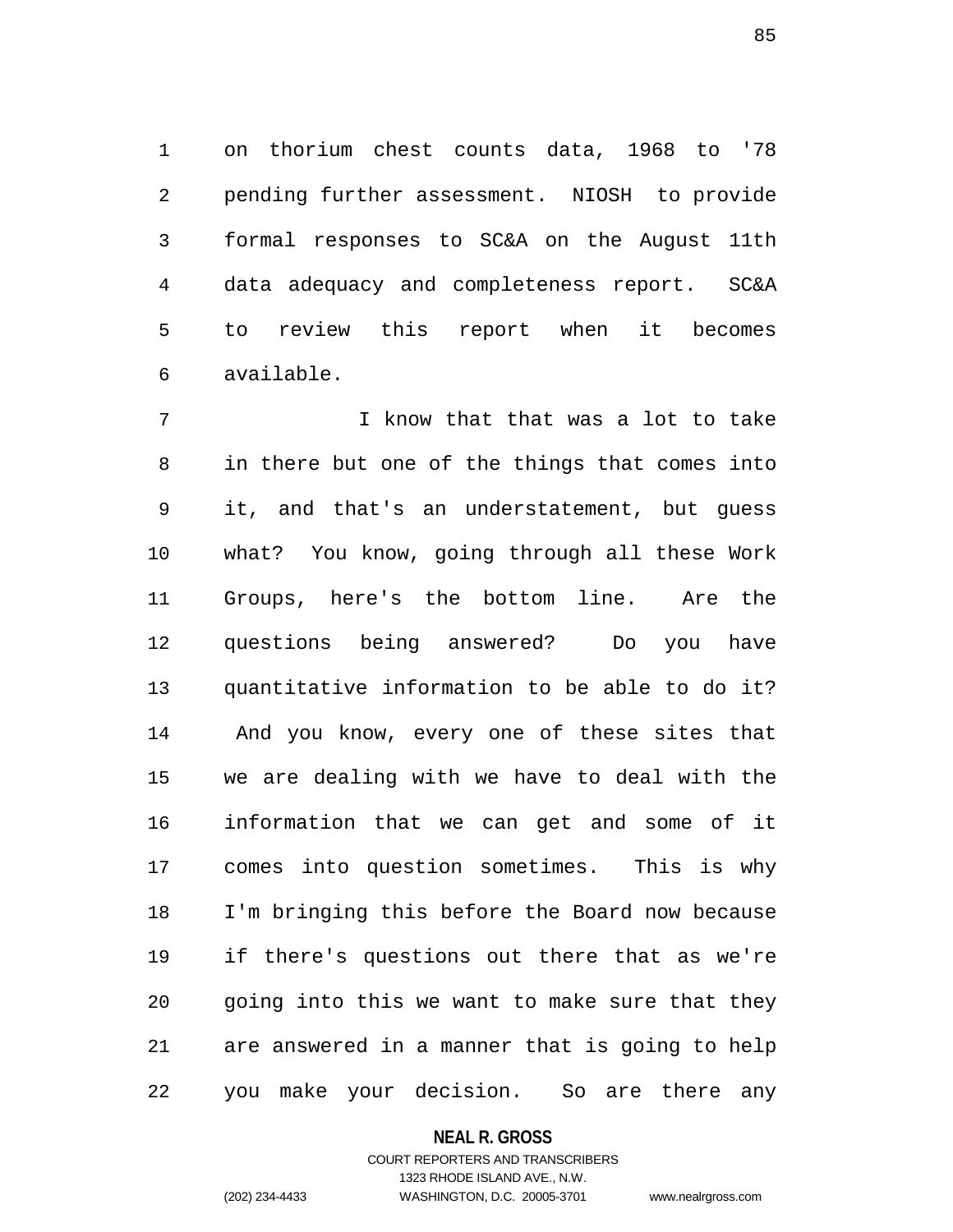1 questions?

2 CHAIRMAN MELIUS: Paul and then 3 John.

4 MEMBER ZIEMER: This is not really 5 a question but really a comment. I think 6 first we need to salute Brad for sharing Work 7 Group with a very complex site to evaluate. 8 And I'm on the Work Group and I have a hard 9 enough time following all the issues. Brad 10 has summarized them well here. But for those 11 on the Board who aren't on the Work Group I 12 know you realize how complex these are. 13 Whether they're open or closed these have been 14 complex issues that the Work Group has 15 struggled with.

16 So this is a good summary for you 17 to have here. There's probably more detail 18 than the non-Work Group Members can absorb all 19 at this time but you have this for future 20 reference. And I think there's been good 21 progress made over the past several years and 22 I personally thank the Chair for you know

**NEAL R. GROSS**

COURT REPORTERS AND TRANSCRIBERS 1323 RHODE ISLAND AVE., N.W. (202) 234-4433 WASHINGTON, D.C. 20005-3701 www.nealrgross.com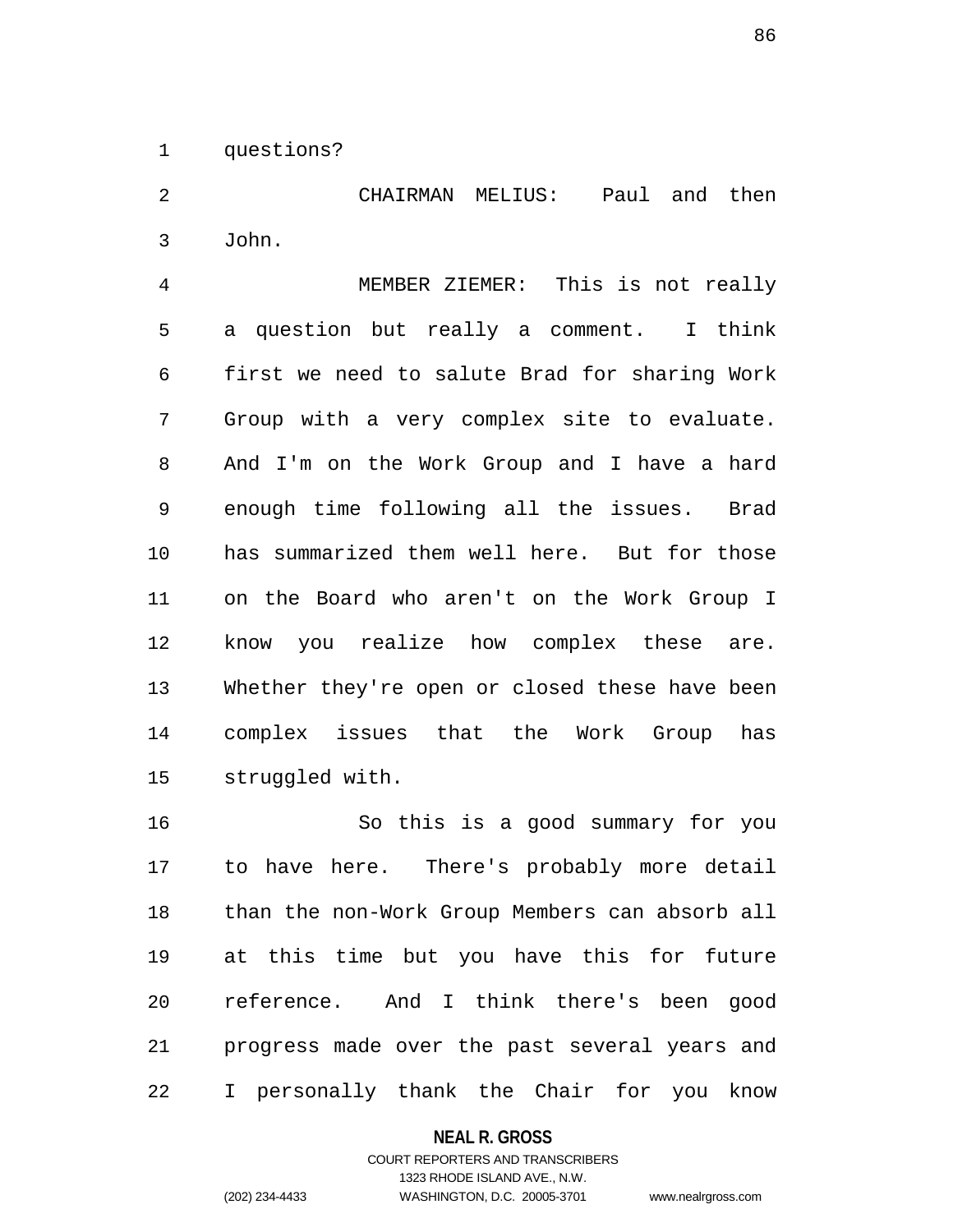1 doing the strong effort that's needed to keep 2 this moving along. And I think we're -- we 3 are getting toward the end and that's why it's 4 important for people to have these issues so 5 that when the time comes for the discussion 6 you know this is not like Hooker which is a 7 simple operation. So thanks, Brad, for giving 8 us this summary, complex as it is, so that we 9 have it for our future reference.

10 CHAIRMAN MELIUS: I think John was 11 next.

12 MEMBER POSTON: I'm not a member 13 of the Work Group so I'm one of those that's 14 confused. So I'm really just wanting a 15 clarification so that I can better understand. 16 Finding 3 on slide 13 says no positive linear 17 correlation between thorium monitoring 18 frequency and magnitude of results. I'm not 19 quite sure what that means. So can somebody 20 help me?

21 MR. STIVER: Yes. This is John 22 Stiver. This issue 3 came up as a result of

#### **NEAL R. GROSS**

COURT REPORTERS AND TRANSCRIBERS 1323 RHODE ISLAND AVE., N.W. (202) 234-4433 WASHINGTON, D.C. 20005-3701 www.nealrgross.com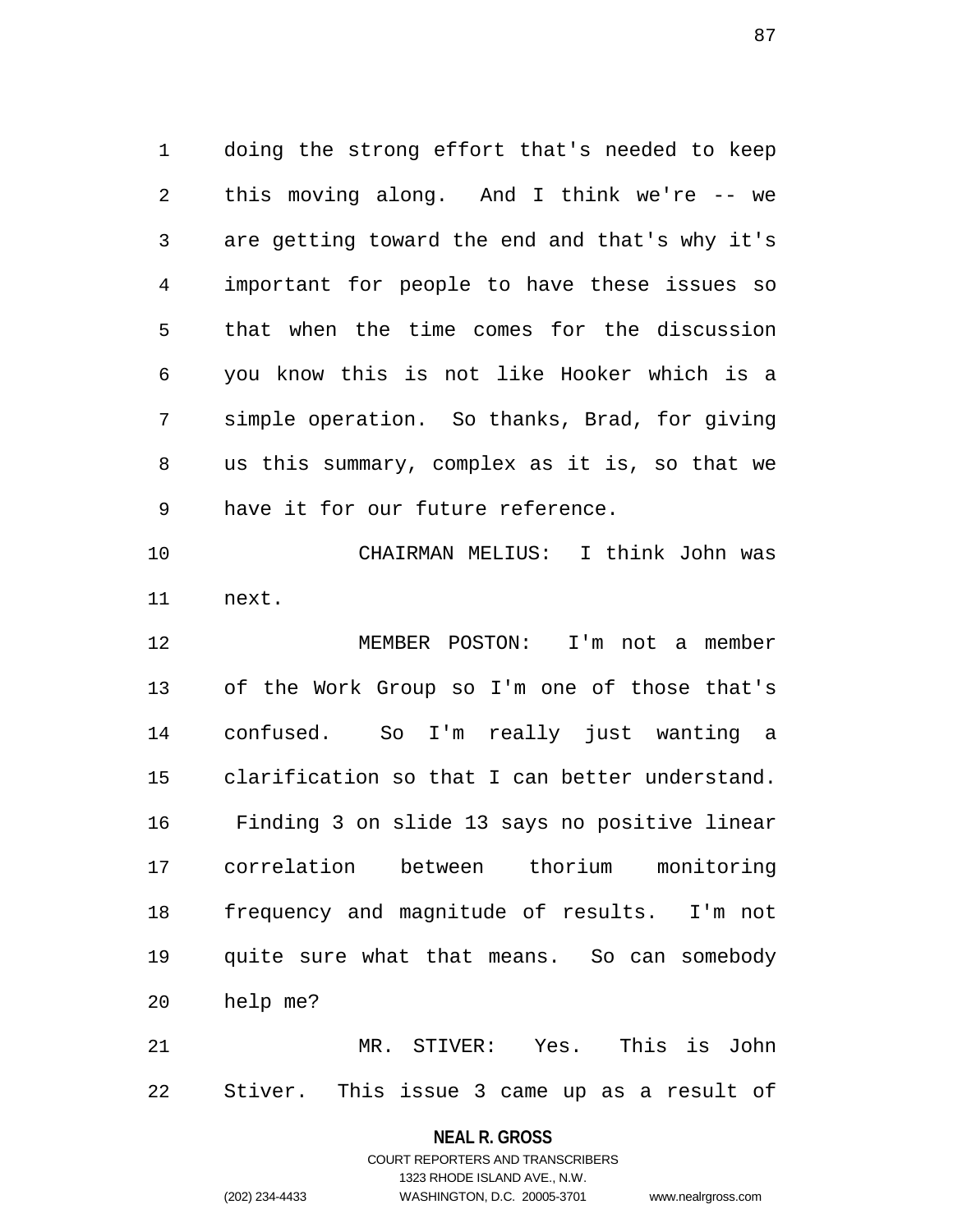1 the Work Group discussions where it was 2 brought up that the thorium workers and the 3 uranium workers who had the highest potential 4 for intakes would have been monitored more 5 frequently. For example, somebody came in 6 with a high result they would sample more 7 frequently on that worker. And so there 8 should be some correlation between the 9 magnitude of the result and the frequency of 10 sampling. And so we took a look at that. And 11 for thorium there was just a data cloud with 12 no apparent correlation whatsoever.

13 MEMBER POSTON: But why were you 14 assuming it was a linear relationship? That 15 was what threw me off. I don't have a clue 16 what you mean by that.

17 MR. STIVER: This analysis was 18 really more qualitative just to see if there 19 was some discernible correlation between those 20 two variables. And we were able to determine 21 that there was with uranium, but not so with 22 thorium. And granted there's probably better

## **NEAL R. GROSS**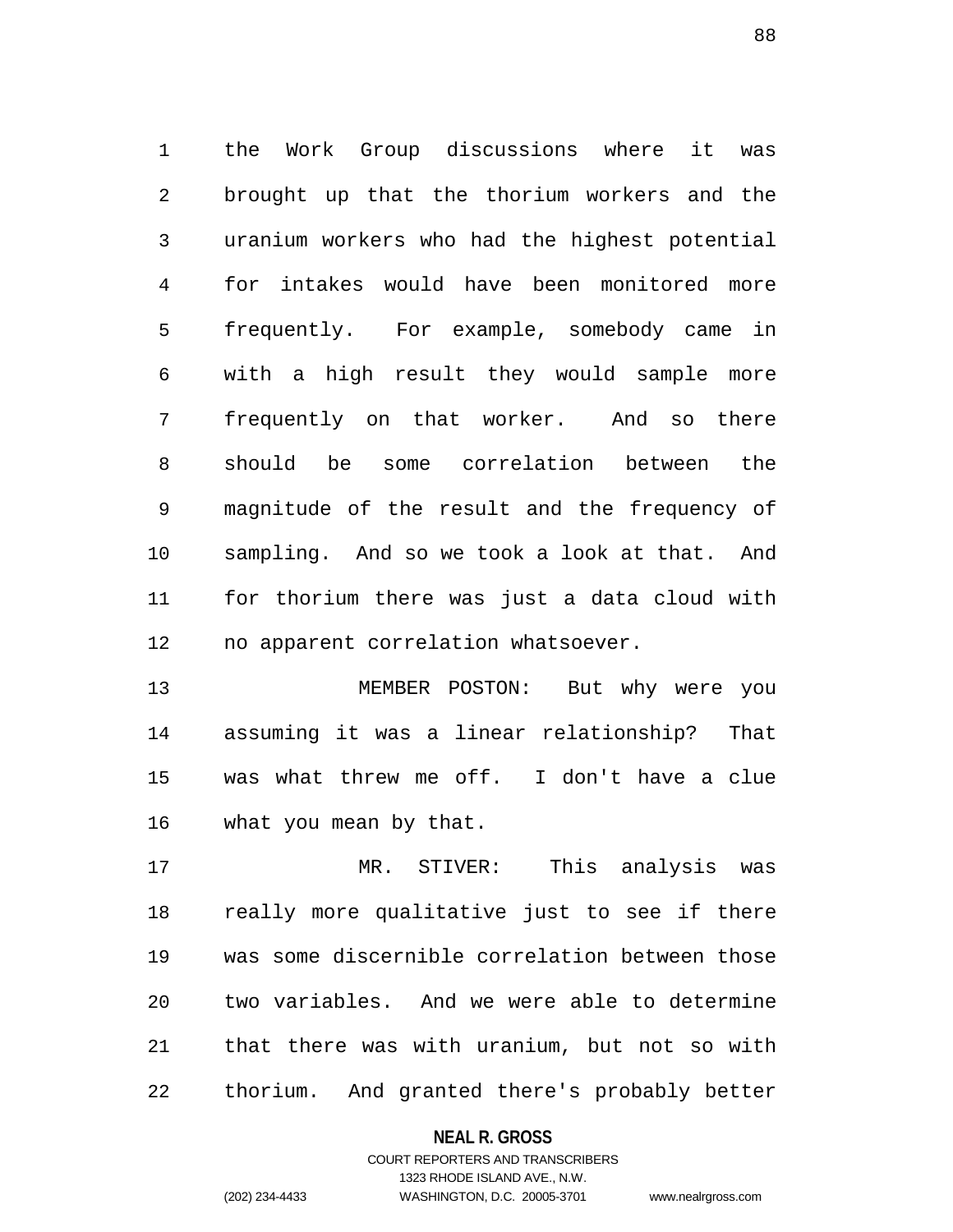1 correlation methods out there than just some 2 linear approach.

3 MEMBER POSTON: What would be the 4 solution to these findings?

5 MR. STIVER: Well, the real 6 important one was that -- you know, you've got 7 to remember that both the data completeness 8 and data adequacy studies were done in 9 parallel. And the data completeness study is 10 kind of based on the presumption that, okay, 11 let's just table the adequacy issue for now, 12 assume it's good. Let's see if they are 13 complete enough that it would be adequate for 14 a coworker model. And I believe it was a 15 couple of Work Group meetings ago NIOSH had 16 come back with this issue of are thorium 17 workers adequately represented in the data set 18 to where they wouldn't be under-represented or 19 their intakes wouldn't be under-reported in 20 the coworker model. And so that was really 21 the origin of our action item to look into 22 this. And so that was really the gist of that

### **NEAL R. GROSS**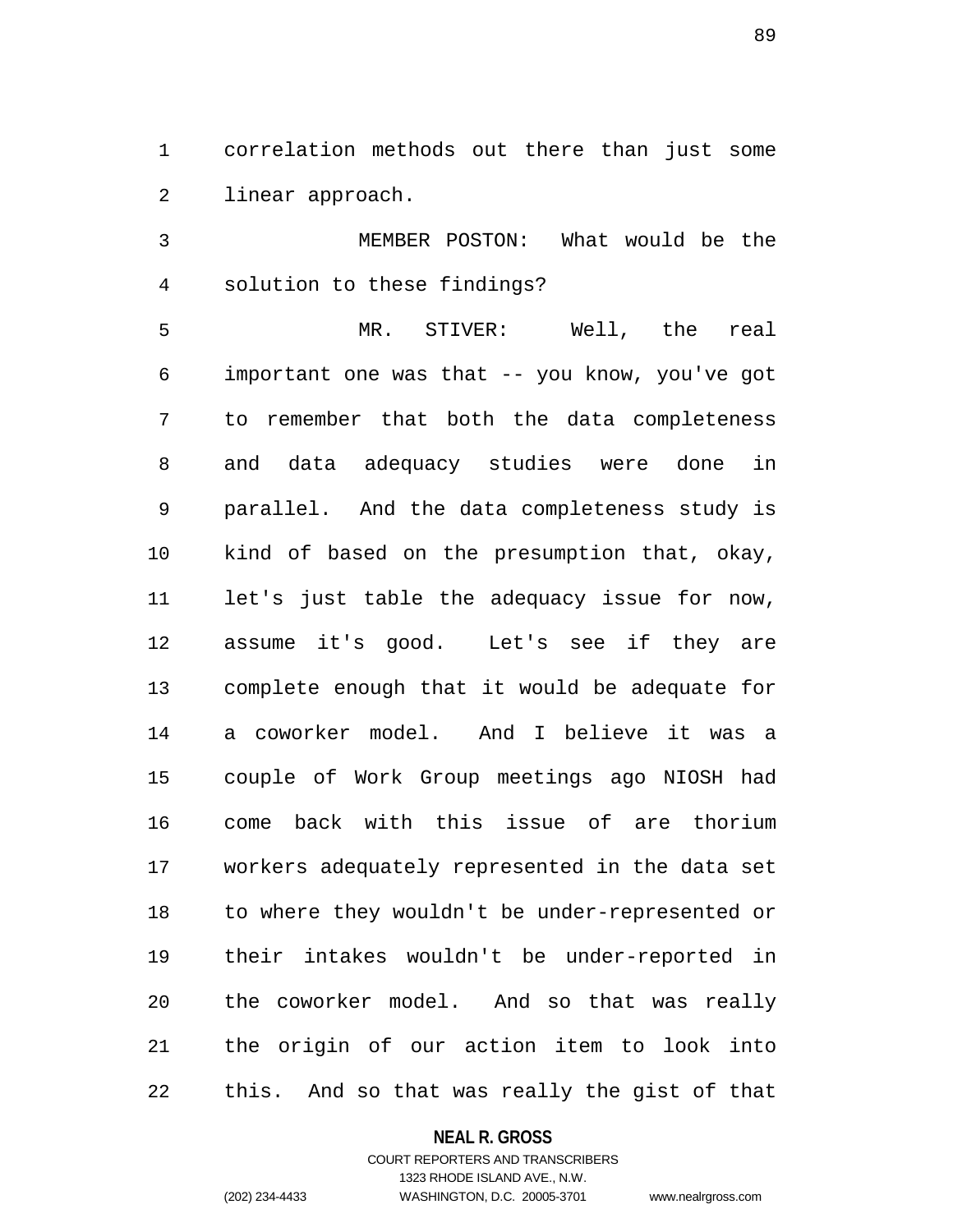1 particular study to see if the thorium workers 2 were adequately represented in the high end of 3 the distribution.

4 And the other issue was that 5 thorium, there's only one reference that 6 really identifies thorium workers and that's 7 for one year in 1968. And so there's this 8 issue of can we even identify who they are. 9 And because of that NIOSH had indicated well, 10 we believe the chemical workers would be an 11 adequate surrogate if you couldn't identify 12 the thorium workers. And so we looked at the 13 thorium workers that are available and 14 compared them to the chemical workers and 15 that's what the statistics came out of that, 16 was that -- actually the thorium workers were 17 probably in most cases except for the 95th 18 percentile confidence interval on the 95th 19 percentile for at least four years out of that 20 period they were actually higher than the 21 chemical operators. So we concluded, or came 22 to a preliminary conclusion I guess when you

#### **NEAL R. GROSS**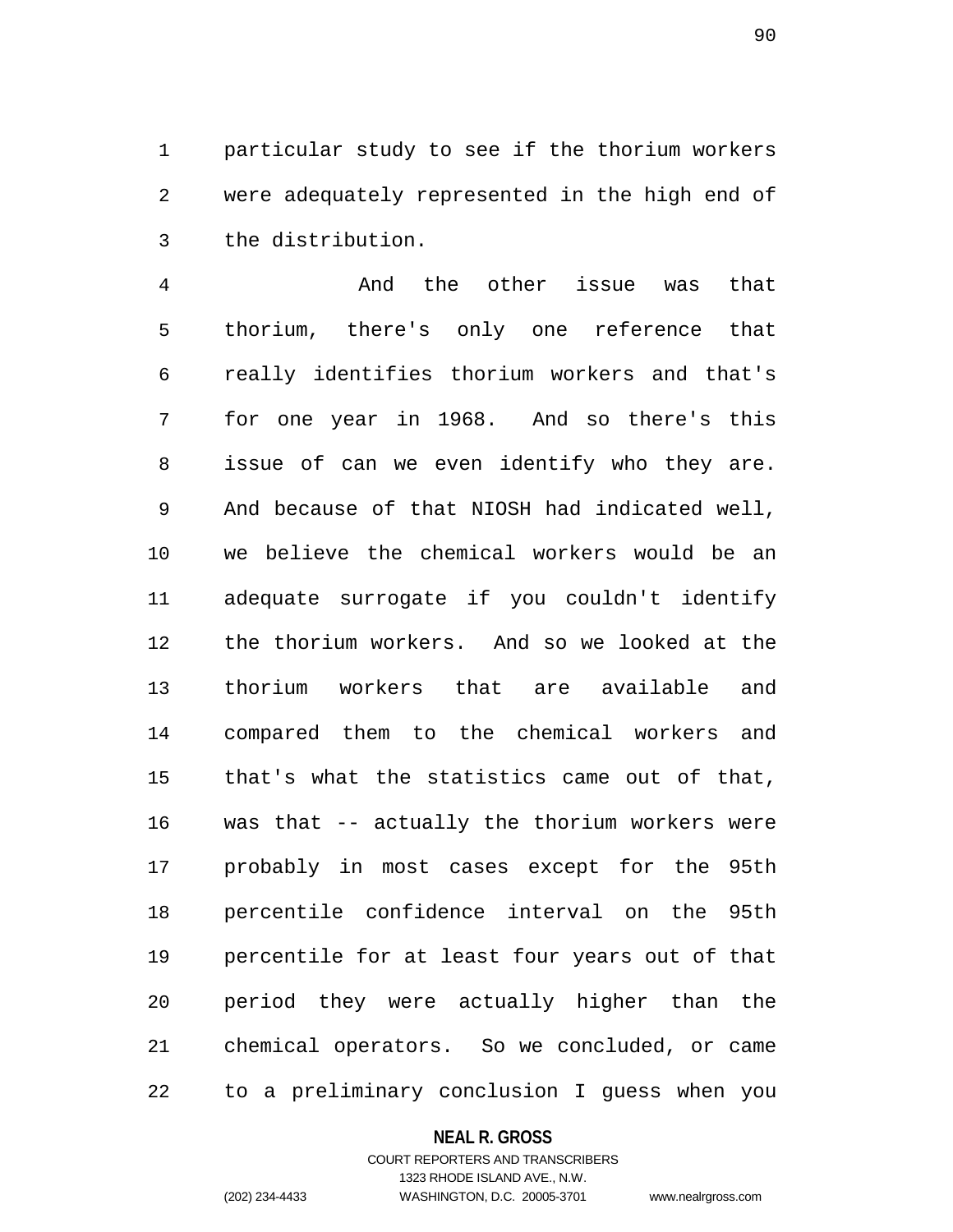1 look at the assumptions that went into the 2 analysis that the chemical workers really 3 don't provide a bounding intake for the 4 thorium workers.

5 MEMBER POSTON: I'm just trying to 6 resolve finding 2 with finding 3. The 7 statement says less than 3 percent of the in 8 vivo records were above the MDL for thorium. 9 And you know, are these findings or are those 10 just statements of fact?

11 MR. STIVER: They're really 12 observations.

13 MEMBER POSTON: It says findings. 14 MR. STIVER: The milligram, yes I 15 guess maybe "finding" isn't the best term to 16 use.

17 MEMBER POSTON: I think it's a bad 18 term.

19 MR. STIVER: It's more of an 20 observation. And you know, obviously the MDA 21 issue gets back to the data adequacy so it's 22 kind of common to both analyses. I hope that

**NEAL R. GROSS**

COURT REPORTERS AND TRANSCRIBERS 1323 RHODE ISLAND AVE., N.W. (202) 234-4433 WASHINGTON, D.C. 20005-3701 www.nealrgross.com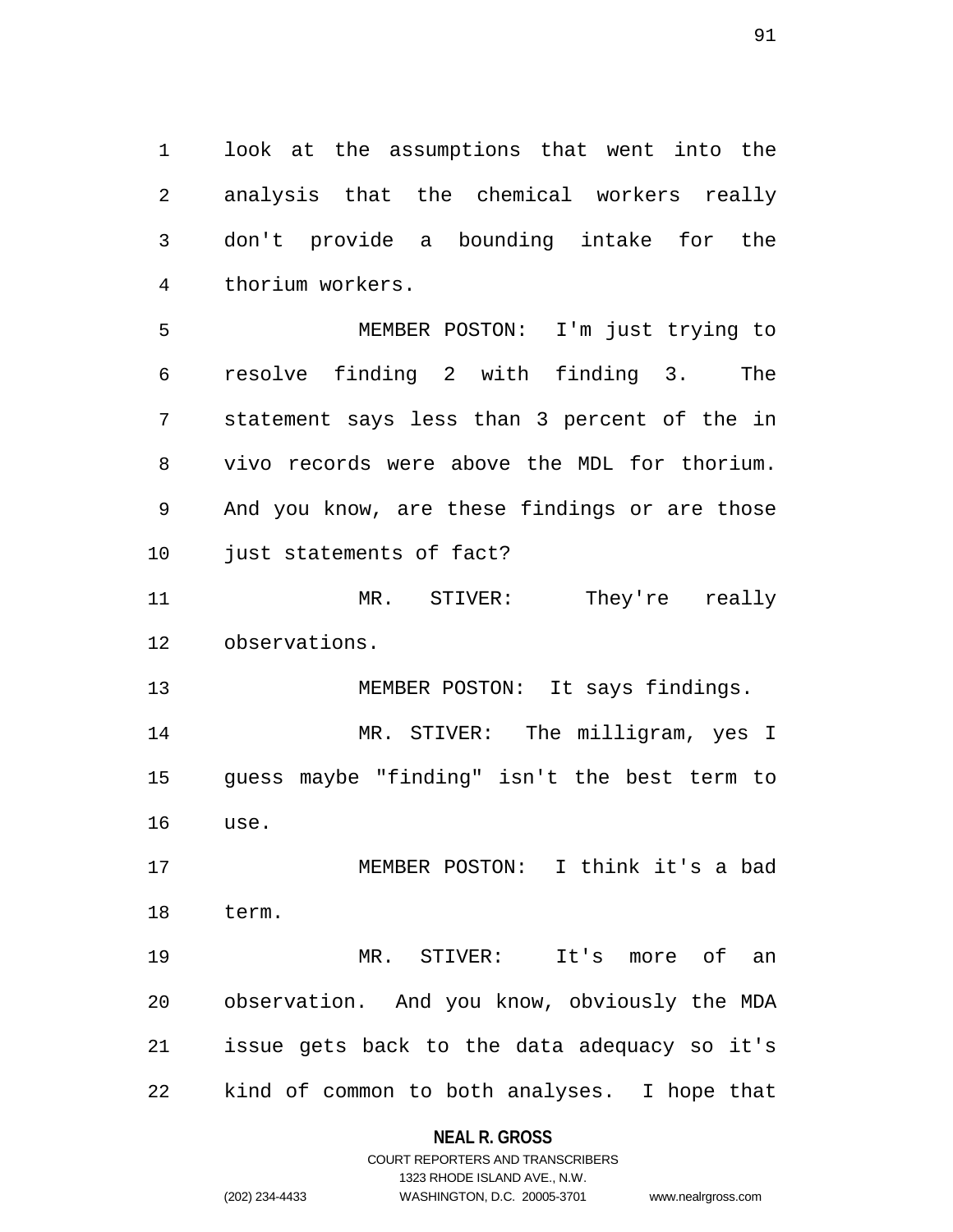1 helped to clarify this for you.

2 CHAIRMAN MELIUS: Mark, you had 3 something to add?

4 MR. ROLFES: Yes, this is Mark 5 Rolfes from NIOSH. We did take a look at the 6 two White Papers on thorium and help me out, 7 was there a third? There was a third White 8 Paper that SC&A had sent over. Anyway, we do 9 owe responses to the two thorium White Papers 10 that we recently received. We provided our 11 initial thoughts on the information contained 12 in the SC&A reports at the last Work Group 13 meeting. Regarding the comparison of the 14 thorium workers to the chemical operators we 15 had actually provided some comments on the 16 SC&A report tentatively. Our project 17 statistician had actually compared the lung 18 burdens of thorium workers and chemical 19 operators and our statistician concluded that 20 there was no reason to believe that they were 21 two separate populations of workers. So the 22 highest potential for exposure was typically

#### **NEAL R. GROSS**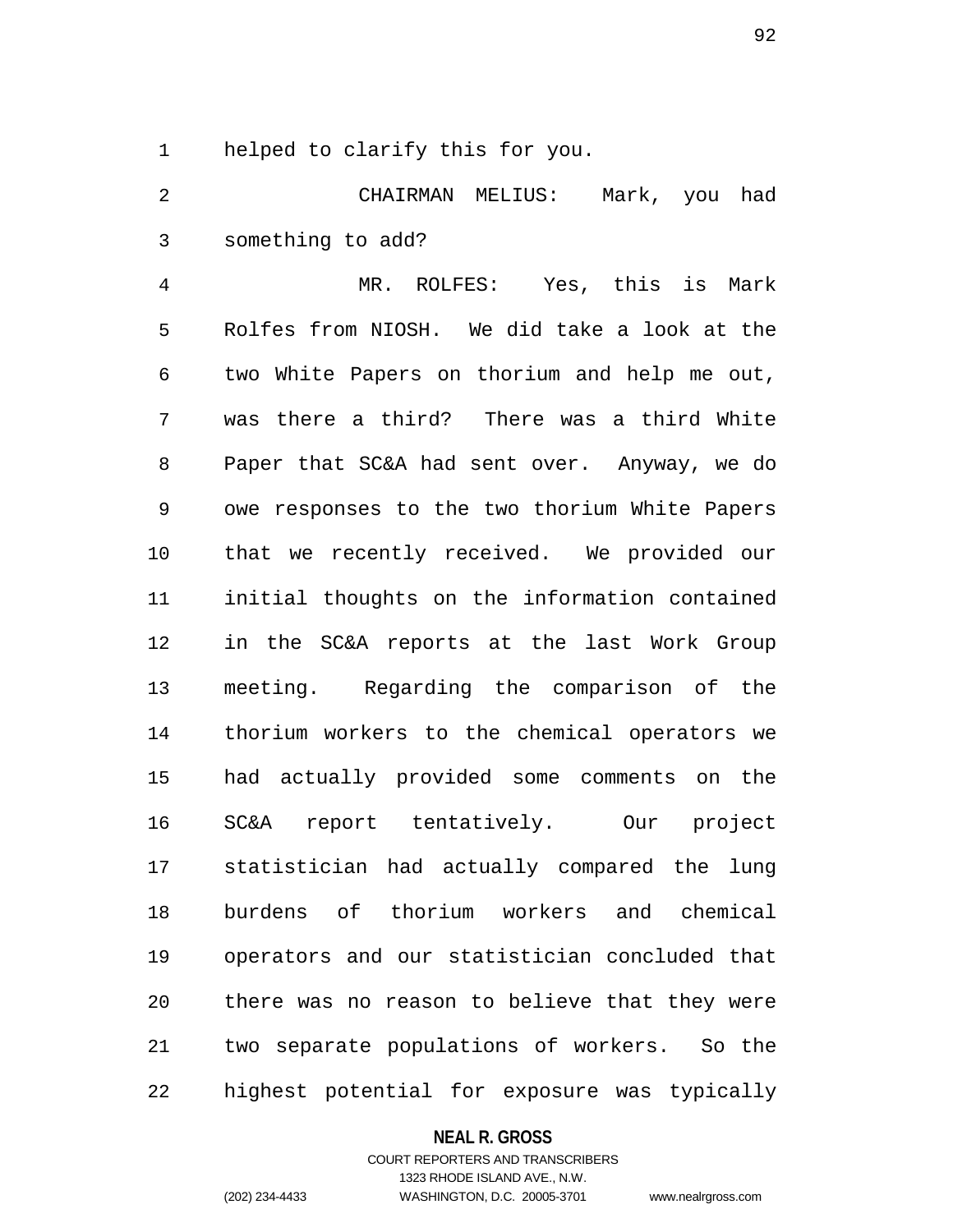1 the chemical operator Class of employees and 2 we believe that the thorium workers were in 3 that Class as well. So that was one of our 4 initial comments which we provided on the SC&A 5 report. We have not formalized our response 6 yet because we're trying to prepare more 7 detailed White Paper responses to those two 8 issues, those two White Papers.

9 Regarding the uncertainty in 10 thorium lung counting we certainly agree that 11 there are many uncertainties. However, I 12 think most of the comments that we recently 13 received from SC&A focused on theoretical 14 uncertainties and didn't really focus on the 15 uncertainties on our White Paper. Basically 16 they didn't focus on the specific uncertainty 17 in the age of thorium. We made some 18 assumptions in our White Papers about the 19 disequilibrium between thorium-232 and 20 progeny, information about translocation of 21 thorium progeny from the lung, many other 22 different things that we've discussed and

## **NEAL R. GROSS**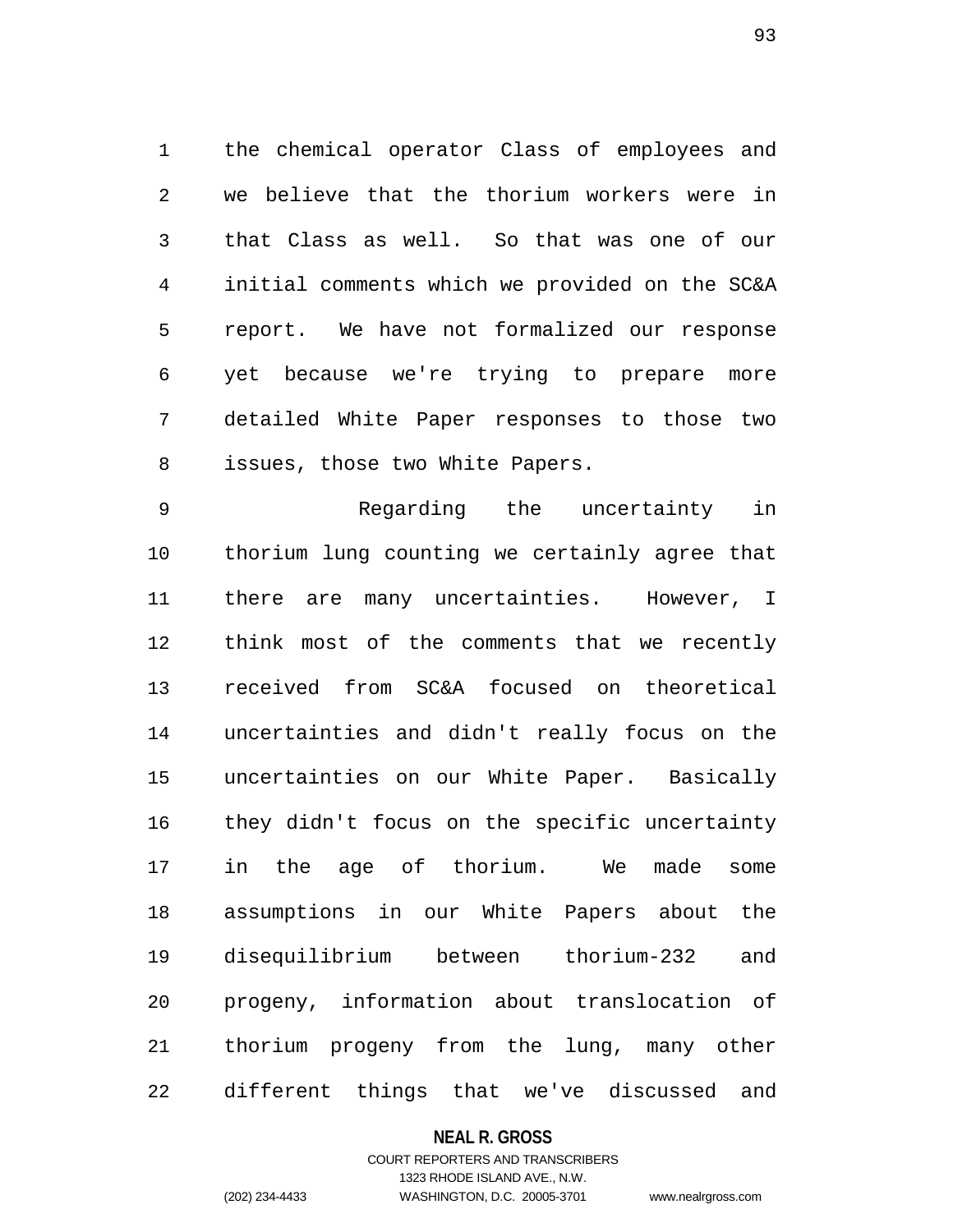1 assumptions that we've made. And a focused 2 review of those issues would be more helpful 3 to us in addressing the coworker intake model 4 used for Fernald.

5 Looking at it initially my opinion 6 that it wasn't an issue of whether or not the 7 thorium lung count data existed for Fernald 8 employees, it was just the uncertainties 9 involved in lung counting of thorium. And we 10 certainly acknowledge that there are a lot of 11 uncertainties. However, we do feel that we 12 can combine those uncertainties in a claimant-13 favorable manner to give the benefit of the 14 doubt in the dose reconstruction process for 15 each dose reconstruction we complete. And we 16 will be providing information with that basis 17 in our next response.

18 CHAIRMAN MELIUS: While you're up 19 there my question was when.

20 MR. ROLFES: Sure, I understand. 21 We had just received these I believe it was a 22 little over two weeks ago. And so we're

## **NEAL R. GROSS**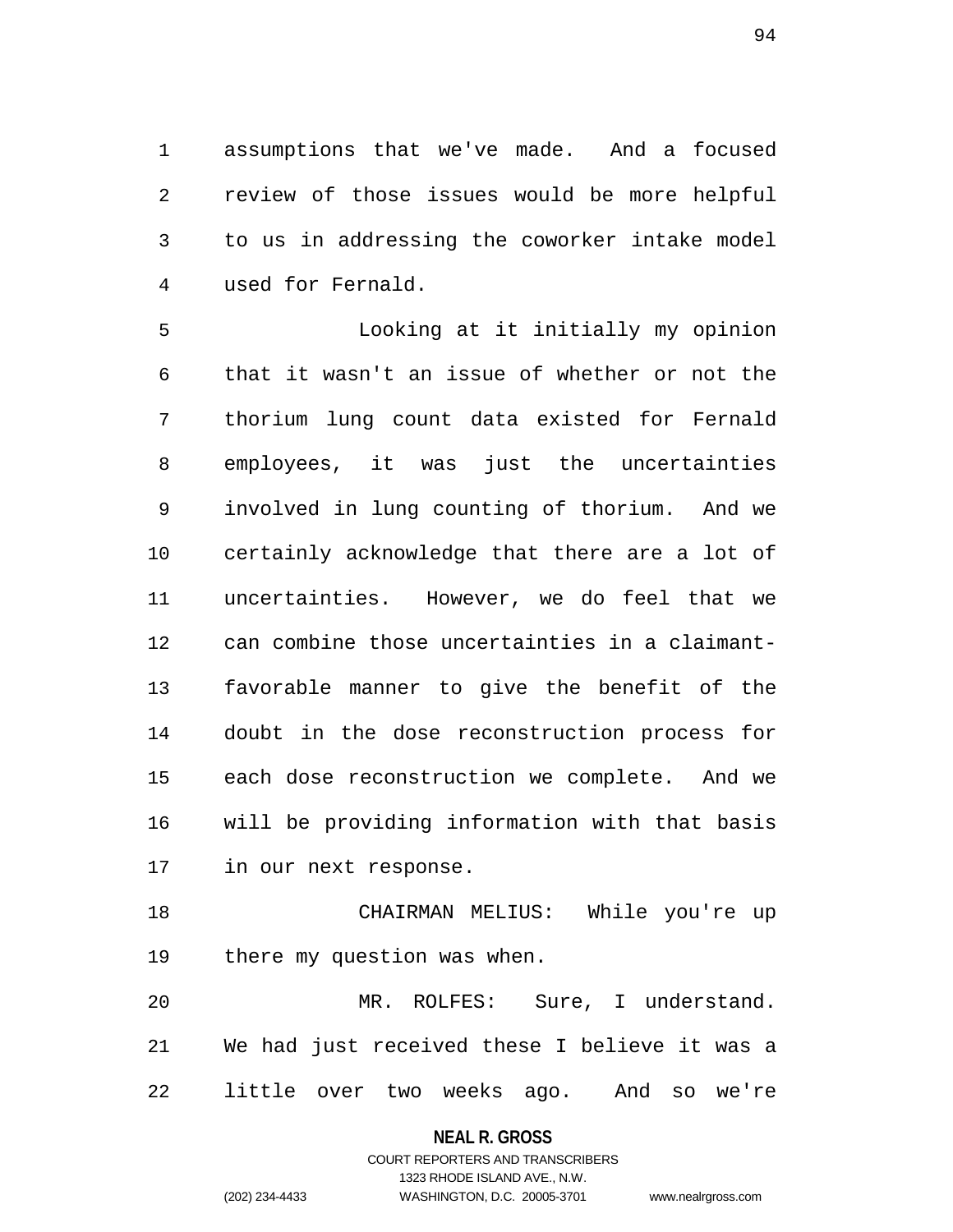1 working to get responses done I believe by the 2 end of September so that we can have a Work 3 Group meeting prior to the next full Board 4 meeting.

5 CHAIRMAN MELIUS: Okay, thank you. 6 That is being responsive, thanks. Mark, I 7 think you had questions?

8 MEMBER GRIFFON: I was just going 9 to -- and Mark is correct on that description 10 that we're -- that's one of the issues that we 11 had the most discussion I think at the last 12 meeting around that issue. But I think both 13 sides had just received White Papers right 14 before the meeting as is our practice 15 sometimes. So anyway, we still have to give 16 NIOSH more time to look at that. But I think 17 the crux of the question is SC&A laid out many 18 of the uncertainties in the in vivo counting 19 for thorium and the way NIOSH is handling it 20 is in the coworker approach they believe with 21 the way they're handling the data is going to 22 encompass all those uncertainties and bound

## **NEAL R. GROSS**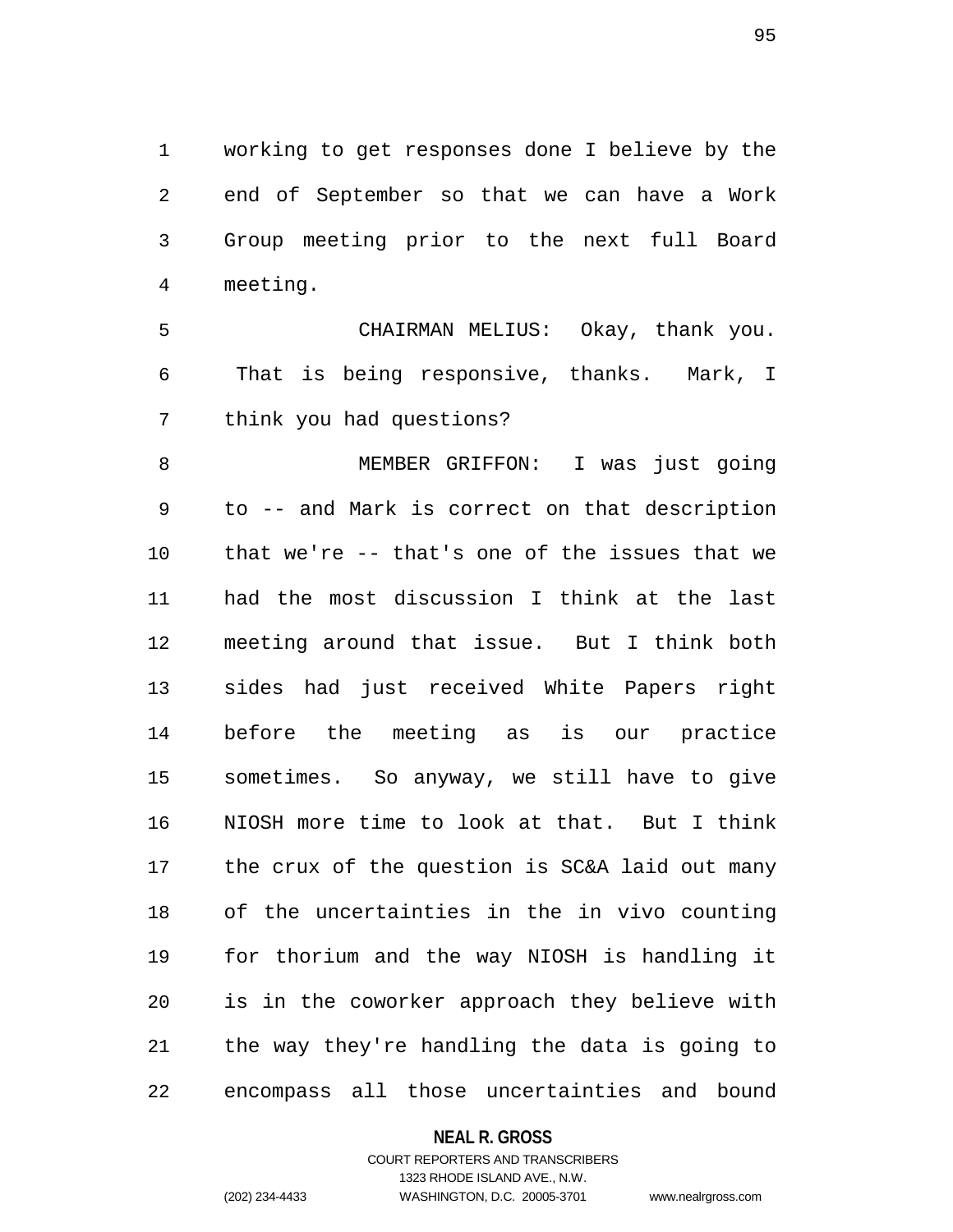1 all those uncertainties. And then I think 2 there's a little bit of discussion of you know 3 to sort of prove that to us. We're not quite 4 there yet. It's a little different than some 5 of the previous uranium models and things that 6 we've looked at but I think that's where we're 7 at on the Work Group, so.

8 The only other thing I was going 9 to point out is in the third slide. I'm glad 10 Brad pointed this out, but the footnote is 11 important. I think SC&A has closed on some of 12 these but for instance that 6A I believe is 13 the thorium daily weighted average approach 14 and I think SC&A kind of agrees with NIOSH on 15 this. I for one still need to be a little 16 further convinced on that one. So I think 17 it's certainly SC&A's closed/open items, maybe 18 not the whole Work Group yet, so.

19 CHAIRMAN MELIUS: Okay, thank you. 20 Gen.

21 MEMBER ROESSLER: My question is 22 on slide 9, reconstruction of internal

**NEAL R. GROSS**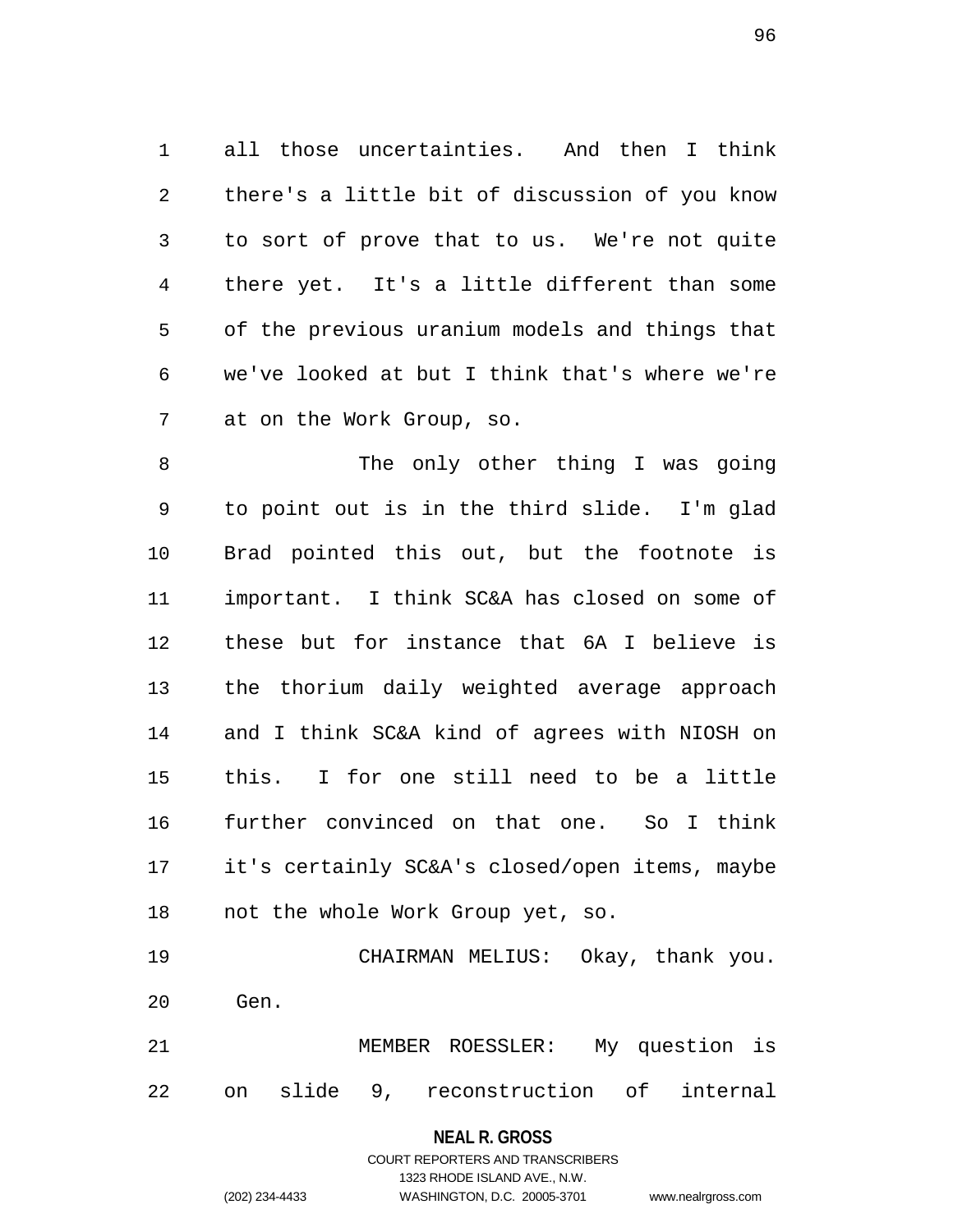1 exposures. And talking about the chest 2 counts, the mobile in vivo counts, probably 3 it's because I don't know what DWE stands for. 4 It implies that they have to depend 5 completely on these chest counts and they 6 don't have this other data. Can somebody 7 explain what that is?

8 MR. ROLFES: This is Mark Rolfes 9 once again. The DWE data is the air 10 monitoring data, their daily weighted exposure 11 reports. Early on in the Fernald operational 12 history in the early '50s members of the 13 Health and Safety Laboratory had visited the 14 Fernald site and basically explained and 15 helped to prepare daily weighted exposures, 16 basically tracking several different 17 individuals, chemical operators, laborers, 18 many different Classes of employees that were 19 involved in doing hands-on work with 20 radioactive materials, either uranium and/or 21 thorium. Basically the Health and Safety 22 Laboratory would take an air sample result, a

## **NEAL R. GROSS**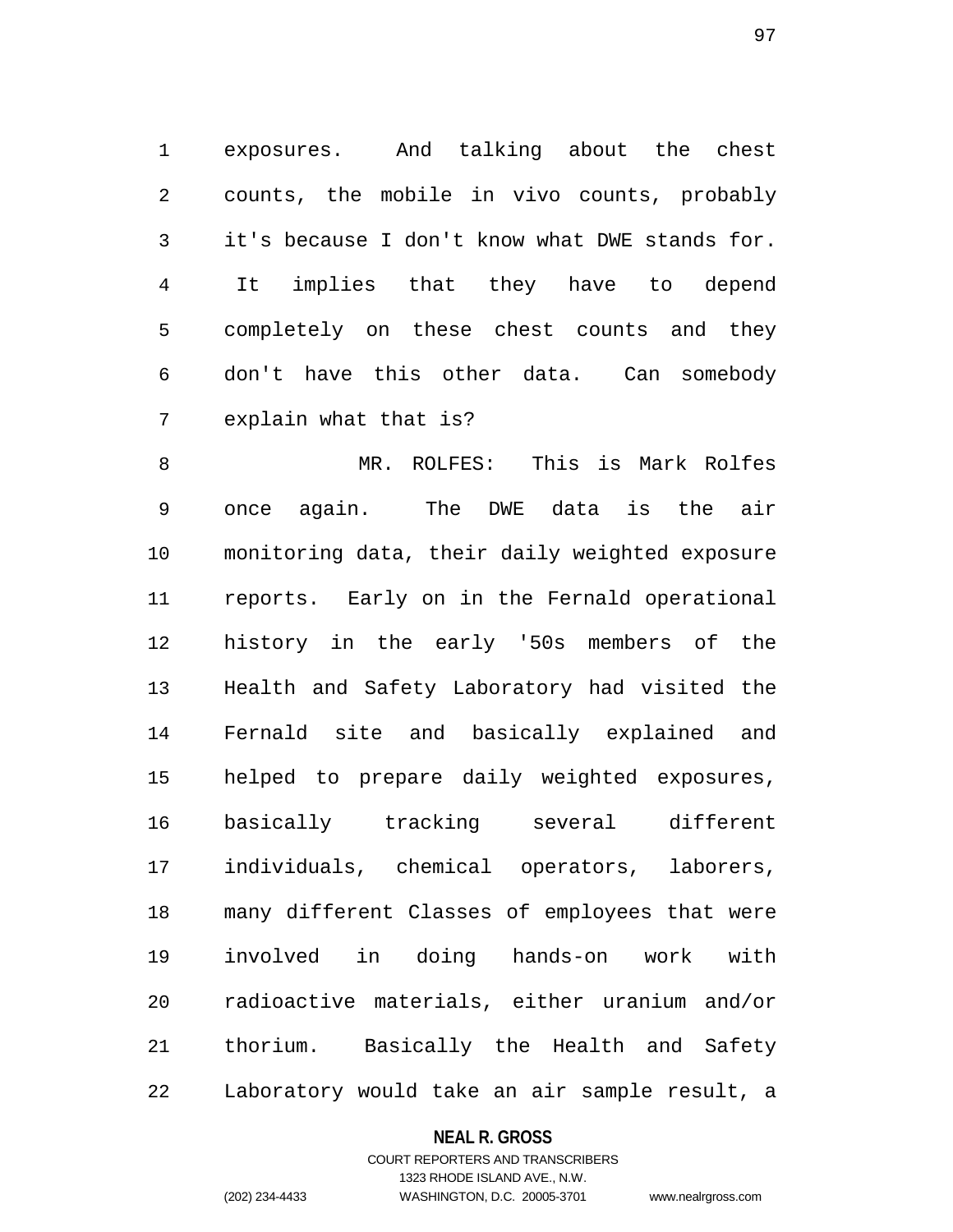1 breathing zone air sample result, provide the 2 duration of that exposure for that employee to 3 that air concentration and track that employee 4 to the next operation, take an air monitoring 5 result. So there's a combination of breathing 6 zone air sampling data as well as general area 7 air sampling data with specific durations of 8 exposure and whether or not respiratory 9 protection was used for each operation that 10 was conducted at the Fernald site. So we have 11 that data available to us for thorium 12 operations in addition to uranium. And that 13 is the basis for our methodology to 14 reconstruct thorium intakes for the earlier 15 operational period from the 1950s up until 16 1968 when the mobile in vivo radiation 17 monitoring lab came from the Y-12 facility to 18 perform lung counts of the Fernald employees 19 that were thorium workers as well as uranium 20 workers.

21 MEMBER ROESSLER: Thank you. 22 CHAIRMAN MELIUS: Any other -- go

> **NEAL R. GROSS** COURT REPORTERS AND TRANSCRIBERS

> > 1323 RHODE ISLAND AVE., N.W.

(202) 234-4433 WASHINGTON, D.C. 20005-3701 www.nealrgross.com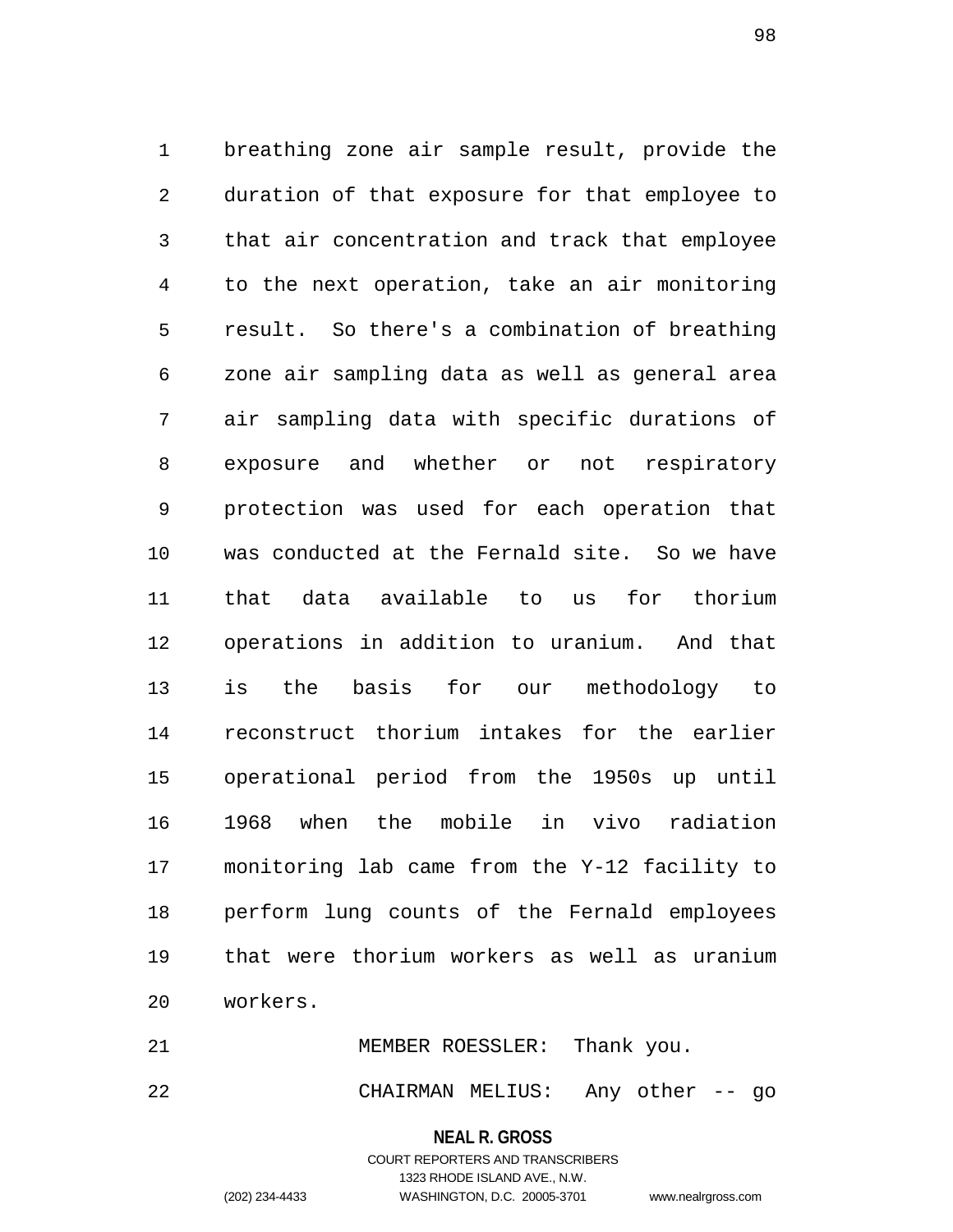1 ahead.

| 2              | MEMBER GRIFFON: Just<br>one<br>more            |
|----------------|------------------------------------------------|
| $\mathsf{3}$   | point and I think Paul kind of hinted at this, |
| $\overline{4}$ | that you know, there were a lot of slides and  |
| 5              | a lot of detail there which I think Brad did a |
| 6              | good job, you know, laying out some detail so  |
| 7              | the Advisory Board is sort of ready for this.  |
| 8              | But I mean, if you look at all this I don't    |
| 9              | think I'm overstating this by saying that      |
| 10             | we're down to probably two main items which is |
| 11             | the recycled uranium and the thorium --        |
| 12             | thorium in two different time periods with in  |
| 13             | vivo versus DWE. But I mean, it's -- we are    |
| 14             | getting closer. So you know, there's a lot of  |
| 15             | slides but I think there's primarily two big   |
| 16             | issues that we're trying to close on.          |
| 17             | CHAIRMAN MELIUS: Anybody else                  |
| 18             | have questions or comments? Yes, Brad.         |
| 19             | MEMBER CLAWSON: Paul summed it up              |
| 20             | earlier. When you look at Fernald, when I      |
| 21             | first went into this I thought it was just     |
| 22             | uranium. And this is what their basic process  |

# **NEAL R. GROSS**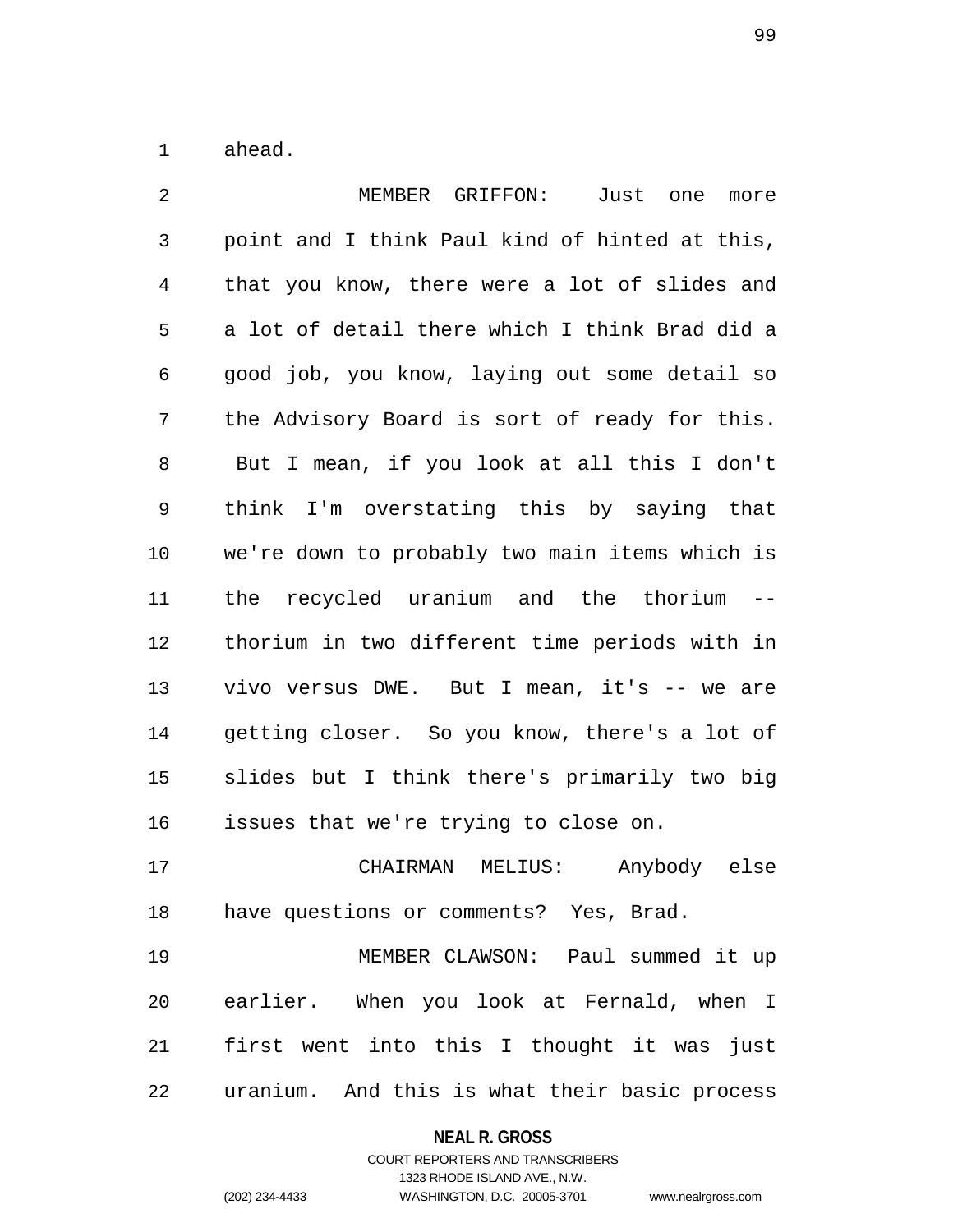1 was. But at all these sites, like all of us 2 have found out they have their unique little 3 quirks to them. A lot of other things came in 4 because of the thorium issue. Fernald became 5 the site, it was the repository for all this 6 thorium. And when I first started going into 7 thorium I was thinking small batches and 8 stuff. We're looking at railroad cars from 9 all over the place. They brought in, they did 10 little tests to try to richen up the uranium 11 as it went in. It wasn't a real big one. 12 They had some come in from Idaho that was too 13 high. These are really, there's a lot of data 14 in there. And then to have this plant was ran 15 as a heavy metals plant until in the '80s it 16 really didn't start getting in just like all 17 these other sites, didn't start getting into a 18 real appropriate RadCon program until in the 19 late '80s.

20 CHAIRMAN MELIUS: Brad, I have a 21 question for you. When do you -- do you have 22 any estimate of when the Work Group will be

**NEAL R. GROSS**

COURT REPORTERS AND TRANSCRIBERS 1323 RHODE ISLAND AVE., N.W. (202) 234-4433 WASHINGTON, D.C. 20005-3701 www.nealrgross.com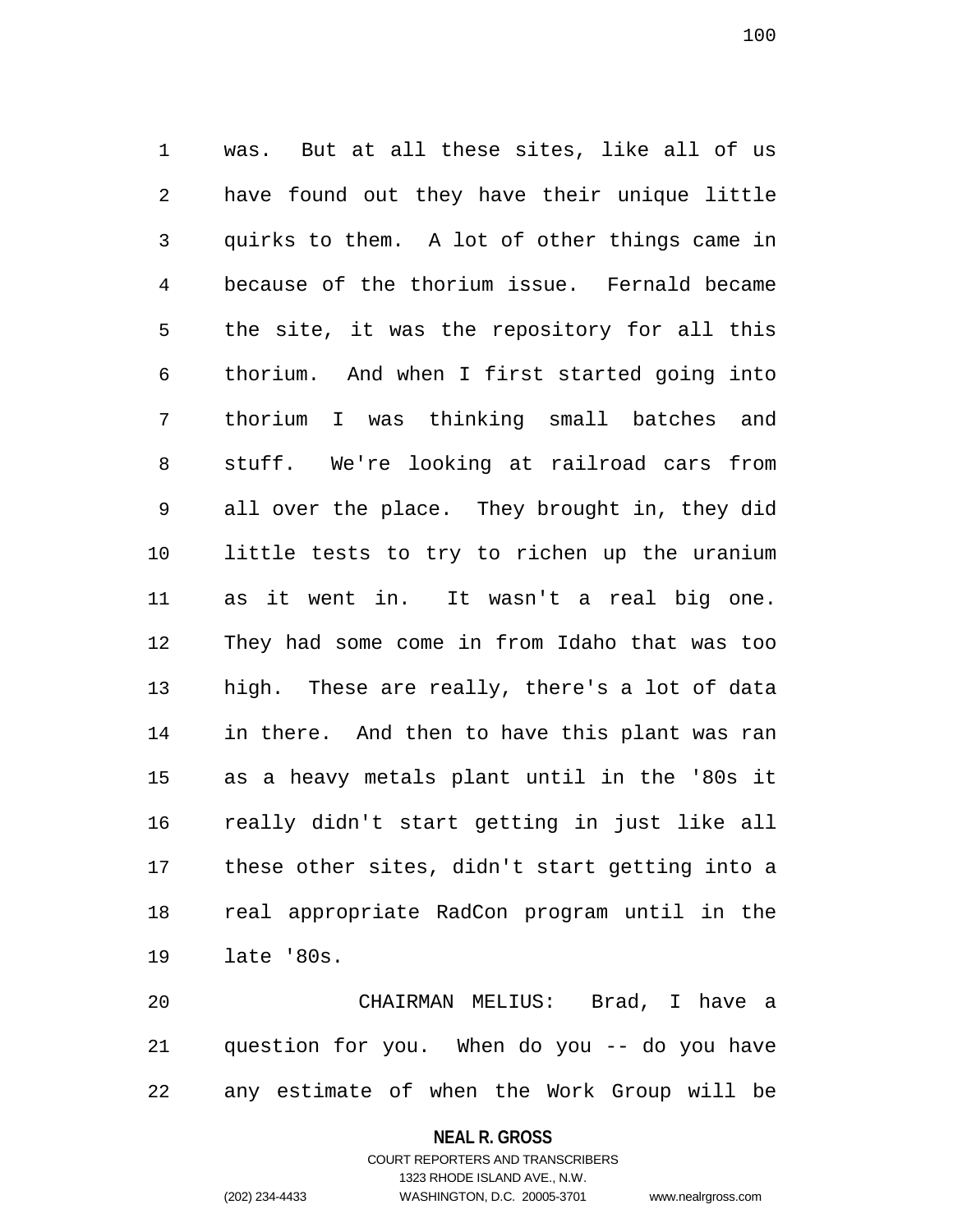1 able to come to the Board with a 2 recommendation?

3 MEMBER CLAWSON: After we get 4 these White Papers processed. I'll be right 5 honest, this is like at the other sites and 6 I'm not throwing stones because either side 7 wasn't. But we didn't get some of this data 8 until the day before the Work Group meeting. 9 We're shooting for the September time frame 10 but one of the stipulations that I went on the 11 record of saying is that we need to have at 12 least three weeks for either side to be able 13 to review the papers on this time.

14 CHAIRMAN MELIUS: Okay. Because 15 this petition has been around a long time and 16 we need to try to reach some conclusion on it. 17 So. I know you agree with that. Okay. Yes, 18 David.

19 MEMBER RICHARDSON: Can I just ask 20 for one point of clarification about what's 21 being proposed for coworker data? And this 22 was sort of an issue that was raised in the

## **NEAL R. GROSS**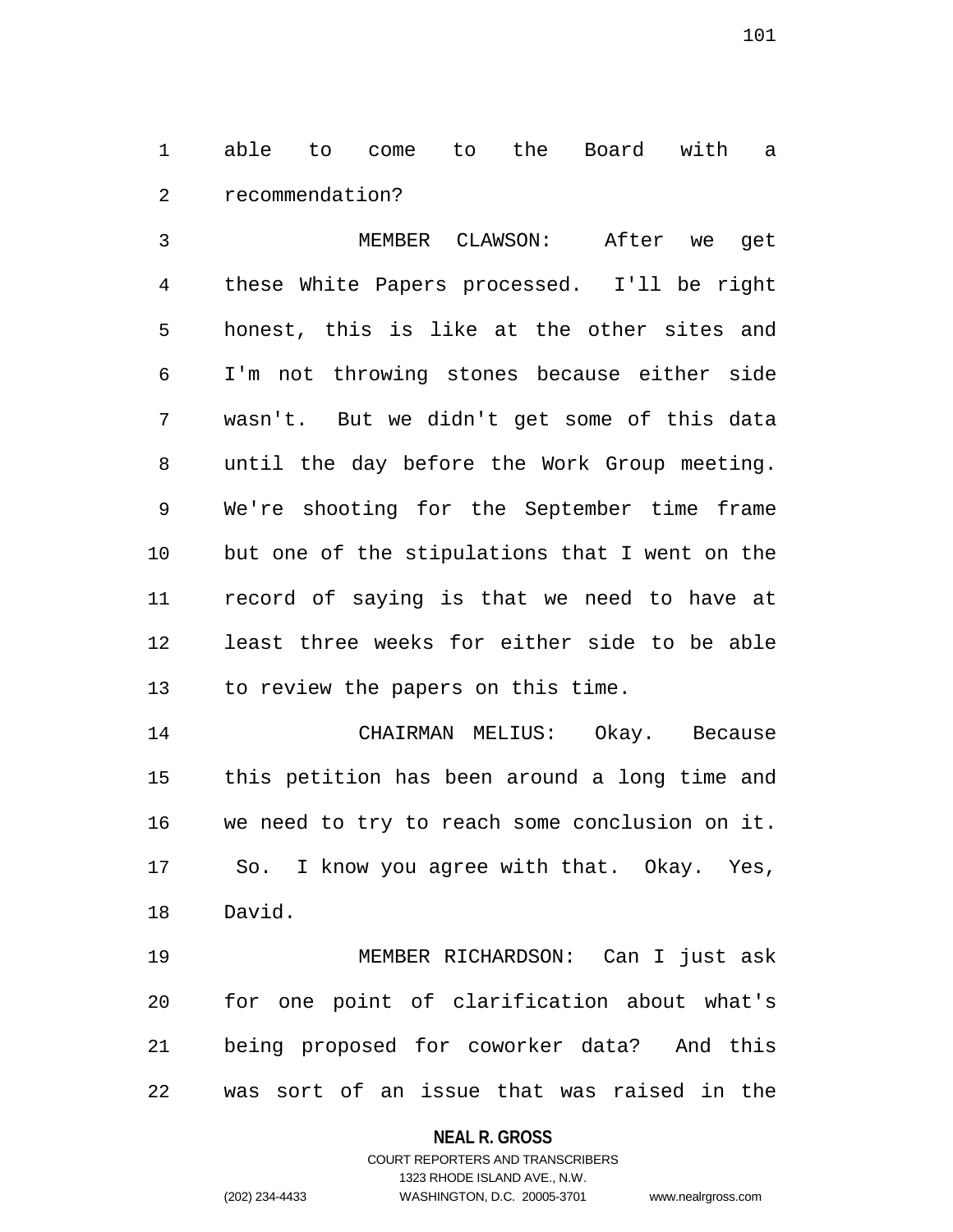1 10-year review. Are the coworker models here, 2 are they job area time period-specific 3 coworker models, or are they plant-wide 4 coworker models? How is that being 5 envisioned?

6 MR. ROLFES: This is Mark Rolfes. 7 Basically what has been done, NIOSH had 8 proposed a thorium-232 coworker model using 9 the in vivo lung count data back in May of 10 2008. We basically looked at several thousand 11 lung counts and developed a distribution of 12 the thorium lung burdens. For any employee 13 who was a potential thorium worker we would 14 assign a thorium intake based upon the lung 15 data. But this only applies to the 1968- 16 forward period. Prior to 1968 we would be 17 relying upon the daily weighted exposure-based 18 intakes. We've actually gone through on many 19 of the questions that SC&A had on the earlier 20 intake model using daily weighted exposures 21 have been resolved because I believe we are 22 now choosing the highest daily weighted

## **NEAL R. GROSS**

# COURT REPORTERS AND TRANSCRIBERS 1323 RHODE ISLAND AVE., N.W. (202) 234-4433 WASHINGTON, D.C. 20005-3701 www.nealrgross.com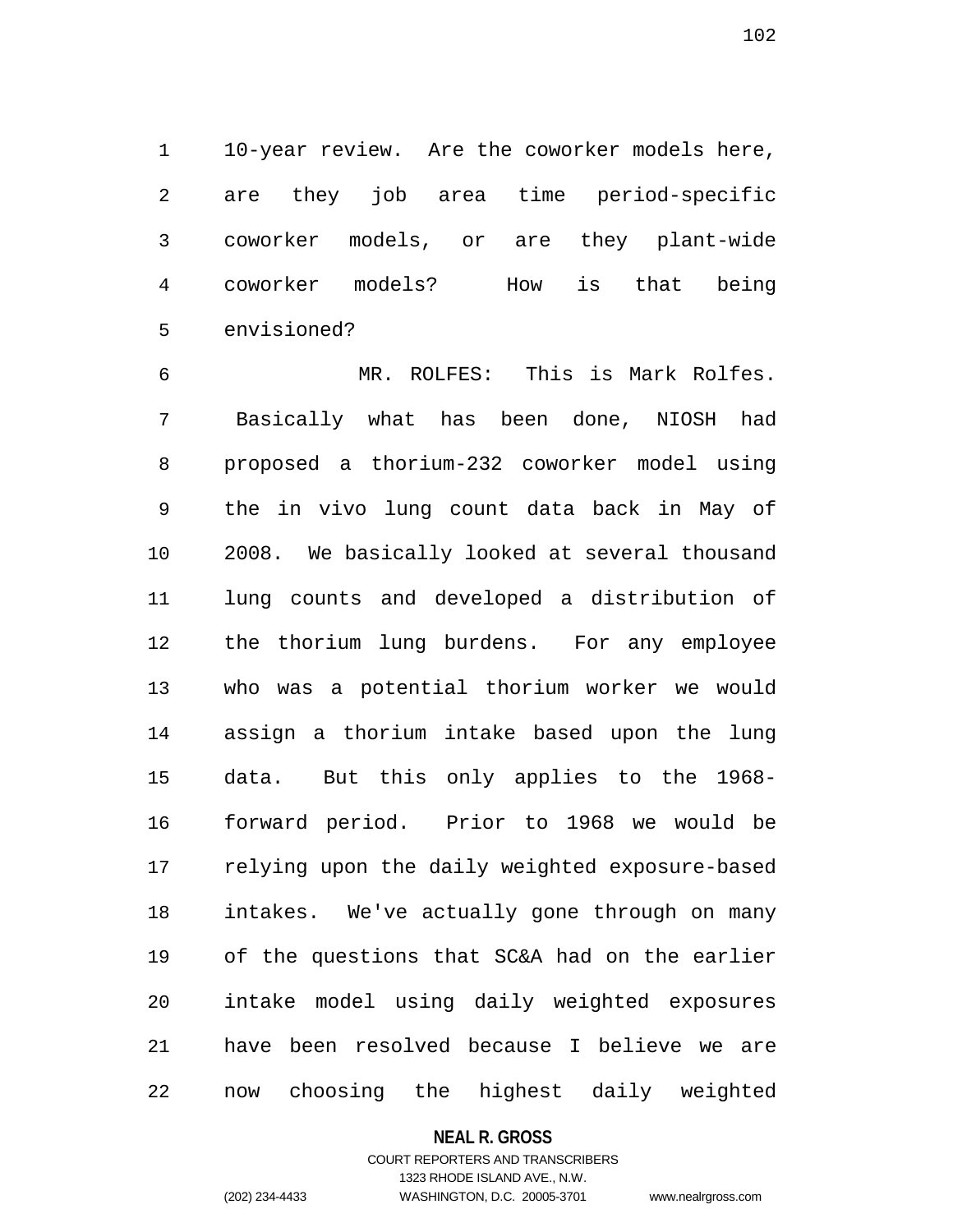1 exposure intake for that facility for any 2 year. I have to go back, it's been awhile 3 since we've discussed the daily weighted 4 exposure intakes.

5 MEMBER RICHARDSON: Does the 6 calendar year applied to everybody at a 7 facility?

8 MR. ROLFES: Yes, it would be 9 specific to the year or time period that the 10 work was being done.

11 MR. STIVER: If I could kind of 12 expound on that a bit. The daily weighted 13 model looks at not just per year but per 14 plant. So for any given plant for a given 15 year that will be looking at kind of a one-16 size-fits-all model for those workers in those 17 facilities. But it's not across the entire 18 FMPC.

19 CHAIRMAN MELIUS: I mean I would 20 just add, I would also be interested in that 21 same issue and be sure to look at that, but 22 also job title or other factors that may

## **NEAL R. GROSS**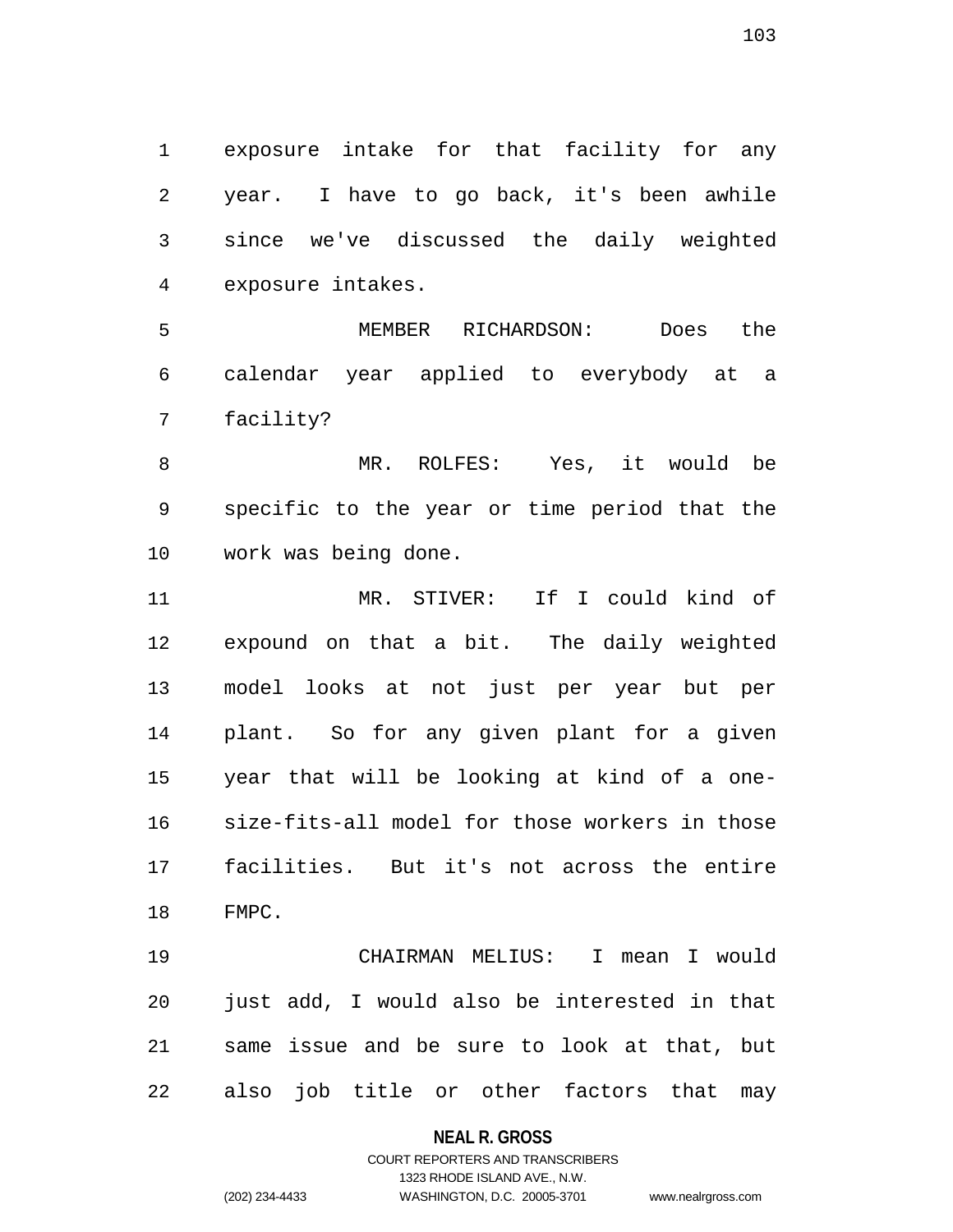1 separate people. At least on large coworker 2 models I think can be problematic and so. 3 MR. STIVER: Dr. Melius, that was 4 one of the -- the first round of the model 5 reviews, that was proposed by NIOSH was 6 breaking it out into three different 7 categories by job type. 8 CHAIRMAN MELIUS: Okay. 9 MR. STIVER: We discerned there 10 wasn't enough granularity in the data to 11 warrant that. 12 CHAIRMAN MELIUS: Okay. Paul? 13 MEMBER ZIEMER: I think it may be 14 important to let the group know what fraction 15 of the employees would actually be using the 16 coworker model, Mark. 17 MR. ROLFES: Well, specific to the 18 1968-forward time period if the individual did

19 not have a lung count for his entire duration 20 of employment then we would assign the 21 coworker intake model. If, however, he had 22 data in his file showing that he had a lung

> **NEAL R. GROSS** COURT REPORTERS AND TRANSCRIBERS 1323 RHODE ISLAND AVE., N.W. (202) 234-4433 WASHINGTON, D.C. 20005-3701 www.nealrgross.com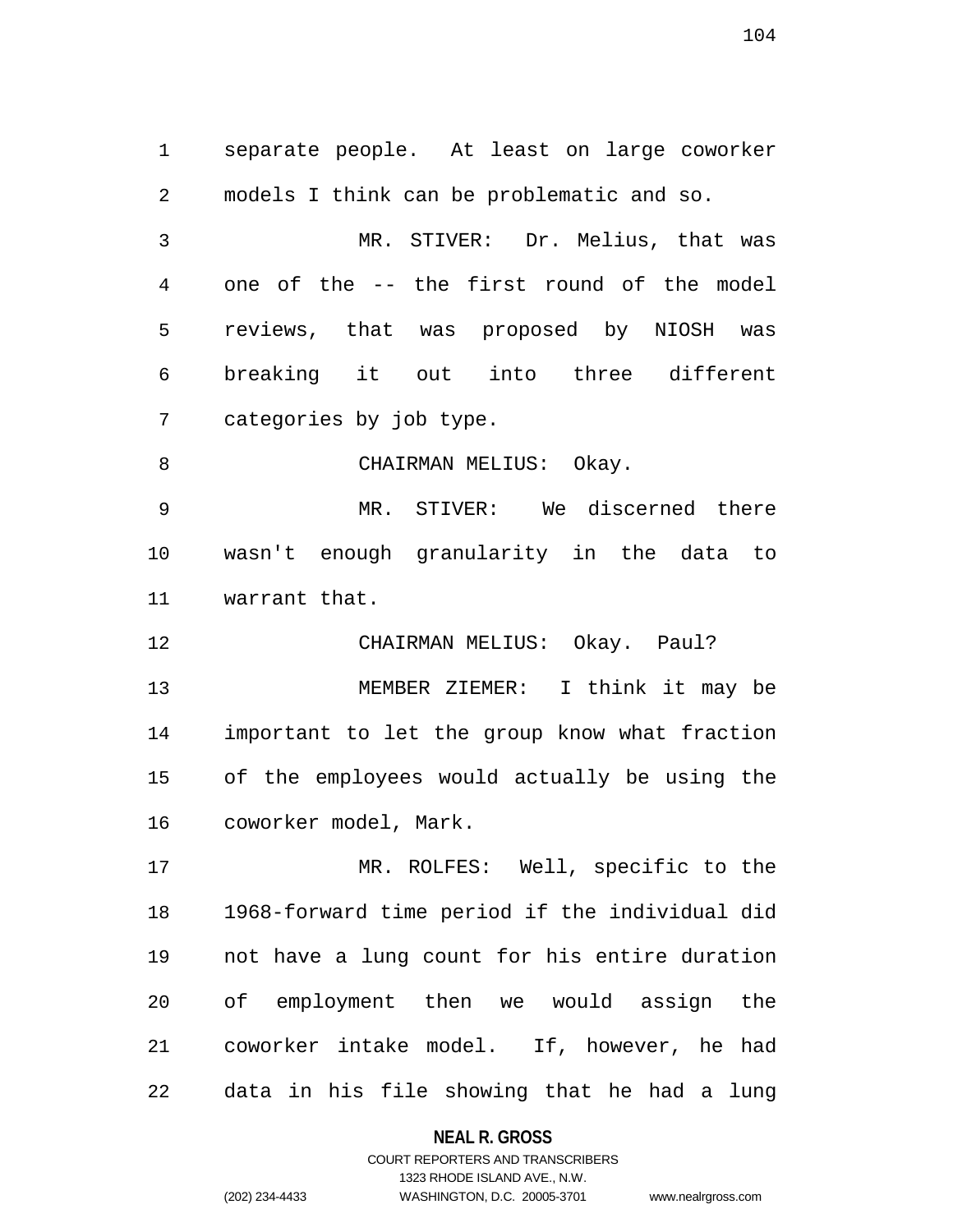1 count we would use his data. As far as the 2 specific number of people who, I don't have 3 that information available right now.

4 CHAIRMAN MELIUS: Okay.

5 MS. BALDRIDGE: This is Sandra.

6 CHAIRMAN MELIUS: I know, I'll get 7 to you in just one minute here, okay? I just 8 want to have one -- so Brad again, if I'm 9 trying to understand the schedule and so 10 forth. So do you think the Work Group will be 11 able to come back to us at the December 12 meeting? Because I really think we need an 13 update, a recommendation from the Work Group 14 which can be, you know, either sort of yes, 15 no, or we can't decide but here are the issues 16 and the specific issues that we pin down. I 17 think the Board then is going to need to 18 decide what to do.

19 MEMBER CLAWSON: Yes, I do believe 20 that we will be able to have a recommendation. 21 I just, I wanted to be able to get this to 22 the Board because at this time so that when we

> **NEAL R. GROSS** COURT REPORTERS AND TRANSCRIBERS

1323 RHODE ISLAND AVE., N.W. (202) 234-4433 WASHINGTON, D.C. 20005-3701 www.nealrgross.com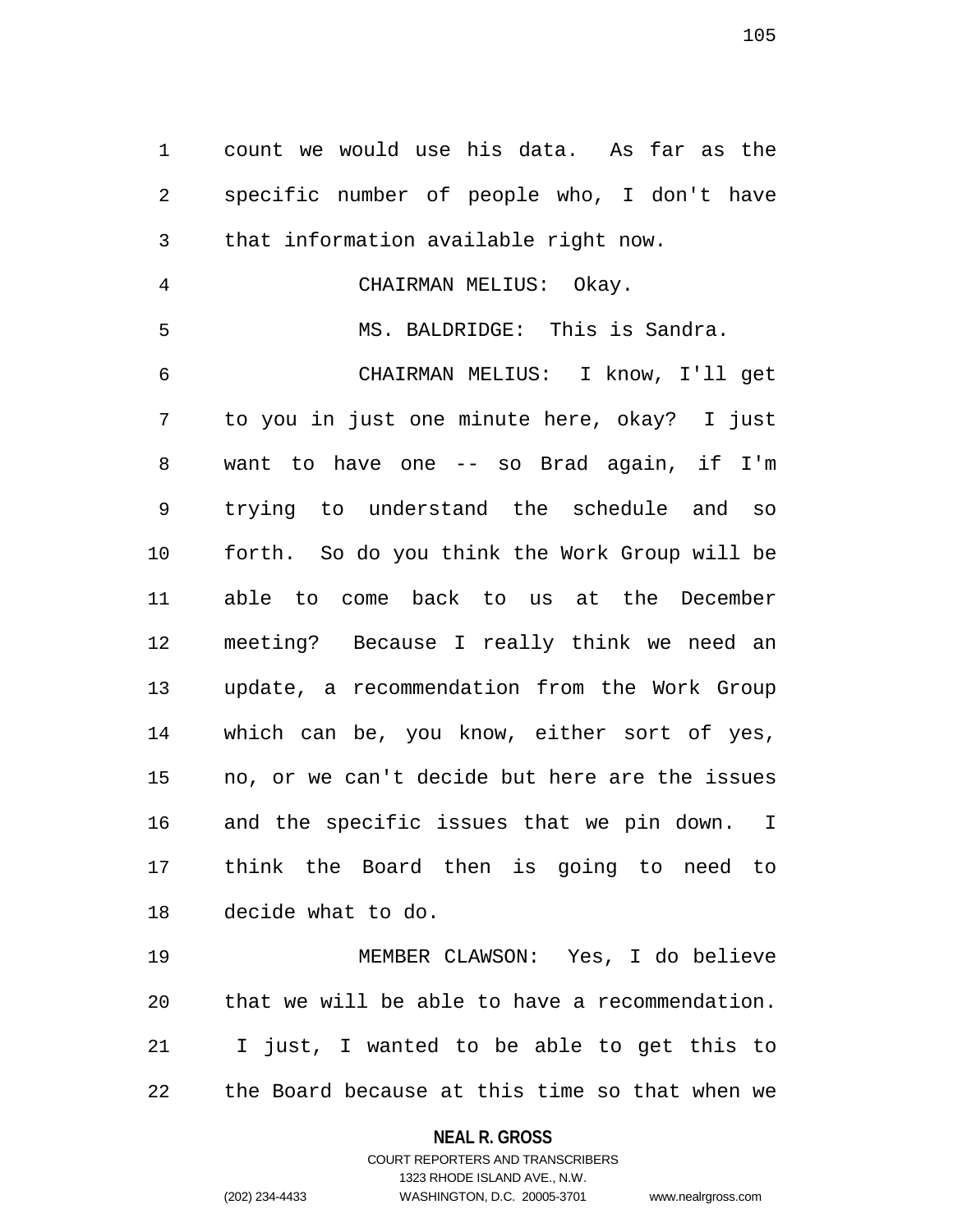1 do come to them that they've got a better 2 understanding of the issues that we've dealt 3 with and gone forward. When we voted to bring 4 this to the Board last time it was, you know, 5 it was a split decision and Paul wanted to 6 make sure that we were aware of that. This is 7 also, I want people away from the Work Group 8 because Paul summed this up. This is very, 9 this is a very cumbersome site, there are so 10 many variables to it - it was unbelievable to 11 me. And so I wanted to make sure as we bring 12 this forward to you in this next Board meeting 13 that you have a better understanding of it. 14 CHAIRMAN MELIUS: Thank you. No, 15 we appreciate that and we appreciate the 16 complexity. I think now we'll give an 17 opportunity for the petitioner to comment. 18 MS. BALDRIDGE: Yes. I was 19 looking through my notes on thorium which is a

20 concern of mine and I have noted here that in 21 1958 they were working with thorium residues 22 that were improperly coded. They were

## **NEAL R. GROSS**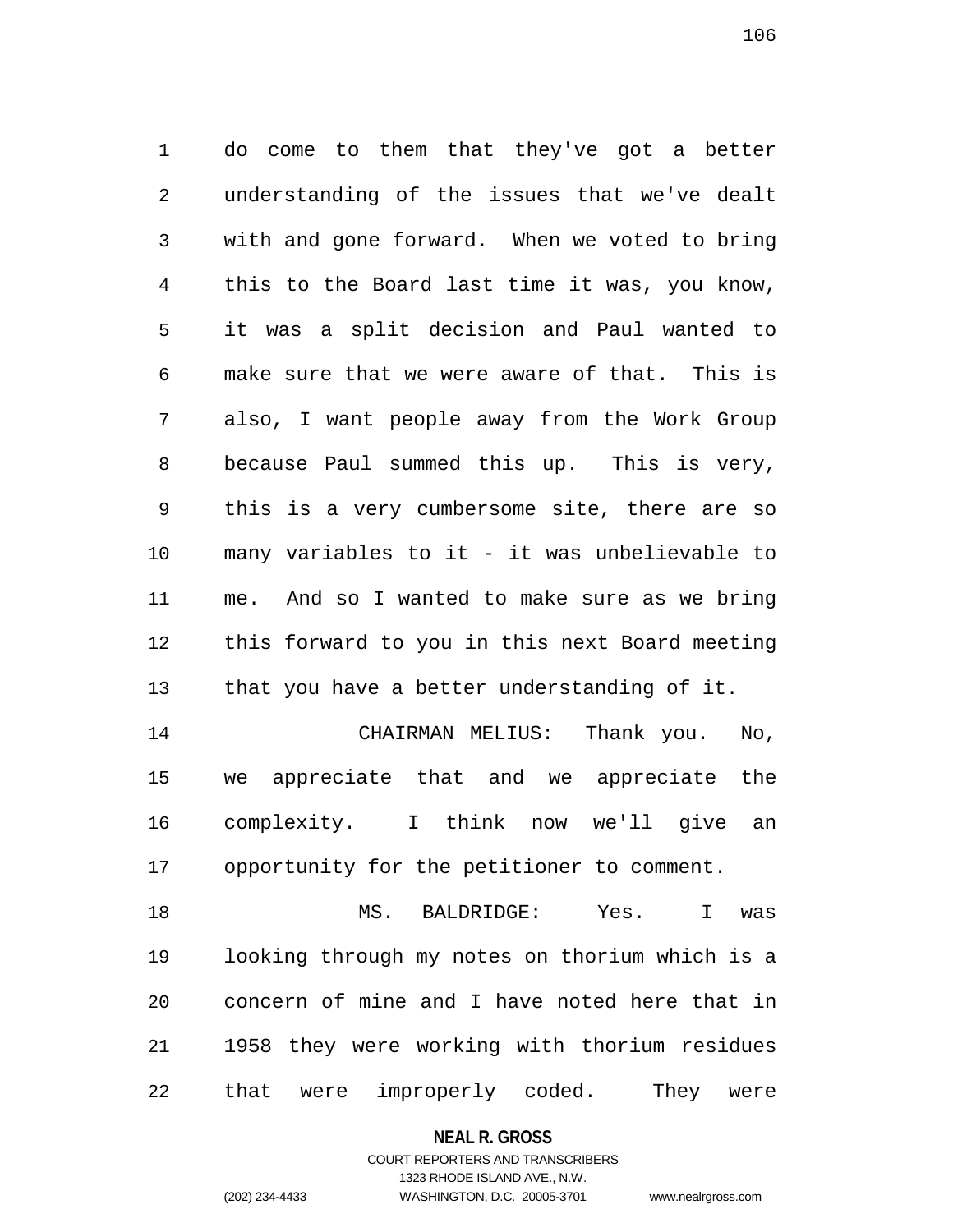1 exploding. They needed to be re-inspected, 2 re-drummed and that some of the product was 3 being oxidized. It was determined that there 4 was sufficient radium-228 in the residues to 5 contaminate the Miami River from surface 6 runoff or groundwater seepage to levels 1,000 7 times the MPC level for drinking water. And 8 during these processes they actually lost 9 product into the sewage system. So the issue 10 with thorium is a considerable one, at least 11 from my point of view.

12 I'd also like to make a statement 13 concerning the surrogate data that was being 14 presented for Hooker. The air samples were 15 exempted from consideration by Fernald in the 16 SEC because the air quality issue was 17 determined in a federal court to be valid. 18 It's more than just one affidavit by a person 19 stating that there was corruption in the air 20 data reporting. A federal judge made the 21 determination that there was significant 22 discrepancy in the reality and what was

## **NEAL R. GROSS**

# COURT REPORTERS AND TRANSCRIBERS 1323 RHODE ISLAND AVE., N.W. (202) 234-4433 WASHINGTON, D.C. 20005-3701 www.nealrgross.com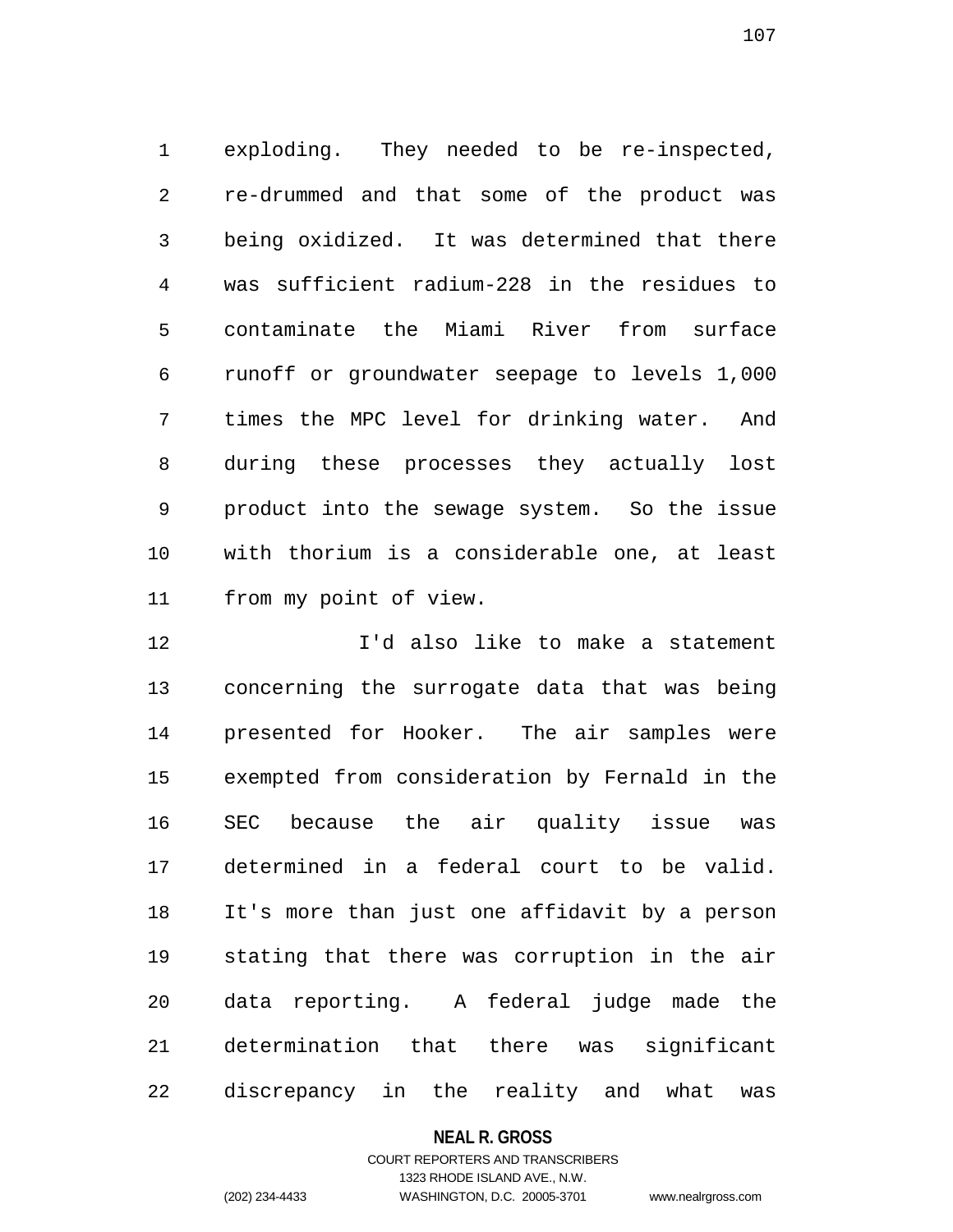1 presented, that it resulted in a medical 2 monitoring program for workers at Fernald. I 3 believe that's about all I have to say at this 4 time. But it's not that they chose not to, 5 they couldn't use the air sampling for the 6 dosing for Fernald based on what the SEC 7 presented. Thank you.

8 CHAIRMAN MELIUS: Thank you, 9 Sandra. Any other Board Members have further 10 comments or questions on Fernald? Okay.

11 MEMBER CLAWSON: This is Brad 12 again. You know, I want to take this 13 opportunity. Paul told me thanks, but I 14 wanted to thank Sandra Baldridge. I wanted to 15 thank numerous people from the Fernald group 16 that have been continuously there and that 17 have dug up an awful lot of this information 18 that has helped us better understand how the 19 process went. And she's right that there was 20 a lawsuit on it but this is outside of the 21 boundaries of the site, but we still need to 22 take into consideration of what it did. It

## **NEAL R. GROSS**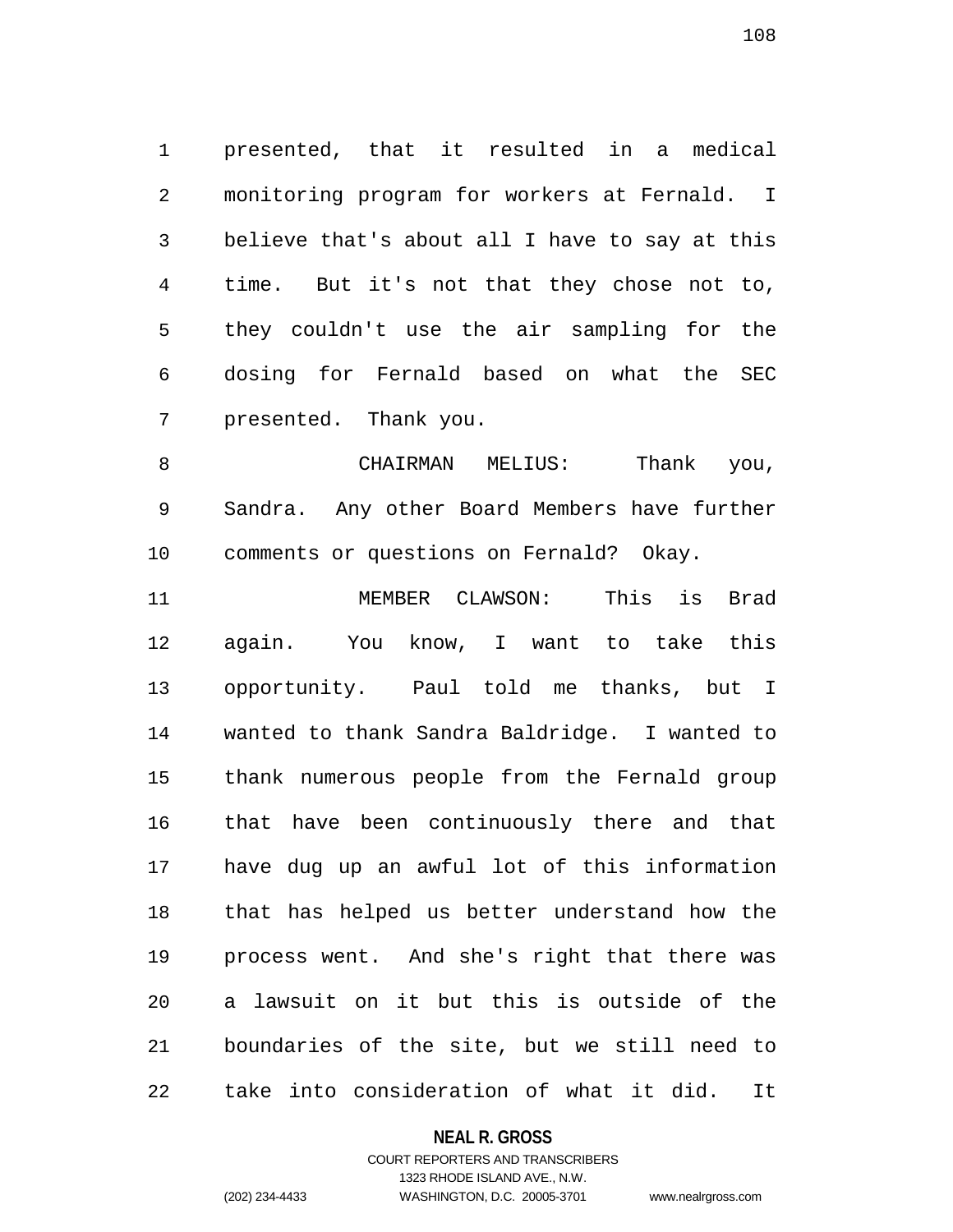1 implemented an awful lot of things outside of 2 the boundaries of the site. And she is 3 correct in what was said here today. But I'd 4 like to personally thank her and Ray and all 5 those that have helped us out so much.

6 CHAIRMAN MELIUS: Okay. Thanks. 7 Anybody else? Okay. It's a little after 8 10:30. We are scheduled again at 11:15. Why 9 don't we take a break, then we'll come back at 10 11:15 for Norton Company.

11 (Whereupon, the above-entitled 12 matter went off the 13 record at 10:35 a.m. and 14 resumed at 11:18 a.m.)

15 CHAIRMAN MELIUS: Okay, the Board 16 is going to reconvene and the issue we are 17 talking about is the Norton Company SEC 18 petition. And Wanda Munn from the Procedures 19 Work Group will make a presentation. Wanda. 20 MEMBER MUNN: Thank you. You've 21 seen and heard almost everything there is to 22 know about Norton already I think. These are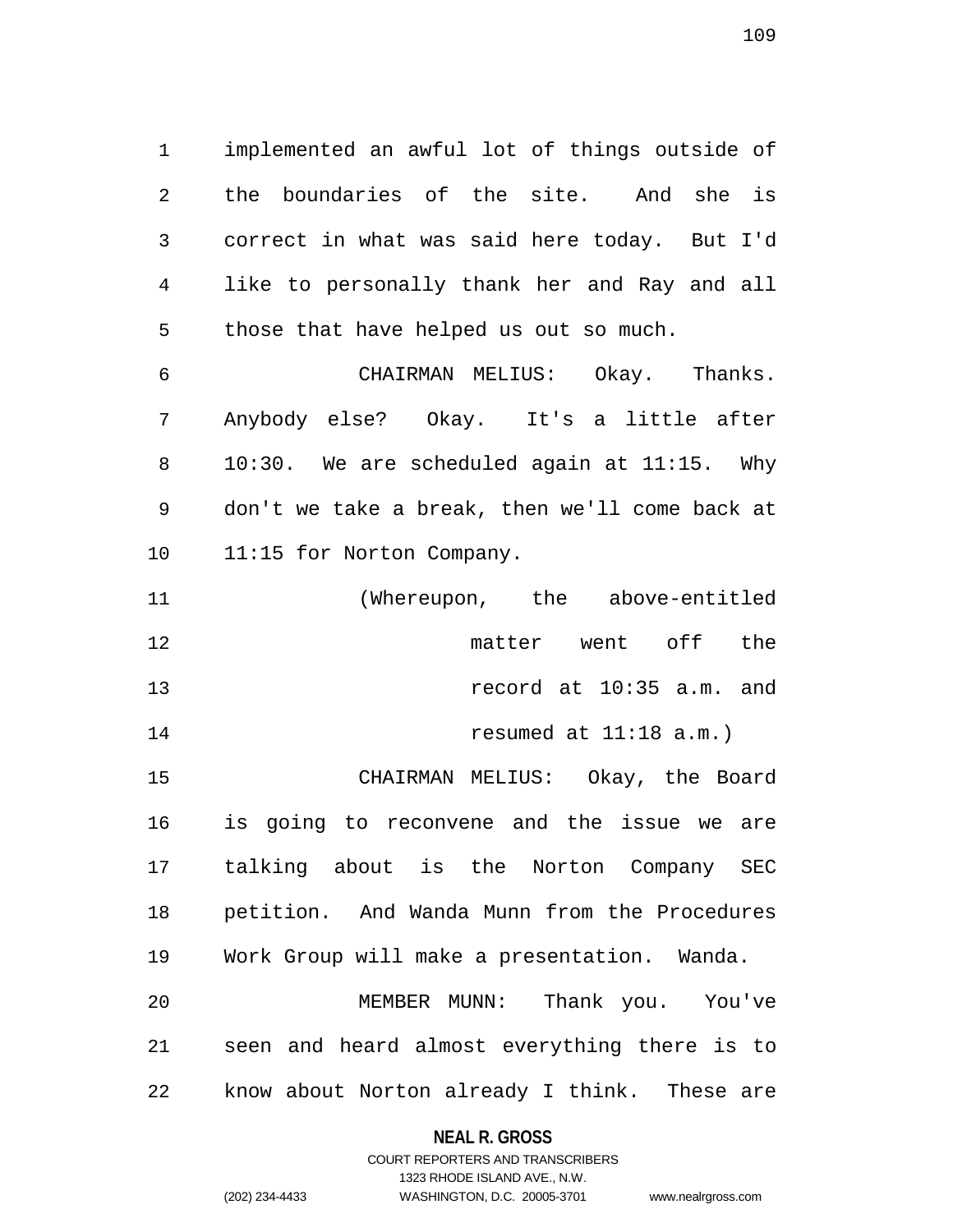1 the Subcommittee Members. I chair this group. 2 And you may recall that Norton is something 3 you've seen at least two times already. It's 4 the AWE that was located on New Bond Street in 5 Worcester, Massachusetts. Operated from 1945 6 to 1957. During that period of time we looked 7 at the SEC petition for this period. We 8 originally received an 83.13 and in the 9 process of reviewing that NIOSH segregated and 10 expanded the period that had been covered by 11 the original petition so that it was 12 segregated into the operations period from 13 January 1st of '45 to the end of 1957. We did 14 recommend that SEC and that letter went to the 15 Secretary back in 2009. The post-operative 16 period is divided also into two different 17 areas. One period was the D&D period from '58 18 to '62. You have looked at that and have 19 recommended the SEC. That's going to the 20 Secretary early this year.

21 One should note at this time that 22 the cleanup on this particular facility was

> **NEAL R. GROSS** COURT REPORTERS AND TRANSCRIBERS

> > 1323 RHODE ISLAND AVE., N.W.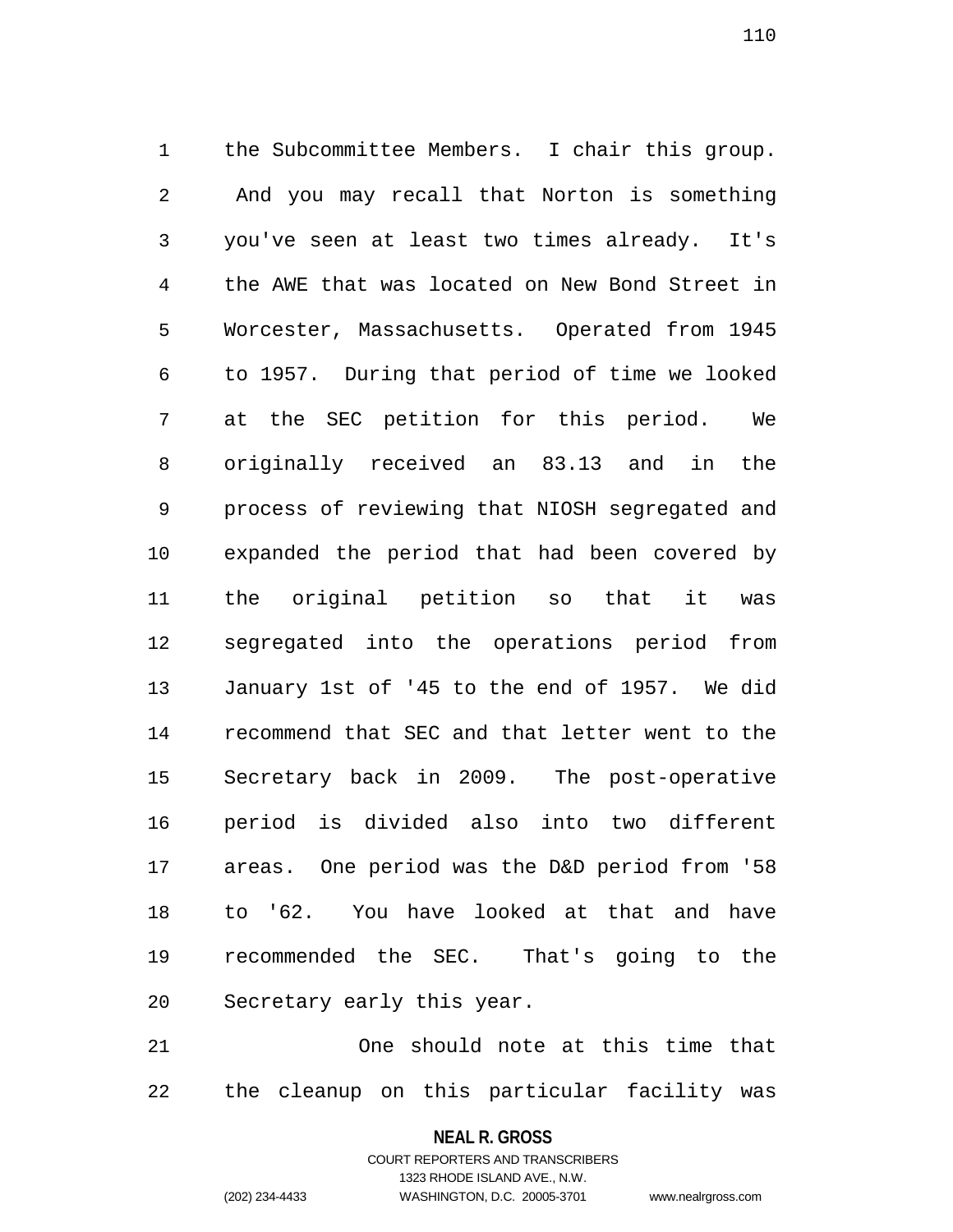1 extensive. I don't know whether you recall 2 that from the presentation that you saw at the 3 time we granted the SEC for the D&D period. 4 But these folks did an awful lot of work 5 cleaning this place up. What we're looking at 6 today is limited only to the residual period. 7 At the time that we were looking at the 8 entire post-op period this Board had 9 recommended that Procedures take a look at 10 what was going on during this residual period 11 primarily because TIB-70 was being processed 12 by the Procedures group at that time.

13 We did that back in March and we 14 charged our technical contractor with focused 15 review of this particular period. They got 16 that to us on July 7th. They had two 17 findings. One is they were concerned about 18 the fact that NIOSH was basing their entire 19 dose estimates, both internal and external, on 20 a single set of samples that had been taken in 21 1958. They felt that might be inadequate. 22 Bear in mind, please, that 1958 if you recall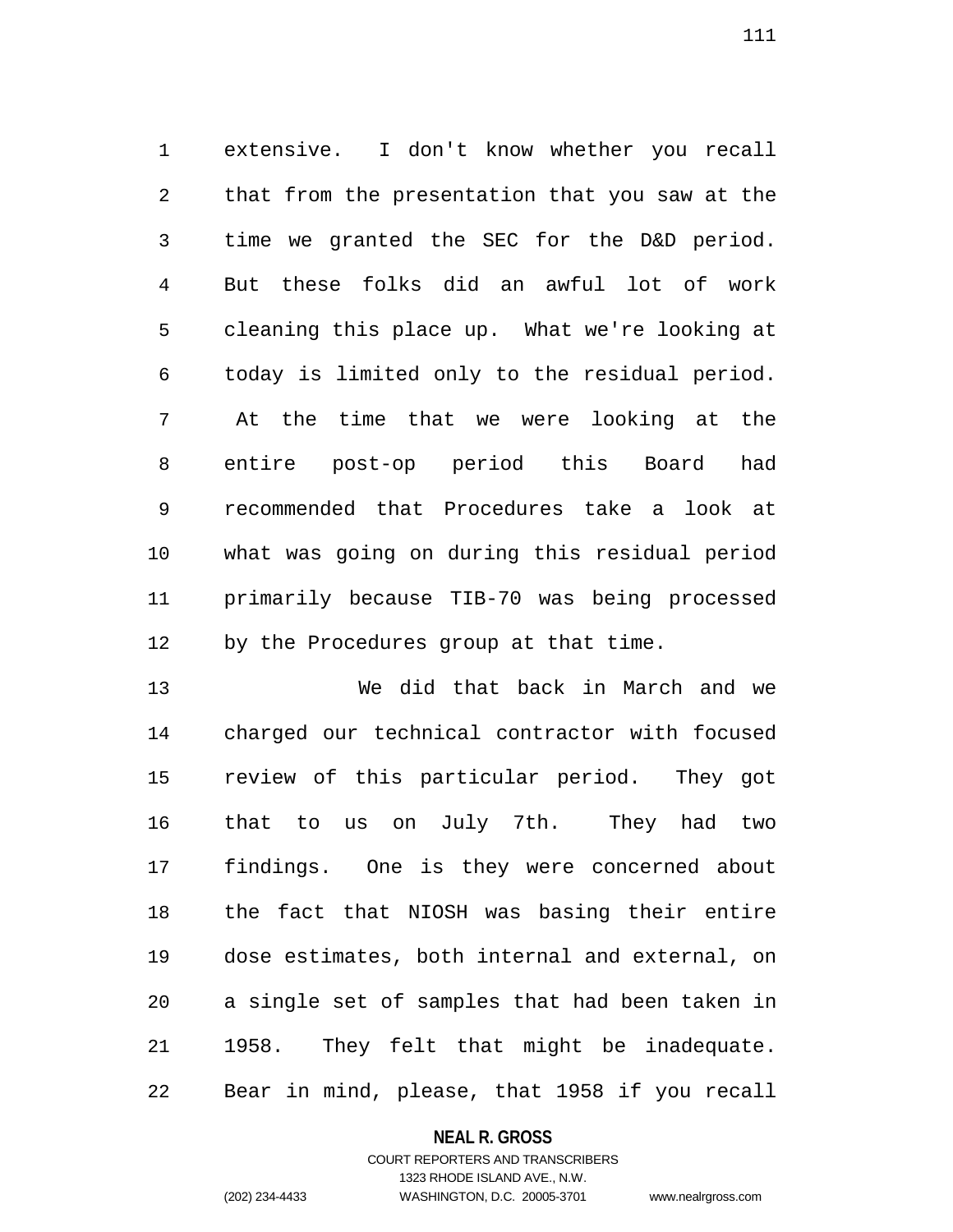1 from what I just said was early on in the D&D 2 process. The second item was that the source-3 term depletion factor of 1 percent a day which 4 had been used from OTIB-70 in looking at this 5 was still up in the air as far as Procedures 6 was concerned and as a matter of fact today we 7 still are dealing with that in our review of 8 the procedure itself.

9 The Subcommittee met with the 10 agency and with SC&A on July 14th this year. 11 And we spent a significant amount of time 12 looking at these two issues and working 13 through exactly what NIOSH had done and 14 discussing why it was felt that their review 15 and their conclusions were acceptable. After 16 the conditions with respect to the air 17 sampling were explained carefully and those 18 air samples, remember, were taken early on in 19 the D&D process. They were taken in an area 20 which was the high activity operation area 21 near the grinding wheel where the thorium 22 activities were based and near the hood.

### **NEAL R. GROSS**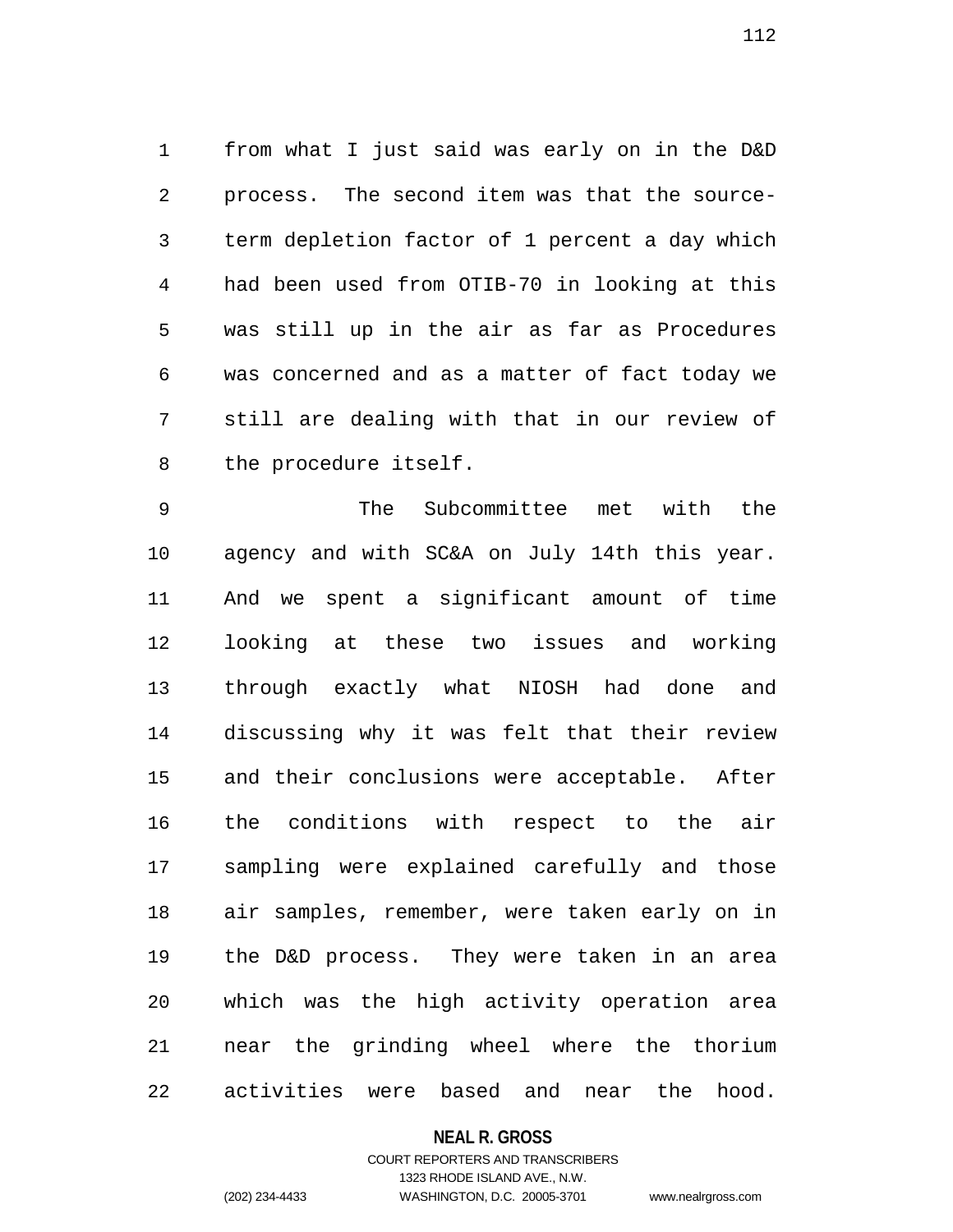1 Following those air samples the extensive D&D 2 that I mentioned earlier transpired. All of 3 the debris was cleaned up. The furnaces and 4 the kiln were literally taken apart brick by 5 brick. All of this material was cleaned up, 6 stored in barrels and over that D&D period 7 from '58 through '62 those 287 barrels 8 constituting a couple of thousand tons of 9 material was transferred offsite and buried in 10 a remote location.

11 After this discussion SC&A agreed 12 that the circumstances involved made it 13 reasonable to rely on those air samples as 14 adequate to bound the exposures because 15 anything that would have occurred following 16 that would have been lower source-term 17 markedly. So that for our residual period 18 that we were looking at certainly not only the 19 cleanup itself but the decay and activity that 20 would have occurred following that would be of 21 necessity less.

22 The second item is an interesting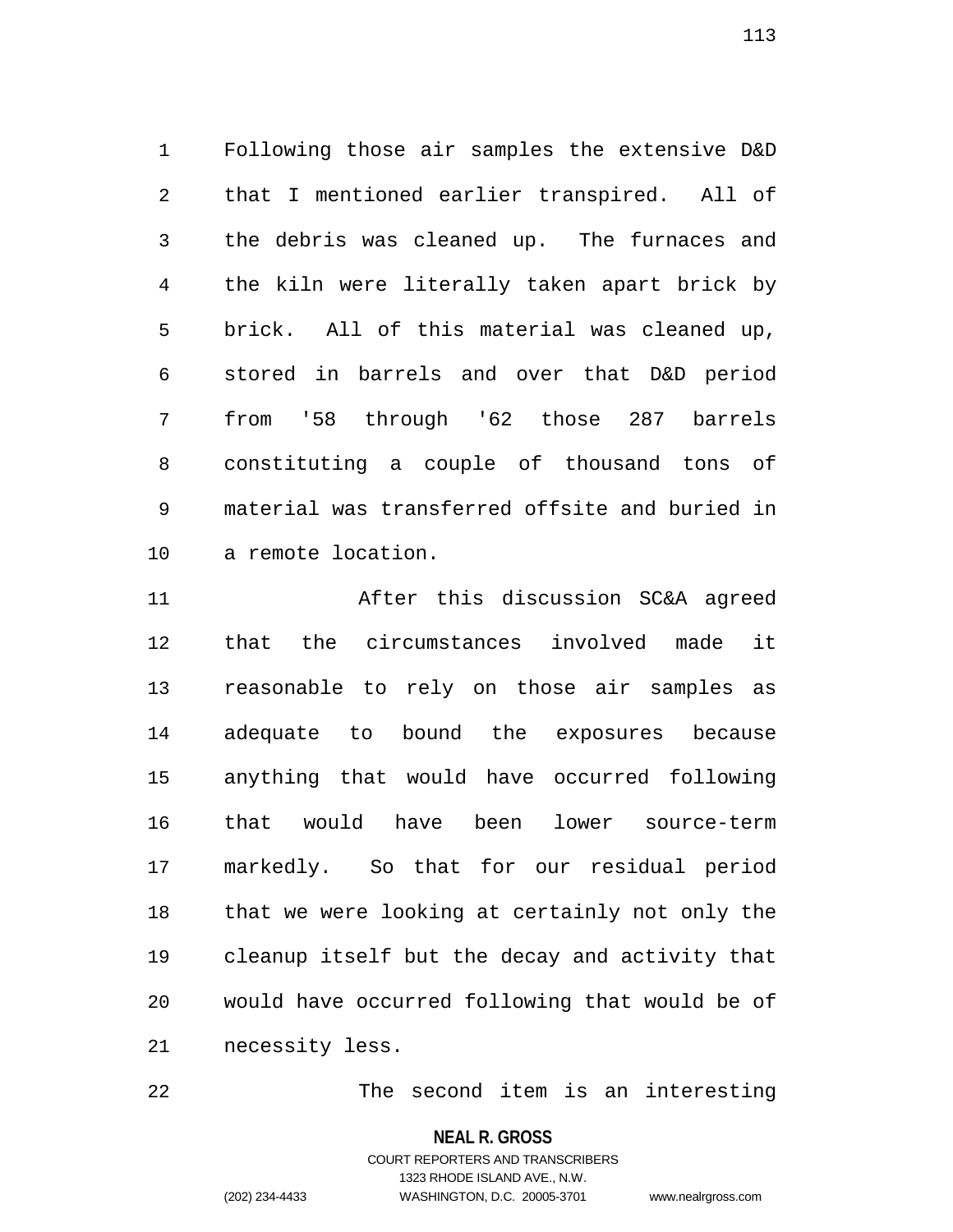1 one. I think Dr. Neton will speak with you 2 more about that later. The default depletion 3 factor that -- of 1 percent per day which had 4 been used did not follow well with experience 5 that we've had in similar kinds of facilities 6 and with data that had been collected from a 7 wide variety of sources. This depletion 8 factor involves not only the resuspension 9 calculations that are made but also the 10 distribution of the lessening amount of 11 material over this period of time and decay 12 factors that all have to be taken into 13 consideration. That being the case, NIOSH had 14 suggested a depletion factor that was -- a 15 default depletion factor that was at least an 16 order of magnitude less than what had been 17 originally used when we were looking at this 18 period for the first time so that there -- 19 they agreed they would issue a correction to 20 the original 83.14 which they had presented. 21 So that the correction factor would be 0.67 22 percent per day rather than the 1 percent

#### **NEAL R. GROSS**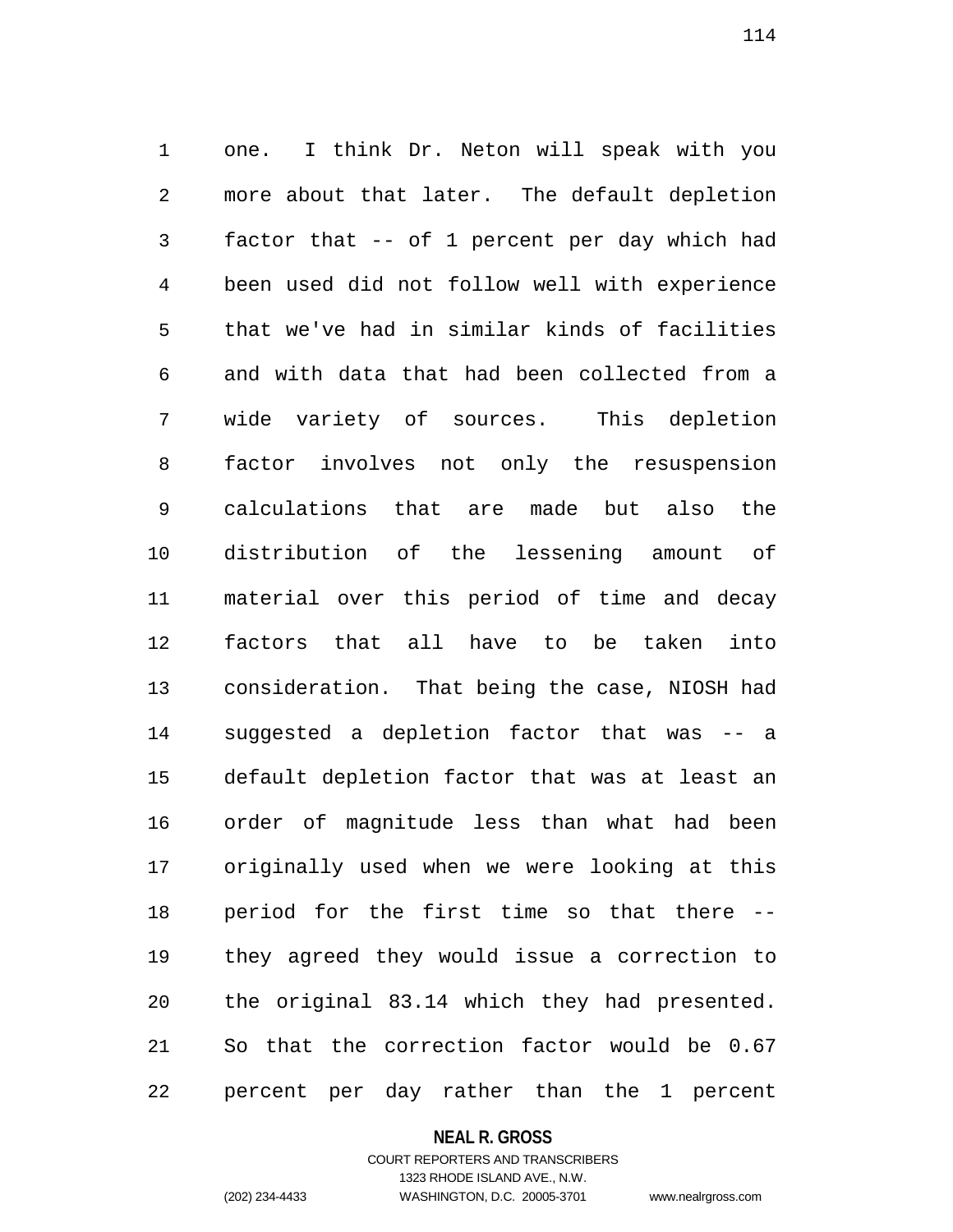1 which had been used in the previous 2 calculations. So NIOSH has now issued that 3 addendum and using that agreed factor. That 4 was August 4th issuance.

5 There are no remaining unresolved 6 issues applicable to the SEC Class for this 7 residual period. And that's all we're looking 8 at right now is the residual period. At our 9 July meeting when we looked at this we did not 10 have a quorum present so we can't bring you a 11 formal recommendation from the entire 12 Subcommittee. But all of the Members in 13 attendance agreed with the resolutions that 14 had been reached and we support the NIOSH 15 recommendation to not grant SEC status for 16 this residual period. It's fairly obvious to 17 those of us who were there that bounding doses 18 can be estimated with sufficient accuracy and 19 certainly both our contractor and the agency 20 have looked at these issues very carefully. 21 We're comfortable with them and agree that the 22 calculations that are necessary to bound doses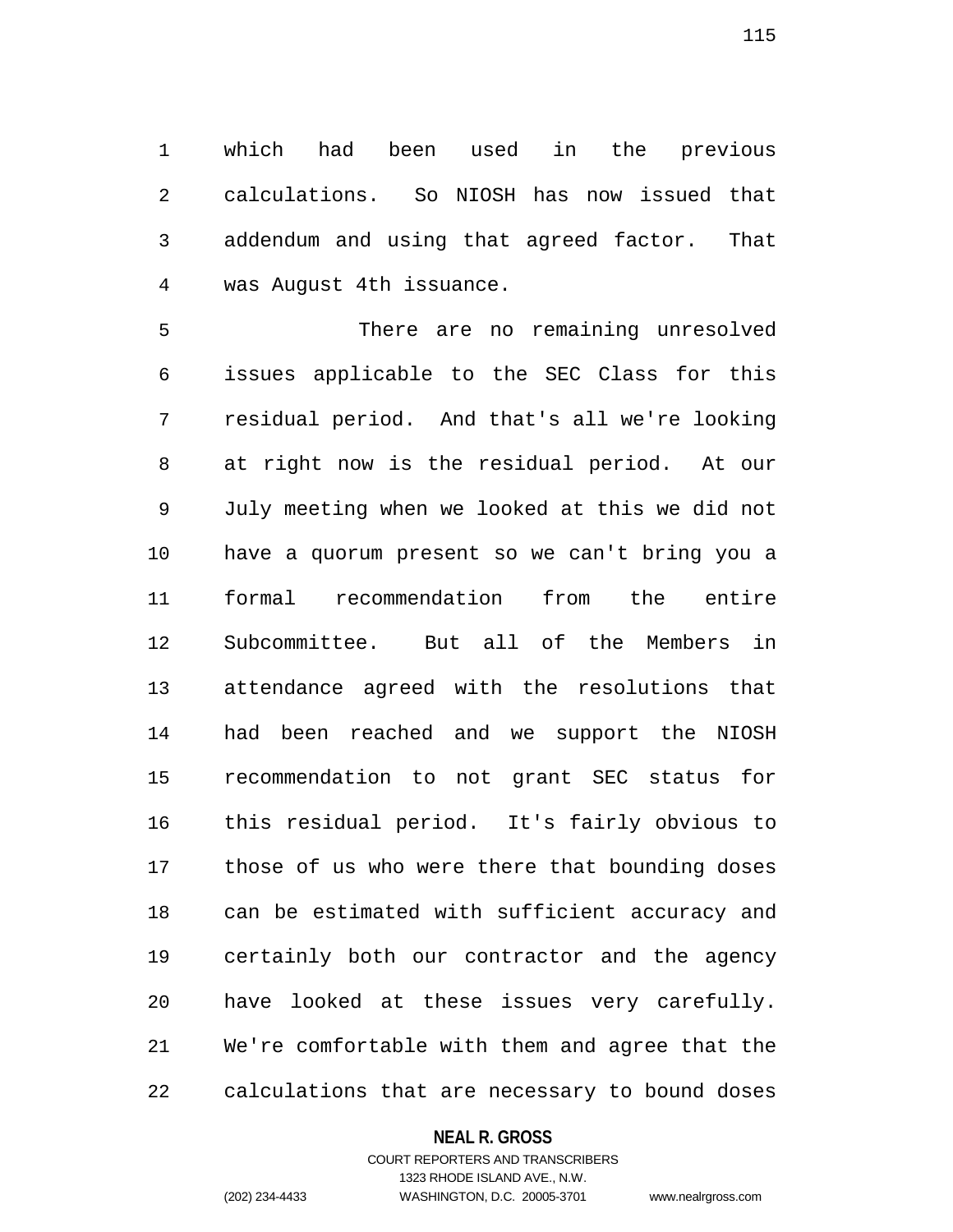1 for this residual period only can be made. 2 Any questions?

3 CHAIRMAN MELIUS: Why don't we 4 hold questions, let Jim Neton present the -- 5 his presentation. Because I think it would be 6 easier because we ask questions about the 1 7 percent, the correction for that. You're 8 going to refer to him, correct?

9 MEMBER MUNN: I believe that would 10 be very nice especially in view of the fact 11 that he can answer all your questions and I 12 can sit down.

13 CHAIRMAN MELIUS: Well, no, we're 14 not letting you off without questions.

15 (Laughter.)

16 CHAIRMAN MELIUS: I just thought 17 rather than --

18 MEMBER MUNN: That's fine. Dr. 19 Neton? 20 DR. NETON: I'll see what I can do 21 here. Well, thank you. Wanda did an

22 excellent job outlining the issues at hand

## **NEAL R. GROSS**

|                | COURT REPORTERS AND TRANSCRIBERS |                    |
|----------------|----------------------------------|--------------------|
|                | 1323 RHODE ISLAND AVE N.W.       |                    |
| (202) 234-4433 | WASHINGTON, D.C. 20005-3701      | www.nealrgross.com |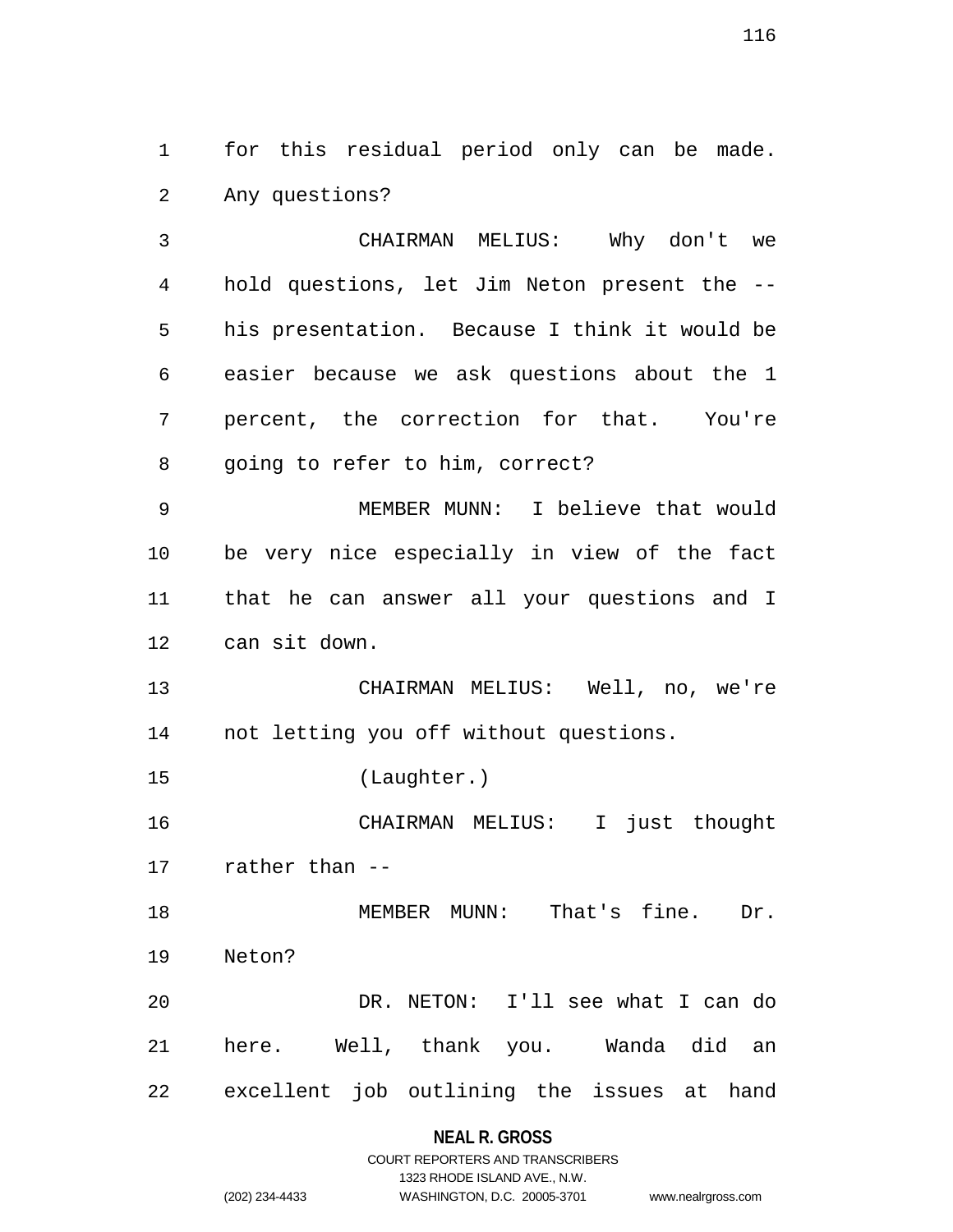1 here and so I won't go over and repeat what 2 she said. What I'd like to do is just make a 3 few comments on the issue of the depletion 4 rate that was used. We had a conundrum at 5 Norton because as Wanda said the facility had 6 been fairly well cleaned up but at the same 7 time we had no survey data to demonstrate how 8 clean it was. I mean, it sounded good, they 9 took all the bricks out, they buried them, 10 they used solvents to clean the equipment and 11 everything but we just had nothing to prove, 12 you know, how clean was clean. So we didn't 13 have a starting point. But we thought we 14 needed to have some way to assign some dose so 15 we did as Wanda suggested use as a starting 16 point for the residual period air samples that 17 were taken just around the beginning of the 18 cleanup period feeling that would be bounding. 19 But secondly now we didn't have an anchor 20 point to say, well, how much contamination was 21 there at the end of the period which I think 22 goes out to 2009. The issue with that is

### **NEAL R. GROSS**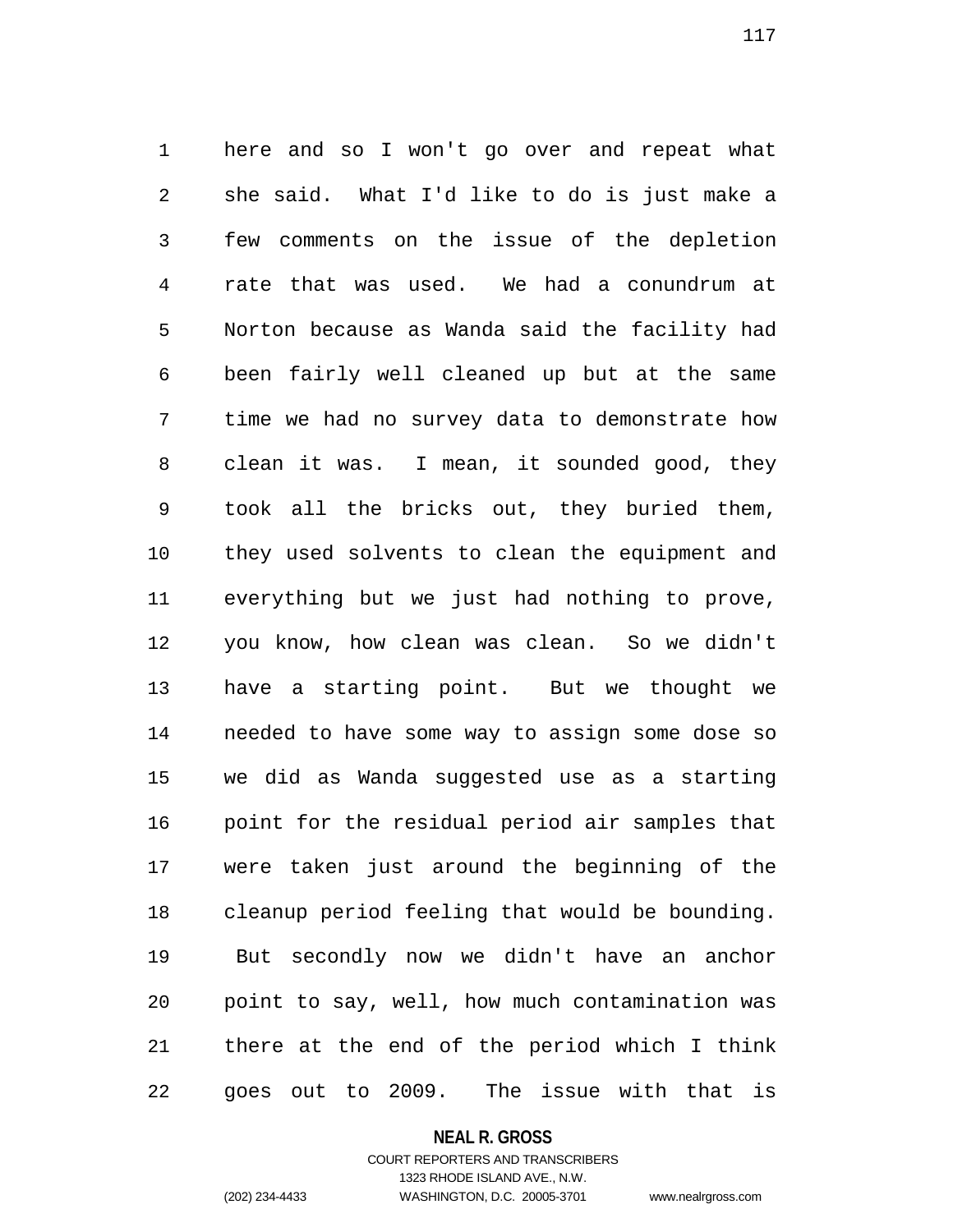1 because Norton continued, after they cleaned 2 up the thorium they continued to make 3 commercial thorium product unrelated to AEC 4 operations. So any measurements that were 5 taken later on which I think we had some were 6 potentially biased because of all the 7 commercial production that went on. So we had 8 to have some sort of an anchor point at the 9 other end and TIB-70 as we all know has 10 several alternatives and one of the 11 alternatives is when you have no anchor point 12 at the more contemporary period we could start 13 with the anchor point at the end of production 14 and use a 1 percent per day depletion to come 15 up with some sort of an estimate of the 16 exposure. The problem with that is that we 17 developed that some time ago, it was based on 18 some published literature that we had reviewed 19 and since then, as Wanda said, we've done 20 empirical evaluations at a number of sites and 21 it's certainly, that 1 percent per day is not 22 consistent with what we've seen at several

### **NEAL R. GROSS**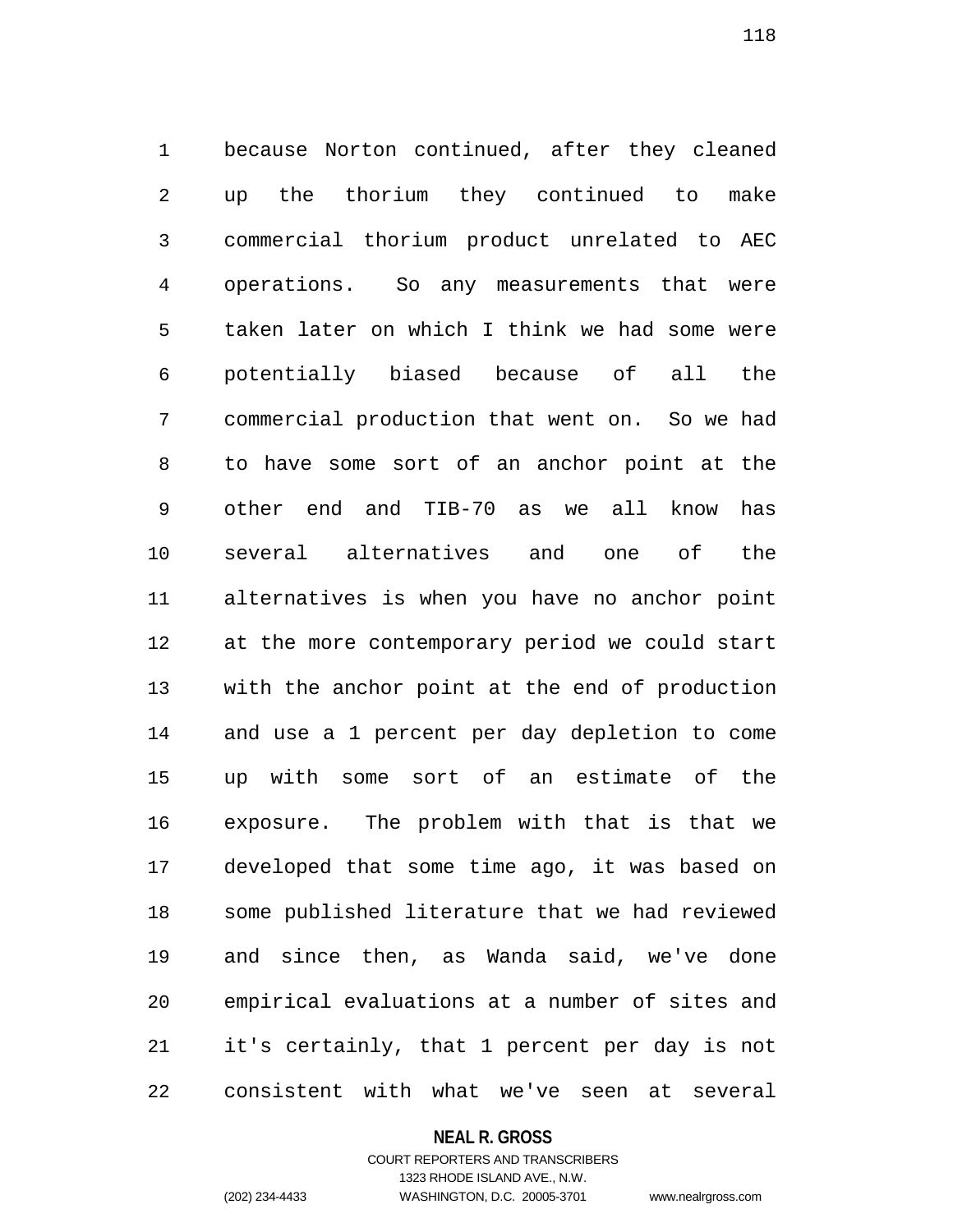1 sites.

2 And here's what I mean. If you 3 look at this slide this is right out of the 4 addendum. There were -- we went back and 5 looked at any site that we actually had a 6 beginning point and an ending point and 7 calculated -- and what we used in the -- well, 8 the ERs or Site Profiles, wherever we ended up 9 using the information. And these were the 10 depletion rates that were observed at these 11 four facilities. There is some variation but 12 the average value comes out to be 0.0067 per 13 day or 0.067 percent. That's about a factor 14 of 15 slower clearance than TIB-70 would allow 15 for. So we believe that based on the 16 empirical data that we have for these four 17 sites we are proposing to use that value to 18 reconstruct the doses during residual period 19 at Norton, keeping in mind that we believed at 20 the beginning of the day that things were 21 pretty well cleaned up to begin with.

22 I just present this last slide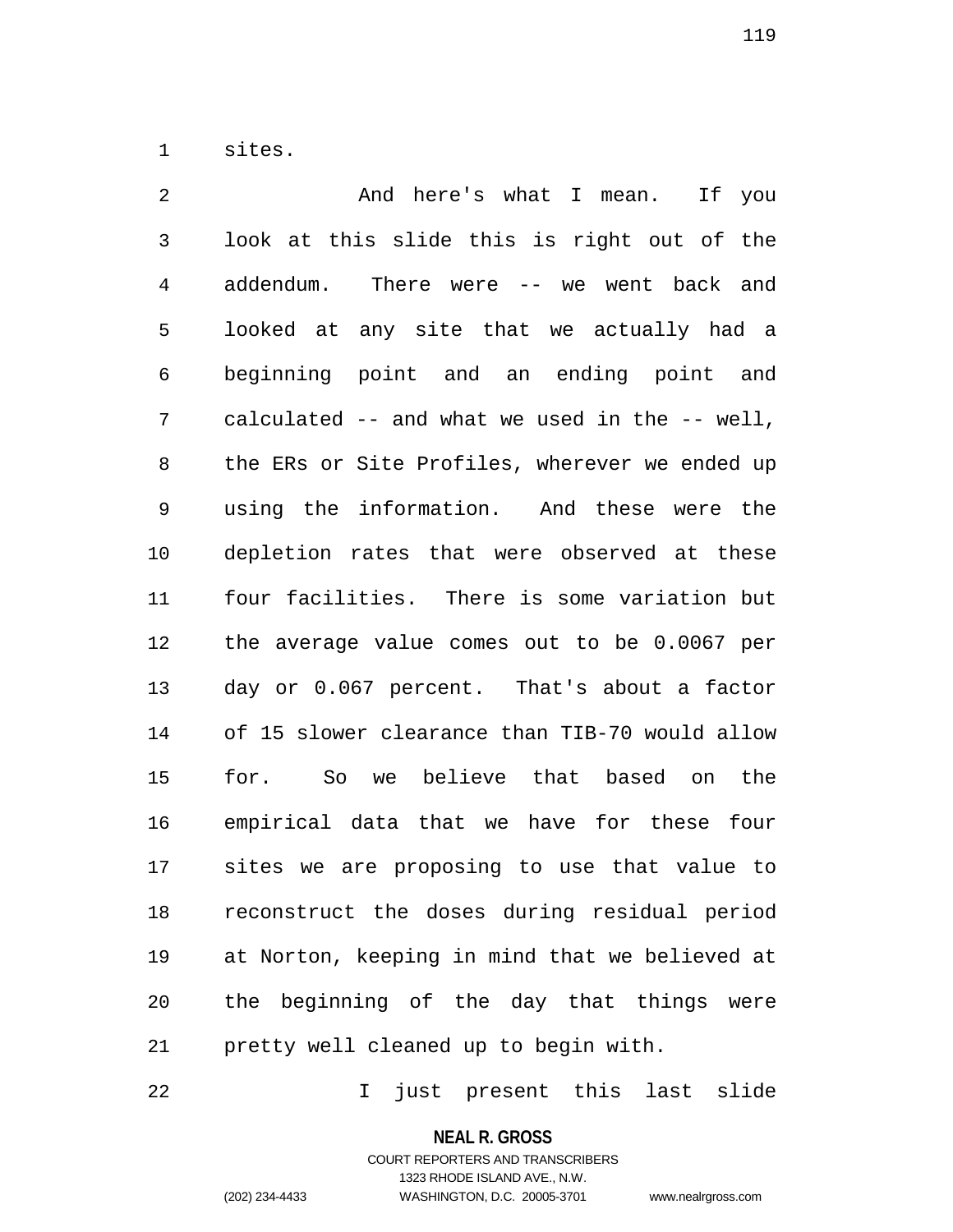1 here to sort of give you a graphic 2 representation of the differences. You can 3 see the 1 percent per day clears out pretty 4 quickly, that's pretty intuitive that you 5 know, with that fast of a clearance rate 6 you're not going to have much left at the end 7 of the year and I think we had some prescribed 8 -- it never went to zero. It was some flat 9 line value that was prescribed in TIB-70. But 10 the red line you see here is the new value 11 that we're going to end up -- we're proposing 12 that would be used for Norton.

13 **I** guess the next question would be 14 well what about TIB-70. We haven't revised 15 TIB-70 yet but we certainly will take that 16 into consideration and probably end up 17 incorporating this conceptually into either 18 TIB-70 and/or TBD-6000. Because really if you 19 think about it this sort of ends up being a 20 TBD-6000 issue, what do you do for clearance 21 at uranium type facilities and thorium 22 facilities. So that's the end of my formal

### **NEAL R. GROSS**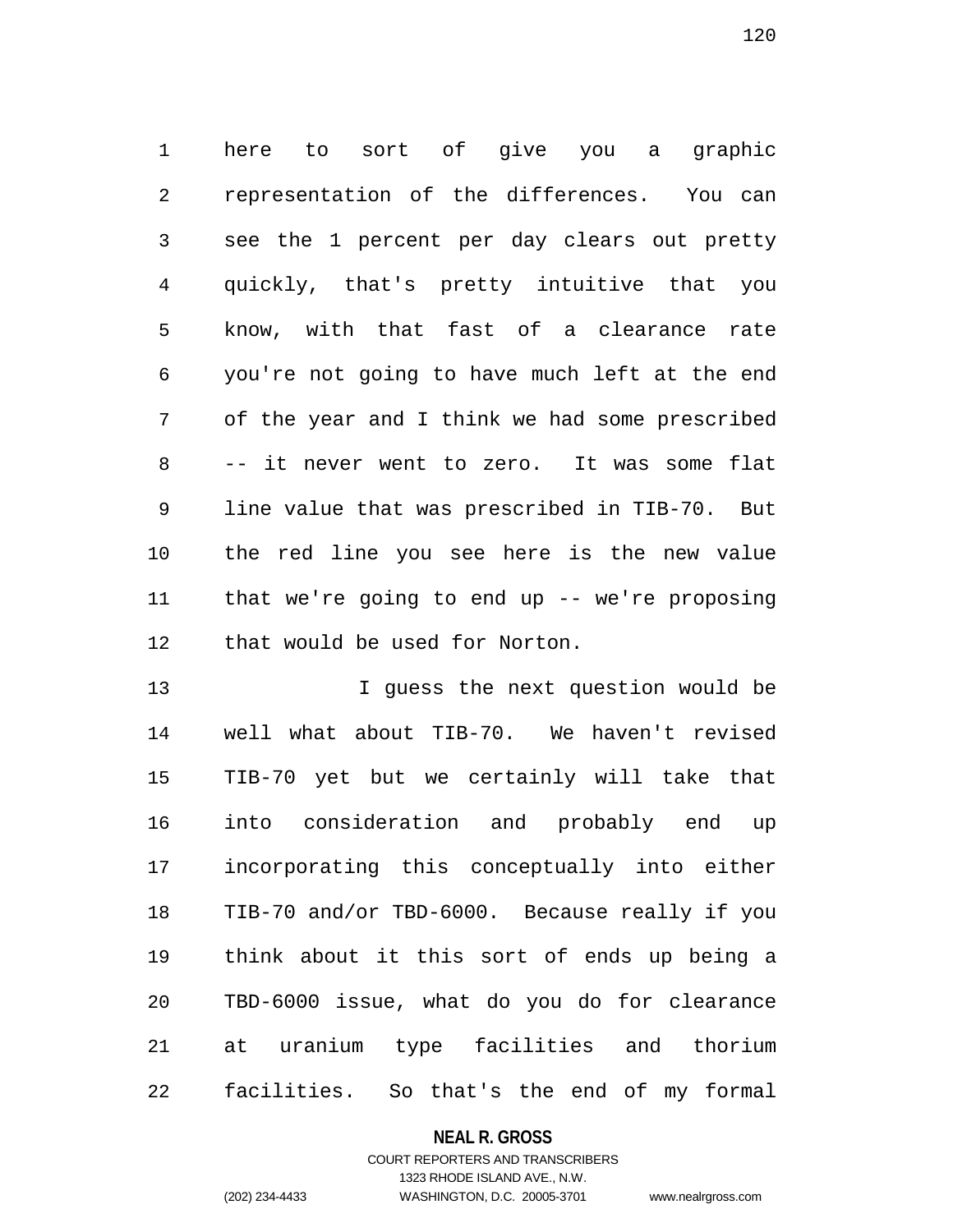1 comments but I'd be happy to answer any 2 questions or refer them to Wanda if I can. 3 CHAIRMAN MELIUS: Any questions 4 for Wanda or Jim? Oh Bill, sorry. 5 MEMBER FIELD: Jim, I'm just 6 curious with the variation that you see in the 7 depletion rates what processes may be causing 8 that variation. I mean it's not huge but it 9 does differ. Is it just sampling differences 10 or? 11 DR. NETON: Oh no, I think it's 12 just process, differences in facilities. I 13 mean, you're talking about four different 14 facilities that did somewhat different things. 15 These facilities were actually still in 16 production mode where see you're going to have 17 a faster -- in my opinion there would be a 18 faster depletion rate if you have ongoing 19 operations rather than a facility that's shut 20 down and you know is closed up you wouldn't 21 have as much potential for clearance. But 22 these are just different facilities and I was

**NEAL R. GROSS**

COURT REPORTERS AND TRANSCRIBERS 1323 RHODE ISLAND AVE., N.W. (202) 234-4433 WASHINGTON, D.C. 20005-3701 www.nealrgross.com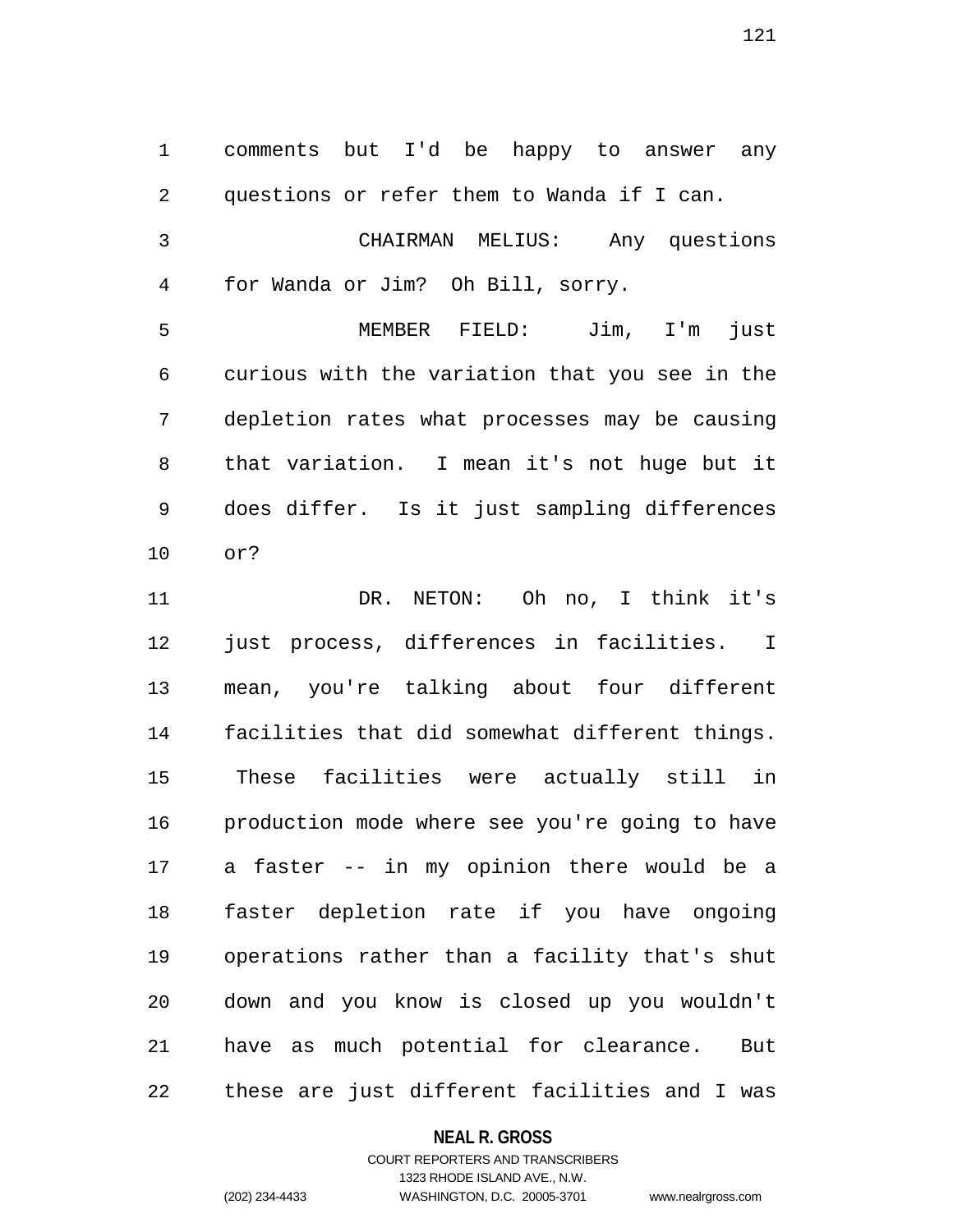1 actually surprised how close they were given 2 that there are differences.

3 MEMBER GRIFFON: Just to follow up 4 on that, Jim. I'm looking at these and I'm 5 thinking you've used this approach in many 6 more sites I believe. I'm wondering does this 7 sort of show your full range of what you've 8 identified? For instance, I see W.R. Grace is 9 one we just went over yesterday. That 10 proposes I think a similar approach to go from 11 operational to --

12 DR. NETON: W.R. Grace --

13 MEMBER GRIFFON: FUSRAP data.

14 DR. NETON: Right. W.R. Grace is 15 a new one that we just did and that wasn't 16 available when I did this one. I think we've 17 captured all of them.

18 MEMBER GRIFFON: These are all of 19 them? Okay.

20 DR. NETON: There are only four 21 sites where we're able to do this approach and 22 I think there are several sites -- I went back

## **NEAL R. GROSS**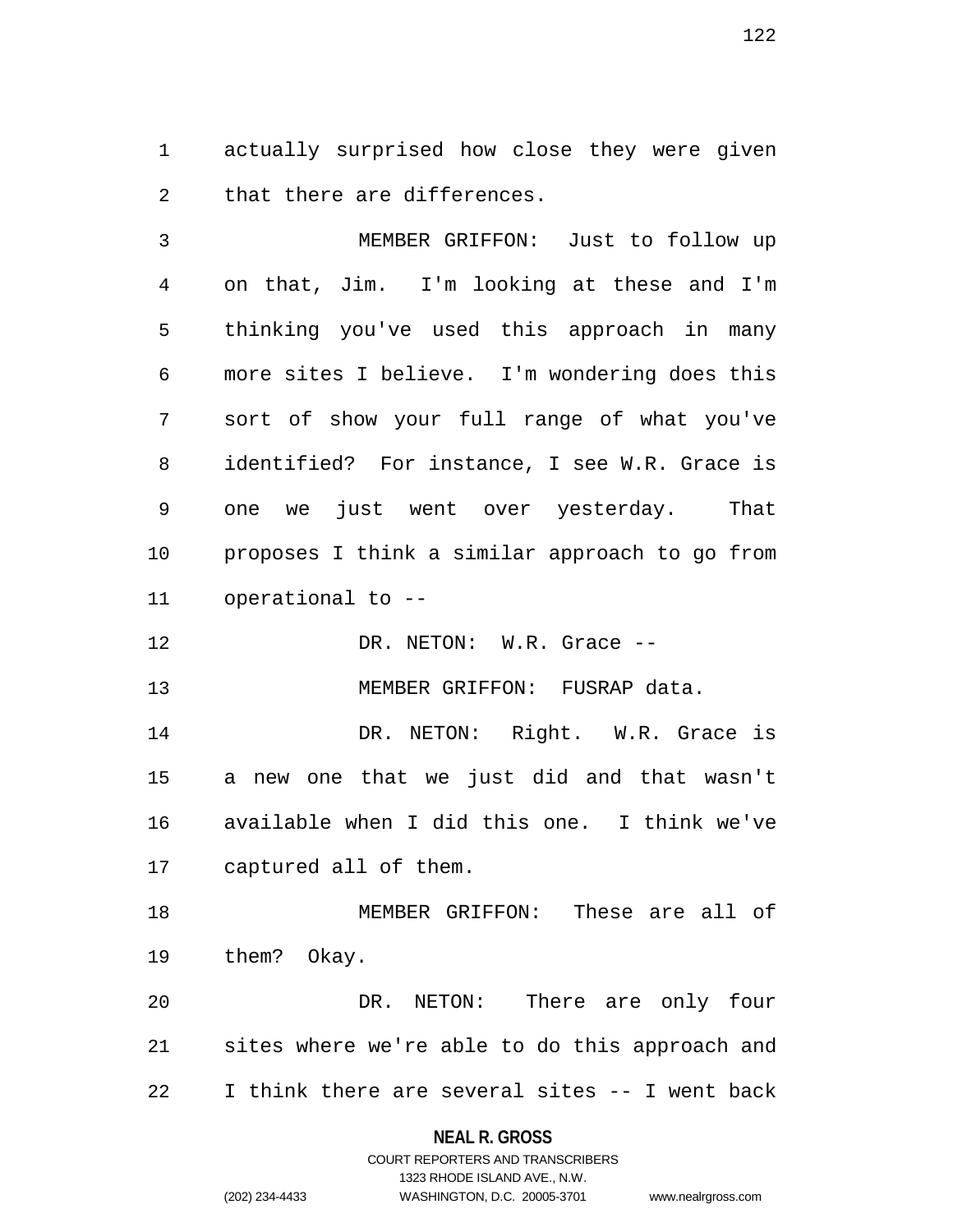1 and looked -- where we use the 1 percent per 2 day that if we adopt this we're going to have 3 to go back and re, you know, do a PER 4 essentially to reevaluate the residual 5 contamination period at those sites. But I 6 think this is the gamut of all the sites.

7 CHAIRMAN MELIUS: Henry?

8 MEMBER ANDERSON: Yes. Are any of 9 these -- how similar are they to the Norton 10 site? As far as what went on during the 11 residual period. You know, you can average 12 them as you have. On the other hand you could 13 say well, really Blockson is quite a different 14 circumstance or Dow Madison is you know more 15 difficult.

16 DR. NETON: Yes. Well, what we 17 are talking about here is resuspension of 18 material and not about the actual processes 19 that are occurring so much. You know, there's 20 activities, people milling around, sweeping, 21 vacuuming, you know, those type of things that 22 occur in a general environment. I'm not so

### **NEAL R. GROSS**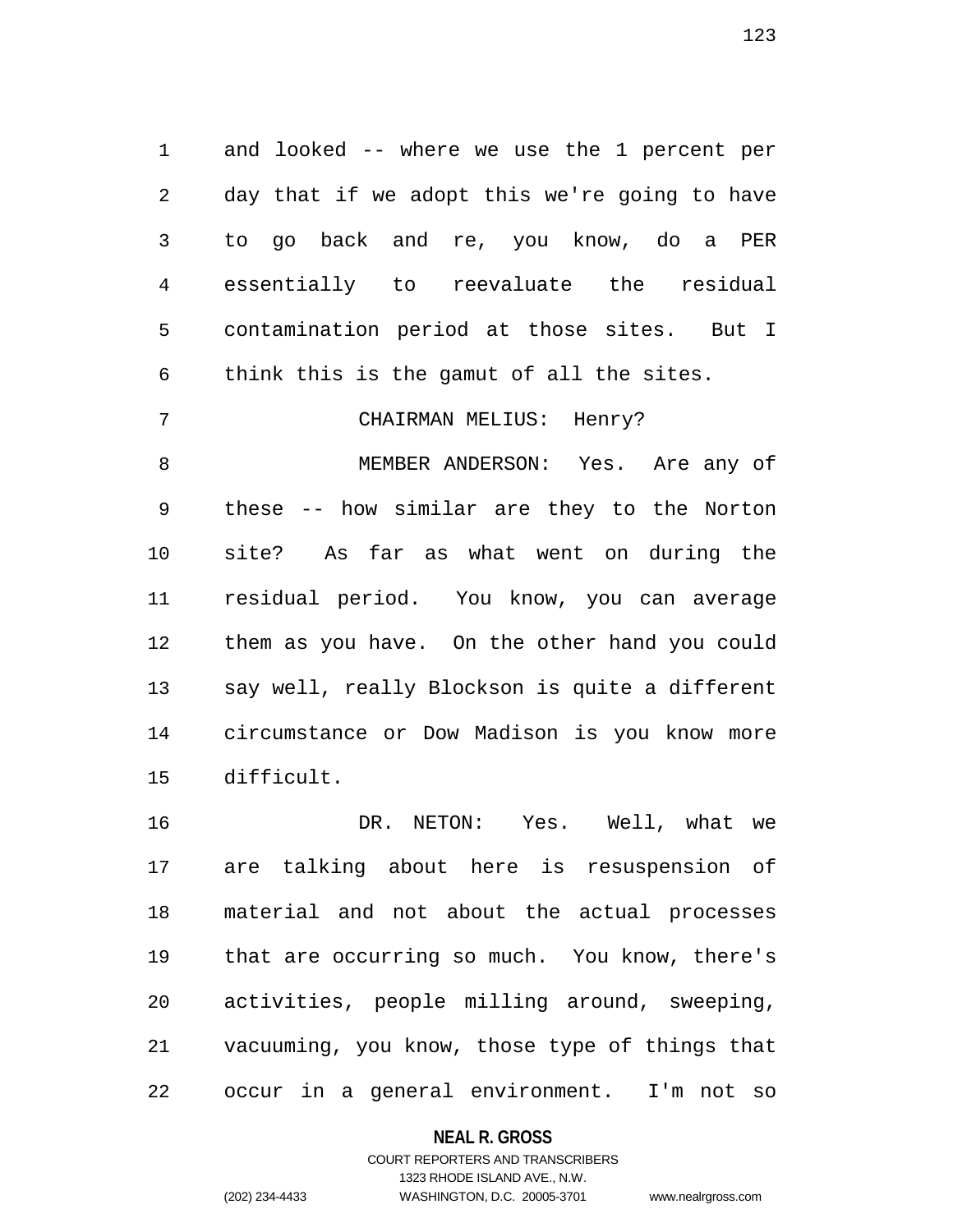1 sure the actual process that occurred is 2 relevant. It may have some bearing. 3 MEMBER ANDERSON: What was going 4 on in the building. 5 DR. NETON: These were all active 6 sites, I mean they weren't closed up 7 facilities where you know there's just nothing 8 going on. They were actively doing something, 9 some commercial operations. 10 MEMBER ANDERSON: Nothing was 11 going on? 12 DR. NETON: Oh Norton was 13 producing thorium the whole time. Well, not 14 the whole time, but during the residual period 15 Norton was doing commercial activities much 16 like these were producing commercial products 17 of some sort. Not necessarily radiologic, 18 radioactive products, but. 19 MEMBER ANDERSON: And Wanda I'm 20 just curious, early on there was a question 21 that you just have one sample or one set of 22 samples. How was that resolved?

**NEAL R. GROSS**

COURT REPORTERS AND TRANSCRIBERS 1323 RHODE ISLAND AVE., N.W. (202) 234-4433 WASHINGTON, D.C. 20005-3701 www.nealrgross.com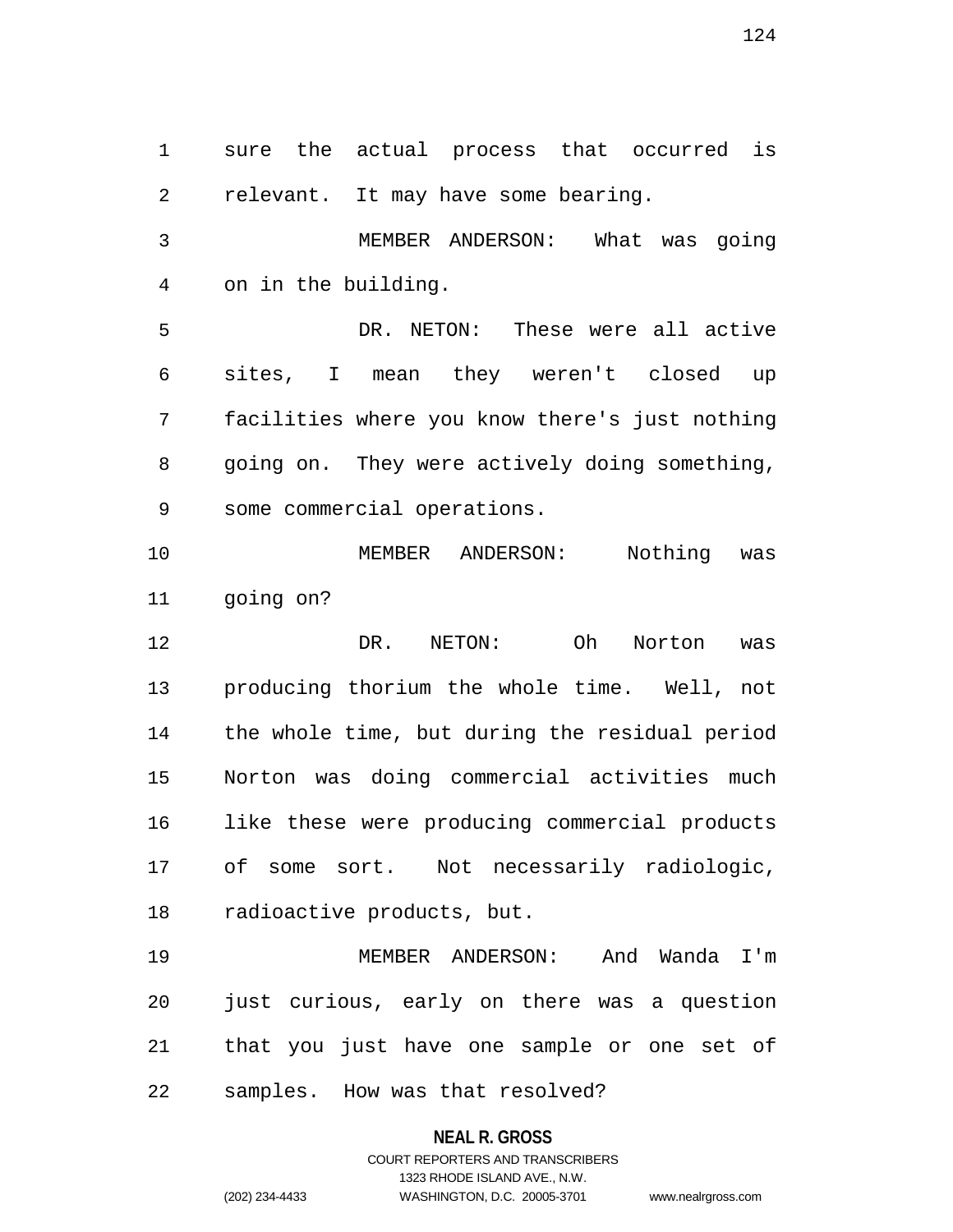1 MEMBER MUNN: That was resolved as 2 I pointed out. Correct me if I'm wrong, Jim. 3 As I pointed out the old samples were very 4 good samples. They were taken early on in the 5 D&D process so that what -- and they were 6 taken in an area where the highest 7 contamination would have been, where the real 8 action was going on. So because those samples 9 were taken where they were and when they were, 10 that is, early on in the D&D process before 11 all of the things were cleaned up it follows 12 that as things were cleaned up and taken away 13 you were not going to have at the end of the 14 cleanup period a higher rate of activity than 15 you would have had at that moment. So those 16 samples were taken during the D&D period for 17 which we have already granted an SEC and sent 18 that recommendation to the Secretary. So 19 those samples were taken early on in that 20 period. Anything that transpired in the 21 residual period after all of the cleanup had 22 been completed could not possibly be higher

#### **NEAL R. GROSS**

## COURT REPORTERS AND TRANSCRIBERS 1323 RHODE ISLAND AVE., N.W. (202) 234-4433 WASHINGTON, D.C. 20005-3701 www.nealrgross.com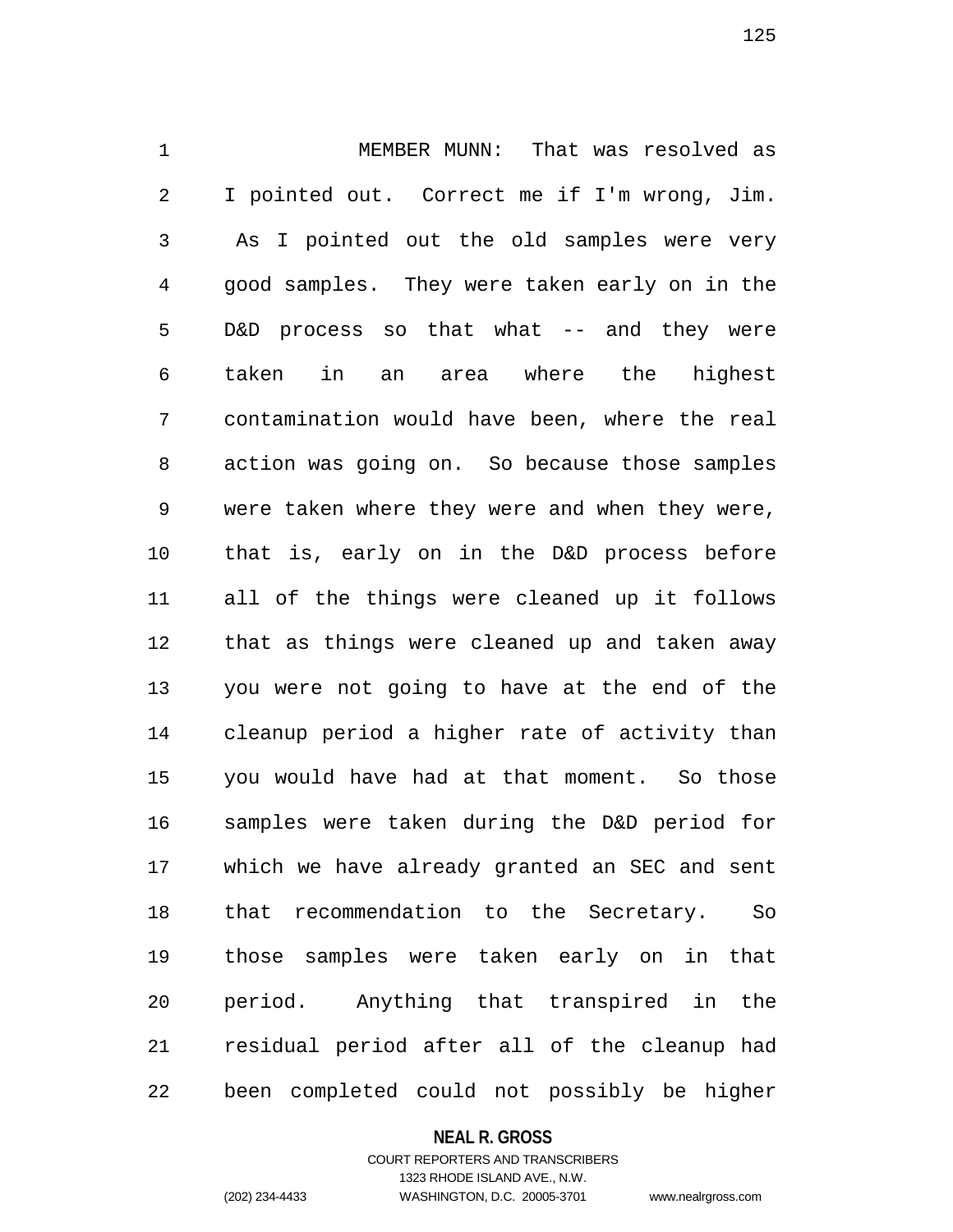1 from our AWE source than it was at the time 2 those samples were made.

3 MEMBER ANDERSON: Yes, I 4 understand that. The question is yes, that's 5 -- they couldn't have been any higher but is 6 that a realistic starting point for applying 7 then this depletion. It would seem to me your 8 estimated exposures are going to have been 9 much higher than they ever could have been so 10 it's a bound but it might be a very 11 unreasonable high bound.

12 DR. NETON: I'm sorry.

13 MEMBER ANDERSON: Yes.

14 DR. NETON: That's the conundrum. 15 I mean, you have a facility that's been 16 cleaned up but you have no data to say how 17 much it was cleaned up and so to bound it 18 you're going to use something that was in, 19 that was more than likely more contaminated in 20 the cleaned-up facility but you're taking a 21 general area air sample, not a process sample 22 where they're machining the material, just a

## **NEAL R. GROSS**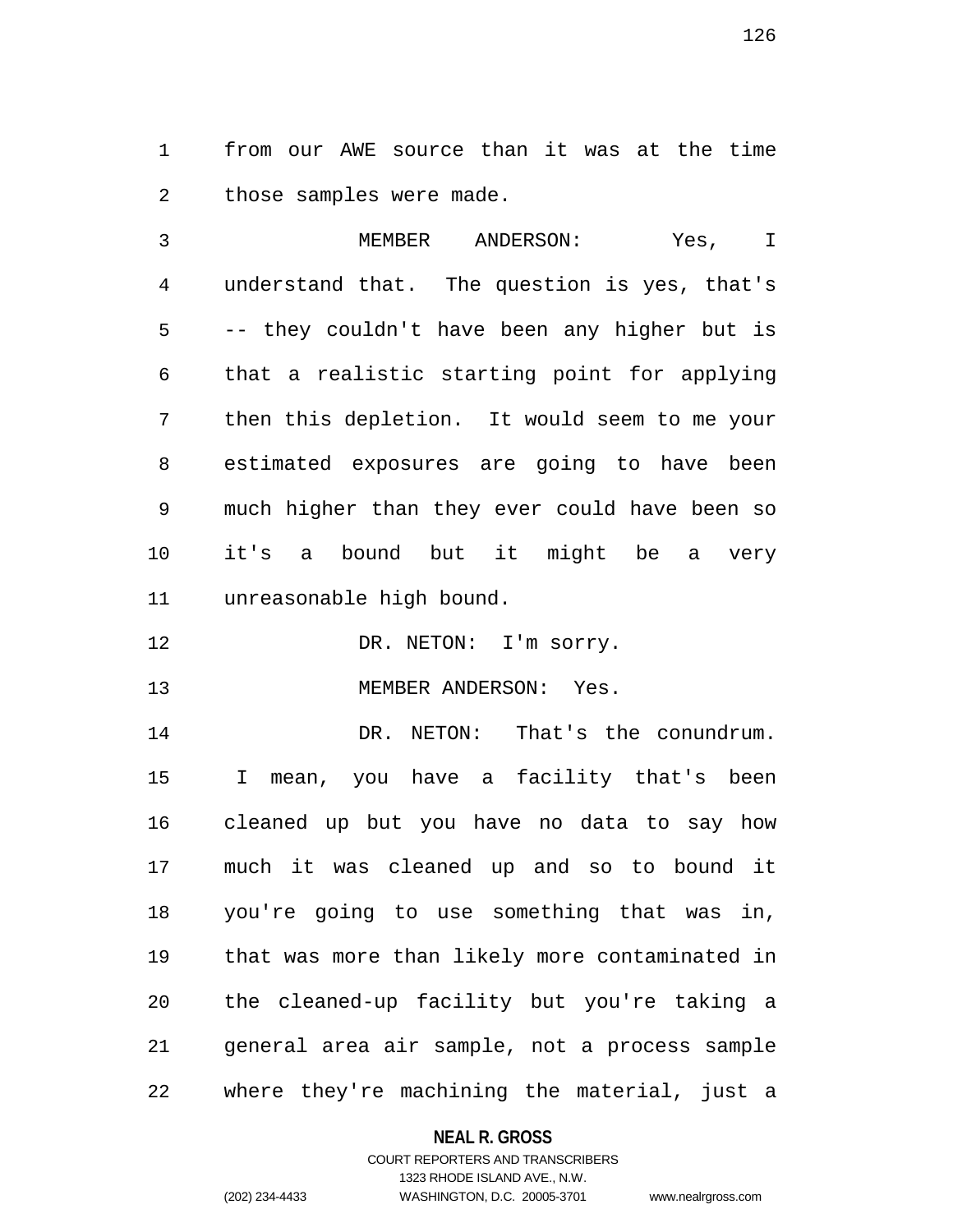1 general area sample of what were the 2 concentrations of thorium in the general 3 environment of that facility in 1958 I think 4 it was, '59. And that will bound your 5 starting point for the residual period. 6 Otherwise I don't know what you do. It's -- 7 our first guess actually, my first pass at 8 this was to say it was cleaned up, there was 9 no residual contamination. But you know, you 10 just can't say that with any confidence. So 11 this in our opinion is a bounding value to 12 apply to something that was more than likely 13 much lower.

14 CHAIRMAN MELIUS: Along those 15 lines and the original SC&A comments actually 16 weren't about the -- sort of the 17 representativeness for that year as much about 18 the -- I think it's a limited number of 19 restricted air sampling time and then some 20 technical issues about how the samples were. 21 DR. NETON: Right. But I think

22 what -- their argument was that they were not

## **NEAL R. GROSS** COURT REPORTERS AND TRANSCRIBERS

1323 RHODE ISLAND AVE., N.W.

(202) 234-4433 WASHINGTON, D.C. 20005-3701 www.nealrgross.com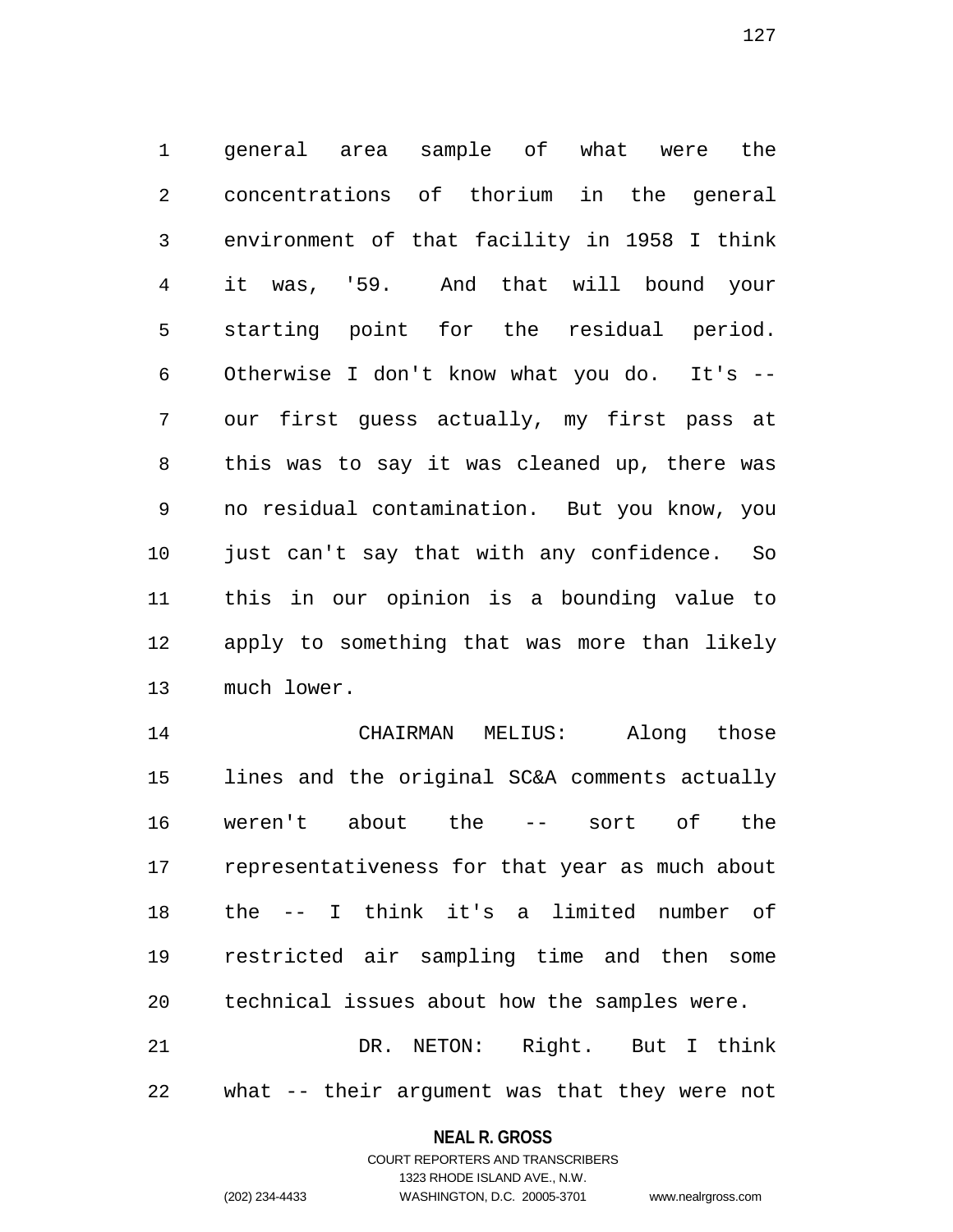1 necessarily representative of the activity and 2 I pointed out during the meeting that we have 3 agreed awhile ago that general area -- you 4 don't necessarily need representative air 5 samples of some process if you're just trying 6 to characterize what's being resuspended from 7 the ground. A general area air sample about 8 the building is going to be representative of 9 what's being kicked up from the deposited 10 activity, not you know, we don't really care 11 how much activity is being generated by 12 grinding, cutting, that's just, it's not 13 happening. And SC&A agreed with that. 14 CHAIRMAN MELIUS: Okay. I just 15 wanted to get on the record how we addressed 16 that. 17 DR. NETON: You're absolutely 18 right. 19 MEMBER ANDERSON: What were the

- 20 values?
- 21 DR. NETON: Of the?
- 22 MEMBER ANDERSON: I mean how --

# **NEAL R. GROSS**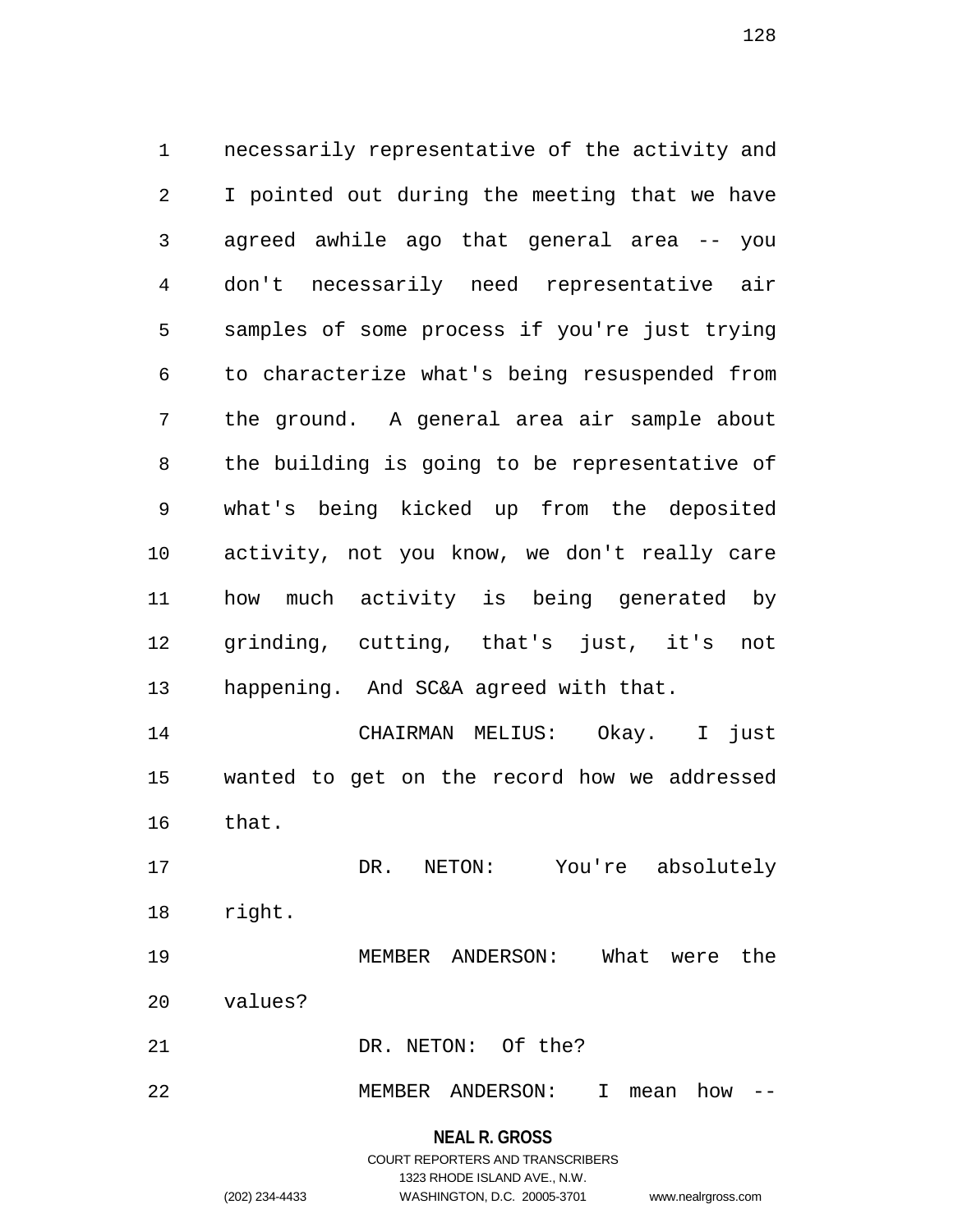1 how high are they I guess. I mean are they so 2 high that --

3 DR. NETON: I'll try to keep my 4 significant figures down here, but 4.6 dpm per 5 cubic meter. It's fairly low, not very high. 6 MEMBER ANDERSON: That's what I 7 wanted to know.

8 DR. NETON: About five, less than 9 five.

10 MEMBER ANDERSON: Yes.

11 CHAIRMAN MELIUS: Thank you. 12 Mark?

13 MEMBER GRIFFON: I know I've made 14 these comments before but it's really 15 regarding TIB-70 in general and my concerns of 16 this approach. I mean, I wonder if it gets 17 into the we-can-solve-this-problem mode. But 18 you know, you said in this residual period and 19 I think we've all thought about it this way, 20 in a lot of the discussions, that you know the 21 depletion rate is sort of people are milling 22 around or sweeping or things like that. My

### **NEAL R. GROSS**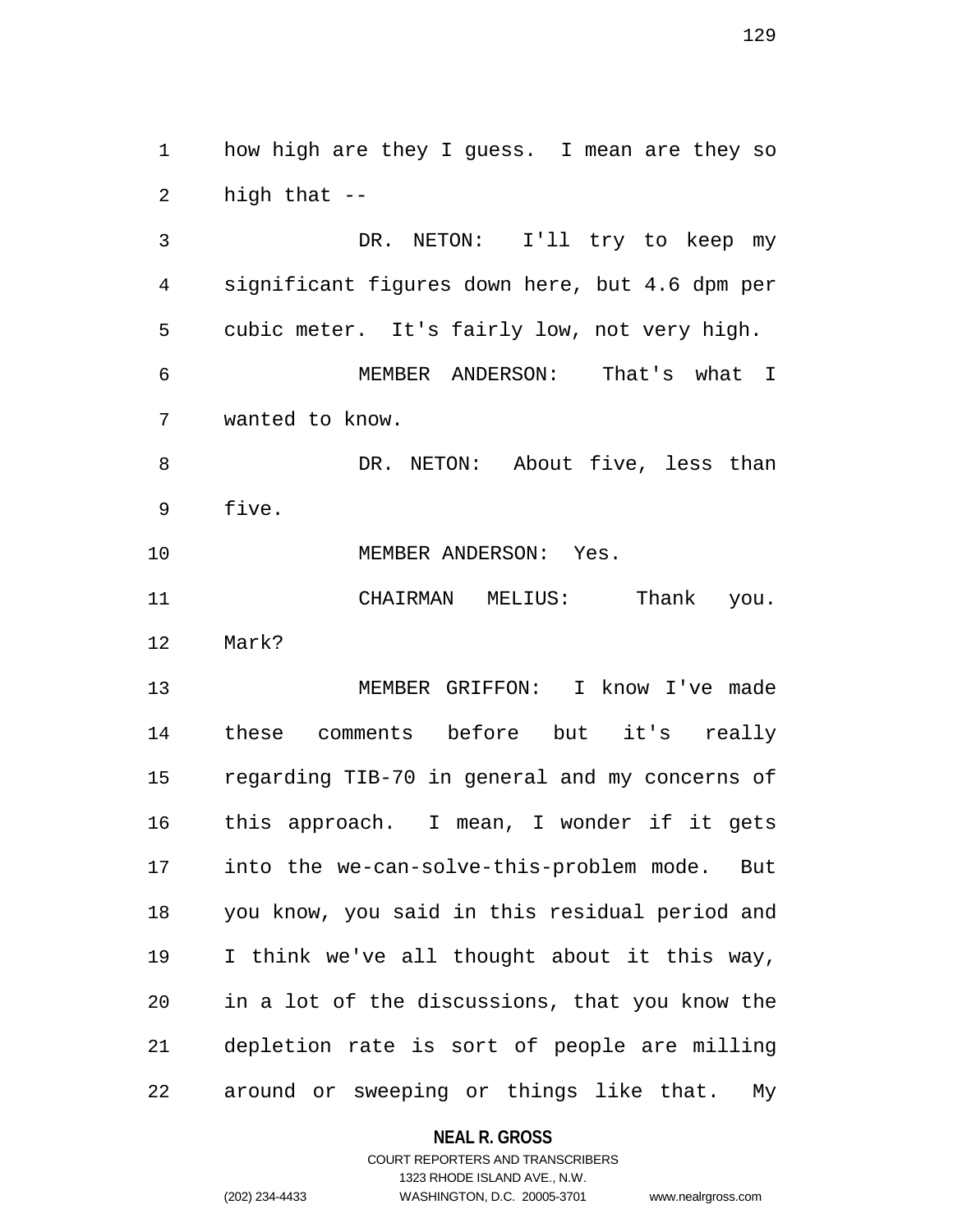1 concern and from firsthand experience is in 2 those 20 or 30 or so years a lot of what -- 3 now this is a little different because you had 4 commercial operations come in afterwards so 5 it's complicated in that way, but in a lot of 6 the other facilities I've worked in a question 7 is raised that in those middle years workers 8 went up and tore out ventilation systems and 9 tore out old process equipment the footprints 10 of which ended up being highly contaminated. 11 So these general FUSRAP samples which are 12 actually -- I mean, they're -- we all know 13 that that sampling effort, in most of these 14 cases I think the sampling effort was scoping, 15 you know, do we need to do cleanup on this 16 site. So they would just do some general area 17 samples and if you had a couple that were over 18 limits you didn't need to go much further. 19 They weren't necessarily designed to sort of 20 characterize exposures to employees. So my 21 concern is not the general activities that 22 would have went on but the sort of maintenance

#### **NEAL R. GROSS**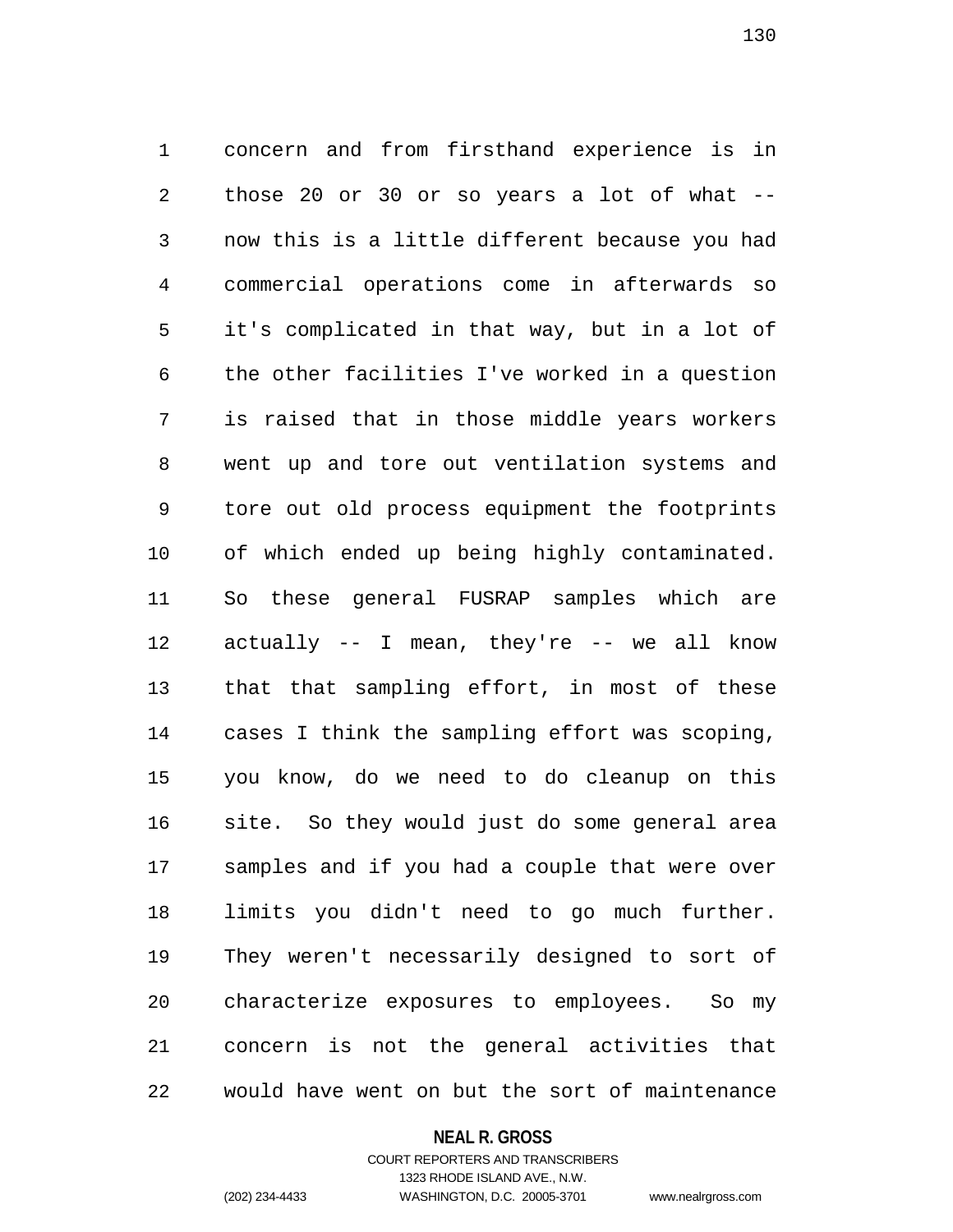1 activities and you know I guess you get into 2 the discussion of whether this would bound 3 those conditions or that kind of thing.

4 DR. NETON: Well, I'd remind you 5 this site's a little different because it was 6 cleaned up. I mean they took the kiln brick 7 by brick apart and buried 18 to 20 tons of 8 material that by their estimate contained 9 about I think 15 pounds of thorium total 10 included in that 18 tons of residue that they 11 pulled out of that building. So I think this 12 is a little different than that.

13 MEMBER GRIFFON: I don't know the 14 specific case but you know I did quite a bit 15 of consulting cleaning up sites that were 16 cleaned up.

17 DR. NETON: I understand.

18 MEMBER GRIFFON: I mean sites that 19 were cleaned up in the '70s --

20 DR. NETON: Right.

21 MEMBER GRIFFON: -- and ended up 22 being, you know, big projects in the '90s, so.

**NEAL R. GROSS**

|                | COURT REPORTERS AND TRANSCRIBERS |                    |
|----------------|----------------------------------|--------------------|
|                | 1323 RHODE ISLAND AVE N.W.       |                    |
| (202) 234-4433 | WASHINGTON, D.C. 20005-3701      | www.nealrgross.com |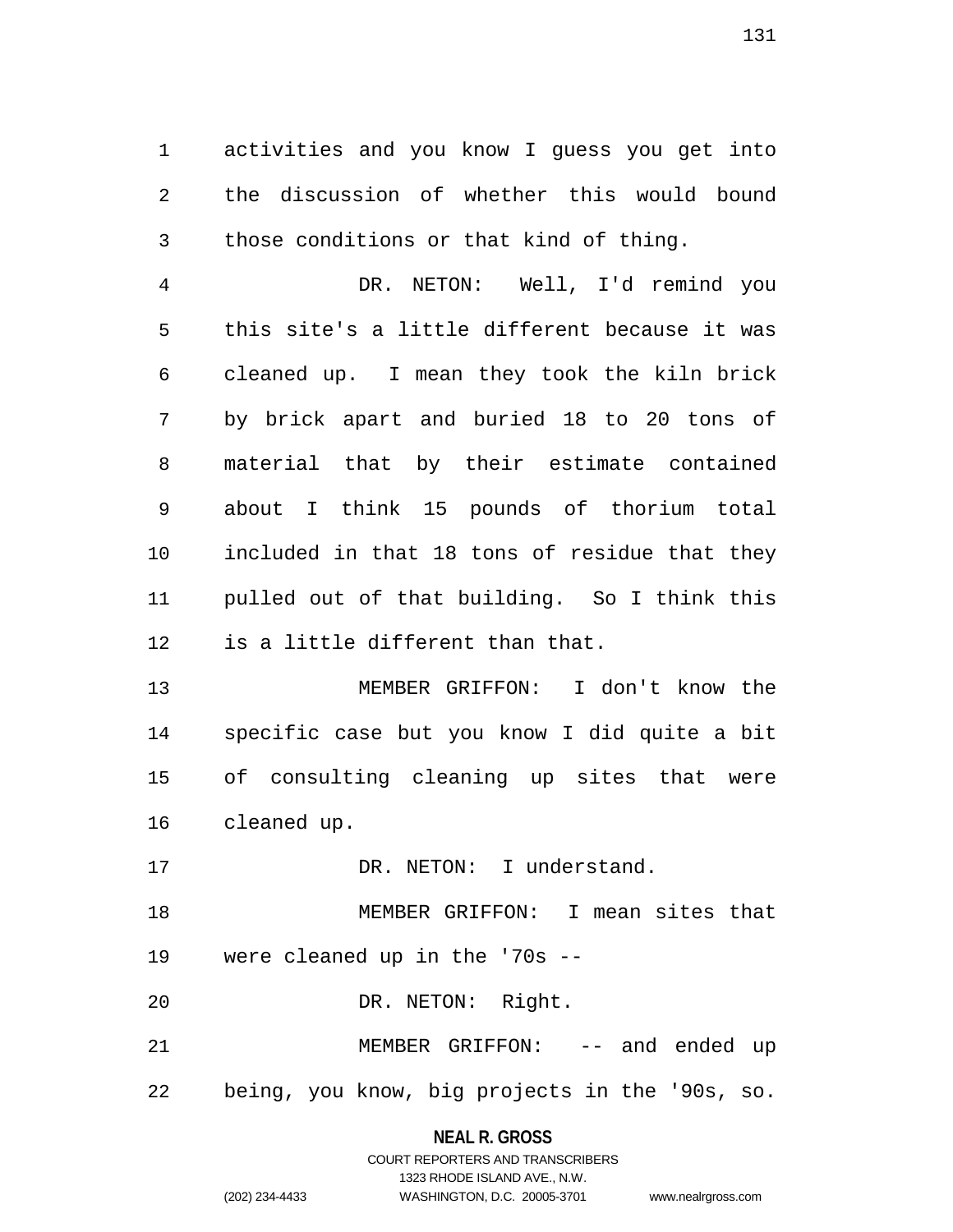1 Anyway.

2 CHAIRMAN MELIUS: It's also our 3 conversation yesterday, just a comment is that 4 you know, people will get individual dose 5 reconstruction if we follow through with this 6 recommendation. So if someone applies and 7 find out that there was, you know, a task that 8 went on for a significant period of time what 9 would have been much higher exposures or 10 something you know I think and I would hope 11 that NIOSH would recognize that situation and 12 say maybe we don't have adequate data to do 13 the, or this approach isn't adequate to 14 address that. I mean I think that's --

15 MEMBER GRIFFON: I mean, I'm not 16 arguing that the exposures would have been, 17 and even at the start of that D&D it seemed, 18 you know, obviously they were at very small 19 levels. I'm just, you know, so that's why 20 it's a troubling area because in one way you 21 know the exposures were low but the question 22 is can you really -- do you really have enough

### **NEAL R. GROSS**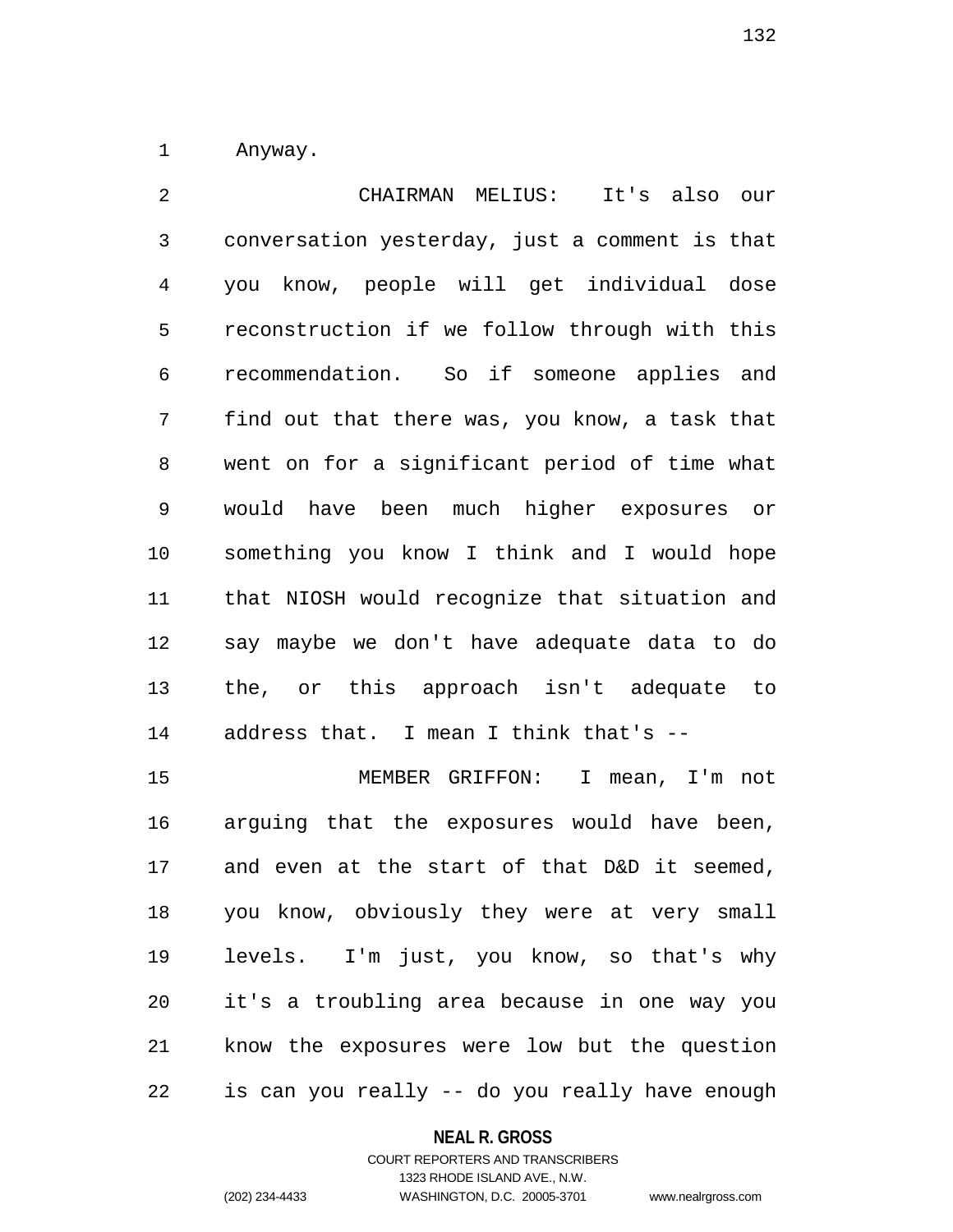1 information to characterize the exposures. 2 That's my dilemma. And this depletion rate 3 just assumes, you know, general sort of being 4 in the area, not these sort of intrusive 5 activities. Because I don't think any of 6 these FUSRAP samples would have represented 7 those kind of areas where you know within 8 ventilation systems or under process 9 equipment. I'm pretty sure, they might have 10 done a few sub-surface samples but usually 11 it's surface.

12 DR. NETON: Right. I'd like to 13 focus on this issue here though for this 14 facility, not the general issues. This is 15 applicable to this facility I think is what 16 I'm suggesting, not is it applicable across 17 the board. We haven't modified TIB-70 to do 18 this but I think for this particular 19 application I think it's appropriate. Given 20 what we know about the cleanup activities and 21 the removal of the kiln itself.

22 MEMBER GRIFFON: You're deriving

**NEAL R. GROSS**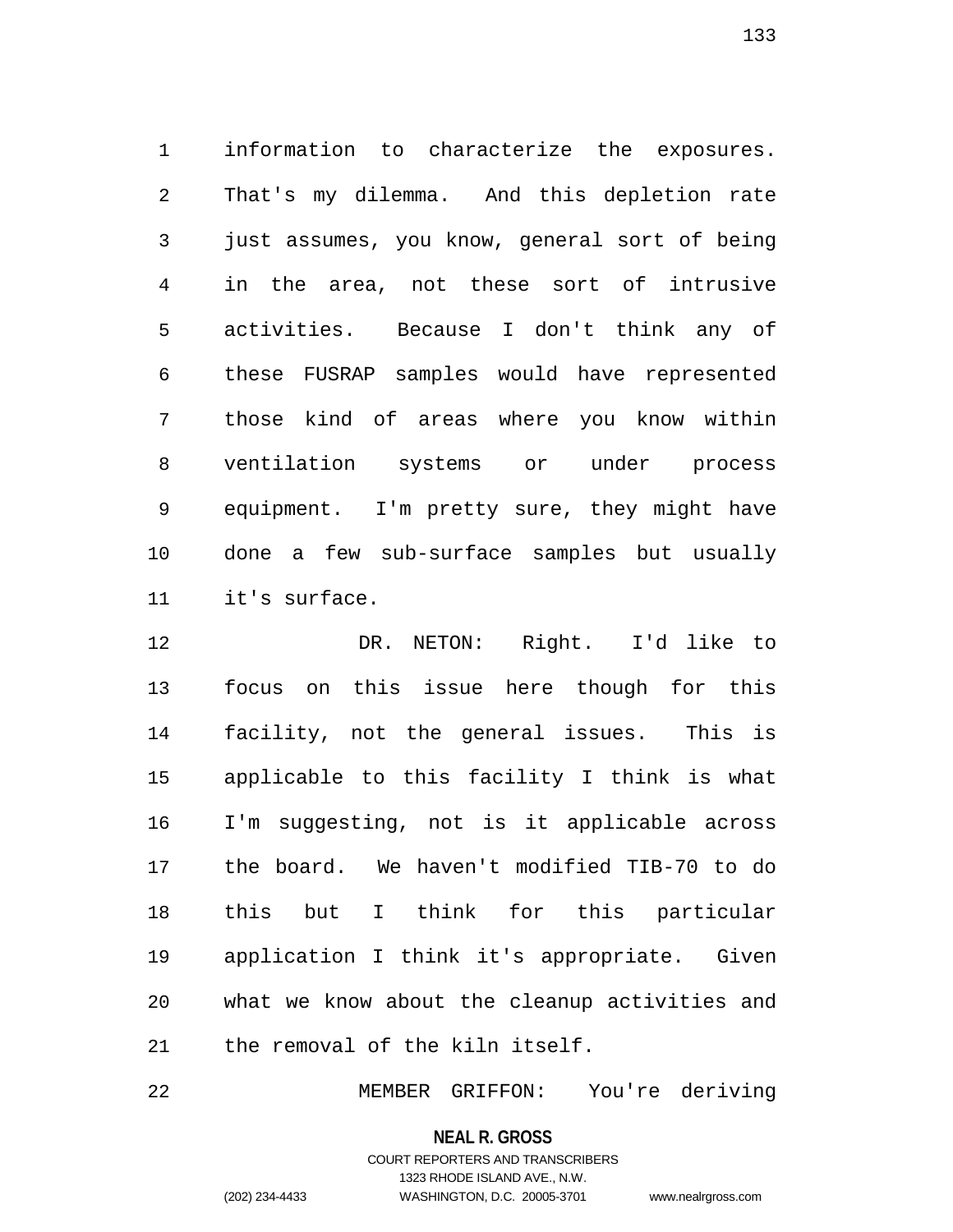1 depletion rates based on other sites where my 2 characterization might have been applicable, 3 right? I mean, I think.

4 DR. NETON: Well, I don't know. I 5 mean because these are surface contamination 6 levels that were observed on the accessible 7 surfaces. And we're talking about accessible 8 surfaces that were here in this building 9 because the kiln and the materials where they 10 produced it are gone now.

11 MEMBER GRIFFON: Are gone. That's 12 a good argument, you're right. And that's -- 13 because that -- and was that true in these 14 other cases? I guess that would be a 15 question.

16 DR. NETON: Well, what I'm arguing 17 though is they measured the depletion rate of 18 accessible surfaces and we're trying to model 19 what the depletion rate for accessible 20 surfaces would be at this facility. Because 21 the kiln and everything is gone. So whatever 22 holed-up material there might have been in the

### **NEAL R. GROSS**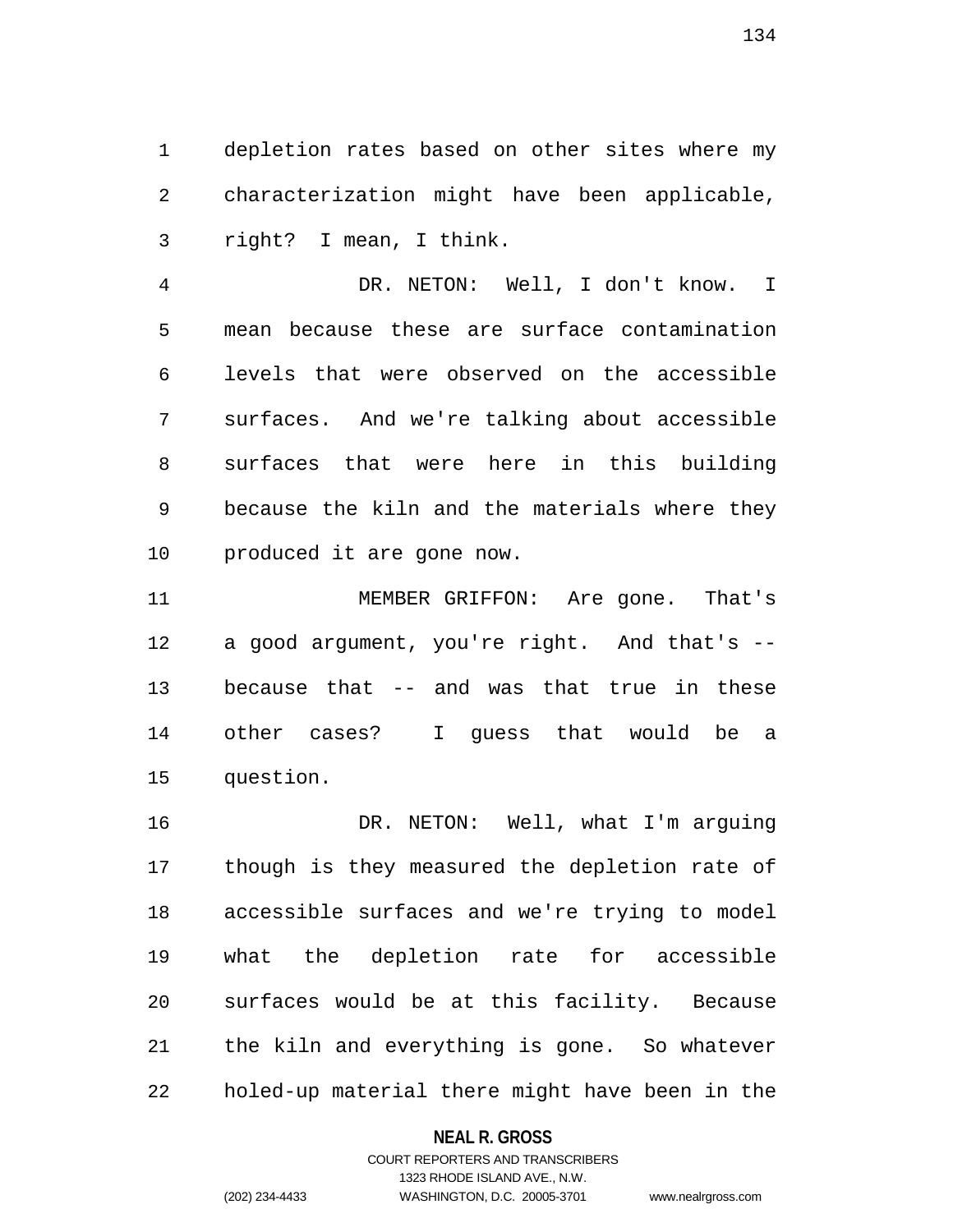1 ductwork and stuff is really not relevant for 2 this particular situation. I grant you that 3 maybe for another facility where there is a 4 footprint of contamination, you've got a 5 point.

6 MEMBER GRIFFON: Yes. It's 7 definitely a stronger argument when you -- 8 DR. NETON: And so each facility 9 needs to be taken --

10 MEMBER GRIFFON: -- say this stuff 11 was removed.

12 DR. NETON: And I totally agree 13 that each facility needs to be taken on its 14 own merits. You know, this is not sort of 15 going to be universally applicable I don't 16 think. That's why we didn't rush to make this 17 a TIB-70, you know, modification yet, at least 18 in some other form.

19 CHAIRMAN MELIUS: Any other 20 questions? 21 DR. NETON: David I think has

22 something.

### **NEAL R. GROSS**

## COURT REPORTERS AND TRANSCRIBERS 1323 RHODE ISLAND AVE., N.W. (202) 234-4433 WASHINGTON, D.C. 20005-3701 www.nealrgross.com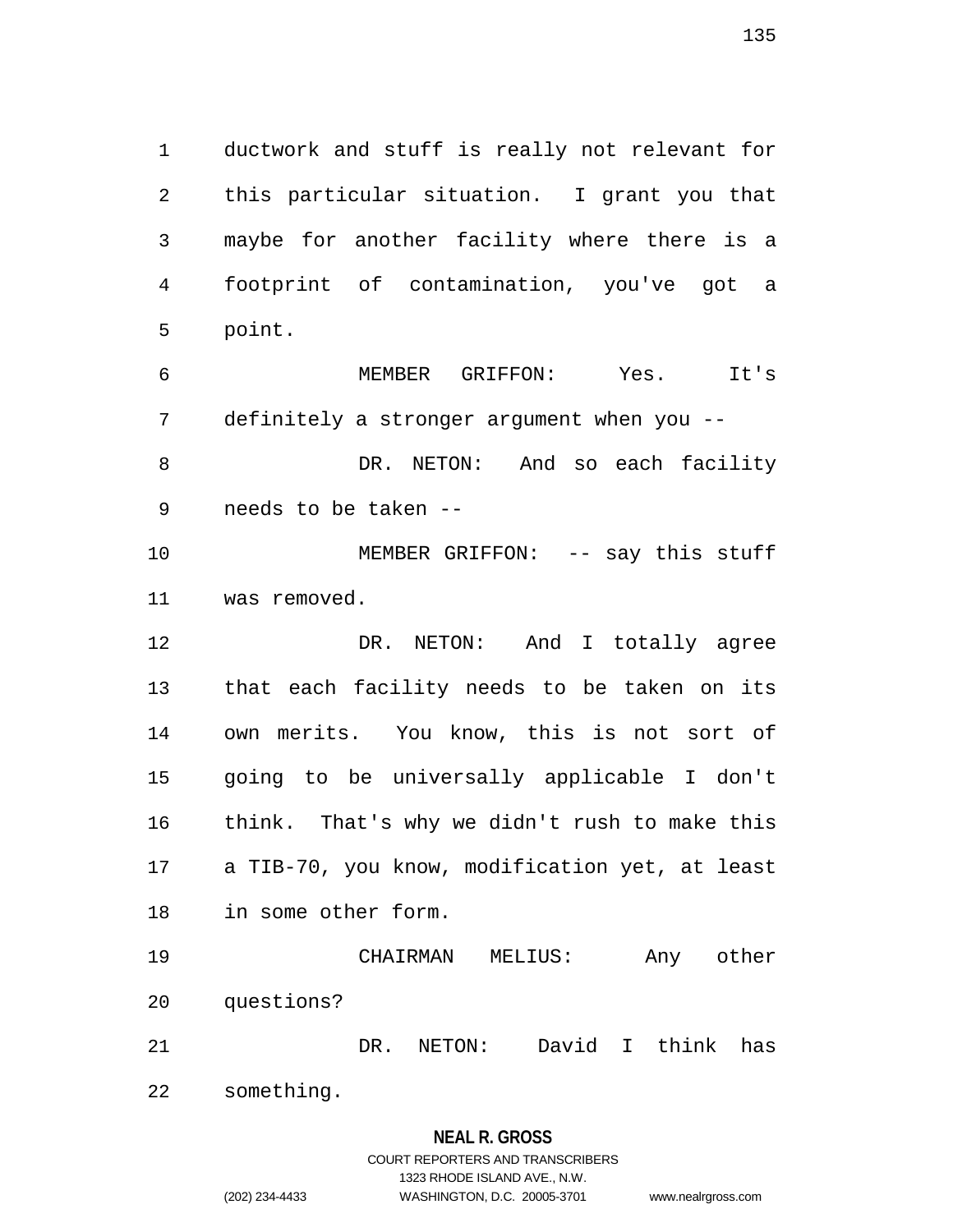1 MEMBER RICHARDSON: I had one 2 question. I was wondering, the picture you 3 had of comparing the first model, the prior 4 model to the current model, it looked like 5 after 100 days basically there was nothing 6 left under this 1 percent per day model. And 7 so I was wondering if I understood what that 8 meant about 1 percent per day. Is it -- I was 9 imagining like a compartmental model where 10 there's some mass and then you're moving over 11 a fraction of it out of the compartment to a 12 second -- 13 DR. NETON: A clearance rate. 14 MEMBER RICHARDSON: A clearance 15 rate. And so you calculate kind of like 16 compound interest. 17 DR. NETON: Exactly. 18 MEMBER RICHARDSON: And so this is 19 an exponential decay model. 20 DR. NETON: Exactly. So you have 21 a 15 times longer half-life -- a lambda value. 22 A clearance rate. And so your total intake

> **NEAL R. GROSS** COURT REPORTERS AND TRANSCRIBERS

> > 1323 RHODE ISLAND AVE., N.W.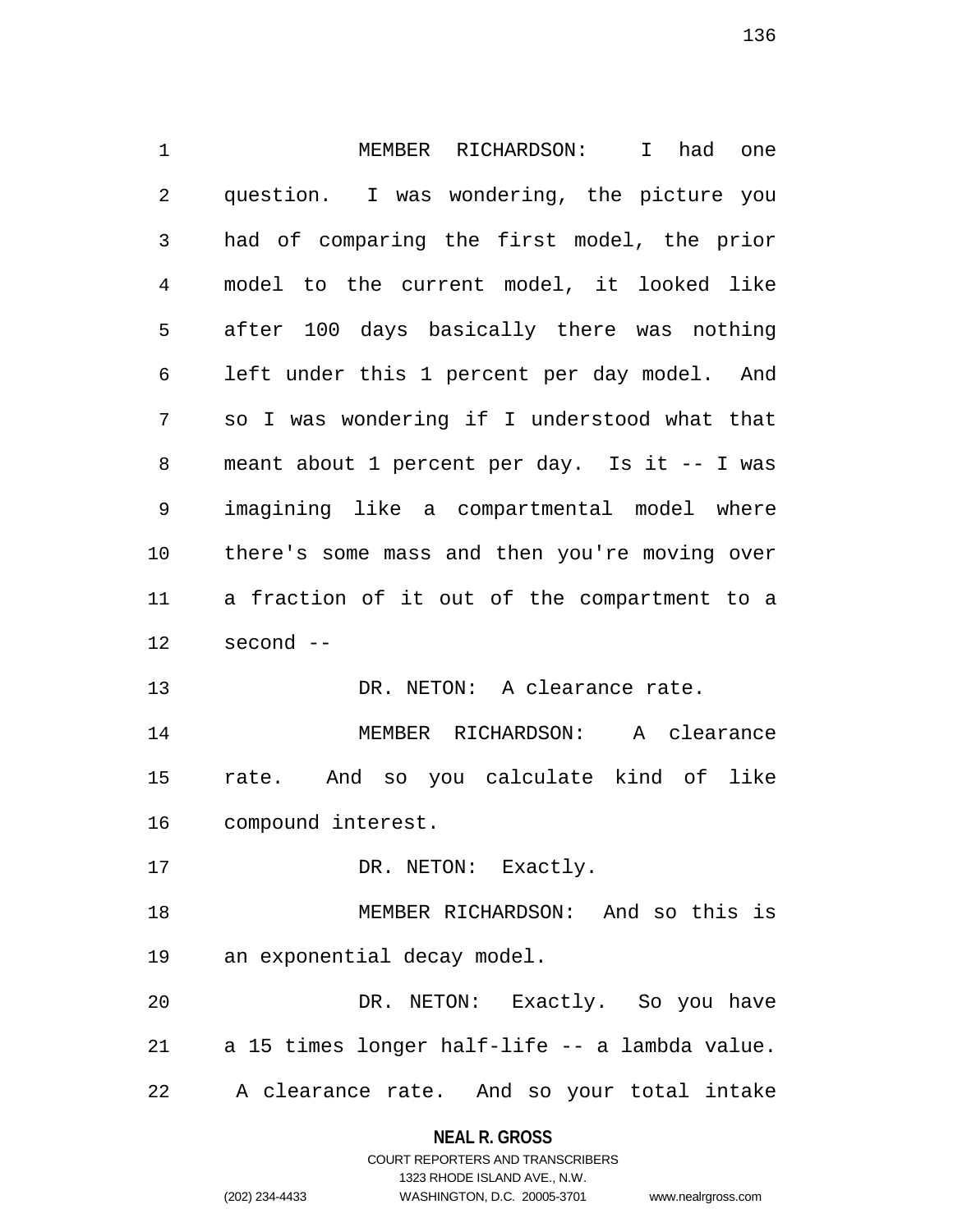1 in terms of dpm per cubic meter days, if you 2 integrate that curve it's 15 times more 3 effectively dose because milligram per cubic 4 meter days is dose, your intake. So you're 5 allowing for -- if the material is there a lot 6 longer it's available for resuspension 7 inhalation for quite a much longer period of 8 time.

9 MEMBER RICHARDSON: So the picture 10 just -- the picture was giving me the 11 impression that this was a linear decay model. 12 DR. NETON: Yes, and that's an 13 issue with the scale because it's not linear, 14 it's an exponential, it's just compressed on 15 that scale so much it looks like a straight 16 line.

17 MEMBER RICHARDSON: Because these 18 are years and you're getting out to -- 19 DR. NETON: Exactly. Yes, so it's

21 MEMBER RICHARDSON: Thousands of 22 days. That's what's going --

 $20$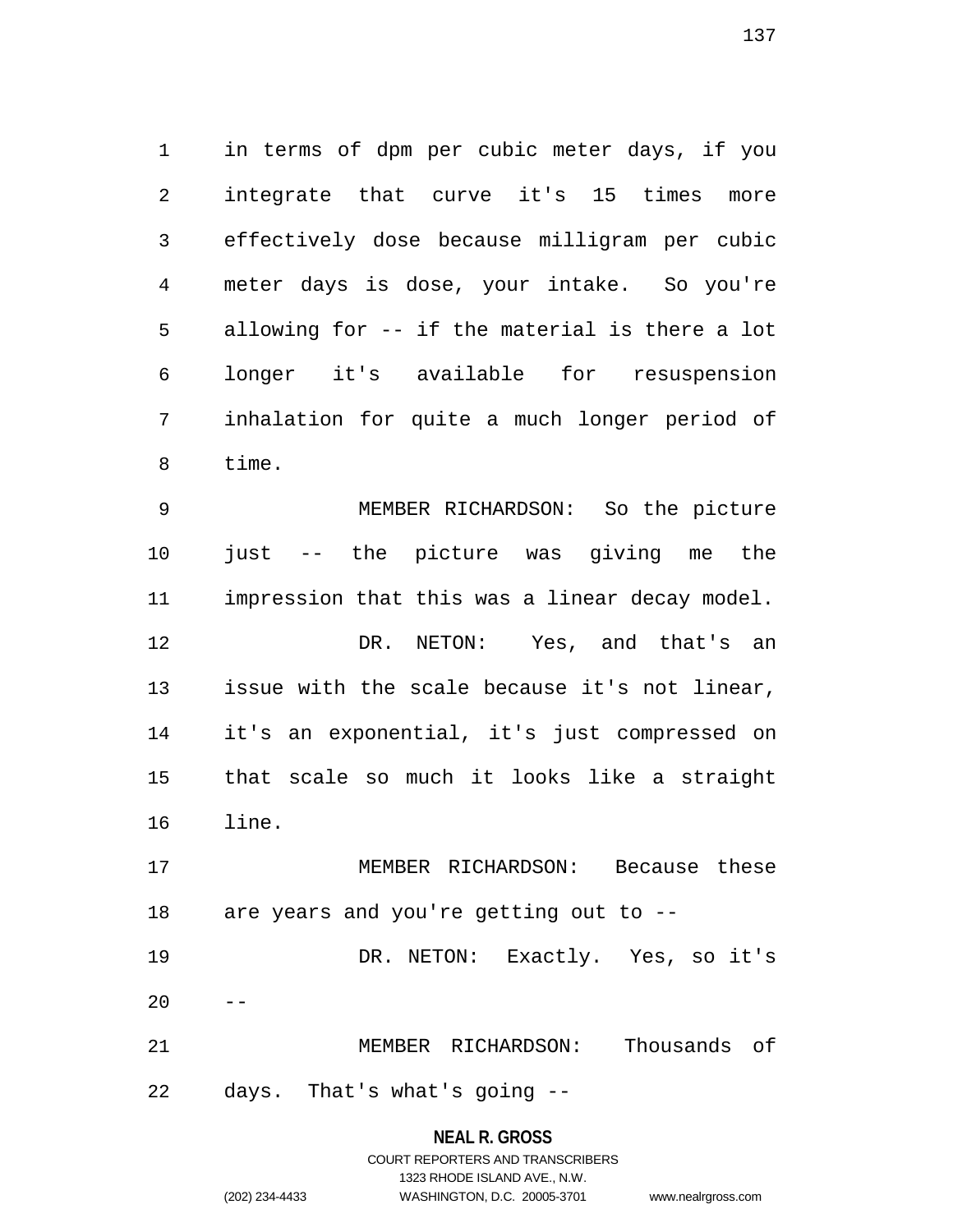1 DR. NETON: That's the problem, 2 yes. So it's a very fast -- 1 percent per day 3 is too fast. I mean, I totally agree with 4 that, it just doesn't -- in retrospect what we 5 know about these sites and -- just not a good 6 number to use.

7 MEMBER RICHARDSON: Okay.

8 CHAIRMAN MELIUS: Any other 9 questions? If not I believe the Work Group 10 did not have a specific recommendation, I 11 think you lacked a quorum if I understood you 12 but so do you wish to make a motion?

13 MEMBER MUNN: Mr. Chair, I am 14 delighted to move that this SEC petition not 15 be accepted and that NIOSH address the 16 residual period in the manner that's been 17 described here today.

18 CHAIRMAN MELIUS: Do I hear a 19 second to the motion?

20 MEMBER FIELD: I'll second the 21 motion.

22 CHAIRMAN MELIUS: Okay. Thank

**NEAL R. GROSS**

## COURT REPORTERS AND TRANSCRIBERS 1323 RHODE ISLAND AVE., N.W. (202) 234-4433 WASHINGTON, D.C. 20005-3701 www.nealrgross.com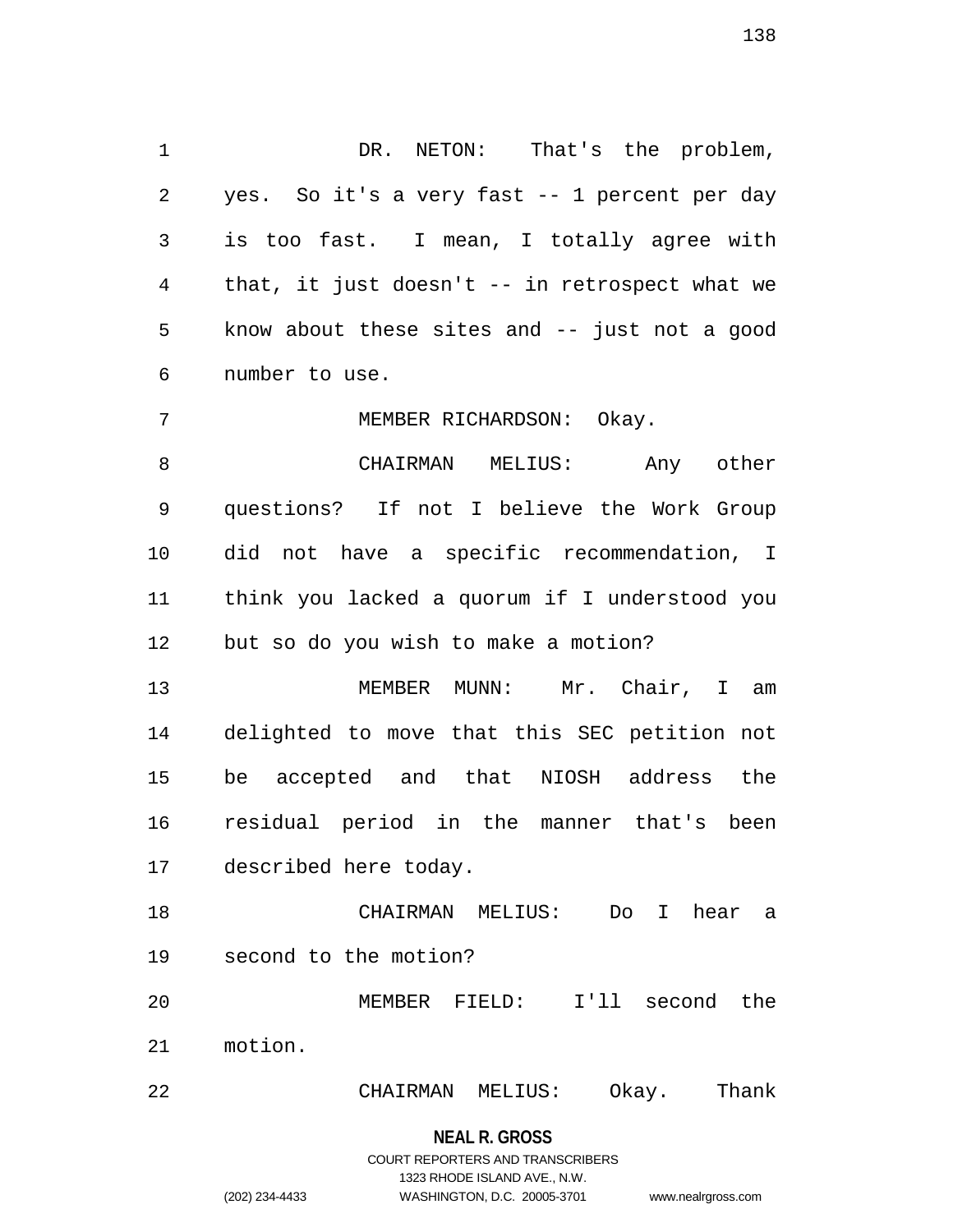1 you, Bill. Any further discussion? Not -- 2 Ted, do the roll call.

3 MR. KATZ: I don't know whether we 4 have had any Board Members join us on the 5 phone so I'll run through their names for the 6 two that might as well.

7 MEMBER FIELD: Jim, could you 8 restate the motion?

9 CHAIRMAN MELIUS: The motion is to 10 accept the NIOSH recommendation that for this 11 residual period that it not be added to the 12 SEC essentially. So it is to not grant the 13 Special Exposure Cohort for this time period 14 at Norton which is the residual time period. 15 I don't have the -- all the elements doesn't 16 change what happened before, no.

17 MEMBER MUNN: The others are 18 already gone. This is the only one that's 19 left and the position that we have is that 20 NIOSH is able to bound these exposures in such 21 a way that for this residual period only they 22 can provide dose reconstruction that's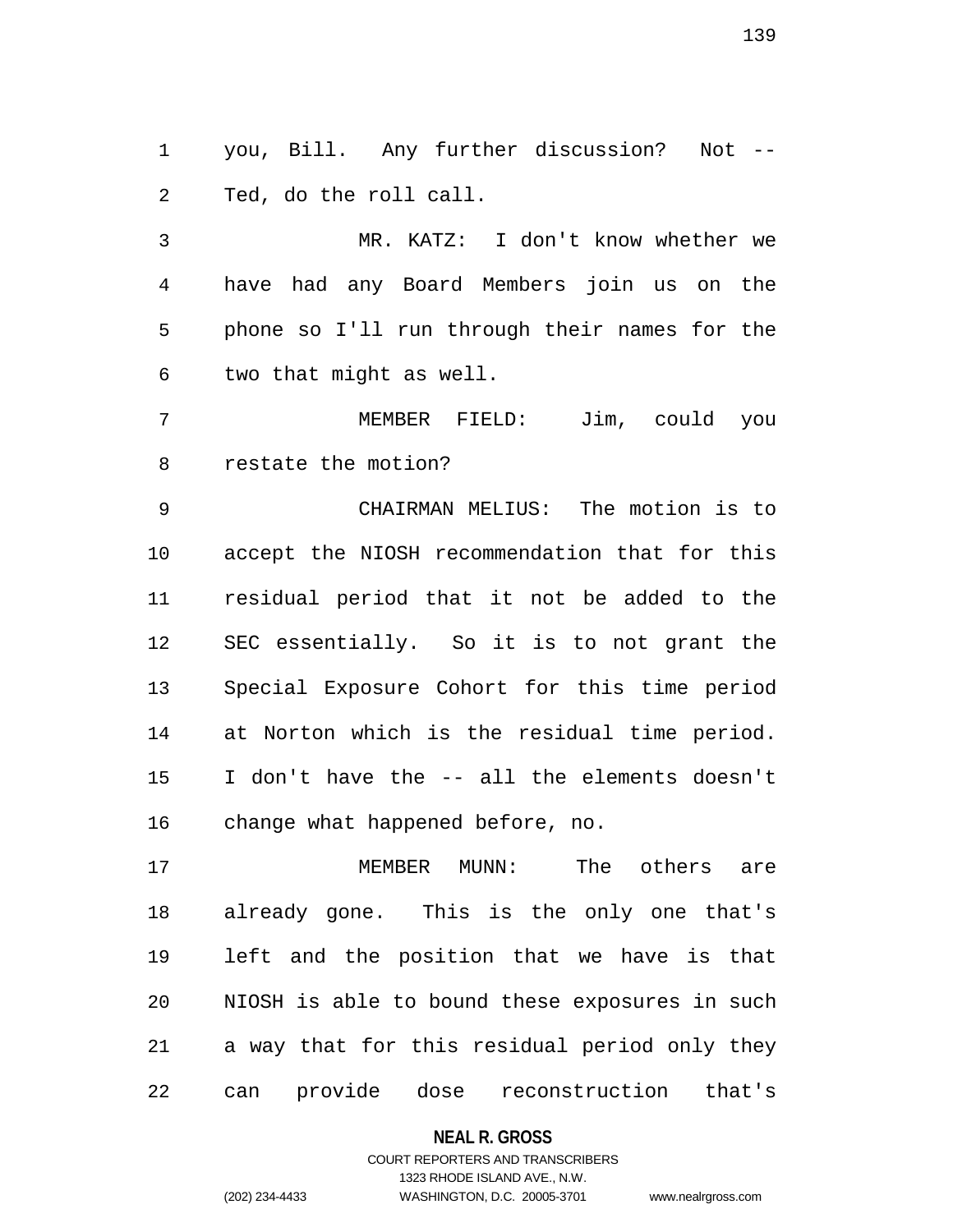1 adequate.

**NEAL R. GROSS** 2 CHAIRMAN MELIUS: Ready? 3 MEMBER BEACH: I'm sorry, can you 4 just -- the dates are a little confusing. So 5 1958 -- 6 CHAIRMAN MELIUS: No. 7 MEMBER BEACH: Sorry, '62 through 8 2009, correct? 9 CHAIRMAN MELIUS: Correct. 10 MEMBER BEACH: Okay, because you 11 look at the ER and there's a lot of dates 12 going on. 13 CHAIRMAN MELIUS: No, I know, I 14 was actually, I had it up on my screen earlier 15 and I've been scrambling to find it again. 16 MEMBER MUNN: This is specifically 17 from October the 11th, 1962, through October 18 the 31st, 2009. 19 MR. KATZ: Ready? So, Dr. 20 Anderson? 21 MEMBER ANDERSON: Yes. 22 MR. KATZ: Ms. Beach.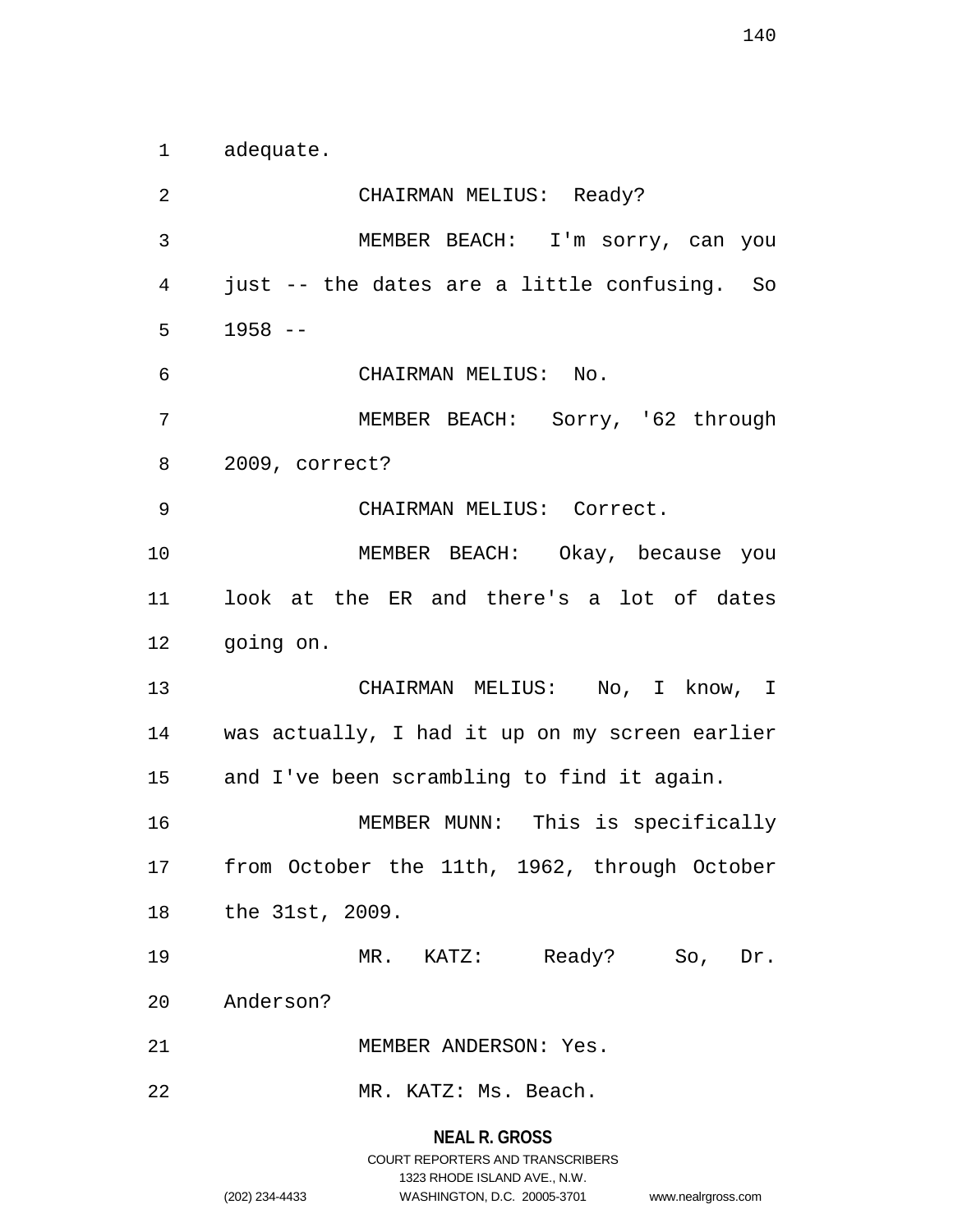| $\mathbf 1$    | MEMBER BEACH: Yes.                |
|----------------|-----------------------------------|
| $\overline{2}$ | MR. KATZ: Mr. Clawson.            |
| 3              | MEMBER CLAWSON: Yes.              |
| 4              | MR. KATZ: Dr. Field.              |
| 5              | MEMBER FIELD: Yes.                |
| 6              | MR. KATZ: Mike Gibson are you on  |
| 7              | the line? Mr. Griffon.            |
| 8              | MEMBER GRIFFON: Yes.              |
| 9              | MR. KATZ: Dr. Lemen.              |
| 10             | MEMBER LEMEN: Yes.                |
| 11             | MR. KATZ: Dr. Melius.             |
| 12             | CHAIRMAN MELIUS: Yes.             |
| 13             | MR. KATZ: Ms. Munn.               |
| 14             |                                   |
| 15             | MEMBER MUNN: Yes.                 |
| 16             | MR. KATZ: Dr. Poston.             |
| 17             | MEMBER POSTON: Yes.               |
| 18             | MR. KATZ: Bob Presley, are you on |
| 19             | the line? Dr. Richardson.         |
| 20             | MEMBER RICHARDSON: Yes.           |
| 21             | MR. KATZ: Dr. Roessler.           |
| 22             | MEMBER ROESSLER: Yes.             |
|                |                                   |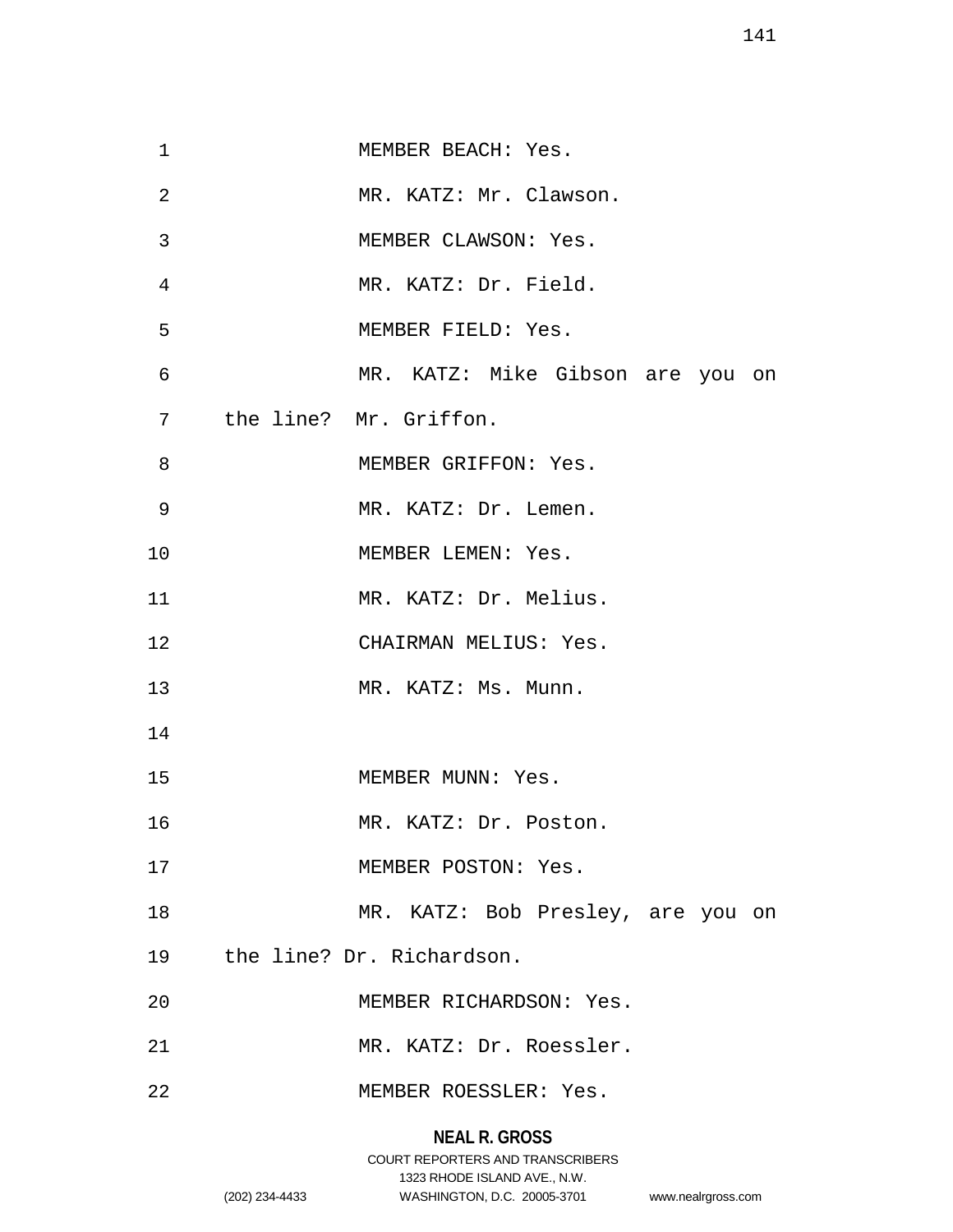| $\mathbf 1$ | MR. KATZ: Mr. Schofield.                       |
|-------------|------------------------------------------------|
| 2           | MEMBER SCHOFIELD: Yes.                         |
| 3           | MR. KATZ: And Dr. Ziemer.                      |
| 4           | MEMBER ZIEMER: Yes.                            |
| 5           | MR. KATZ: So the motion passes                 |
| 6           | unanimously and we have some votes to collect. |
| 7           | CHAIRMAN MELIUS: Okay, thank you.              |
| 8           | We'll be breaking for lunch here shortly. I    |
| 9           | remind the Board Members that we have a Board  |
| 10          | work session this afternoon. Come back, we'll  |
| 11          | do Savannah River and after that we'll have a  |
| 12          | Board work session. And at least two of the    |
| 13          | issues that will come up, one as I mentioned   |
| 14          | yesterday is the timing for some dates for     |
| 15          | some upcoming meetings for April and June, at  |
| 16          | least that's what's proposed by Ted. We also   |
| 17          | have a public comment session comments to      |
| 18          | review which is a document that Ted sent to    |
| 19          | you in the last few weeks and also -- you      |
| 20          | should have it on the material that was handed |
| 21          | out today. And I think we have some Board      |
| 22          | correspondence. Hopefully we'll have<br>some   |

**NEAL R. GROSS**

## COURT REPORTERS AND TRANSCRIBERS 1323 RHODE ISLAND AVE., N.W. (202) 234-4433 WASHINGTON, D.C. 20005-3701 www.nealrgross.com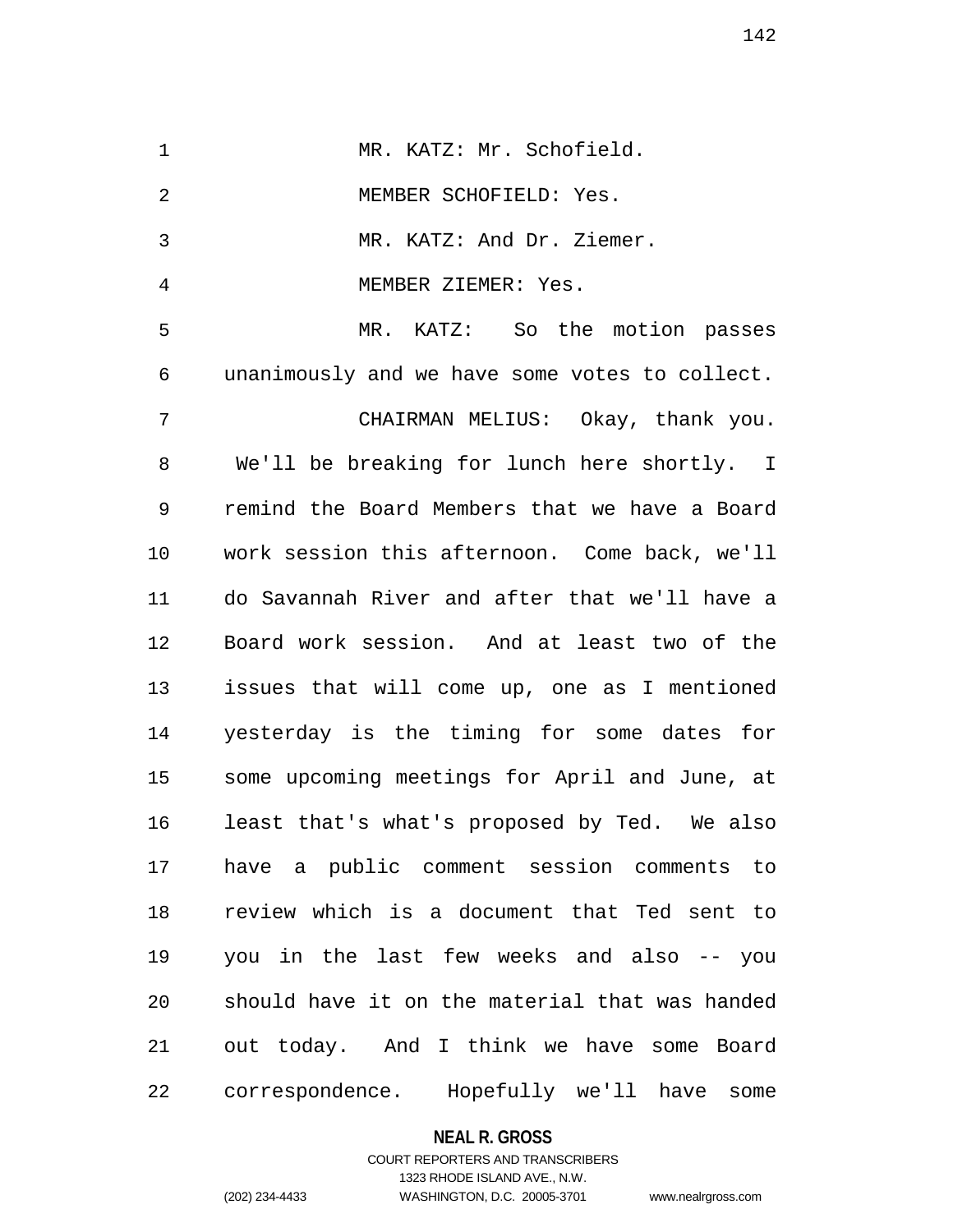1 additional SEC letters ready for review also. 2 But the one I wanted to really mention was I 3 wanted to make sure on the dates that Ted has 4 proposed, potential dates and also the public 5 comment session comments. That's a long 6 document and may take some time to look at.

7 MR. KATZ: Another heads up for 8 Board Members. We have a letter we just 9 received from Savannah River site petitioner. 10 So I've tried to forward it to everyone. I 11 keep getting a failure for some reason but 12 we'll print them out in hard copy so you can 13 see that letter. Or did some of you receive 14 that from me? I sent it just during this 15 session. Okay, so anyway, we'll print that 16 letter out for everybody.

17 CHAIRMAN MELIUS: And we also, 18 another issue that'll come up in addition to 19 the dates for our June meeting, there's also 20 site issues. And we have some congressional 21 correspondence regarding a request that we 22 hold the meeting in the Los Alamos area, so.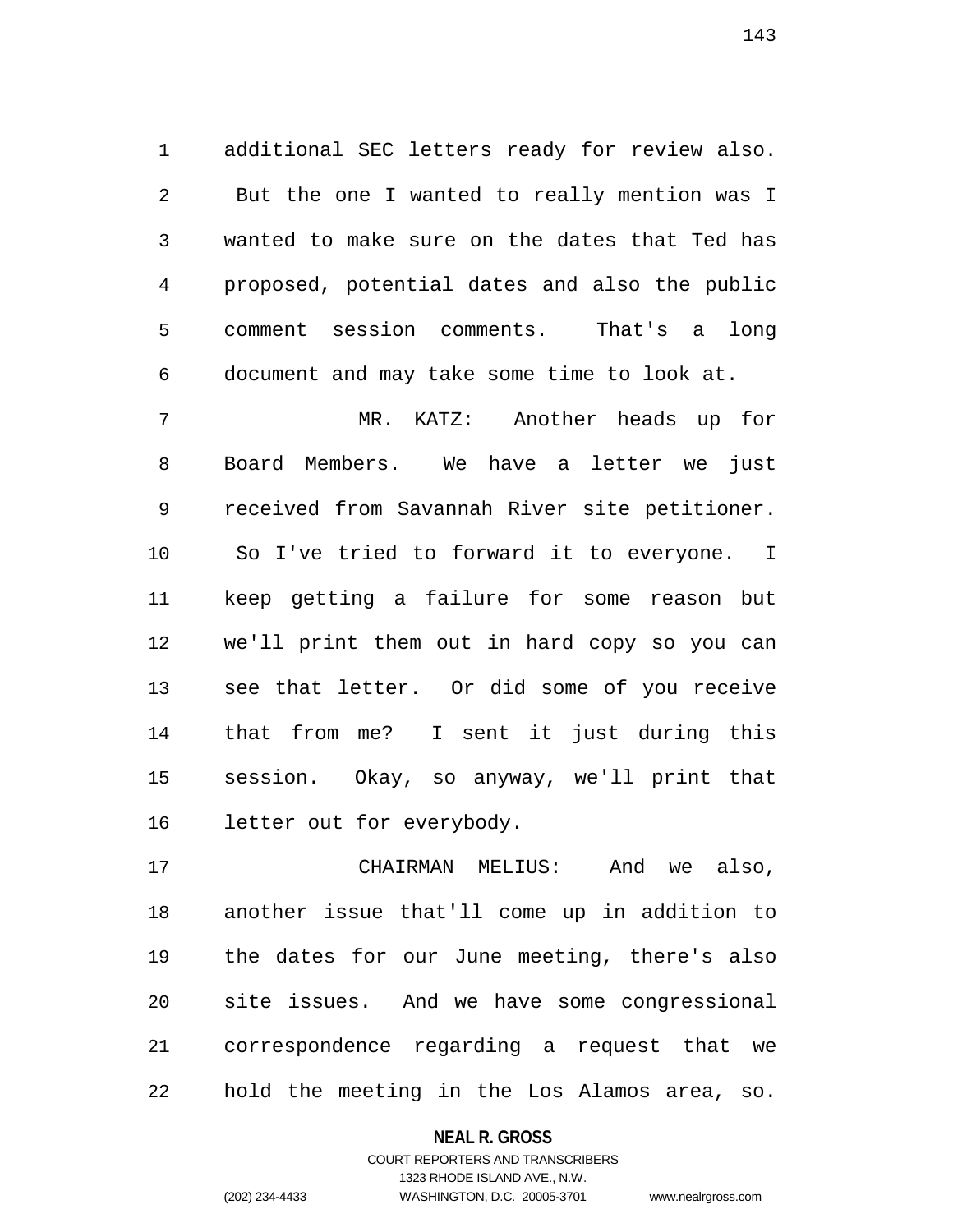1 Something else to think about and consider. 2 But we'll discuss those in detail this 3 afternoon. We'll break and we reconvene, talk 4 about Savannah River at 1:30 this afternoon. 5 (Whereupon, the above-entitled 6 matter went off the record at 11:56 a.m. and 7 resumed at 1:35 p.m.)

8 CHAIRMAN MELIUS: Okay, we'll 9 reconvene now the Board meeting. Ted? 10 MR. KATZ: Yes. So we have a 11 Savannah River Site presentation, but before 12 we start that, let me just check on the lines 13 and see if we have either of two Board 14 Members, Bob Presley or Mike Gibson. Are you 15 on the line, either of you?

16 (No response.)

17 Okay.

18 CHAIRMAN MELIUS: Then let's start. 19 Tim Taulbee.

20 DR. TAULBEE: Thank you, Dr. 21 Melius. Before I get started here, let me 22 first apologize to the Board for the lateness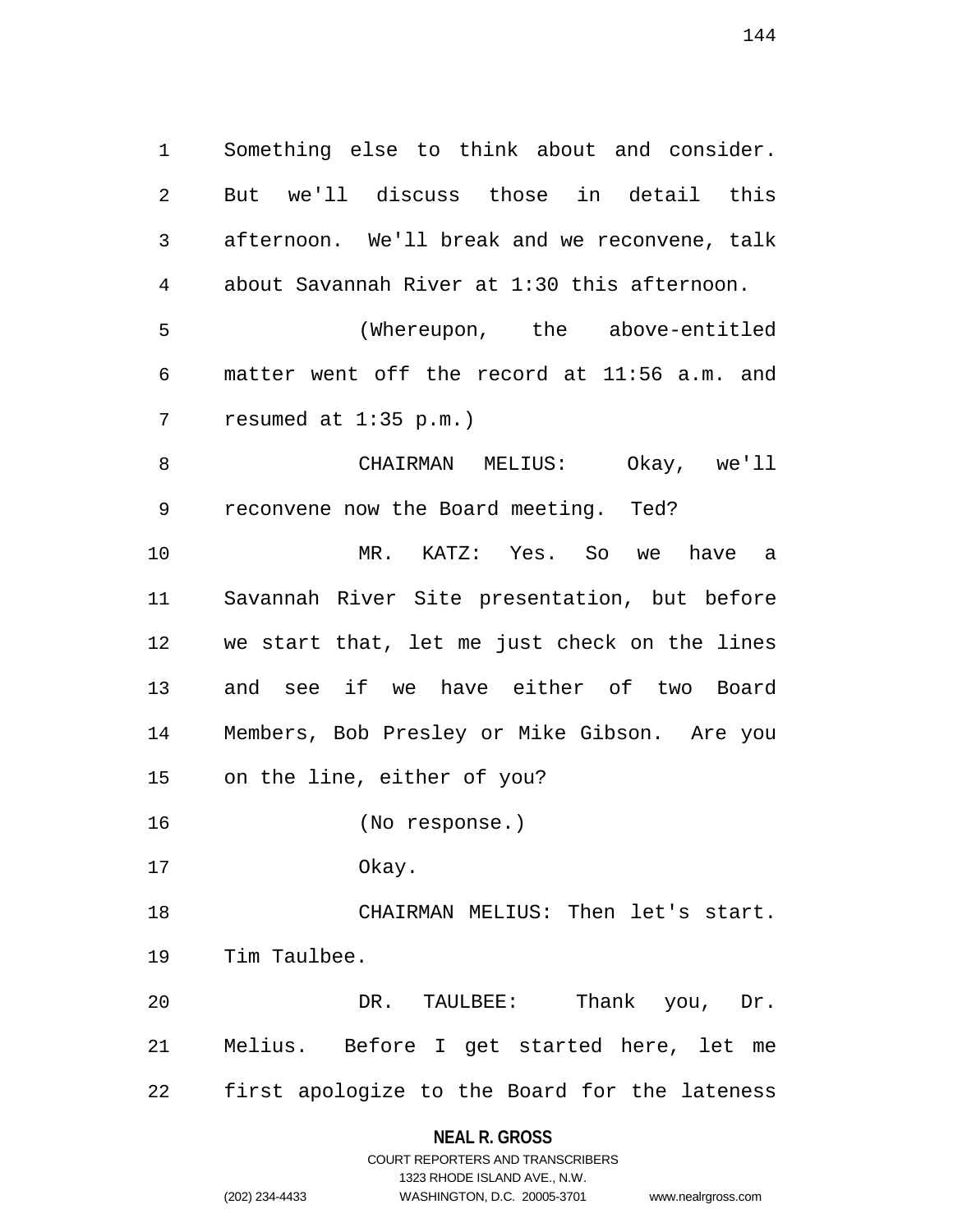1 in getting this report to you all, as well as 2 to the petitioners. This is one of those 3 scenarios where we've got a definite lessons 4 learned of allowing a little more lead time 5 for discussions between us and other agencies 6 regarding SEC petitions. The other thing I'd 7 like to say is I'd like to thank my colleagues 8 from ORAU who participated and prepared this 9 particular report. In particular, Mike 10 Mahathy, he led the team with the help of Bob 11 Morris, Bryce Rich, Leo Faust, Sam Chew, Mel 12 Chew, and Jason Davis. I just have the 13 privilege of presenting it to you all today.

14 So to give a little bit of an 15 overview of this presentation, the petition 16 itself was received November of 2007. In 17 December of 2008, we presented it here to the 18 Advisory Board. This was in Augusta, where we 19 presented it. At that time we reserved 20 thorium exposures from that particular 21 petition because we needed to do more 22 research. Over the next year and a half, we

#### **NEAL R. GROSS**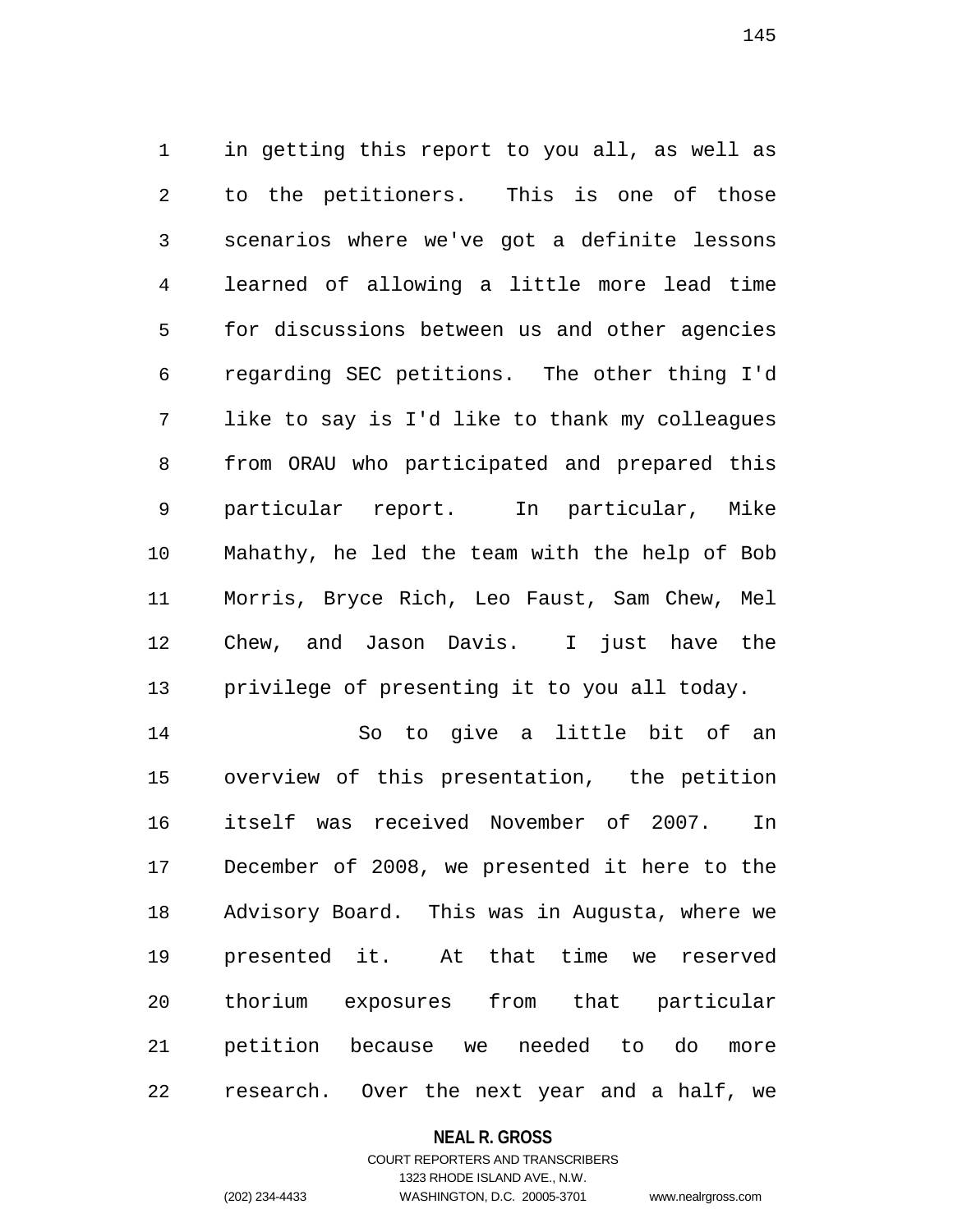1 continued that research and we issued an 2 Evaluation Report Addendum and this was 3 regarding thorium. We presented this to the 4 Savannah River Site Work Group of the Advisory 5 Board in Cincinnati in May of 2010 and then in 6 January 2011 the Work Group and SC&A provided 7 comments back to us on this Evaluation Report. 8 And one of the most significant findings of 9 their comments that we received was the 10 potential for thorium work in other areas not 11 discussed in the Evaluation Report Addendum.

12 So in February, during the 13 Advisory Board meeting, I gave you an update 14 of where we were. This was again down in 15 Augusta. And I indicated to you then that we 16 needed to do some more work on thorium and 17 other areas. And so we've been continuing to 18 do that since February. In May of this year, 19 we gave an update on our priority issues and 20 particularly discussed thorium, but the main 21 focus of that whole talk was to discuss how 22 isotope production or development and

## **NEAL R. GROSS**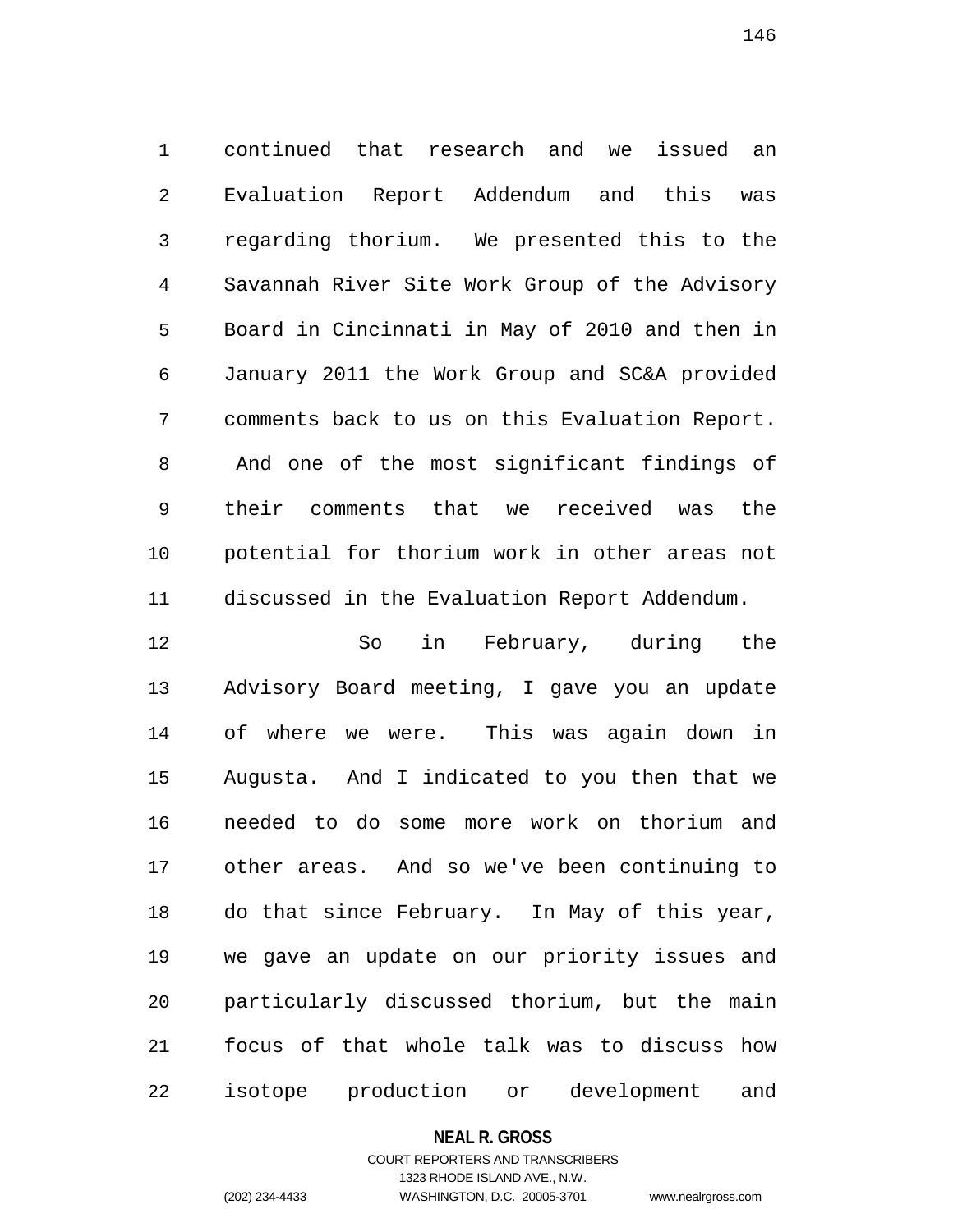1 production process worked at Savannah River, 2 to explain the different areas across the 3 sites. And we talked about laboratory 4 research, semi-works areas, fuel target 5 fabrication, reactor irradiation and then the 6 chemical separations. At that time of that 7 presentation I indicated to you by the August 8 Board meeting, this meeting, that NIOSH should 9 be in a position to make a recommendation to 10 the Advisory Board, and that's what we're here 11 to do today.

12 And so what we're going to be 13 recommending throughout this presentation is 14 that a Class be added to the Special Exposure 15 Cohort based on internal thorium exposures in 16 the 773A and the TNX facilities that we don't 17 feel we can bound. The Class Definition is 18 actually based on external monitoring and I'll 19 get into more details about this as I give 20 this talk. And we really can kind of separate 21 Savannah River workers, based on their 22 external monitoring, into workers who were

## **NEAL R. GROSS**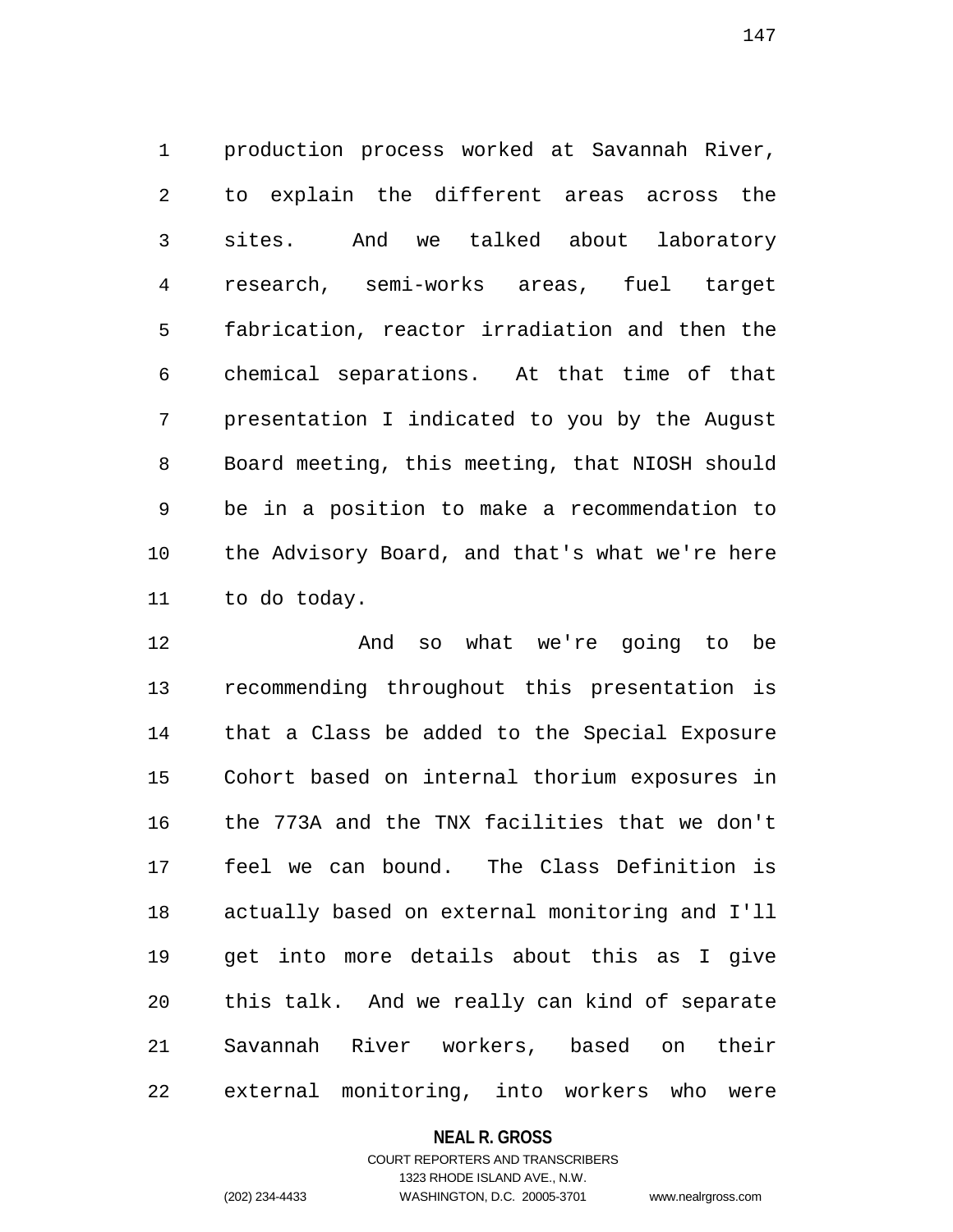1 likely exposed to thorium, workers who may 2 have been exposed to thorium, and then workers 3 who were not exposed to thorium. So I hope by 4 the end of this presentation you'll be able to 5 follow along with my logic as to how we've 6 been able to determine this.

7 So the thorium research and 8 development, just to recap in one slide where 9 I spent a lot of time in the last presentation 10 in May doing. At Savannah River when they 11 were developing a new isotope, in this case 12 uranium-233 was the product, and they used 13 thorium to do so. It started with lab work in 14 the 700 area which is there in the upper 15 northwest quadrant of the site. And once they 16 got some of the processes down from there they 17 scaled up into a semi-works plant or a pilot 18 plant, if you will, and that was down in the 19 CMX/TNX area which is in the lower, the 20 southwest quadrant of the site. Once those 21 processes were all set, they went into full-22 scale production. Now at Savannah River there

### **NEAL R. GROSS**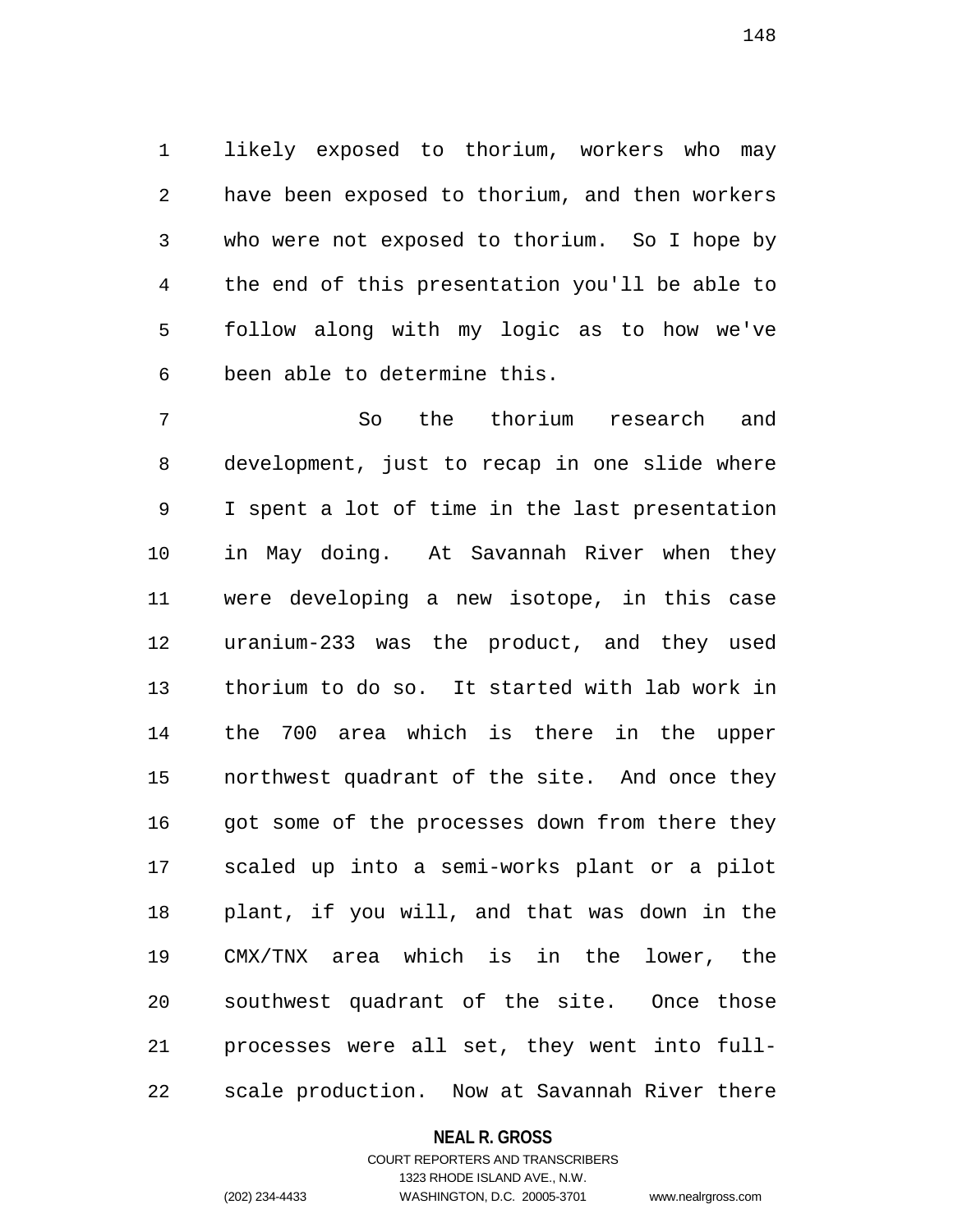1 were three main divisions of workers. There 2 was the technical division which did the lab 3 work and the semi-works, the production 4 division which did fuel fabrication, reactor 5 irradiation, chemical separations and heavy 6 water production, and the third one was a 7 construction division that basically built 8 facilities as well as remodeling facilities 9 throughout the plant site.

10 So, once it was turned over to 11 production, the thorium would be sent to the 12 fuel and target fabrication. And I talked 13 last time a little bit about most of the 14 thorium was canned offsite at Sylvania and it 15 came onsite for finishing, and this was 16 identical to the work that they were doing 17 with uranium prior to 1965. And then those 18 canned fuel elements -- so now the thorium is 19 encapsulated in an aluminum sleeve basically. 20 Those of you who went on the tour the other 21 day in the B reactor area, you could see some 22 of the encapsulated fuel slugs of uranium that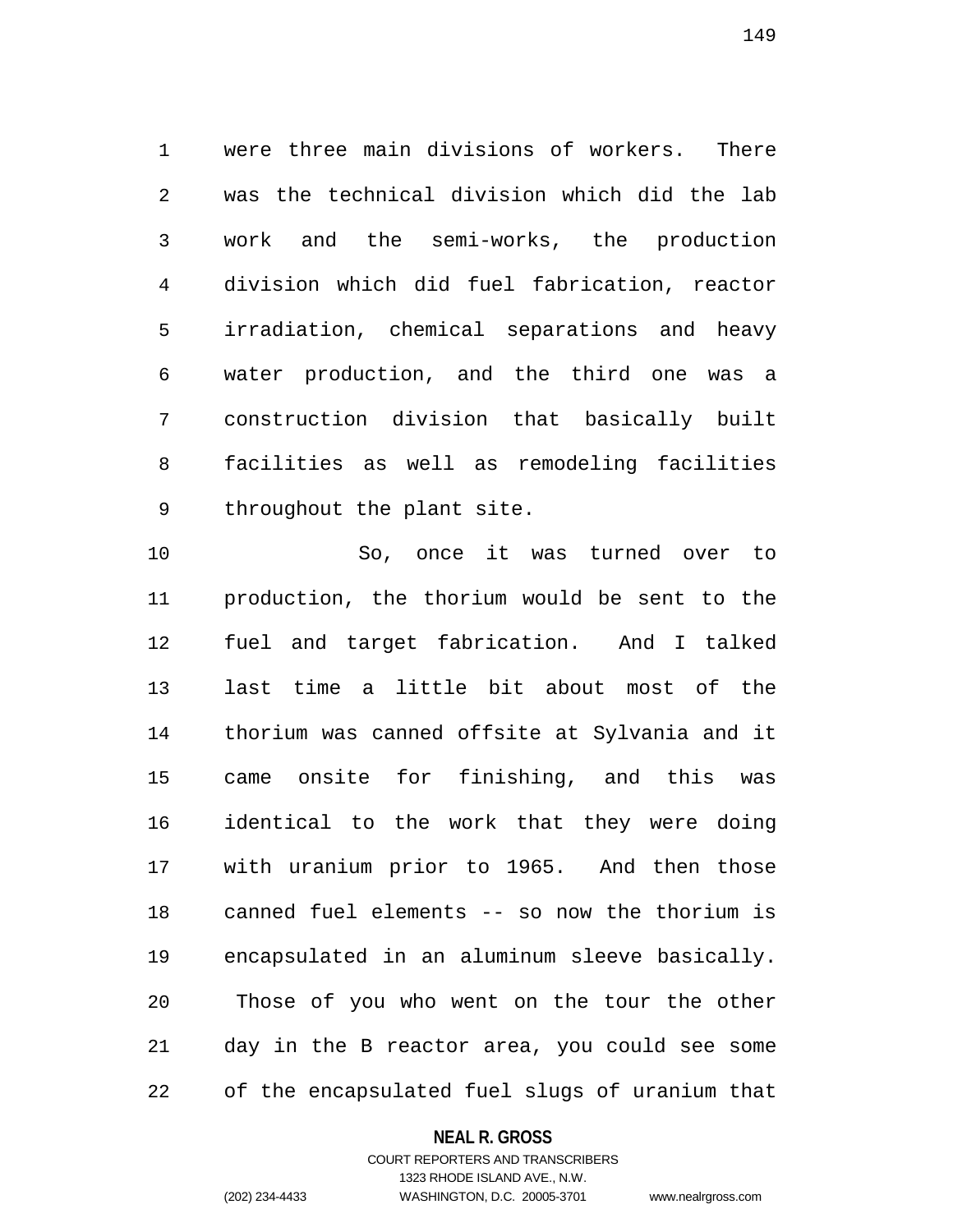1 were sitting there. It was the same thing 2 with thorium. It was completely encapsulated 3 with aluminum before putting it into the 4 reactor.

5 At the reactors, then, all the 6 fuel was encapsulated. When it came out of 7 the reactor to go to separations prior to 8 1964, all of that fuel was sent to Oak Ridge 9 National Laboratory. There wasn't any 10 chemical separations here onsite in the 200 11 areas prior to 1964. So the chemical 12 separations is that final step to extract the 13 uranium-233. And then, just to complete the 14 production cycle, you do have heavy water 15 production for a moderator for the reactors.

16 So thorium work at Savannah River: 17 our dose reconstruction methods we developed 18 and discussed in Addendum 1 and then Report 46 19 described how we felt we could reconstruct the 20 thorium doses in the 300 area. There was a 21 potential for internal exposure there, but we 22 do feel we have a bounding method from that

#### **NEAL R. GROSS**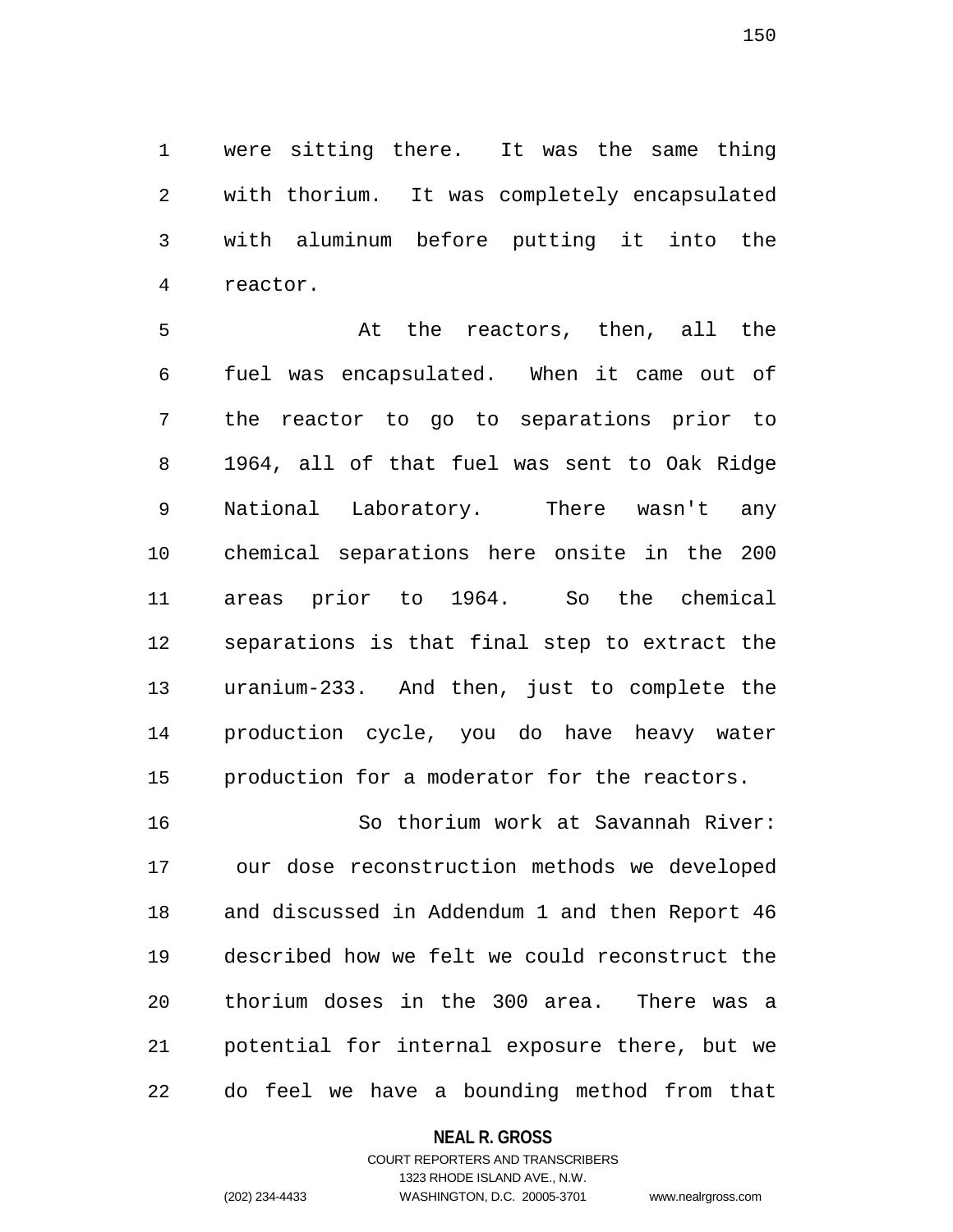1 standpoint. I showed you some slides the last 2 time of the dip method of canning, as well as 3 the hot press bonded and then the glove box 4 for the latter years where they were working 5 with thorium oxide. The other areas that we 6 wanted to look at was: did they handle 7 encapsulated thorium or unencapsulated or 8 both? And so when it's encapsulated there's 9 really no potential for internal exposure. 10 When it's unencapsulated, clearly there's a 11 potential.

12 This is a repeat slide of what I 13 presented to you at the May Board meeting, but 14 I just want to quickly re-emphasize here that 15 in the reactor areas we're dealing with 16 encapsulated thorium. For the 235F it was a 17 support facility where they also did some 18 canning operations, kind of overflow from the 19 300 area, during a few select years. And so 20 we feel that the 300 method, 300 area method 21 of bounding should apply to that particular 22 facility. The 200H canyon is where most of

## **NEAL R. GROSS**

COURT REPORTERS AND TRANSCRIBERS 1323 RHODE ISLAND AVE., N.W. (202) 234-4433 WASHINGTON, D.C. 20005-3701 www.nealrgross.com

151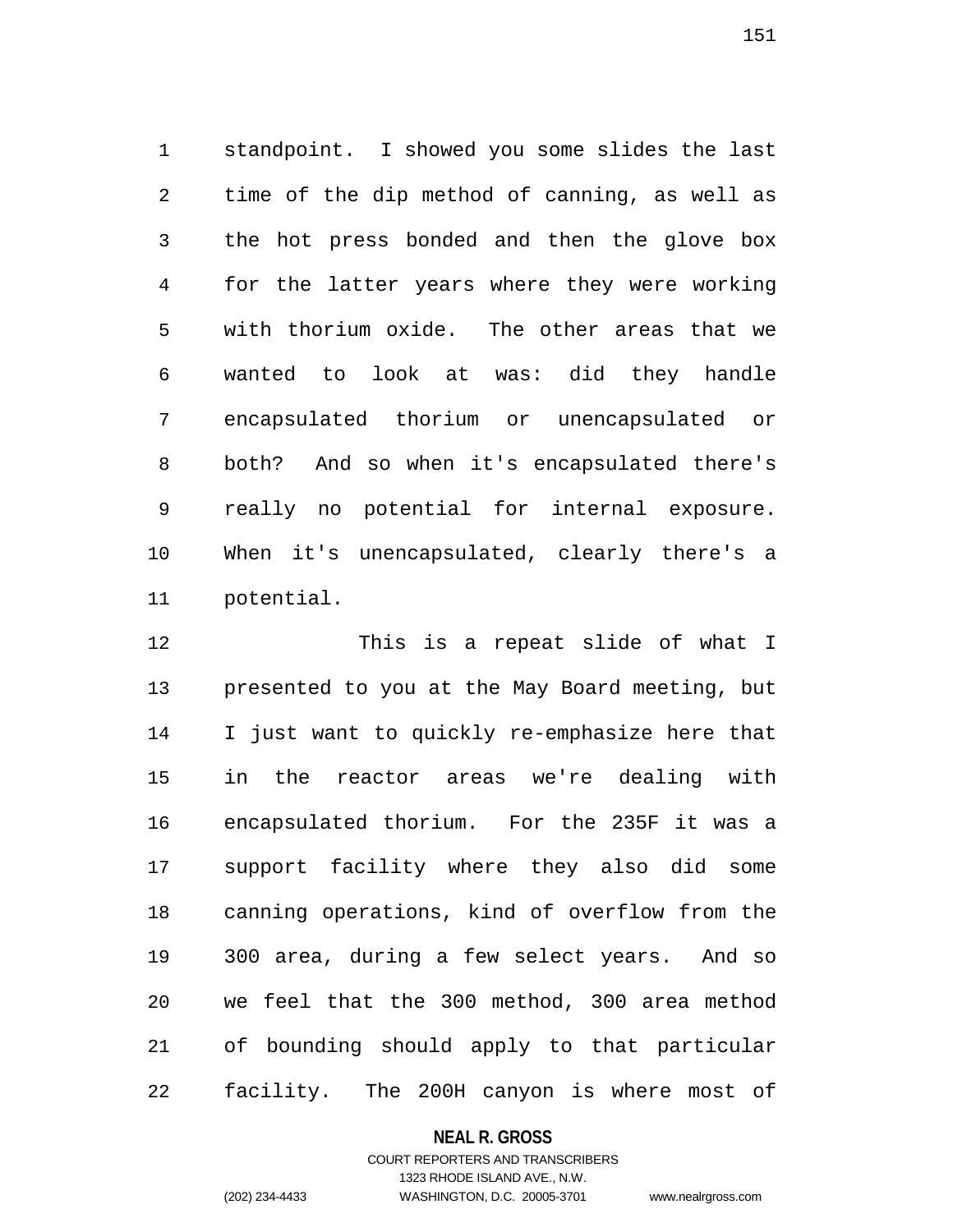1 the separations occurred. Prior to 1964, 2 there was no thorium in the 200H area. They 3 didn't do any separations there until that 4 time period. 300 area I already discussed, 5 heavy water area, no thorium exposure. The 6 700A Savannah River Laboratory. This is where 7 they were doing all the research associated 8 with it. This is one of the areas that 9 surprised us when we looked at thorium 10 inventory reports. And so I'll talk about the 11 difference between the red and the orange 12 there of a high potential for exposure and a 13 medium potential when I get into that 14 particular laboratory.

15 CMX was the reactor semi-works 16 plant, again mostly dealing with encapsulated 17 thorium. TNX, that was separations pilot 18 plant where they did dissolve down natural 19 thorium in some of their tests. 777M was the 20 physics lab and I've got this as 21 unencapsulated, low potential for exposure. 22 And this is because they were doing just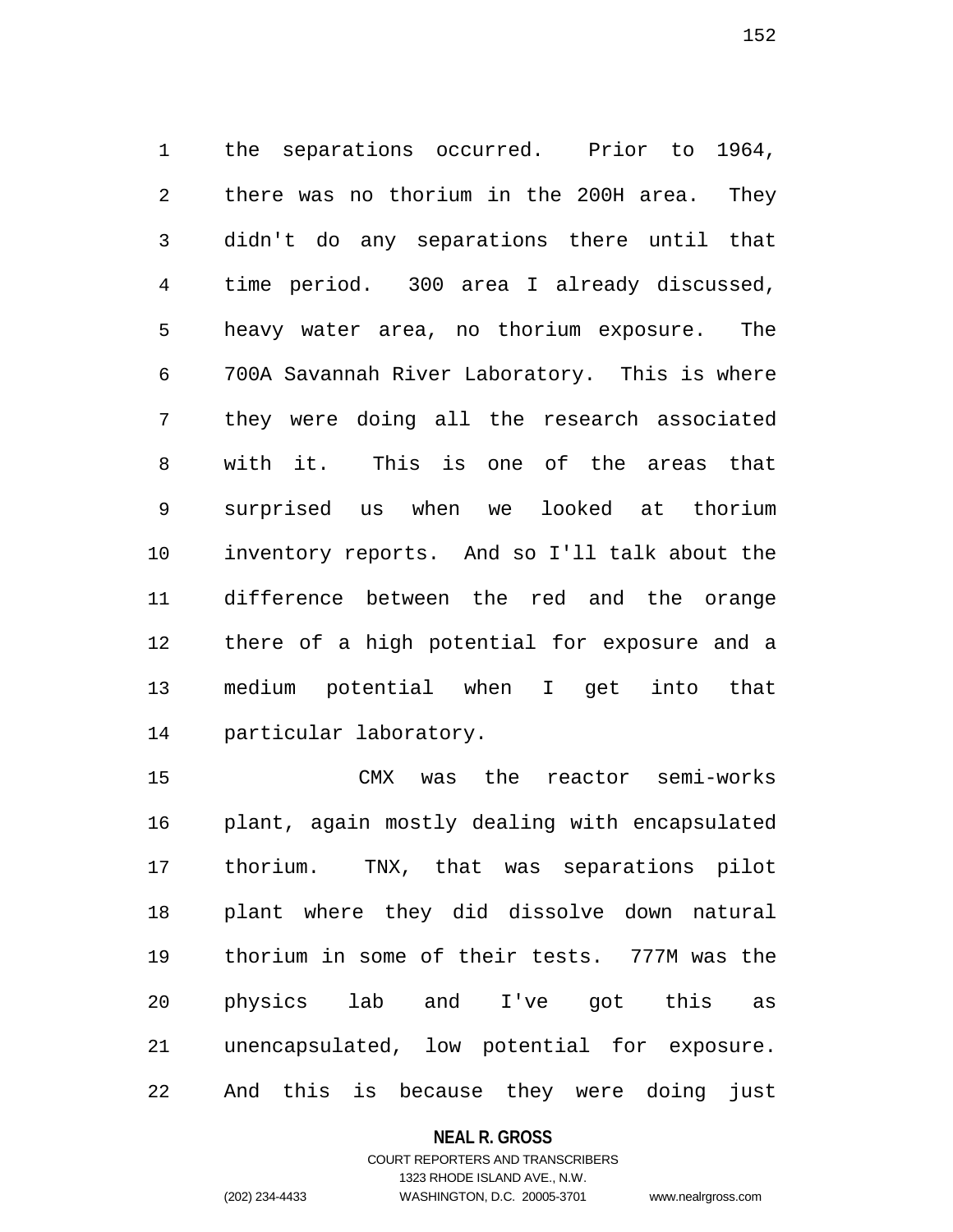1 reactivity measurements in that area so they 2 would -- most of the fuels were actually 3 encapsulated but they did have a few bare 4 slugs that they did work with, but they didn't 5 do any grinding, cutting, welding, anything 6 with them, they were just handling, put them 7 in the reactors, taking reactivity 8 measurements, taking them back out, changing 9 configuration. So I really feel the 300 area, 10 where they were cutting, grinding, doing some 11 of that work would bound those potential 12 exposures. The central shops area, thorium 13 was not present. However, construction trades 14 workers could have worked anywhere onsite. 15 And you'll see that with our Class Definition 16 on our recommendation to you all. B area, the 17 heavy water components test reactor, handled 18 some encapsulated thorium in just 1964.

19 So since I talked to you all in 20 February of this year, we've reviewed the 21 inventory reports or monthly accountability 22 reports. These detail where thorium was

**NEAL R. GROSS**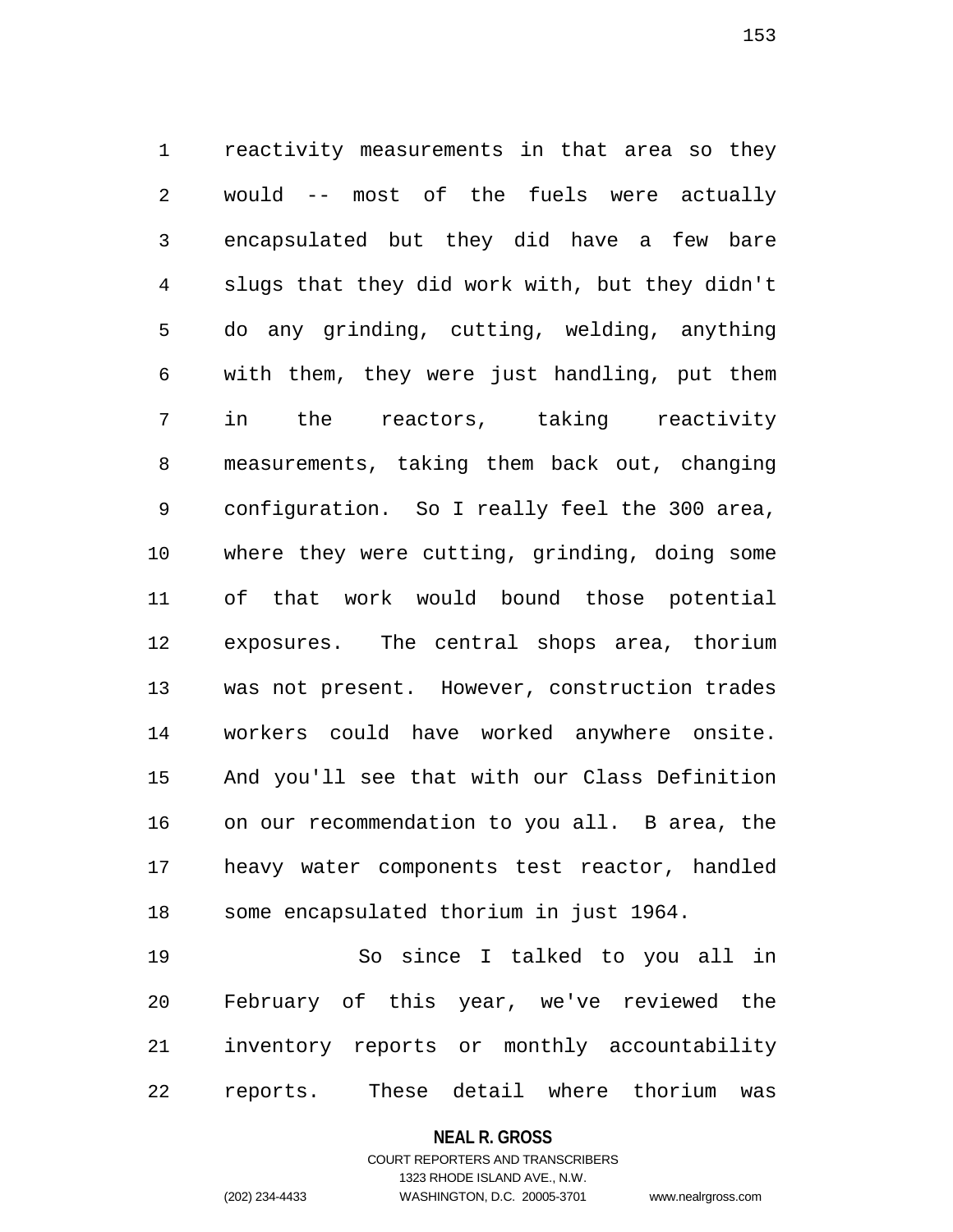1 located onsite. We did this in March of 2011 2 this year. We also looked at monthly 3 technical reports as another source to find 4 out whether there was thorium work going on 5 and where. In June of this year, we reviewed 6 the Health Physics log books for the 773A in 7 the CMX/TNX area. We've conducted additional 8 interviews with workers asking specific 9 questions about what they did in 773A as well 10 as TNX. And so what I want to focus on for 11 this presentation here again is the other 12 areas that the finding represented, and that 13 would be Savannah River Laboratory, the semi-14 works plant, burial grounds and the 15 separations area.

16 So let me start with Savannah 17 River Laboratory. And part of why this wasn't 18 included in the original addendum was our 19 interviews with workers that we had conducted 20 prior to this year had all indicated generally 21 small quantities of thorium was worked with in 22 that laboratory. So when we embarked on

**NEAL R. GROSS**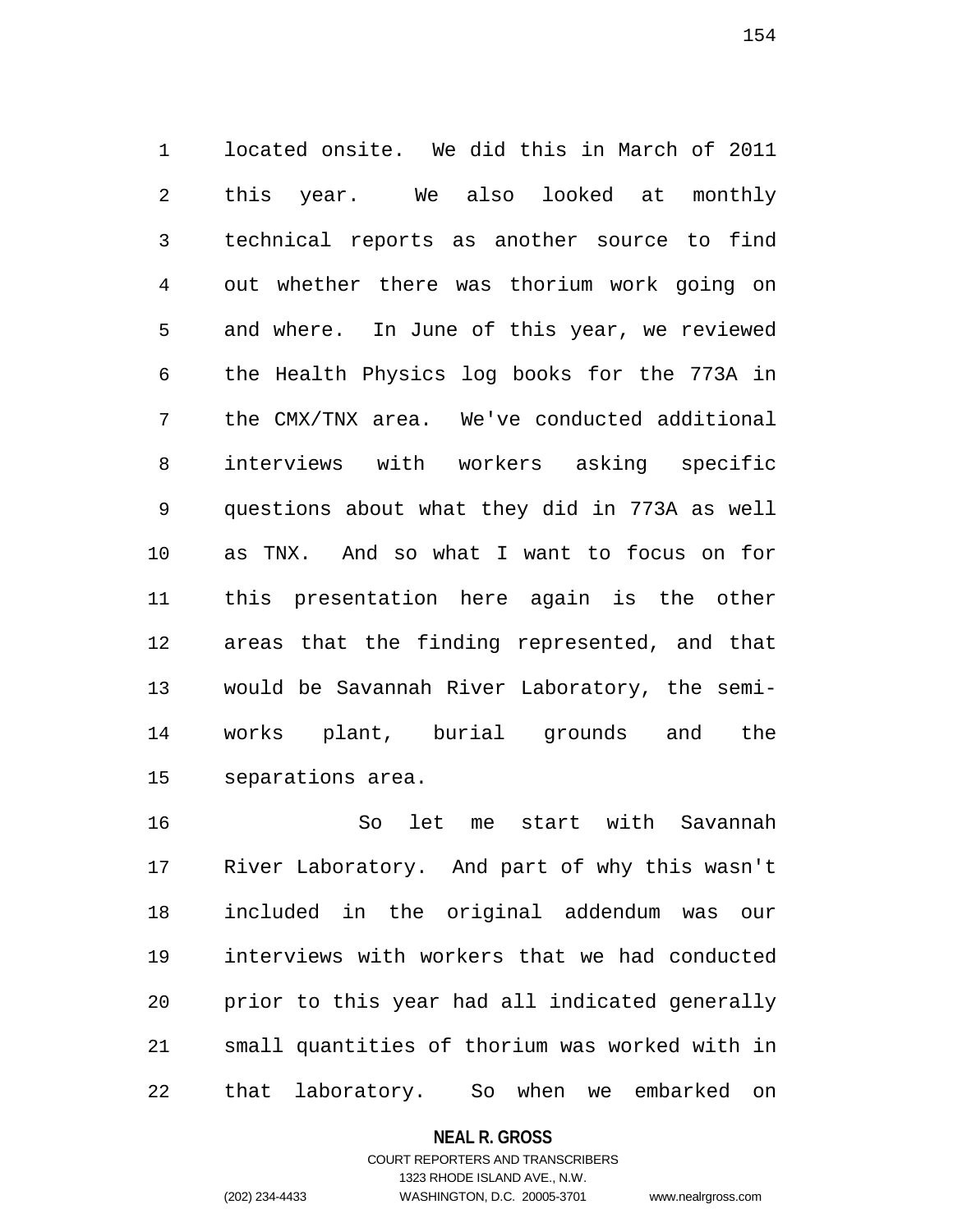1 checking the inventory reports, I was fully 2 expecting to see that the inventory in the 3 773A would be quite low. And we found that it 4 wasn't, it was on the order of a few tons. 5 And so we conducted more interviews to find 6 out what's the discrepancy that we have here. 7 And because the discrepancy that we're seeing 8 here, you know, we have a report indicating 9 that sinter sections were cut from 12 10 irradiated slugs. These slugs are 8 inches 11 long, they were cutting 1-inch sections out of 12 them and then dissolving them down using an 13 underwater saw in the cave area. And then 14 they would analyze eight milliliter samples. 15 Well, these are all small quantities that they 16 were working with in these laboratories.

17 The picture that I show there is a 18 dry box for the electrolysis of thorium and 19 here you can again see the lab was just doing 20 that particular work. It's small, it didn't 21 really match with what we saw in those monthly 22 accountability reports. So what was the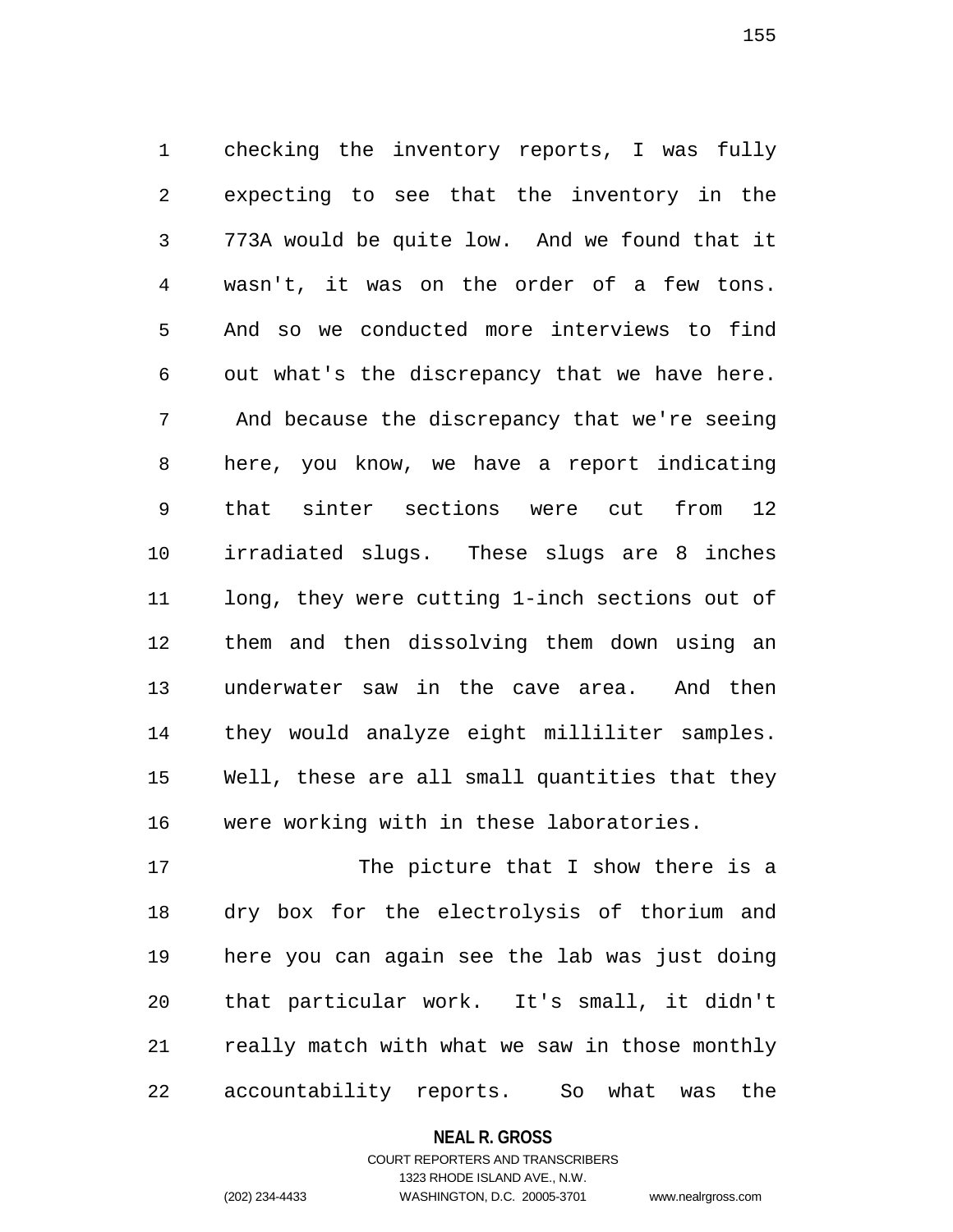1 discrepancy?

2 Well, the discrepancy was the 3 metal fabrication lab, and this was the back 4 area of 773A. And when we talked to workers 5 about this, people who had thorium bioassay, 6 we contacted several of them to find out, you 7 know, what were you doing with thorium. They 8 were all talking about low-level quantities. 9 And so we brought up this metal fabrication 10 lab and many of them would go, oh yes, okay, 11 back there they had the ability to build a 12 full-length assembly from scratch. So that's 13 where the bulk of the thorium material was, 14 was back in this metal fabrications lab, and 15 I'll show you a picture of that here in a 16 minute. So that accounts for the tons that we 17 are seeing.

18 But in these labs there was some 19 low-level quantities of thorium. I say low-20 level, I shouldn't say that because they did 21 have some irradiated slugs that did result in 22 some contamination. And so, although they

## **NEAL R. GROSS**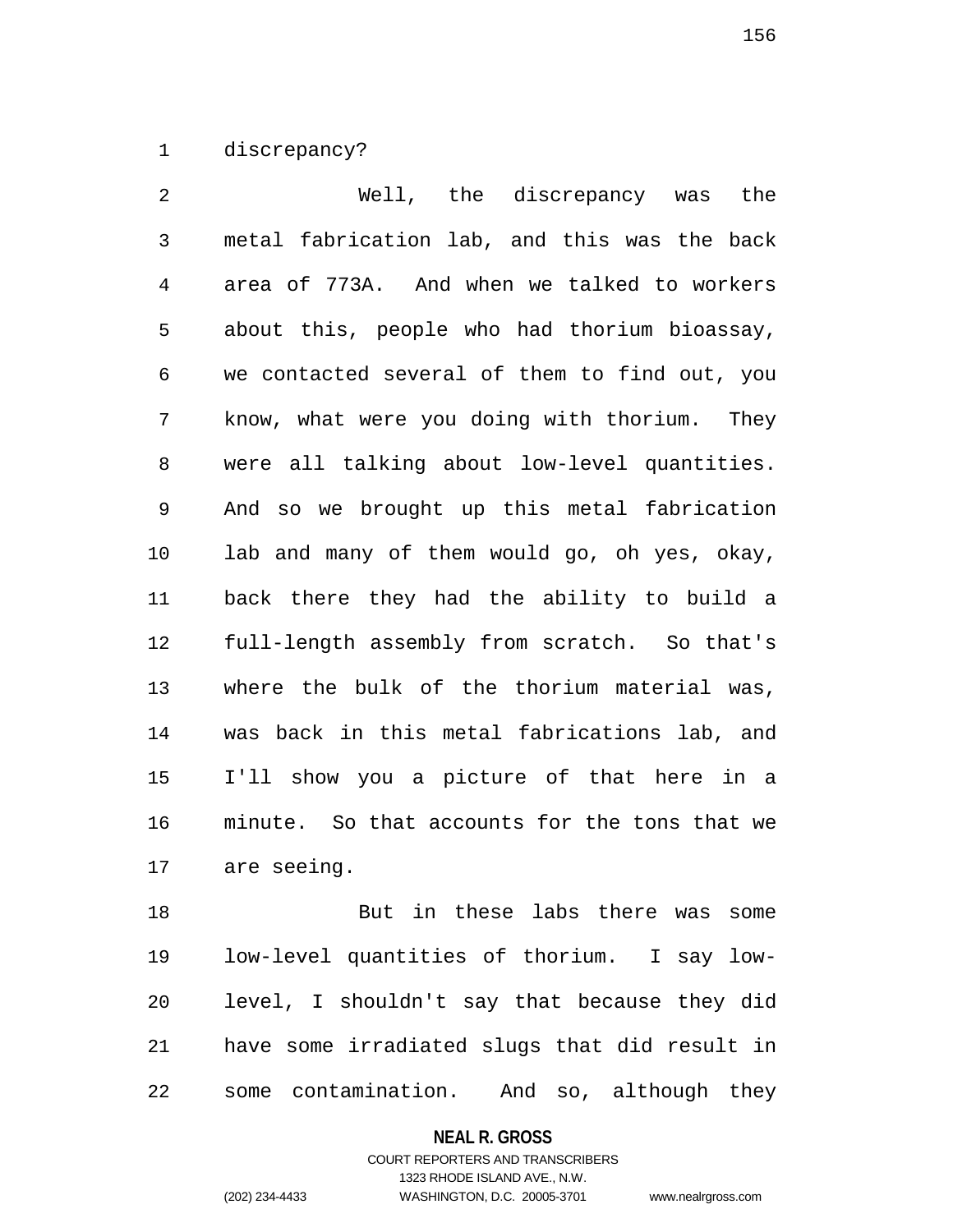1 were small in quantity, there was a high 2 potential for exposure in these other labs. 3 There was intense research activities from 4 1953 into 1957 on the production of U-233, 5 that was their whole goal at that time. But 6 then they stopped, and the main reason they 7 stopped was there's a high content of U-232 8 associated with the U-233 and it was causing a 9 gamma problem. And so it was making the U-233 10 undesirable, effectively. So the research 11 just basically stopped.

12 However, in 1959 they started 13 doing research with neptunium and what we 14 found from the monthly reports was they would 15 use thorium as a surrogate or a stand-in 16 chemically for neptunium because it was less 17 radioactive, I presume, and had the same 18 chemical properties. They started using that 19 for their neptunium research. So although the 20 main research for uranium-233 appeared to 21 stop, they were still using thorium there on 22 the site, which accounts for why the

## **NEAL R. GROSS**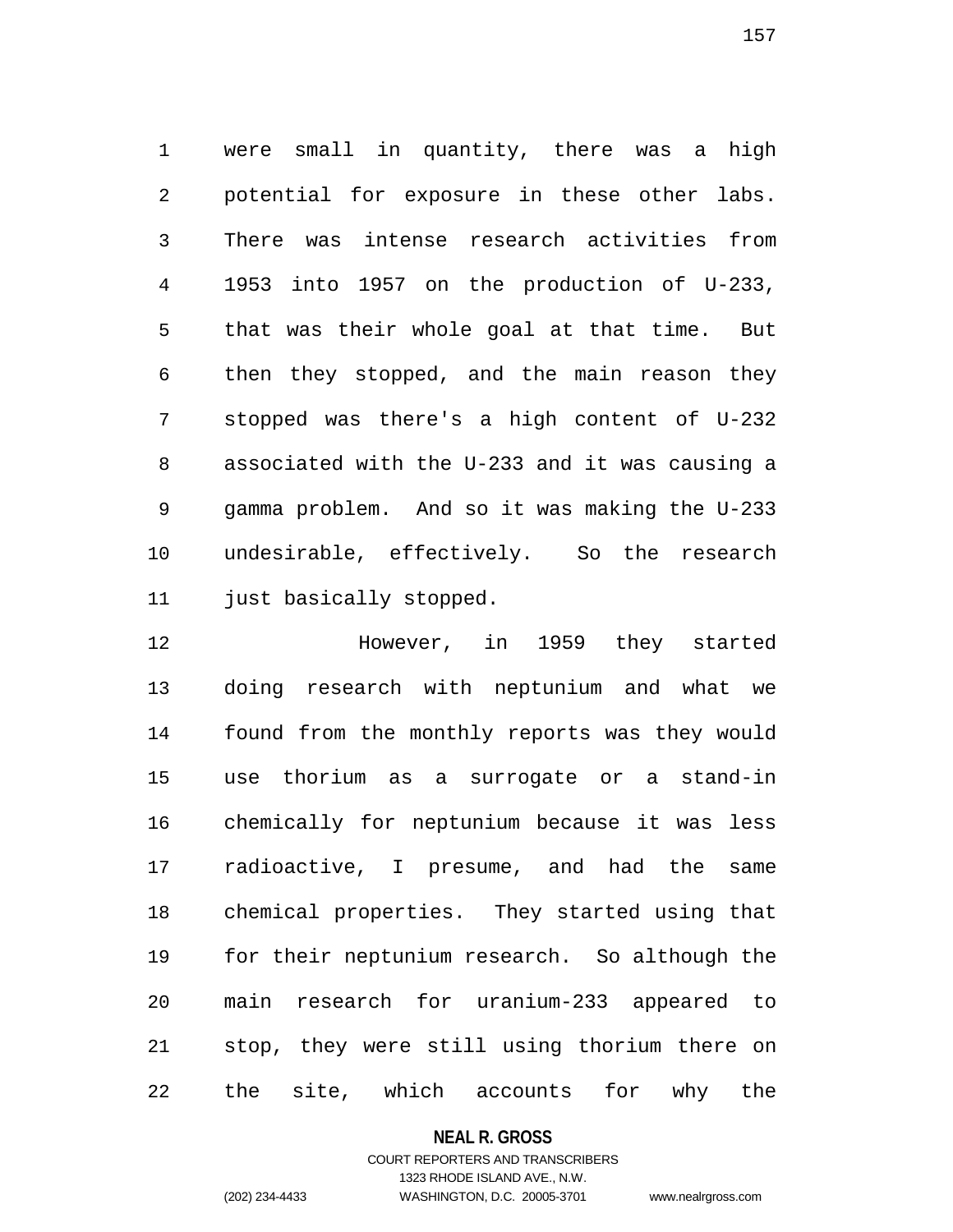1 inventories kind of continued along that time 2 period. The research picked up again in the 3 early to mid-1960s and continued until about 4 1971 in the lab.

5 This is a diagram of the 773A lab. 6 This front part, what you see here is what's 7 called A wing. There to the left is B wing, 8 to the right is C wing. The back gray area, 9 that's the metal fabrication laboratory and 10 then off to the left, the grayed out area 11 there is the high-level caves. When we went 12 through the Health Physics log books, we 13 started noting every time they would discuss 14 thorium in a lab, a contamination survey, 15 people working with it. We would write down 16 that lab room. The grayed out boxes that you 17 see throughout the diagram there are the rooms 18 where we know thorium was worked with. And 19 this would be prior to about 1958. So what 20 you can see is: it's not the whole building, 21 obviously it wouldn't be, but there were a 22 significant number of rooms where thorium was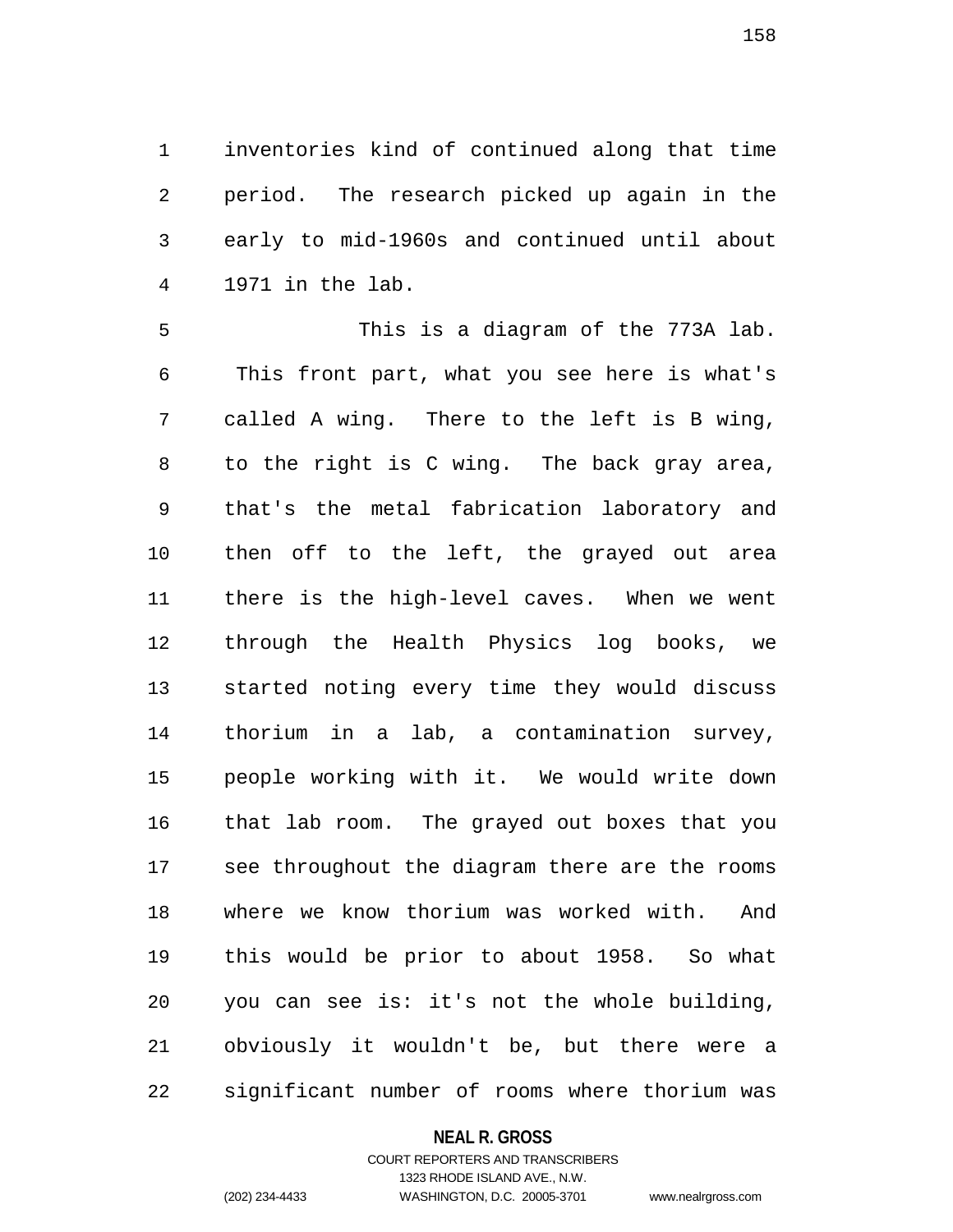1 worked with within the laboratory. The yellow 2 boxes indicate change rooms and health physics 3 offices. And so to gain access to that back 4 area, you had to go through a change room, put 5 on smocks, shoe covers, pick up your dosimeter 6 badge, to go back into that area and all the 7 way back into the metal fabrication where the 8 bulk of the thorium was.

9 One of the things we found with 10 the Health Physics log books is, clearly 11 Savannah River had an active radiological 12 protection program. There were routine 13 surveys of the corridors, most indicating no 14 contamination detected, but there were 15 documented spills. Within these log books 16 there's discussion of when things went wrong 17 and even low-level ones. When you consider 18 one spill indicated 37 counts per minute 19 smearable was the highest, that's about 150 20 dpm per 100 square centimeter. So it's not 21 much activity there that they were actually 22 calling a spill at that time. Other spills

### **NEAL R. GROSS**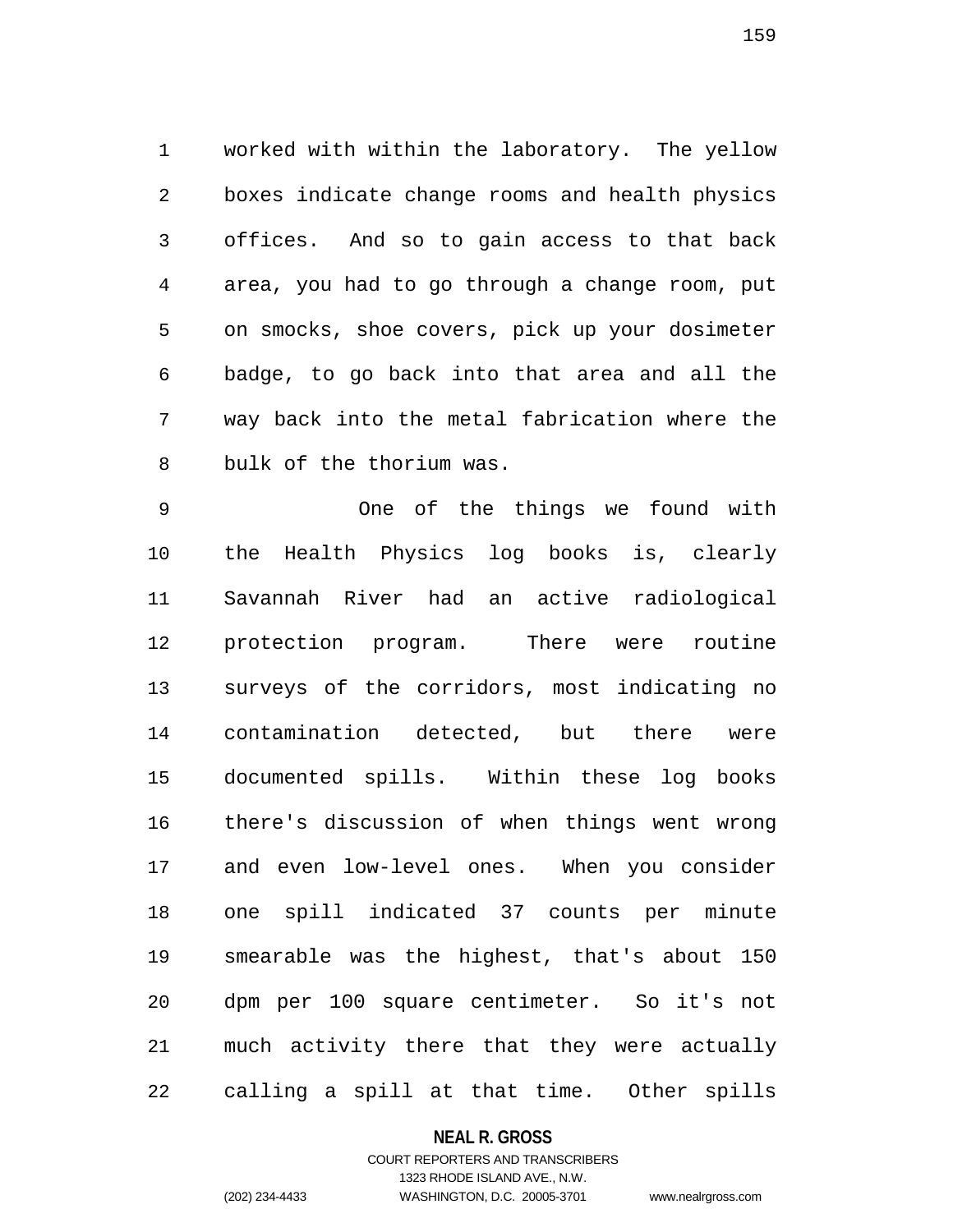1 were in the several thousand counts per minute 2 so you had kind of the whole range across 3 this. There were routine surveys of special 4 work as well as materials leaving the 5 building.

6 One of the things that was 7 interesting from the Health Physics log books 8 was the general researchers or technical 9 division personnel's conduct of operations. 10 And I say here that it was sometimes less than 11 formal. There were times when the radiation 12 control technicians would catch the scientists 13 doing things they weren't allowed to do or 14 supposed to do, they were violating 15 procedures, and they were written up in these 16 log books. There's clear documentation of 17 this person did this on this day and I 18 reported it to my supervision. So this is why 19 I say there was an active radiological 20 protection program. They were trying to keep 21 everything contained.

22 Now, when you have a less than

**NEAL R. GROSS**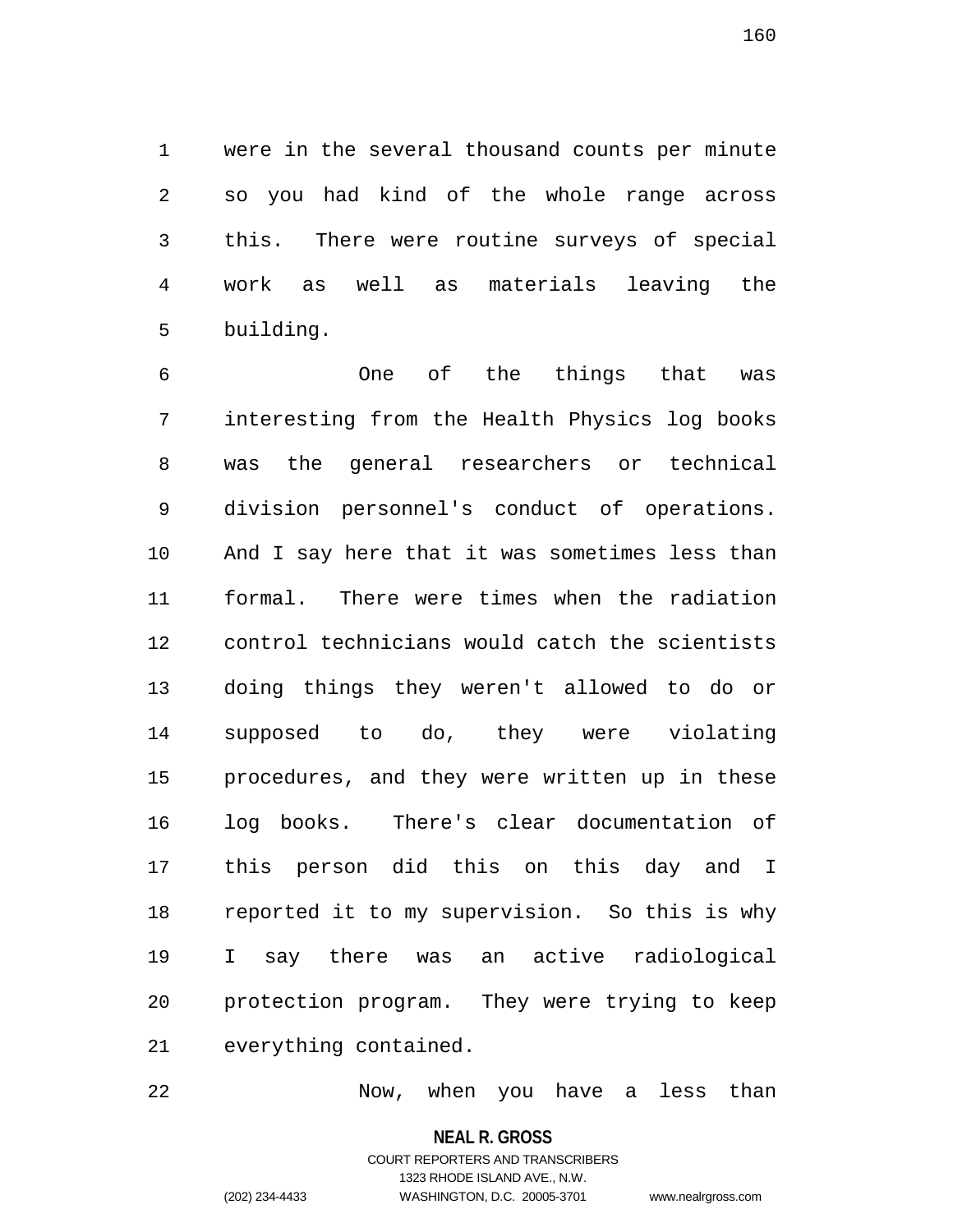1 formal conduct of operations, it doesn't 2 necessarily mean you can't do dose 3 reconstruction; it just means it can be harder 4 and you have to rely on other data. Bioassay, 5 for example, if somebody's doing something 6 they're not supposed to be doing, if they're 7 getting intakes, you'll see it in the bioassay 8 that it's pretty clear these people were doing 9 things that they shouldn't have been.

10 For Savannah River, for thorium we 11 only have bioassay data in 1956. We have 225 12 samples for 175 workers. So some of the 13 samples were repeated because they came up 14 high the first time. They showed positive, 15 and so they re-sampled, again illustrating an 16 active radiological protection program. One 17 of the indications in a Health Physics log 18 book was that they began to compile a list of 19 workers who ever worked with thorium. They 20 indicated this in early 1955, that they 21 started writing down this list of who to 22 sample when the projects ended. So the

### **NEAL R. GROSS**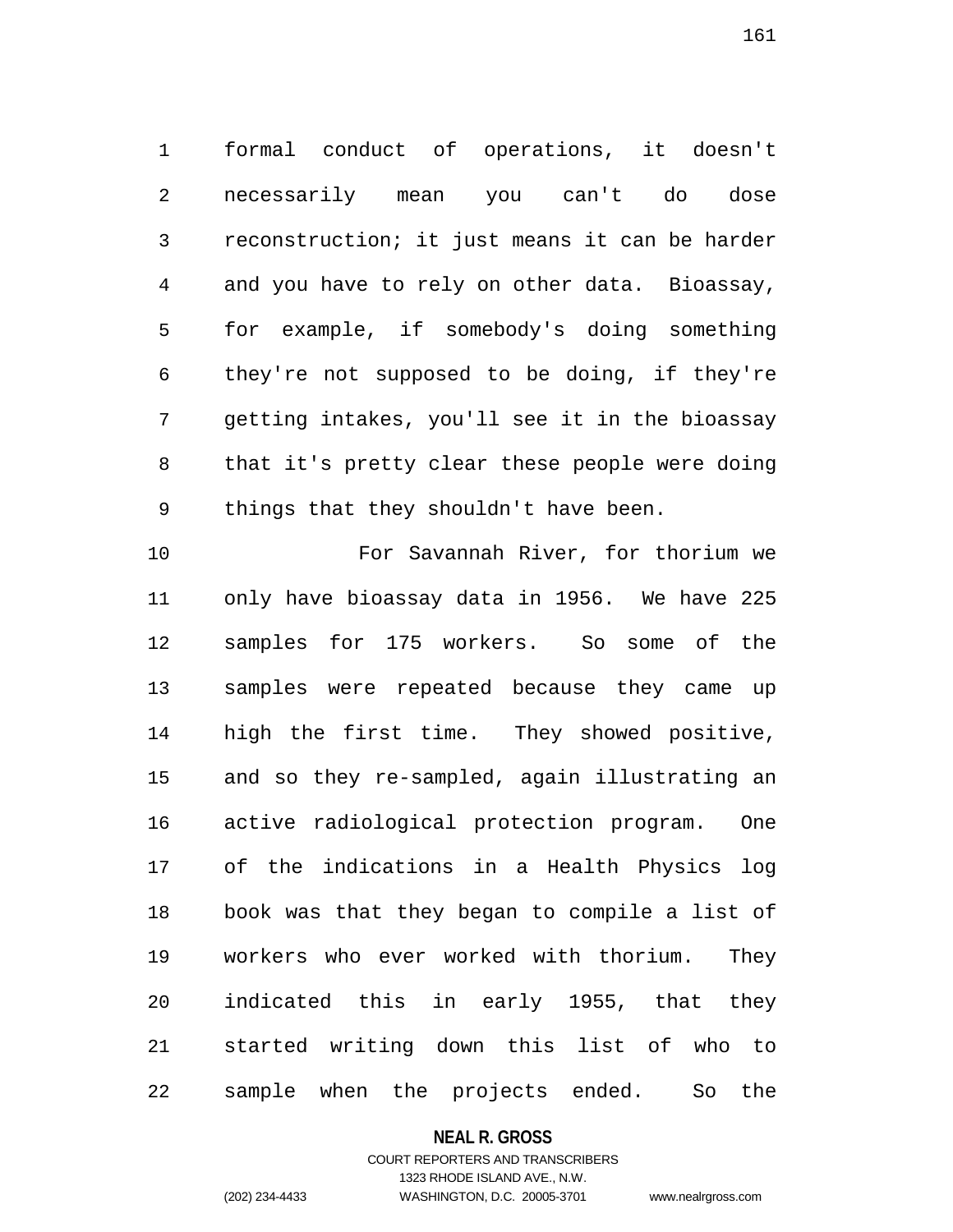1 problem with the 175 workers, that could have 2 been everybody who was potentially exposed in 3 773A but we have no way of verifying that. So 4 I can't tell you that that's the only people 5 who were ever exposed. So we've had to make 6 the net bigger in order to designate this 7 particular Class.

8 Air sampling. When you have 9 really good air sampling of breathing zone or 10 in the workplace, you can still estimate the 11 dose. But in this case none of the air 12 samples were breathing zone samples, and we 13 confirmed this through discussions with the 14 workers, interviews with the scientists. They 15 talked about that the air samplers were on the 16 walls and on the ceiling. So these were 17 checked by the radiation control technicians, 18 but they were not in the routine breathing 19 zone for the workers.

20 One of the other difficulties with 21 this is: we've not been able to locate a 22 significant number of air sample data.

## **NEAL R. GROSS**

## COURT REPORTERS AND TRANSCRIBERS 1323 RHODE ISLAND AVE., N.W. (202) 234-4433 WASHINGTON, D.C. 20005-3701 www.nealrgross.com

162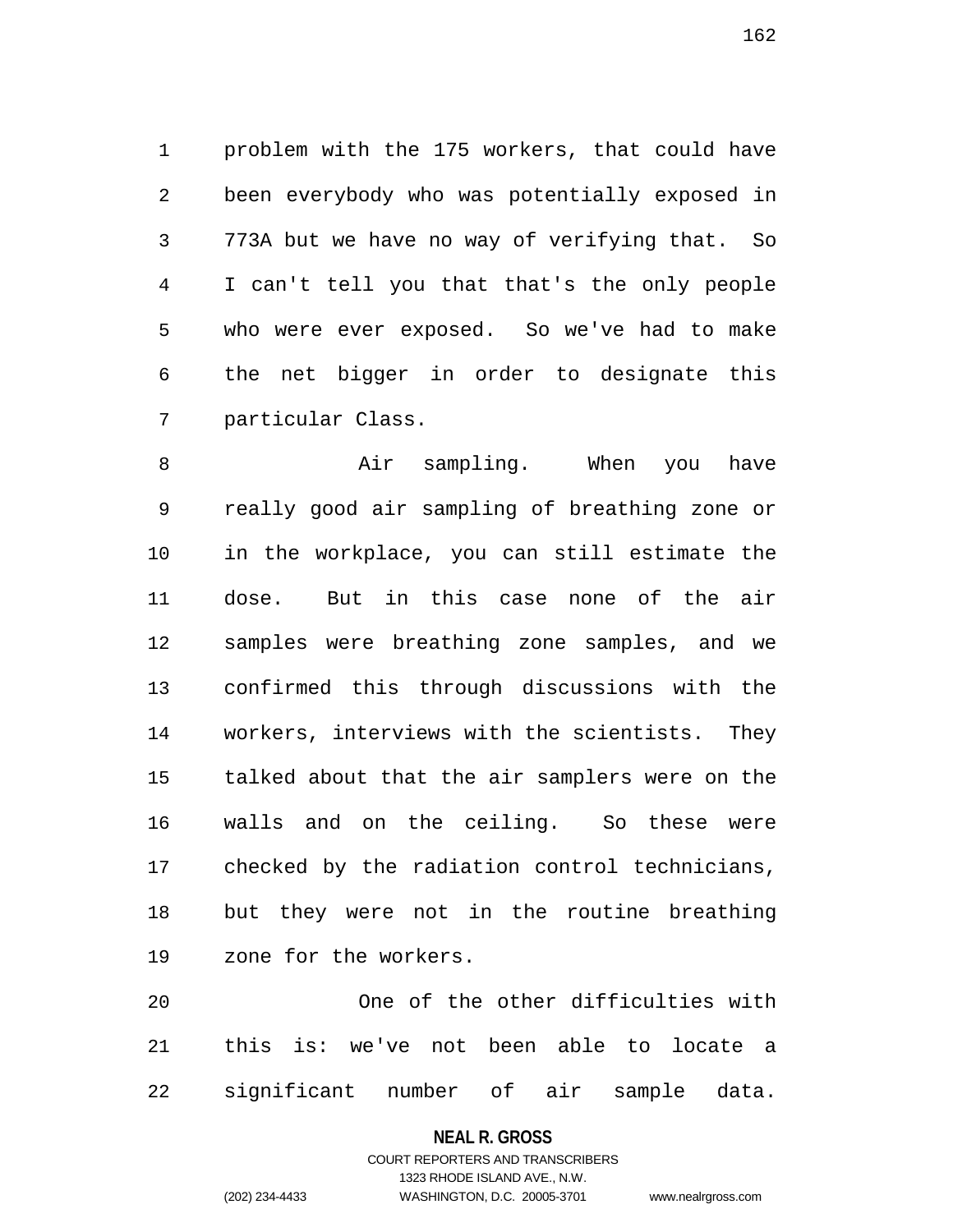1 There's some in the log books, but not like 2 the 300 area or 100 or 200 areas, where 3 there's log books that are individual sheets, 4 kind of like 3-ring binders that are numbered 5 pages. And there's literally about a thousand 6 boxes of these where you can just open up the 7 book and just page, you know, day after day 8 after day, same location, different locations, 9 where you have all this data. We've not been 10 able to find that for 773A. I'm presuming 11 that that is because it was the technical 12 division and not the production division. We 13 can find all this for production. We haven't 14 been able to find it for the technical 15 division.

16 I believe that it has been filed 17 effectively under each radiation control 18 technician, because that's how the log books 19 appear to be filed. Within these log books 20 there is smear data. However, it would take a 21 tremendous effort to try and locate all of 22 these individual log books and code the data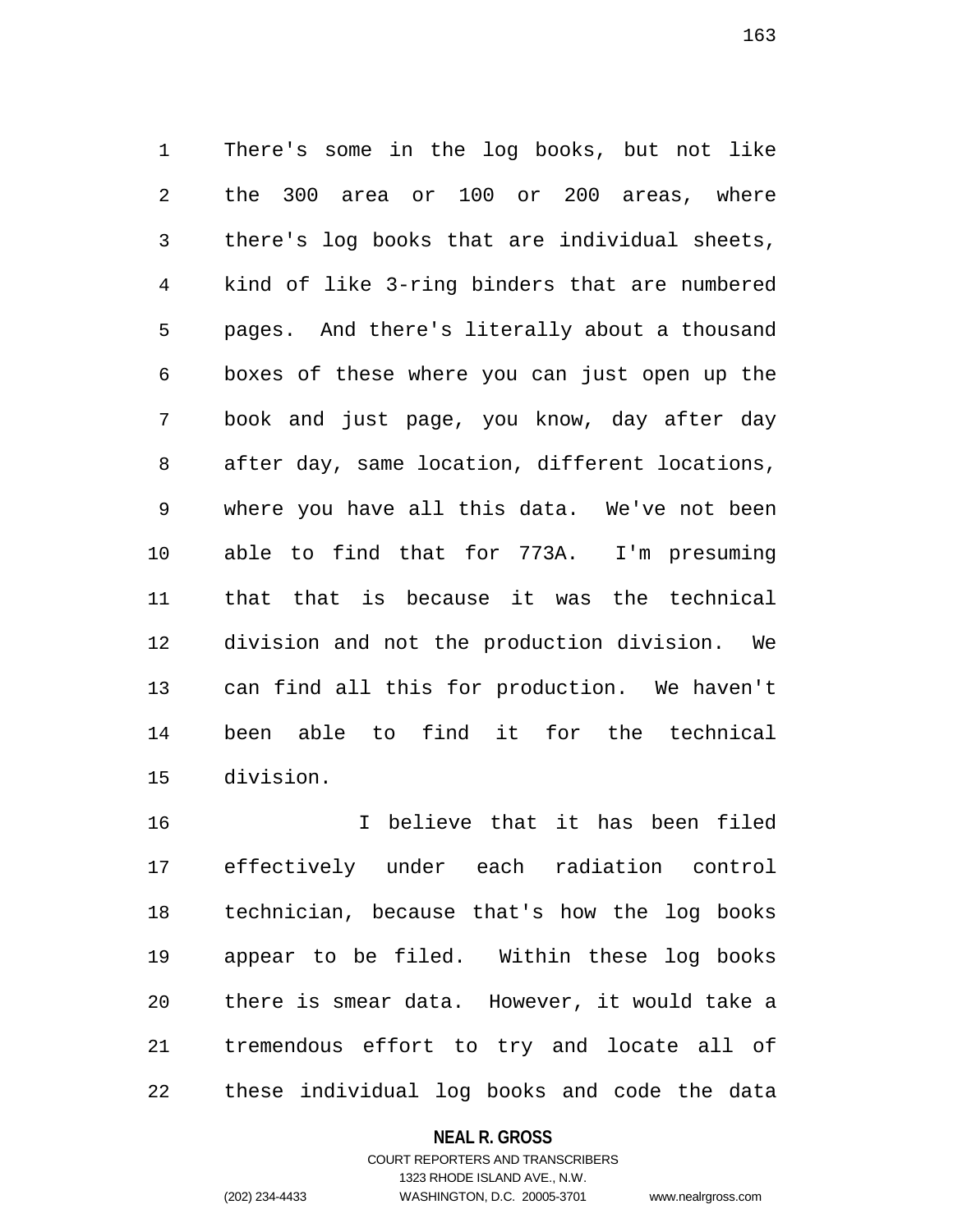1 to develop an exposure model. And let me give 2 you an example of this. With the log books, 3 they're filed by individual radiation control 4 technicians. So first you would have to 5 develop a list of all the radiation control 6 technicians that worked in the area during 7 this time period of interest. Next, you'd 8 have to try and pull all of those back from 9 Federal Records Centers, which would be a 10 tremendous effort. For looking at the 30, I 11 think it was about 33 log books that we pulled 12 back for June, these came in about 30 boxes. 13 There was only one notebook in each box, and 14 they pulled these back from the Federal 15 Records Center.

16 Then you'd have to go through and 17 try and code all of that data, but the problem 18 is that many of the routine samples that were 19 taken in the labs, some of them will indicate 20 where the sample was taken on the edge of a 21 hood, others, they don't have any indication 22 of where it was taken. So within the lab,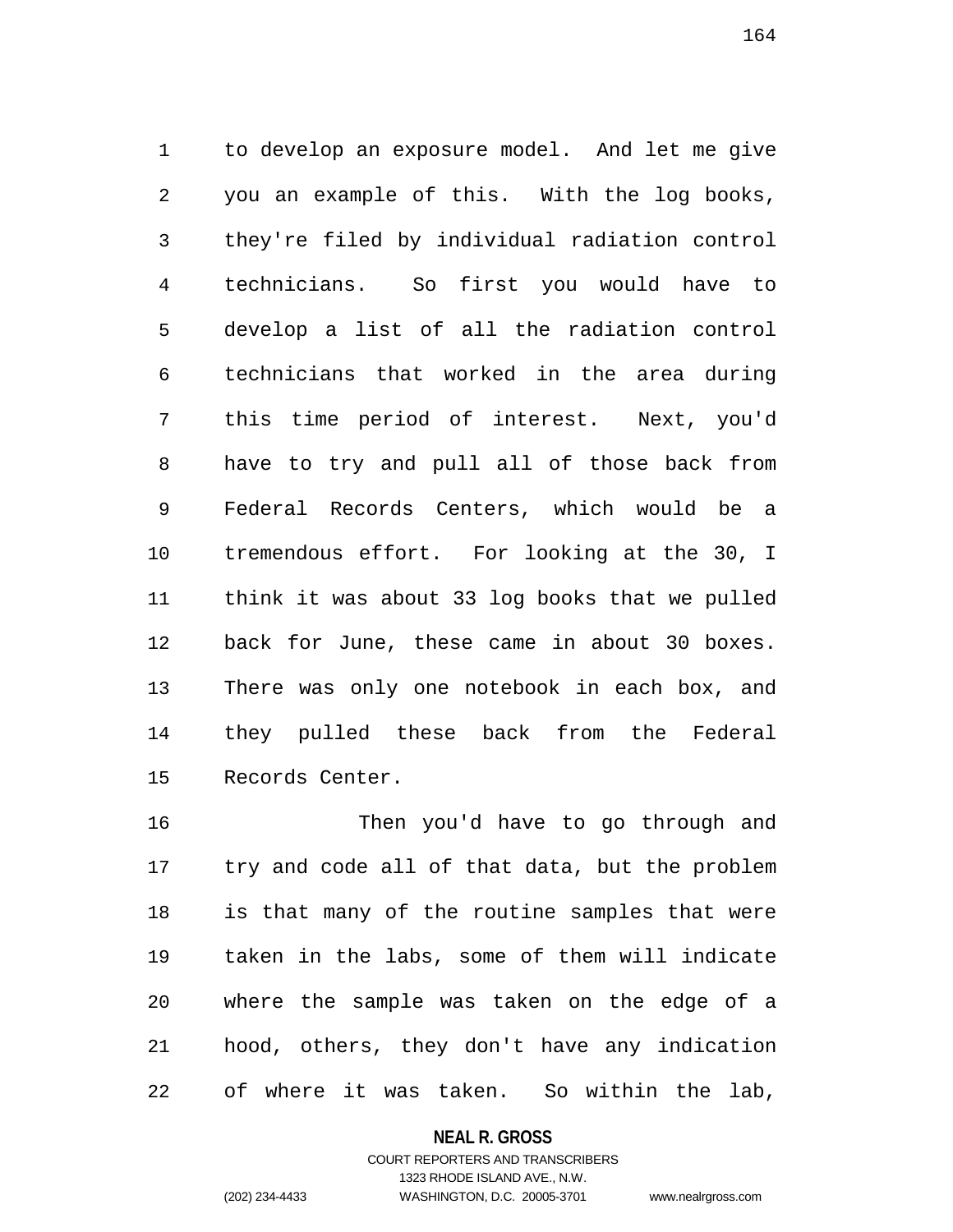1 were they just smearing the floor, were they 2 smearing the counters? We don't know.

3 So most of the data though in 4 these log books do indicate no contamination 5 detected. Again, there are spills that are 6 discussed but we don't have any further 7 information about where these samples were 8 taken within the lab. So after all this 9 analysis, if we went through it, and we're 10 really looking at a couple of years' effort to 11 try and do this, I still don't know that we 12 could come up with a reasonable exposure 13 model. So this is why we're not using the 14 smear data that is out there.

15 The final term, whenever you don't 16 have any of the above that you could possibly 17 do dose reconstruction with, would be source-18 term modeling. At Savannah River in these 19 labs, there was different chemical physical 20 forms in every laboratory and within 21 laboratory. It's not like you were handling a 22 single piece of uranium and doing one thing

## **NEAL R. GROSS**

# COURT REPORTERS AND TRANSCRIBERS 1323 RHODE ISLAND AVE., N.W. (202) 234-4433 WASHINGTON, D.C. 20005-3701 www.nealrgross.com

165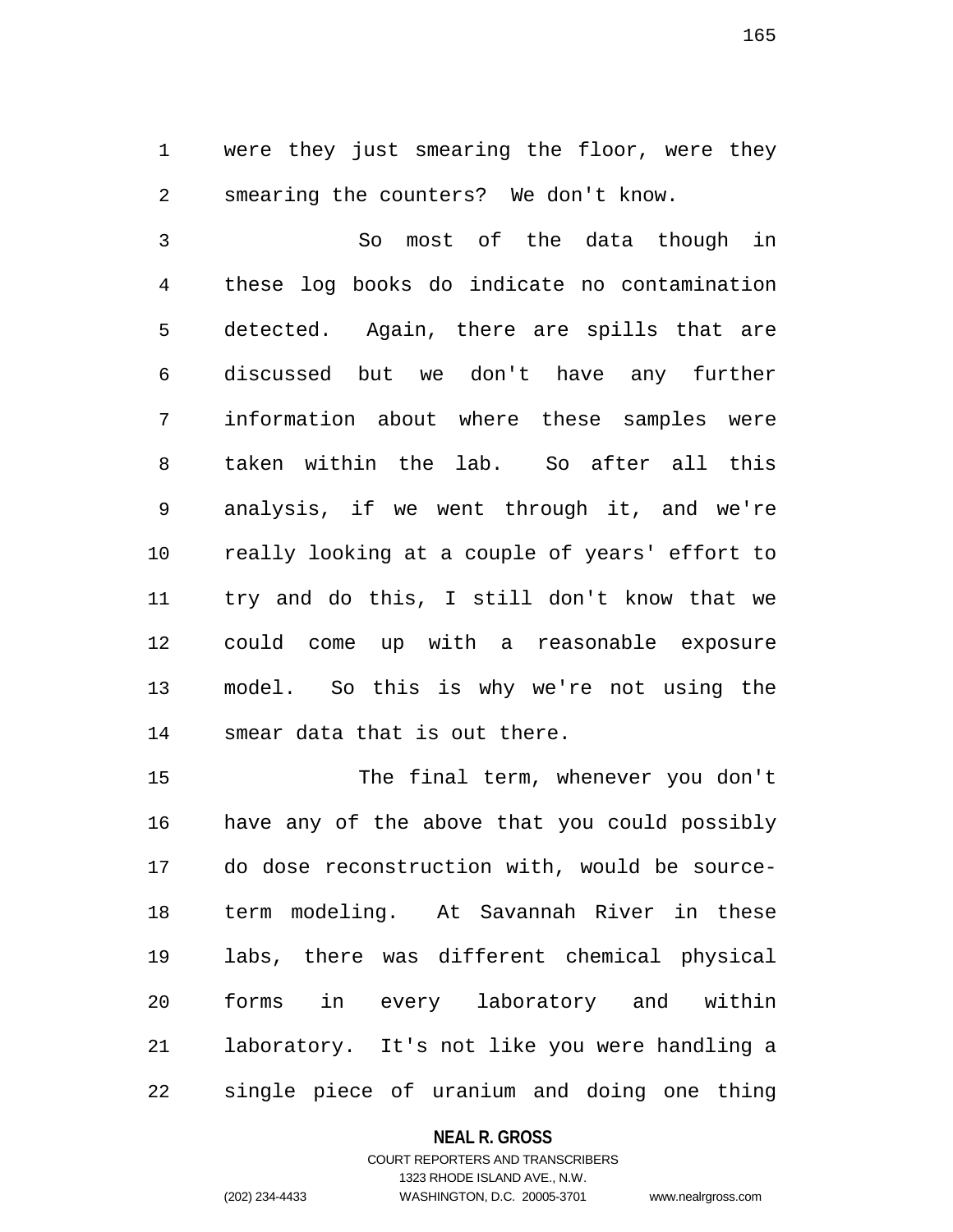1 with it, you know, moving it over here or 2 modifying it slightly. It's not like you're 3 actually handling one particular chemical or 4 physical form. The physical form changed 5 within the lab, as well as the chemical form. 6 They were trying to learn how to dissolve 7 this. So it's not something that you can 8 really model. There was also constant 9 movement of material between laboratories. 10 And finally, we can place people within 11 buildings based upon the external dosimetry 12 that I'll show you here shortly, but within 13 the laboratory I don't have any way of placing 14 who was in lab LB131 versus LB111. I don't 15 have any method of doing that. So, as a 16 result, we're recommending that the 773A area, 17 those back areas in the regulated part where 18 people would be badged, would be added to the 19 exposure Class.

20 So now let me shift gears to semi-21 works. And this is a picture of the CMX/TNX 22 area. And what you'll see here is that CMX

#### **NEAL R. GROSS**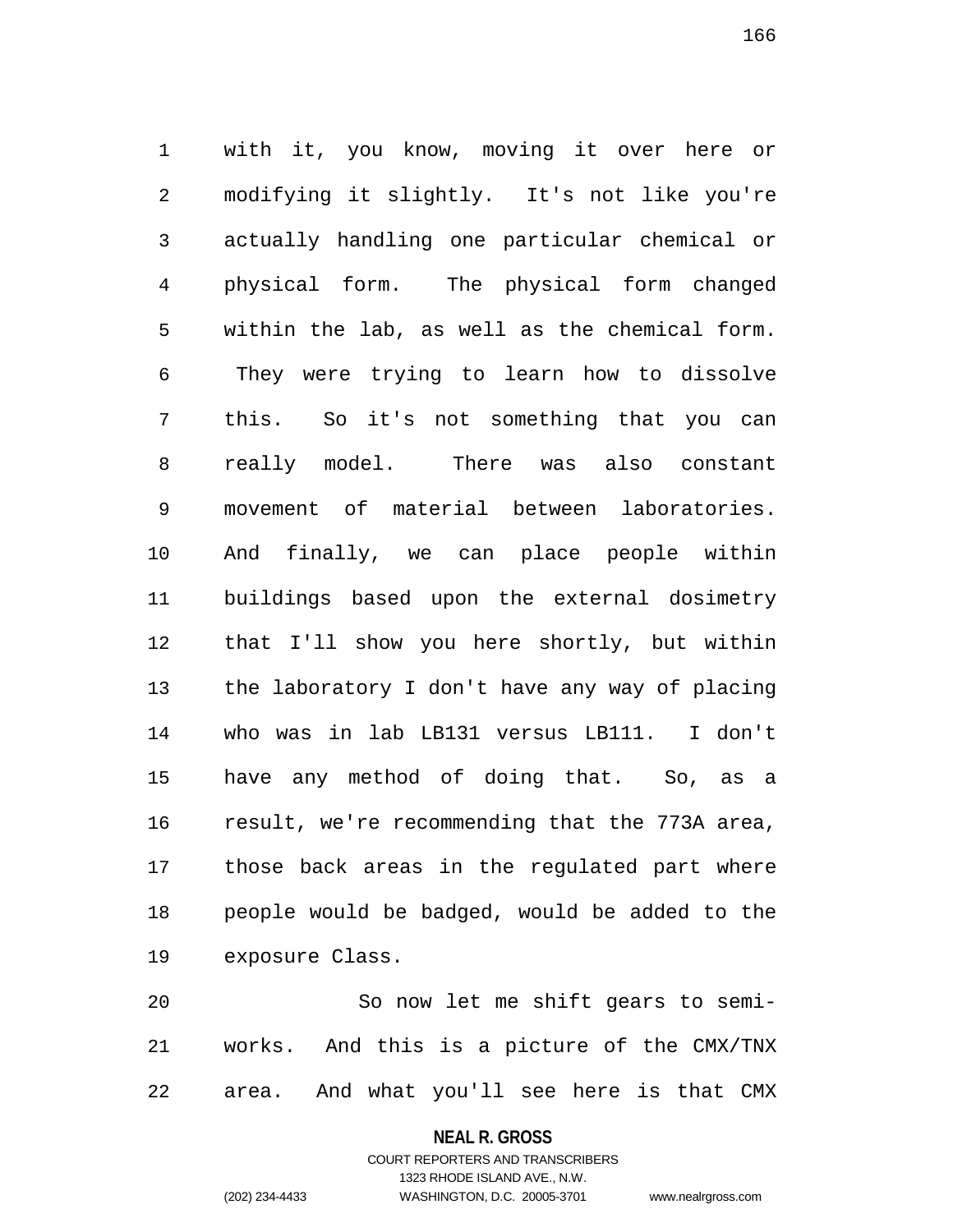1 and TNX were two buildings side by side. The 2 entry into this area that required badging was 3 effectively the same for both areas. So we 4 really can't distinguish who was in CMX, who 5 was in TNX, they're too close together. CMX, 6 again, had encapsulated thorium. They were 7 doing pilot studies for the reactors, they 8 were doing thermodynamics, heat transfer 9 studies, you know, how fast the fuel would 10 heat up, how it propagated and boiled the 11 water. The 678G TNX building was chemical 12 separations. They were doing the pilot 13 studies for the canyons. So they'd take a -- 14 scale up from a beaker working in the 15 laboratory up to a 100-gallon tank effectively 16 and then work through the dissolving of the 17 slugs and how this worked, unirradiated slugs. 18 At this point, everything was done with 19 natural thorium for this particular scale-up 20 process to get it down.

21 So the inventories, the monthly 22 inventories we reviewed in March indicated

**NEAL R. GROSS**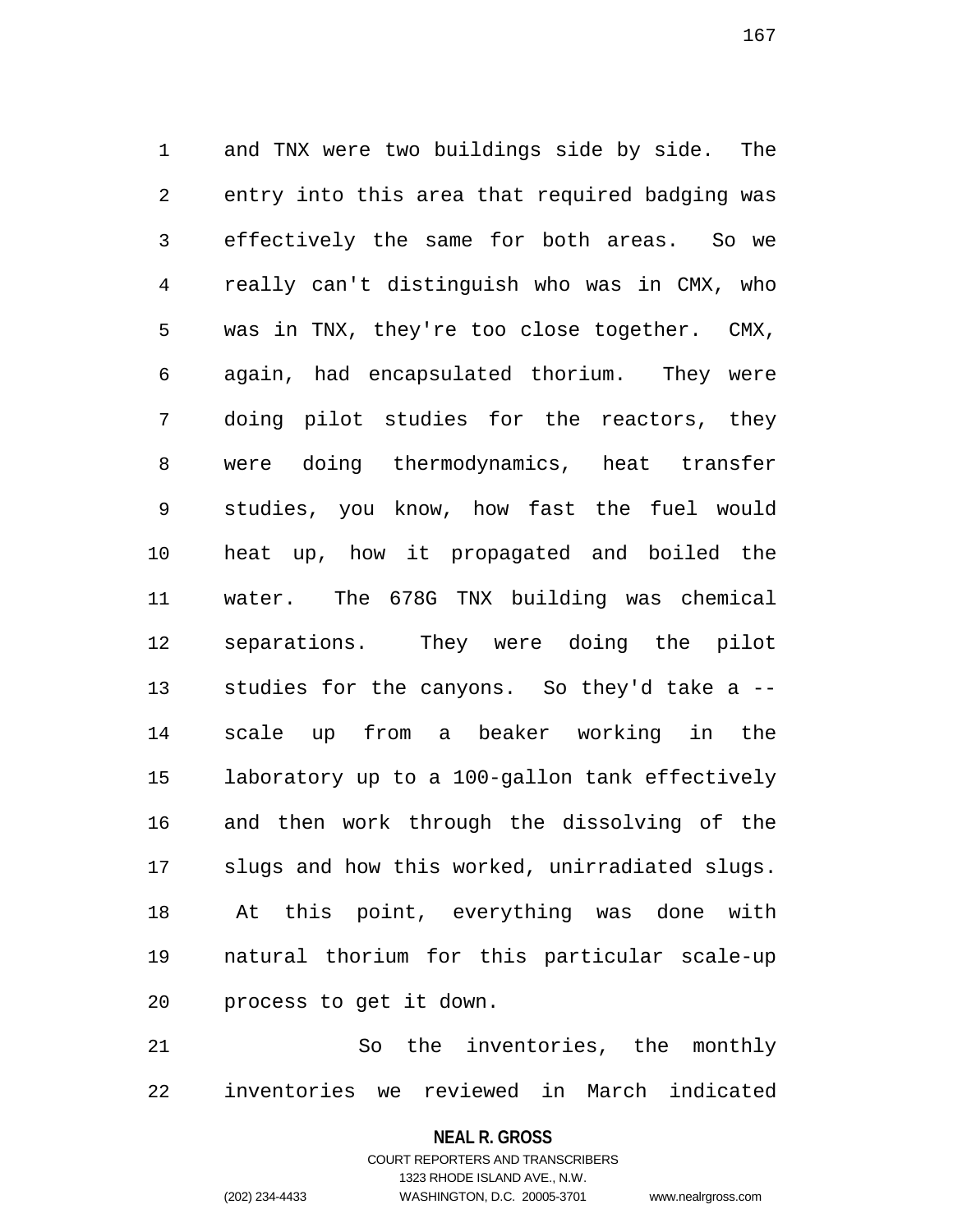1 intermittent work with thorium in the TNX area 2 from August of '54 through December '56, and 3 then it picked up again in September of '64 4 through December of '69. The inventories 5 indicated significant quantities of thorium, a 6 few tons, and some of the inventories got even 7 more detailed as to how many tons were located 8 in the dissolvers that they had built down 9 there, which was a few tons.

10 The internal radiation monitoring 11 program, there was no bioassay that we've been 12 able to find for this area, although some of 13 the workers, when we looked them up in the 14 bioassay log books, looked up their individual 15 files, we will see some designation for TNX in 16 addition to 773A. So we know some workers 17 moved between those two areas. We don't have 18 any air sample data for TNX. The Health 19 Physics log books are similar to 773A. There 20 are surveys that note levels of contamination 21 or no contamination, but not exact locations 22 where they were taken.

### **NEAL R. GROSS**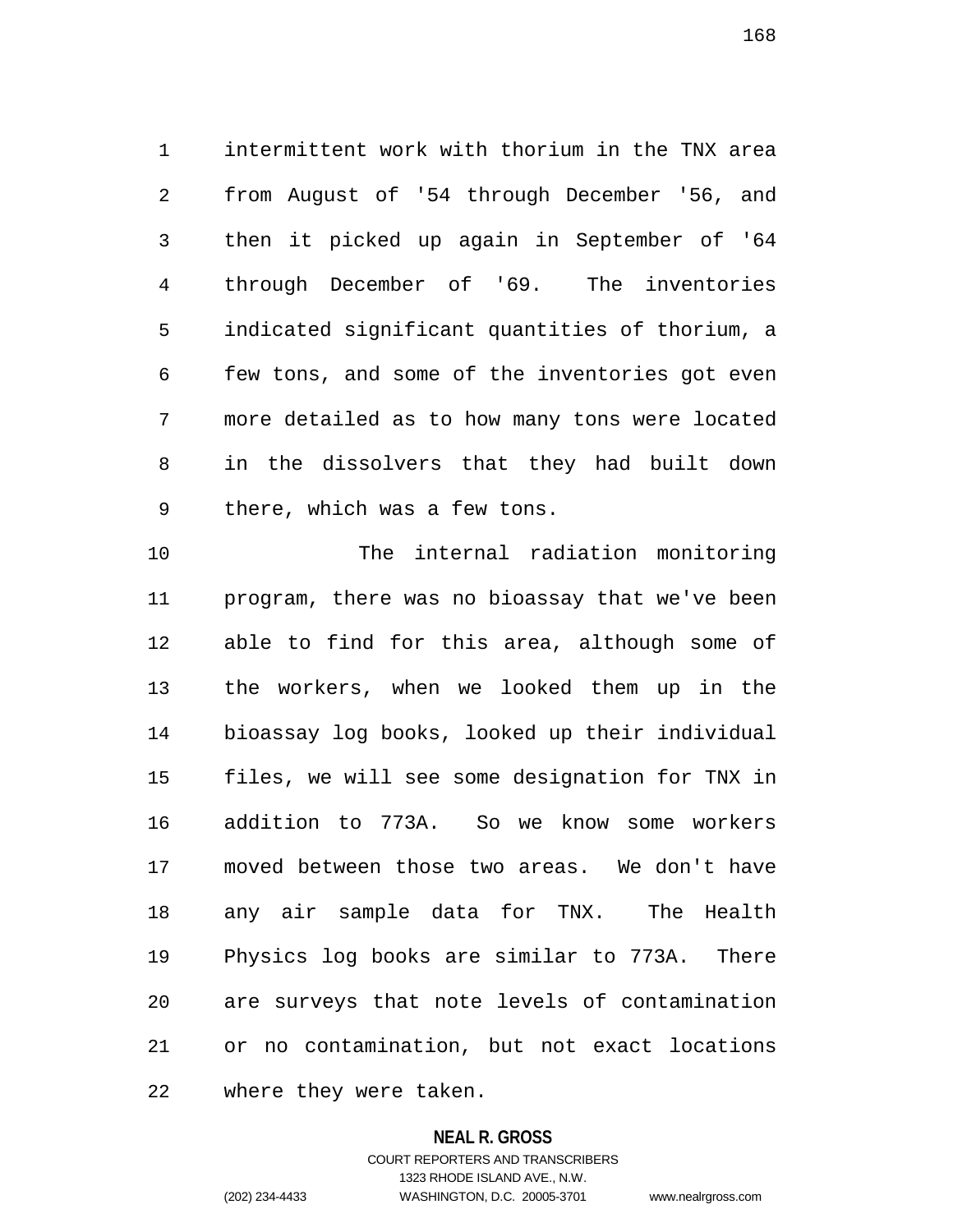1 From a source-term data, similar 2 issues to 773A but less complex. By the time 3 it got up to the pilot scale, they kind of 4 knew which process they were going to go for 5 to produce the uranium-233, so it's not as bad 6 as all the individual laboratories. But 7 again, it's still a source-term configuration 8 without -- with processes changing chemical 9 physical forms. So for that reason we also 10 recommend including the TNX.

11 Now the burial grounds is the next 12 area I'd like to discuss, and this is where 13 material was going from different areas to the 14 burial grounds. This was waste disposal. In 15 the 300 area radiation survey log sheets, we 16 have indications of surveys being conducted on 17 the thorium that's leaving that area and going 18 to the burial grounds that's surveyed, made 19 sure it's free of external -- or of removable 20 contamination. 773A Health Physics log books 21 indicate the same thing where materials 22 leaving the area would be swiped and tagged in

## **NEAL R. GROSS**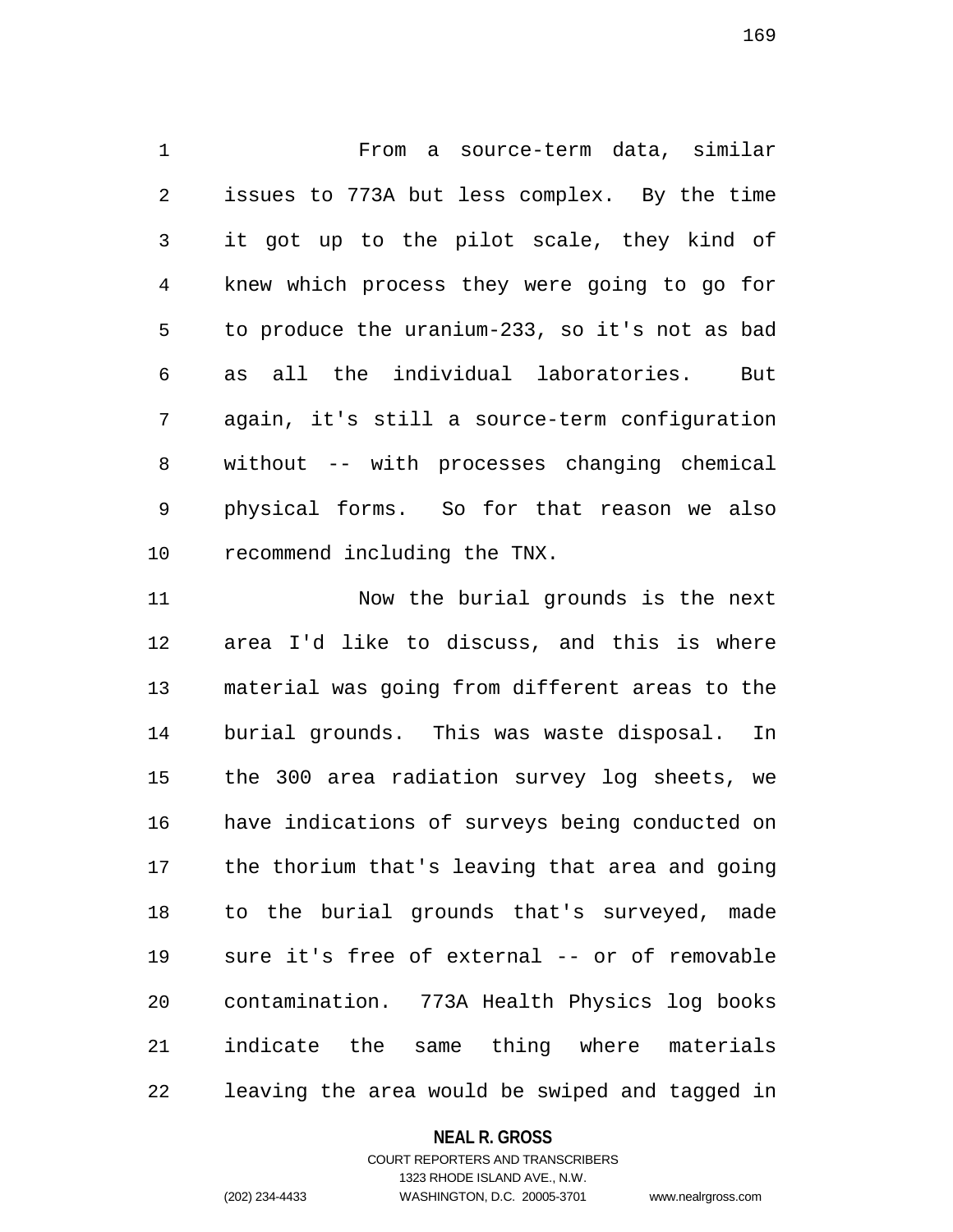1 order to go to the burial grounds, TNX the 2 same thing. The thorium from the high-level 3 cave waste, this was highly radioactive and 4 decontaminating or getting down to a level of 5 no removable was not really feasible and so 6 they encased it in concrete, much like what we 7 heard out on the Hanford site, out here with 8 the PFP, where they would take a large glove 9 box or something like that and grout it, 10 completely fill it with concrete and then bury 11 it. And so Savannah River was doing the same 12 thing. They'd encase it in concrete and then 13 send it to the burial grounds. So for this 14 reason, we don't think the burial ground 15 exposure is significant from an internal 16 exposure standpoint, and we're not 17 recommending that this be included in the 18 Class.

19 The 200H separations. And let me 20 again emphasize that prior to 1964, there 21 wasn't any thorium in the 200H separations 22 area. The product here was uranium-233 and so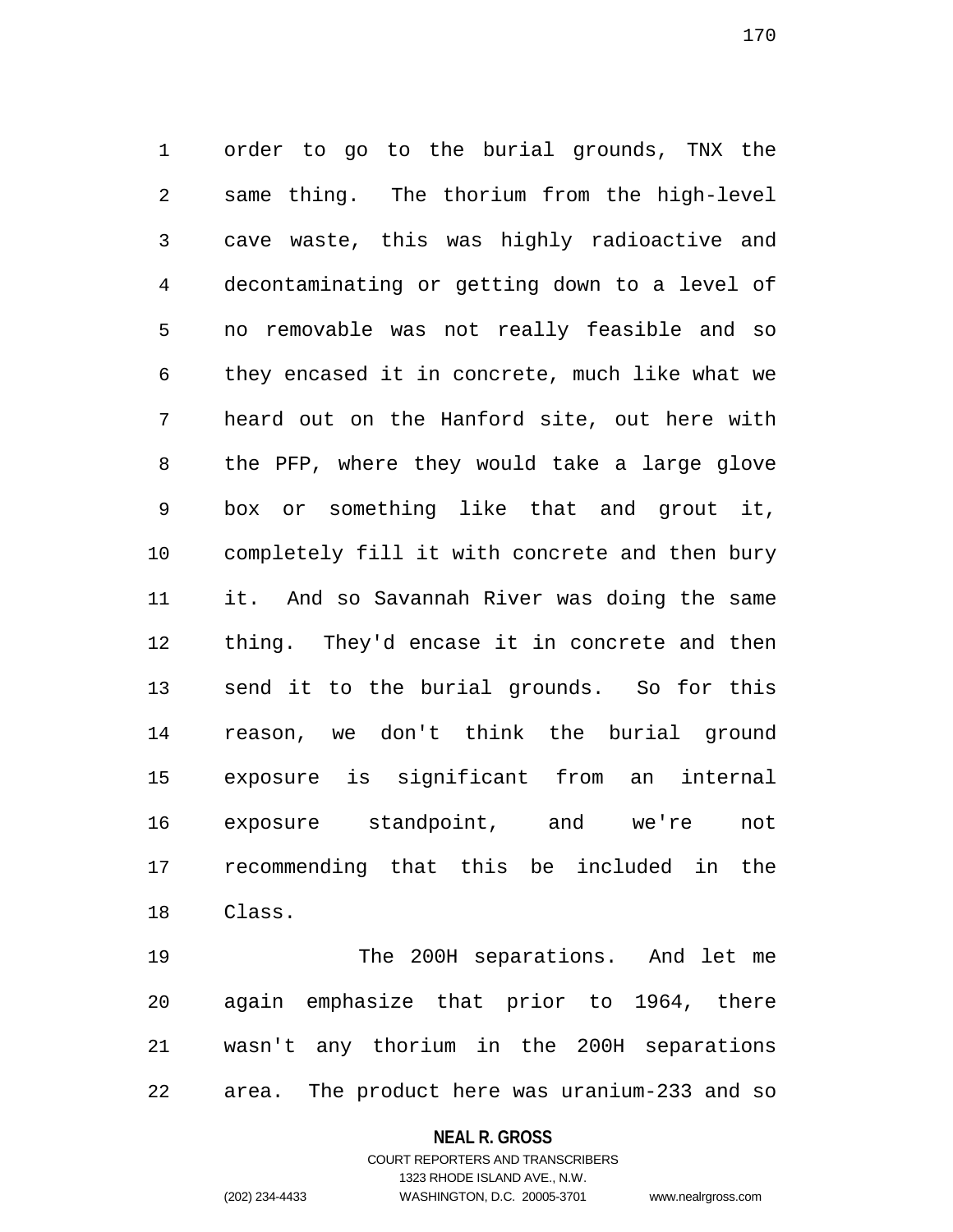1 when you think of making plutonium, you're 2 irradiating uranium-238 and then you're going 3 through the canyons from one end, starting 4 with the slugs, dissolving them down and you 5 end up with plutonium nitrate on the final 6 product. Same thing happened with thorium. 7 You dissolve it down, you're going out and the 8 final product would be uranium, not thorium, 9 from this particular process. So the uranium 10 went into the B lines, that would be the 11 equivalent of the plutonium finishing plant 12 out here. That was where the uranium-233 13 went. Thorium for the first cycle was 14 considered waste. It was pumped directly out 15 to the waste tank for that first cycle. After 16 that first cycle, they felt that the thorium 17 was important to recover and so they went 18 through a recovery process. So that first 19 front end part of the canyon step, those 20 irradiated slugs are very radioactive. We are 21 looking at dose rates that are in R per hour 22 type of range. You are not going to be

#### **NEAL R. GROSS**

## COURT REPORTERS AND TRANSCRIBERS 1323 RHODE ISLAND AVE., N.W. (202) 234-4433 WASHINGTON, D.C. 20005-3701 www.nealrgross.com

171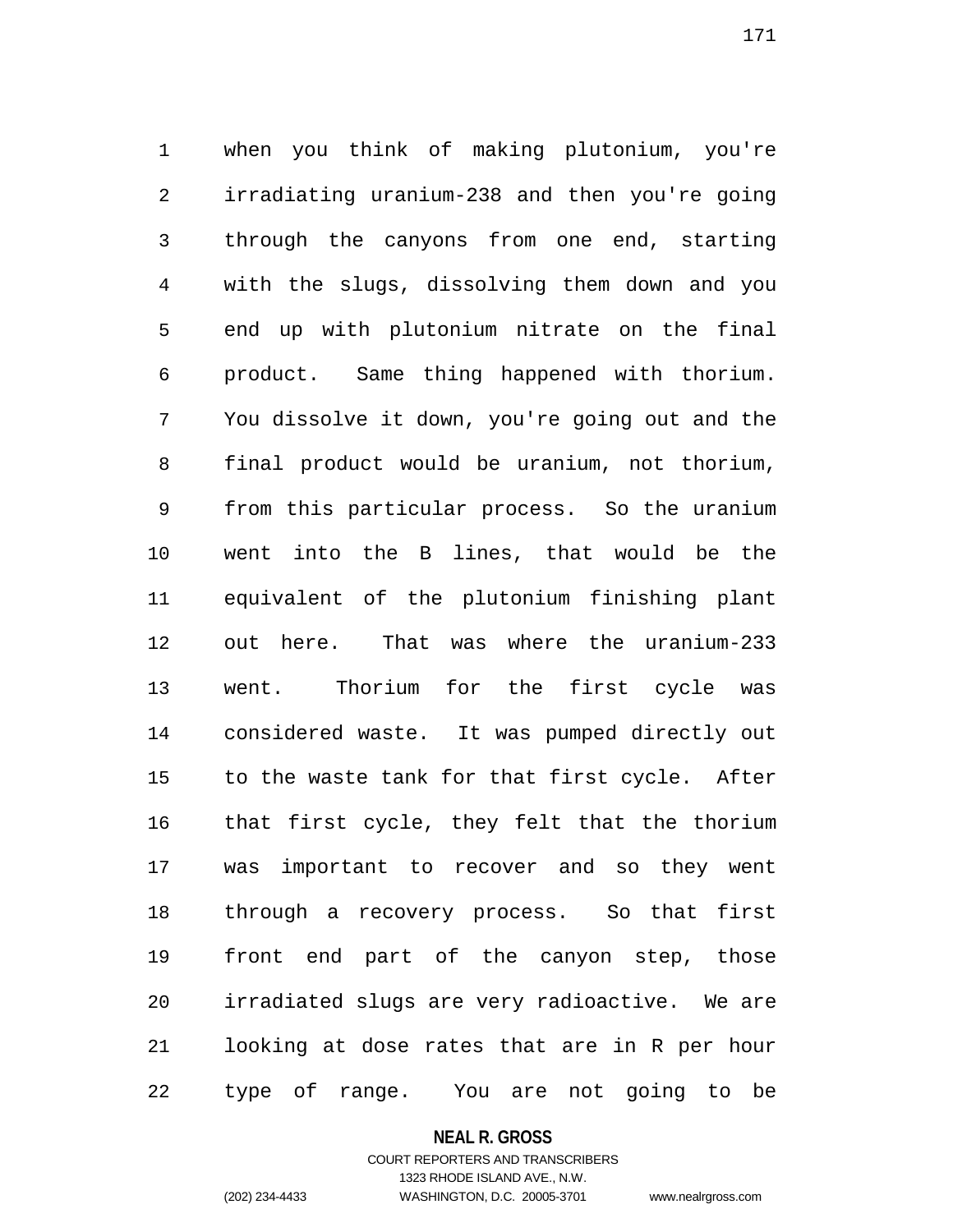1 getting that close to them. In fact, they 2 came in in casks. A crane would pick up the 3 cask and dump them into a dissolver for the 4 canyon operations, just like out here.

5 So throughout this process, the 6 thorium at that point became a wet process, 7 because they were dissolving the thorium to 8 get to the uranium-233. For those later 9 cycles past the first one, the thorium was 10 transferred to a holdup tank and it was kept 11 there until they got to a certain level and 12 they would pump from the holdup tank into 13 railroad cars. The railroad cars were then 14 sent to Fernald for further processing. So 15 the thorium at that point left Savannah River 16 in the form of the thorium nitrate.

17 The transfer to the cars, we 18 looked at that. There is a nice report about 19 the transfer that these rail cars were 20 equipped with filters, ventilation filters on 21 them, to prevent particulate contamination 22 during filling and thermal expansion. We're

## **NEAL R. GROSS**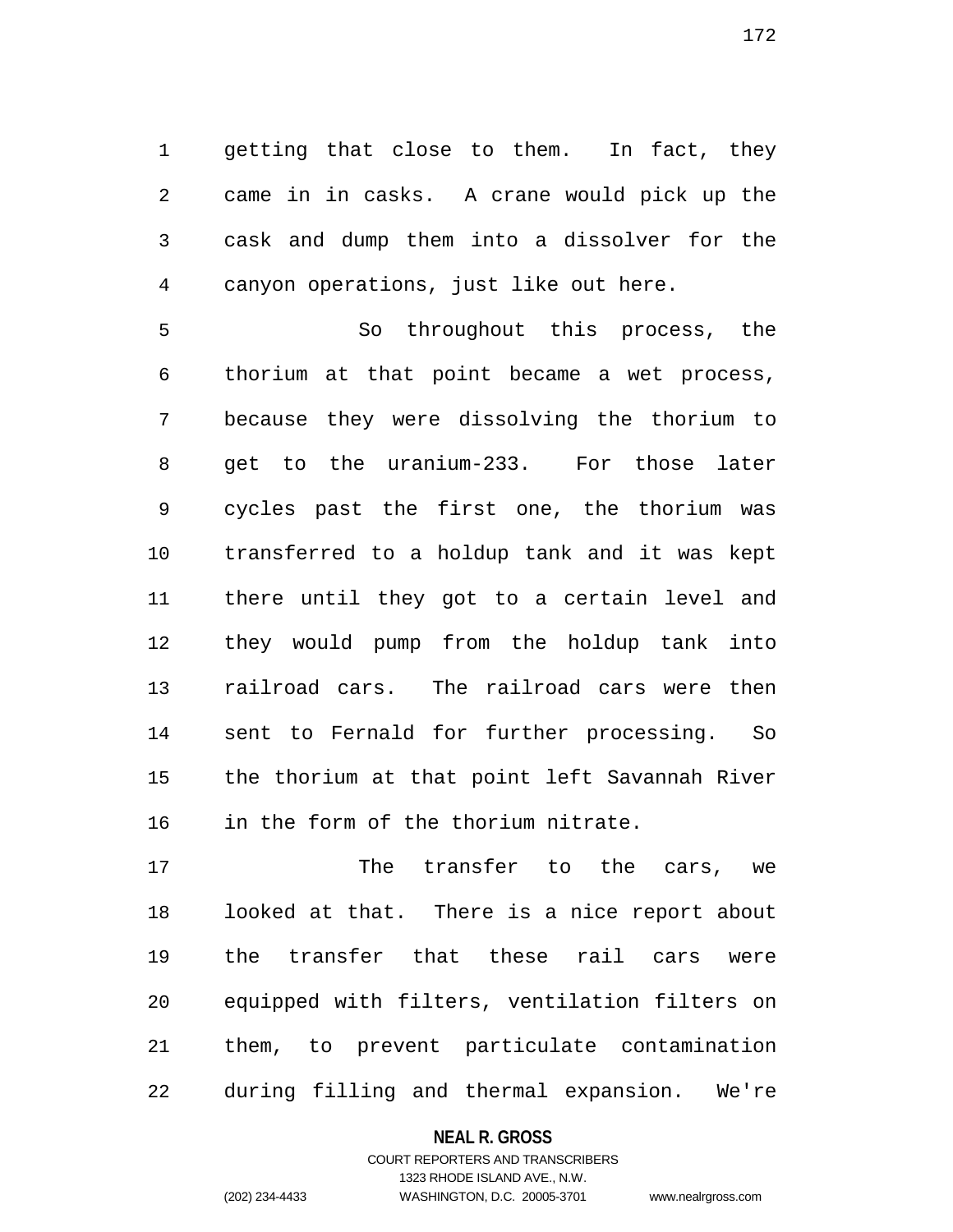1 in South Carolina, it can be hot in the 2 summertime, so you will get some heat-up, some 3 pressurization, so these vents were there and 4 the whole purpose of the filters were to 5 prevent any contamination getting on the 6 outside. These railroad cars were actually 7 quite radioactive, not in the R per hour 8 range, but down above 10 millirem per hour but 9 less than 100 millirem per hour. We have some 10 dose rate measurements on these from three 11 feet away. As a result of that high dose 12 rate, up next to the railroad cars they roped 13 them off. These became regulated areas. They 14 controlled them as regulated areas. And this 15 particular report even indicates that the 16 railroad cars were inspected from a distance 17 using binoculars to make sure that workers 18 weren't getting too close to it and getting a 19 dose that was not appropriate. It was kind of 20 ALARA practices, if you will, to try and 21 minimize their exposures.

22 So for this reason, we don't feel

**NEAL R. GROSS**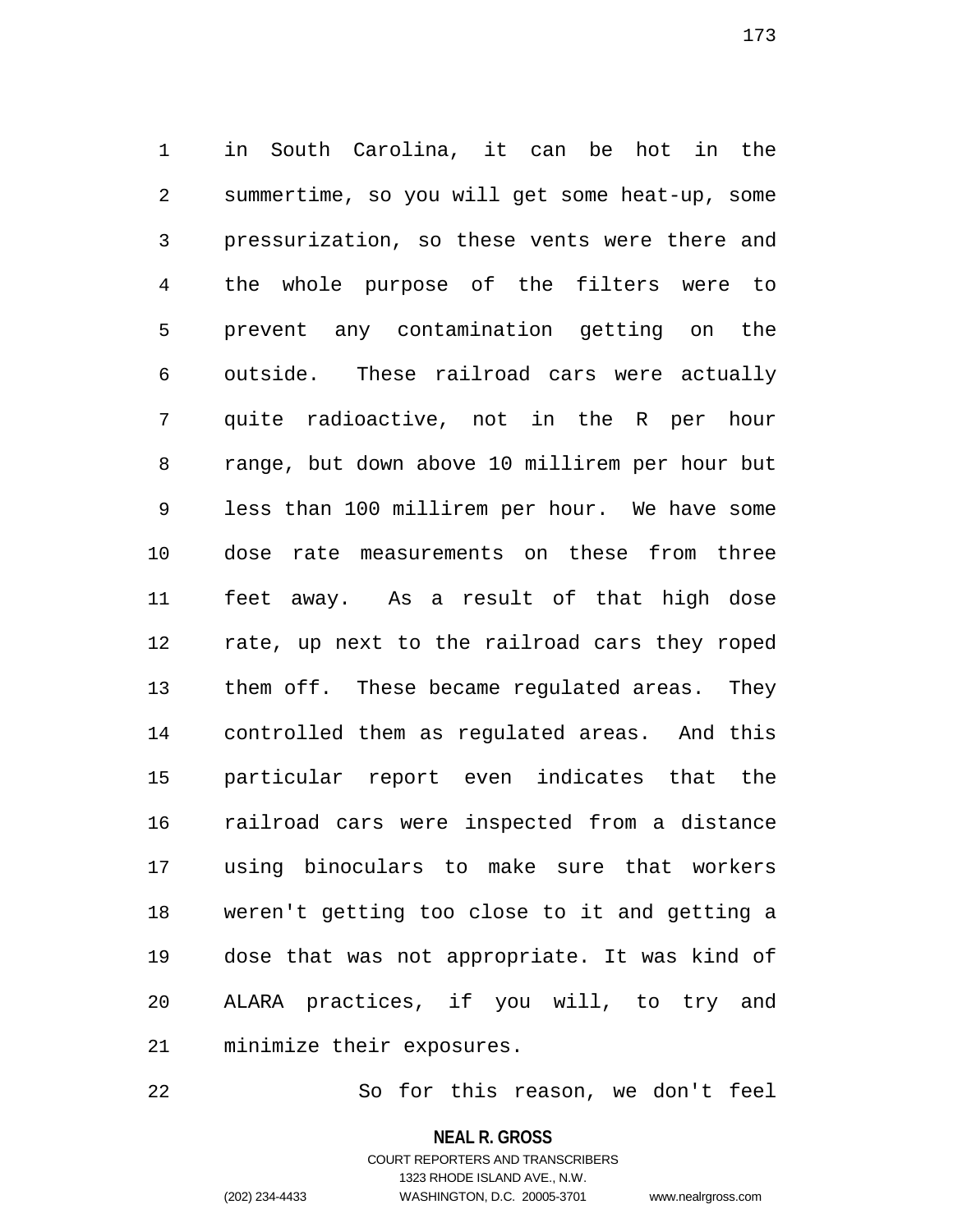1 that the 200H separations area should be 2 included in the Class. Now I do believe this 3 was a topic of discussion during our last Work 4 Group meeting, and I think Mark is going to 5 talk a little bit about this, and he might 6 want us to go and look a little closer at this 7 particular operation in this detail, but I'll 8 let him do that and I'll wait for the report.

9 So as a result of these other 10 areas, what we've come up with is this Class 11 Definition for the Savannah River Site. So 12 let me walk you through this. What we are 13 proposing to you is that all externally 14 monitored employees at the Department of 15 Energy, its predecessor agencies and their 16 contractors and subcontractors, who worked at 17 the Savannah River Site from January 1st, 18 1953, through December 31st, 1957, whose 19 dosimetry records have codes A, G, CMX, or TNX 20 be included in the SEC Class.

21 Now, if you notice there's a break 22 there. Why did we stop at 1957 for that first

# **NEAL R. GROSS** COURT REPORTERS AND TRANSCRIBERS

1323 RHODE ISLAND AVE., N.W.

(202) 234-4433 WASHINGTON, D.C. 20005-3701 www.nealrgross.com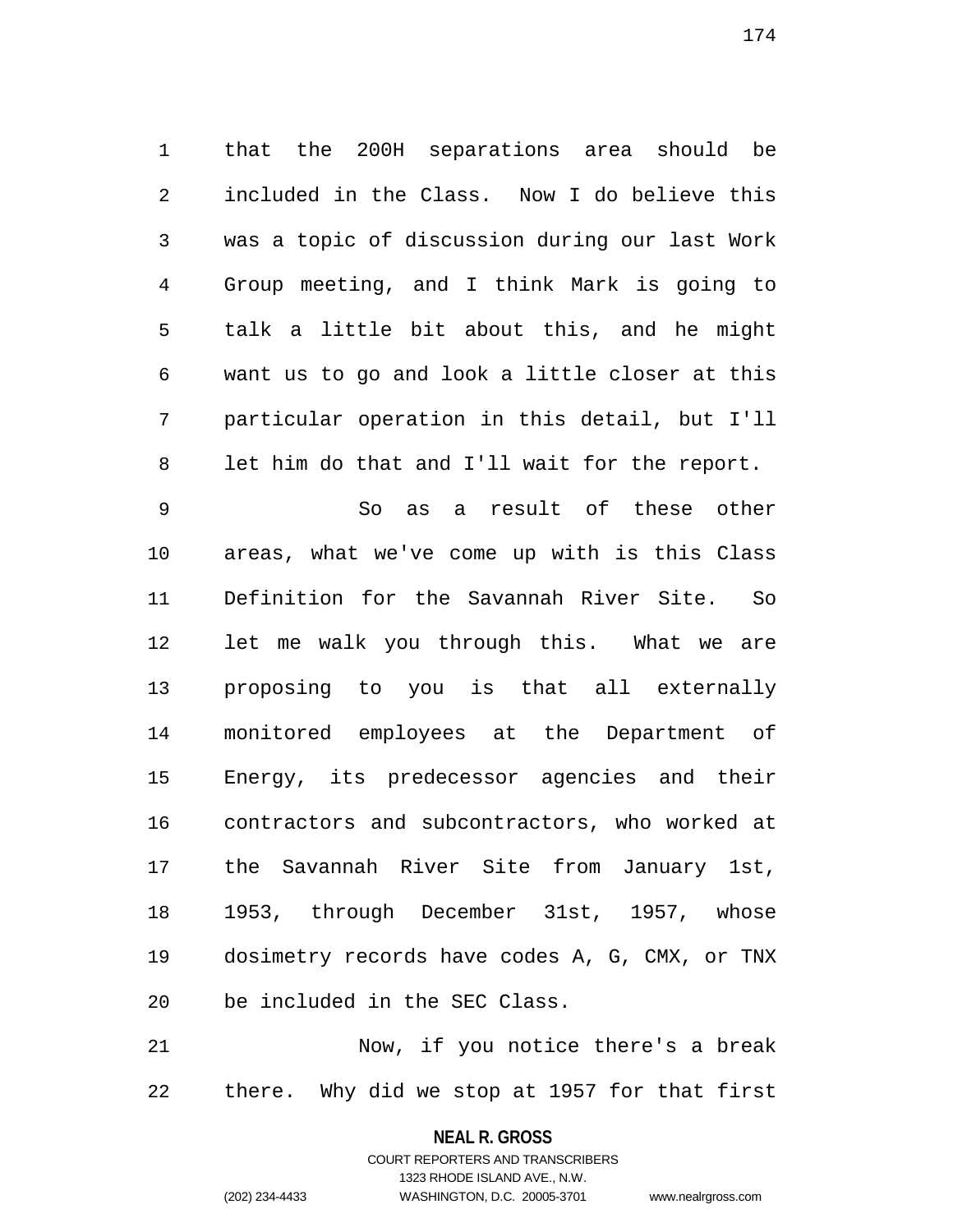1 part? The reason is the dosimetry codes 2 changed. On October 1st of 1958, they 3 switched to an IBM system and so, while the 4 exposures didn't change, the dosimetry codes 5 changed. So we've broken the Class into two 6 parts here.

7 We pick it up the very next day of 8 January 1st, 1958, through September 30th of 9 1972, and this second definition here we have: 10 "whose records have dosimetry codes 5A, 5C, 6B 11 through 6Z, 12D through 12H, or 12J through 12 12Z for a number of work days aggregating at 13 least 250."

14 So let me go into a little more 15 detail of how these dosimetry codes work 16 within this area. This is a similar chart to 17 what you saw before with the separations area. 18 So this is covering that first time period, 19 1953 to 1957, and again this is because of 20 dosimeter code changes. This isn't a change 21 in exposure potential, this is dosimeter code 22 changes and identifying the Class. So for the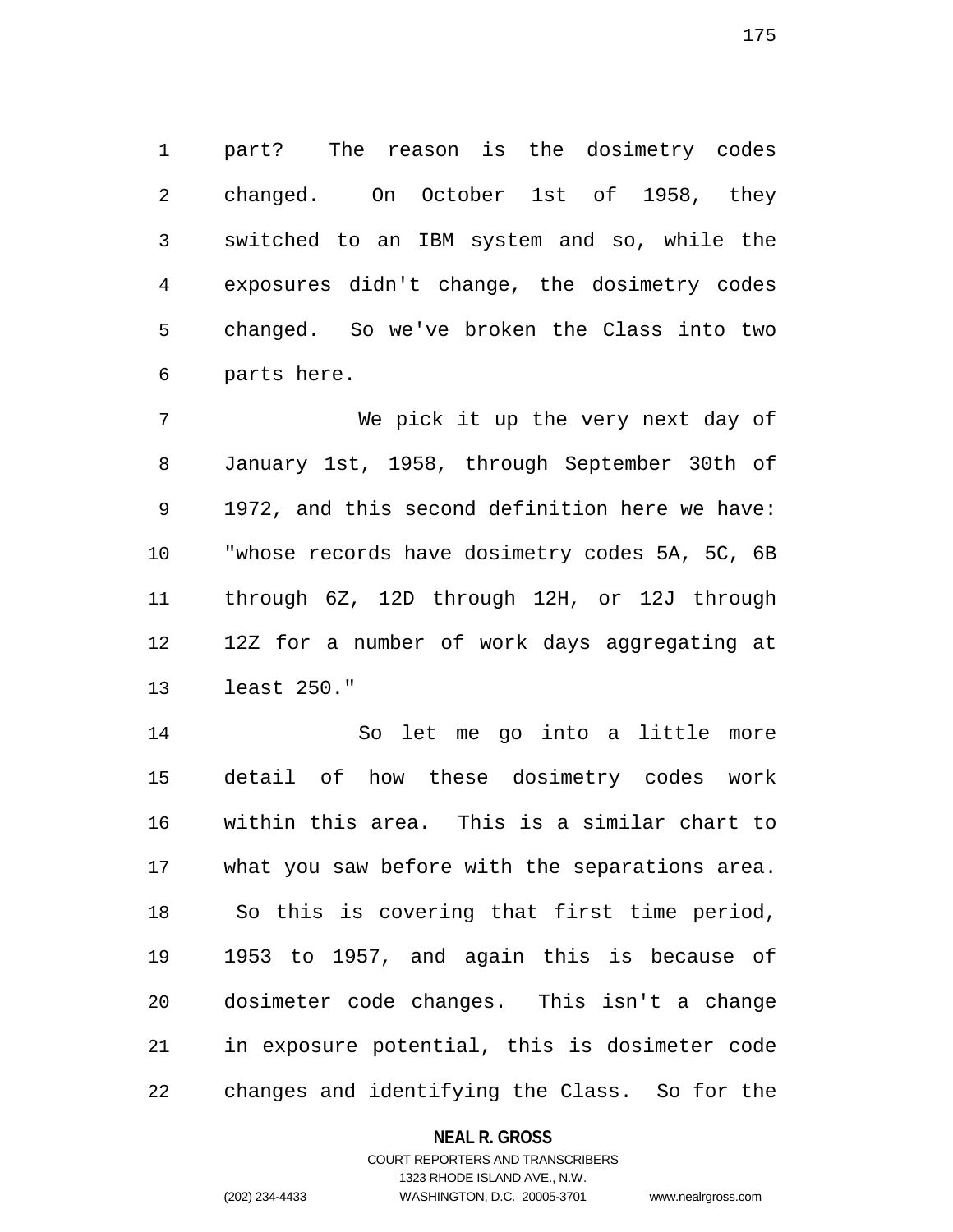1 200F area, the dosimeter code was actually 2 just F. For H area it was H. And there I've 3 got a table of unencapsulated thorium, yes/no, 4 encapsulated thorium, yes/no, and then whether 5 we recommend including in the Class. What 6 you'll see for the manufacturing area, the 7 300M, is that they had unencapsulated thorium 8 and they had encapsulated thorium, but we're 9 not recommending including them because of 10 Addendum 1 and Report 46. We feel we can 11 estimate the doses in those areas. We get 12 down to 773A and the semi-works plant, we 13 don't feel we can include or we can estimate 14 those doses and so dosimeter codes A and the 15 semi-works, it can be A, G, CMX or TNX. And 16 so all of those are included there with that 17 one. The reactors where only encapsulated 18 thorium was handled, we've got dosimeter codes 19 R, P, L, K and C but we're not recommending 20 including those people in the Class because 21 there is no potential for internal thorium 22 exposure.

**NEAL R. GROSS**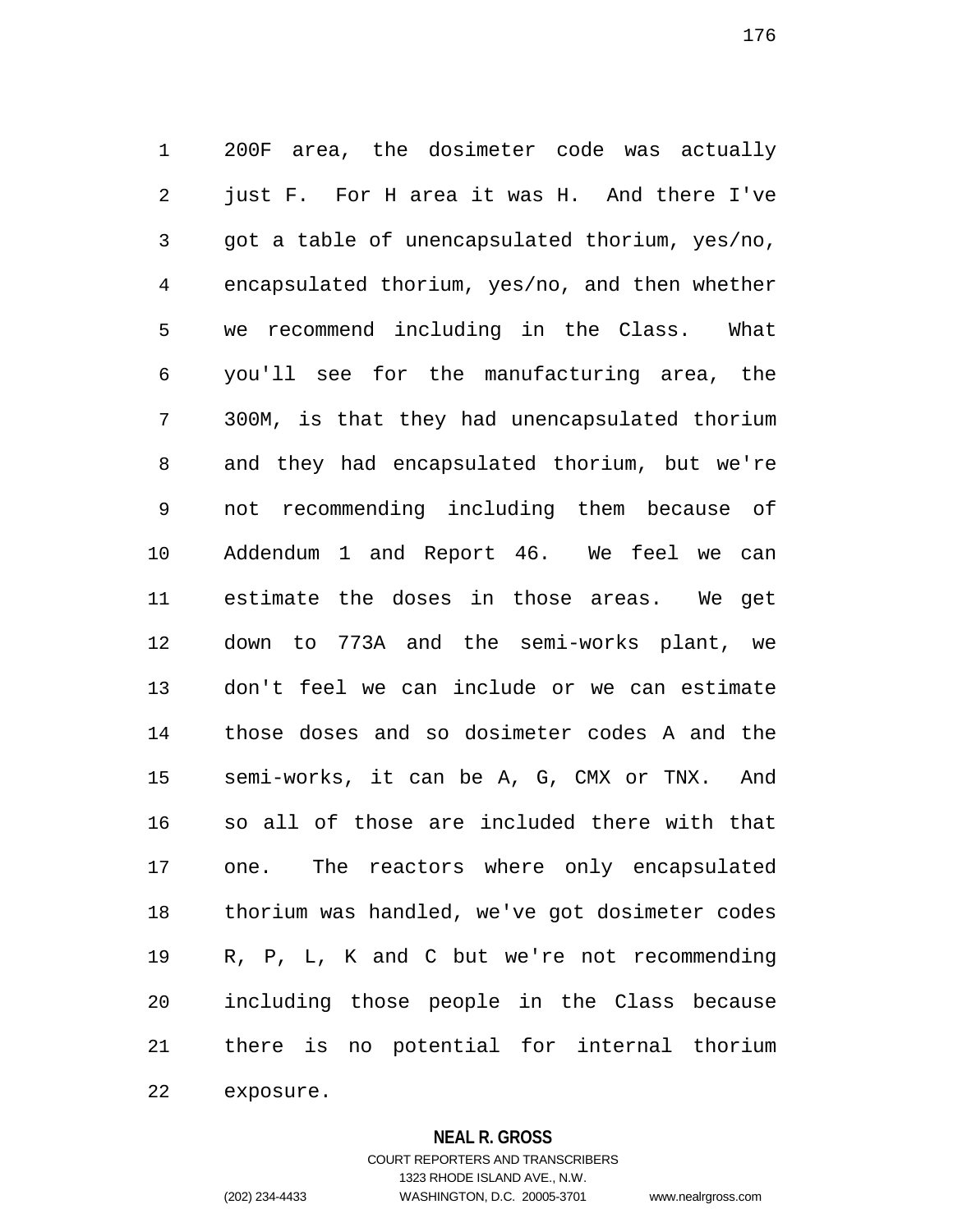1 The central shops is again an area 2 where people could have worked anywhere. 3 These are construction trades workers and so 4 people with a G dosimeter code could have been 5 issued a badge out of the central shops, gone 6 up to 773A and do remodeling, work there for a 7 number of months and come back to the central 8 shops. And so over their time period, they 9 easily could have accumulated 250 days.

10 So looking at the next set of 11 codes, one of the things that you'll see when 12 you look at Savannah River codes, dosimetry 13 codes, is they got more complex as time 14 progressed. So in this previous one you're 15 really just looking at the different areas, A, 16 F, H, M. From '58 to '72, they started 17 breaking down within area where people were 18 issued dosimeters, and when you get post-1972, 19 it gets even more complex as to the different 20 areas and where the badges were being issued 21 from and where people worked. So you've got a 22 scale-up here. So for the '58 to '72 time

### **NEAL R. GROSS**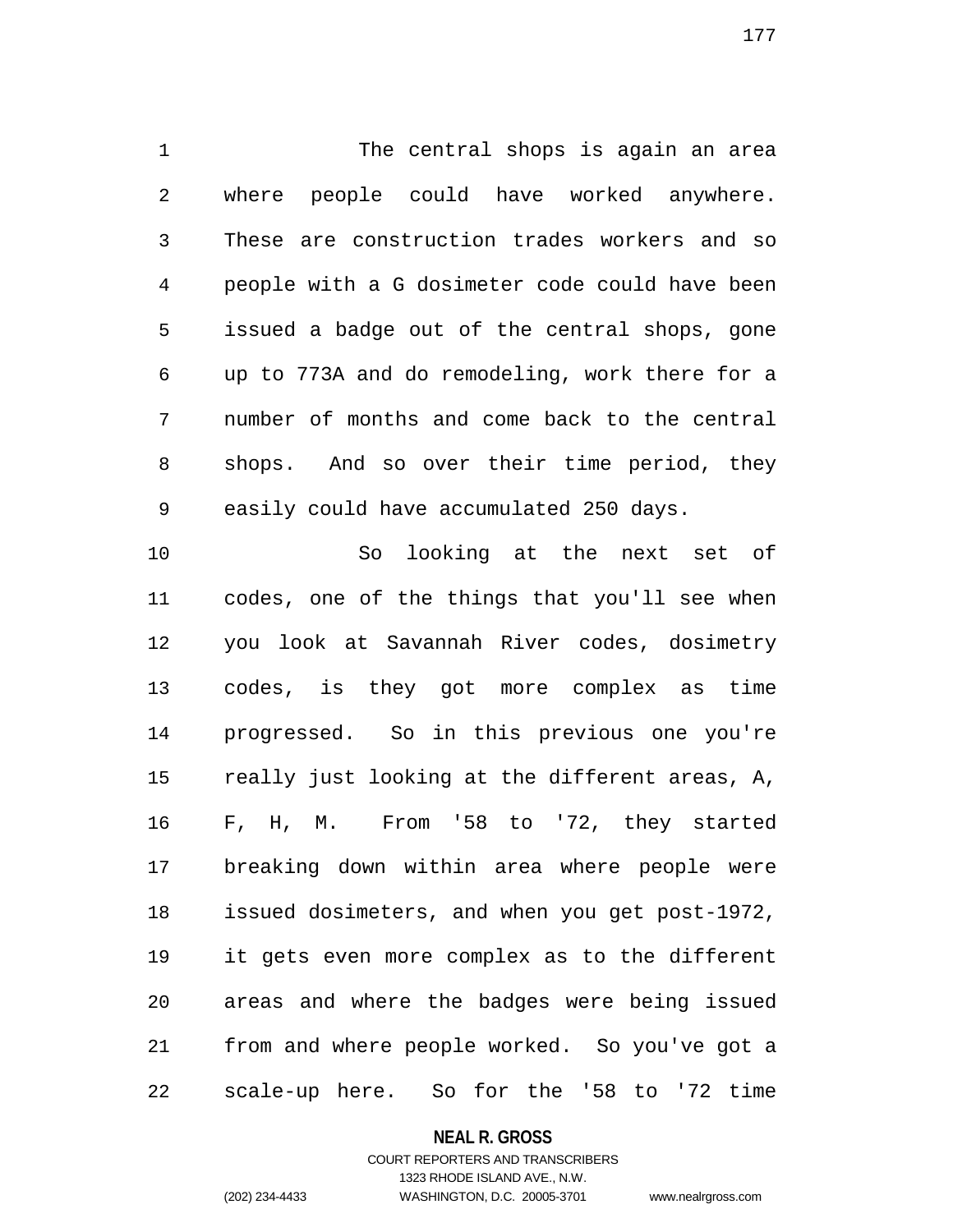1 period, you can see here the dosimeter codes. 2 The HP area code is what I'm looking at here. 3 Follows through the same thing. And you can 4 see them all numbered there, 1A was the 5 separations area, 2A was 200H separations 6 area, 3A, 4A, 5A was Savannah River 7 Laboratory, 773A. 5B, technical division, was 8 777M. So before, all we had was A area and M 9 area and now we have within the technical 10 division you've got the same designator, 5, 11 but which part of the technical division they 12 were working in. 5C was the CMX/TNX area, A 13 area support was -- this actually goes 6A 14 through -- or 6B through 6Z. 6A was excluded 15 for this particular set, and let me explain 16 why. It's in our report in a little detail 17 but, 6A was the 703A building. This was the 18 main administrative building there at the main 19 entrance to Savannah River. This is where the 20 site manager sat, where all of his program 21 directors sat. They were all issued badges 22 there out of their facility. Now, for me, the

#### **NEAL R. GROSS**

COURT REPORTERS AND TRANSCRIBERS 1323 RHODE ISLAND AVE., N.W. (202) 234-4433 WASHINGTON, D.C. 20005-3701 www.nealrgross.com

178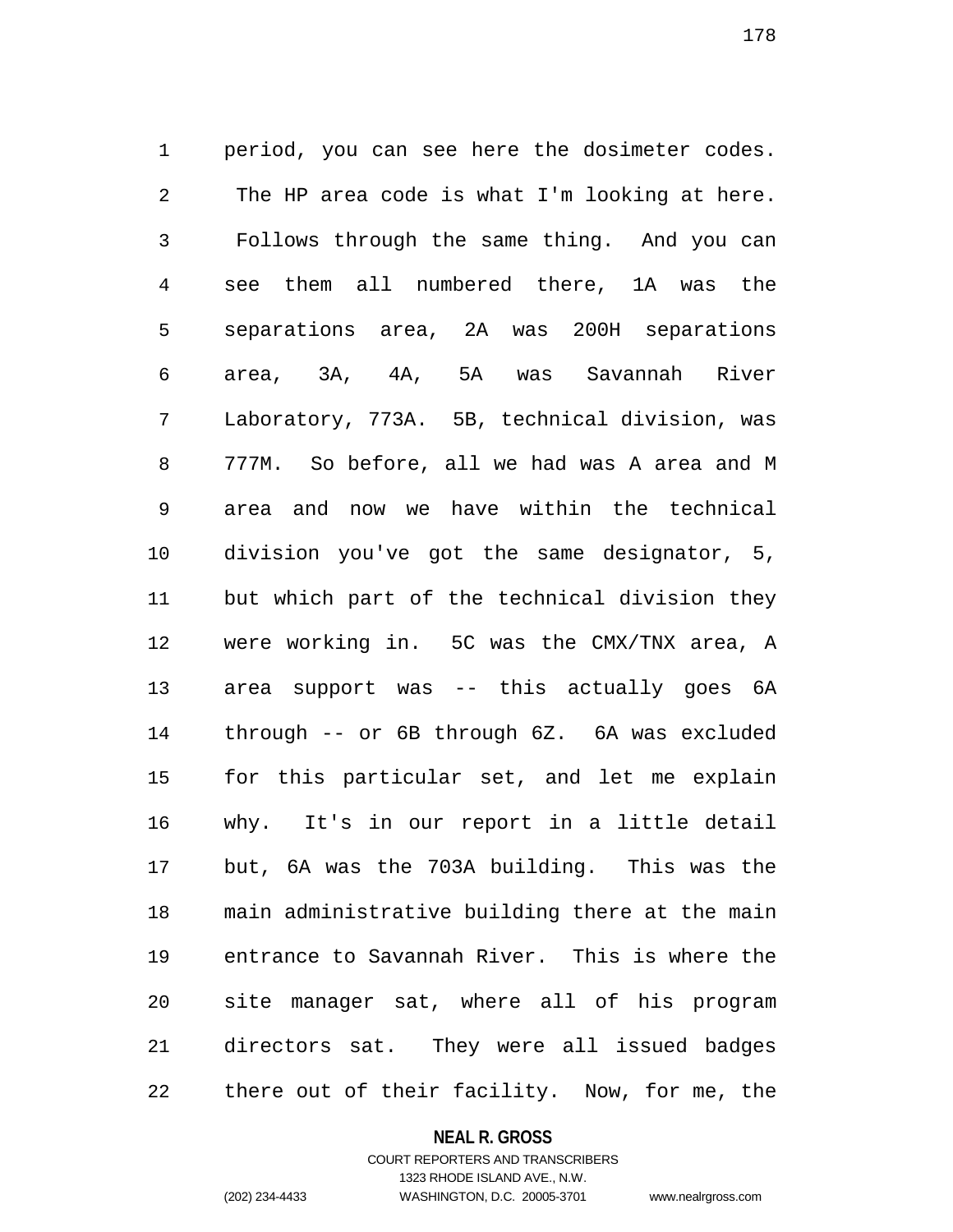1 workers are the ones who are handling the 2 thorium. These were managers, this was their 3 job, to run the overall site. It was more of 4 a convenience as to why their dosimetry was 5 issued there, not that they were actually 6 working necessarily in A area or being exposed 7 to radioactive materials. But they would 8 certainly have access to everywhere. So we 9 excluded them from the Class Definition.

10 Reactor area, 7A all the way down 11 through 11A, and then the central shops. And 12 these codes also go 12A through 12Z. 12A, B 13 and C were excluded because 12A was the 14 locomotive shop, 12B was the traffic and 15 transportation shop, so that would be the 16 garage where all the vehicles onsite were 17 serviced. 12C was the traffic and 18 transportation offices. So we excluded those. 19 When you get into the 12D through the others, 20 you start picking up the carpenter's shop, the 21 pipefitter's shop, the electrician's shop. So 22 these codes, that's why it's more inclusive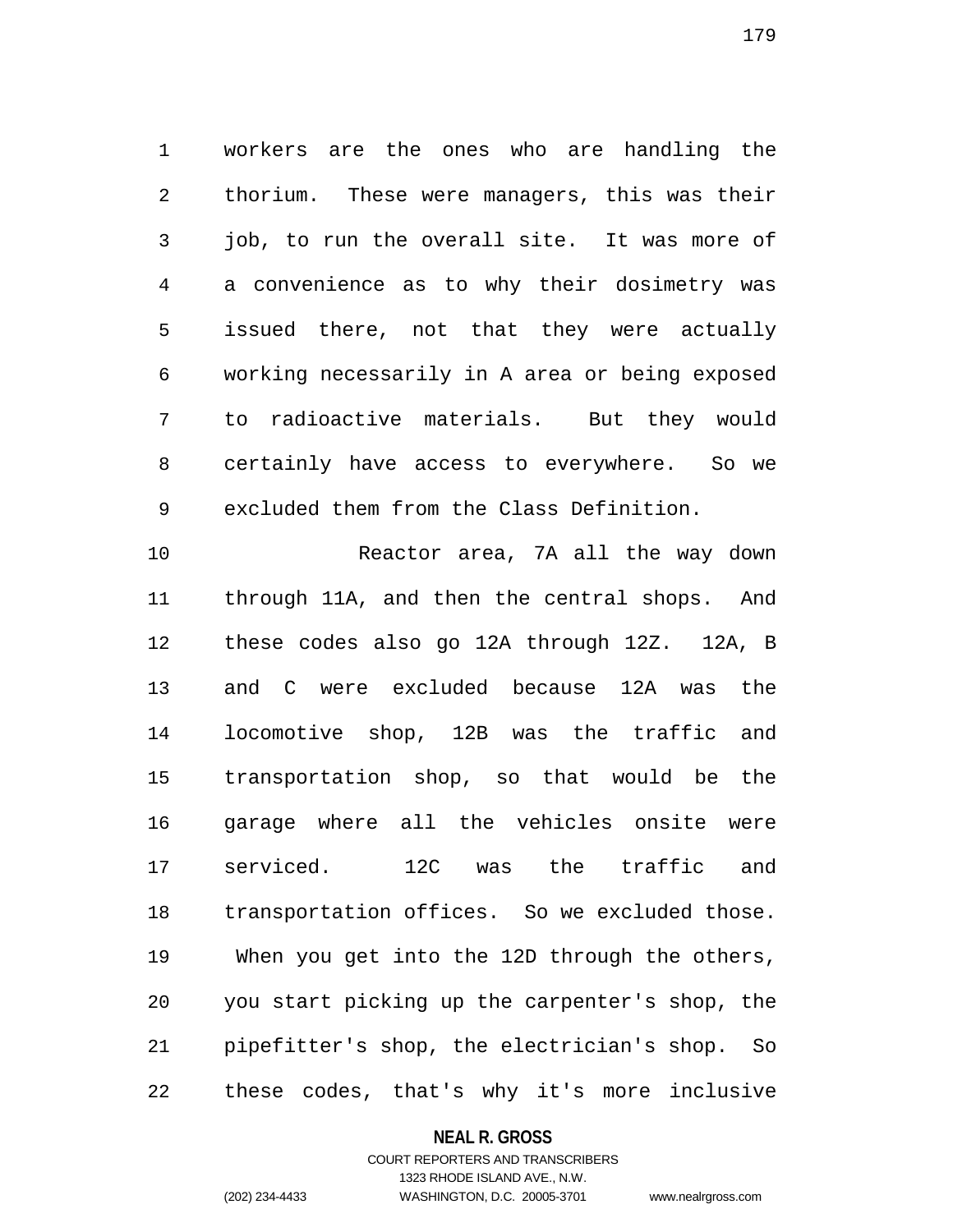1 for these other people. We looked at who 2 might have a potential for exposure to do 3 extended work in 773A or TNX.

4 So kind of summarizing here, let 5 me first -- the first bullet there. All 6 workers who had to wear a dosimeter to enter 7 these regulated areas, this was in procedures, 8 clearly in procedures. We've interviewed 9 workers who indicated that this was the case. 10 There's entries in the log books indicating 11 that when they caught people doing things that 12 they weren't supposed to be doing, they were 13 written up, they were notified. And we have 14 seen entries where people entered an area 15 without a dosimeter, and the rad control 16 technicians caught them and reported them to 17 their supervisors, made them go and get a 18 visitor badge. So it's consistent with what 19 we've heard from some of the workers in that, 20 you know, I didn't always wear my badge in 21 this area. You were supposed to have worn 22 your badge in that area from all the

#### **NEAL R. GROSS**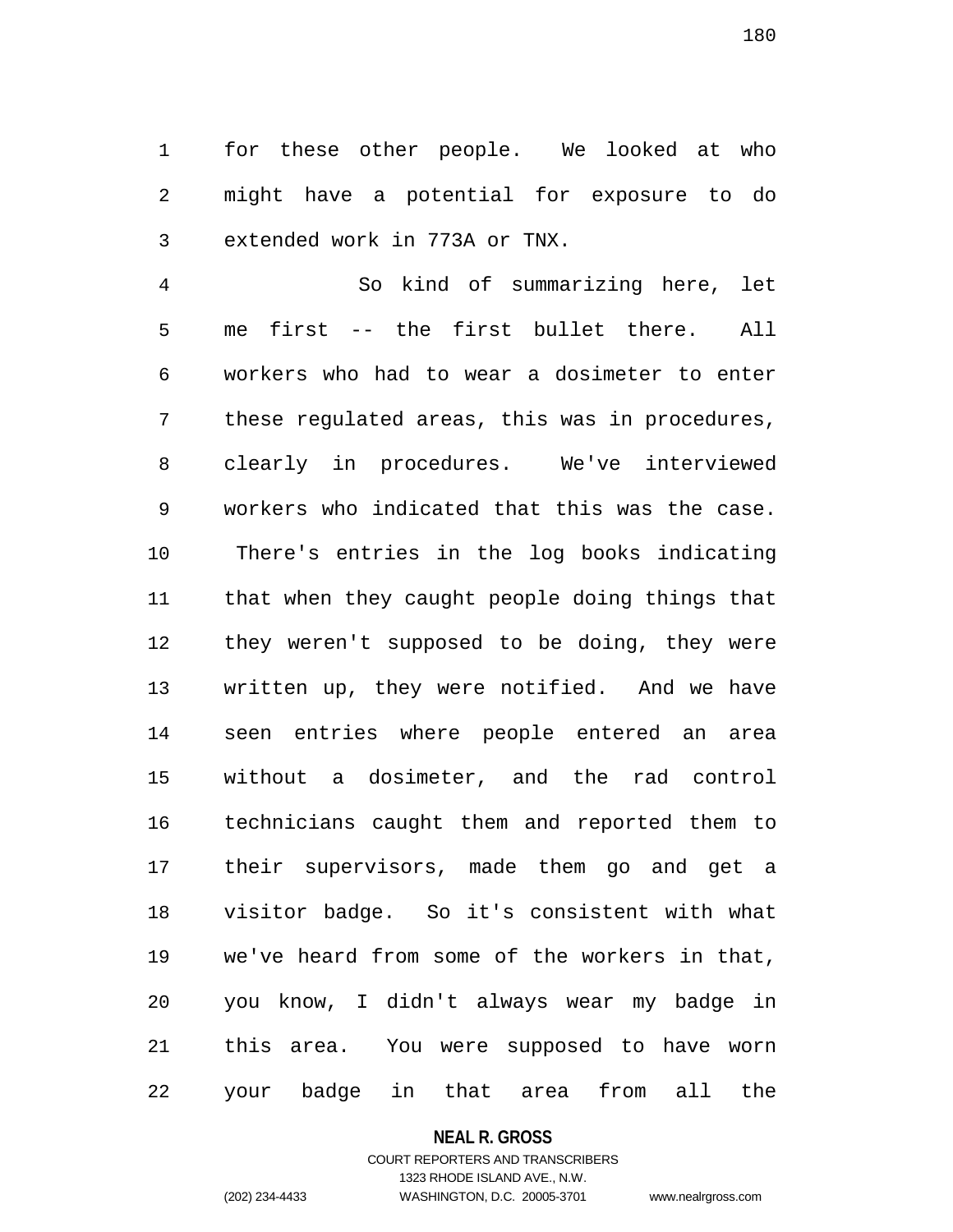1 procedures, and there was people checking to 2 try and make sure that everybody had a 3 dosimeter in that area.

4 We've defined the Class into three 5 groups: workers likely exposed to thorium. 6 And that's 1953 to 1957. These are people who 7 worked in 773A and in CMX/TNX area. And we 8 can identify these people worked in these 9 areas. In the latter time periods, that's 10 dosimeter codes 5A and 5C.

11 For workers who may have been 12 exposed, here we expand out and I'll focus on 13 the '58 to '72 to give the example. 6B 14 through 6Z were all the A area support 15 facilities. These were other radiological 16 facilities in the A area, that general area, 17 where people could have picked up their 18 dosimeter that morning and gone and worked in 19 773A because they could walk there, 20 effectively, and do their work in 773A and go 21 back to their main office in maybe 736 or 22 something like that. So we've expanded the

## **NEAL R. GROSS**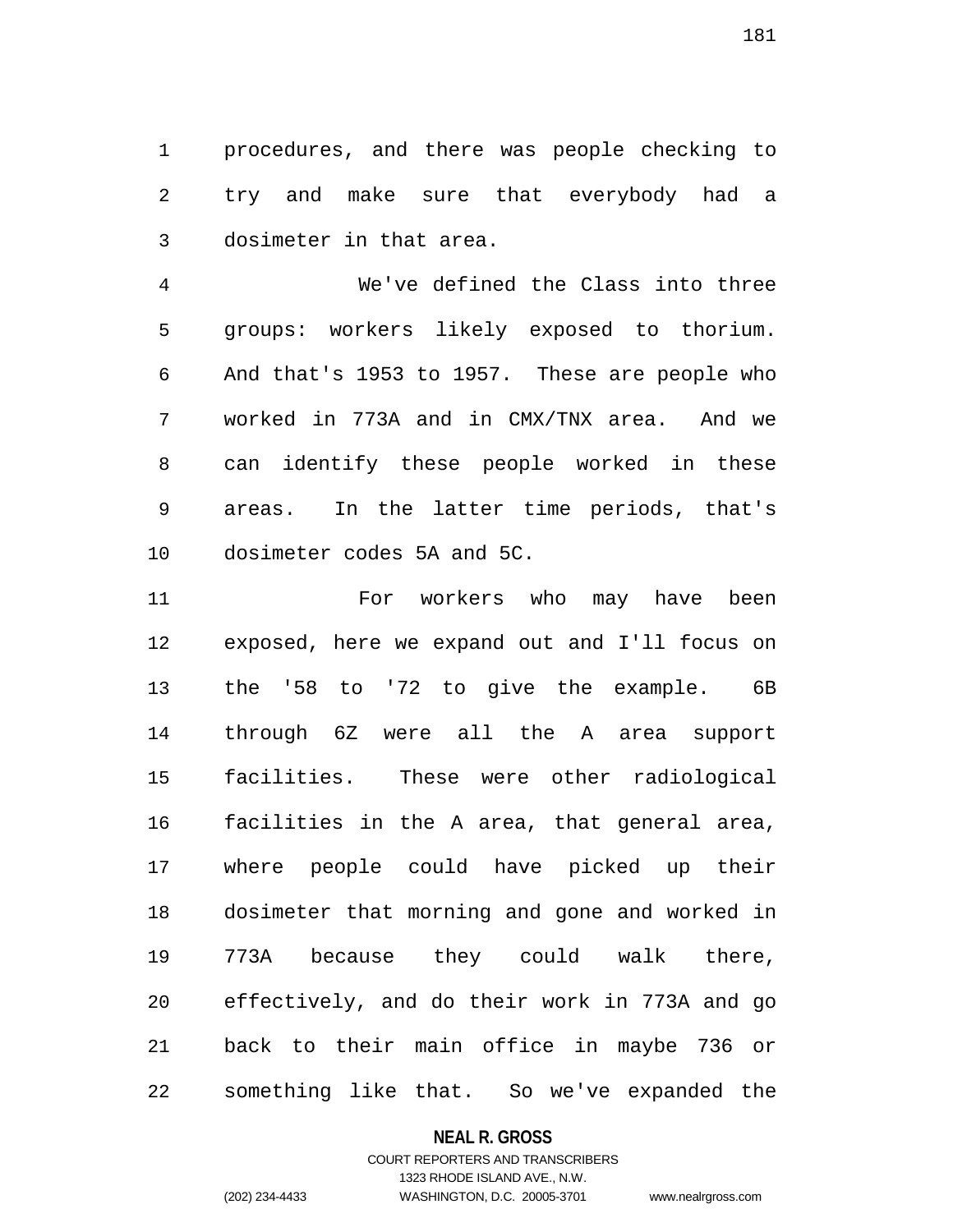1 Class to people who had work in the general 2 proximity or were issued badges in the general 3 proximity of 773A building. We've included 4 them. We've also included the construction 5 trades workers, who also could have worked for 6 extended periods of time in either of these 7 buildings. So we've cast the net larger here 8 than just the people who worked in those 9 buildings.

10 And then there's the workers who 11 were not exposed. The reason I say they were 12 not exposed is that they were issued 13 dosimeters out of the reactors. This is a 14 310-square mile site, so if you're issued a 15 dosimeter out there in the 100 area, that was 16 where you were working. You would not on day 17 in, day out go out to the 100 area, pick up 18 your badge, go work in 773A, go back to the 19 reactor area, drop off your badge every day, 20 it just wouldn't happen. The site's too big 21 for that. So these are people that we feel 22 should not be included in the Class because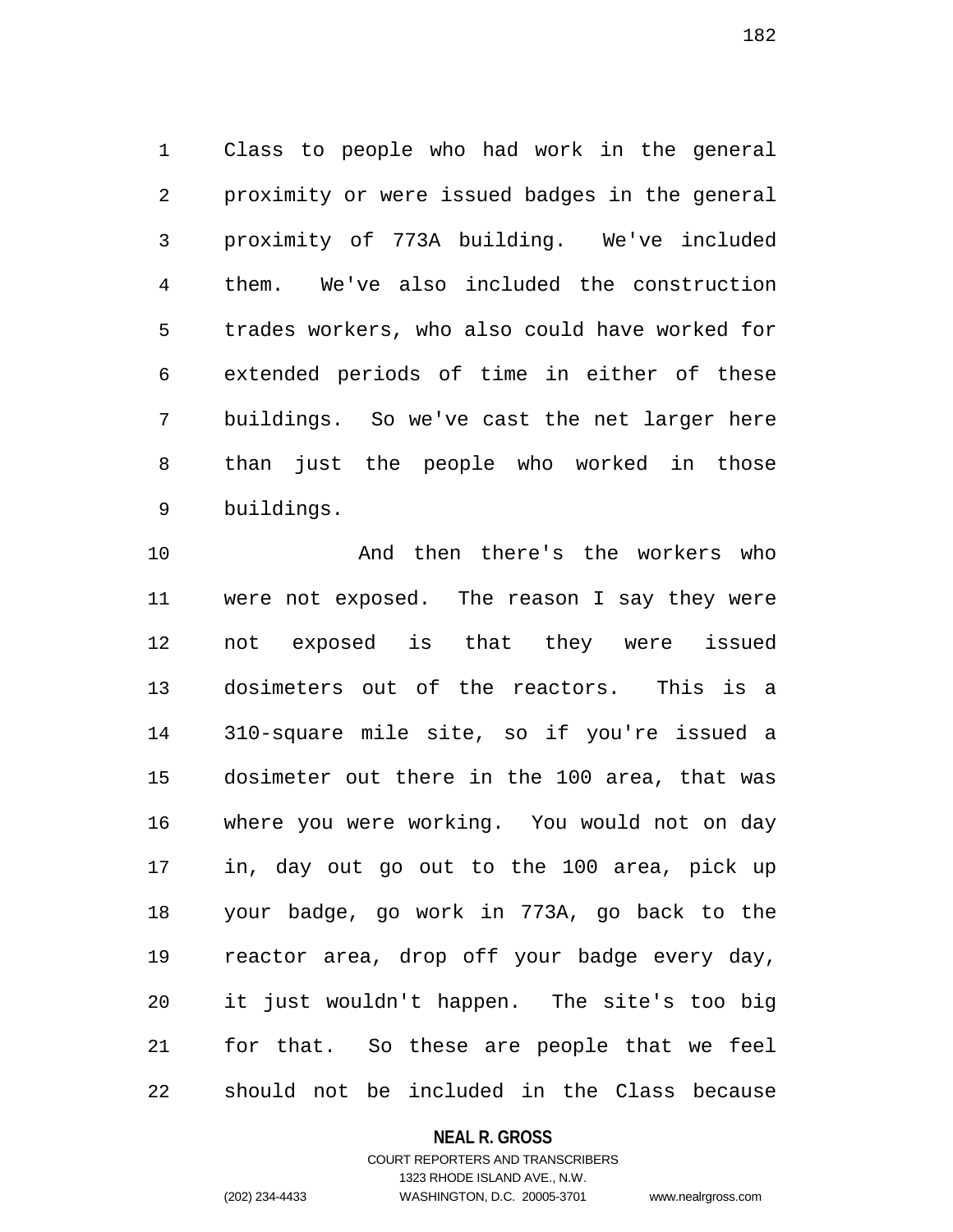1 there's no evidence that they were exposed to 2 thorium.

3 Another example would be when you 4 look at a person's dosimeter code and it says 5 they worked in the 4A area, 400D. You talk to 6 them through a CATI and they indicate that 7 they worked in the D area, doing tritium or 8 heavy water production. You look at their 9 bioassay and their bioassay says they worked 10 in the D area. Clearly, this person was not 11 exposed to thorium. And so this is all part 12 of that Class, of why we've defined it the way 13 we have to try and break apart the site and 14 identify people who had the potential, who 15 were likely exposed to thorium, who may have 16 been exposed to thorium from the people who we 17 have pretty clear evidence were not exposed to 18 thorium.

19 So the SEC end-date: September 20 1972. Why that date in particular? Why did 21 we stop right there? Well, there was a major 22 drop -- the main thorium campaigns ended.

#### **NEAL R. GROSS**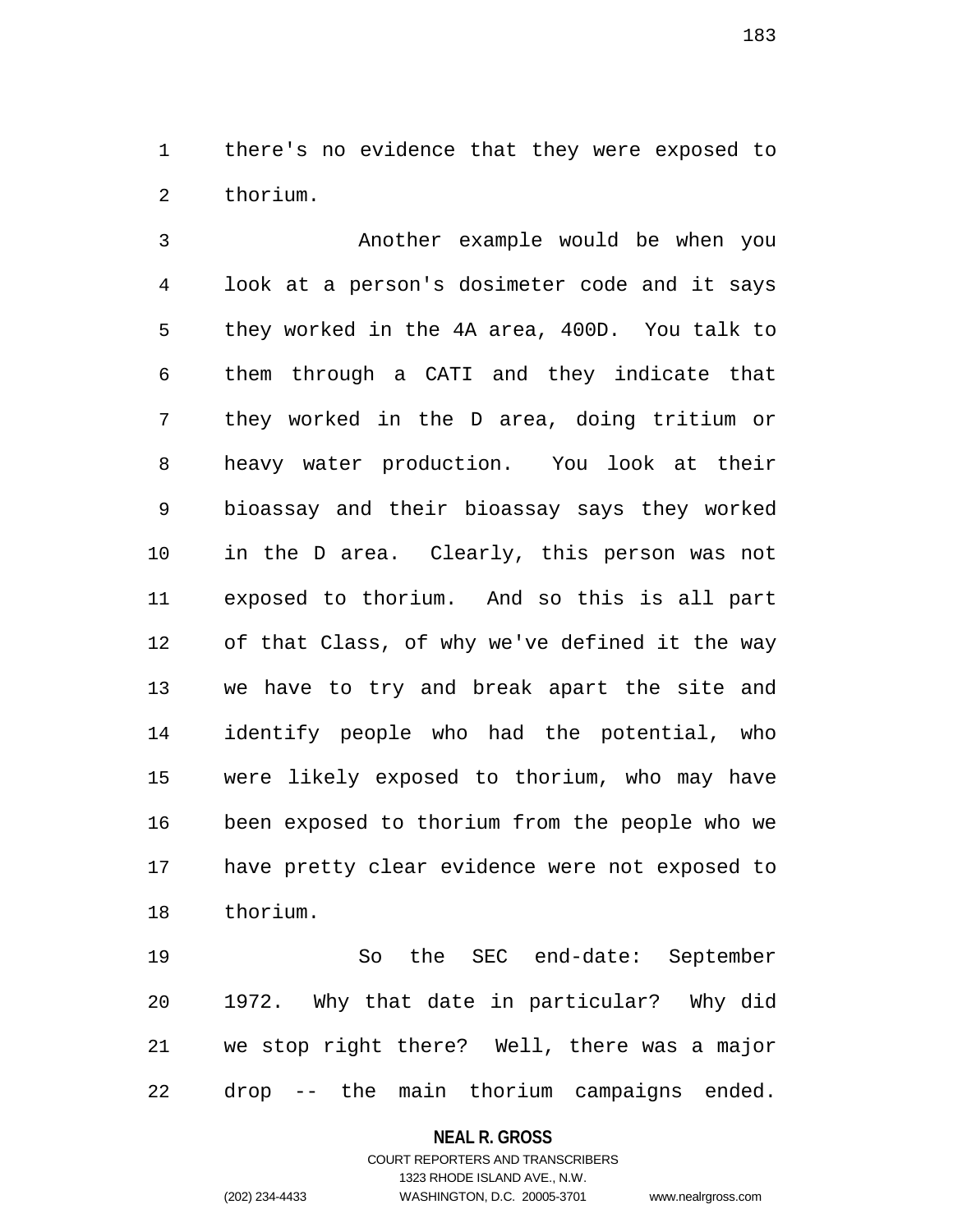1 They had already ended by 1971. And so then 2 there was some cleanup that began in the 300 3 area to remove the thorium oxide room. This 4 really signified the end of effective research 5 in the area of U-233 production. The 6 inventory in 773A at that point dropped to 7 less than 225 kilograms, and there was no 8 inventory in the TNX facility. Also, we've 9 got some whole body count information, it's 10 more readily available through NOCTS. So let 11 me give you some quick slides here.

12 So this is the thorium inventory 13 by year across the site, and here you can see 14 the two main production campaigns, the first 15 one in 1955-56 time period and the second one 16 from '65 through 1971. After this time 17 period, though, there was some additional 18 thorium work that we've identified here 19 onsite. We need to do some more research 20 post-September of 1972. We do have a data 21 capture or a data review trip planned. I've 22 talked with Kathy DeMers from SC&A about

#### **NEAL R. GROSS**

## COURT REPORTERS AND TRANSCRIBERS 1323 RHODE ISLAND AVE., N.W. (202) 234-4433 WASHINGTON, D.C. 20005-3701 www.nealrgross.com

184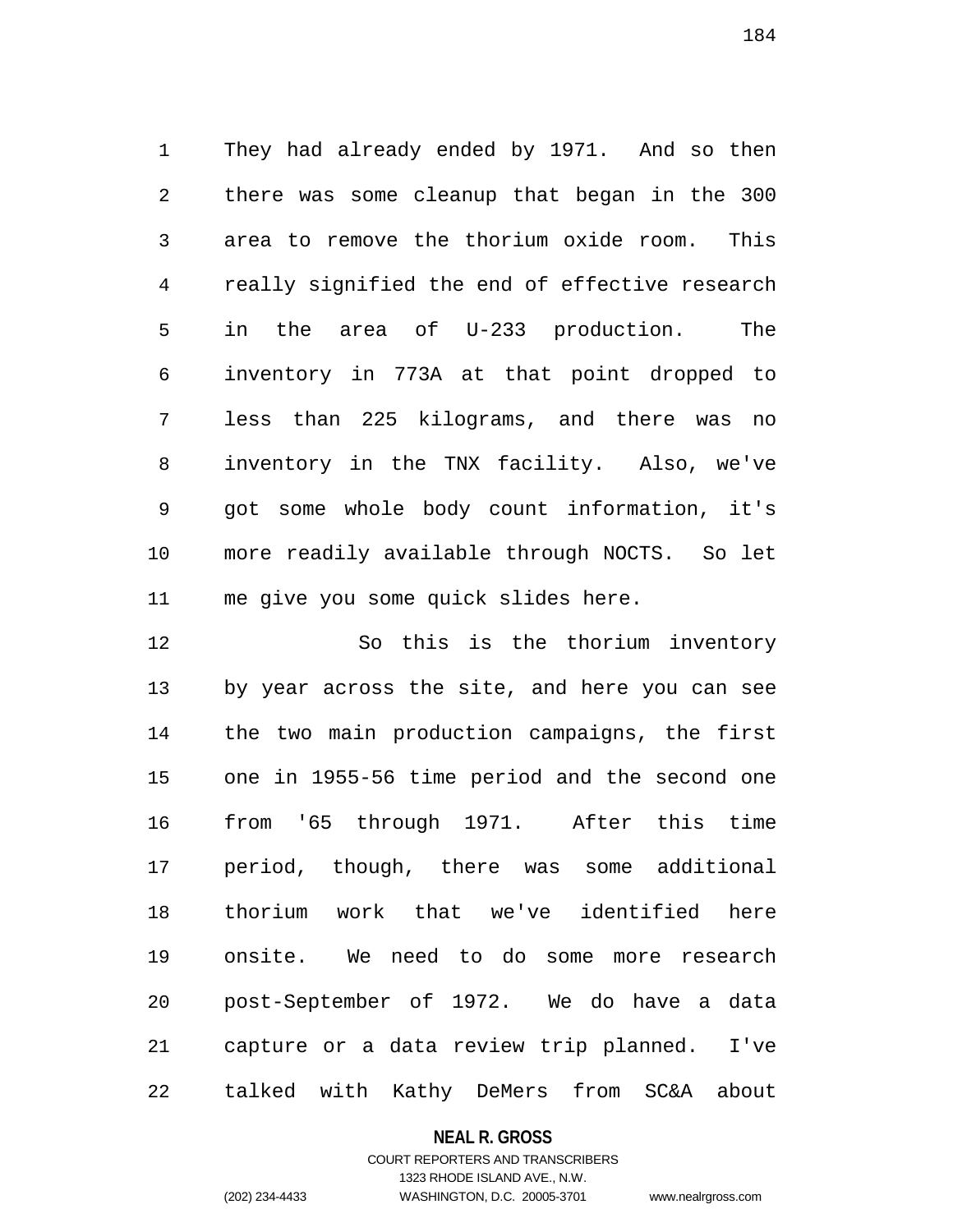1 joining us on that particular effort, 2 hopefully later next month. And what we're 3 looking at is where these small quantities of 4 thorium were worked with at that time. And 5 the reason I say small is if you look at the 6 full scale here, this is thorium in production 7 or received. It goes from zero to 4,000 8 kilograms, and let me go back up to the 9 thorium inventory. This is the quantity in 10 that very first tick at that bottom level. So 11 you're looking at much smaller scale of 12 thorium operations that's going on.

13 And we know that some of the 14 thorium work continued on. Earlier this week 15 I was searching their database at Savannah 16 River, and ran into that some thorium work was 17 going on into the 1990s, as they were looking 18 to vitrify the waste tank information, or the 19 waste -- the first thorium cycle that went out 20 to the waste tanks. So they were looking at 21 pulling some of those samples, doing chemical 22 analysis to vitrify it. So this work has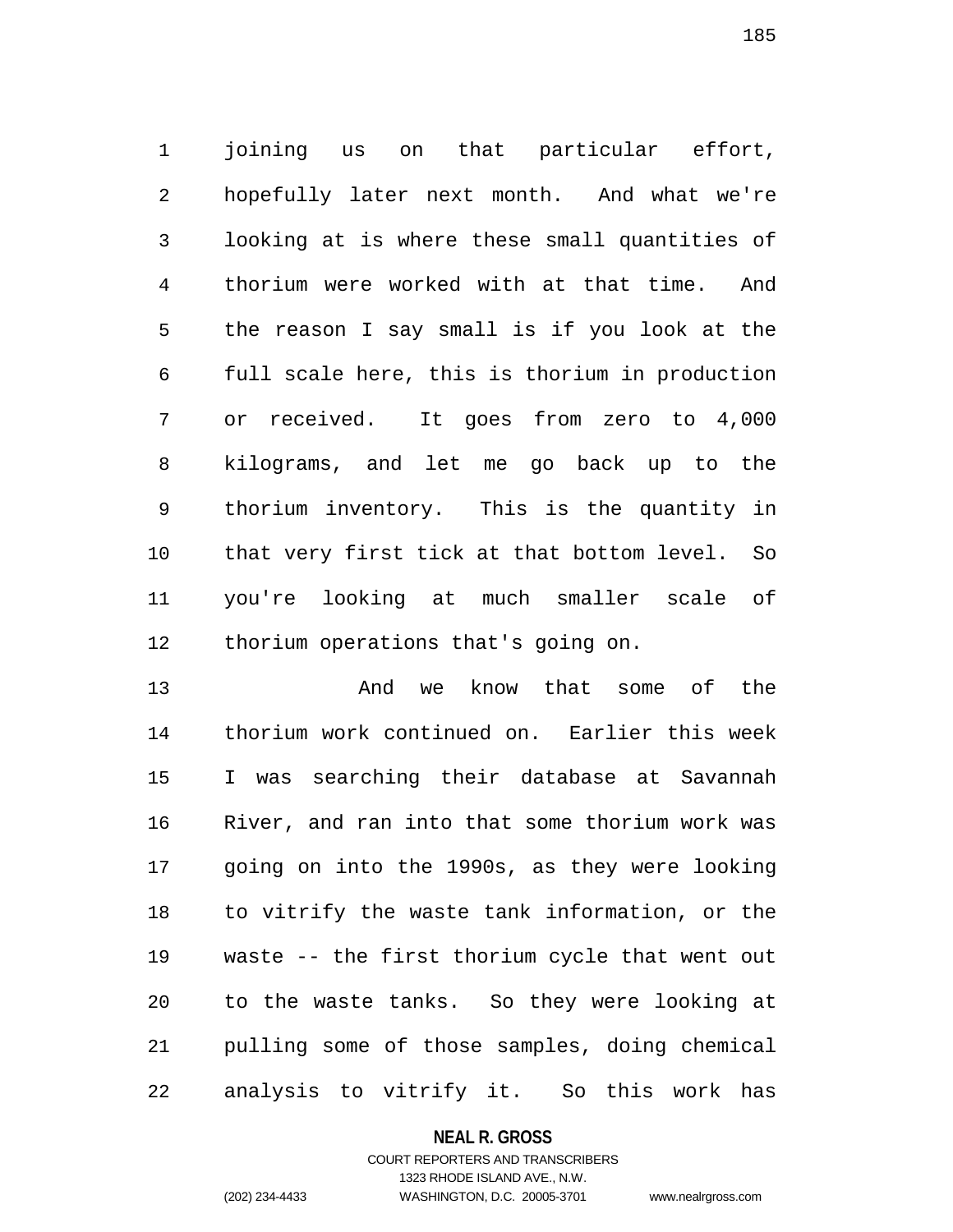1 continued all the way out. So we need to look 2 at this closer and come up with a, I guess a 3 better end-date, if you will, of thorium 4 operations where we feel we can and can't 5 bound doses. But we know through September of 6 1972, we don't feel we can bound them and we 7 didn't want to hold this whole thing up until 8 that time period. So we're going to continue 9 to look at this.

10 Whole body count data also begins 11 to play a role here. If you notice from the 12 1960s, 1961 is when Savannah River started. 13 These are the number of whole body counts that 14 we have in NOCTS, that we have available right 15 now, and once you get past 1972 they increase 16 up fairly rapidly to around 1975 where we have 17 80 to 100 whole body counts in NOCTS that is 18 readily available for us to analyze and look 19 at the different regions of interest and 20 whether we can estimate thorium doses for the 21 few people that might have been doing some of 22 the work.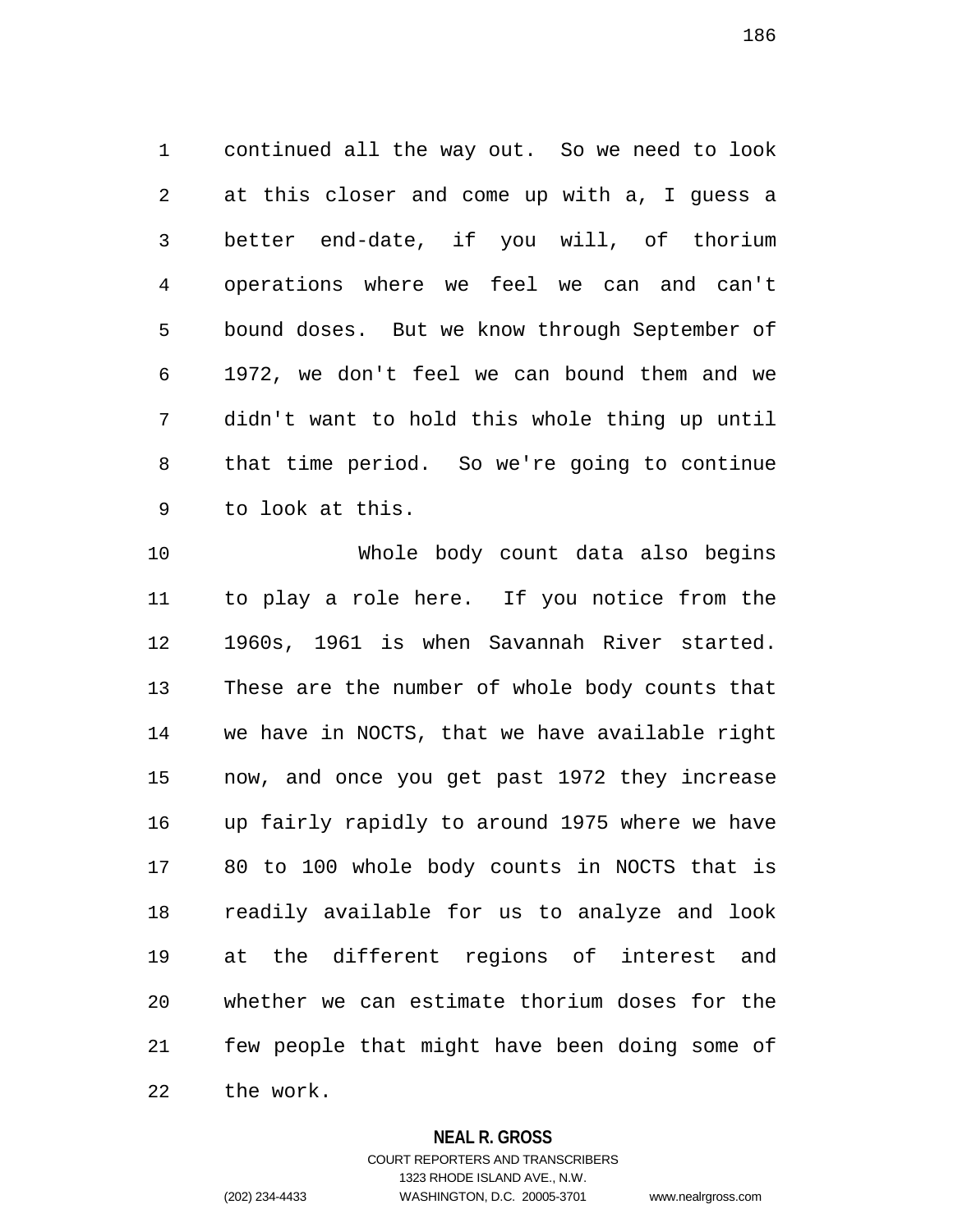1 So the -- from a feasibility 2 summary, all that I've got here is the 3 thorium. From 1953 through 1957, people with 4 dosimeter codes A, G, TNX, CMX, we do not 5 think it's feasible to reconstruct their 6 internal doses due to thorium. From 1958 7 through September 1972, with dosimeter codes 8 5A, 5C, 6B through Z, 12C -- actually that is 9 a typo, that should be 12D, I apologize -- 12D 10 through 12H and 12J through 12Z, we don't feel 11 it's feasible to reconstruct those doses. 12 External dose we do feel that we can 13 reconstruct through the whole time period.

14 Health endangerment. The evidence 15 that we reviewed in this evaluation indicates 16 that some workers in the Class may have 17 accumulated chronic radiation exposures 18 through intakes of thorium. Consequently, 19 NIOSH is specifying that health may have been 20 endangered for these workers covered by this 21 evaluation who were employed at the site -- 22 who were employed for a number of work days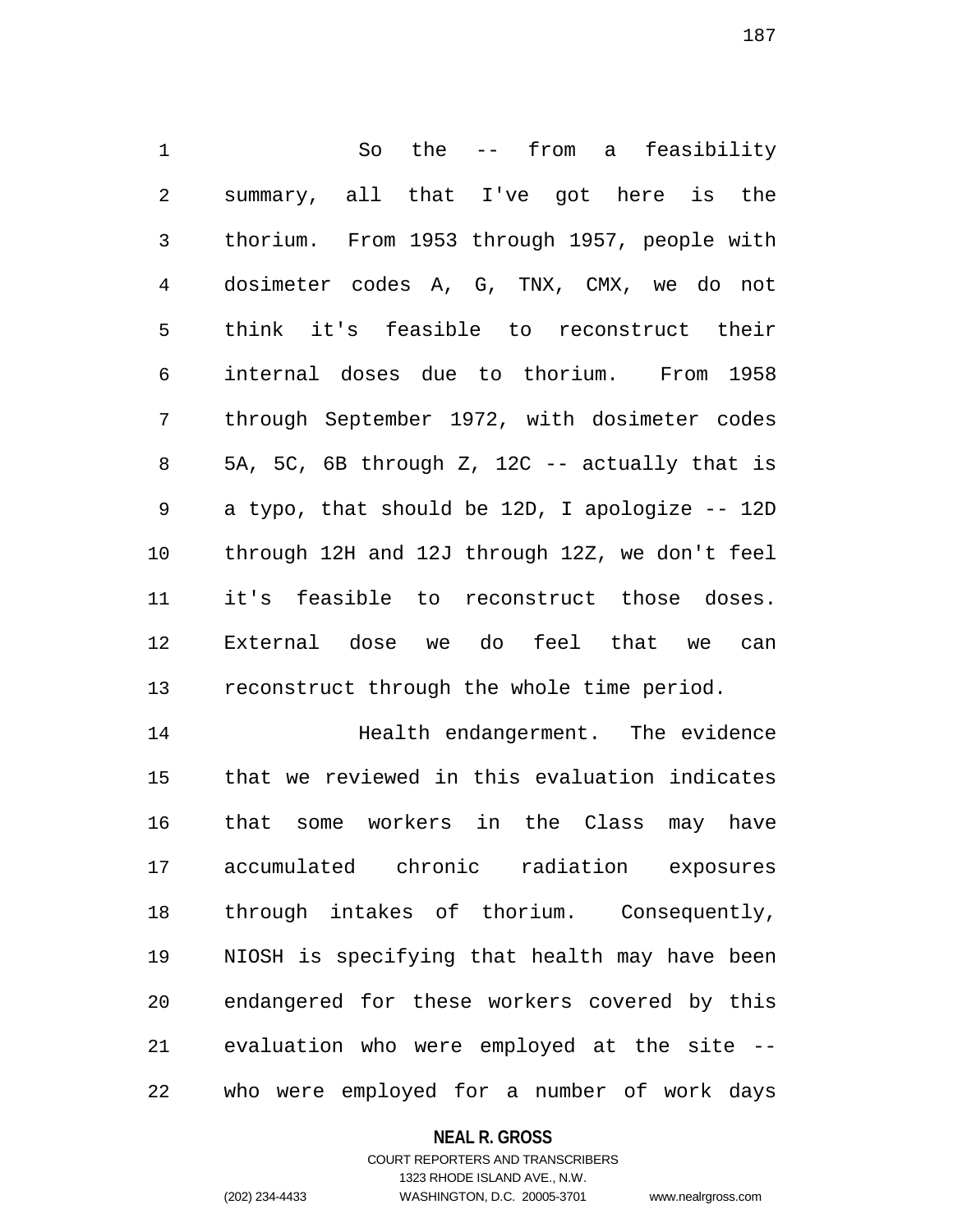1 aggregating at least 250 work days within the 2 parameters established for this Class or in 3 combination with work days within the 4 parameters established for one or more other 5 Classes of employees in the SEC. Our 6 recommendation to you, the Board, is: "for the 7 period of January 1st, 1953, through September 8 30th, 1972, NIOSH finds the radiation dose 9 from exposure to thorium in 773A and the TNX 10 facilities as identified by those dosimeter 11 codes cannot be reconstructed for compensation 12 purposes." And with that, I'll be happy to 13 answer any questions. 14 CHAIRMAN MELIUS: Board Members 15 with questions? Bill, then Brad. 16 MEMBER FIELD: I had a question. 17 What was the exchange rate for dosimetry? Was 18 there a pretty standard exchange rate?

19 DR. TAULBEE: Yes. In the early 20 time periods up through 1957 -- or yes, 1957, 21 not all the way through '57, it changed, it 22 was weekly. And about mid-1957 it became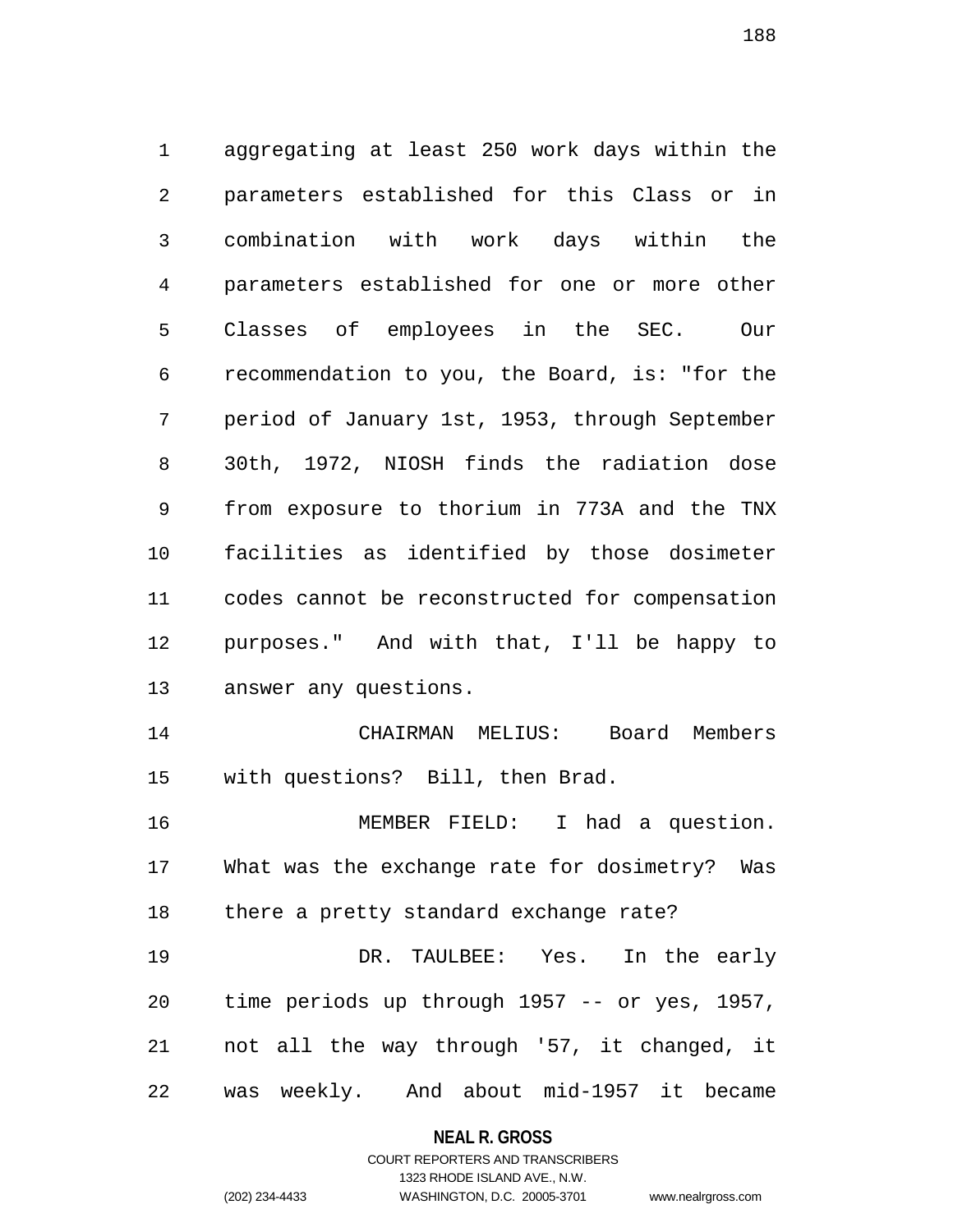1 biweekly, every two weeks. That continued 2 through 1962. 1962 it changed again to 3 monthly and then in post-1972 time period it 4 went to quarterly.

5 MEMBER FIELD: Okay. So to meet 6 the hurdle for the 250 days, would they need 7 to have one of the dosimetry codes for that -- 8 for a 250-day period or work at the facility 9 and have that code for some period of time?

10 DR. TAULBEE: This, I quess it 11 kind of boils down to how DOL administers the 12 Class. My opinion of this, and this is 13 something we can work with, is they would only 14 have to have one dosimeter through that time 15 period. The reason I say that is: in that 16 early time period those dosimeter cards, 17 though there was monitoring, each individual 18 badge, you can go back and get each one, but 19 at the bottom of the card has an area 20 designated as to where they were issued their 21 dosimeter. So I would go by that letter, 22 letter A, G, CMX, TNX, to designate the entire

#### **NEAL R. GROSS**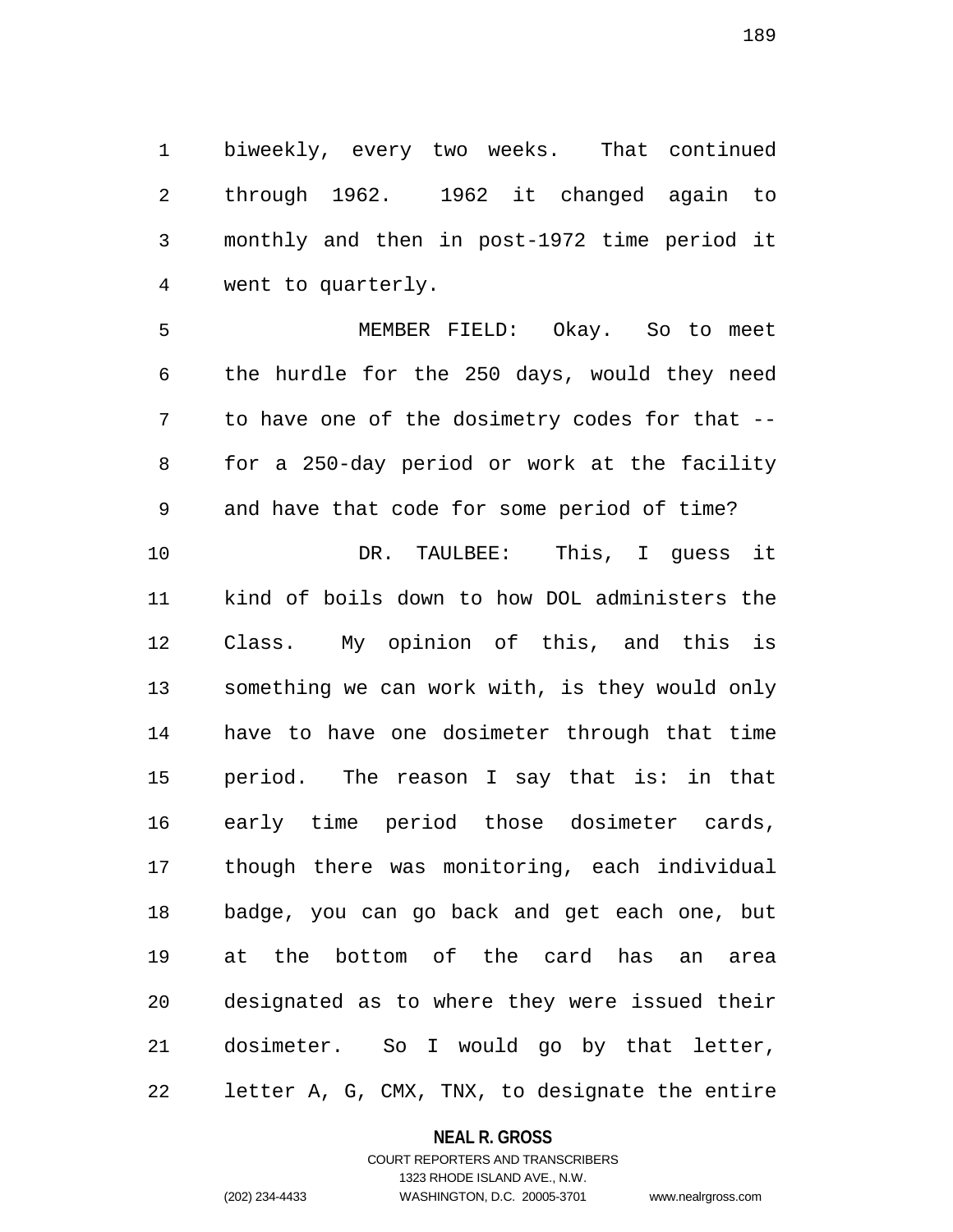1 year. So it would be one of those cards with 2 that designation on there. When you get into 3 1958, where they're biweekly, we do have each 4 dosimeter code where that dosimeter was 5 issued. So I guess technically you could go 6 through and do an aggregate 250 days if you 7 wanted to. I think for simplicity and to 8 administer the Class more effectively, it 9 would be easier to just take one. Once you 10 get into the monthly time periods, the 11 dosimetry reports that we have are quarterly, 12 so there's only four per year. So again, I 13 think one within that time period should be 14 sufficient.

15 MEMBER FIELD: I guess the 16 question would be, say you had 200 days at a 17 certain specification, a certain dosimetry 18 specification, I guess the assumption would be 19 that you could bound that if you had less than 20 200 days, which sounds like it would be 21 problematic to do.

22 DR. TAULBEE: It could be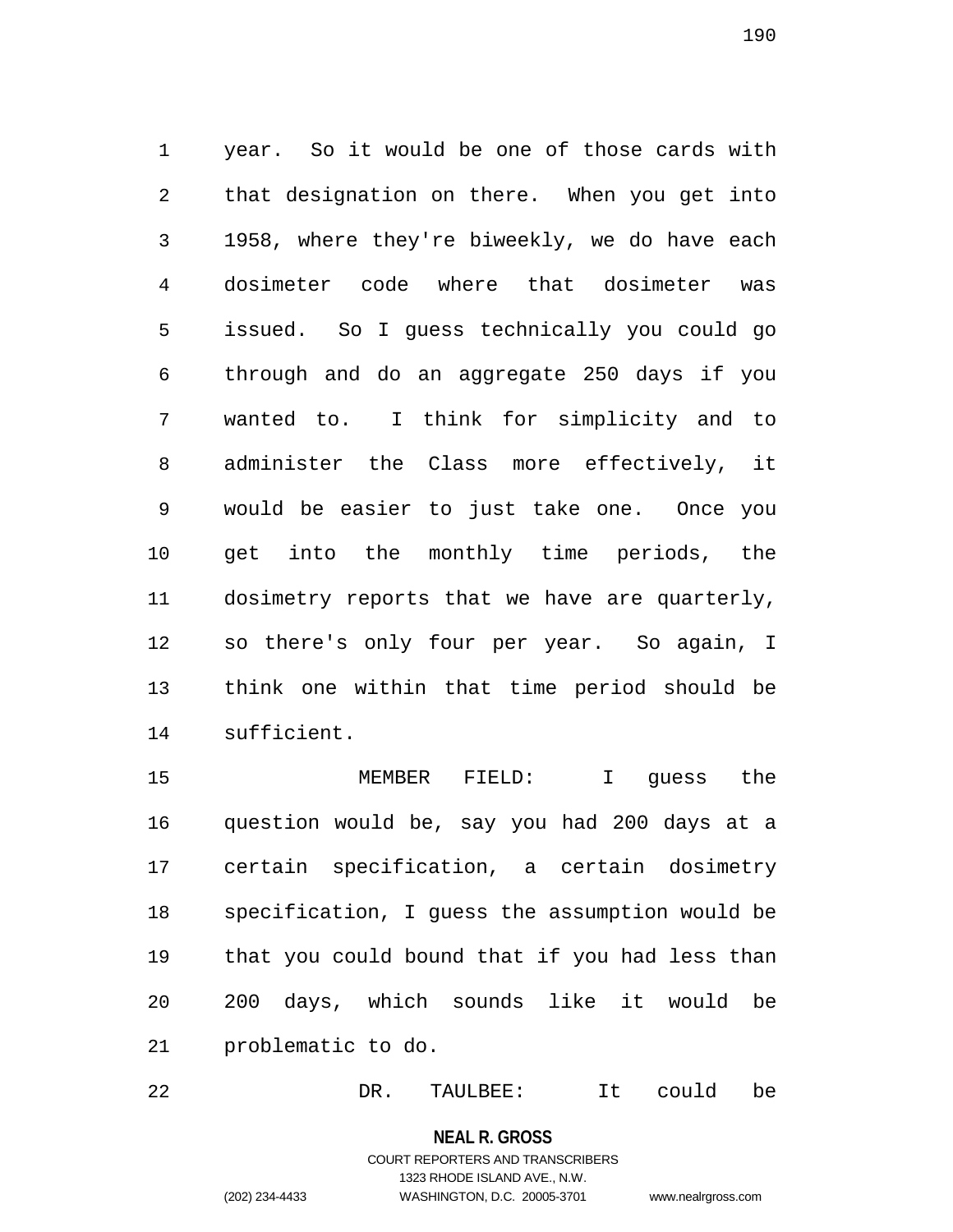1 problematic to do at times.

| 2            | CHAIRMAN MELIUS: Brad?                         |
|--------------|------------------------------------------------|
| $\mathbf{3}$ | MEMBER CLAWSON: Tim, I've got to               |
| 4            | compliment you on the work that you did.       |
| 5            | You've gone into great detail on this.         |
| 6            | Me and you have discussed numerous             |
| 7            | times, though, the complexity of Savannah      |
| 8            | and I'm looking mainly at the<br>River         |
| 9            | construction workers. I've had opportunity to  |
| 10           | be able to interview many of them, and when    |
| 11           | we're getting to this badge data, many of them |
| 12           | worked outside the facility where they deemed  |
| 13           | they didn't need badging because they weren't  |
| 14           | in the facilities, but they were digging up    |
| 15           | drain lines to the tanks that you were talking |
| 16           | about. They had left, come back, all the area  |
| 17           | they had excavated was now contaminated and    |
| 18           | things. Then they were re-badged, but I'm      |
| 19           | wondering if they would be re-badged with      |
| 20           | those codes that you were just talking about.  |
| 21           | Savannah River is complex, from                |
| 22           | the standpoint of -- the construction trades   |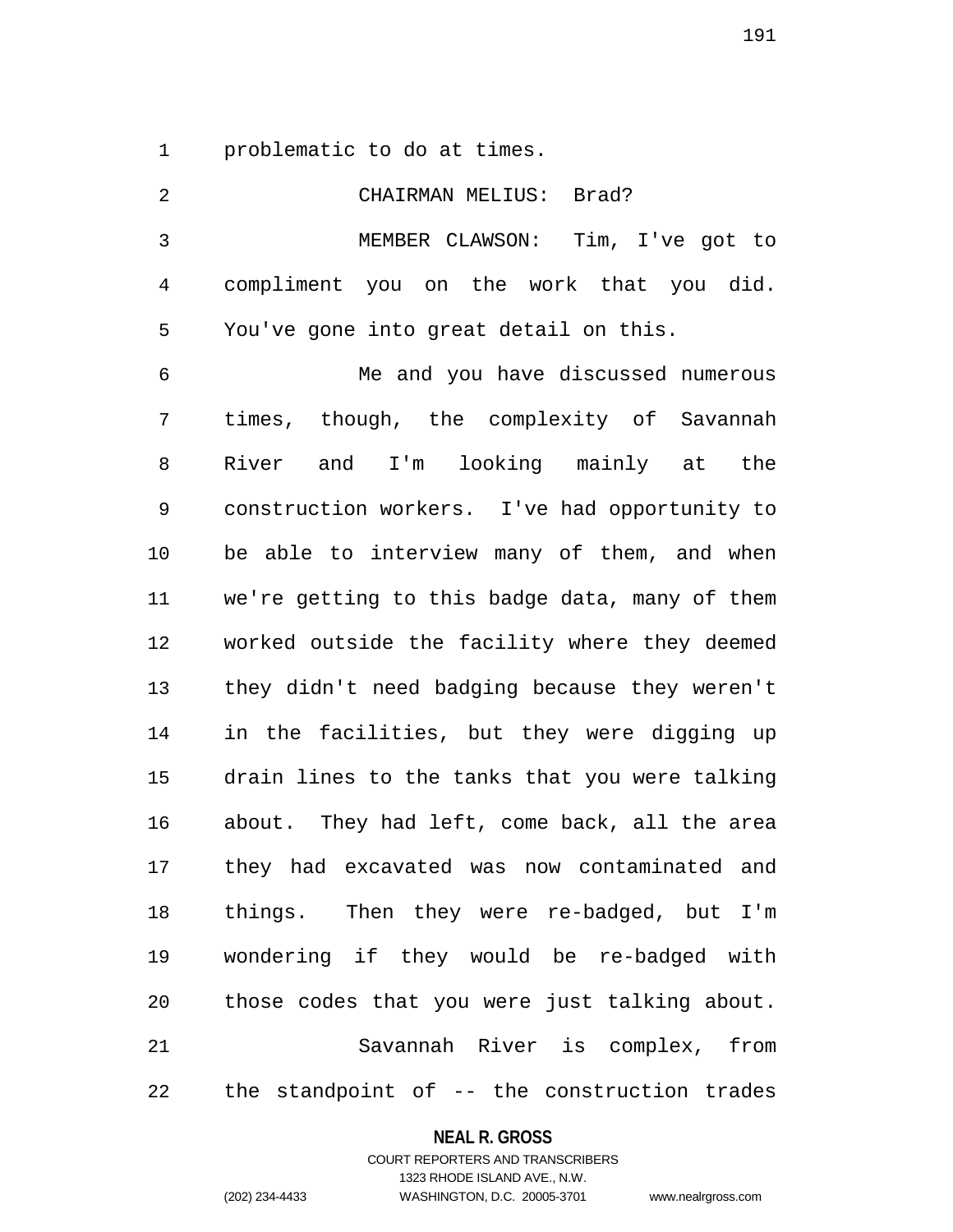1 at Savannah River did more work than probably 2 at any other site, more operational work and 3 so forth and we've talked about that. And I'm 4 just, I'm worried about this badging part 5 because outside of the facility they probably 6 didn't have that badge or there's the question 7 of: did they even have a badge?

8 DR. TAULBEE: One of the things 9 with Savannah River that I'd like for you all 10 to keep in mind is that, of the claimants that 11 have filed within NOCTS, within our program 12 that we've done dose reconstruction for, 80 13 percent of them we have dosimetry badges for. 14 So this is a site that has a high percentage 15 of actual badging. So for the cases that 16 you're talking about there, Brad, where people 17 might have been working in outside areas, in 18 some cases they didn't need a dosimeter badge 19 to do construction or something else. The one 20 that you just described, though, would be one 21 where I can see they would have needed a 22 badge. The one that you're particularly

#### **NEAL R. GROSS**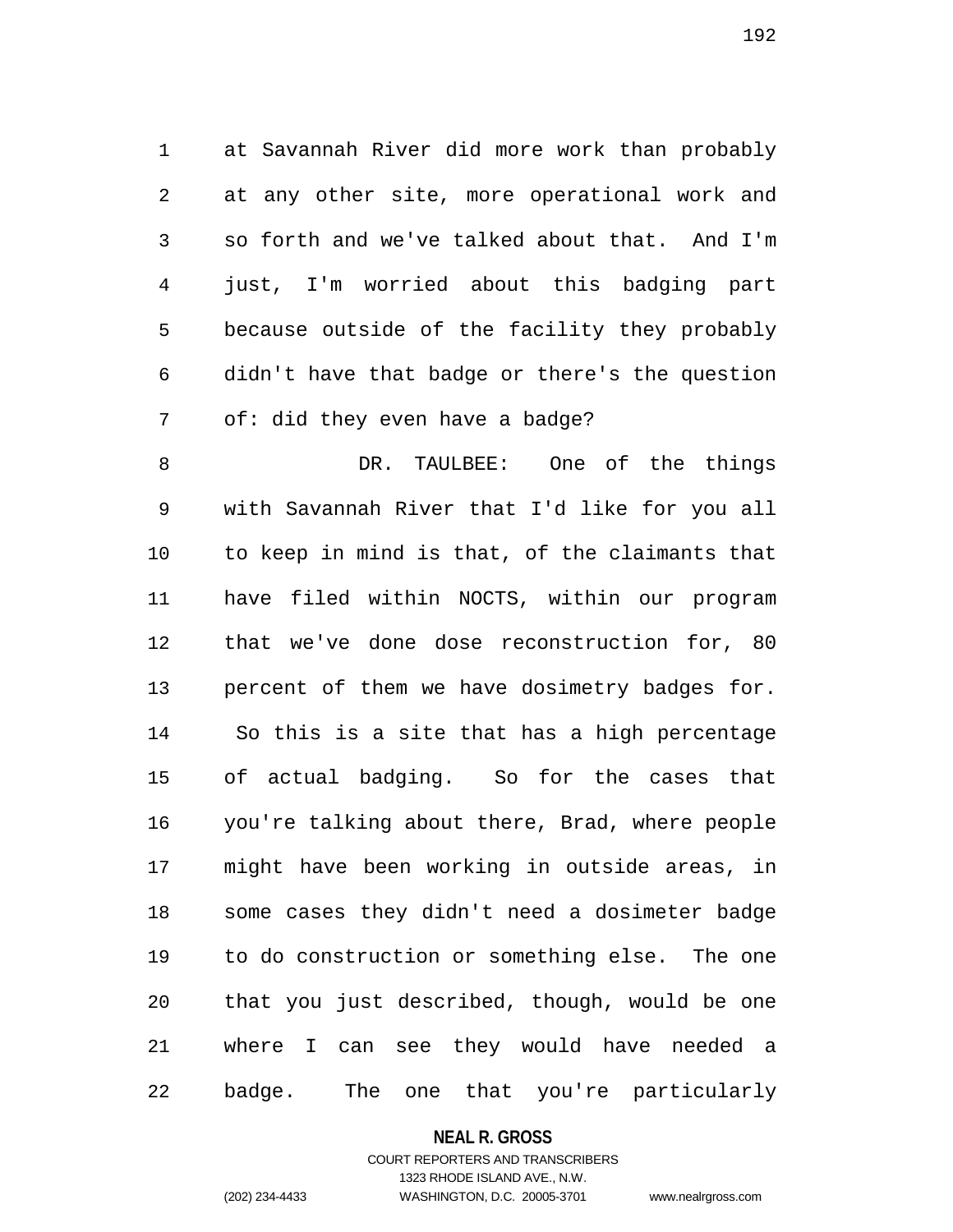1 talking about of the drainage lines and so 2 forth in outside areas, this is where -- with 3 the thorium exposures we're looking at inside 4 the buildings. So, while these might be waste 5 contamination lines, and I don't know if the 6 particular case is a transfer line between F 7 canyons and the tank farms, or H canyons and 8 the tank farms, or what time period this 9 particularly covers, as to whether there would 10 be a potential for exposure for those 11 particular individuals. But in general, the 12 people who were the construction trades 13 workers out at central shops where they would 14 be badged to go work in one of these other 15 areas that contained thorium, we've included 16 them in this particular Class.

17 MEMBER CLAWSON: Well, my next 18 question is probably for Labor, because we got 19 into this before. I'm really questioning if 20 Labor is going to be able to instigate or if 21 they're going to be able to implement this 22 classification.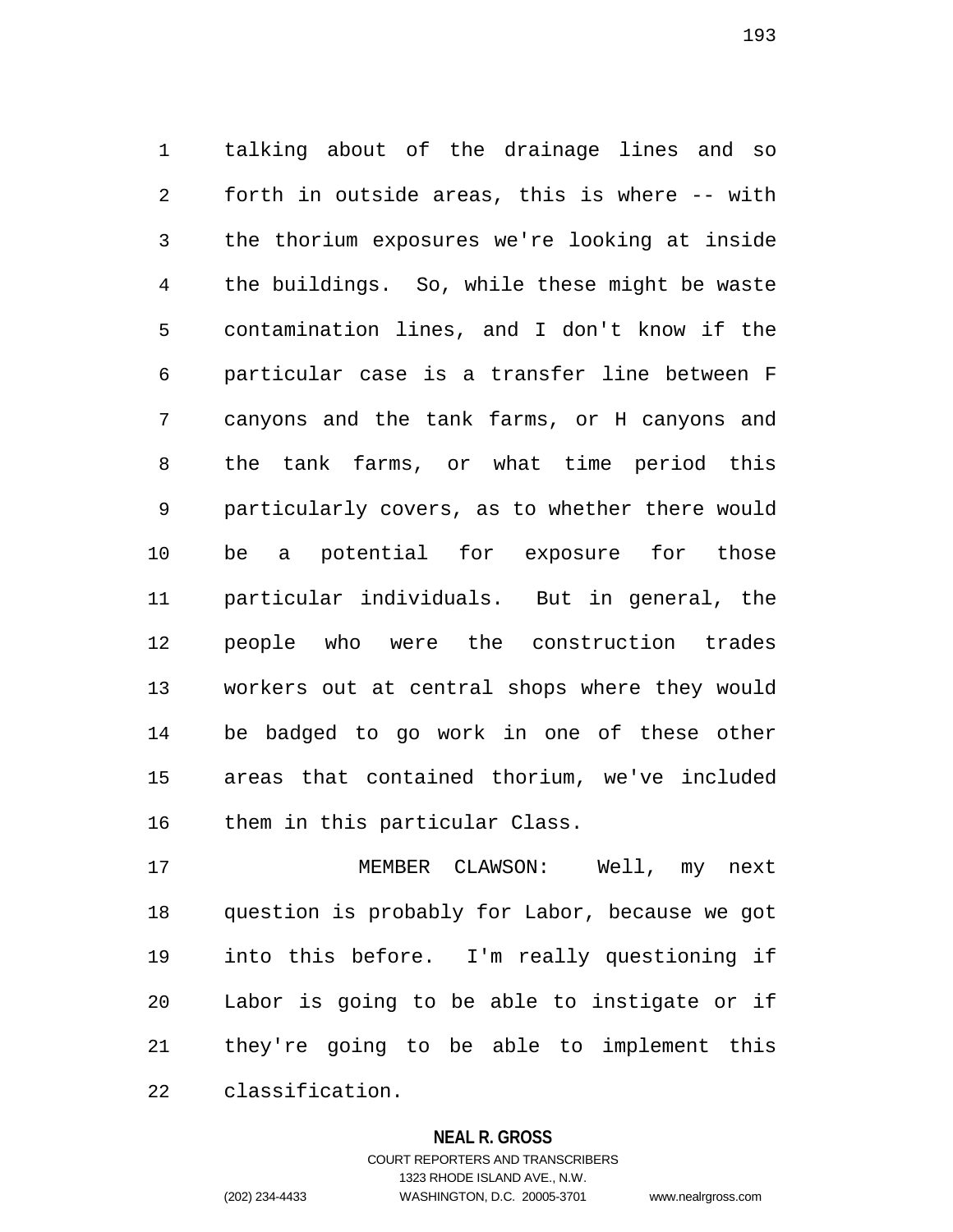1 MS. LEITON: It's a good question. 2 It's something that we've been working back 3 and forth with NIOSH on when they were coming 4 up with this Definition. We do not think we 5 could place them in areas without the 6 dosimeter codes, but it is our understanding 7 that we can -- that since the dosimeter codes 8 are there, DOE can give us those codes. Most 9 of these people were badged. We will be able 10 to do it that way. With the caveat that I 11 can't guarantee you that, you know, people 12 aren't going to come out to us and say, "But I 13 was there," or --they can come and say they 14 weren't there. If they don't have -- they 15 might say, "But I wasn't badged and I was 16 there." That's something we're going to have 17 to deal with on a case-by-case basis. But 18 it's our understanding that the majority of 19 these -- that these people were badged.

20 And so, if they were badged and we 21 can get that information from DOE, which is 22 what our understanding is, that's why we would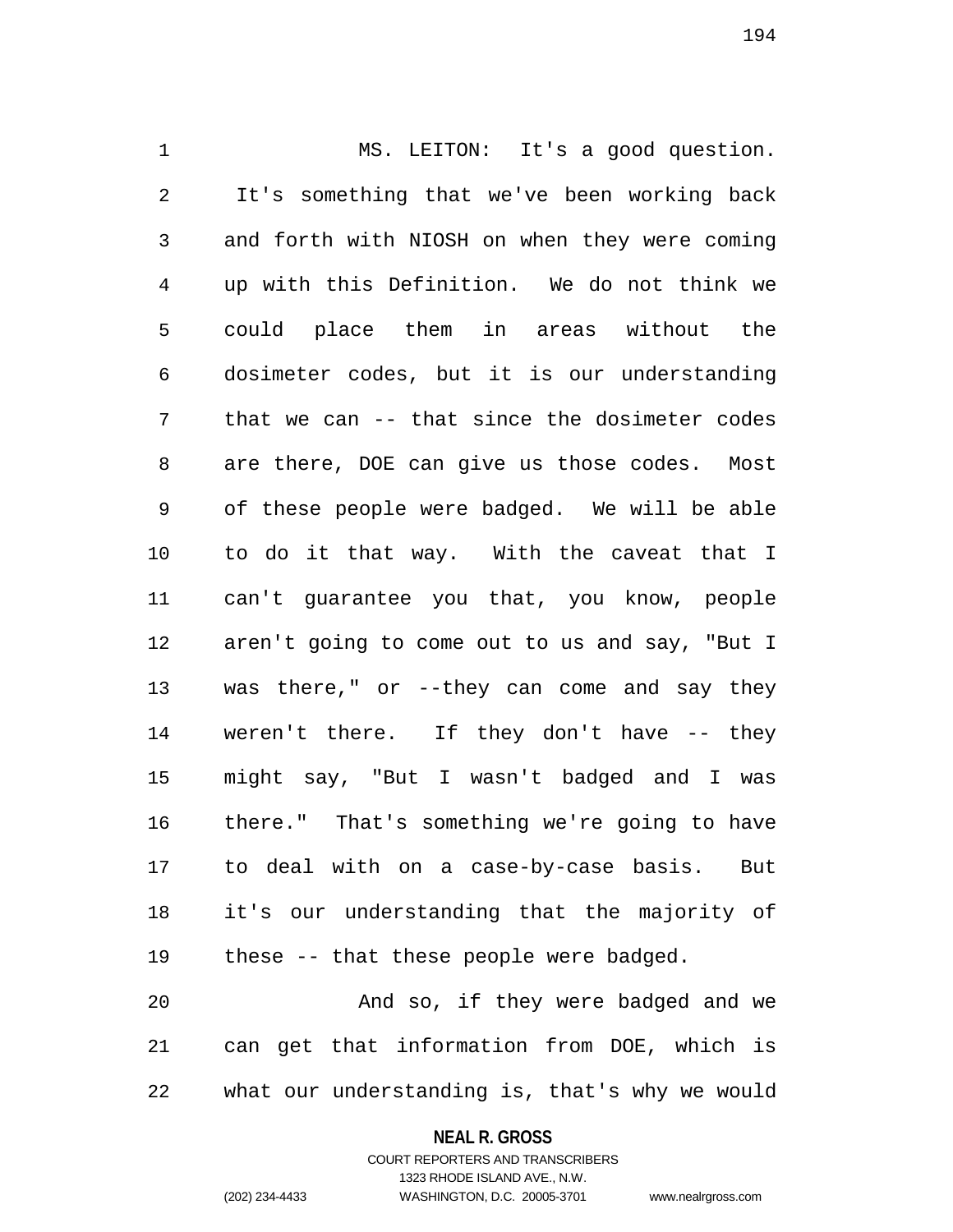1 be able to administer this Class. Again, I do 2 foresee some complications, I can't say that 3 claimants aren't going to come and say one 4 thing and we're just going to have to rely on 5 DOE and we'll have to deny them if we can't 6 show that they had these dosimeter badges.

7 CHAIRMAN MELIUS: I just think 8 that it's also a question not of were they 9 badged or not but are those badges going to be 10 -- the information contained with those badges 11 going to be accurate and valid for placing 12 them within these codes? I mean, I think 13 that's the further complication. And when you 14 were talking about some of the practices and 15 changes in practices over time, I get even 16 more worried about those, you know, changes. 17 So my question I guess for -- I don't think 18 Department of Labor has had a chance to look 19 at this in detail, but for Tim would be is the 20 -- have you looked at this issue? 21 DR. TAULBEE: Yes, we have. When

22 you look at the dosimetry reports from --

**NEAL R. GROSS** COURT REPORTERS AND TRANSCRIBERS

1323 RHODE ISLAND AVE., N.W.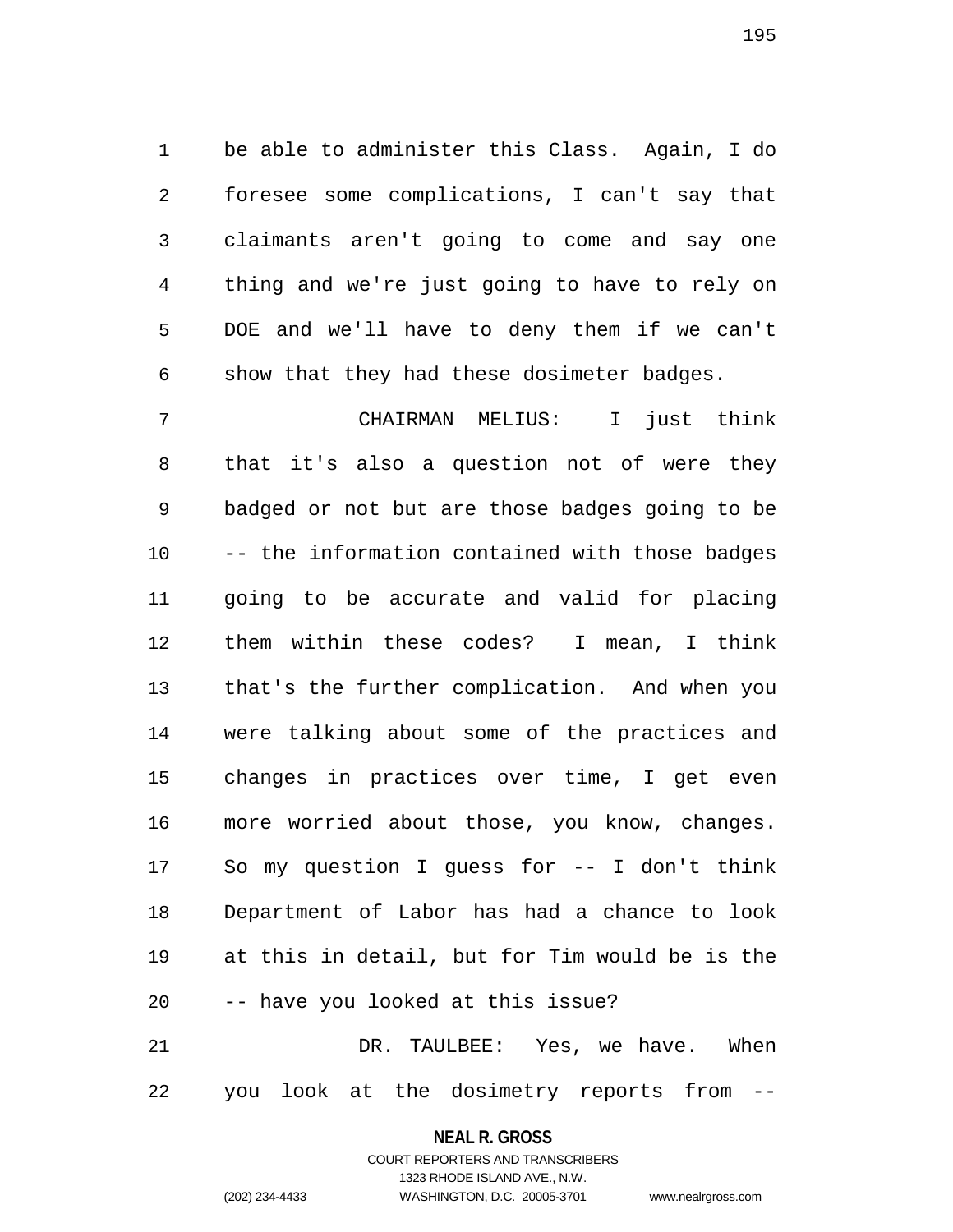1 let's use the 1958-1962 example where we have 2 for each individual badge the dosimeter code, 3 if you will, for every individual badge in the 4 quarterly reports. When a person changed from 5 one area to the other there was a code 67, and 6 code 67 designated badge location change and 7 they recorded it. And you would see a whole 8 series of like 1A, 1A, 1A for badges and then 9 it would switch to 2A, 2A, 2A. And right at 10 that switch, there would be a 67, indicating 11 that there was a change in their dosimeter 12 card. So this is why I'm indicating to you 13 that, when you look at the whole dosimetry for 14 a quarterly basis, if you see one of these 15 codes for any quarter in that time period, 16 then I would recommend including them then in 17 that Class. But yes, they stayed on top of 18 it, there was dosimeter change codes, change 19 paperwork that was filled out when they 20 changed these locations.

21 CHAIRMAN MELIUS: Paul? Then 22 David, then Mark.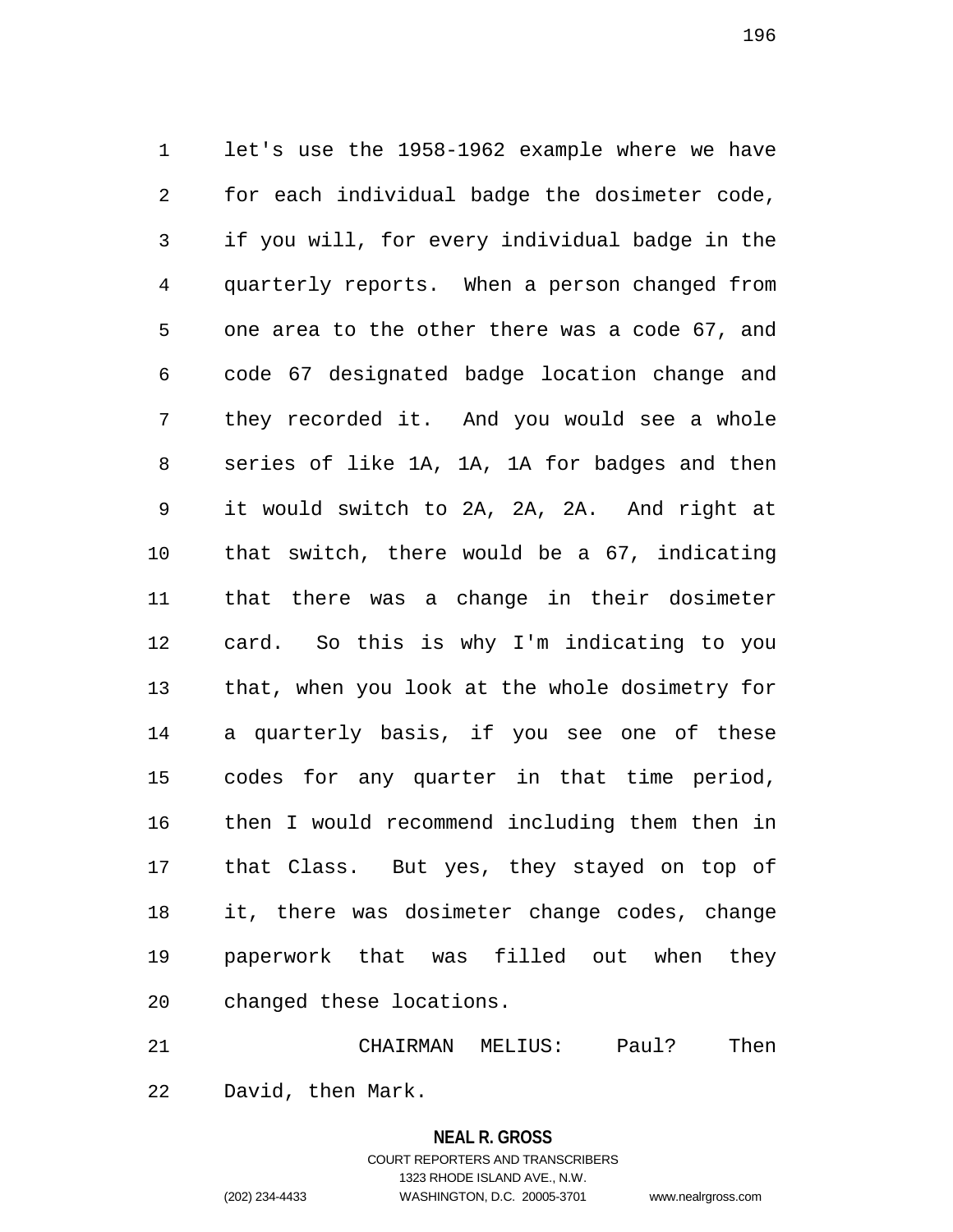1 MEMBER ZIEMER: Clearly you've 2 uncovered some areas that you didn't know 3 previously had thorium. Is there some level 4 of confidence that we now have identified all 5 the thorium areas or might there be others yet 6 to be found?

7 DR. TAULBEE: I'm quite confident 8 that we've identified all the areas, because 9 of the material accountability reports. These 10 are actually classified reports that we found 11 in the vault and went through, and they 12 identify which locations the thorium was 13 worked with and they kept an inventory down to 14 the pound of thorium. So, and there was write 15 offs, there was losses, and they would 16 indicate which department had losses. And so 17 because of that tracking of thorium at such a 18 low detail, I feel pretty confident that we've 19 identified all the areas that might have had 20 thorium.

21 CHAIRMAN MELIUS: Yes.

22 MEMBER ZIEMER: And I suppose if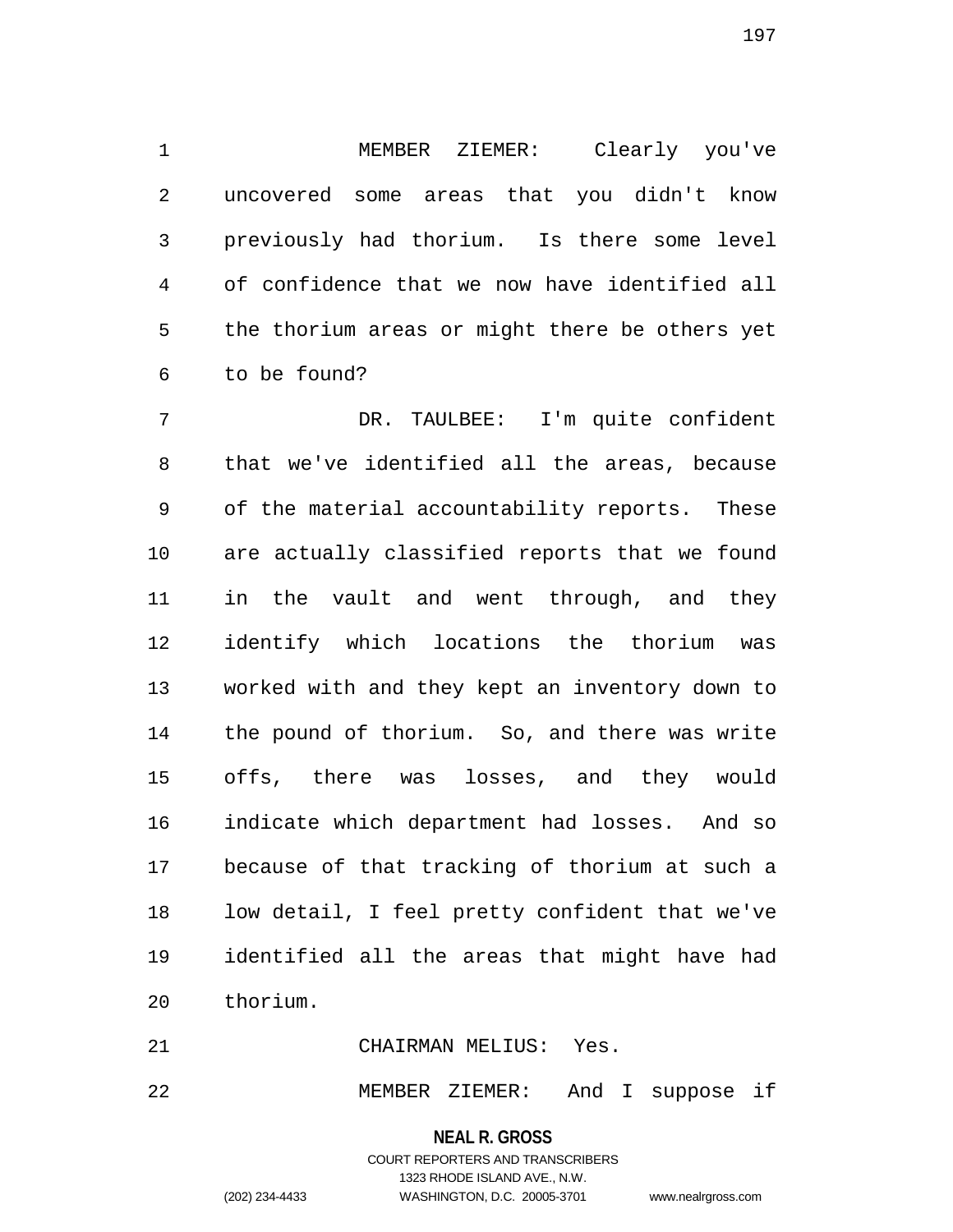1 in fact that were not true, if another area 2 turns up, and if this were an approved SEC or 3 not, but let's say it's an approved SEC, then 4 another area could be added. But, whichever 5 way, it could be dealt with at the time then. 6 DR. TAULBEE: That's correct, sir. 7 CHAIRMAN MELIUS: David. 8 MEMBER RICHARDSON: I think, I 9 mean, if I were going to go about this for 10 research purposes the way I would do it. I 11 mean, I like kind of the basic approach. 12 You're making use of the available 13 information. And we did actually a lot of 14 work with these health physics area and health 15 physics department codes also. And kind of 16 ended up with the same organization that 17 you've had. Now, the -- kind of the 18 outstanding concern that I always had using it 19 is that unlike the statement -- actually, the 20 presentation you're very careful, I hope, to 21 communicate to people that the badge is not a 22 GPS, it's not tracking someone's work

#### **NEAL R. GROSS**

## COURT REPORTERS AND TRANSCRIBERS 1323 RHODE ISLAND AVE., N.W. (202) 234-4433 WASHINGTON, D.C. 20005-3701 www.nealrgross.com

198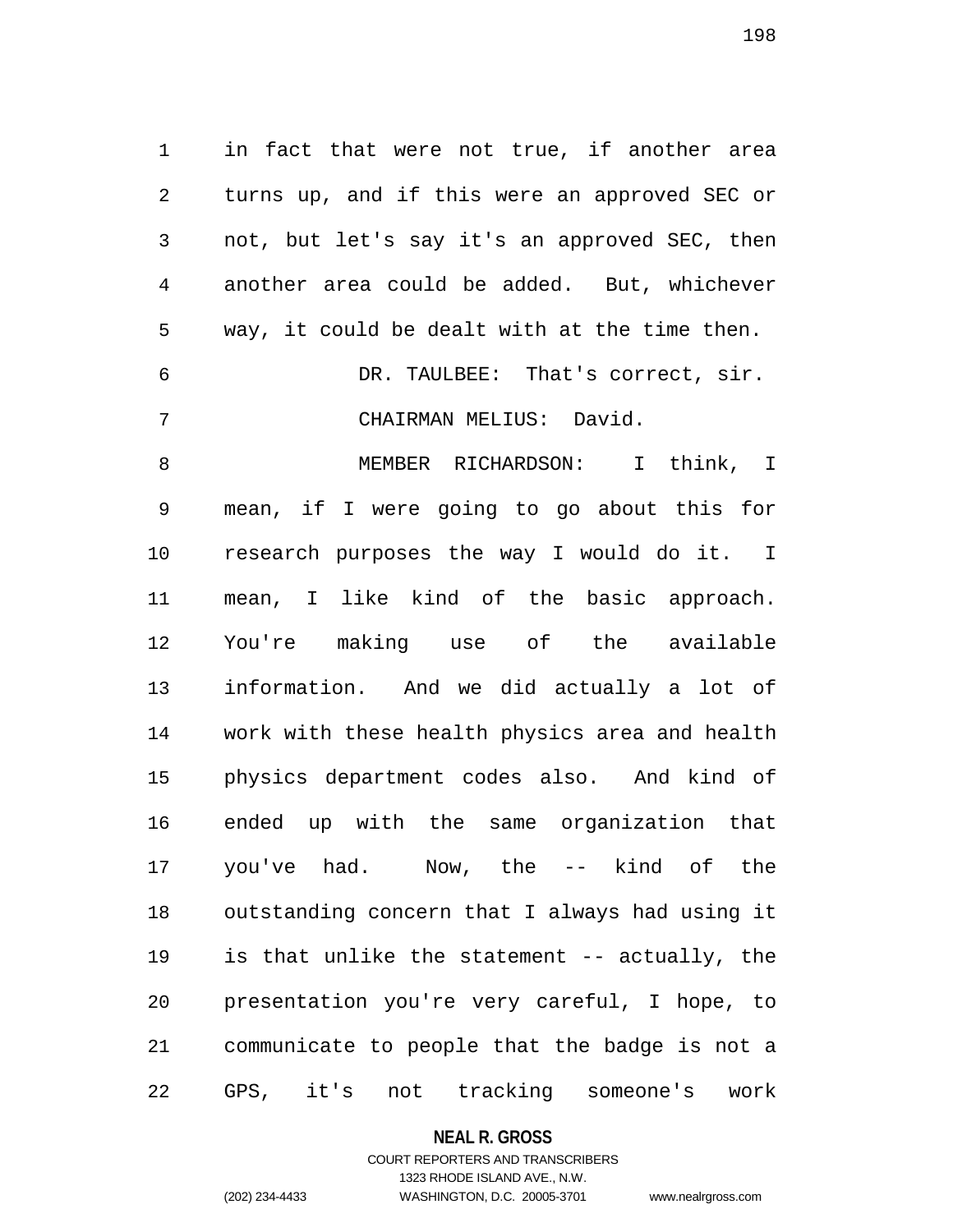1 location. The badge was -- that piece of 2 information is an administrative piece of 3 information, and as I understand it, it's 4 identifying in a sense where you picked up 5 your badge, but maybe even in a broader sense 6 which health physicist was administratively 7 responsible for a group of workers, and that 8 has some spatial sense to it, but not 9 entirely. And you pointed out there are 10 workers who move around the site. And so 11 we've got questions about, if you're concerned 12 about exposures that occur in a building 13 you're right, I don't believe at Savannah 14 River, we actually, we had some workers who 15 didn't have badges. We dug into it and we 16 actually found that they also had information 17 that hadn't been computerized but we were able 18 to dig that out. It looks essentially like 19 everybody's wearing a badge when they're going 20 into these areas, at least for the prime 21 contractor employees, but that doesn't mean 22 that people who are badged in one area

#### **NEAL R. GROSS**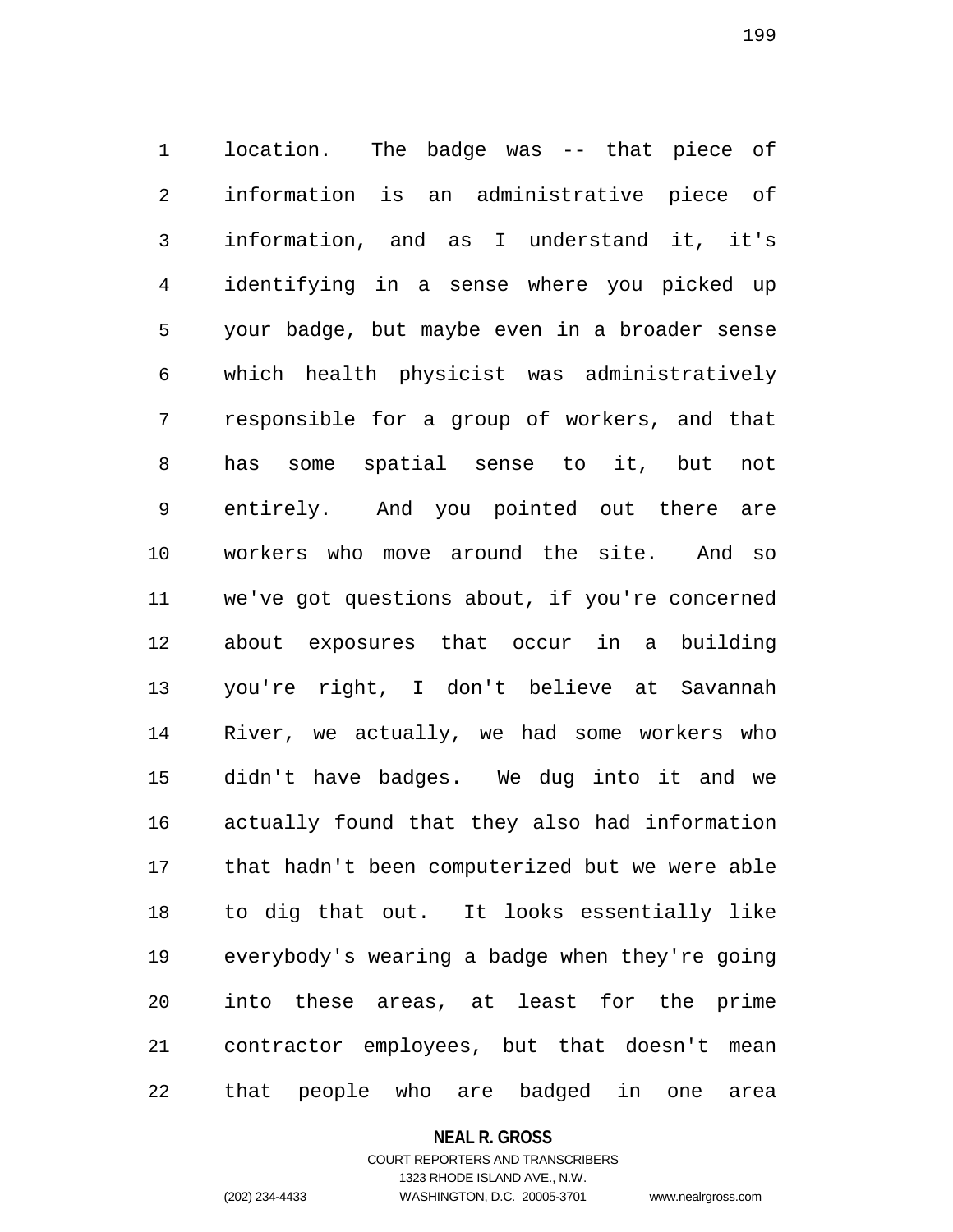1 couldn't enter into those areas.

2 So you've pointed out the 3 situation where if they catch somebody who 4 wasn't wearing a badge, that's a problem. The 5 concern I would still have is that people, 6 that this is a subset, potentially, of a 7 larger group of people who could be going in 8 and out of those buildings. And I think 9 you've done a great job of identifying the 10 most plausible sets but I'd sort of be 11 interested in kind of the workers' 12 perspectives on whether people who were under 13 the control of health physicists outside of 14 being coded 5A or 5C may be going in and out 15 of those buildings.

16 DR. TAULBEE: I believe that there 17 are people who are outside of those codes who 18 could have entered. I do not believe that 19 this was routine; this was not their main 20 workplace. They could have gone in for a 21 meeting or to discuss something with somebody 22 and then they would leave. They wouldn't be

#### **NEAL R. GROSS**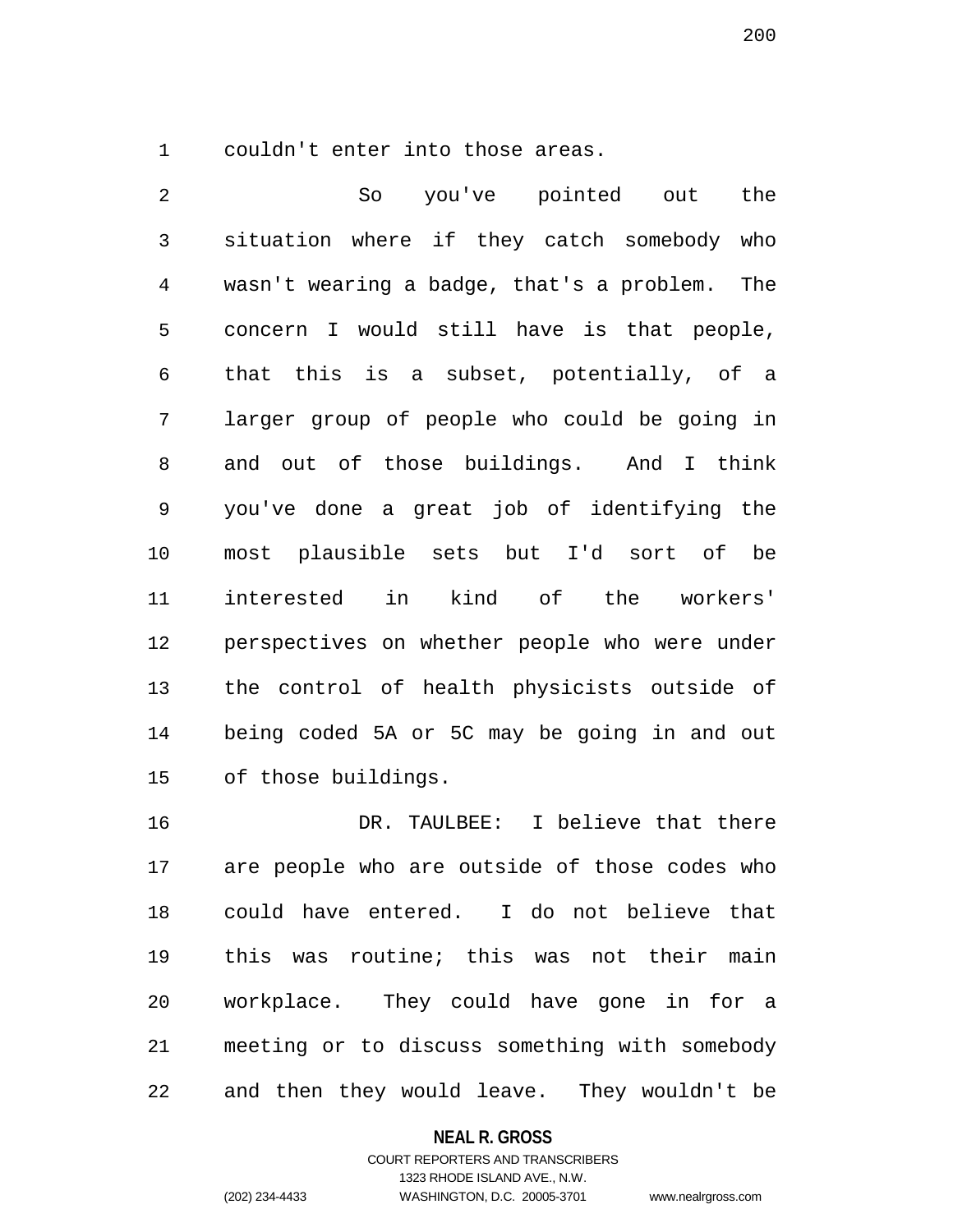1 working there day after day. Two hundred 2 fifty days means a full work year. And so for 3 somebody to have worked in there an entire 4 year and never had one of those codes, and we 5 do have visitor badge information as well, and 6 to have never had one, I just don't find that 7 to be really credible.

8 MEMBER RICHARDSON: Yes, and I 9 wouldn't be thinking about visitor scenarios 10 so much I guess, but --

11 DR. TAULBEE: And we do have a lot 12 of visitor badges that would indicate it.

13 CHAIRMAN MELIUS: Mark, I don't 14 know if you have a question, but I'd also like 15 you to comment as the Chair of the Work Group. 16 You meant to review this.

17 MEMBER GRIFFON: Several things 18 that I was going to bring up as my report have 19 already come out, so I won't be redundant but 20 I think, you know one, question that I was 21 going to raise was the -- and this came up in 22 one of your earlier questions, was the -- you

#### **NEAL R. GROSS**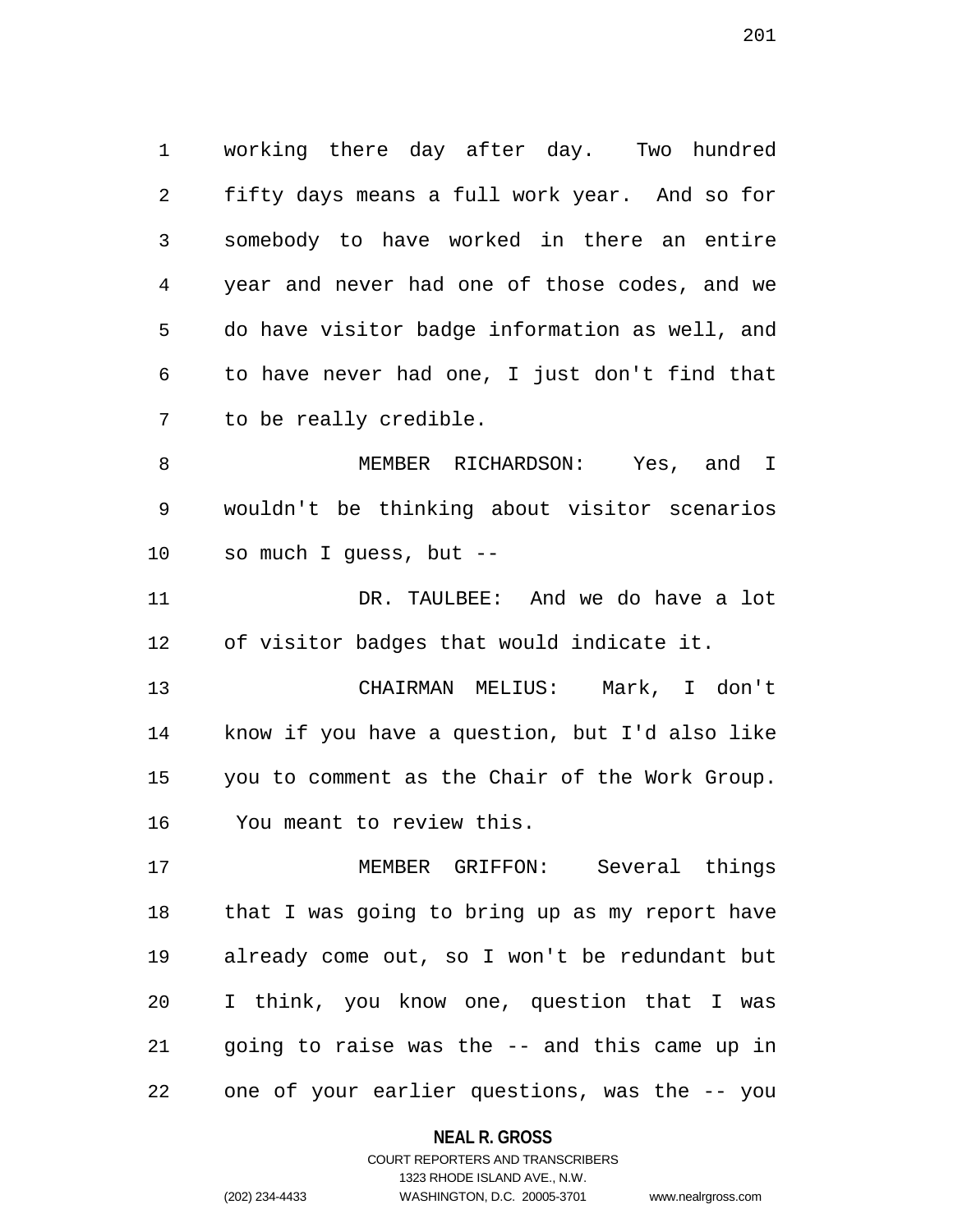1 identify central shops and I think in your 2 presentation you said that this included the 3 construction trades workers. And I think, by 4 adding central shops you're making that 5 assumption. I just wonder do you have any 6 idea of what the percentage is of the 7 construction workers that would have went 8 through central shops for their badging?

9 DR. TAULBEE: I don't. I don't 10 have an indication of how many. I know each 11 of those 12 series dosimeter codes designated 12 a different shop from pipefitters, 13 electricians, carpenter shop, boilermakers, et 14 cetera. That's what each of those different 15 letter designation on that 12 series 16 indicates. Within, as you know from Savannah 17 River, a good deal of the maintenance was done 18 locally in-house by non-construction trades -- 19 they called them mechanics -- for the most 20 part, and these would be doing kind of low-21 level type of maintenance type of work there 22 in the facility. They were badged with those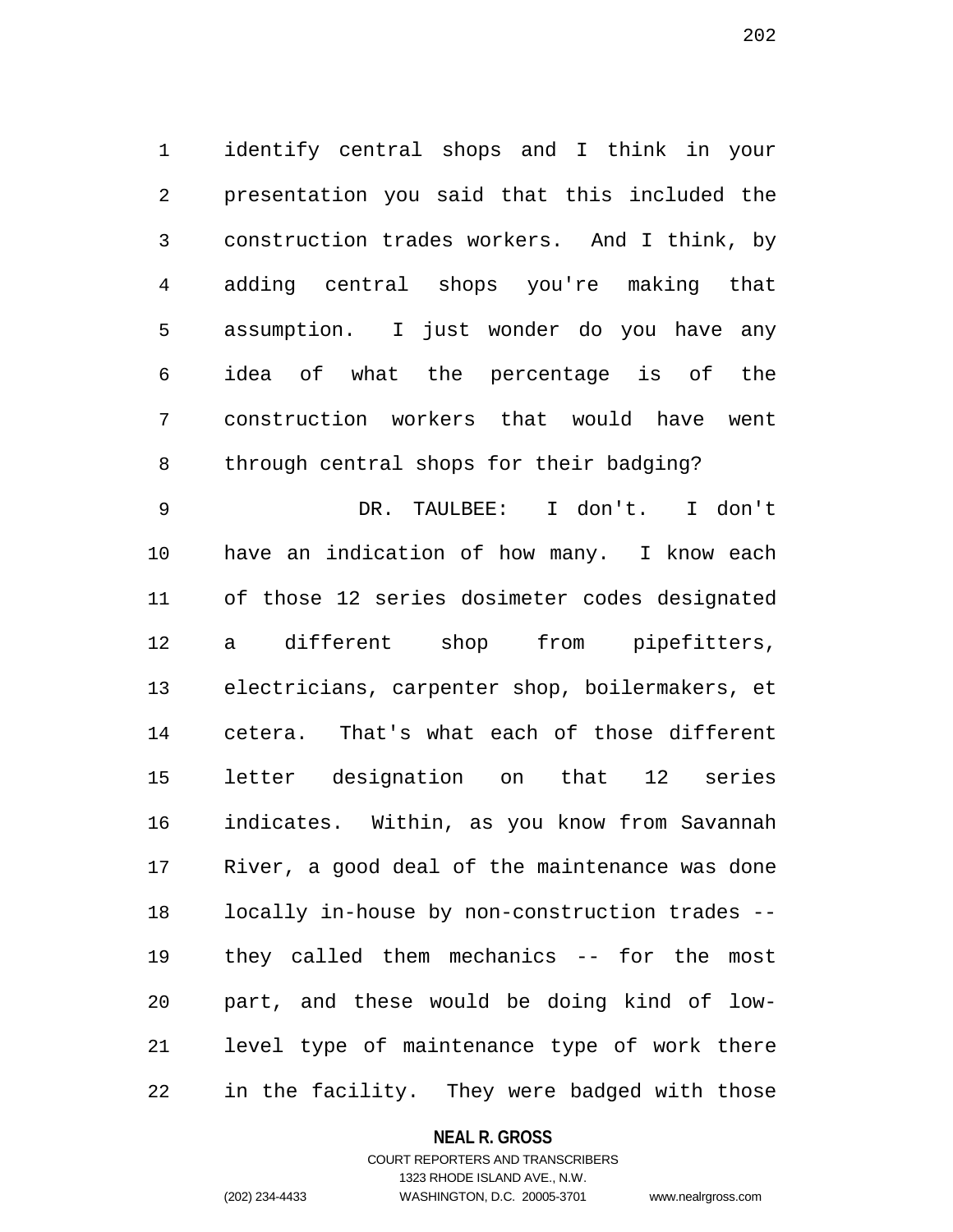1 dosimeter codes 5A, 5C if they were in 773 or 2 TNX. That's where those mechanics all show up 3 under that role 2. And so when you look at 4 the role 4 folks, construction trades workers 5 with Savannah River, that's where you see the 6 majority of those 12 code designations. Does 7 that answer your question? 8 MEMBER GRIFFON: Yes, yes, I think 9 so. 10 DR. TAULBEE: Okay. 11 MEMBER GRIFFON: It still doesn't

12 give me a percentage, but you know. I think 13 at the -- you know, and several of the 14 questions that were raised sort of -- this is 15 a little bit of my Work Group report, but 16 things that we raised during the conference 17 call, some concerns were, not only the 18 unbadged, but just like David said the 19 migration of people from other areas into 20 these areas that might not have had those 21 badge codes and the frequency of that. So 22 it's both issues on being able to, you know,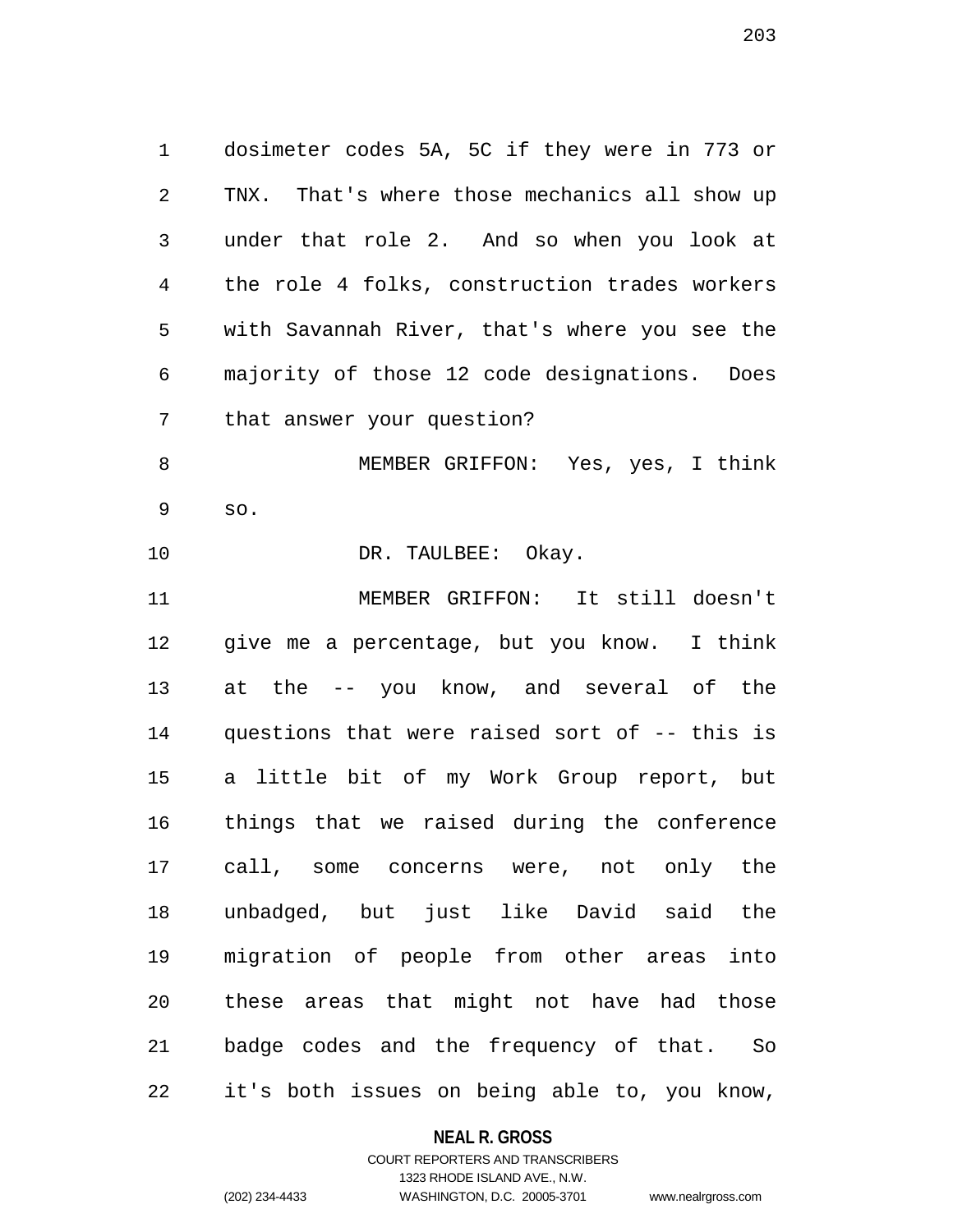1 establish the people that are in the Class. 2 And I think, you know, to some extent I feel 3 like we've been down this path before and a 4 lot of times we end up, after a lot of 5 heartburn, we end up back to an all workers 6 sort of definition but that's just commentary.

7 The other thing that we discussed 8 as a Work Group was the different areas. And 9 we do believe, and Tim mentioned this in his 10 presentation, and I won't go into all the 11 areas but there's certainly some other areas 12 that are still open for discussion at the Work 13 Group, that SC&A actually has raised questions 14 about NIOSH's ability to bound or to do dose 15 reconstruction for those other thorium areas. 16 300M is certainly one of them that's been 17 raised, but there's several others. So it's 18 sort of, you know, I don't want to lose that 19 piece of the whole thorium issue.

20 Let's see, the other thing, and 21 Tim mentioned this in his presentation but I 22 will reiterate that we have some questions

**NEAL R. GROSS**

COURT REPORTERS AND TRANSCRIBERS 1323 RHODE ISLAND AVE., N.W. (202) 234-4433 WASHINGTON, D.C. 20005-3701 www.nealrgross.com

204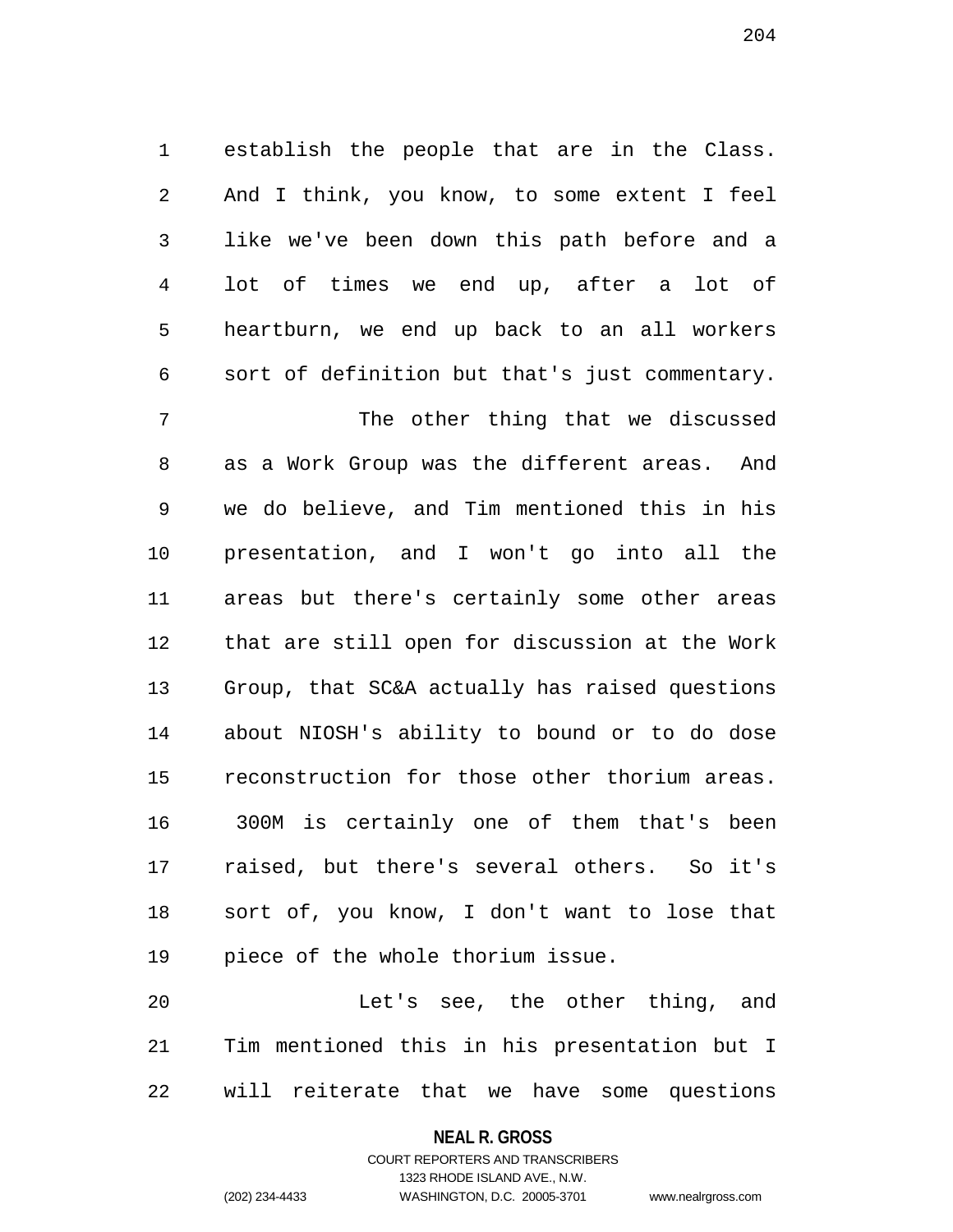1 about the time frame ending at '72 and I think 2 you said that you also, even though there's 3 smaller quantities, there's still some more 4 work to be done beyond '72 into the late '70s 5 and maybe later. Go ahead.

6 DR. TAULBEE: Yes, if I could. 7 The September 1972 was actually a very 8 specific date, mostly because of the 9 additional work going on but also the 10 dosimeter codes changed again October 1st, 11 1972. So just like we'd have another break 12 from that '57 to '58 time period, there will 13 be another break between October 1st of '72 14 forward.

15 MEMBER GRIFFON: Right. Okay. 16 And then I guess just, you know, off of the 17 thorium topic, I think Tim didn't give sort of 18 a summary of the entire progress of the Work 19 Group but just there's -- I just wanted to 20 mention that we have several other issues that 21 still remain outstanding on the Work Group, 22 including other radionuclide models, coworker

**NEAL R. GROSS**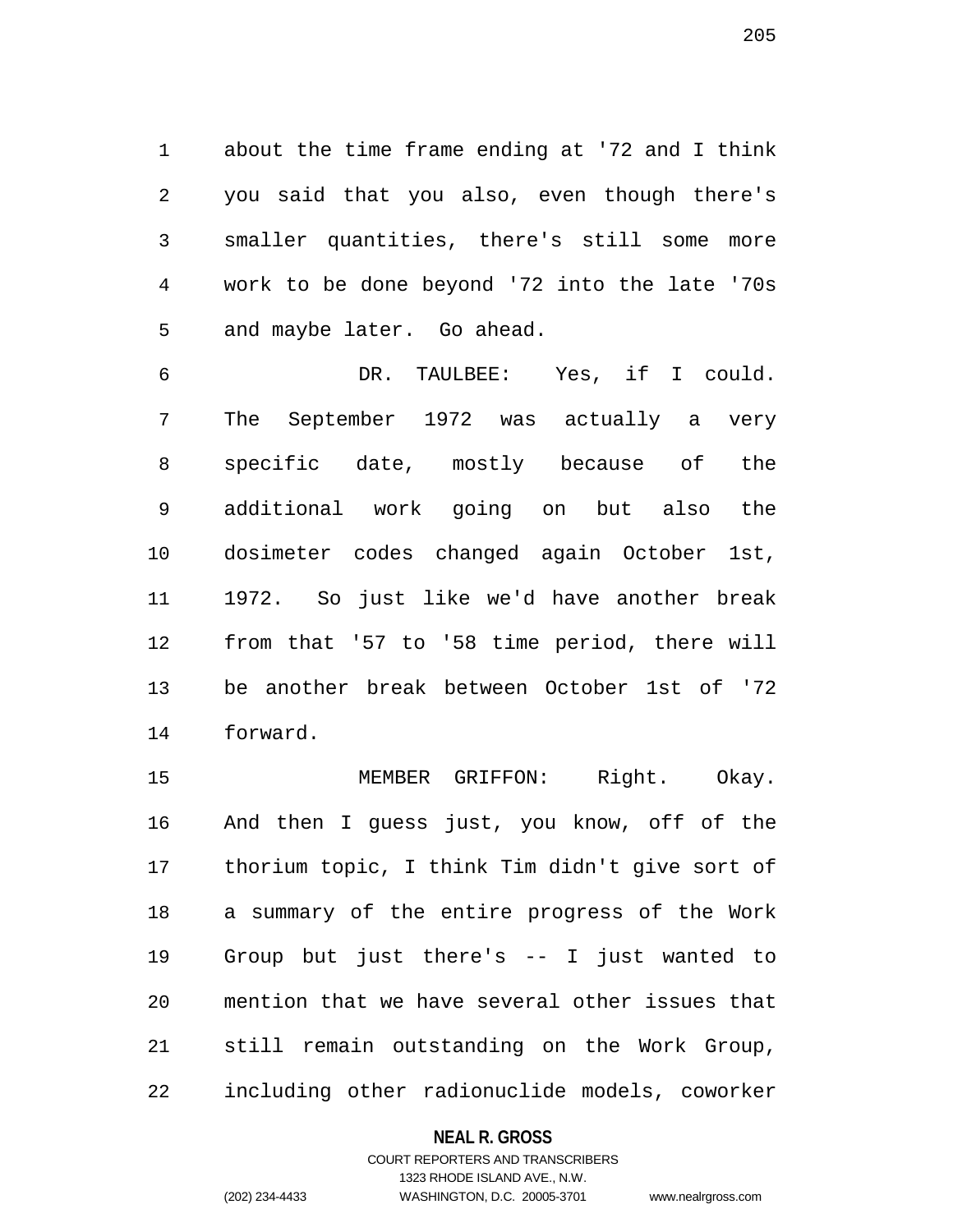1 models that NIOSH is still in various stages 2 of completion on. A couple of them, I 3 believe, are completed and in final review but 4 haven't been delivered to the Work Group or 5 SC&A to look at yet. These include: polonium-6 210, neptunium, americium, curium, tritides, 7 other exotics, neutron exposures. So there's 8 a lot of coworker models that we just haven't 9 even looked at yet on the Work Group. I just 10 want to be clear, for those on the phone or in 11 the audience, that thorium is not like our 12 last issue here with Savannah River and so 13 that's certainly a concern and a concern on 14 the time as this stretches out. And also 15 other remaining issues, I won't go into the 16 details, but we also have a remaining issue on 17 bioassay completeness and an issue on 18 construction worker versus non-construction 19 worker models. In fact, the coworker models 20 tend to rely on all the coworker data together 21 and there's been some question as to whether 22 that was a claimant-favorable approach for the

#### **NEAL R. GROSS**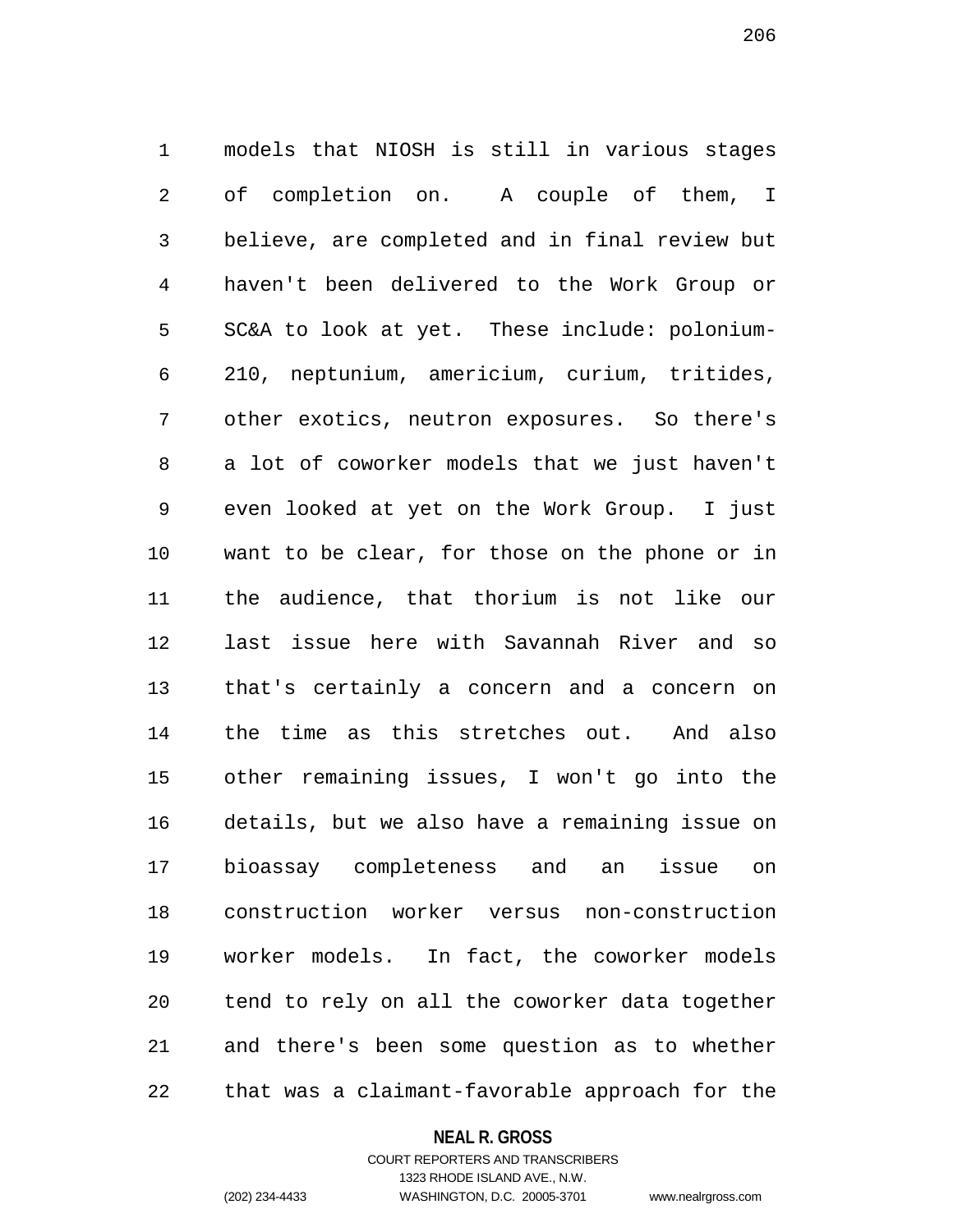1 construction workers.

2 So all these issues remain on the 3 table and I think you know -- and I do 4 appreciate, because I raised this thorium, I 5 think it was two Board meetings ago, that we 6 really thought this was a critical issue to be 7 resolved. And I was ready to make a motion at 8 that point, so I appreciate that NIOSH 9 prioritized this. But also we have a lot more 10 to do on this site. So that's sort of my Work 11 Group report along with a few questions. 12 CHAIRMAN MELIUS: Okay, Phil. 13 MEMBER SCHOFIELD: I've got a few 14 things. First, did they have a centralized 15 contract who handled all the badging? 16 DR. TAULBEE: Yes. The prime 17 contractor through 1989 was DuPont. It was 18 the only contractor onsite, as opposed to 19 other facilities where they changed 20 contractors and would branch things out. Up 21 through 1989 it was all DuPont.

22 MEMBER SCHOFIELD: Okay. The

**NEAL R. GROSS**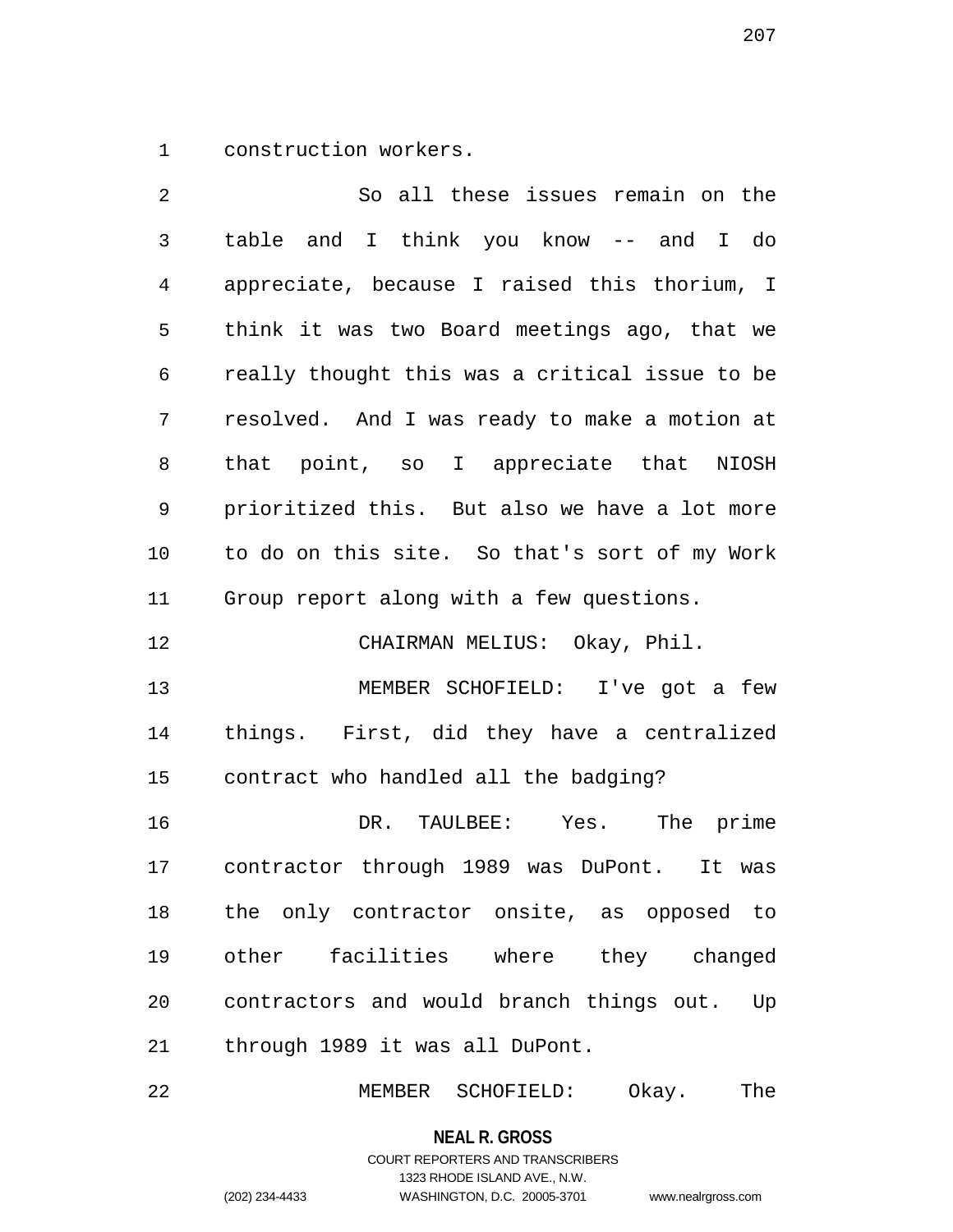1 second thing I'd like to know is when they 2 assigned a person a badge depending on the 3 designation they put on, did that 4 automatically put in motion what type of 5 bioassay program they were going to be under? 6

7 DR. TAULBEE: No, it did not. The 8 badges were issued by general work location. 9 And so you would pick up your badge in the 10 morning and you would drop it off in the 11 evening at each individual work location. And 12 these dosimeter codes are effectively 13 identifying the location. The additional 14 bioassay was treated by a case-by-case basis. 15 So if a carpenter picked up his badge and it 16 was 12I, let's say, or not 12I but one of the 17 12 series and he went to the reactor areas and 18 he did work he would have to leave a tritium 19 bioassay. That was part of their procedures. 20 If he left there and he came back to central 21 shops, next day he went to 773A, if he was 22 working with uranium, plutonium or americium,

#### **NEAL R. GROSS**

COURT REPORTERS AND TRANSCRIBERS 1323 RHODE ISLAND AVE., N.W. (202) 234-4433 WASHINGTON, D.C. 20005-3701 www.nealrgross.com

208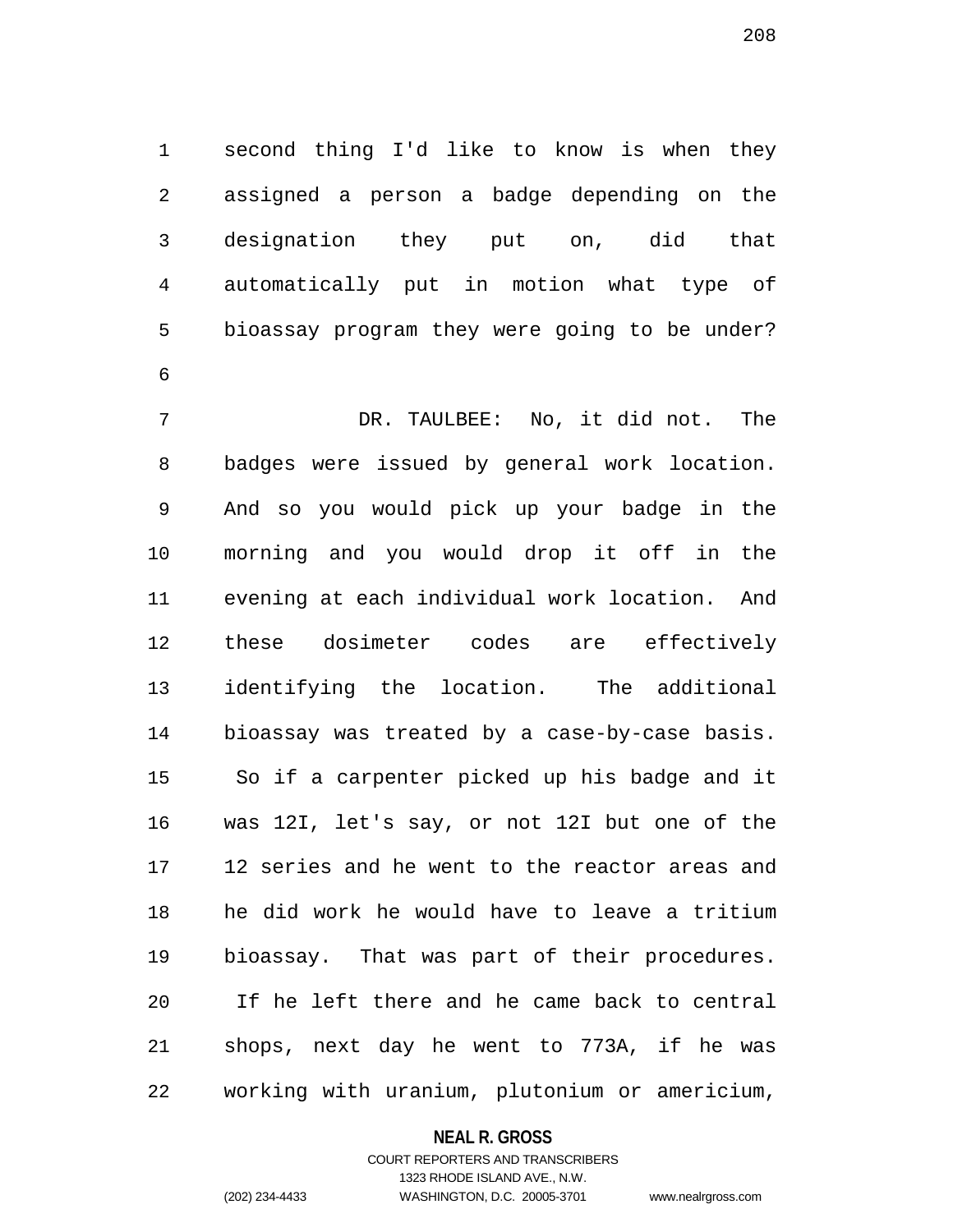1 curium, californium he would be required to 2 leave that dosimetry if he was exposed to that 3 area. So there was an individual assessment, 4 especially for construction trades workers, 5 based upon where they were doing their work at 6 that particular time period.

7 CHAIRMAN MELIUS: Okay, go ahead. 8 MEMBER GRIFFON: Just Paul asked a 9 good question on the side here, is the Work 10 Group coming forward with a motion to 11 recommend NIOSH's position on this. We had a 12 phone Work Group meeting. We had the report 13 one night before so I think we all agreed that 14 it was best to come to this meeting and 15 present some of our concerns about being able 16 to identify who was in the Class and concerns 17 over other thorium areas and let the entire 18 Board deliberate rather than try to develop. 19 We weren't comfortable enough to actually 20 support it at that point so we don't have a 21 motion to bring to the Board.

22 CHAIRMAN MELIUS: Brad, Josie,

**NEAL R. GROSS**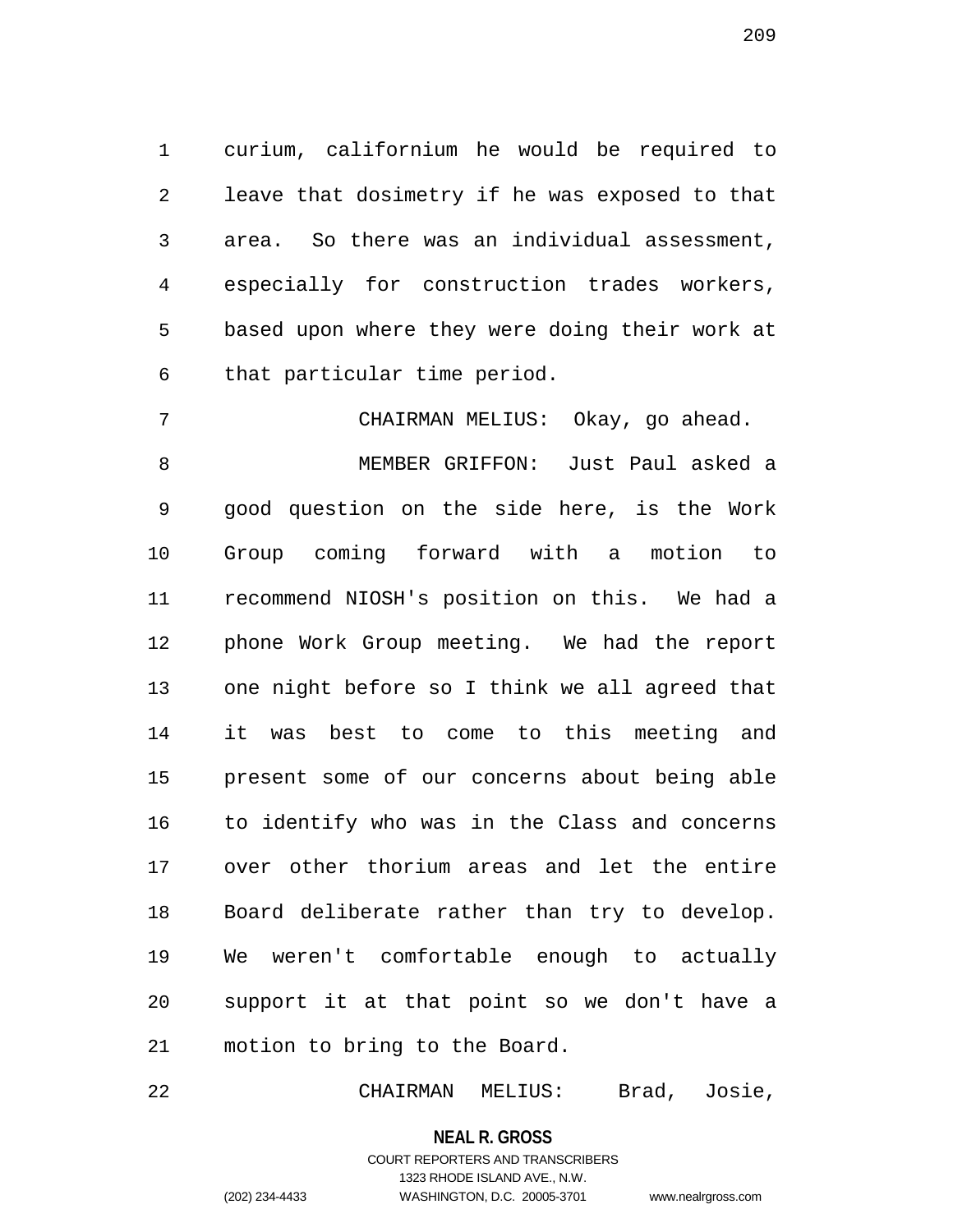1 then David.

2 MEMBER CLAWSON: I just wanted to 3 clarify. You said at the Work Group I believe 4 this was granulated thorium that was coming in 5 from Fernald? 6 DR. TAULBEE: No. Let me clarify, 7 there's two time periods for which different 8 types of material are coming in. In the prior 9 to 1965, the thorium coming in to the site, to 10 say the 300 area was all metal and it was 11 partially encapsulated at that time through 12 canning processes at Sylvania. In the 773A 13 and TNX area they had all forms of thorium. 14 So they might have started with metal and they 15 might have turned it into a powder. They 16 might have turned it into a liquid. They were 17 doing research and experimentation with it. 18 So it was all chemical forms when you got to 19 the Savannah River Laboratory as well as TNX. 20 Does that clarify? 21 MEMBER CLAWSON: Yes, it does to a

22 point, but where did -- where did it come

**NEAL R. GROSS** COURT REPORTERS AND TRANSCRIBERS

1323 RHODE ISLAND AVE., N.W. (202) 234-4433 WASHINGTON, D.C. 20005-3701 www.nealrgross.com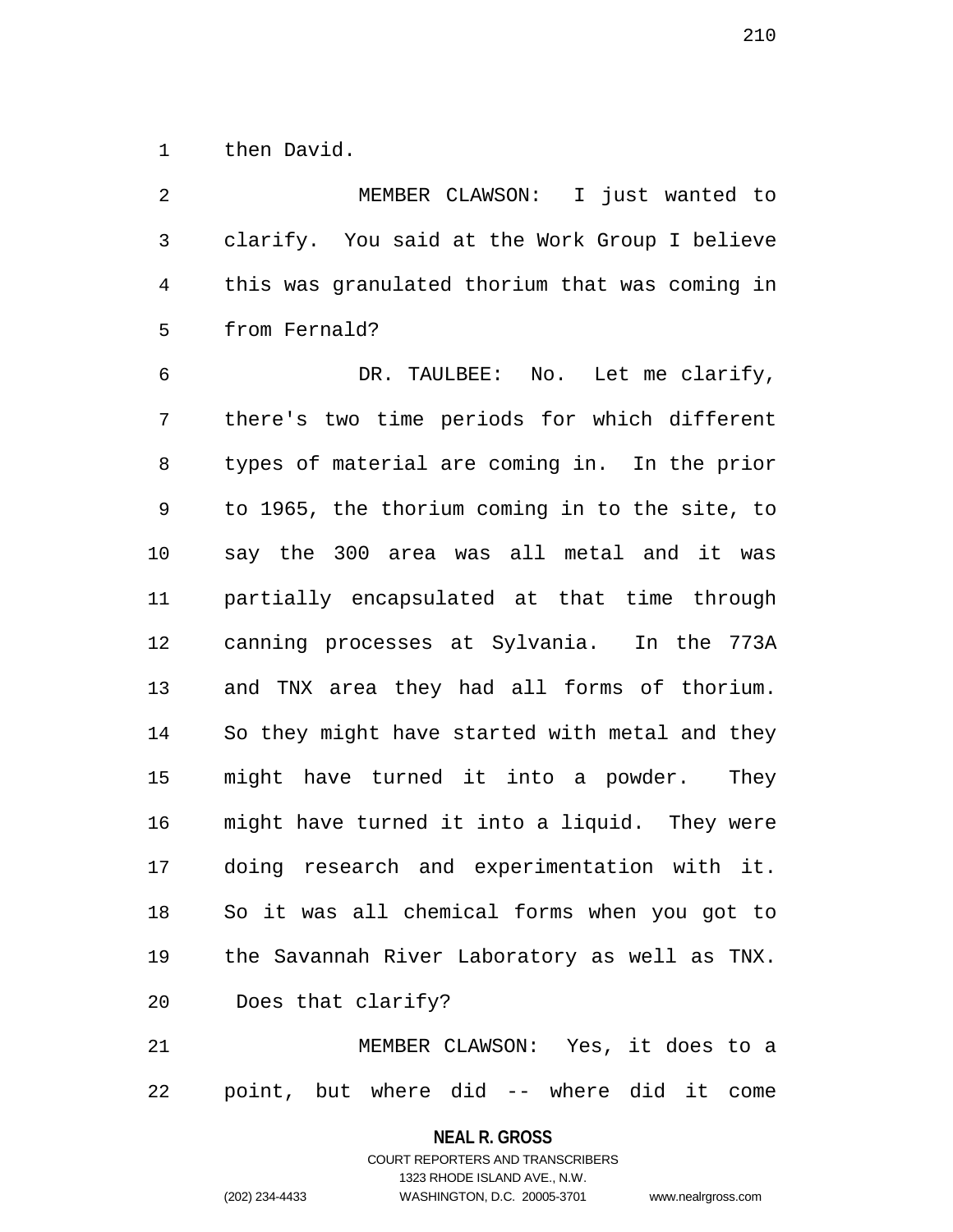1 from? Did it -- I know that the thorium went 2 back to Fernald in the railroad cars but 3 didn't some of it come from Fernald? 4 DR. TAULBEE: The thorium oxide in 5 the latter years, I don't know whether it came 6 from Fernald or not. I just don't know the 7 answer to that, I'm sorry. 8 CHAIRMAN MELIUS: Josie? 9 MEMBER BEACH: Tim, at first 10 glance this, the way you've identified how you 11 will identify the people in the different 12 areas looks good. My question is what form of 13 documentation will you be giving to DOL to

14 identify those different areas with the badge 15 numbers.

16 DR. TAULBEE: When we do dose 17 reconstruction, when we request records from 18 the Savannah River Site, they send us their 19 dosimetry reports. And so we get these 20 individual cards prior to 1957 for each 21 worker. From 1957 or 1958 through latter 22 years, I guess up to about 1976 time frame we

#### **NEAL R. GROSS**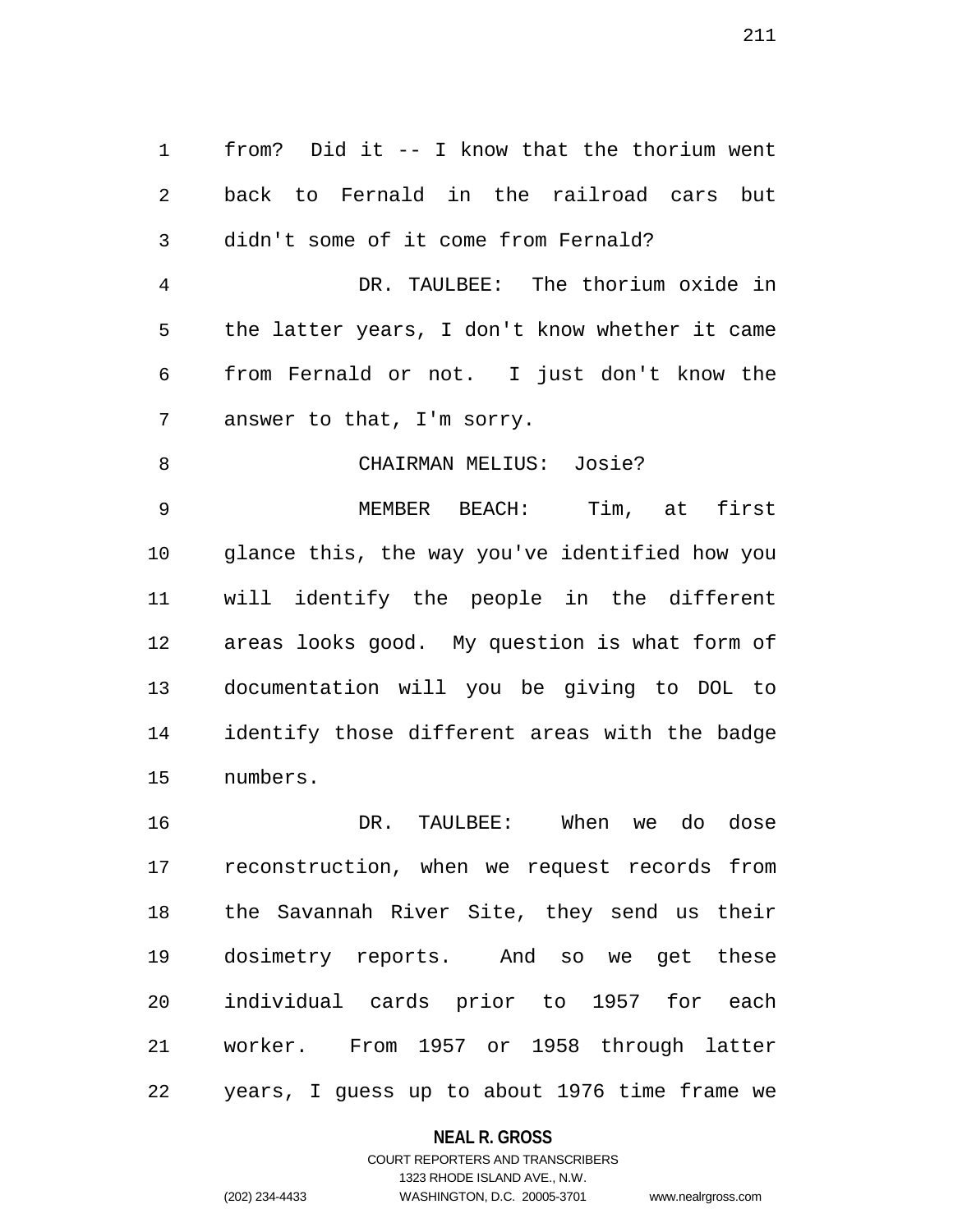1 get a large printout and they will print out 2 each page that has that worker's name on it. 3 And so these are large PDF files, if you will, 4 that have about 500 pages and maybe 30 to 40 5 workers on each page. And they'll go through 6 and they'll highlight each individual worker. 7 Beside that worker's name it has his payroll 8 ID number as well as his dosimeter location. 9 And so we get that for dose reconstruction, 10 this is how we determine whether this person 11 should have been monitored for plutonium and 12 we check to see if there's plutonium 13 monitoring. So it would be those same records 14 that we receive is what I would anticipate DOL 15 would be looking at to find those dosimeter 16 codes. So it would be every cycle and every 17 quarter that we get that has to be searched 18 for one of these particular codes.

19 MEMBER BEACH: Okay and have you 20 done any sampling to assure that there won't 21 be any mistakes? Because DOL just informed us 22 that they wouldn't, if they weren't on that

> **NEAL R. GROSS** COURT REPORTERS AND TRANSCRIBERS

> > 1323 RHODE ISLAND AVE., N.W.

(202) 234-4433 WASHINGTON, D.C. 20005-3701 www.nealrgross.com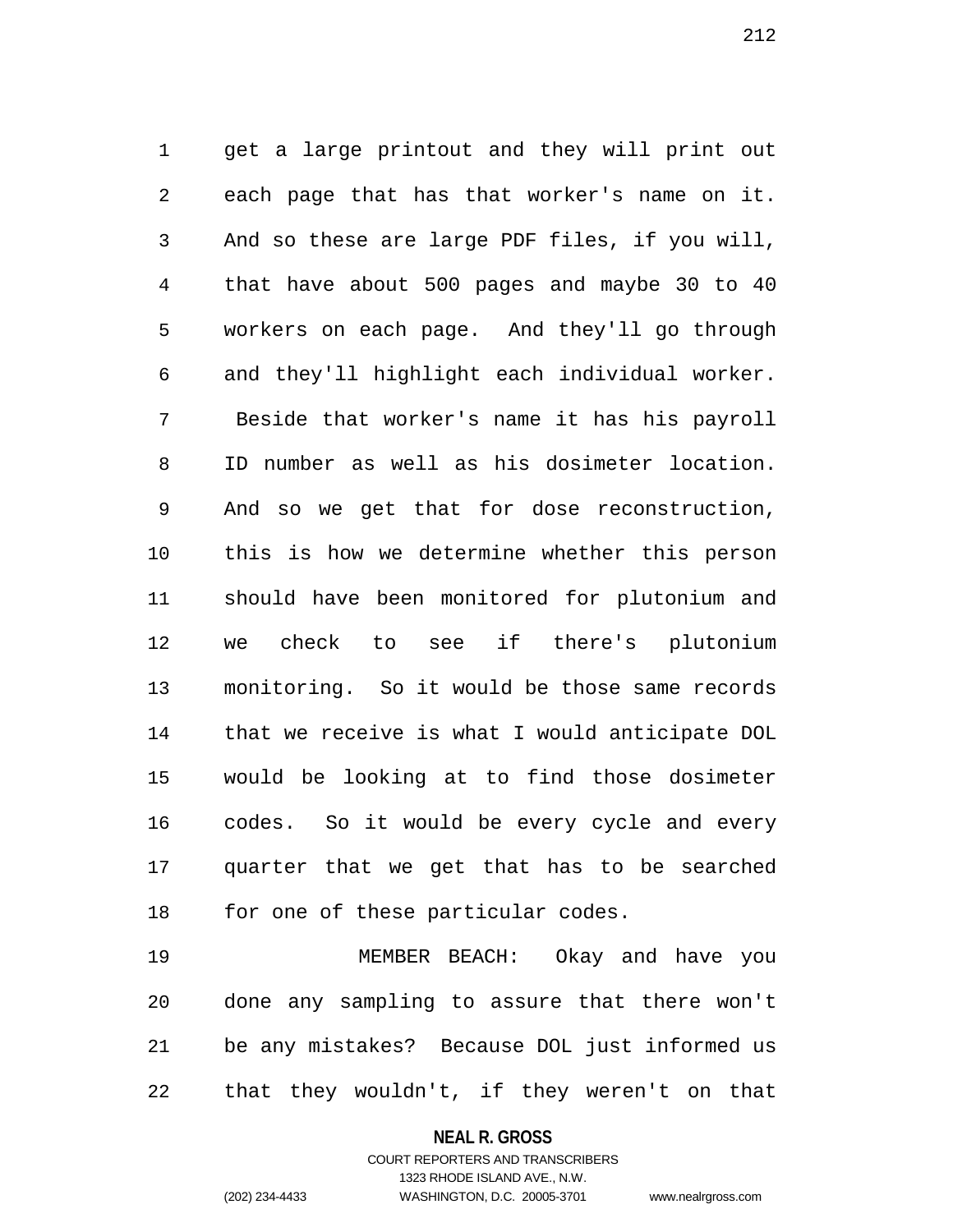1 list or on that PDF they would have to deny 2 them. Have you done any form of sampling just 3 to?

4 DR. TAULBEE: What kind of 5 sampling are you talking about? Like taking a 6 hundred people or?

7 MEMBER BEACH: I only ask this 8 because of experience with the radon SEC that 9 we passed for Mound and we're finding a lot of 10 problems with it because of the log books that 11 were given to DOL to determine who had the 12 tritium samples. So not to get into that. So 13 I guess sampling to make sure that a person 14 that did work in any of these areas will be 15 covered in the event that they need to be 16 included in this Class. I don't know if I'm 17 explaining that well enough. Just like a 18 check and balance.

19 DR. TAULBEE: I understand I think 20 what it is you're asking. I mean, I think we 21 could do some sampling. The problem is 22 finding out who were all the construction

#### **NEAL R. GROSS**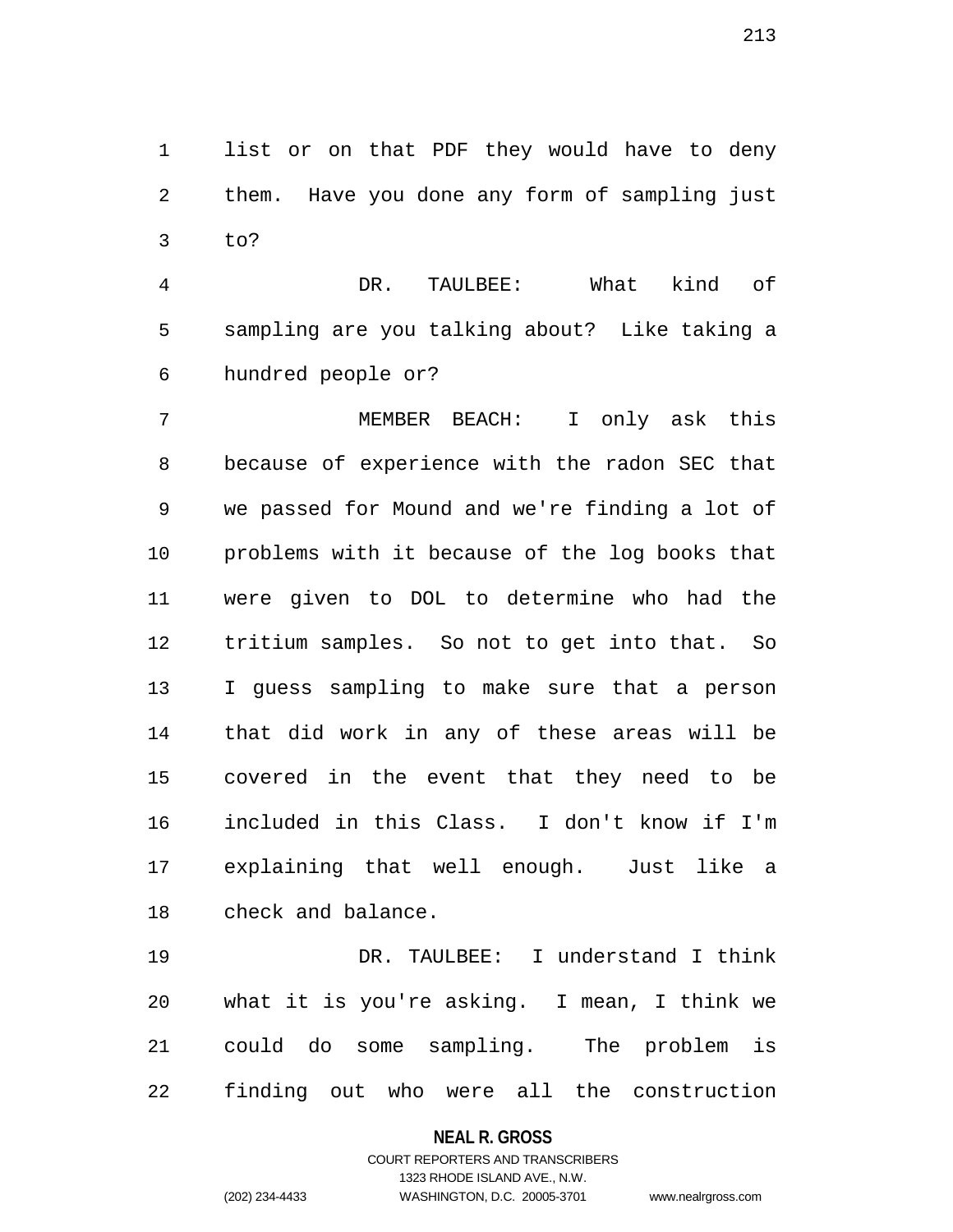1 trades workers in 1958. Who were they? And 2 so we almost rely on when a person files a 3 claim. We get their dosimetry and look at it 4 from that standpoint. Because we don't know 5 what the total N is for a particular one of 6 these dosimeter codes, how many badges came 7 out of that department.

8 We do have some information to 9 where we could possibly do something along 10 those lines. By each area there are dosimetry 11 summary reports which indicate the number of 12 badges that were issued out of a particular 13 area. So we might be able to do something 14 from the standpoint of looking at the 15 quarterly reports, comparing it to that number 16 that were issued out of that area. But I'm 17 not sure that we could actually, other than a 18 worker-by-worker basis go through and do that. 19 CHAIRMAN MELIUS: Go ahead.

20 MS. LEITON: Just for 21 clarification, it's my understanding we're not 22 necessarily going to get a list from NIOSH on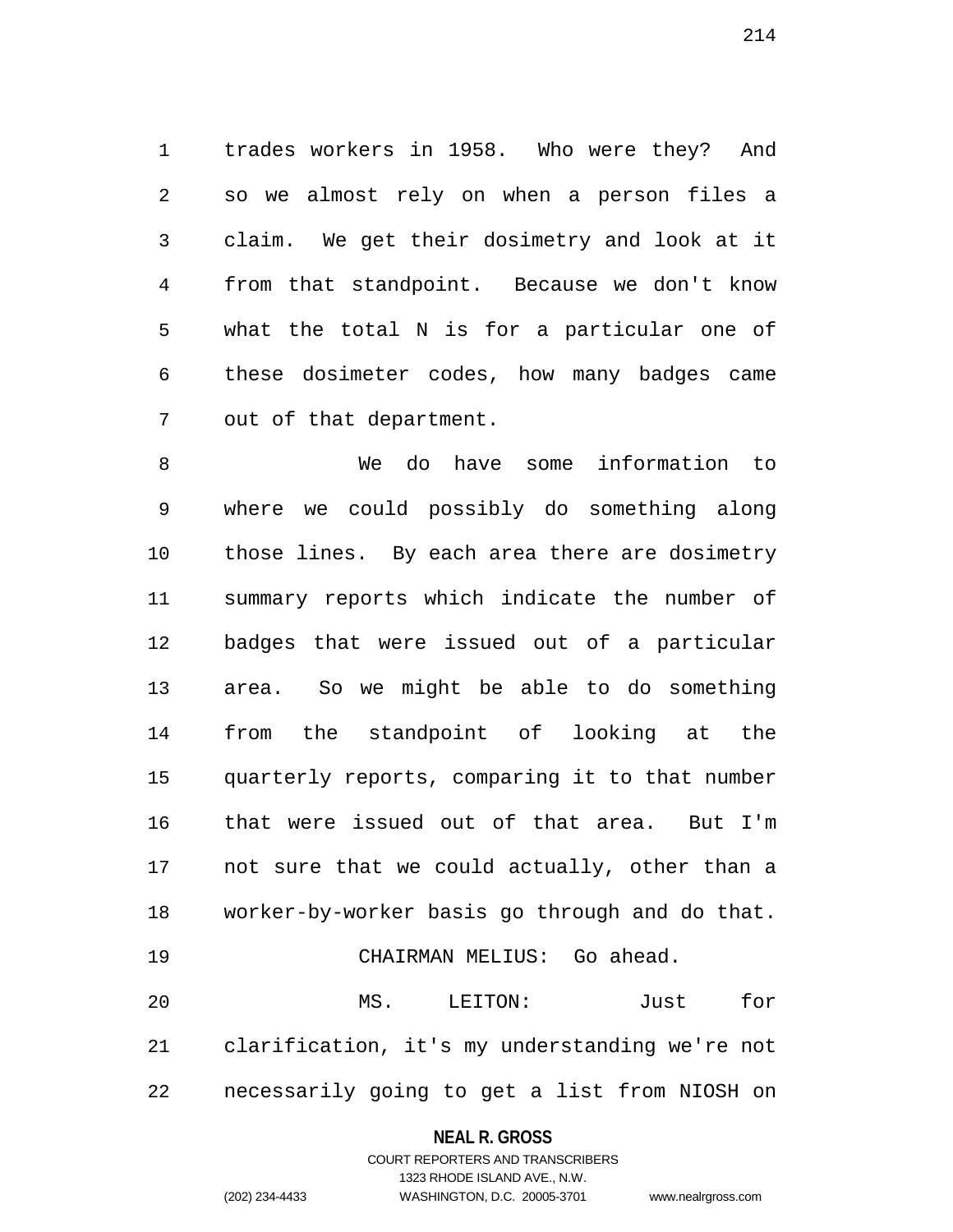1 this so it's not going to be the same as Mound 2 in that they already obtained these records 3 from DOE that provide them with the dose 4 reconstruction or the dosimeter information 5 for dose reconstruction cases. Not all the 6 cases are obviously going to go to dose 7 reconstruction so you know, we will be able to 8 obtain the same kind of information directly 9 from DOE which is a lot different from Mound 10 which we rely on a particular list and if 11 they're not on the list then we have problems. 12 In this case I think it might be delayed a 13 little bit by that.

14 CHAIRMAN MELIUS: But Rachel, 15 would you get information in a way that if a 16 person somehow identified as having worked in 17 one of these areas but not being badged in one 18 of these areas, would you identify that? 19 Would you be able to include them in the 20 Class?

21 MS. LEITON: If they've indicated 22 they were badged but we have no evidence they

**NEAL R. GROSS**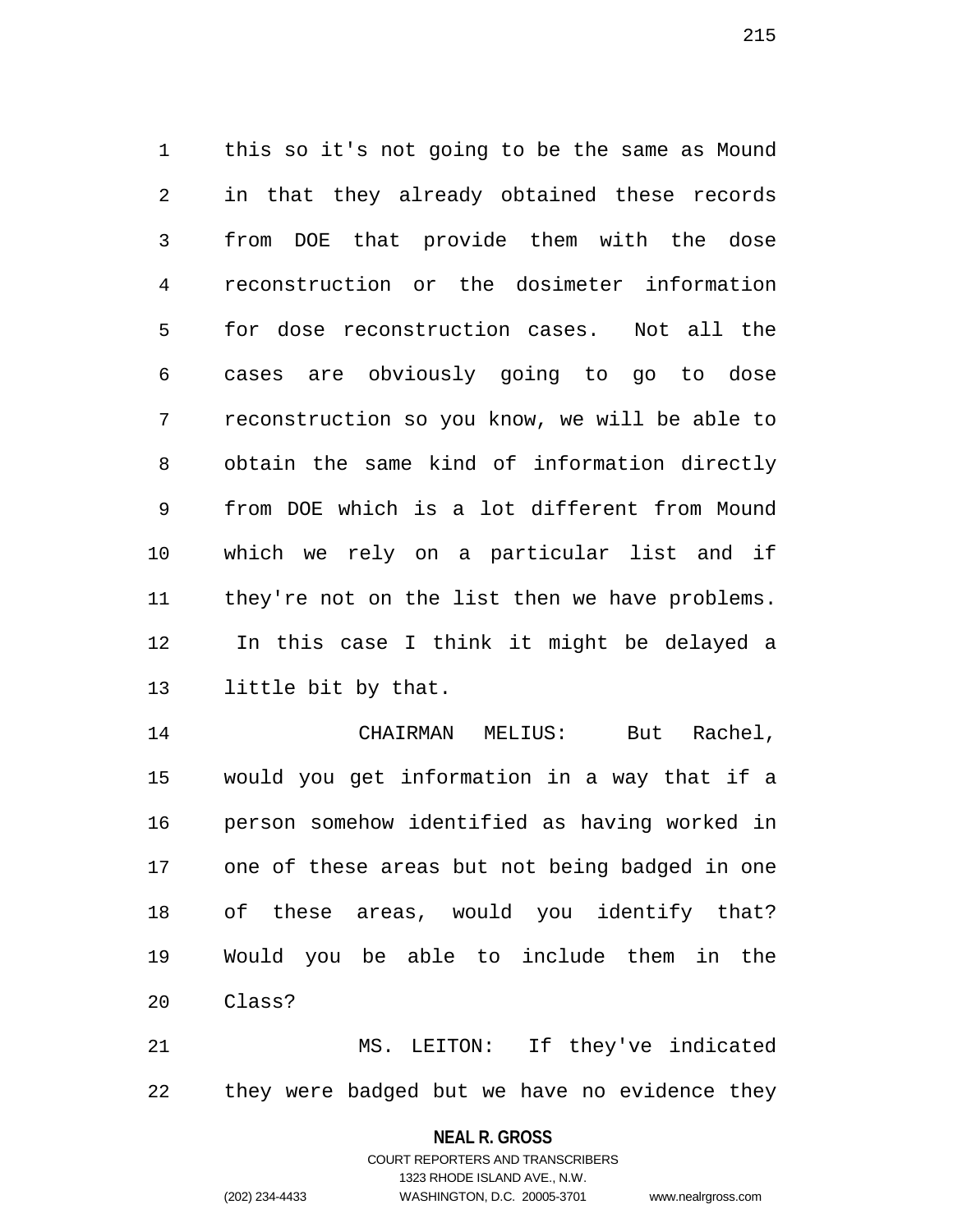1 were badged that's where we would run into 2 problems.

3 CHAIRMAN MELIUS: That's what I 4 thought. Okay. Thank you. David, you had a 5 question?

6 MEMBER RICHARDSON: I think your 7 question was different than her answer. I 8 think if they said I worked in that building 9 but I was badged over here, they would say 10 well, the way the SEC is written, if your 11 badge doesn't have these codes you're not --

12 CHAIRMAN MELIUS: That's what I'm 13 saying, that's what I thought she answered but 14 maybe. Okay. Now I've confused you on your 15 question.

16 MEMBER RICHARDSON: Oh, there were 17 two things. Maybe the first thing is -- I'm 18 trying to remember. I know that, you've got 19 written here that if the work location or the 20 Health Physics area is blank then NIOSH should 21 assume that the worker was potentially exposed 22 and be in the SEC. I didn't see that made

**NEAL R. GROSS**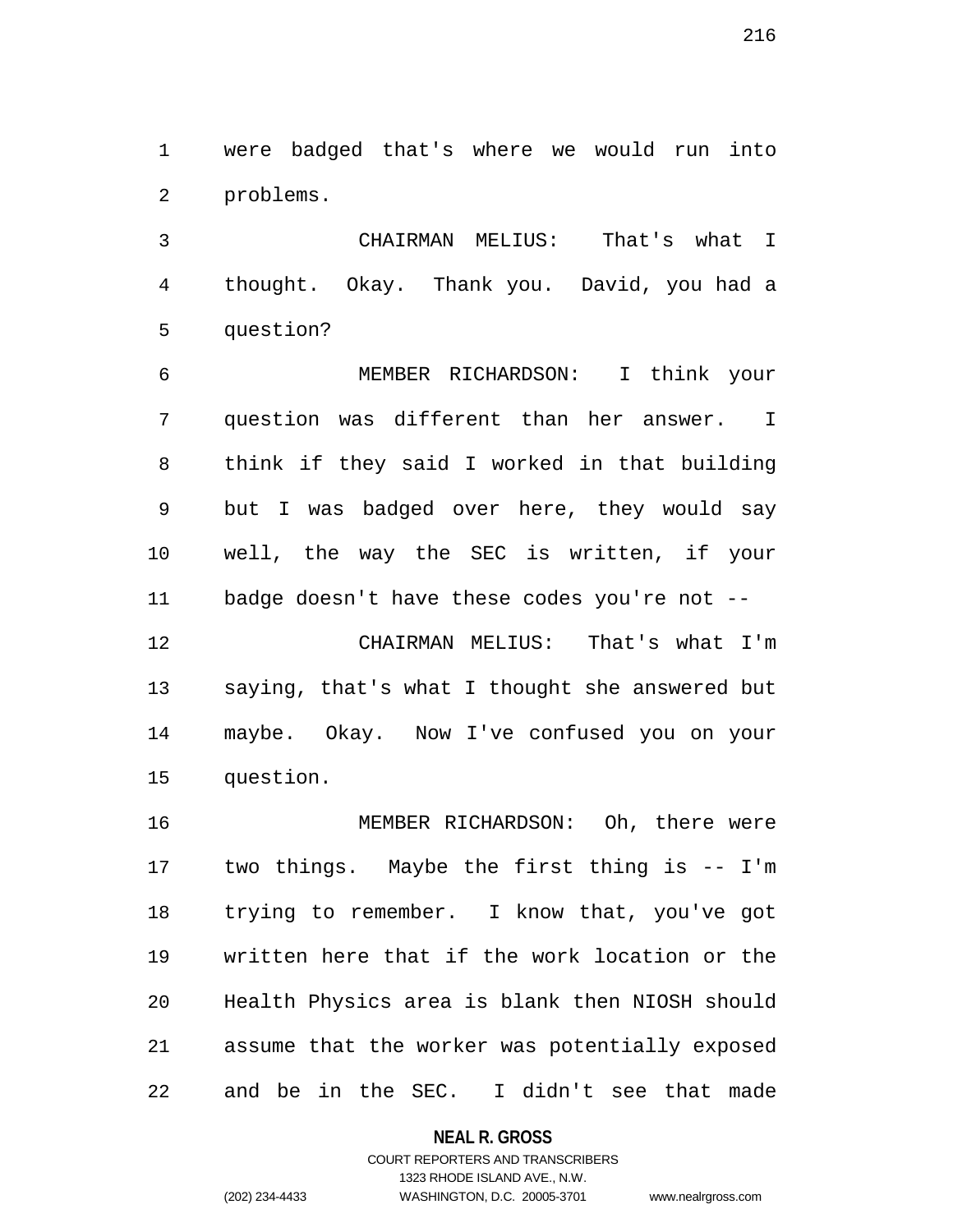1 explicit maybe in the definition.

2 DR. TAULBEE: I think that that's 3 something that we would need to talk with DOL 4 about more in greater detail. There are time 5 periods where I wouldn't say -- it's not 6 common, but you will see a 000 indicating they 7 didn't know the location of that badge or it 8 was their first badge issued. So I actually 9 see it more common for first badge being 10 issued than any other time. But it's I would 11 say the vast majority of the records there's a 12 dosimetry code there. 13 CHAIRMAN MELIUS: Phil? 14 MEMBER RICHARDSON: No, I'm sorry, 15 I had two things. I was trying to look 16 because I mean, we worked with these quite a 17 bit and I know that we ended up imputing, I 18 mean, again for epidemiology it's different. 19 We imputed work areas, you know, by using 20 subsequent information or whether -- but this 21 is a different idea so I'm trying to make some 22 recollection. I remember also that it's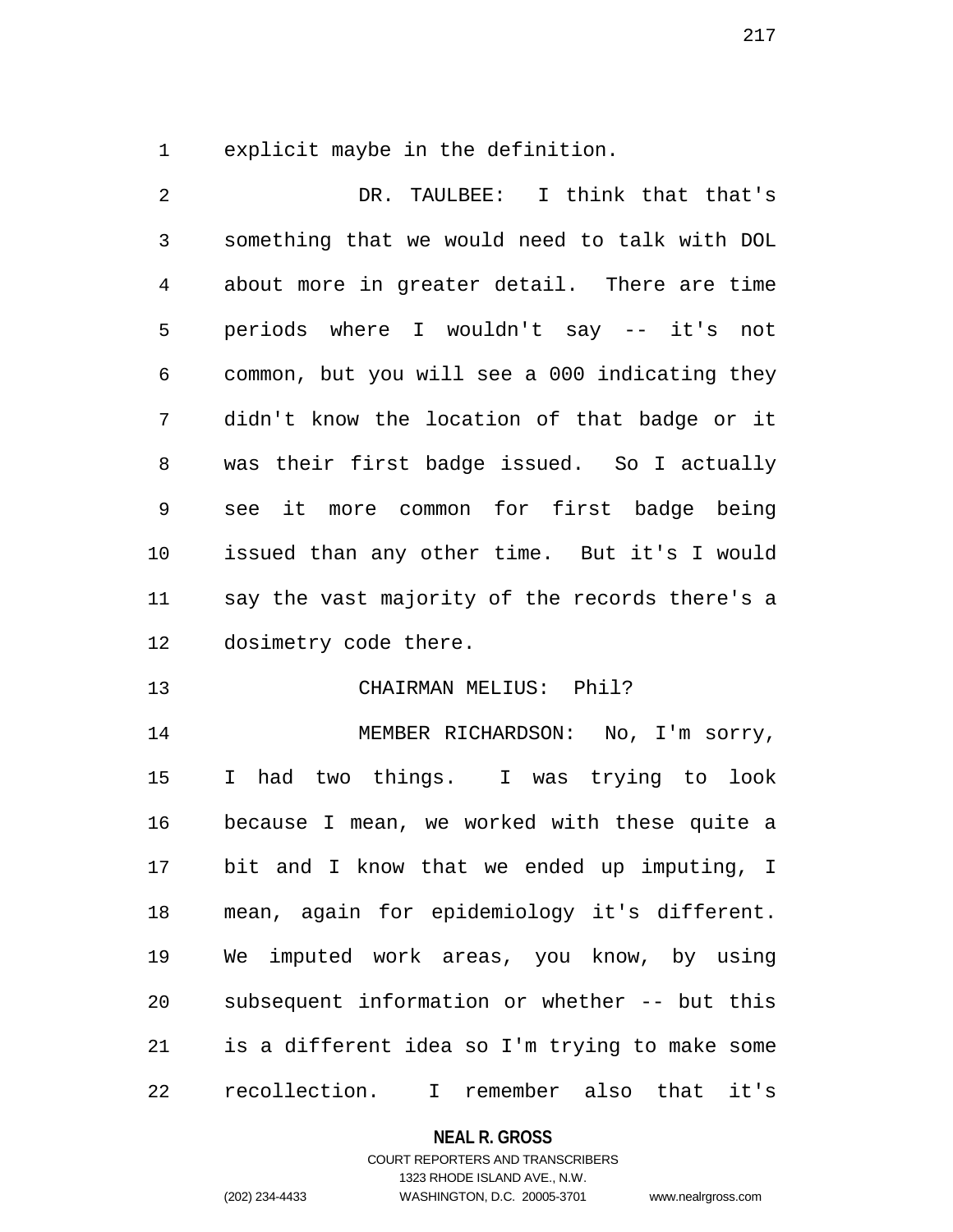1 largely complete but there are codes either 2 that are illegible, they don't correspond to 3 anything that's meaningful or they're missing. 4 And those would all be options in which it 5 would seem like if we were going to start 6 defining an SEC based on numeric codes then 7 you have to actually be, you'd have to kind of 8 perhaps be exhaustive about it.

9 The other thing that's related on 10 a similar note to that, some of the codes that 11 are in the definition, the one that's most 12 concerning to me is 12J, which my recollection 13 is was promptly re-coded as 11A which puts 14 them into the 100 area. So that would be one 15 I would look at. It's not used very often. 16 The other one is 12Z, I think is almost -- 17 almost never used and if you follow that 18 person out they're actually in 12G later on. 19 That has less implications for you, it just, 20 it would fall back in the same group. The 12J 21 one to me was a curiosity at the time.

22 CHAIRMAN MELIUS: Rachel, you had

**NEAL R. GROSS** COURT REPORTERS AND TRANSCRIBERS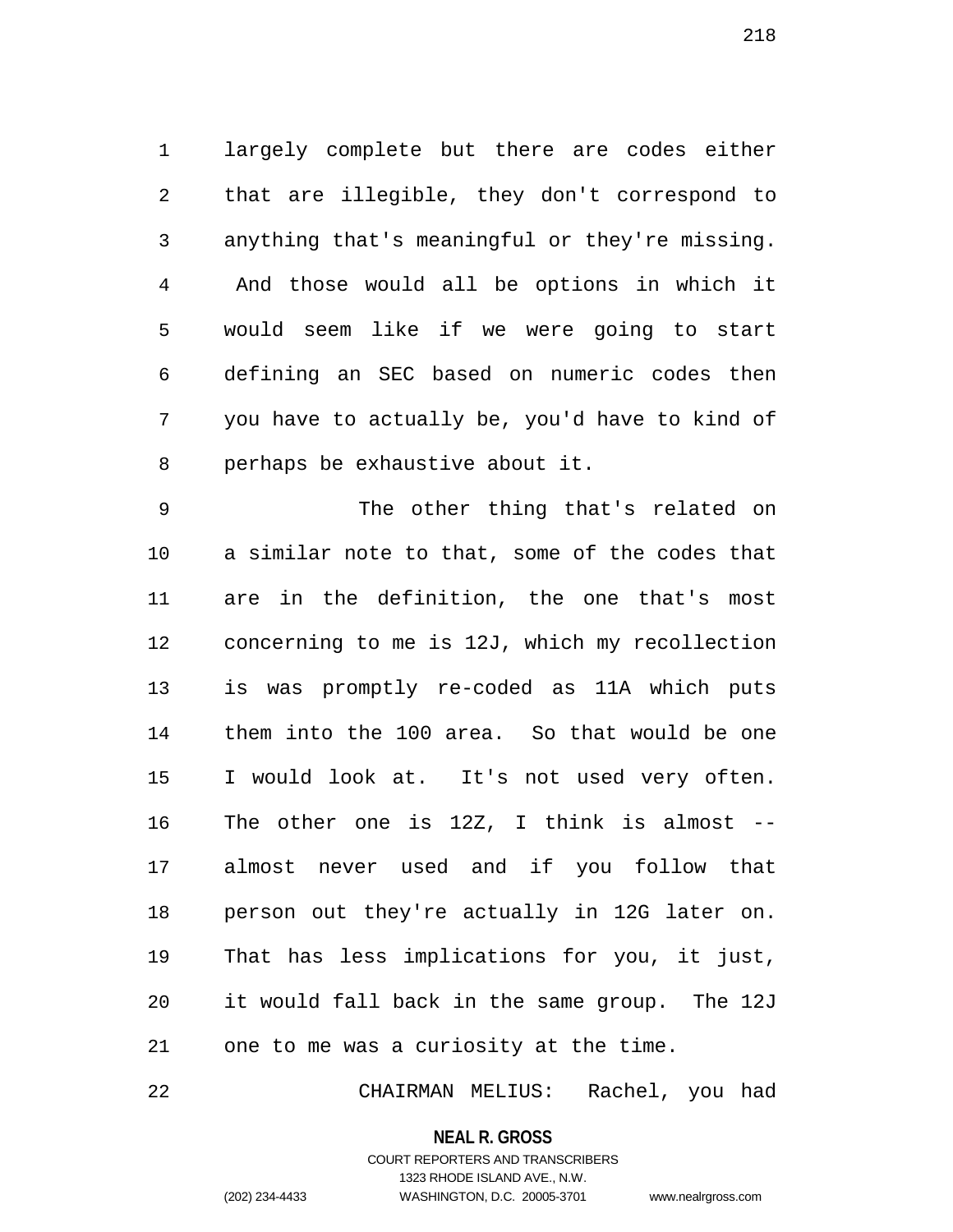1 further comment?

| 2            | MS. LEITON: No, I was just saying              |
|--------------|------------------------------------------------|
| $\mathsf{3}$ | that I was -- I was just going to agree with   |
| 4            | Tim on that issue, those issues that he just   |
| 5            | mentioned. If there's blanks or there's        |
| 6            | nothing in there then that's something we      |
| 7            | haven't contemplated yet so we'll definitely   |
| 8            | have to coordinate on that issue.              |
| 9            | MEMBER RICHARDSON: If you look                 |
| 10           | at, you know, imagine the number of values     |
| 11           | that are recorded in the database, you end up  |
| 12           | encountering everything, right? I mean.        |
| 13           | MS. LEITON: Usually our claims                 |
| 14           | examiners are going to look at whether or not  |
| 15           | they were badged and they have that particular |
| 16           | code and that's going to be as far as they're  |
| 17           | going to be able to look because they're not   |
| 18           | scientists. You know, they're going to be      |
| 19           | given a very specific definition and say this  |
| 20           | is the code they had and this is where we'll   |

21 place them and that's pretty much as far as 22 they're probably going to be able to go. But

## **NEAL R. GROSS**

## COURT REPORTERS AND TRANSCRIBERS 1323 RHODE ISLAND AVE., N.W. (202) 234-4433 WASHINGTON, D.C. 20005-3701 www.nealrgross.com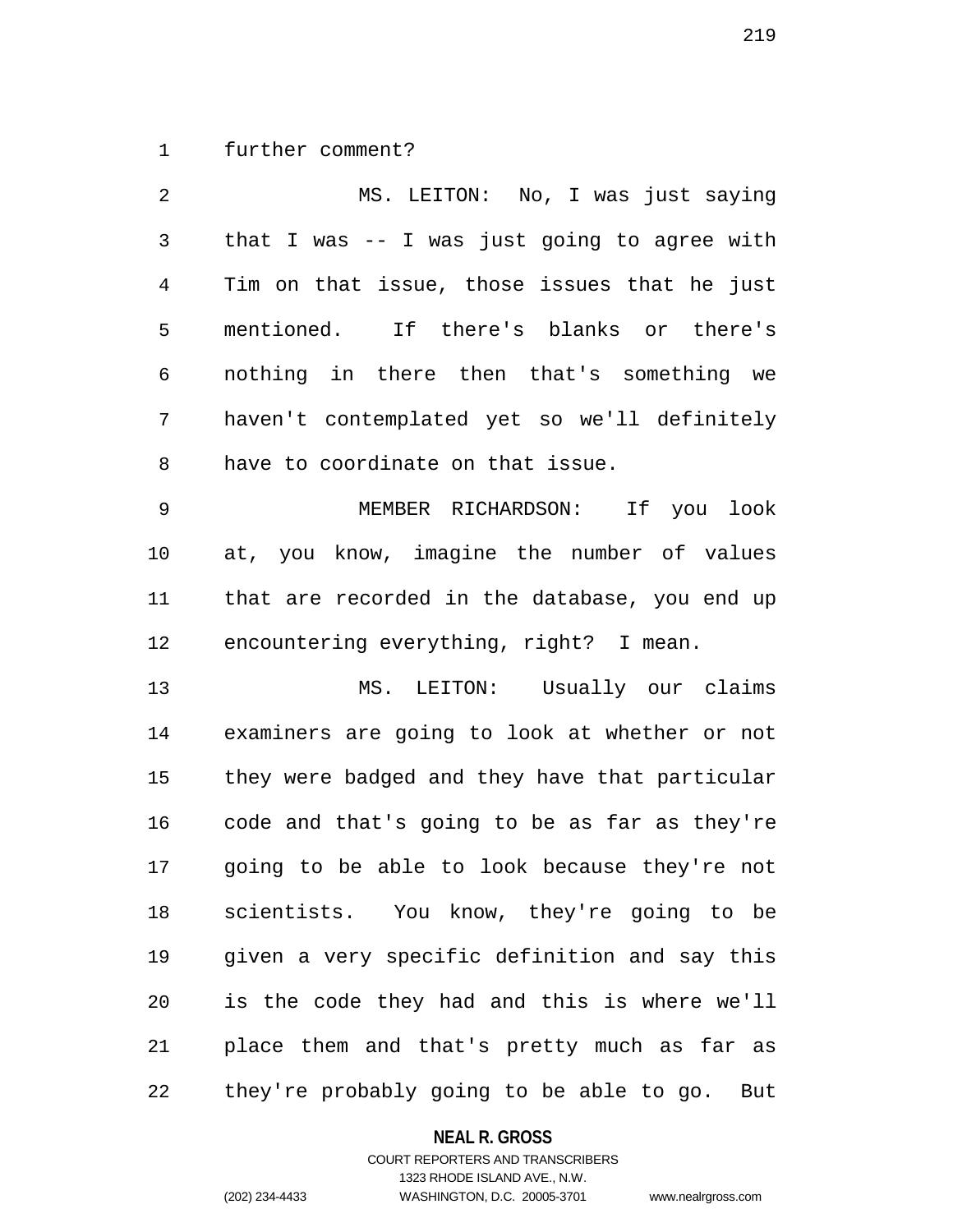1 again, we'll talk further about it with NIOSH. 2 DR. TAULBEE: And just to re-3 emphasize, many of these 000 codes is the 4 first badge. The very next one will be 1A or 5 something along those lines and so you can 6 clearly see where they worked in subsequent.

7 CHAIRMAN MELIUS: Phil had a 8 question.

9 MEMBER SCHOFIELD: Yes, I've got a 10 question. Not being familiar with the way 11 security operates at Savannah River I was 12 wondering if a person who is badged for one 13 particular area, if they go into another area 14 and their badge does not have that 15 nomenclature on it, does security log these 16 people in in a notebook? Were they separate 17 zones, say for security?

18 DR. TAULBEE: I don't believe that 19 they were. I don't have any basis for that, I 20 don't have documentation, hard documentation. 21 I have heard through interviews with workers 22 that until recent years in late '80s, early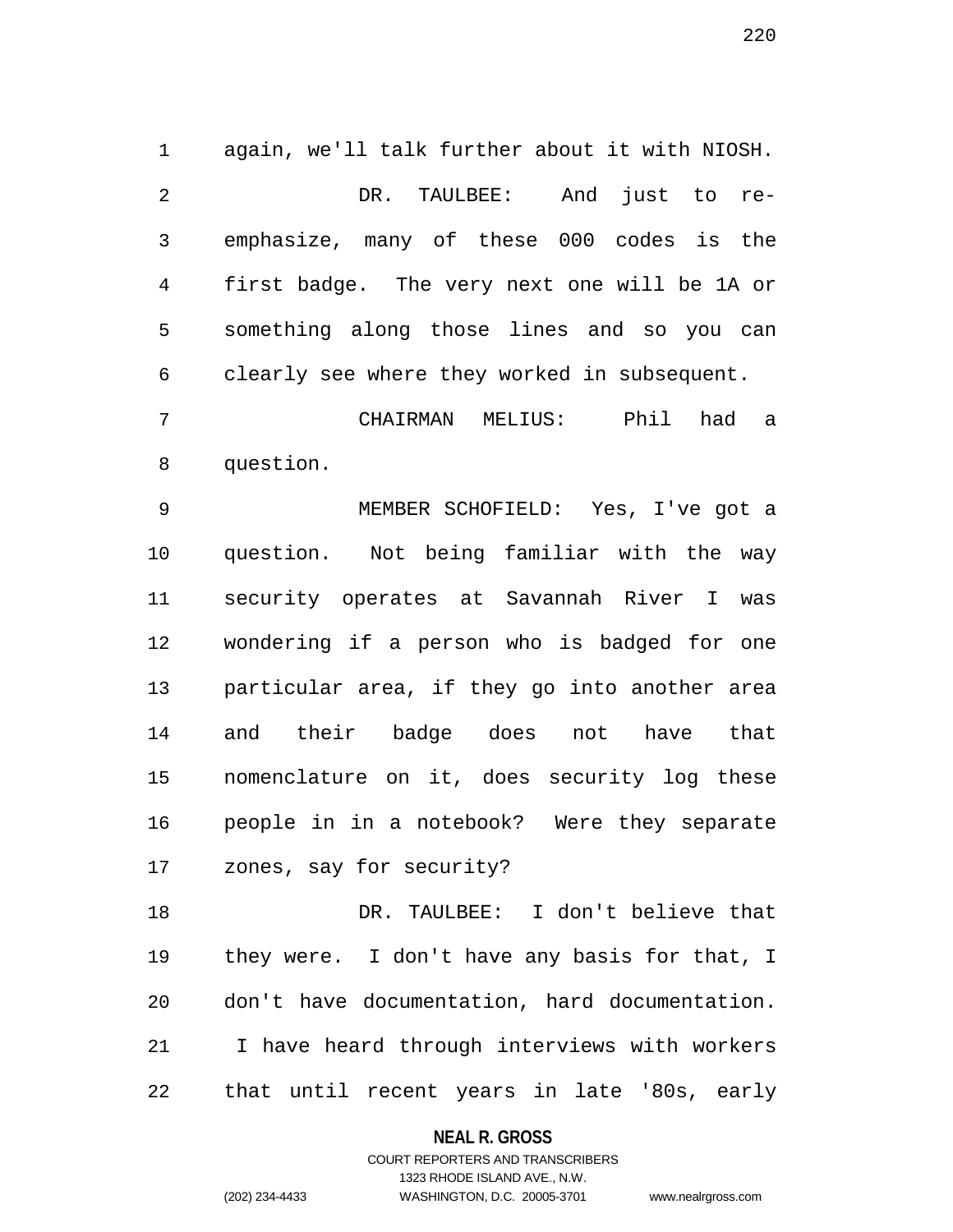1 '90s there were no signs onsite. So getting 2 to say the C reactor, if you didn't have a 3 reason to be there you were never told where 4 it was, what roads to get there. So, but I've 5 never heard any formal type of aspect as far 6 as whether security checked individual badges 7 from that standpoint.

8 CHAIRMAN MELIUS: I'm not sure if 9 petitioners are on the line and would like to 10 speak. We do have a letter from the 11 representative of one of the petitioners which 12 has been handed out. It came in today and 13 this representative somehow had been left off 14 the distribution list and I believe only got 15 the report yesterday. I don't even think the 16 petitioners actually got the report until 17 Monday or something if that. And so I just 18 draw your attention. In a short period of 19 time looking through the records of this 20 representative I think found a number of 21 potential discrepancies with, or problems with 22 the use of these codes and relying on badging

#### **NEAL R. GROSS**

### COURT REPORTERS AND TRANSCRIBERS 1323 RHODE ISLAND AVE., N.W. (202) 234-4433 WASHINGTON, D.C. 20005-3701 www.nealrgross.com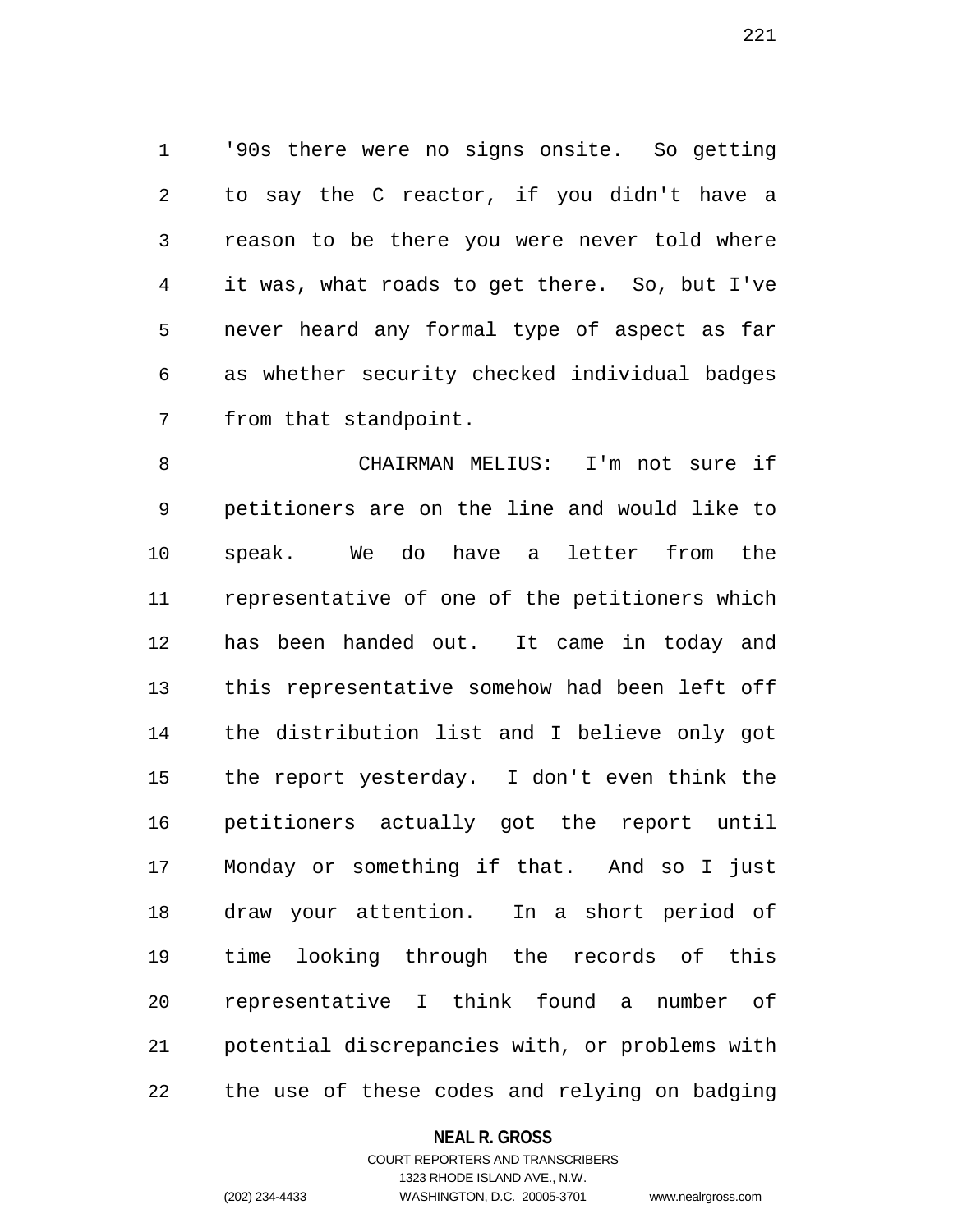1 as a way of identifying people that worked in 2 those areas. Now, while it's not been 3 confirmed I think it is information that 4 raises questions about how complete and how 5 valid this process would be in terms of 6 identifying all people that worked in those 7 areas. Because I think that's really what 8 we're trying to get at. This is in a sense a 9 surrogate, the badging is a surrogate for 10 having a way of locating people that worked 11 near. I think you pointed that out earlier 12 and I think we, as has been stated we've had, 13 certainly had problems in the past. I also 14 frankly worry that we're sort of rushing into 15 this. The Work Group had very little time to 16 review the report, Department of Labor has had 17 very little time. I realize there's a good 18 faith attempt to get this done and it's a lot 19 of work but you know, whether we're really 20 ready to answer -- is it fair to even answer, 21 ask some of these questions and expect to 22 answer them. But first let's -- are any of

#### **NEAL R. GROSS**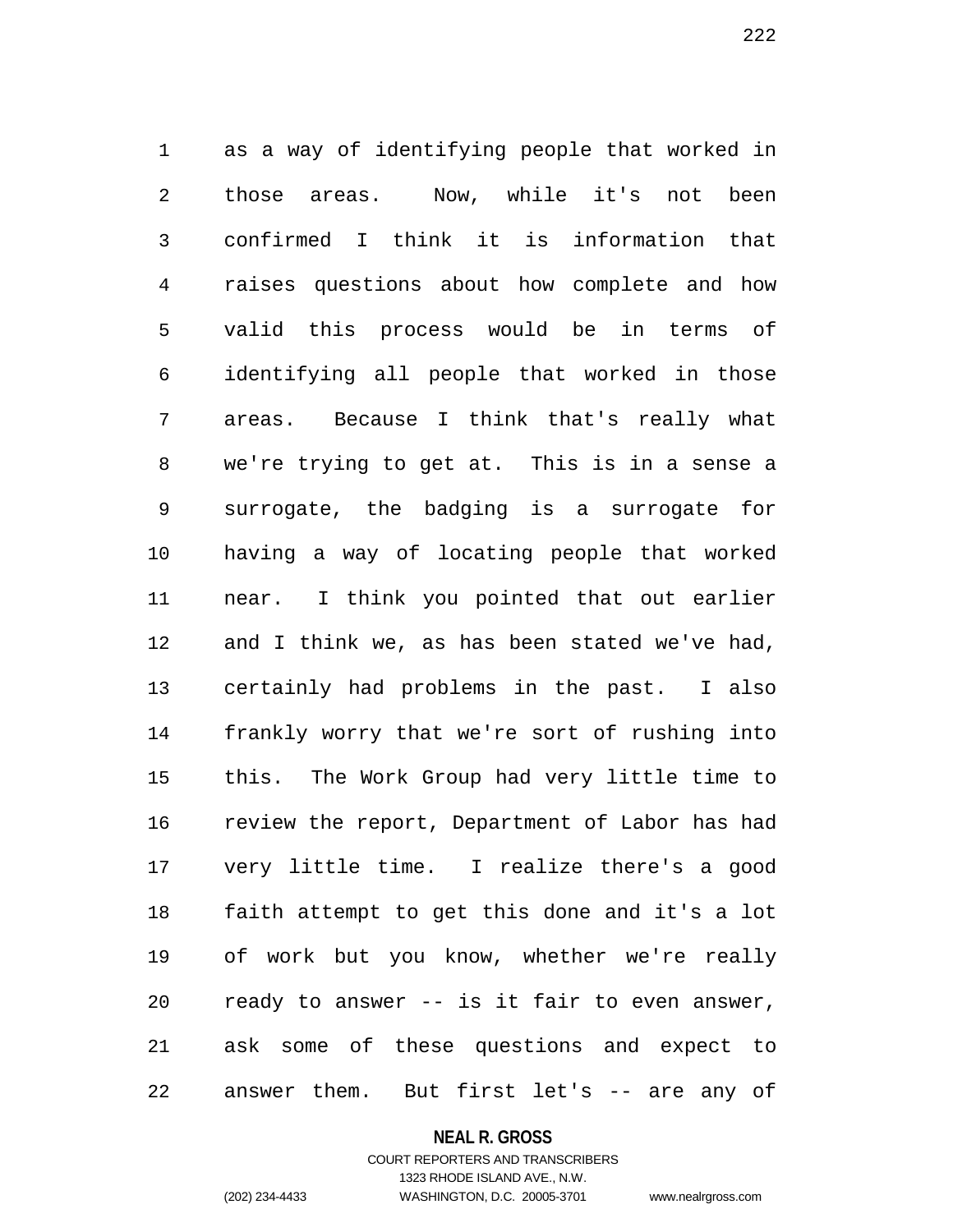1 the petitioners on the line that would like to 2 speak? Okay, thank you.

3 MR. ANDERSON: Excuse me, I'm 4 sorry. Can you hear me?

5 CHAIRMAN MELIUS: Now I can. 6 Could you identify yourself?

7 MR. ANDERSON: My name is David 8 Anderson and I'm with the Law Offices of Bob 9 Warren and I believe you've been talking about 10 the letter that we emailed to the Board 11 earlier this afternoon. And we are sorry and 12 apologize for it getting to you so late.

13 CHAIRMAN MELIUS: Well, no, that 14 is the letter we're talking about and I said I 15 think there's valid reasons for it being sent 16 in late.

17 MR. ANDERSON: Right.

18 CHAIRMAN MELIUS: So no need to 19 apologize.

20 MR. ANDERSON: Okay. And as 21 you've already mentioned the coding is of

22 major concern to us.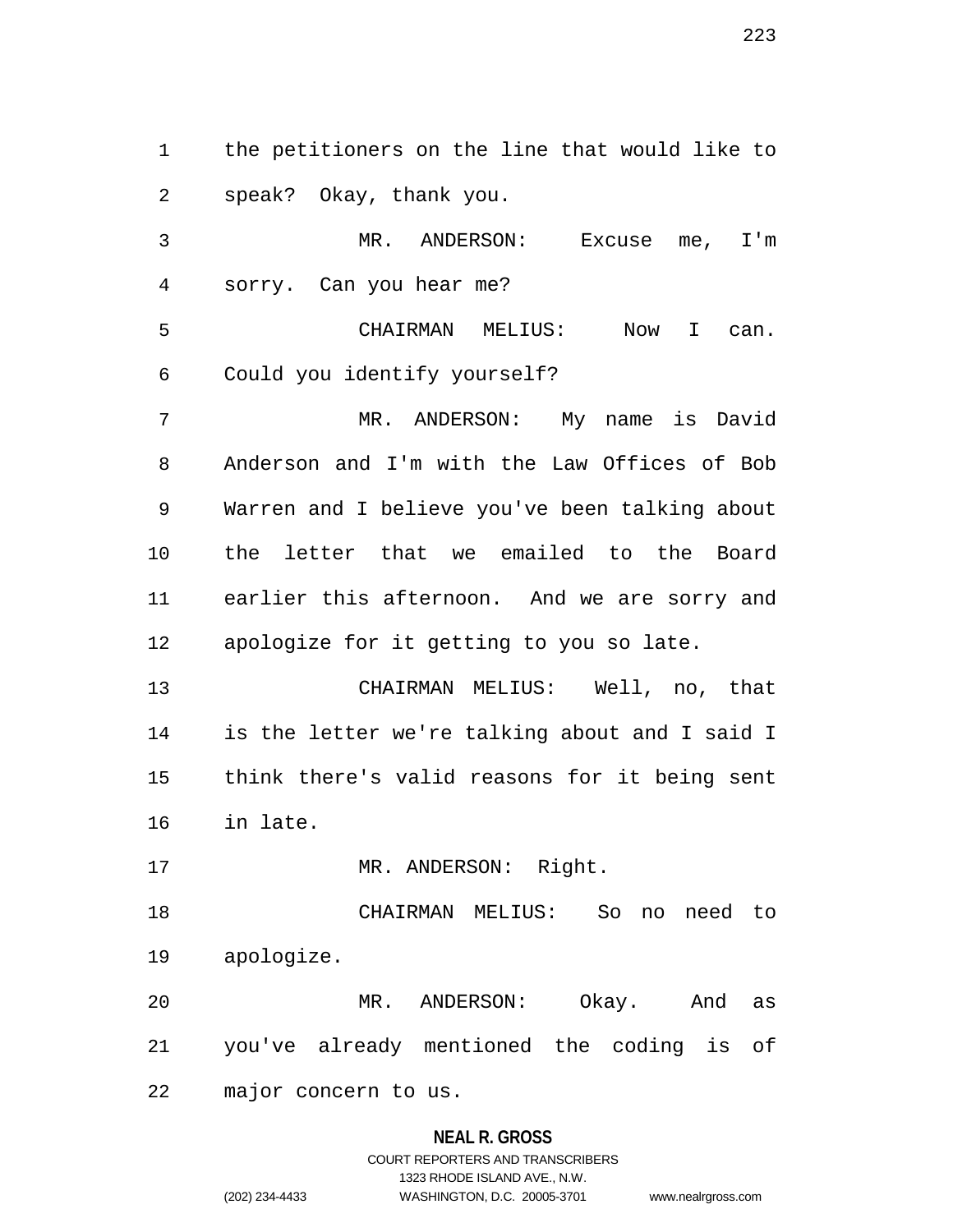1 CHAIRMAN MELIUS: Yes. 2 MR. ANDERSON: Okay, thank you 3 very much. 4 CHAIRMAN MELIUS: Thank you. So, 5 how do the Board Members feel about this? We 6 have no recommendation from the Work Group, we 7 have no motion. 8 MEMBER BEACH: I think we should 9 turn it over to the Work Group to look at in 10 further detail. 11 MEMBER SCHOFIELD: I have to agree 12 with Josie. I think this should be looked at 13 more in-depth. We'll see if we can narrow it 14 down. 15 CHAIRMAN MELIUS: Yes, I mean I -- 16 my tendency coming into the meeting having 17 read the report was hoping that it would be a 18 way of stepping forward, but I'm afraid we 19 would be -- could be starting a process that's 20 going to be unfair to -- and Bob, a lot of 21 work and some possibly changes or 22 clarifications. And I would like to have a

## **NEAL R. GROSS**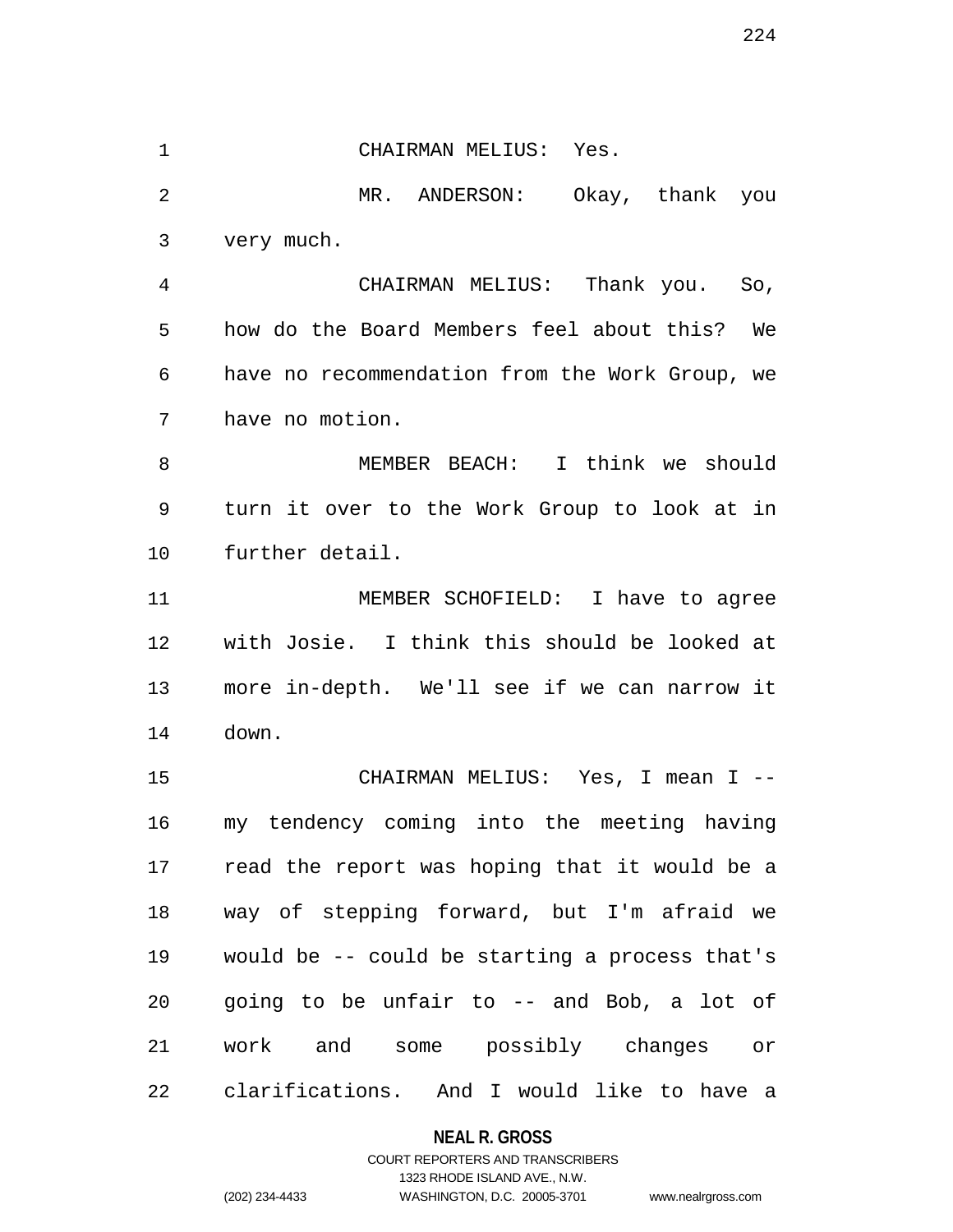1 little bit more, I'm not saying it's 2 infeasible but I'd like certainly to have a 3 lot more certainty, information on how this 4 could work and also some thought to 5 alternative proposals. So I think as we found 6 the alternative approach usually comes back to 7 including the whole site and I think that's, 8 that raises other issues about other areas on 9 the site and so forth which are still under 10 evaluation. Mark, do you have any comments?

11 MEMBER GRIFFON: I was just going 12 to say, I mean, I do tend to agree. I was 13 hoping that we could move something today also 14 but I think what I would offer is that we'll 15 schedule, even if it's another phone Work 16 Group I think we should schedule one fairly 17 soon to at least scope out what we want to do 18 now, what are the issues we need to look into 19 and is it SC&A's task to look into it or 20 NIOSH's task to look further.

21 For instance, I think there could 22 be some value in following up on some of the

> **NEAL R. GROSS** COURT REPORTERS AND TRANSCRIBERS

1323 RHODE ISLAND AVE., N.W. (202) 234-4433 WASHINGTON, D.C. 20005-3701 www.nealrgross.com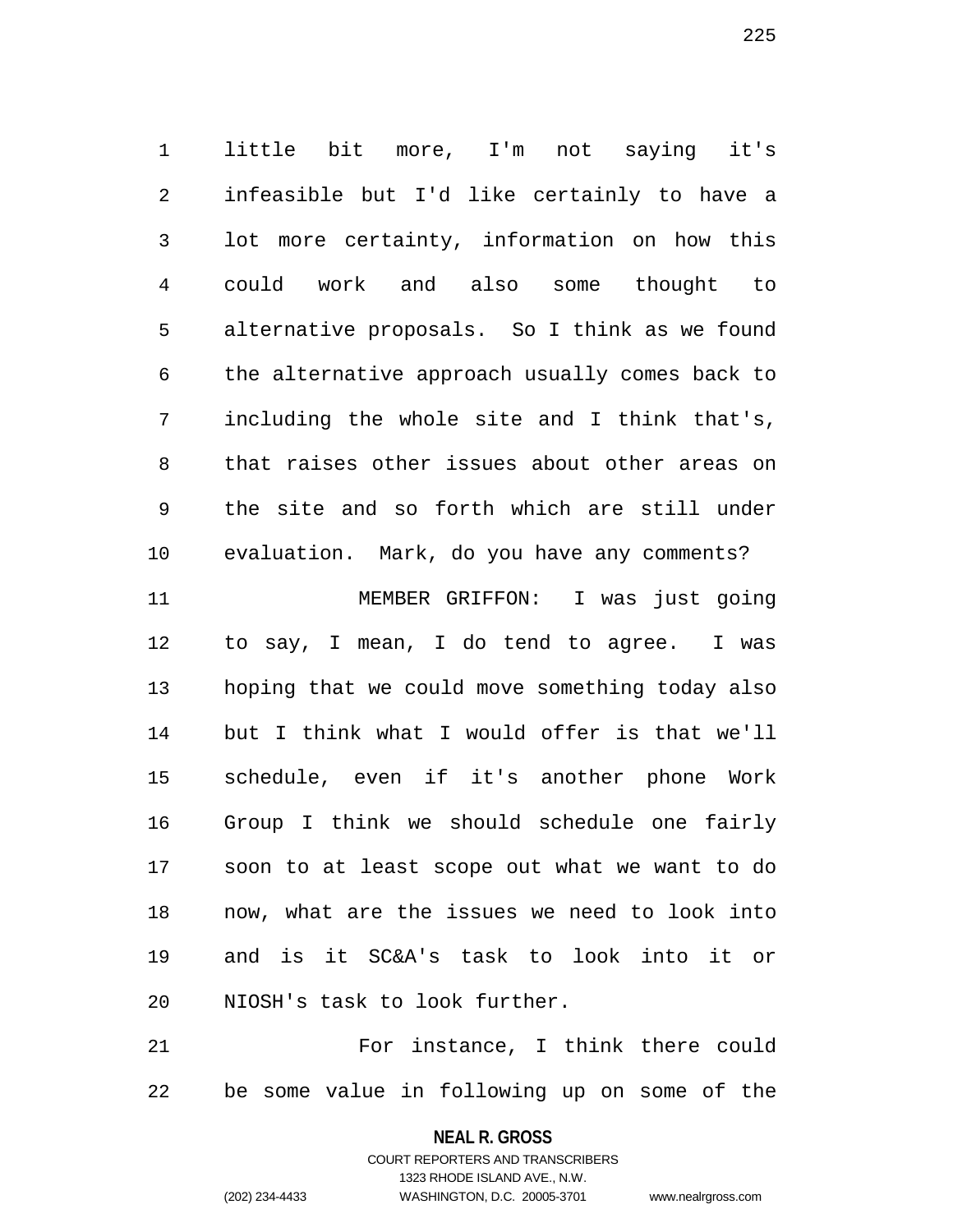1 people we interviewed. There may even be some 2 information gleaned from the CATI reports. 3 I'm interested if NIOSH could look at all the 4 CATIs. You've got a lot of CATI interviews on 5 this site, sort them by area and pull out the 6 files for 773A and see how many of those 7 people were actually badged for that, you 8 know, fall under your badge settings.

9 So, I think there's some possible 10 paths forward but I think I would arrange a 11 Work Group meeting fairly soon, within the 12 next couple of weeks, just do a phone call 13 meeting and scope this out. Because I think 14 we really need to move on at least part of 15 this overall petition.

16 CHAIRMAN MELIUS: And whether, you 17 know, like Mr. Warren was offering some 18 information that might be helpful and I would 19 ask more. I certainly think that the 20 construction trades might also in terms of, 21 because those are some of the groups we're 22 trying to, we get concerned about in terms of

### **NEAL R. GROSS**

## COURT REPORTERS AND TRANSCRIBERS 1323 RHODE ISLAND AVE., N.W. (202) 234-4433 WASHINGTON, D.C. 20005-3701 www.nealrgross.com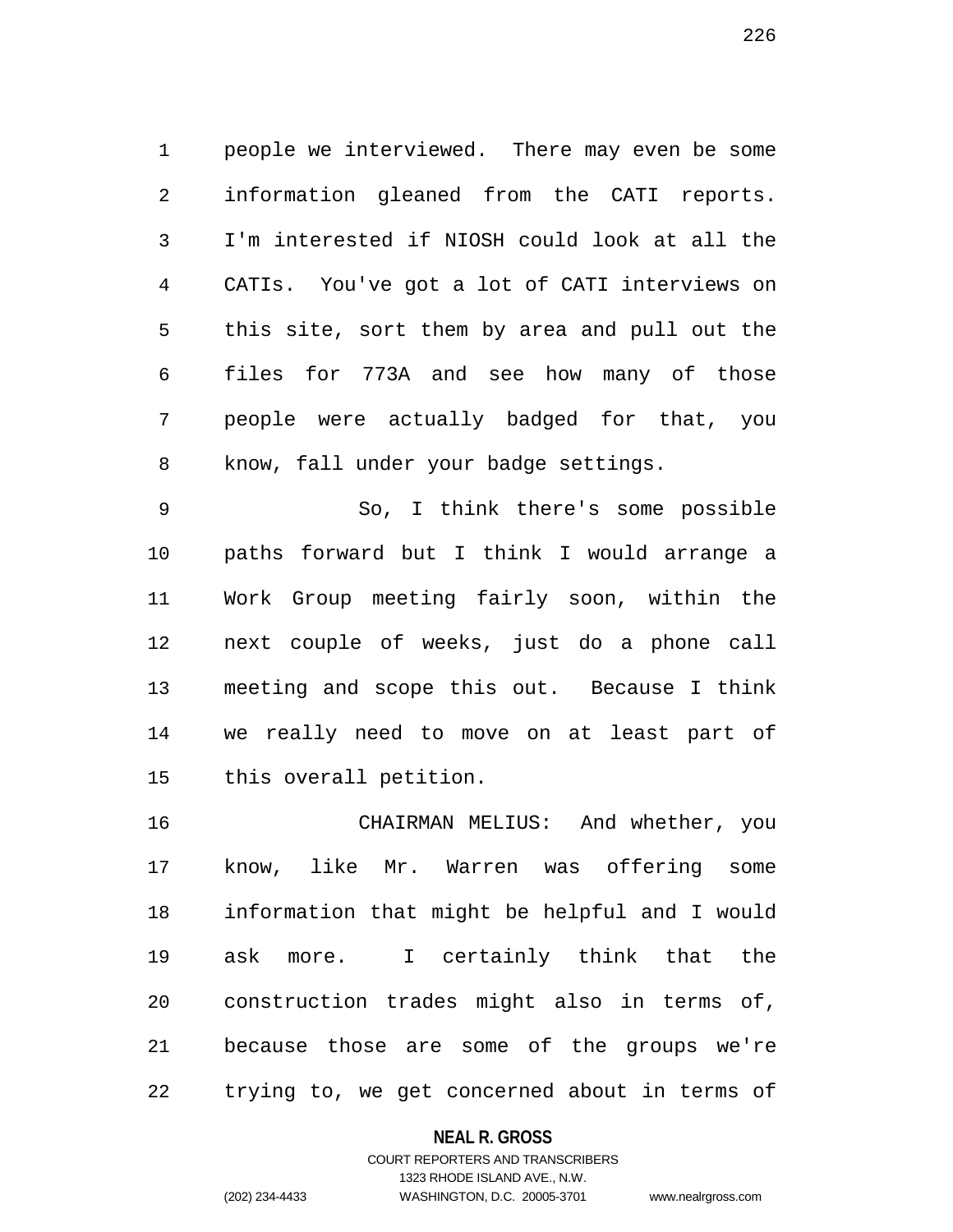1 badging practices and designations and do 2 that. Phil, you had a --

3 MEMBER SCHOFIELD: I've got 4 almost, it's more a question than a comment 5 and that's, I don't really know how feasible 6 it would be for them to take a sample and how 7 big a job that would be for them to sample 8 some of these. Just take random employees, 9 look at their badge, look at their history of 10 their badging and which areas they were badged 11 in versus their CATI report.

12 CHAIRMAN MELIUS: Yes. I would 13 just add that I think some sort of sampling 14 information-gathering, the problem that you 15 might run into would be trying to -- how do 16 you do a large enough sample as to be a lot of 17 effort to identify who's missing. And yet if 18 it were 10 percent or whatever and maybe 19 certain years and so forth. I think as we 20 found in other situations it's not always a 21 straightforward effort. But I think let's let 22 the Work Group, I think you're a Member,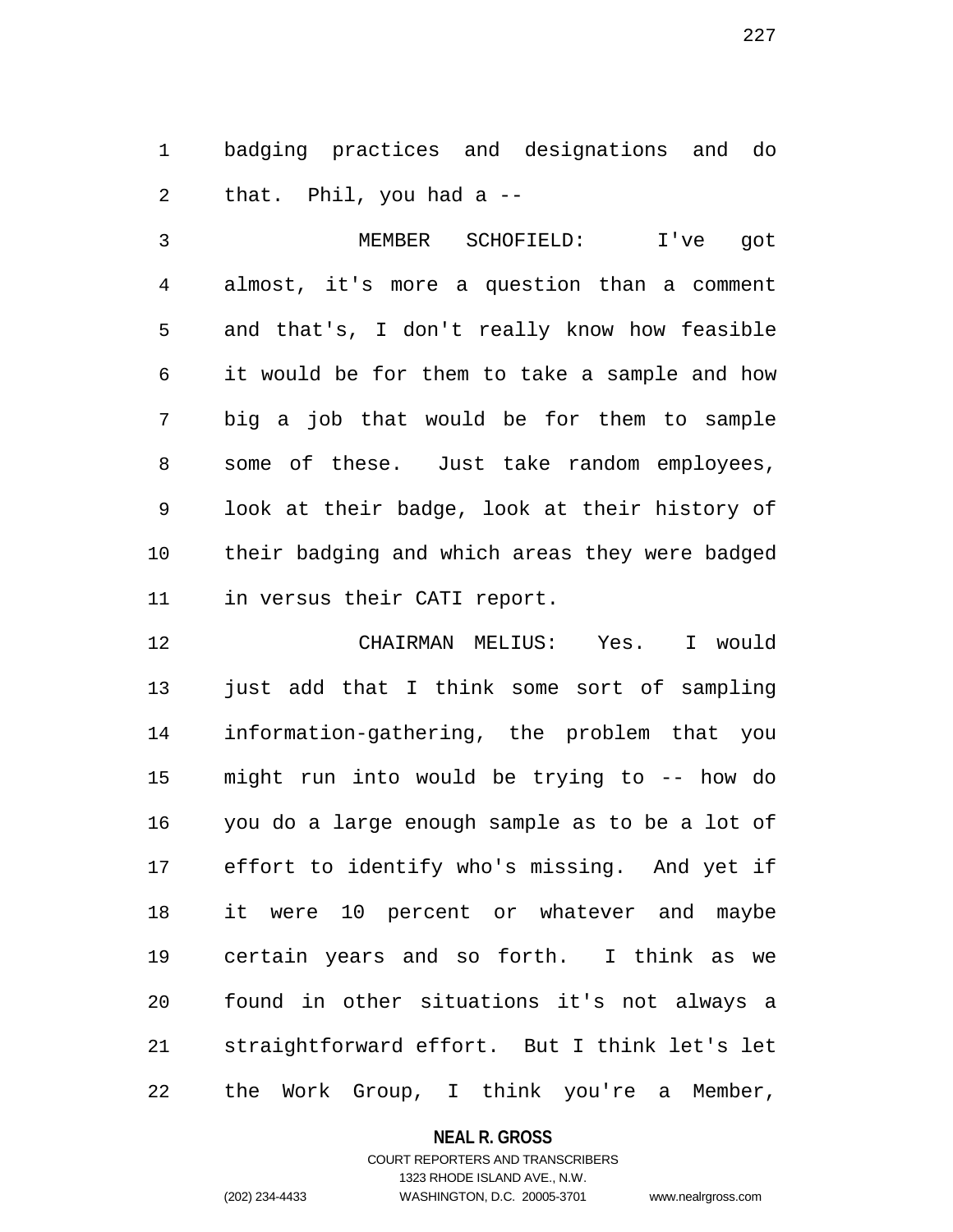1 right?

| 2  | MEMBER SCHOFIELD: Yes.                          |
|----|-------------------------------------------------|
| 3  | CHAIRMAN MELIUS: Make an effort                 |
| 4  | to do that. Okay. Any other comments on         |
| 5  | this? Okay. I think we're -- I lost my          |
| 6  | agenda here, but I believe we're due for a      |
| 7  | break till 3:15. Why don't we be kind and       |
| 8  | give ourselves till 3:20 or so.                 |
| 9  | (Whereupon, the above-entitled                  |
| 10 | matter went off the                             |
| 11 | record at 3:00 p.m. and                         |
| 12 | resumed at $3:29$ p.m.)                         |
| 13 | CHAIRMAN MELIUS: These are the                  |
| 14 | two letters on Piqua and Don, Norton that we    |
| 15 | reviewed earlier. I'll read. The standard       |
| 16 | procedure for the Board that if I don't hear    |
| 17 | back within 30 days that we notify the Board    |
| 18 | and so forth.                                   |
| 19 | first letter on<br>The<br>Piqua.                |
| 20 | Advisory Board on Radiation and Worker Health,  |
| 21 | parentheses, the Board, has evaluated Special   |
| 22 | Exposure Cohort Petition<br>00126<br>concerning |

**NEAL R. GROSS**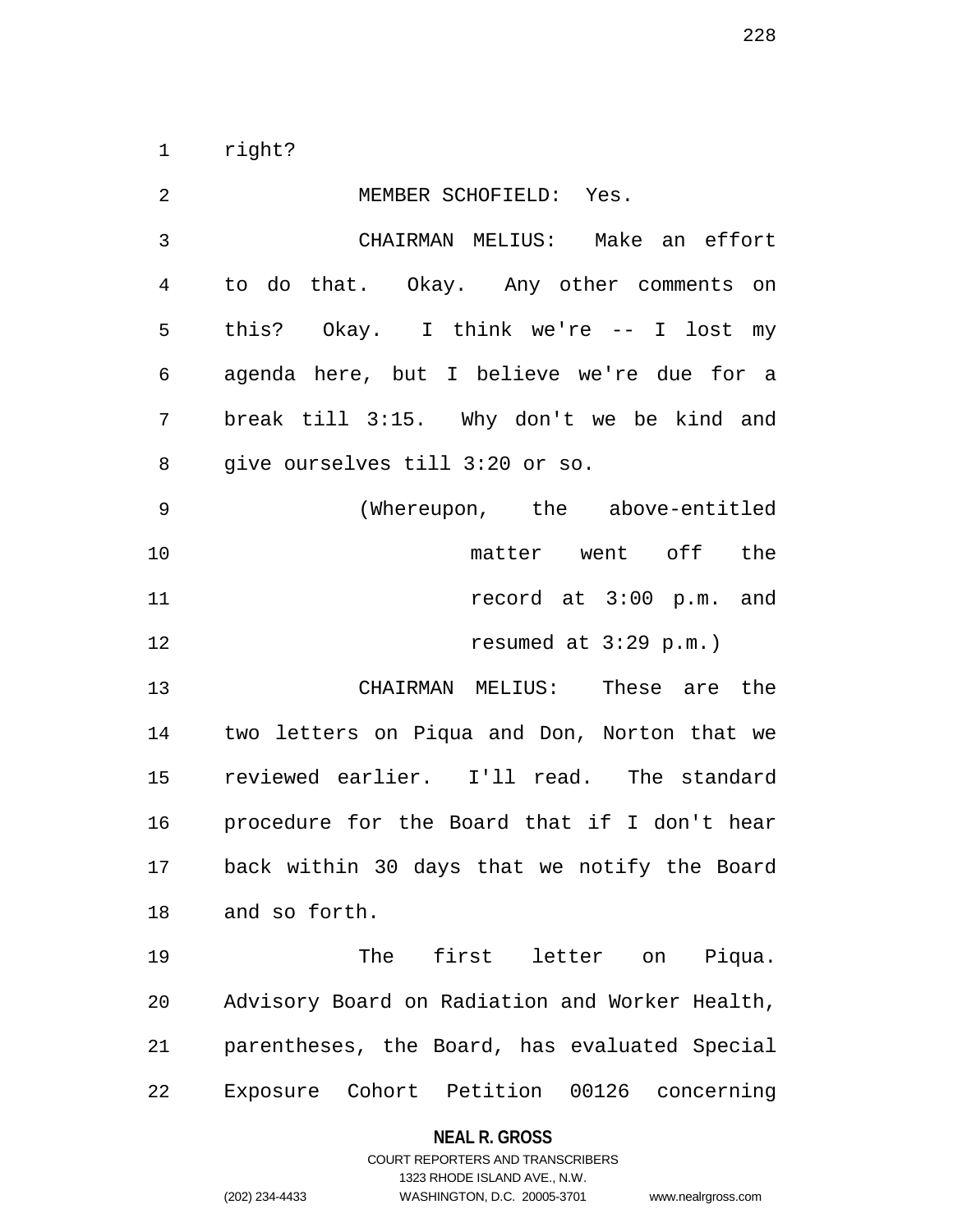1 employees who worked at the Piqua Organic 2 Moderated Reactor in Piqua, Ohio, under the 3 statutory requirements established by the 4 Energy Employees Occupational Illness 5 Compensation Program Act of 2000, EEOICPA, and 6 incorporated into 42 CFR 83.13. National 7 Institute for Occupational Safety and Health, 8 NIOSH, has recommended that individual dose 9 reconstructions are feasible for all employees 10 of the Department of Energy, its predecessor 11 agencies and their contractors and 12 subcontractors who worked in any location at 13 the Piqua Organic Moderated Reactor during the 14 operational period from January 1st, 1963, 15 through May 1st, 1966. NIOSH found that it 16 has access to adequate exposure monitoring and 17 other information necessary to do individual 18 dose reconstructions with sufficient accuracy 19 for members of this group and therefore a 20 Class covering this group should not be added 21 to the SEC. The Board concurs with this 22 determination. Enclosed is supporting

#### **NEAL R. GROSS**

### COURT REPORTERS AND TRANSCRIBERS 1323 RHODE ISLAND AVE., N.W. (202) 234-4433 WASHINGTON, D.C. 20005-3701 www.nealrgross.com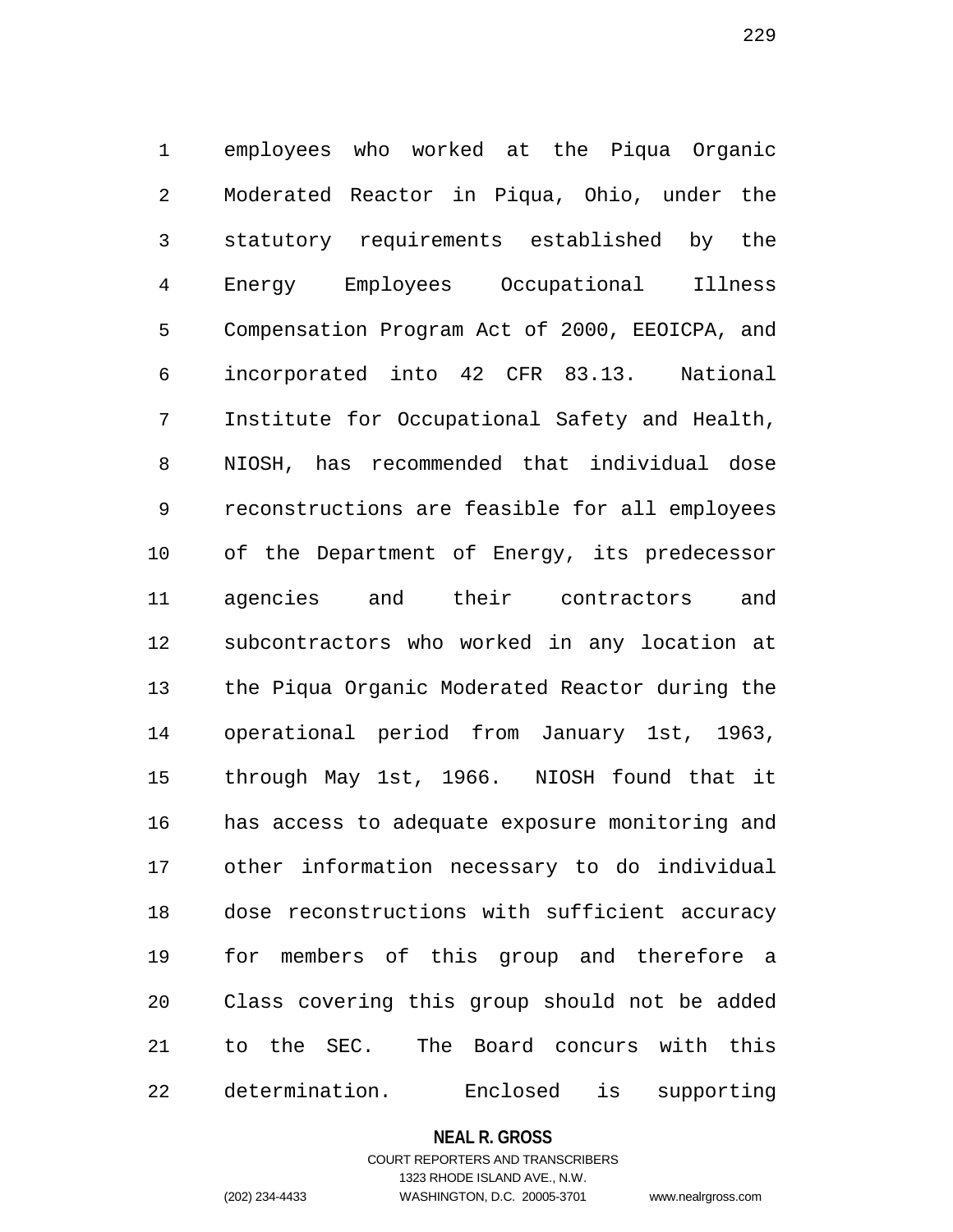1 documentation from the August 23rd through 2 25th, 2011 Board meeting held in Richland, 3 Washington, and earlier meetings where this 4 potential Class for the SEC was discussed. If 5 any of these items are unavailable at this 6 time they will follow shortly. Anyone have 7 corrections or additions to that?

8 (No response.)

9 Okay. I'd like to thank Dr. 10 Poston for pointing out correctly in your 11 slides. The dates were a little confusing 12 from the report so thank you for that.

13 Second letter. This is on the 14 Norton. The Advisory Board on Radiation 15 Worker Health, the Board, has evaluated 16 Special Exposure Cohort, SEC, Petition 00173 17 concerning workers at the Norton Company in 18 Worcester, Massachusetts, under the statutory 19 requirements established by the Energy 20 Employees Occupational Illness Compensation 21 Program Act of 2000, EEOICPA, incorporated 22 into 42 CFR 83.13. The National Institute for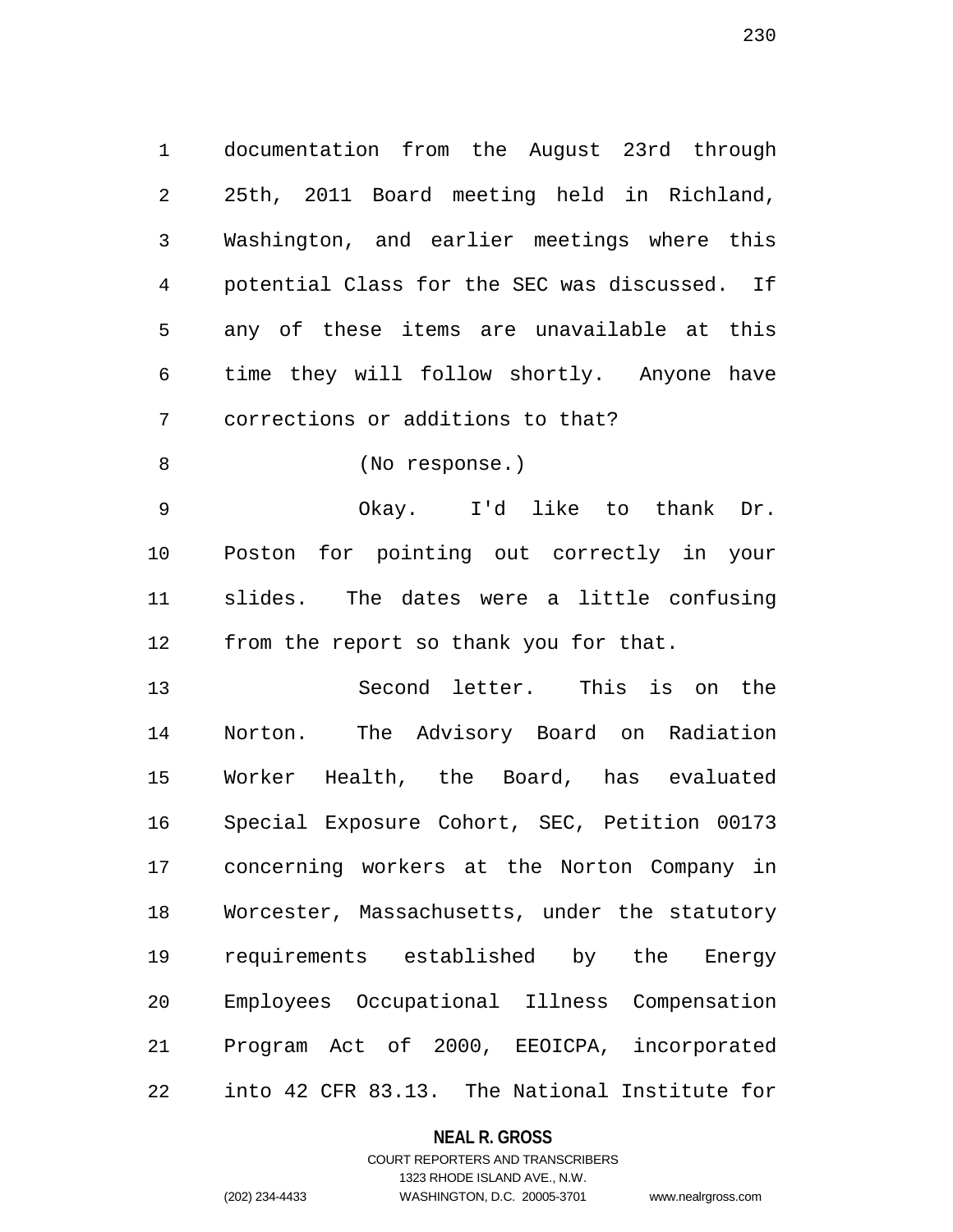1 Occupational Safety and Health, parentheses, 2 NIOSH, has recommended that individual dose 3 reconstructions are feasible for all atomic 4 weapons employees worked in any building or 5 area at the facility owned by Norton Company 6 or a subsequent owner in Worcester, 7 Massachusetts from October 11th, 1962, through 8 October 31st, 2009. NIOSH found that it has 9 access to adequate exposure monitoring and 10 other information necessary to do individual 11 dose reconstructions with sufficient accuracy 12 for members of this group and therefore a 13 Class covering this group should not be added 14 to the SEC. The Board concurs with this 15 determination. Enclosed is supporting 16 documentation from the August 23rd through 17 25th, 2011 Board meeting held in Richland, 18 Washington, and earlier meetings where this 19 potential Class for the SEC was discussed. If 20 any of these items are unavailable at this 21 time they will follow shortly. Any comments

22 or changes to that?

#### **NEAL R. GROSS**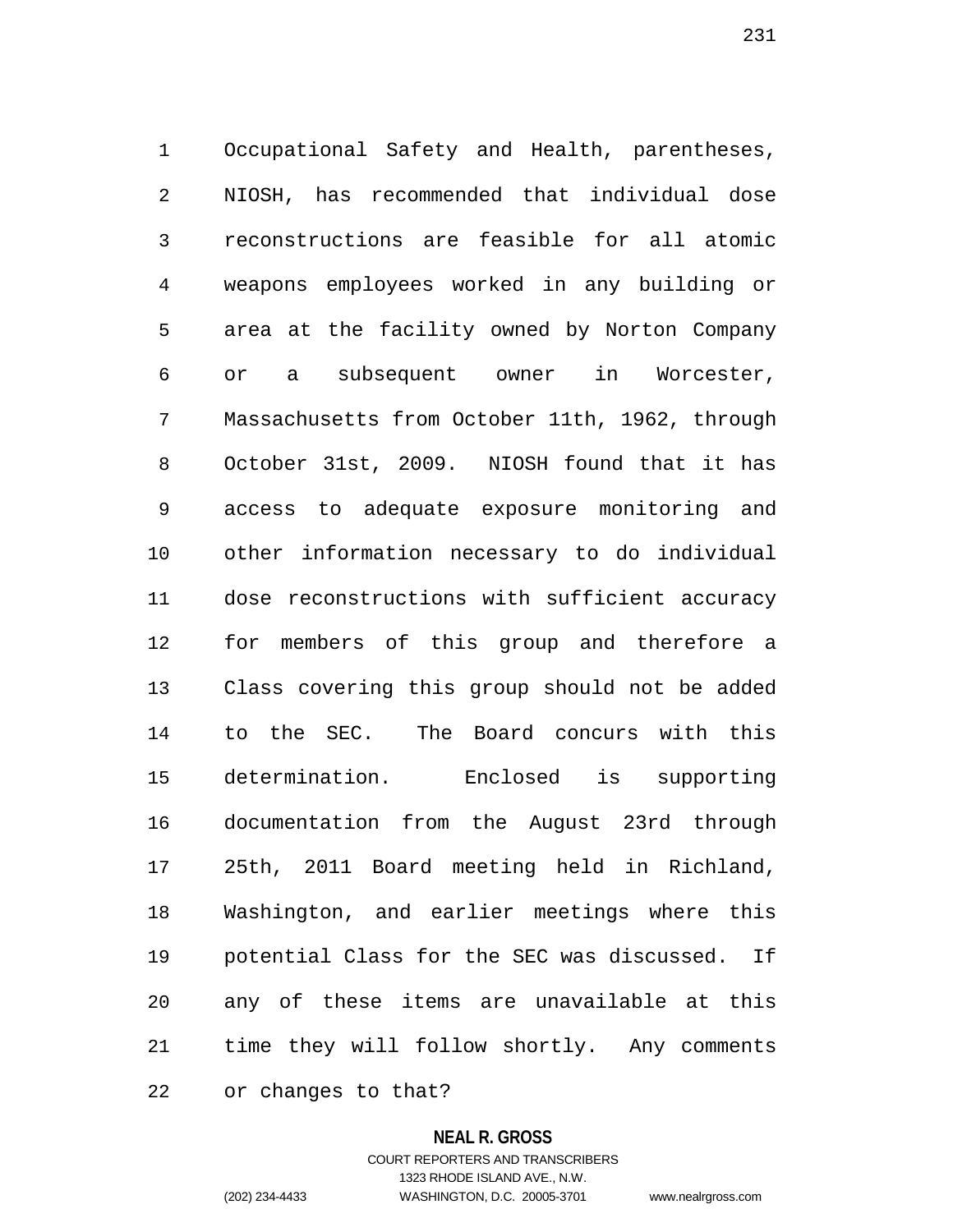1 (No response.)

2 Okay. Good. We'll -- we have 3 some sharp eyes on here. Paul already picked 4 up one error yesterday, grammatical, so. Have 5 faith, right?

6 Why don't we move on to the public 7 comment session comments which is a 60- or so 8 page document. It's on your information that 9 was passed around under Board Work Session. 10 No? But I thought I found it also on here.

11 MR. KATZ: The public comments 12 from February with responses that we 13 distributed a couple of weeks ago. I emailed 14 them to everybody, that's certain, but let me 15 see. I don't have it here because I didn't 16 even copy everything off the flash drives.

17 CHAIRMAN MELIUS: We did receive 18 it. Well, I shouldn't say that. I received 19 it as part of the Board correspondence from 20 Ted. I can't -- because I actually printed it 21 out, that's why I have it with me. I have a 22 copy here.

### **NEAL R. GROSS**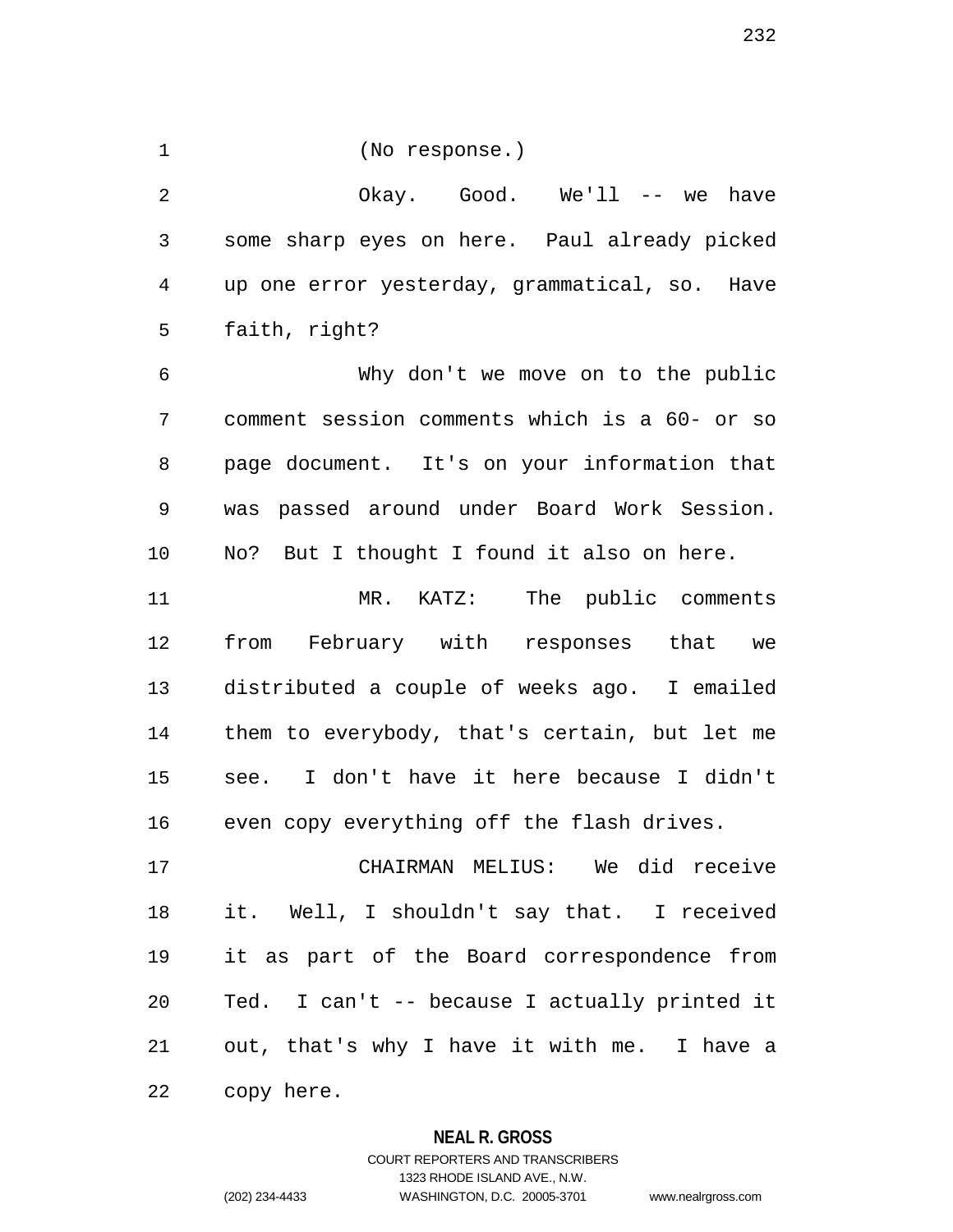1 MR. KATZ: We can make copies. 2 CHAIRMAN MELIUS: But it's long 3 and double-sided and given the state of the 4 copier -- 5 MR. KATZ: Well, we can -- how 6 many people are lacking it? 7 CHAIRMAN MELIUS: A lot of the 8 size is including the transcripts and 9 information. 10 MR. KATZ: I can't re-send it

11 because I'm not on the internet right now. Is 12 anyone on the internet right now who can send 13 it? Wanda or Paul? Can you send it? Well, I 14 mean a lot of people have it but Bill needs 15 it.

16 CHAIRMAN MELIUS: Okay, why don't 17 we move on and if everyone can take a look for 18 tomorrow's work session, we'll do it. It's 19 sort of -- no, I found it also but it's a 20 tedious document to look through, though most 21 of the information is just sort of the 22 spreadsheet part of it. Then there's the long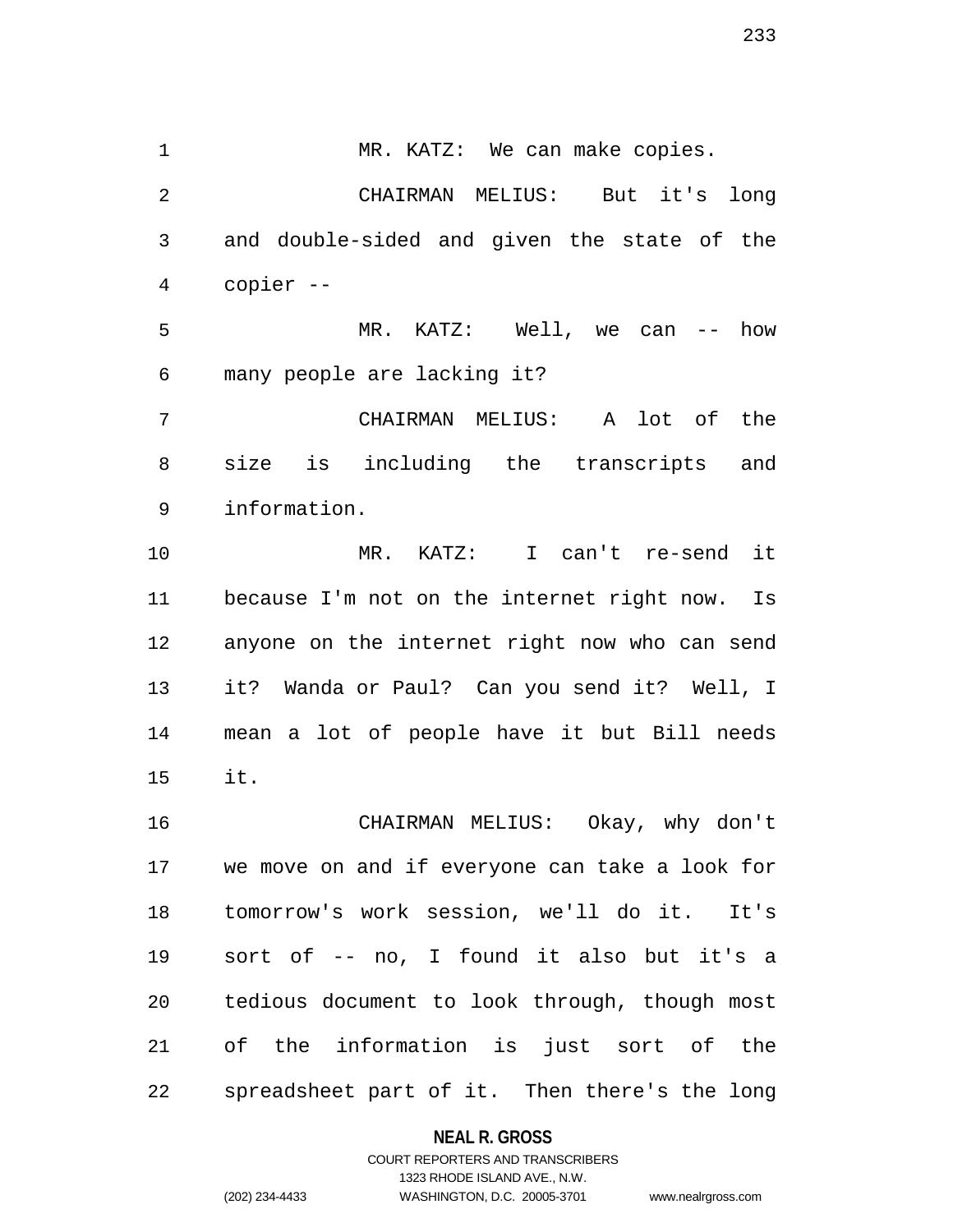1 transcript parts that follow and so there 2 really aren't that many comments. And again, 3 I looked through it and I didn't have any 4 problems with the way they were, the 5 disposition of the comments which is really 6 what we're talking about: are they being 7 properly assigned for follow-up. So.

8 MEMBER ANDERSON: It wouldn't go 9 to Richard Lemen, it wouldn't go to Mike 10 Gibson, it didn't go to Mark Griffon.

11 MEMBER LEMEN: I got it.

12 MEMBER ANDERSON: Oh, you did? It 13 says undeliverable.

14 CHAIRMAN MELIUS: My understanding 15 is certain people have not yet passed -- done 16 their security updates or whatever, and some 17 of us have. Some people will have to stay 18 after school. That's right. Okay. 19 Scheduling meetings.

20 MR. KATZ: Okay, we have a few 21 things to do with respect to scheduling. 22 Jenny? Okay. On scheduling, the first item

### **NEAL R. GROSS**

### COURT REPORTERS AND TRANSCRIBERS 1323 RHODE ISLAND AVE., N.W. (202) 234-4433 WASHINGTON, D.C. 20005-3701 www.nealrgross.com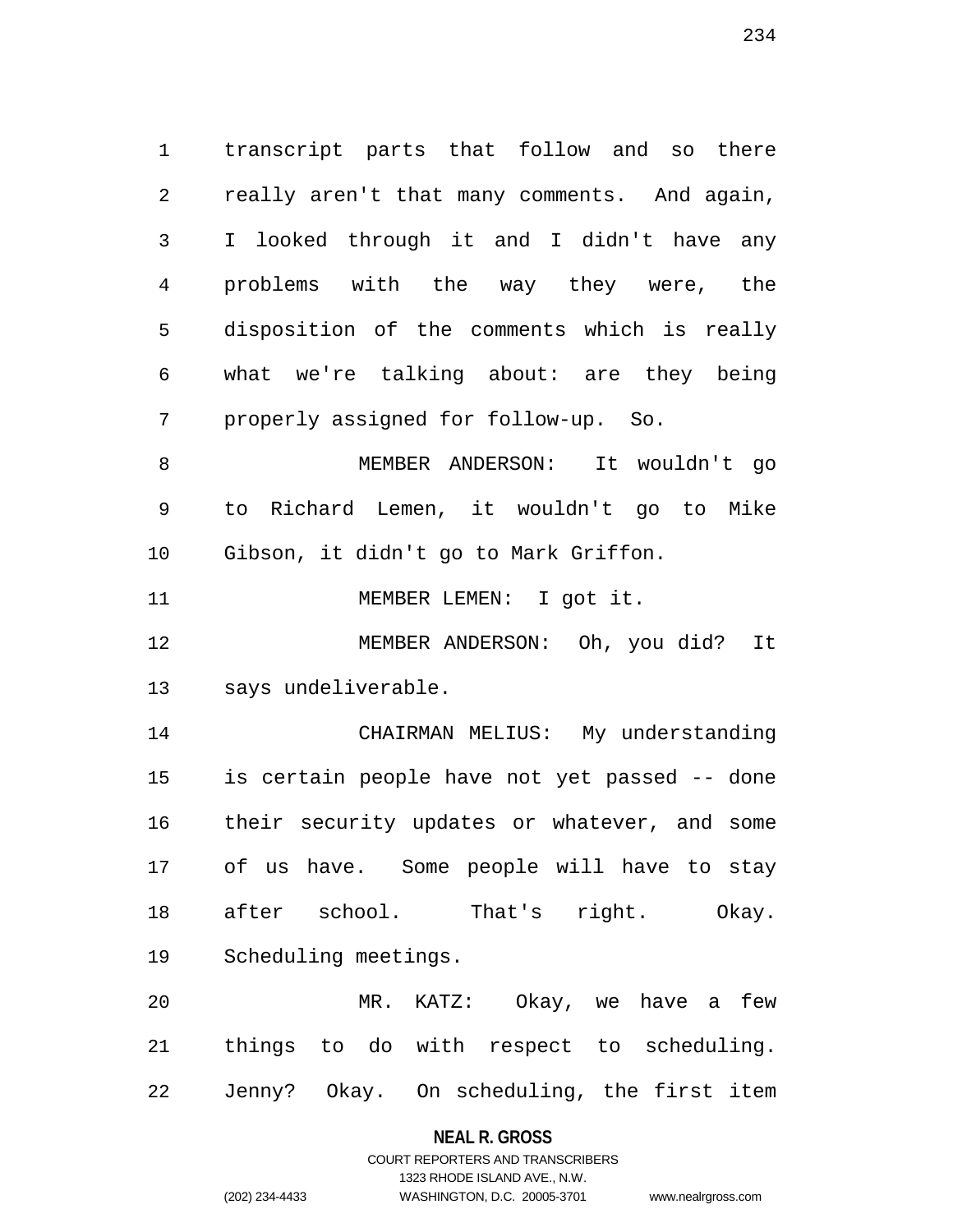1 is -- which it's not indicated here but we 2 have a February meeting, February 28th through 3 March 1st. We did not settle on a place for 4 that and it's probably about ripe time now to 5 do that given some of the places can be 6 difficult for finding a hotel. So I have a 7 number of possibilities for you to think about 8 and I think we talked about some of these at 9 the last meeting, too. We also, we have, you 10 know, we have some letters that have some 11 bearing too at some point that we'll be 12 talking about, congressional letters. So here 13 are some thoughts I have. One, I don't know 14 at what point -- where we will be on Savannah 15 River Site come the end of February but that's 16 one possibility. And I'm giving you locations 17 where we could travel at that time of year 18 fairly reliably. And then we have Santa 19 Susana you'll be getting more information from 20 DCAS this fall, later this fall, so that's 21 probably pretty safe for Santa Susana which 22 would be Los Angeles area.

#### **NEAL R. GROSS**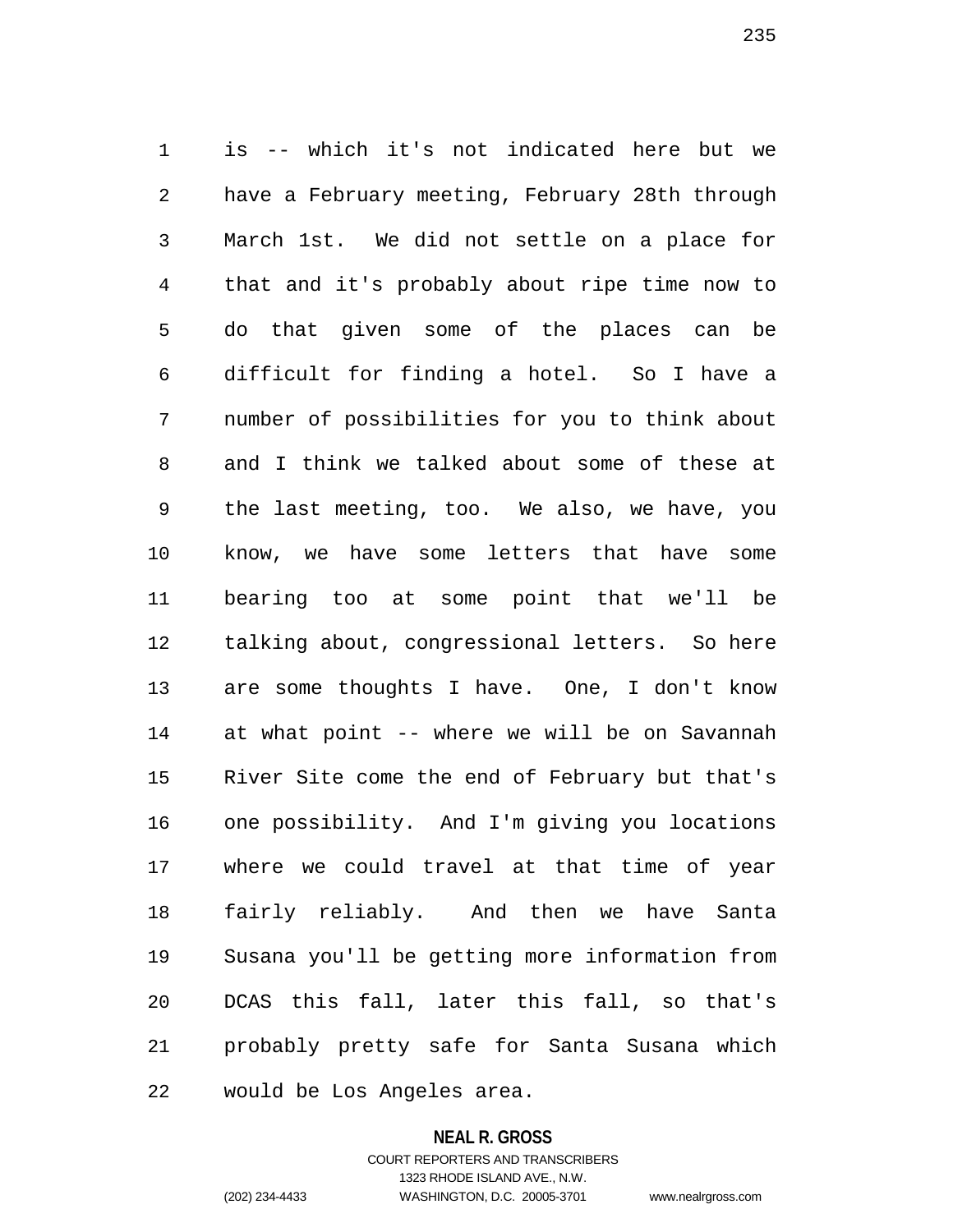1 Northern California, there are a 2 number of sites where we have things ongoing. 3 For example, we have Stanford Linear 4 Accelerator. SC&A will have finished work on 5 that. And then there is Lawrence Berkeley, we 6 have a Work Group there, we have -- there's 7 work to do. The Work Group hasn't worked yet 8 on that matter but this is a ways out. I 9 don't know if that's a possibility. And what 10 else? There's some element of Sandia at 11 Livermore, too, and I don't know what progress 12 will be on Sandia but apparently those two are 13 sort of hitched. So there's, anyway, there's 14 some activity in the northern California area 15 so that might be, and we haven't been there in 16 quite a long time.

17 And then there's the Albuquerque 18 area. I'm thinking that Santa Fe itself, 19 traveling to Santa Fe is not that safe that 20 time of year but Albuquerque is probably 21 pretty easy to get in and out of and we have 22 Sandia again and we also have, we also have

**NEAL R. GROSS**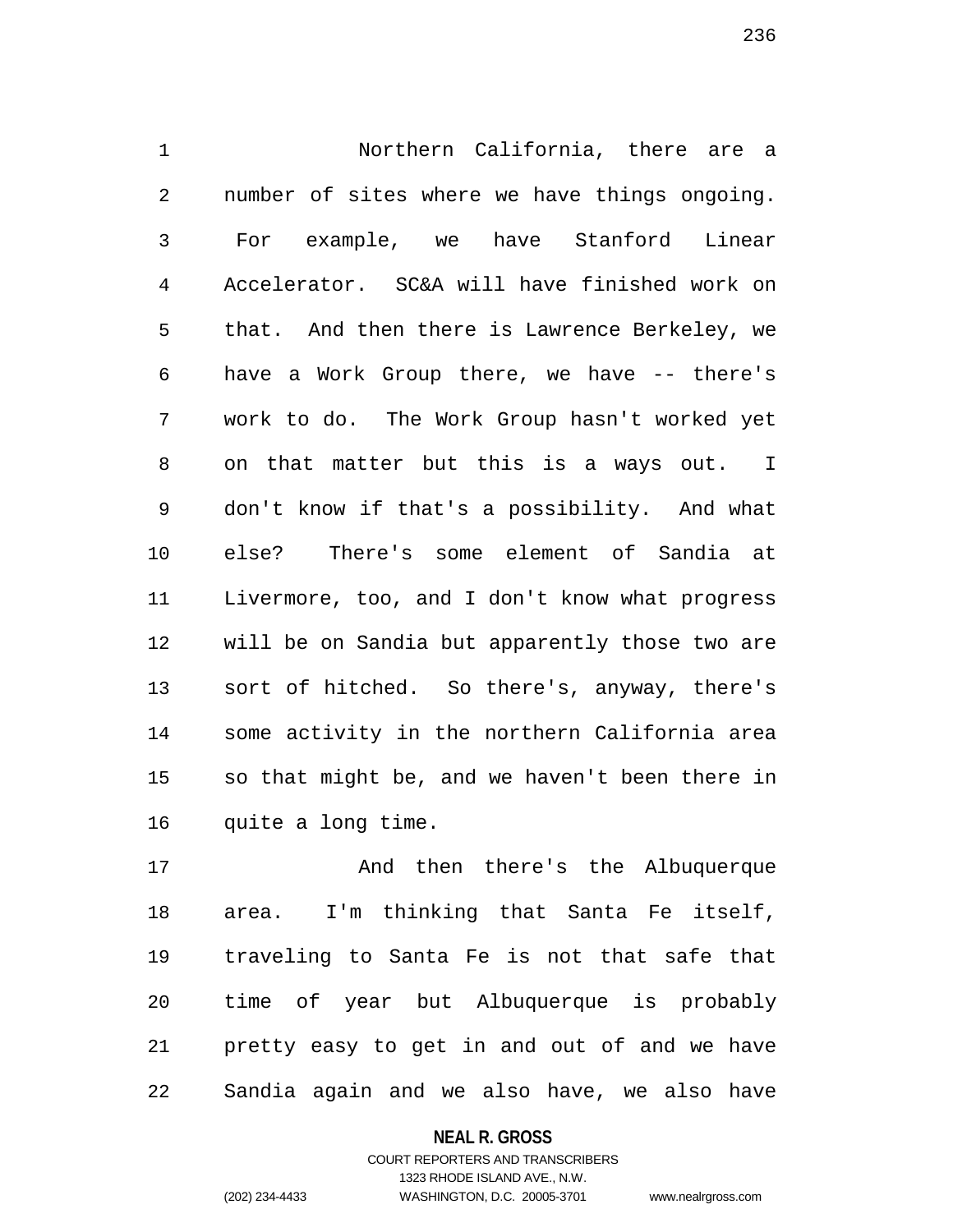1 the operations office in Albuquerque and -- 2 MEMBER SCHOFIELD: And it's really 3 not that big a drive from Los Alamos, so. 4 MR. KATZ: Right and so they could 5 get there. That was part of the thought, they 6 would be able to get to Albuquerque more 7 easily than the Board could get to Santa Fe. 8 MEMBER SCHOFIELD: Yes. 9 MR. KATZ: So anyway, those are 10 three options I thought about. And then 11 there's skiing in Idaho. 12 CHAIRMAN MELIUS: What time was 13 the snow melt this year? 14 MEMBER CLAWSON: July 27th. 15 MR. KATZ: So do people have 16 thoughts about these three locations? Because 17 it would be nice to pin that down and work on 18 hotels. 19 CHAIRMAN MELIUS: We do have a 20 letter from, as I may have mentioned earlier, 21 from Senators Udall and a letter from Senator 22 Bingaman requesting that we schedule a meeting

## **NEAL R. GROSS**

COURT REPORTERS AND TRANSCRIBERS 1323 RHODE ISLAND AVE., N.W. (202) 234-4433 WASHINGTON, D.C. 20005-3701 www.nealrgross.com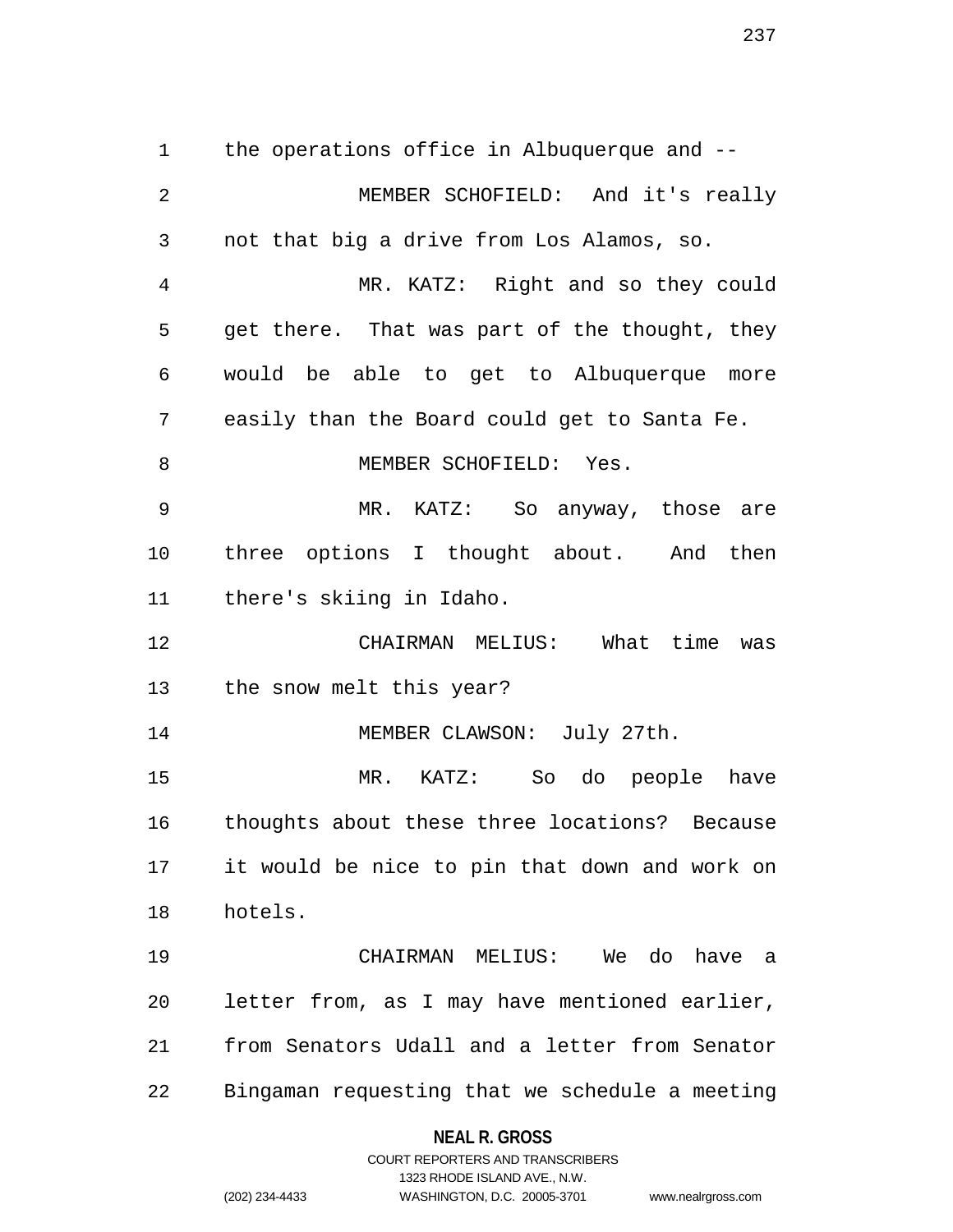1 in New Mexico so as to allow claimants to 2 offer direct testimony before we make a final 3 decision on that SEC. I don't know if we're 4 going to be ready. It would certainly be 5 before, but it will -- how much before. I was 6 thinking that the following meeting might be 7 more appropriate for that but I don't know.

8 MEMBER GRIFFON: I was looking 9 for, I don't think Joe Fitzgerald's here but 10 to be honest with you I'd have to check and 11 see where we're at with action items for NIOSH 12 and SC&A on that Work Group. Yes. Arjun 13 might be checking now so maybe we can come 14 back to that. But I'm not sure if we'd be 15 ready to have anything for the Board to vote 16 on at that point. It doesn't mean we can't go 17 there and get input from them but, you know, 18 I'm not sure we'd be ready for a final 19 decision.

20 CHAIRMAN MELIUS: Northern 21 California then? I'm thinking if we haven't 22 been someplace.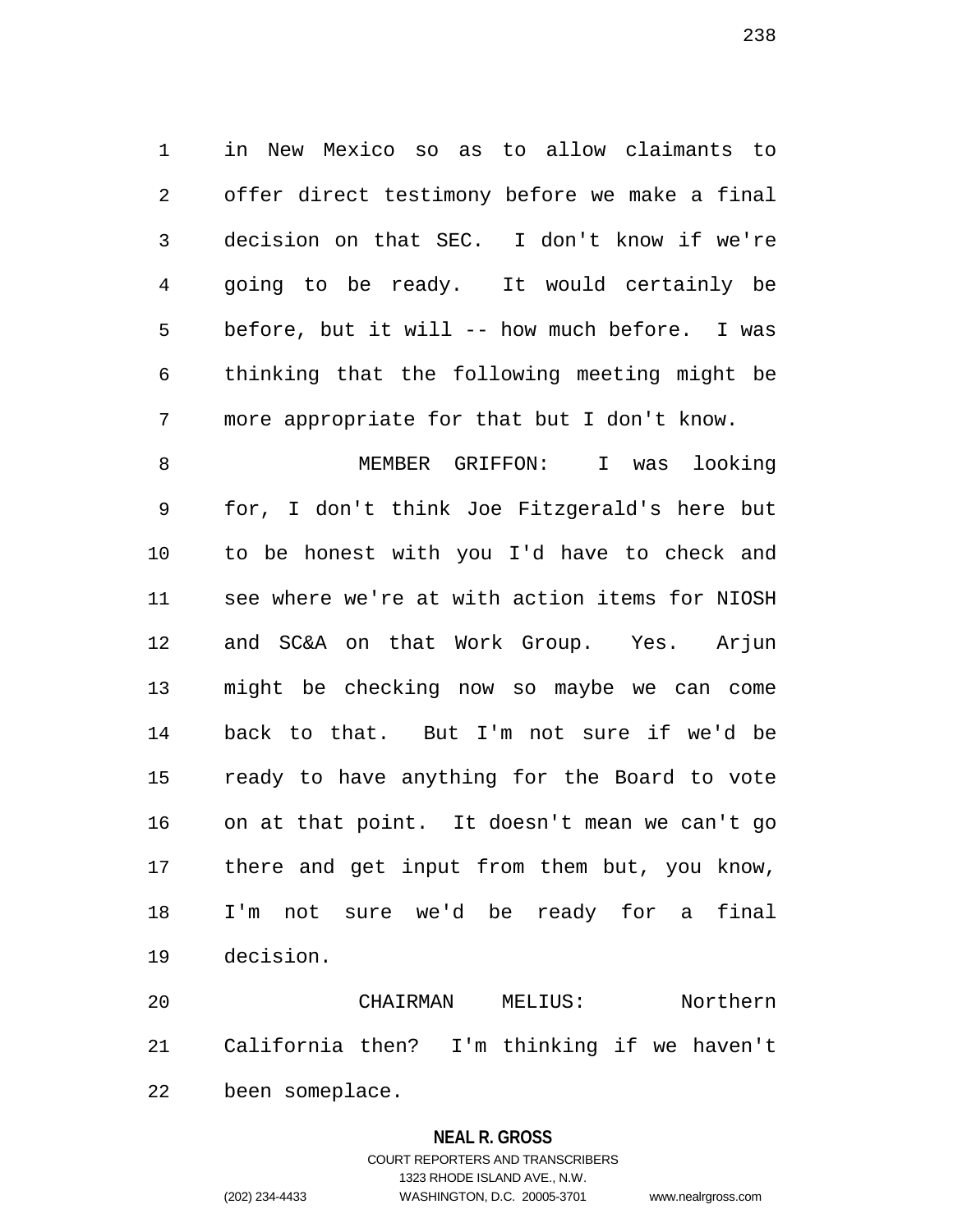1 MR. KATZ: It's the very end of 2 February and the first day of March. Twenty-3 eighth and 29th, it's a leap year, and March 4 1st. 5 MEMBER BEACH: So Mark, are you 6 talking LANL? 7 MEMBER GRIFFON: Yes, I'm sorry. 8 MEMBER BEACH: What about Savannah 9 River? Is that going to be anywhere close? 10 MEMBER GRIFFON: Well, I mean, I'm 11 just trying to think. Several of these other 12 coworker models that we have are just going to

13 be delivered to the Work Group in late end of 14 this year. Now the thorium issue, hopefully 15 I'm hoping we can move something before that 16 time frame, but for the other issues I'm not 17 sure the timing will be that great. I don't 18 know, Tim, if you have any thoughts on that? 19 On Savannah River, the timing to have a Board 20 meeting end of February, early March?

21 CHAIRMAN MELIUS: We were just 22 there.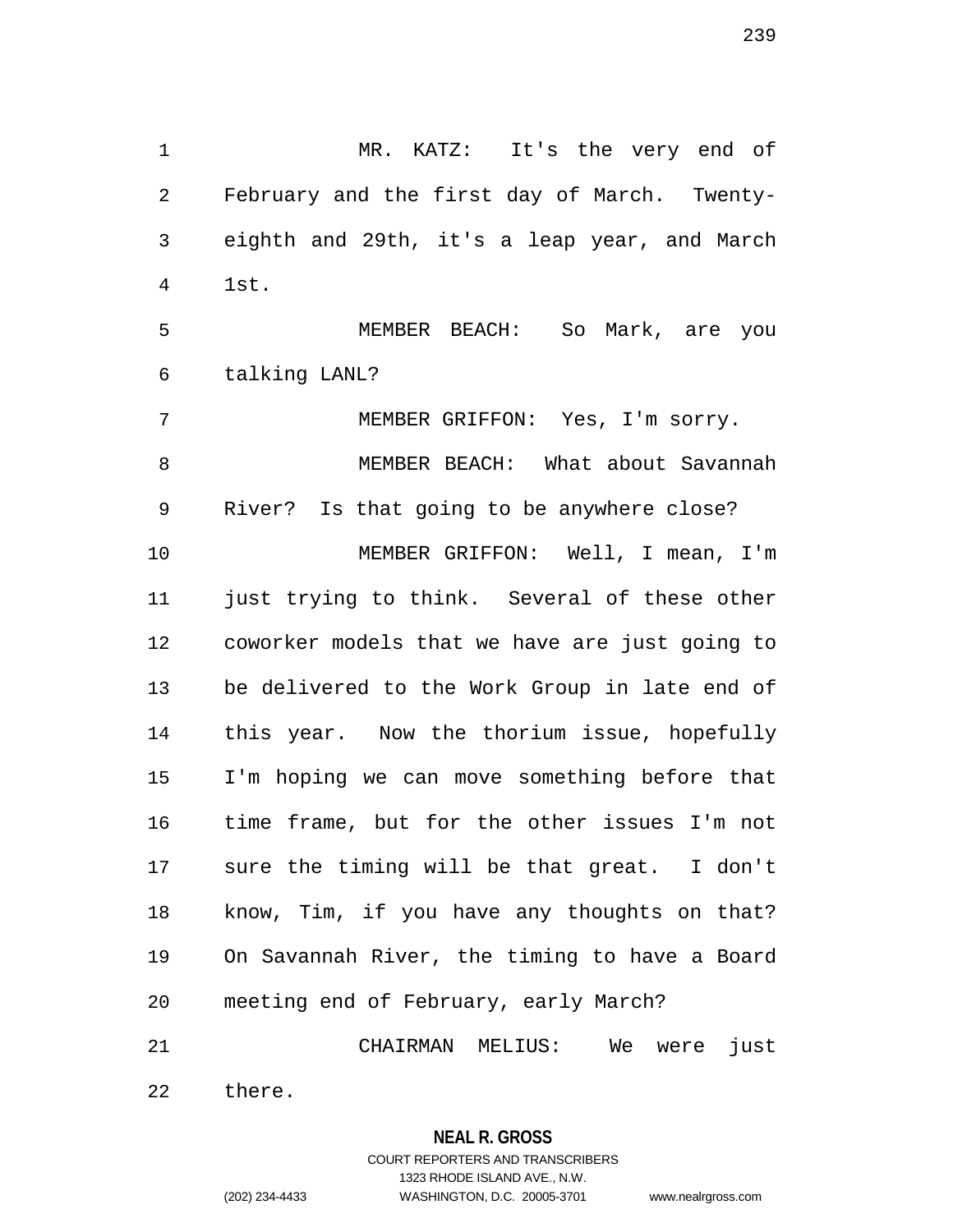1 MEMBER GRIFFON: Yes, we were just 2 there.

3 DR. TAULBEE: Yes, we were just 4 there in February. By the February, by the 5 time you'd be having that meeting we would 6 have at least one coworker model done but the 7 other ones would not be done yet.

8 MEMBER GRIFFON: So I think, you 9 know, yes, I don't think it would make sense. 10 MEMBER MUNN: I would like to be 11 enthusiastic about Los Angeles but the Santa 12 Susana Work Group has not made any progress.

13 MR. KATZ: Well, we're talking 14 about the end of February here, beginning of 15 March.

16 MEMBER MUNN: I know.

17 MR. KATZ: And Santa Susana I 18 believe DCAS has deliverables to the Work 19 Group which is what they're waiting on that 20 are coming I believe in, I thought, in the end 21 of September maybe. So there's time for the 22 Work Group to make progress.

> **NEAL R. GROSS** COURT REPORTERS AND TRANSCRIBERS 1323 RHODE ISLAND AVE., N.W. (202) 234-4433 WASHINGTON, D.C. 20005-3701 www.nealrgross.com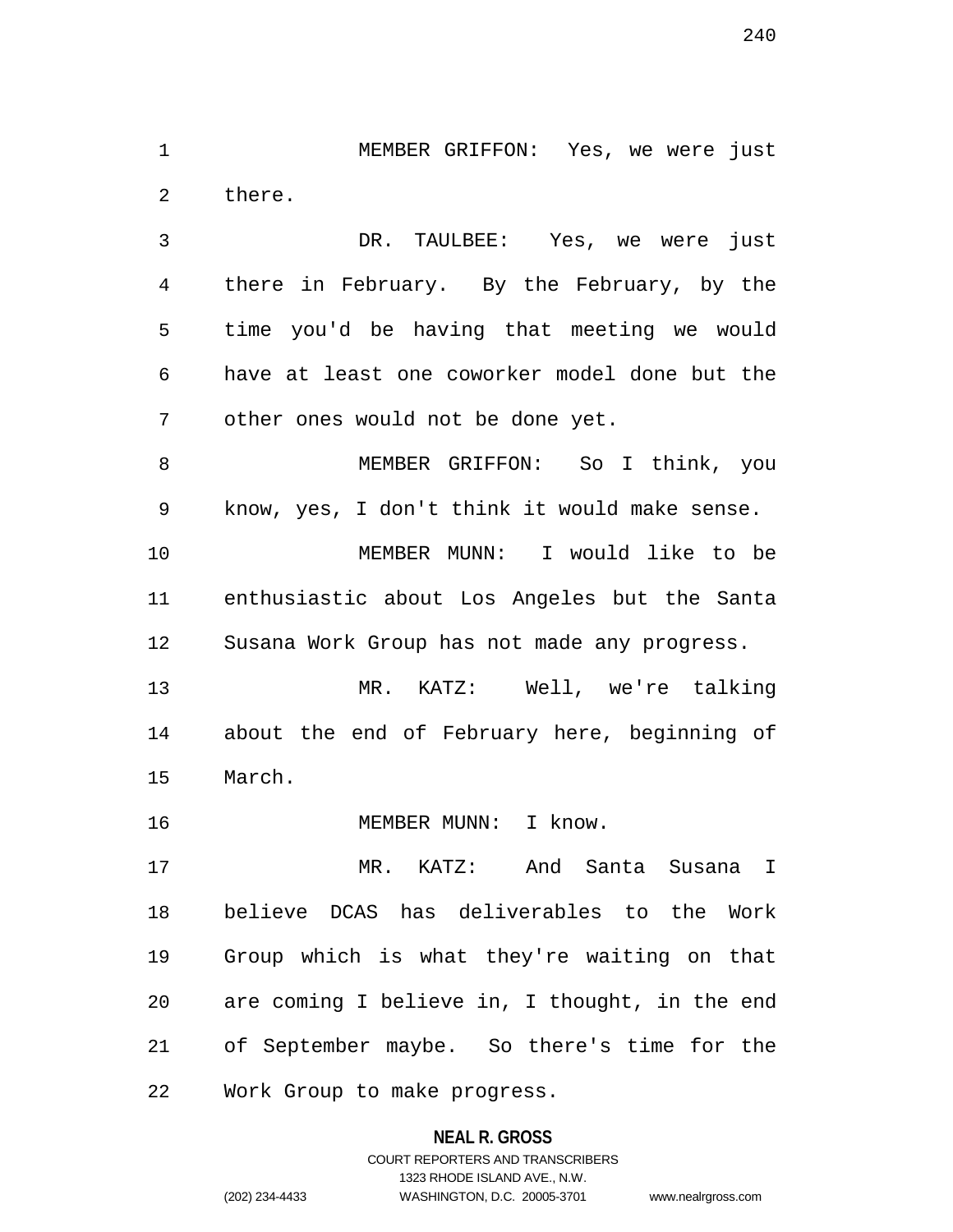1 MEMBER MUNN: Yes, we just don't

241

2 have anything scheduled and that makes me 3 nervous. 4 MR. KATZ: Right, but this is, 5 again, we're going six months out here. 6 MEMBER MUNN: Right. 7 CHAIRMAN MELIUS: How long has it 8 been since we've been to northern California? 9 MR. KATZ: Oh no, very long. 10 CHAIRMAN MELIUS: A very long time 11 and that's -- 12 MR. KATZ: Okay, so let's -- is 13 that good for everyone? 14 MEMBER ROESSLER: Ted, when you 15 say northern California, are you talking about 16 Livermore? 17 MR. KATZ: Yes, the Livermore 18 area, right. Berkeley, Livermore, I mean 19 those are the -- that's where we have sites. 20 MEMBER ROESSLER: Is it feasible 21 to meet like in Oakland or something, or is 22 that too far from? It's kind of -- I thought

## **NEAL R. GROSS**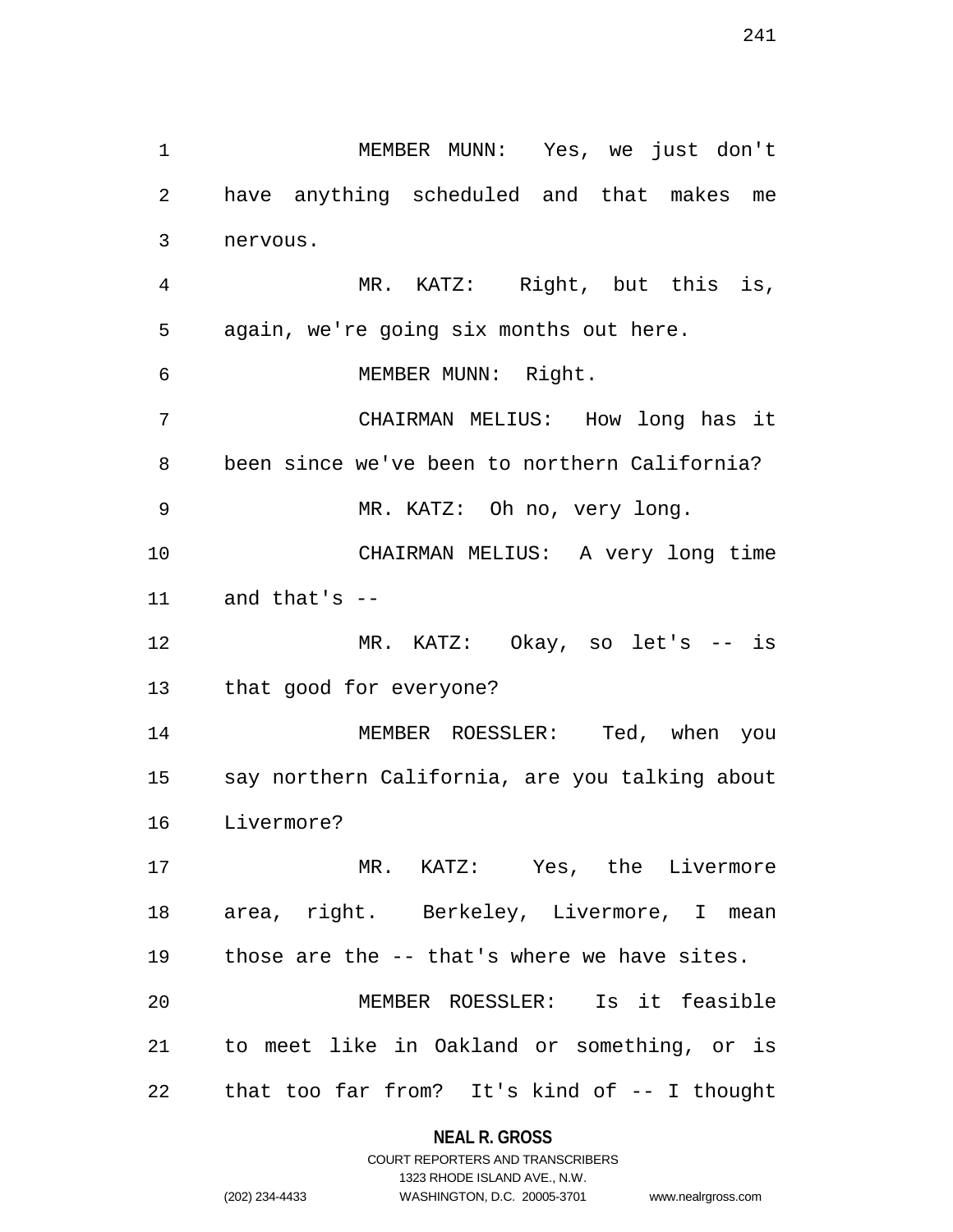1 it was kind of a challenge to get all the way 2 out to Livermore.

3 MR. KATZ: Well, we've done it 4 before.

5 MEMBER ROESSLER: We have done it. 6 MR. KATZ: There is Livermore. 7 Berkeley of course is by -- would be near 8 Oakland.

9 MEMBER ROESSLER: I would think 10 Oakland would be a good place.

11 MEMBER ZIEMER: Let me comment. 12 We've met out in Livermore and I'm not sure 13 more than one Livermore person came to that 14 meeting. And it seems to me that it doesn't 15 make sense for us to sort of kill ourselves 16 getting out there.

17 MEMBER ROESSLER: That was what I 18 was afraid of when I was going out there is 19 getting killed.

20 MEMBER ZIEMER: Well, I know we 21 have to be as available as we can but we were 22 right there in town and people didn't come.

#### **NEAL R. GROSS**

# COURT REPORTERS AND TRANSCRIBERS 1323 RHODE ISLAND AVE., N.W. (202) 234-4433 WASHINGTON, D.C. 20005-3701 www.nealrgross.com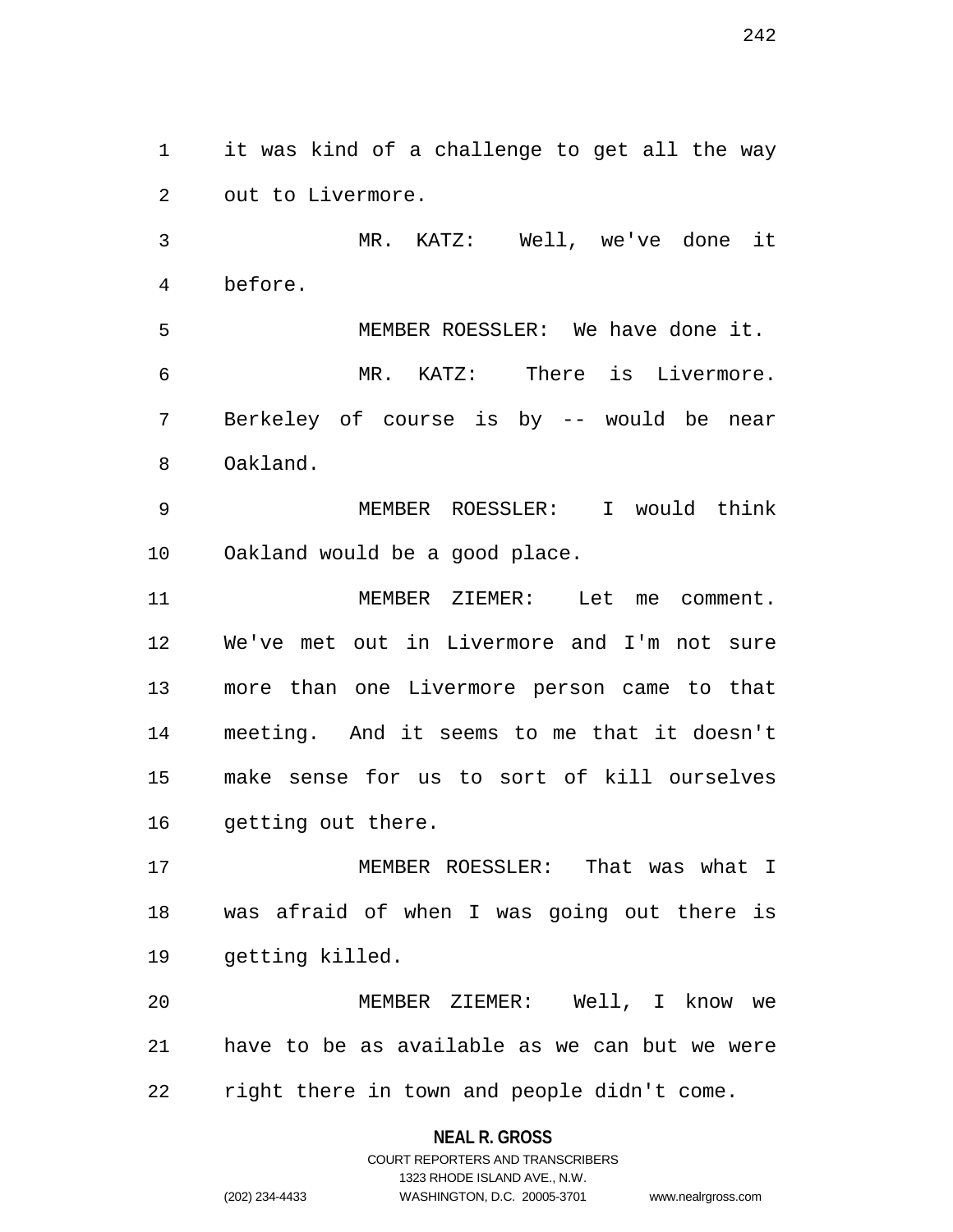1 CHAIRMAN MELIUS: We don't have an 2 SEC there, right? I mean, under evaluation. 3 MEMBER FIELD: How about San Jose? 4 MEMBER ROESSLER: You can fly into 5 San Jose.

6 MEMBER FIELD: It would be 7 Stanford.

8 MR. KATZ: So we have SC&A work 9 being delivered before then on Stanford. So 10 is that a good compromise, San Jose for 11 Stanford and there's Lawrence Berkeley? I 12 don't know where we'll be. Is that a good, 13 San Jose? So that would be first choice at 14 least in that area. Okay, we'll look into it 15 and we can continue the conversation by email 16 if we have issues. Tim, is that?

17 CHAIRMAN MELIUS: Yes, good.

18 MR. KATZ: So then timing. We 19 need to schedule a teleconference for this 20 spring and I've identified sort of the date 21 frame for that for April 16th through the 22 20th, that ballpark, the 23rd, 26th and 27th

**NEAL R. GROSS**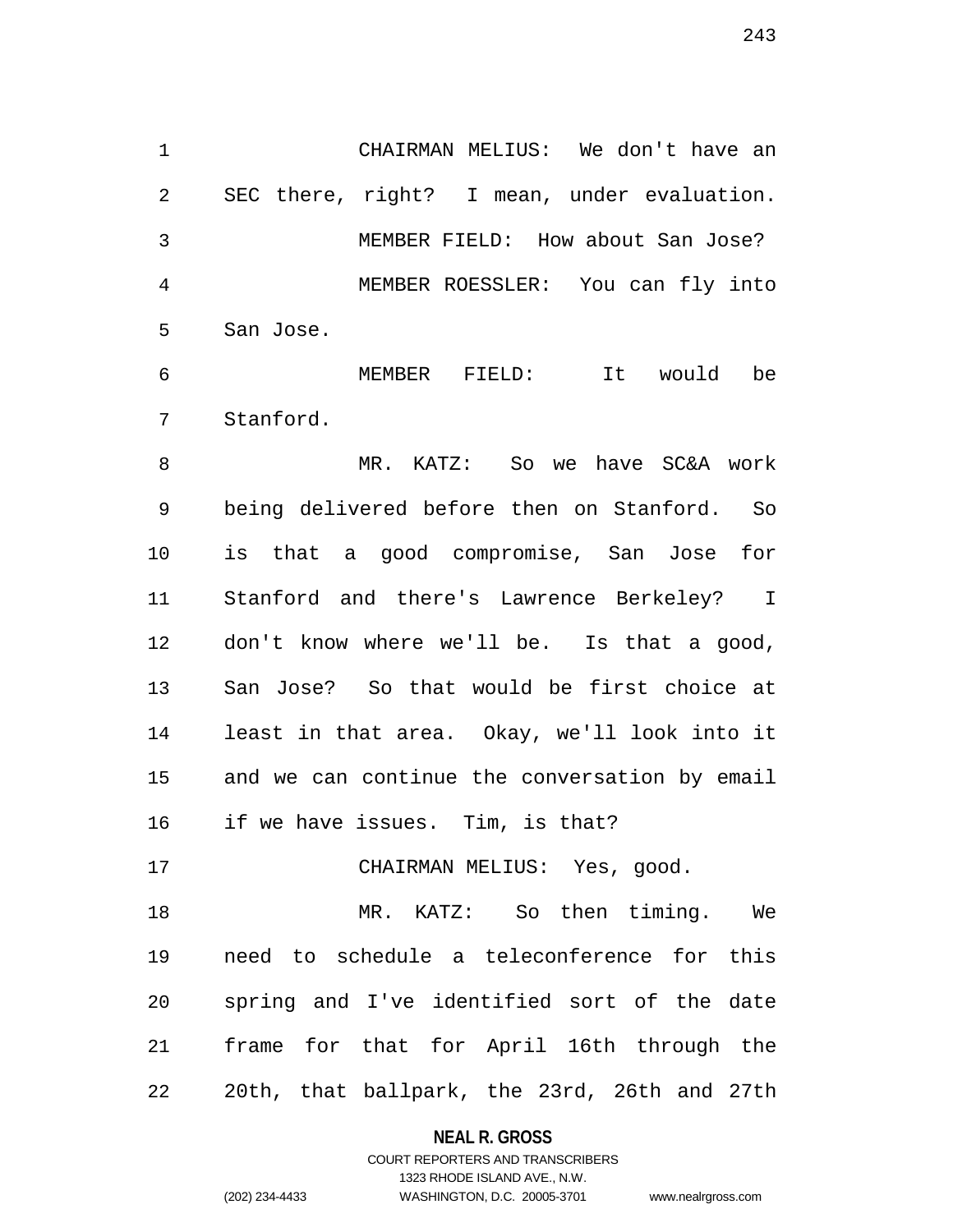1 are open. So the 16th through the 20th, 2 that's a full week and the middle would be. 3 We want to do Wednesday. This is April of 4 next year we're talking about. Sixteenth 5 through 20th. 6 MEMBER ANDERSON: The 16th through 7 the 20th is the EIS conference. 8 MR. KATZ: I wouldn't know. I 9 trust you. 10 CHAIRMAN MELIUS: Our taxes are 11 also due. 12 MR. KATZ: Taxes are due on Monday 13 though, so. 14 CHAIRMAN MELIUS: Seventeenth up 15 in New England. We have Patriots Day. 16 MEMBER ANDERSON: Twenty-three, 17 26, 27 is fine.

18 MR. KATZ: Right. So how are 19 those days? Twenty-third, 26th or 27th. I 20 think the 27th is a Friday. Twenty-sixth? 21 How is the 26th of April?

22 CHAIRMAN MELIUS: Twenty-sixth.

## **NEAL R. GROSS** COURT REPORTERS AND TRANSCRIBERS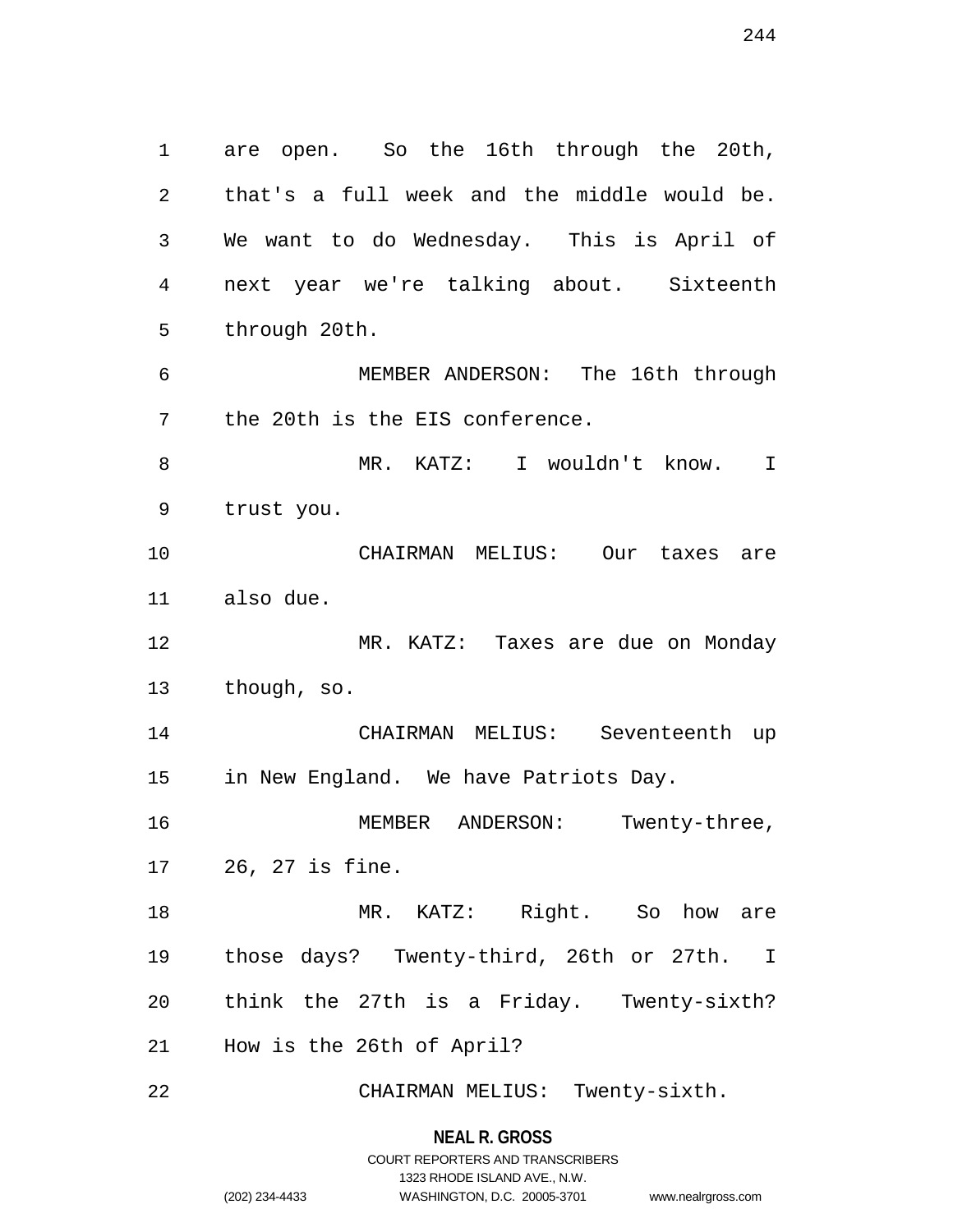1 MR. KATZ: Okay, very good. And 2 then face to face, the right date frame is 3 June 4th through 8th, 11th through 15th if 4 either of those works. 5 CHAIRMAN MELIUS: I have 6 commitments the following week. And I haven't 7 been invited to the state epidemiologists. 8 June. Okay, I can't so I will not. 9 MR. KATZ: That week's out for Dr. 10 Melius. 11 MEMBER SCHOFIELD: We should try 12 to get around to the Oak Ridge area at some 13 point. 14 MEMBER MUNN: Can't it be the week 15 before? The first week of June. 16 MEMBER ANDERSON: Well, it's the 17 last week of -- the week of the 28th. June 18 4th. 19 MR. KATZ: I thought that's what 20 you were saying, Andy, that 4th through 8th. 21 MEMBER ANDERSON: No, the 4th 22 through the 7th. The 8th is --

> **NEAL R. GROSS** COURT REPORTERS AND TRANSCRIBERS

1323 RHODE ISLAND AVE., N.W. (202) 234-4433 WASHINGTON, D.C. 20005-3701 www.nealrgross.com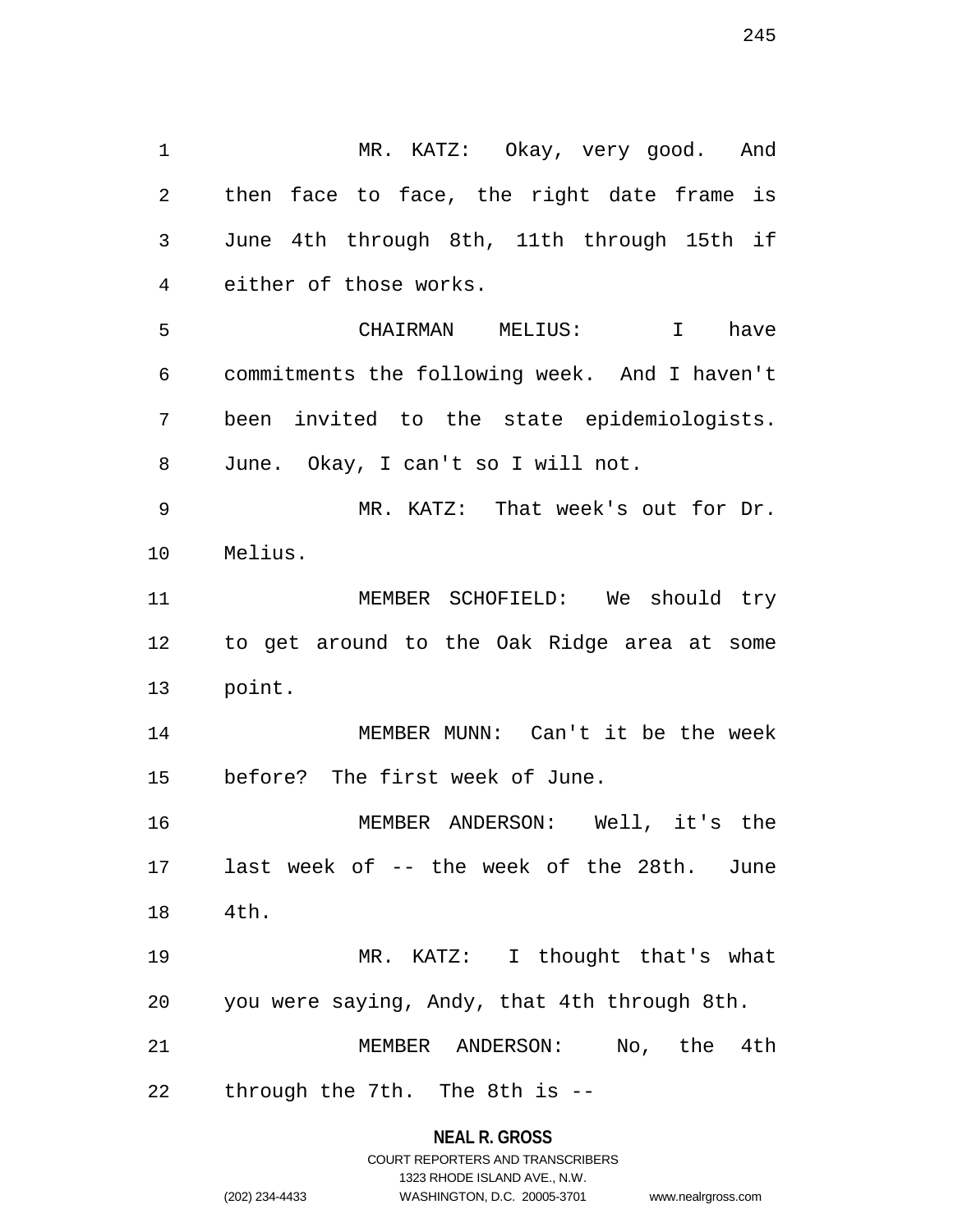**NEAL R. GROSS** 1 MR. KATZ: We need -- yes. 2 MEMBER MUNN: So you can't do the 3 first week. 4 MEMBER ZIEMER: When is Memorial 5 Day? 6 CHAIRMAN MELIUS: The 28th. 7 MR. KATZ: Yes, exactly. 8 MEMBER ANDERSON: Then the week of 9 the 18th is fine. 10 MR. KATZ: So the week of June 11 18th? How's that week? It's a stretch but we 12 can -- does that work for everyone? 13 CHAIRMAN MELIUS: Yes. 14 MR. KATZ: Yes,  $19<sup>th</sup>$ ,  $20<sup>th</sup>$ ,  $21<sup>st</sup>$  if 15 that works for everyone. That's the middle of 16 the week. Sorry? 17 MEMBER RICHARDSON: The 19th would 18 probably be better for me but. 19 MR. KATZ: Right, the 19th, 20th, 20 and 21st. 21 MEMBER RICHARDSON: Earlier. 22 CHAIRMAN MELIUS: It's an in-

> COURT REPORTERS AND TRANSCRIBERS 1323 RHODE ISLAND AVE., N.W.

(202) 234-4433 WASHINGTON, D.C. 20005-3701 www.nealrgross.com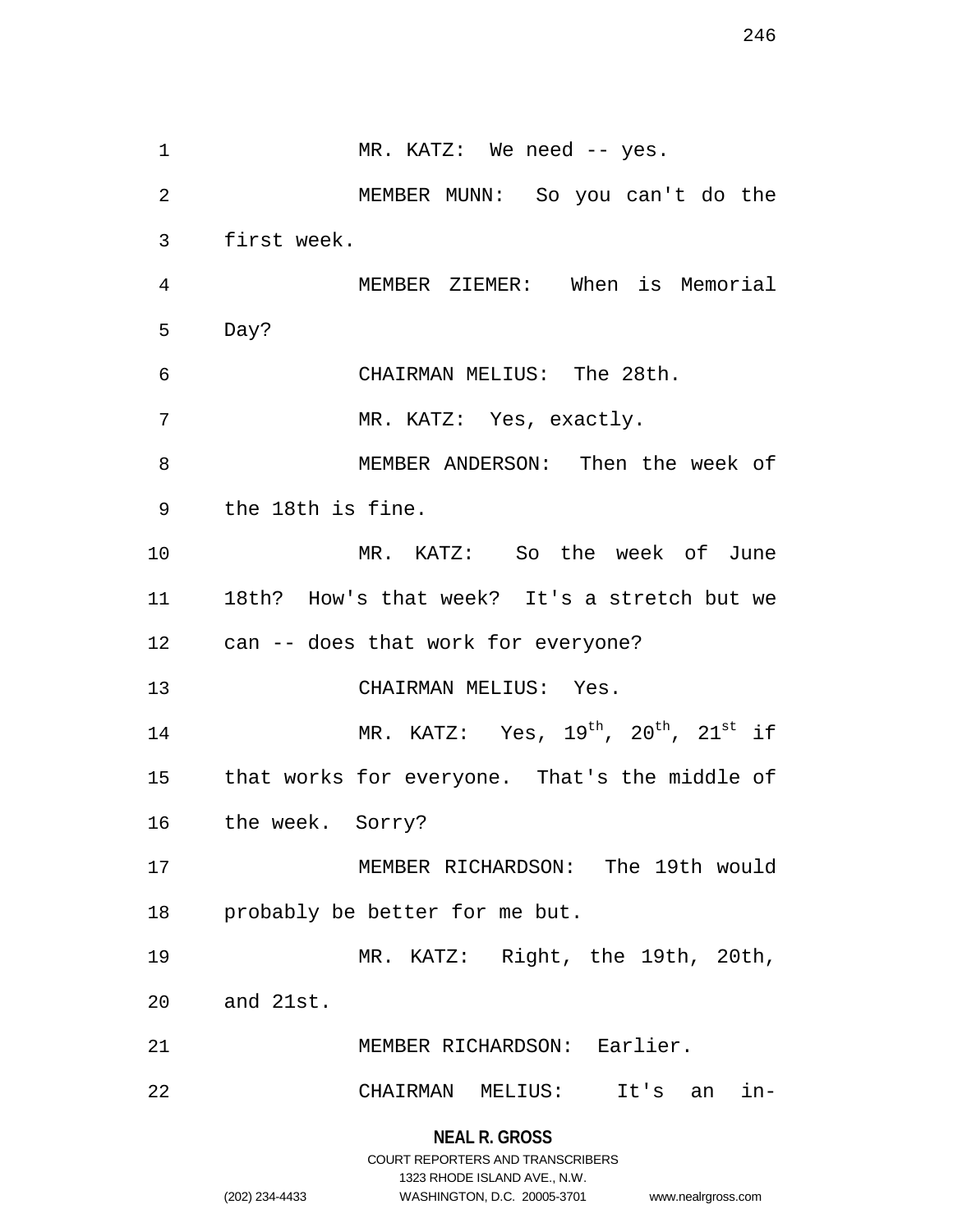1 person meeting, three days.

2 MEMBER RICHARDSON: Three days. 3 MEMBER BEACH: Ted, what are the 4 dates for February again? 5 MR. KATZ: So February is the 6 28th, 29th and March 1st. 7 CHAIRMAN MELIUS: And what is the 8 date for the call? 9 MR. KATZ: The call that we just 10 agreed to? 11 MEMBER BEACH: April 26th. 12 MR. KATZ: No, the prior one is --13 the prior call is January 25th. January 25th. 14 Okay, so we're settled, right? 15 MEMBER ZIEMER: Do we have a 16 tentative site for June? 17 MR. KATZ: No, no, no site. 18 CHAIRMAN MELIUS: Well, LANL. 19 MR. KATZ: Oh yes, LANL. That 20 makes sense because by then. What's that? 21 CHAIRMAN MELIUS: Henry wants to 22 go fishing.

1323 RHODE ISLAND AVE., N.W. (202) 234-4433 WASHINGTON, D.C. 20005-3701 www.nealrgross.com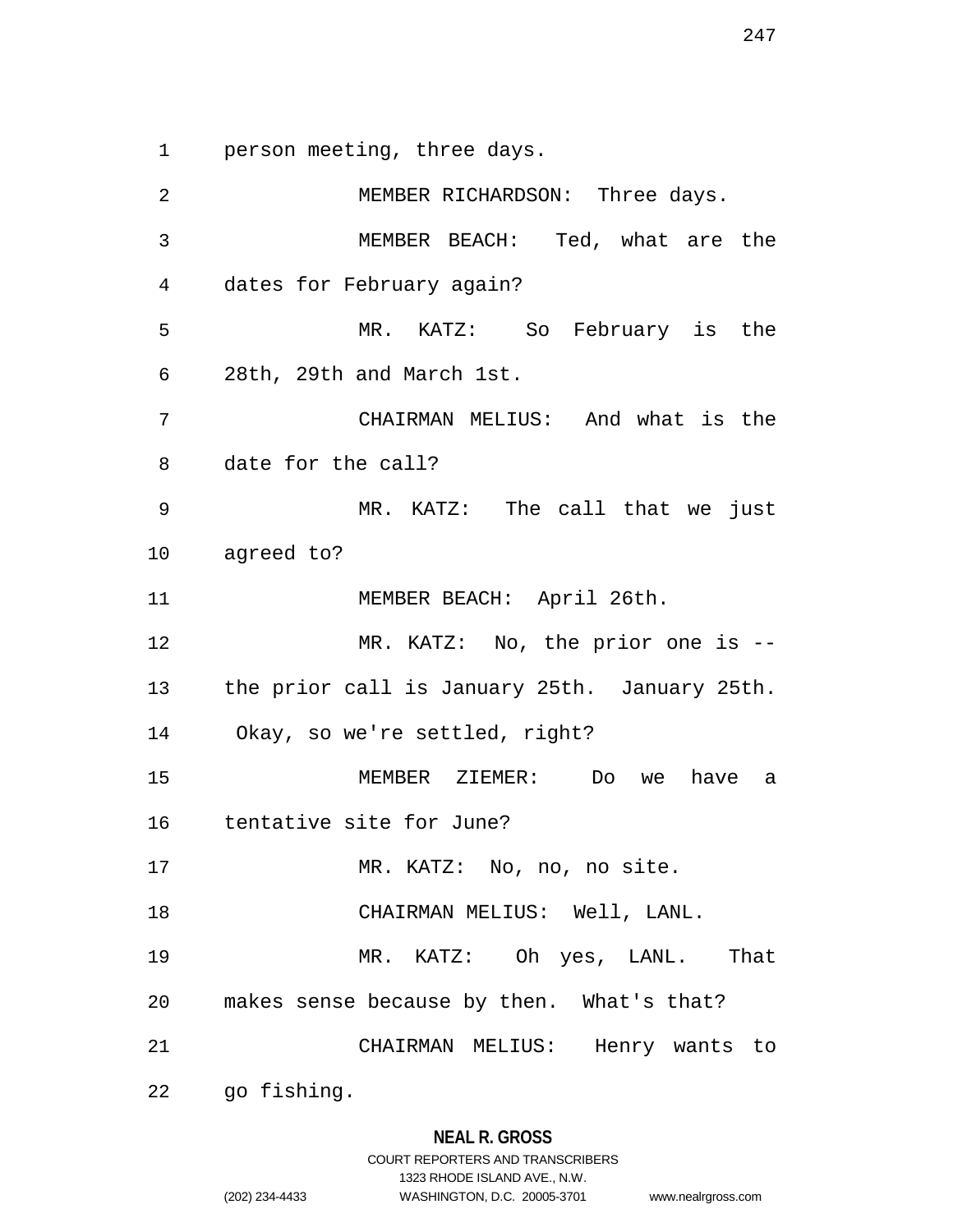1 MR. KATZ: Okay, so and that's 2 LANL right? So LANL. Well, LANL it could be 3 -- I mean at that time of year we could be in 4 Santa Fe and close. It'll just be heat. 5 MEMBER SCHOFIELD: What day? Do 6 we want to do Albuquerque? 7 MR. KATZ: We're not doing 8 Albuquerque. We're doing northern California. 9 MEMBER SCHOFIELD: Right. I was 10 just going to say -- 11 CHAIRMAN MELIUS: No, talking 12 about June. 13 MR. KATZ: Oh, so June, in June, 14 LANL. So that's the 18th -- wait. 15 Nineteenth, 20th, 21st. 16 MEMBER SCHOFIELD: And where is 17 that located? 18 MR. KATZ: That'll be probably in 19 Santa Fe. 20 MEMBER LEMEN: Not Albuquerque. 21 MR. KATZ: No because we can be 22 close to the site and that would be better for

## **NEAL R. GROSS** COURT REPORTERS AND TRANSCRIBERS

1323 RHODE ISLAND AVE., N.W.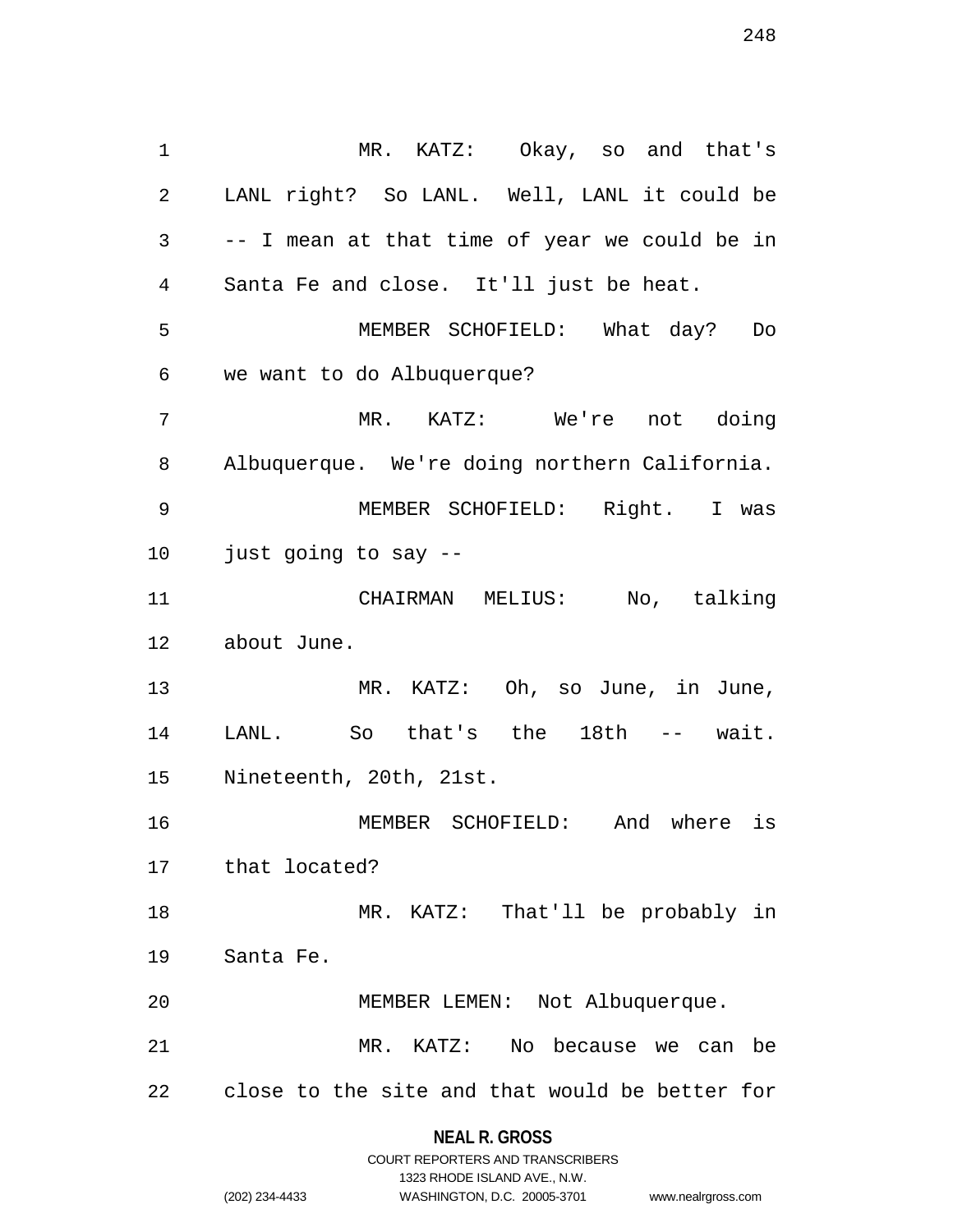1 the LANL folks.

2 MEMBER LEMEN: So a June meeting 3 in Santa Fe. 4 MR. KATZ: Exactly. Yes. 5 MEMBER SCHOFIELD: It might be a 6 stretch trying to make it in there. 7 CHAIRMAN MELIUS: We'll come pick 8 you up, Phil. And Brad can get in a 9 snowmobile and come down from the snow 10 country. Okay. And I think that also answers 11 our Board letters. Yes. 12 MEMBER ZIEMER: Do we owe them a 13 response? 14 CHAIRMAN MELIUS: We owe them a 15 response and I'm just going to-- 16 MEMBER ZIEMER: Just tell them 17 that we are going to meet there. 18 CHAIRMAN MELIUS: Yes. We got -- 19 the letter from -- the letter came from the 20 office of Senator Udall and then that was the 21 one that was emailed around to everybody and 22 the Board. And then I received via DCAS a

**NEAL R. GROSS**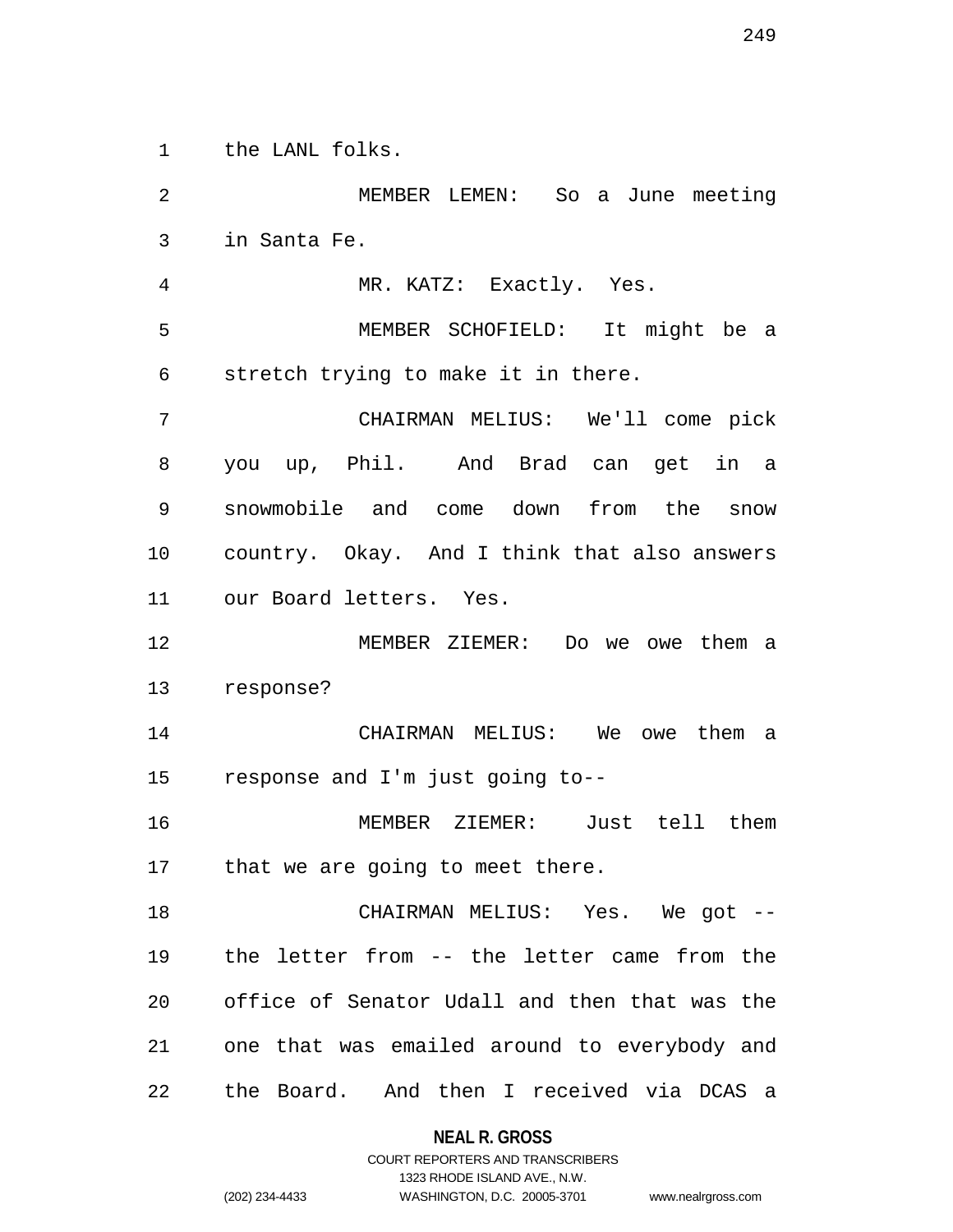1 similar letter, not exactly, but same request 2 from Senator Bingaman's office. So I will 3 just respond politely and accordingly.

4 Sandia Work Group, got a number of 5 requests. I've asked Dr. Lemen to Chair with 6 other Members being Josie, Gen Roessler and 7 Henry. Sandia.

8 That really takes care of our 9 Board work session. We'll have some letters 10 tomorrow possibly depending on our actions on 11 some sites. And we'll have the public 12 comments to address. Do you have anything 13 else, Ted?

14 MR. KATZ: I do not.

15 CHAIRMAN MELIUS: Okay. My 16 preference would be to do the Hanford Work 17 Group update closer to the public comment 18 period without a break. We have it scheduled 19 now 4:30 to 4:45 and we have a short 20 presentation prepared that would fit into that 21 time period, but my suggestion is we wait 22 until around 4:45 or so to start that or 4:30.

## **NEAL R. GROSS**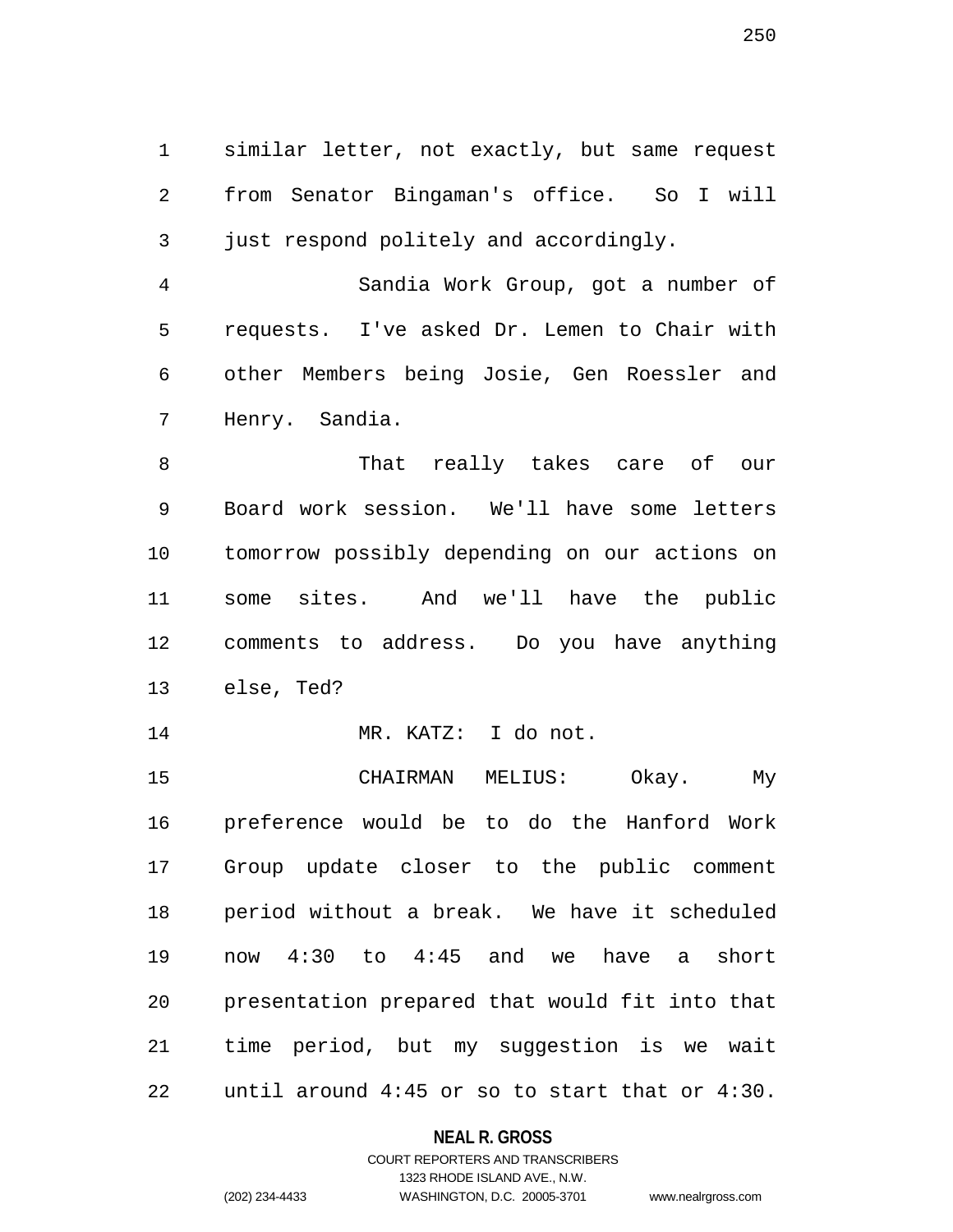1 I can't tell if people are signed up. And it 2 appears to be a few people. Can you actually 3 check to see where we are in terms of signing 4 up? I don't want people to have to wait 5 around longer than necessary at the same time 6 if other people are planning to come in around 7 5:00 or before I'd like to get it, try to 8 accommodate them. 9 MEMBER ZIEMER: Mr. Chairman?

10 CHAIRMAN MELIUS: Yes.

11 MEMBER ZIEMER: I'm wondering if 12 we couldn't go ahead with the public comment 13 matrix this afternoon. I know the Chair has 14 to leave a little bit early tomorrow and -- do 15 enough of us have copies of that now that we 16 could go ahead and do that?

17 CHAIRMAN MELIUS: The other 18 thought I had is that, since we have time, is 19 Mr. Rutherford. We have an SEC update.

20 MEMBER ZIEMER: Or an SEC update.

21 CHAIRMAN MELIUS: Yes.

22 MR. RUTHERFORD: Is it on? All

**NEAL R. GROSS** COURT REPORTERS AND TRANSCRIBERS

1323 RHODE ISLAND AVE., N.W.

(202) 234-4433 WASHINGTON, D.C. 20005-3701 www.nealrgross.com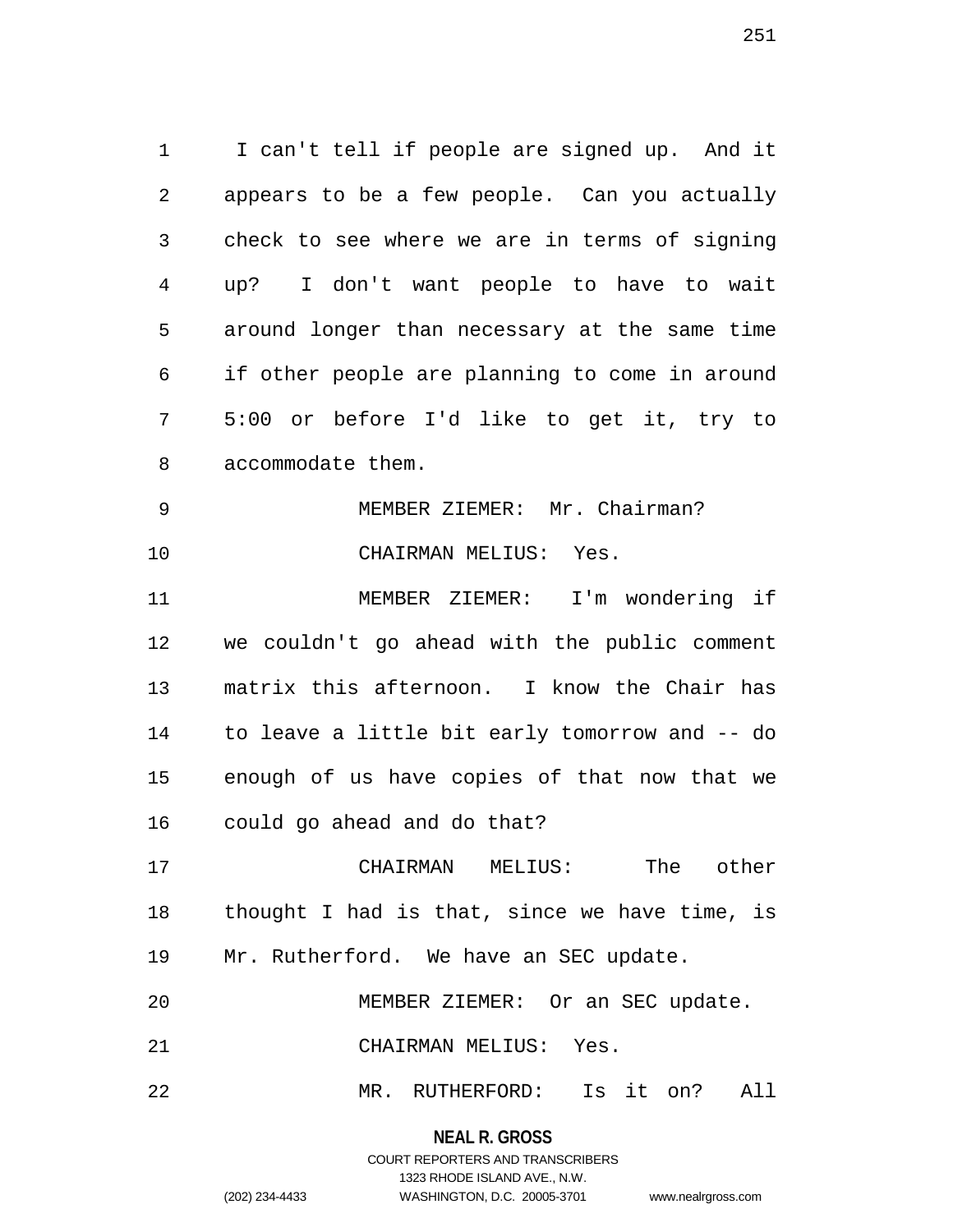1 right. I'm going to give a status of our 2 upcoming SEC petitions. Our format has 3 changed somewhat just to do something 4 different. We normally do this update at 5 every Board Meeting, give the Advisory Board 6 an idea of upcoming SEC petition evaluations 7 for planning purposes.

8 The SEC summary table, as you can 9 see we're up to 190. That was as of August 10 1st. Actually 191 now with the Rocky Flats 11 petition that just came in. We have five 12 petitions that were in the qualification 13 process and 113 petitions, evaluations that 14 have qualified for evaluation. And you can 15 see that we have 112 where we've completed 16 those and we have one evaluation in progress.

17 Clinton Engineering Works. This 18 has been under evaluation for some time. We 19 have really completed our evaluation. 20 However, there was a designation question that 21 we had for the Department of Labor. We're 22 still waiting for a response from the

#### **NEAL R. GROSS**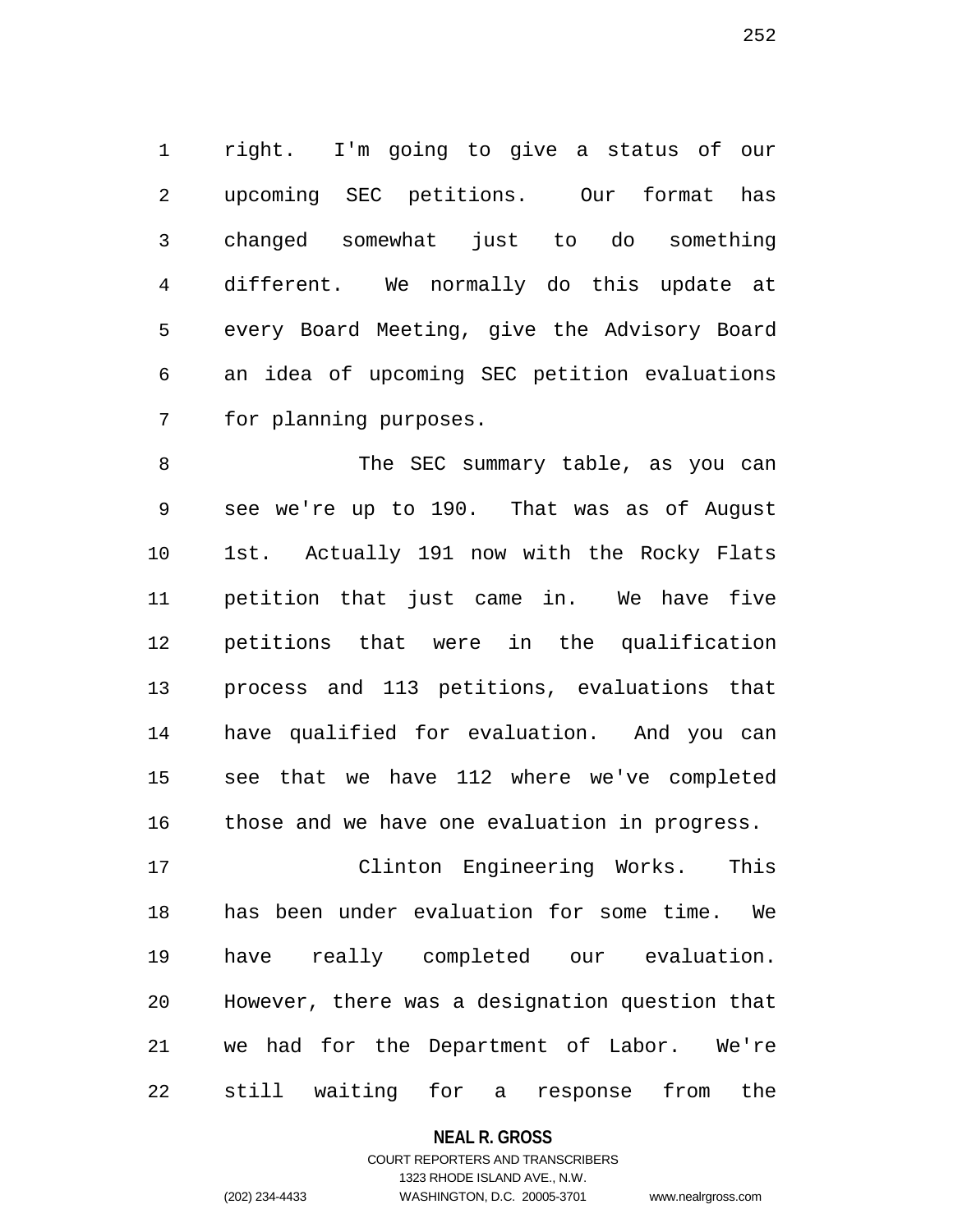1 Department of Labor from that. We do expect 2 that soon. We have been talking to Jeff Coach 3 and Rachel about that. I do expect to get a 4 response from them very soon. Hopefully we'll 5 be able to present this at the next Board 6 Meeting.

7 The following sites have 8 evaluations that were partially completed and 9 we had committed at the time to continue our 10 evaluation. Grand Junction Operations Office. 11 This was for the period of February 1, 1975 12 through July 31st. We do expect our 13 completion in October and we would be ready 14 for the next Board Meeting. Sandia National 15 Lab, we are looking at the post-1960 period. 16 We continue this evaluation -- it continues. 17 We believe we'll have enough information, and 18 complete our evaluation in time for March of 19 2012 and I guess that would push us to the 20 June meeting of next year.

21 The following sites have petitions 22 undergoing qualification. Actually, the

## **NEAL R. GROSS** COURT REPORTERS AND TRANSCRIBERS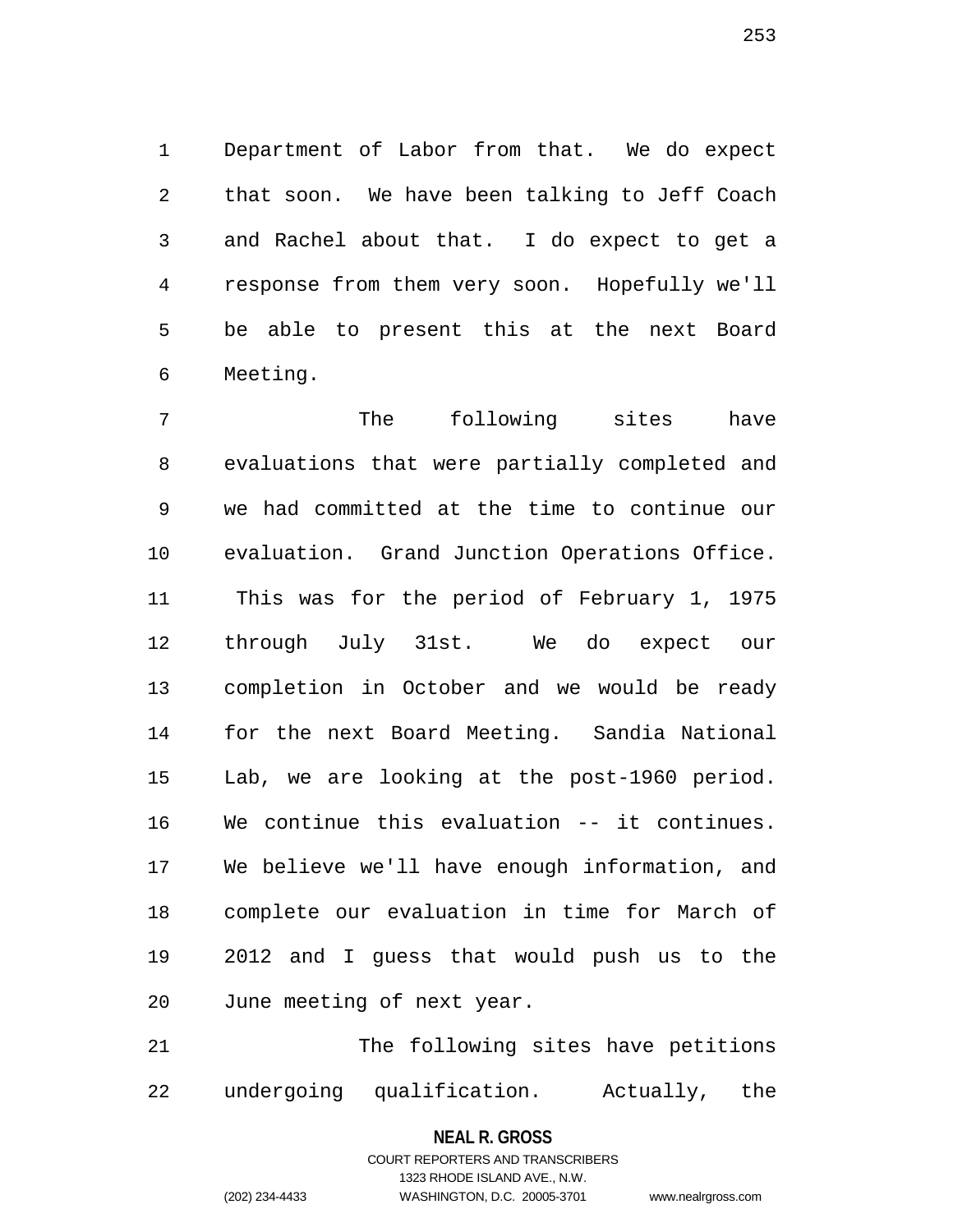1 Pinellas Plant petition did not qualify and so 2 it is not in the qualification phase. At the 3 time it was still under qualification. 4 Hanford, we have a Hanford petition that's in 5 the qualification. Sandia. Oak Ridge 6 National Lab, the ORNL, I will tell you will 7 qualify and we are working towards moving that 8 evaluation forward. And then Titanium Alloys 9 Manufacturing is another one that we're in the 10 qualification phase. And that's about it.

11 CHAIRMAN MELIUS: Okay. Questions 12 for LaVon? Okay. Don't sit down. Ames.

13 MR. RUTHERFORD: All right. Let's 14 get them over with.

15 CHAIRMAN MELIUS: And I would just 16 add for the record, the petitioner did not 17 wish to participate in this, they indicated. 18 So that's why we're doing it out of schedule. 19 Normally when the petitioner is either going 20 to listen in or participate then we would do 21 it at the appointed time. But that's not the 22 case here so I think we're comfortable doing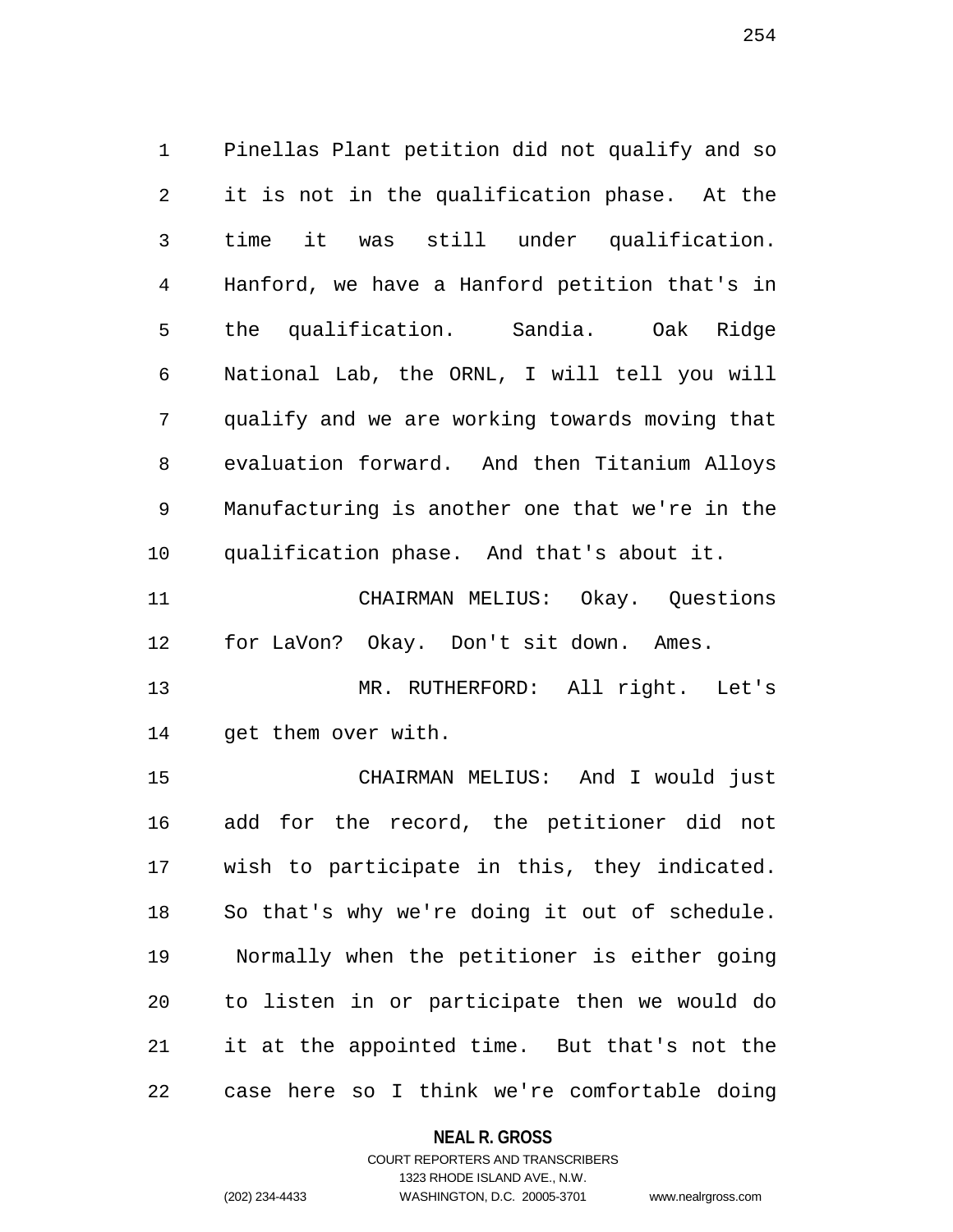1 it at this time.

2 MR. RUTHERFORD: Okay. I'm going 3 to provide actually an update on the Ames 4 Laboratory SEC Petition Evaluation Report. We 5 actually presented this during a Board 6 conference call. I'll give you a little 7 summary of how we got to where we are. In 8 November if the Board will remember, we 9 completed a review of the existing SEC Class 10 Definitions and presented the findings of that 11 review to the Advisory Board. The findings of 12 that review indicated that we wanted to move 13 forward with an 83.14 to change the Class 14 Definition for Ames. So in March of this 15 year, we informed an Ames Laboratory claimant 16 that we were unable to reconstruct the 17 radiation dose for that claim and then we 18 received an 83.14 SEC petition in April. In 19 April we qualified that petition and we issued 20 our Evaluation Report in June of this year. 21 In July we presented the

22 Evaluation Report to the Advisory Board and

### **NEAL R. GROSS**

COURT REPORTERS AND TRANSCRIBERS 1323 RHODE ISLAND AVE., N.W. (202) 234-4433 WASHINGTON, D.C. 20005-3701 www.nealrgross.com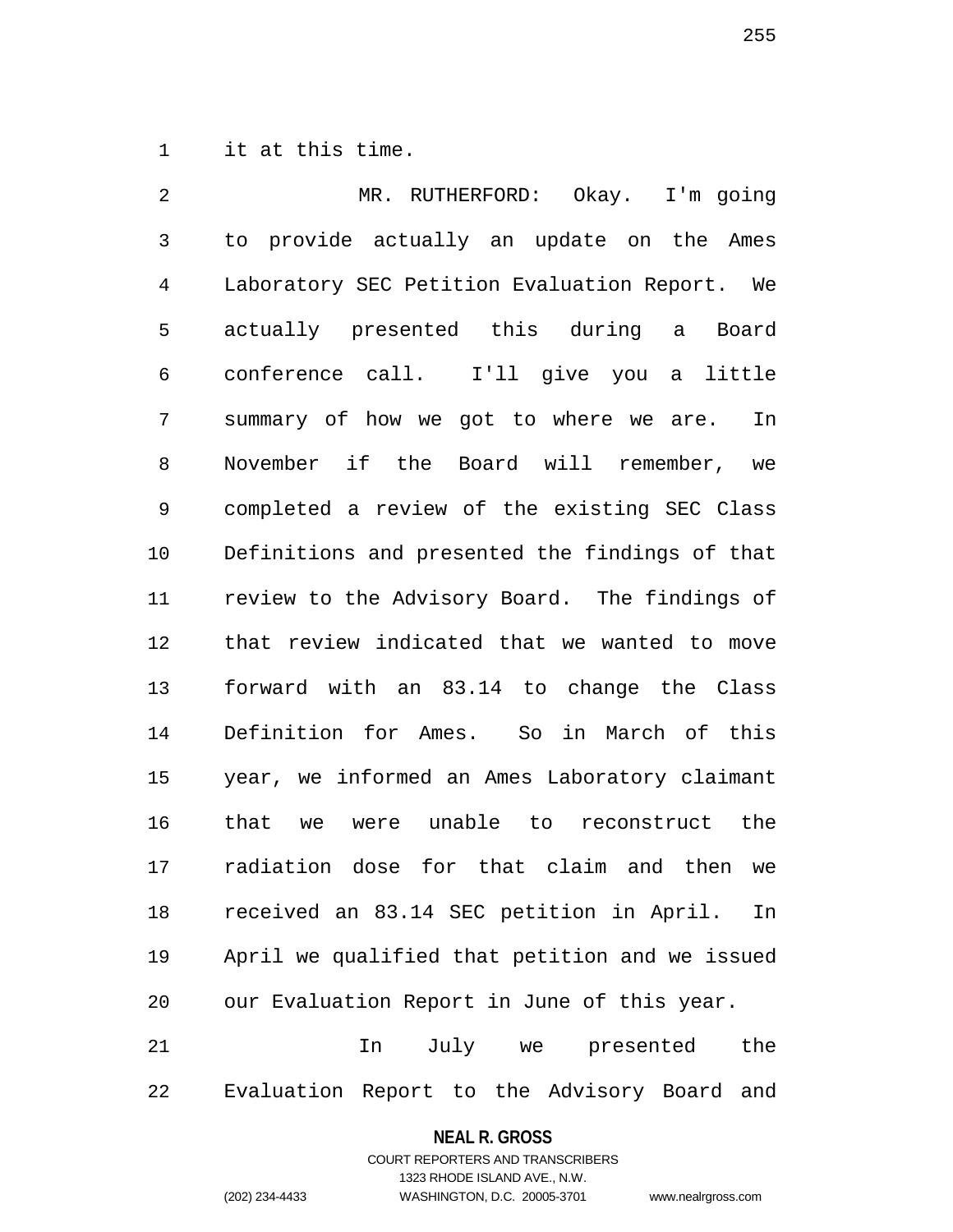1 during the Board's conference call. Prior to 2 taking action on the recommended Class, the 3 Advisory Board wanted a better understanding 4 of how DOL determines eligibility of claims 5 under EEOICPA for the Ames Laboratory. So we 6 also issued a revision to our Evaluation 7 Report. We changed the Class recommended 8 start date from January 1 to August 13 to be 9 consistent with the Manhattan Engineering 10 District. And here's our proposed Class that 11 we presented at the conference call. I'm not 12 going to read it all, but basically it's all 13 Department of Energy employees from August 14 13th, 1942 through December 31st, 1970. I 15 think I have the old presentation on here if 16 you want any additional information.

17 CHAIRMAN MELIUS: Do people have 18 questions like additional information? This 19 was a consolidation of a number of previous 20 petitions and I think was -- that we had 21 approved. It was to clarify the Class

22 Definition.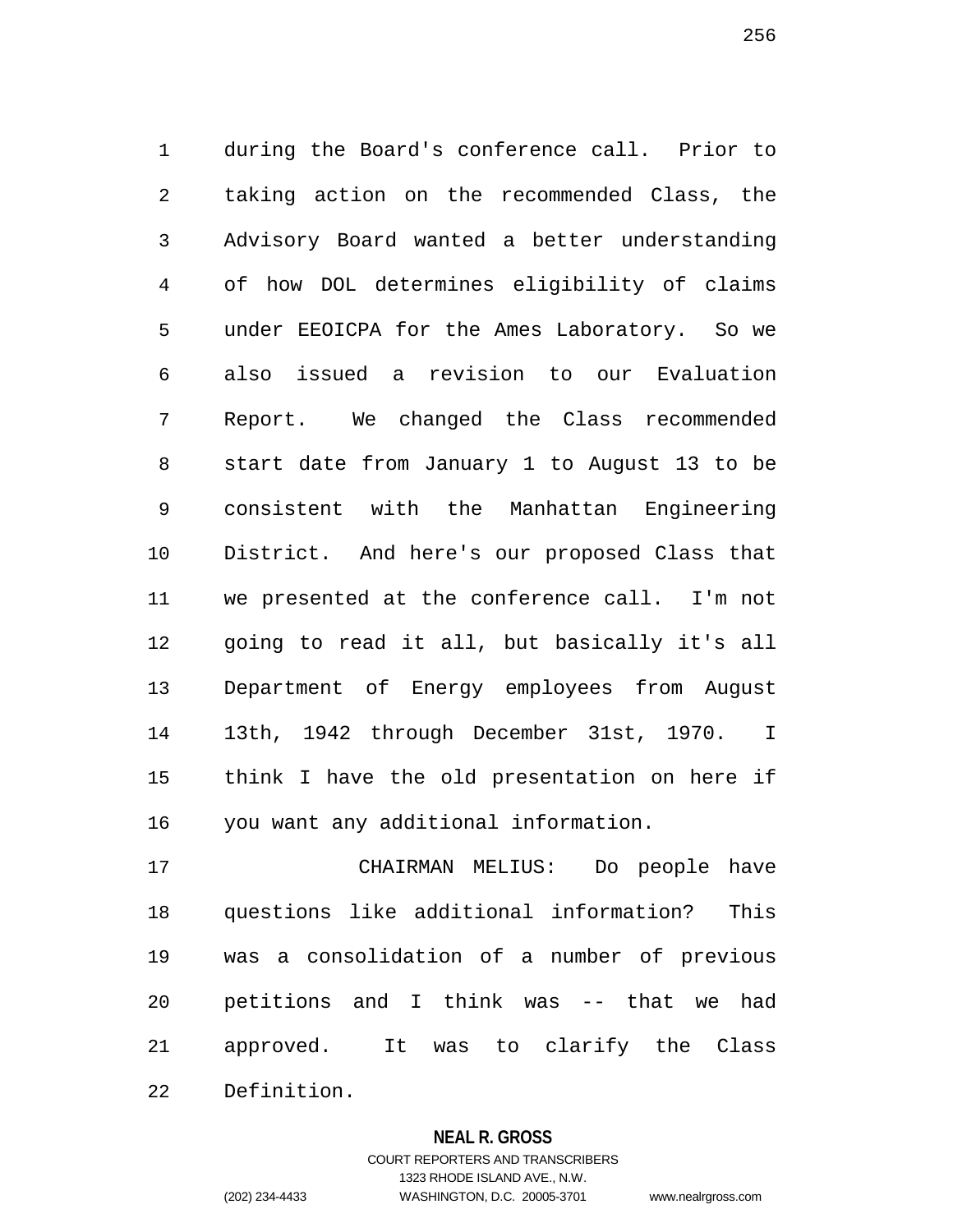1 MR. RUTHERFORD: That's correct. 2 CHAIRMAN MELIUS: And correct, I 3 think there was an error in terms of -- not an 4 error, but there was some clarification in 5 terms of time period also. 6 MR. RUTHERFORD: Right. 7 CHAIRMAN MELIUS: And our question 8 I think was I think both, if I recall right, 9 David Richardson and Paul Ziemer had questions 10 about the -- who would be covered during that 11 time period, how extensive was it in terms of 12 the employees of the university there at Ames. 13 Grad students. And while we don't have, you 14 know, full detail on that, I thought that 15 Rachel's slide yesterday clarifying the 16 Definition, how they administer that and who 17 they consider to be a qualified employee I 18 thought clarified that and essentially 19 narrowed it down sufficiently, but that's my 20 opinion.

21 MR. RUTHERFORD: This actually 22 consolidates the Classes from the sheet metal

### **NEAL R. GROSS**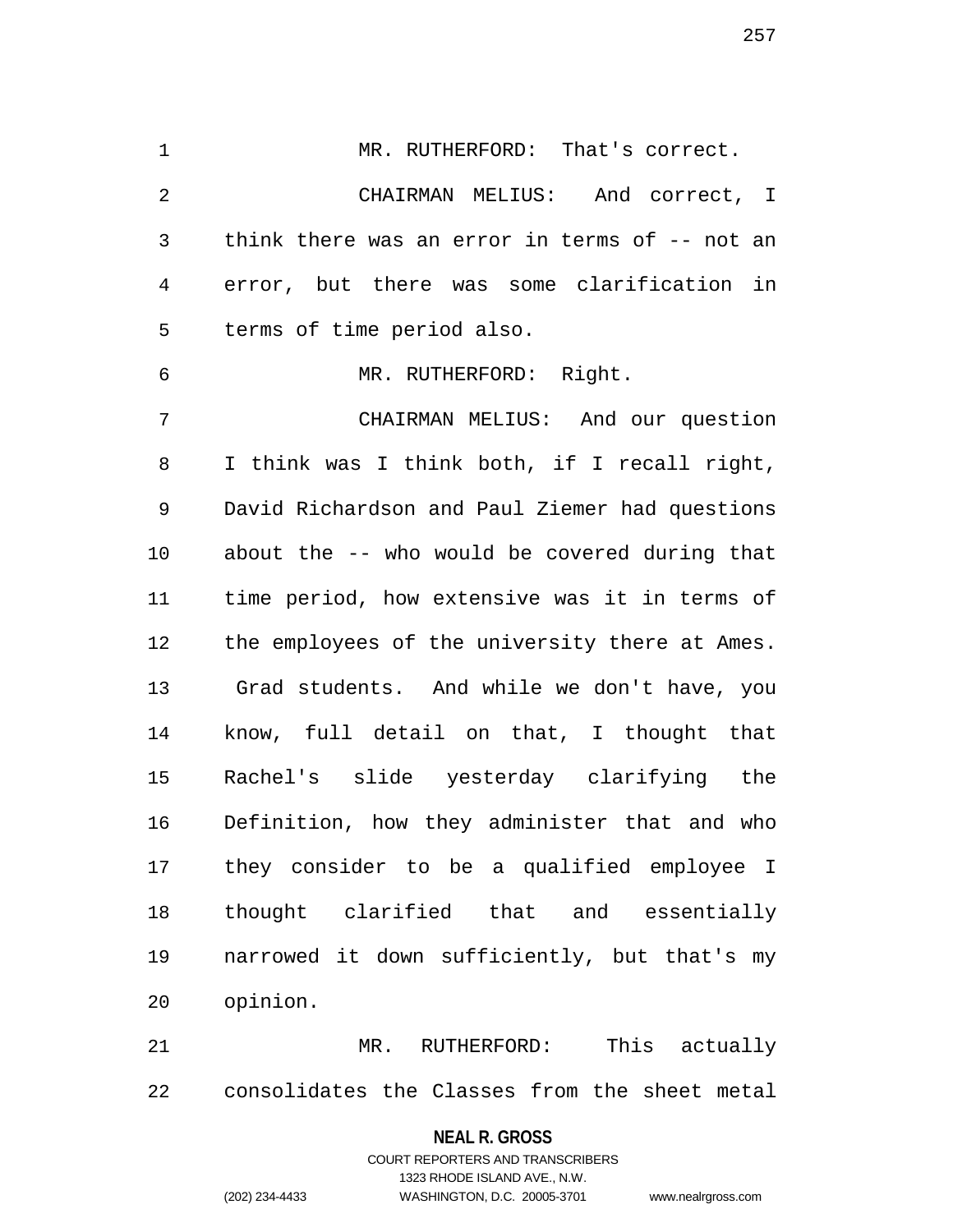1 workers that was previously a maintenance and 2 sheet metal workers as well as it pulls in the 3 Class Definition, the previous Class 4 Definition earlier years with -- tied to 5 thorium exposures.

6 CHAIRMAN MELIUS: Anybody have any 7 -- yes, Paul.

8 MEMBER ZIEMER: Could you remind 9 us of how many claimants are already in the 10 system from Ames?

11 MR. RUTHERFORD: No, I can't. I 12 don't recall. I'm not sure if we have any of 13 those numbers available to us. I know this is 14 not a large change in numbers.

15 DR. NETON: I can look it up in 16 just a second.

17 CHAIRMAN MELIUS: Okay.

18 MR. RUTHERFORD: We have 187 19 claims through all years and it is still a 20 covered facility at this time.

21 CHAIRMAN MELIUS: Any other 22 questions, comments? If not, do I hear a

### **NEAL R. GROSS**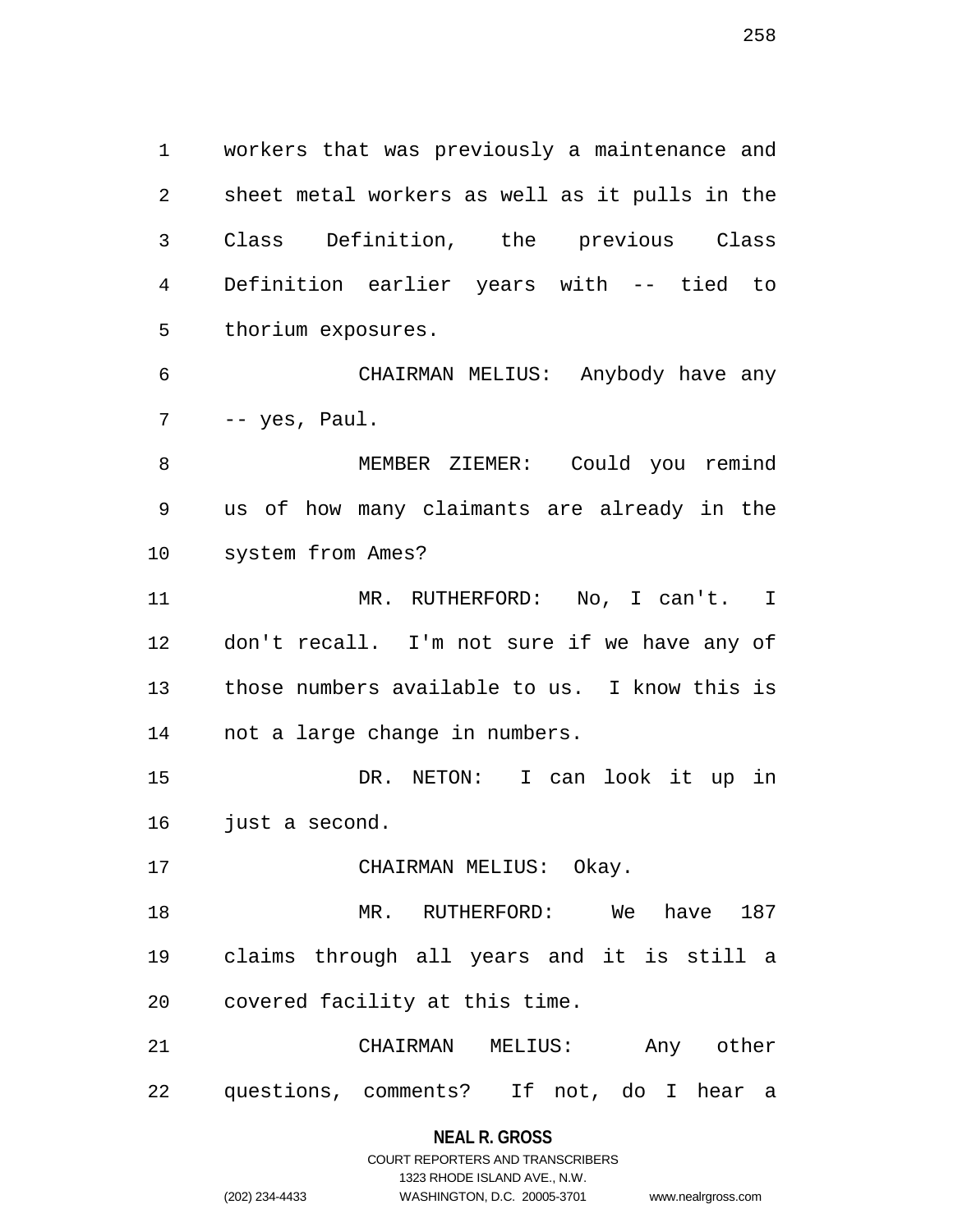1 motion?

2 MEMBER BEACH: I would like to 3 make a motion that we accept NIOSH's Class 4 Definition for Ames. 5 CHAIRMAN MELIUS: Okay. So 6 essentially accept their -- 7 MEMBER BEACH: Recommendation. 8 CHAIRMAN MELIUS: Their 9 recommendation, this report, right. Do I have 10 a second to that? 11 MEMBER FIELD: Second. 12 CHAIRMAN MELIUS: Any further 13 questions? If not, Ted, do you want to call 14 the roll? 15 MR. KATZ: Dr. Anderson. 16 MEMBER ANDERSON: Yes. 17 MR. KATZ: Ms. Beach. 18 MEMBER BEACH: Yes. 19 MR. KATZ: Mr. Clawson. 20 MEMBER CLAWSON: Yes. 21 MR. KATZ: Dr. Field. 22 MEMBER FIELD: Yes.

# **NEAL R. GROSS**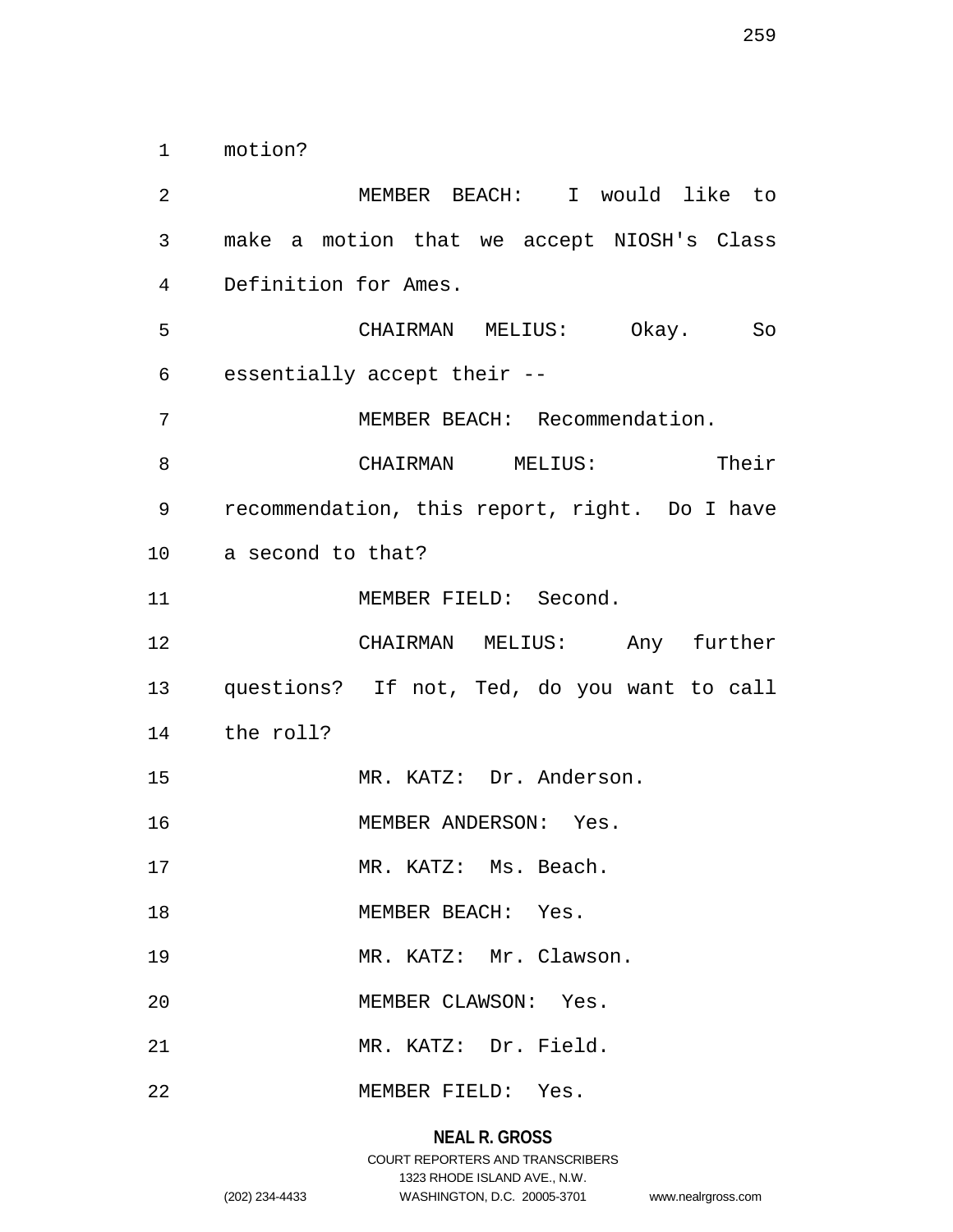| $\mathbf 1$ | MR. KATZ: Mr. Griffon.                        |
|-------------|-----------------------------------------------|
| 2           | MEMBER GRIFFON: Yes.                          |
| 3           | MR. KATZ: Dr. Lemen.                          |
| 4           | MEMBER LEMEN: Yes.                            |
| 5           | MR. KATZ: Dr. Melius.                         |
| 6           | CHAIR MELIUS: Yes.                            |
| 7           | MR. KATZ: Ms. Munn.                           |
| 8           | MEMBER MUNN: Yes.                             |
| 9           | MR. KATZ: Dr. Poston.                         |
| 10          | MEMBER POSTON: Yes.                           |
| 11          | MR. KATZ: Dr. Richardson.                     |
| 12          | MEMBER RICHARDSON: Yes.                       |
| 13          | MR. KATZ: Dr. Roessler.                       |
| 14          | MEMBER ROESSLER: Yes.                         |
| 15          | MR. KATZ: Mr. Schofield.                      |
| 16          | MEMBER SCHOFIELD: Yes.                        |
| 17          | MR. KATZ: Dr. Ziemer.                         |
| 18          | MEMBER ZIEMER: Yes.                           |
| 19          | MR. KATZ: It is unanimous with                |
| 20          | some absent Members. I'll collect their votes |
| 21          | afterwards. Motion passes.                    |
| 22          | CHAIRMAN MELIUS:<br>And we just<br>SO         |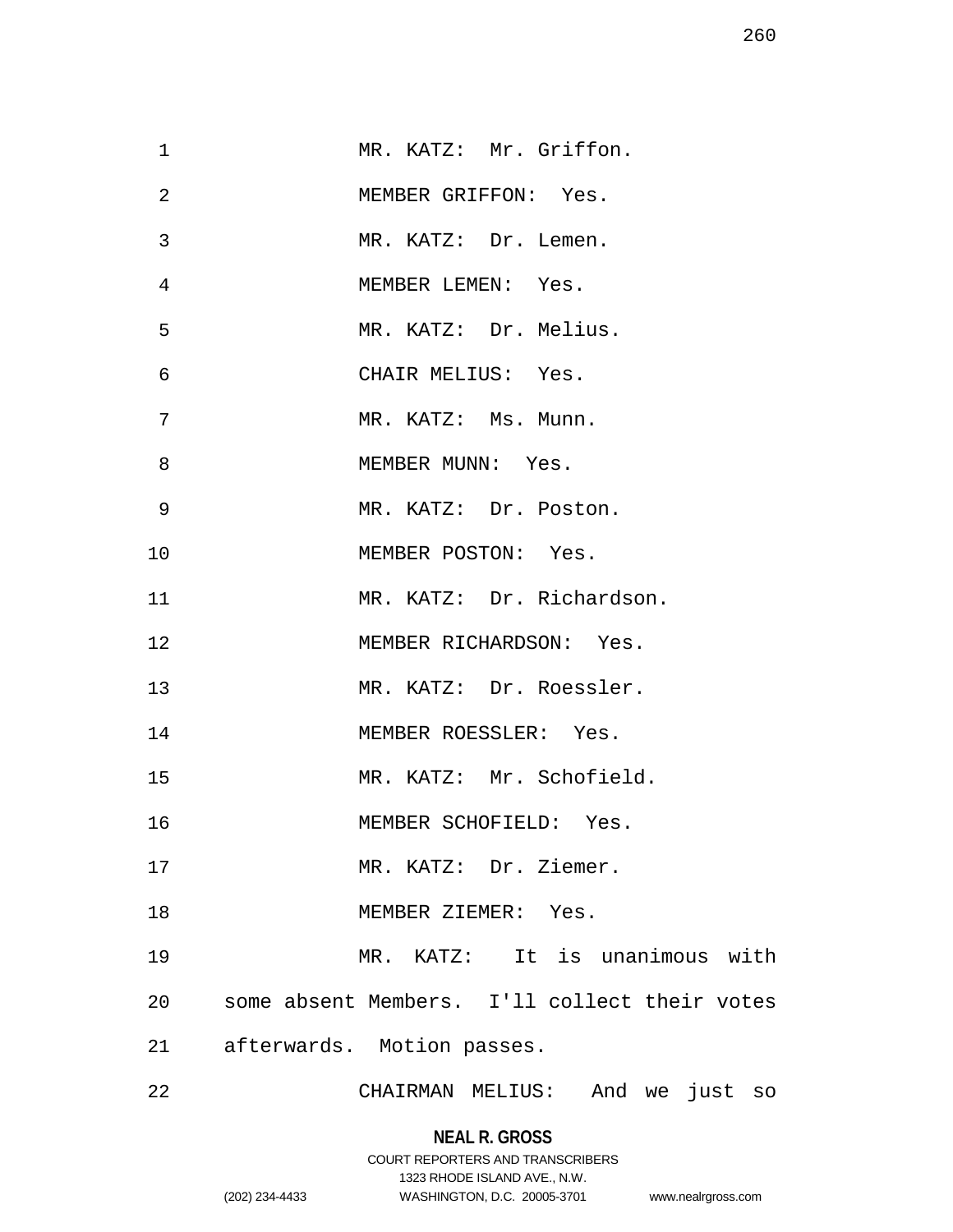1 happen to have a letter prepared. Again with 2 the usual proviso that this is passed down 3 within 30 days or the Chairman will notify the 4 Board. The Advisory Board on Radiation and 5 Worker Health, the Board, has evaluated a 6 Special Exposure -- SEC Petition 00185 7 concerning workers at the Ames Laboratory at 8 Iowa State University under the statutory 9 requirements established by the Energy 10 Employees Occupational Illness Compensation 11 Program Act of 2000, EEOICPA, and incorporated 12 in at 42 CFR 83.13. I believe the 83.14 will 13 be dropped. The Board respectfully recommends 14 that SEC status be accorded to all employees 15 of the Department of Energy, its predecessor 16 agencies and its contractors and 17 subcontractors who worked in any area at the 18 Ames Laboratory at Iowa State University 19 during the period from August 13th, 1940, 20 through December 31st, 1970, for a number of 21 work days aggregating at least 250 work days 22 occurring either solely under this employment

#### **NEAL R. GROSS**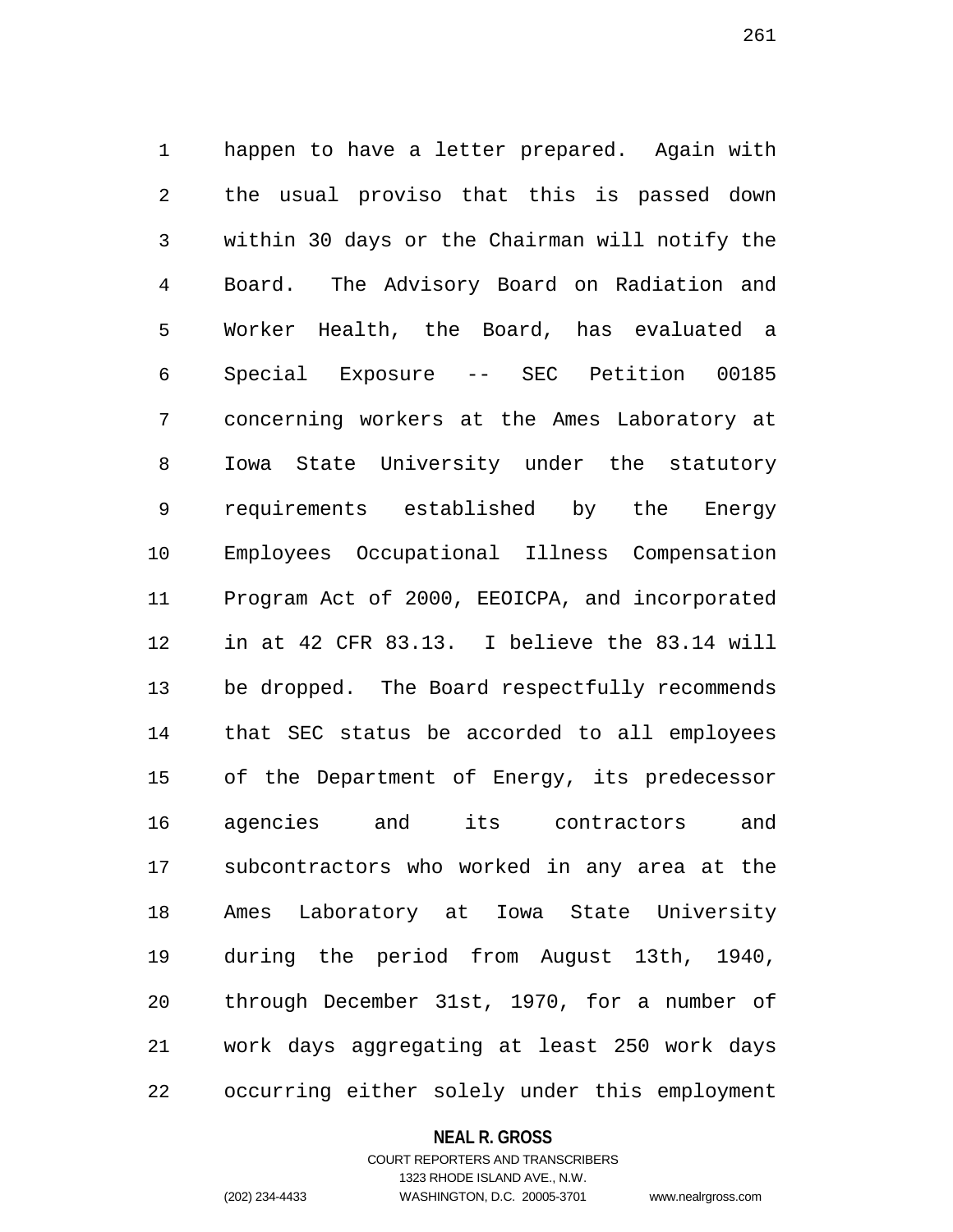1 or in combination with work days within the 2 parameters established for one or more other 3 Classes of employees included in the SEC.

4 This recommendation is based on 5 the following factors. One, individuals 6 working at Ames Laboratory during the time 7 period in question worked on the production of 8 materials for nuclear weapons. Two, the 9 National Institute for Occupational Safety and 10 Health, NIOSH, review of available monitoring 11 data as well as available process and source 12 term information, various production activity 13 at Ames Laboratory found that NIOSH lacked 14 adequate information necessary to complete 15 individual dose reconstructions with 16 sufficient accuracy for internal radiological 17 exposures due to thorium, plutonium and 18 thoron, and for most external exposures during 19 the time period in question. The Board 20 concurs with this determination. NIOSH 21 determined that health may have been in danger 22 for these Ames Laboratory employees during the

#### **NEAL R. GROSS**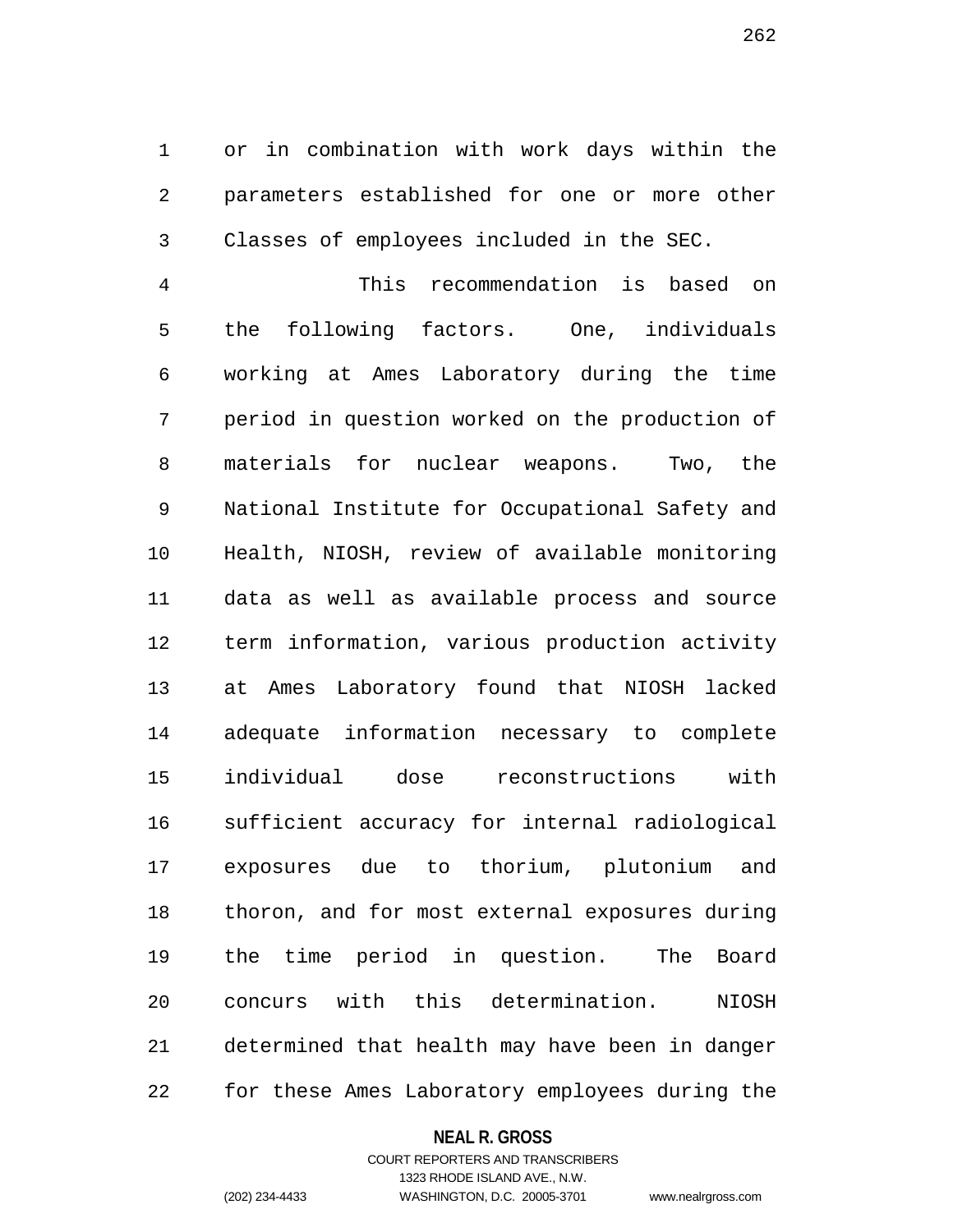1 time period in question. The Board also 2 concurs with this determination.

3 Based on these considerations and 4 the discussion at the August 23rd through 5 25th, 2011 Board Meeting the Board recommends 6 that this Class be added to the SEC. Enclosed 7 is the documentation from the Board Meeting 8 where this SEC Class was discussed. The 9 documentation includes transcripts of the 10 deliberations, copies of the petition, the 11 NIOSH review thereof and related materials. 12 If any of these items are unavailable at this 13 time, they will follow shortly. 14 Any comments or changes? Yes.

15 MEMBER ANDERSON: The second 16 bullet I think, the last -- second to the last 17 line, questions should be just question.

18 CHAIRMAN MELIUS: Yes. Yes, 19 David? 20 MEMBER RICHARDSON: I recently

21 learned that CFR Section 83.13 supersedes 22 Section 83.14 and so 83.14 could be struck.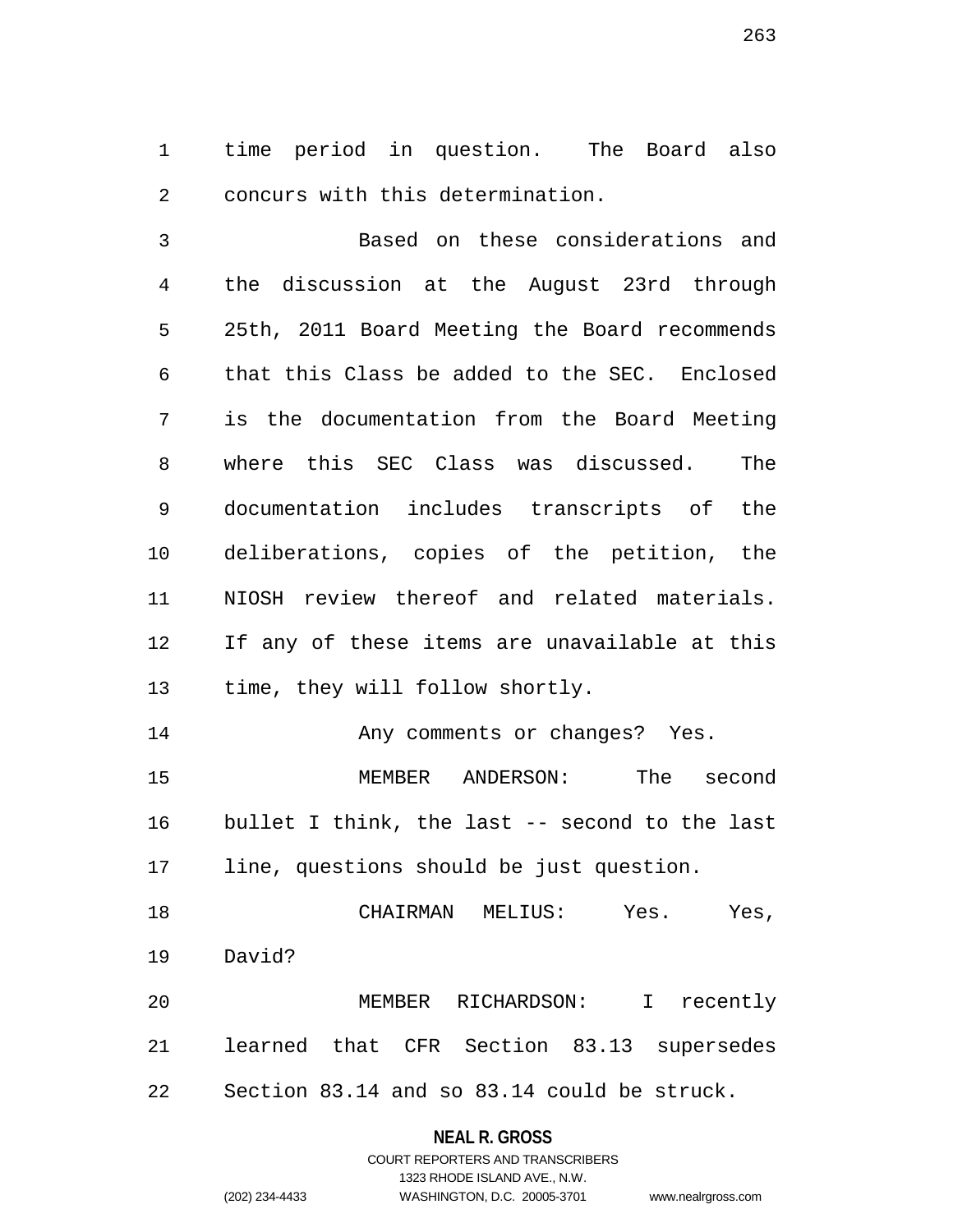1 CHAIRMAN MELIUS: That's what I -- 2 I did strike it. If you had been listening. 3 (Laughter.) 4 CHAIRMAN MELIUS: Yes, Jen. 5 MS. LIN: I think I actually have 6 the version that hasn't been reviewed by OGC 7 and OGC has a different version that should 8 report to you. But I'm just going to read the 9 changes here, what I have, and I'll share with 10 you the electronic copy. 11 CHAIRMAN MELIUS: Okay. I mean it 12 was shared with you over a week ago. 13 MS. LIN: Right, but I think the 14 OGC shared a different version with us and 15 then we sent it back to Nancy. But anyway, 16 there's just -- we can just do this right now. 17 CHAIRMAN MELIUS: Okay. 18 MS. LIN: For the second bullet 19 point in the middle of the sentence where it 20 says that NIOSH lacked adequate information 21 necessary to complete individual dose 22 reconstruction with sufficient accuracy for

**NEAL R. GROSS**

COURT REPORTERS AND TRANSCRIBERS 1323 RHODE ISLAND AVE., N.W. (202) 234-4433 WASHINGTON, D.C. 20005-3701 www.nealrgross.com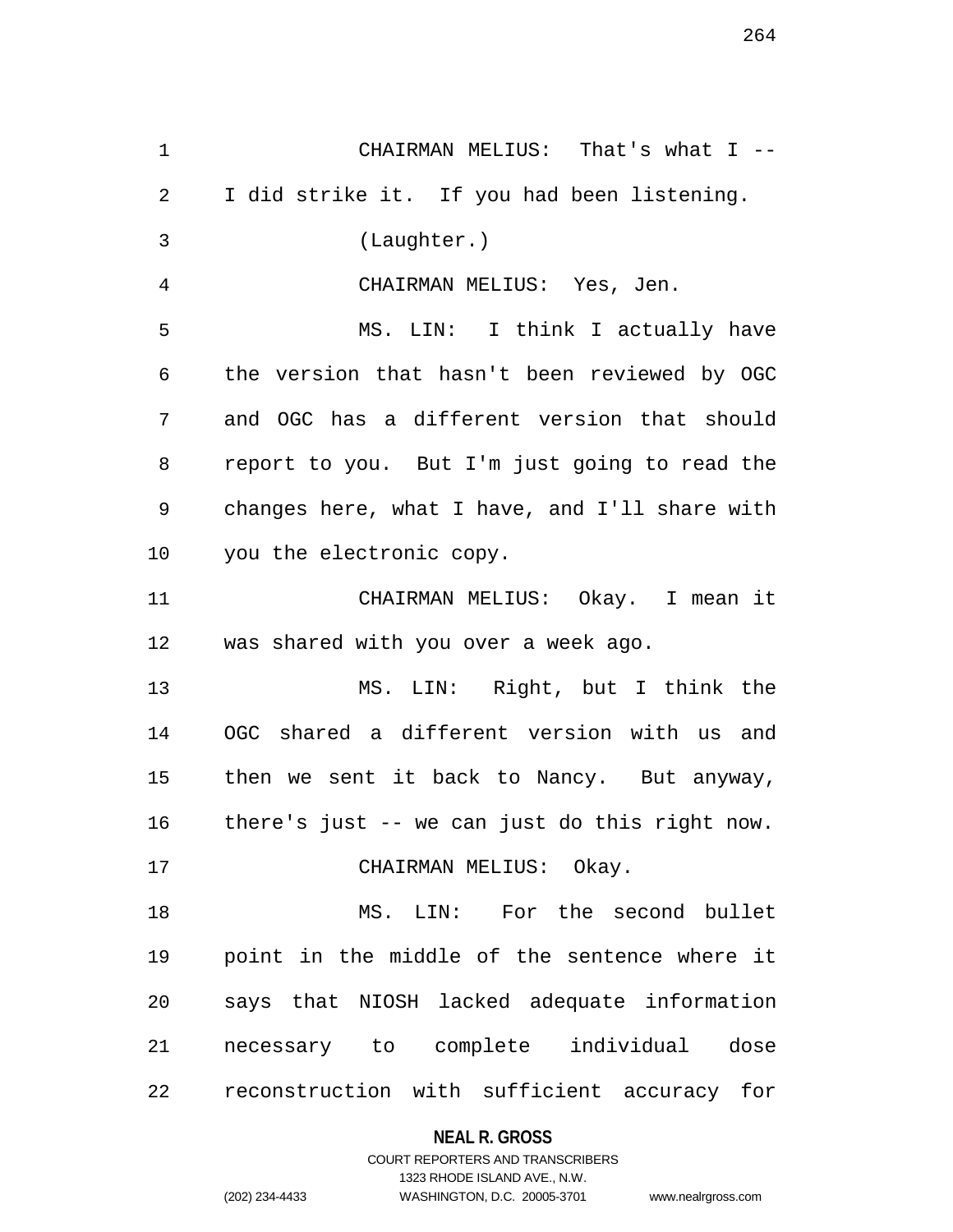1 most external exposure and internal 2 radiological exposures due to thorium, 3 plutonium, thoron and mixed fission products 4 during the time period in question. And other 5 ones are just editorial changes so I'll email 6 them to you.

7 CHAIRMAN MELIUS: Okay. Addition 8 of and mixed fission. Yes, Paul.

9 MEMBER ZIEMER: Could I ask one of 10 the NIOSH people was the work at Ames actually 11 considered production in the sense that it's 12 used for nuclear weapons as opposed to 13 research or -- I mean, we've used in this 14 document that they worked on the production, 15 both the first and second bullets talked about 16 the production of materials for nuclear 17 weapons. I don't know if there may be --

18 CHAIRMAN MELIUS: I actually took 19 that from the Evaluation Report. I had the 20 same question. Like it caught -- no, I agree. 21 MR. HINNEFELD: If I get this 22 wrong, I think somebody will correct me. If

#### **NEAL R. GROSS**

COURT REPORTERS AND TRANSCRIBERS 1323 RHODE ISLAND AVE., N.W. (202) 234-4433 WASHINGTON, D.C. 20005-3701 www.nealrgross.com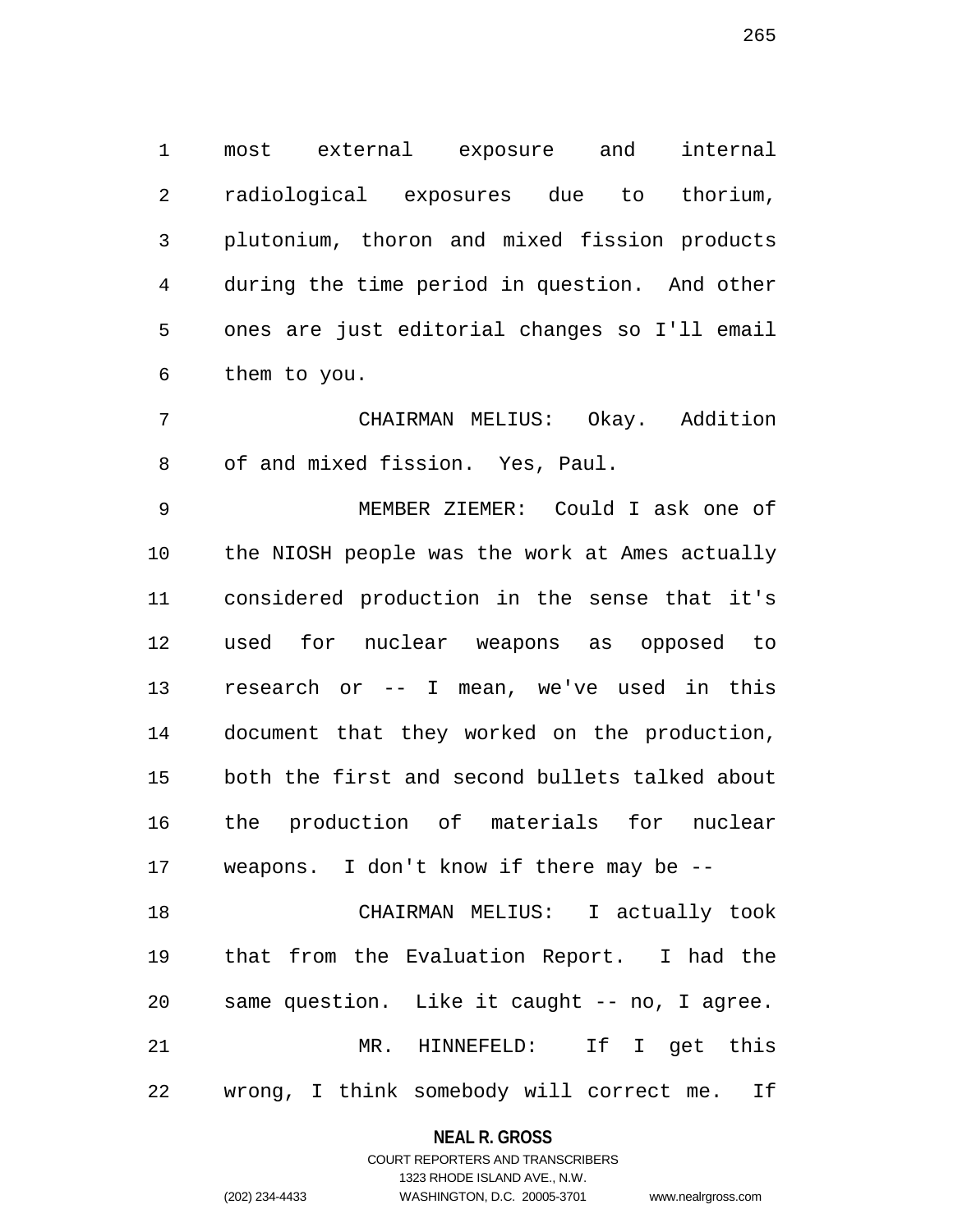1 I'm not mistaken, Ames did in fact -- that's 2 the site that developed the uranium bomb 3 reduction process which was uranium produced 4 for the uranium metal for the early program, 5 the early uranium produced for the MED. I 6 believe that was Ames.

7 MEMBER ZIEMER: They actually 8 produced the material used in the weapon.

9 MR. HINNEFELD: There was material 10 produced there. I assume they also did 11 research but there was material produced 12 there.

13 MEMBER ZIEMER: Okay, just wanted 14 to clarify.

15 MR. HINNEFELD: Some of this is 16 based on thorium work. I think it was the 17 same kind of thing. They developed the 18 process and produced some thorium. I think 19 they did production at Ames. Now, they may 20 have also done research.

21 MEMBER ZIEMER: The development of 22 the process I'm very clear on. My question

> **NEAL R. GROSS** COURT REPORTERS AND TRANSCRIBERS 1323 RHODE ISLAND AVE., N.W. (202) 234-4433 WASHINGTON, D.C. 20005-3701 www.nealrgross.com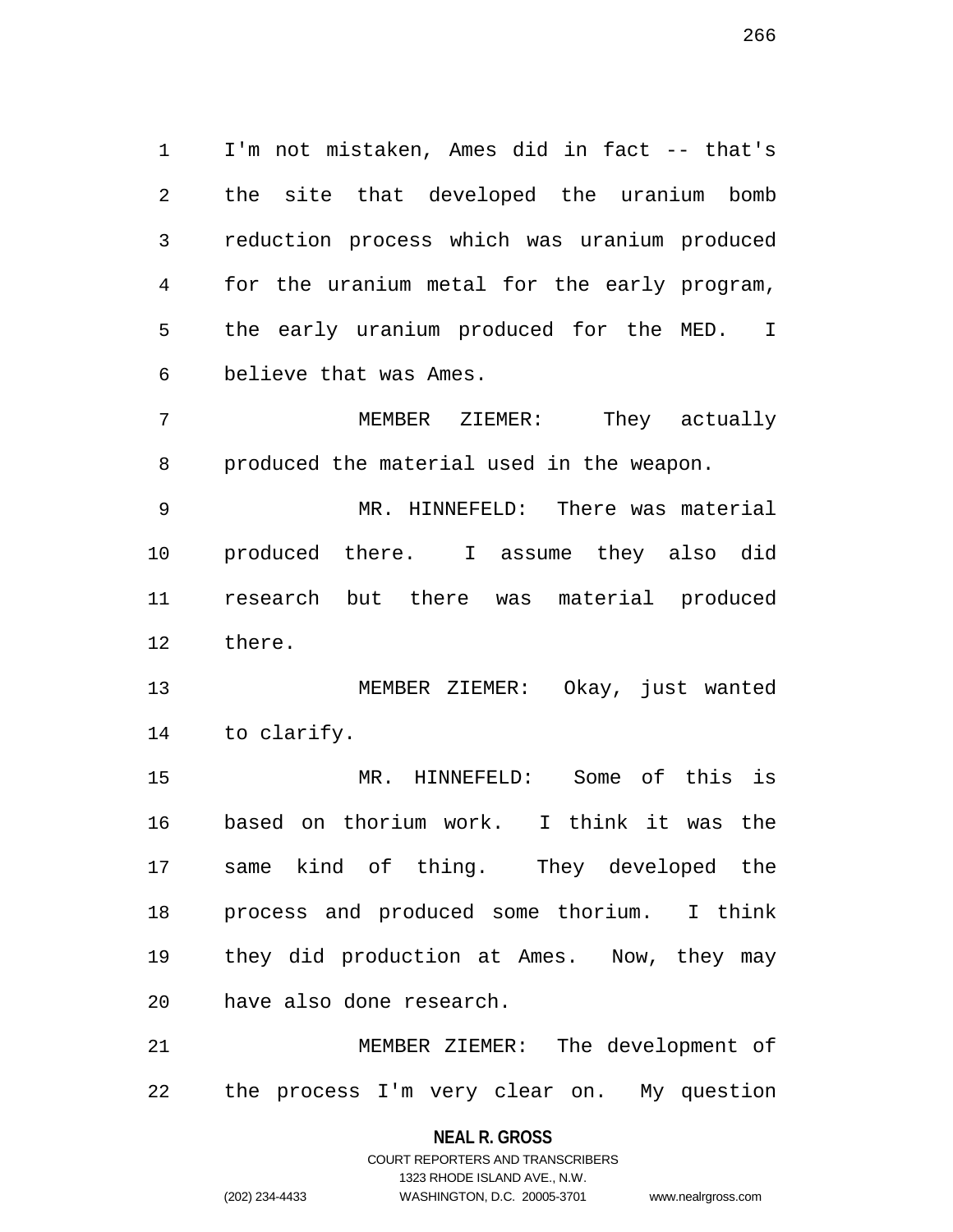$1$  was  $-$ 

2 MR. HINNEFELD: I know they --3 MEMBER ZIEMER: They produced it 4 for one weapon. That's enough. 5 MR. HINNEFELD: But it was for the 6 reactors. 7 MEMBER ZIEMER: Thank you. 8 CHAIRMAN MELIUS: Okay. Why don't 9 we move on to the -- I'll just ask Jen, can 10 you make sure the Vitro letter? Because I 11 have a similar version up here that we were 12 given that was printed out. I want to make 13 sure -- that's for potential discussion 14 tomorrow. We haven't discussed it. To make 15 sure it's the right one that's a little. 16 What? 17 MS. LIN: I also just sent you the  $18$ 19 CHAIRMAN MELIUS: Okay, thank you. 20 Thank you. Okay. I'll compare what you sent 21 me. Public comment session comments. I guess 22 the easiest thing is, it may be a little bit

#### **NEAL R. GROSS**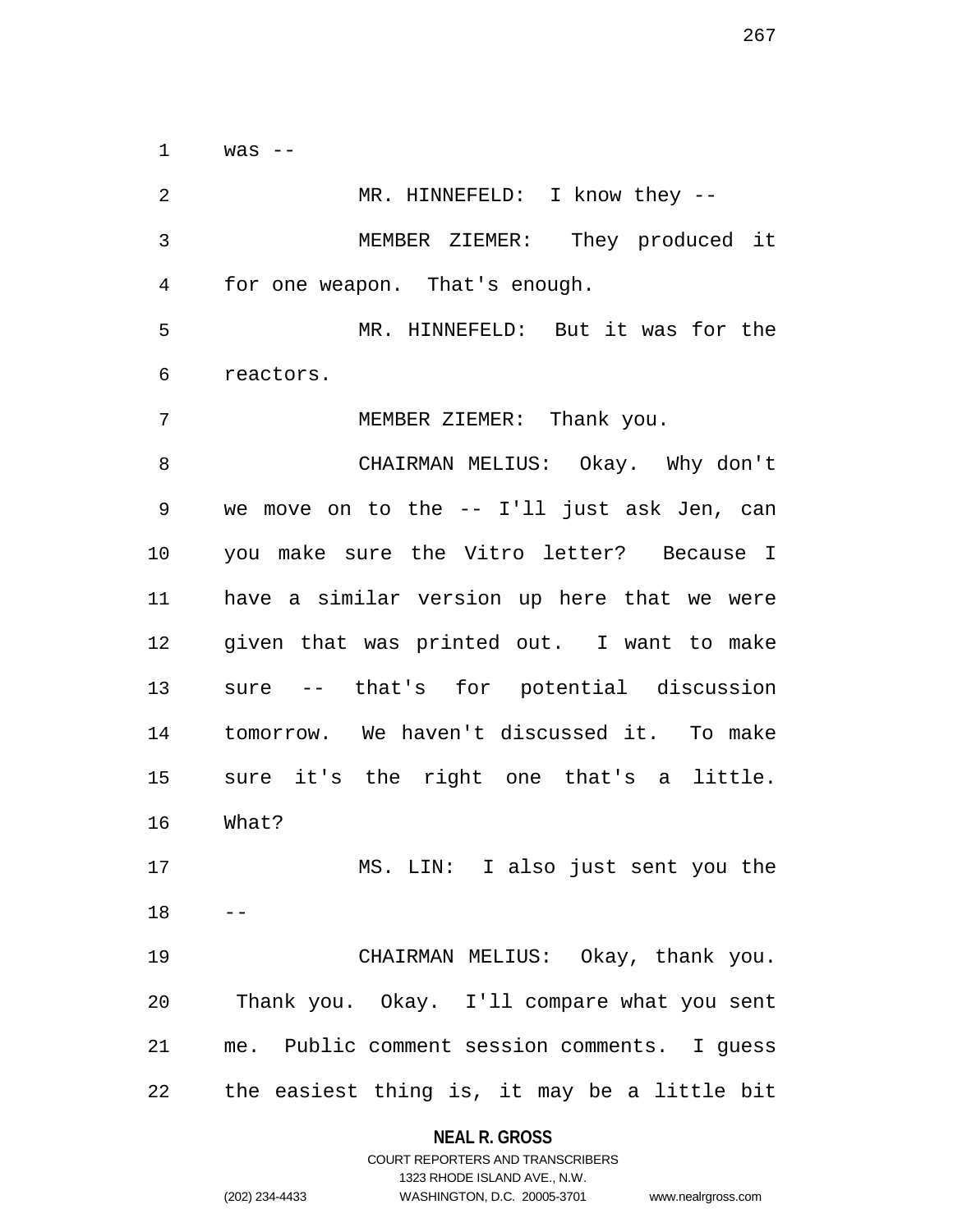1 tedious to go through them one at a time 2 unless people have picked out ones that they 3 have concerns about. Why don't we do that 4 first? Anybody have any that they have 5 concerns about? The first one is Dr. McKeel. 6 The disposition of that. Second one is the 7 letter from the Alliance of Nuclear Worker 8 Advocacy Groups. Third is --

9 MEMBER ANDERSON: So have these 10 responses been sent?

11 CHAIRMAN MELIUS: These have been 12 directed to. We don't do a complete follow-up 13 because these are where they're directed and I 14 think the purpose of this review as we set it 15 up was to make sure that everything did get 16 directed that was appropriate to direct. Some 17 of this, you know, some are just comments and 18 they don't.

19 MEMBER ANDERSON: But when it says 20 response date, that means there was a --

21 CHAIRMAN MELIUS: Yes, this will 22 be tracked going forward but our, I think our

### **NEAL R. GROSS**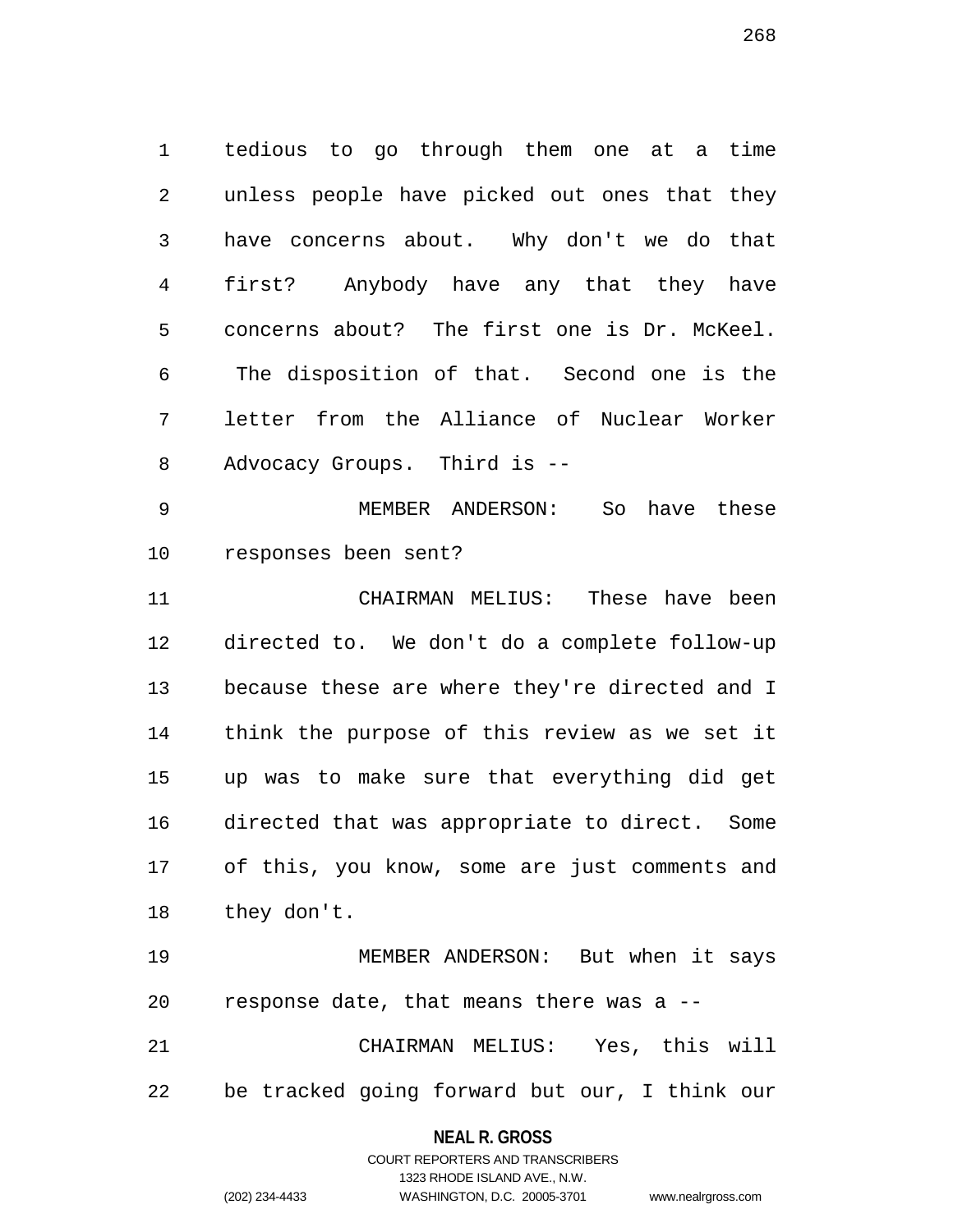1 review at this point is really the initial, 2 you know, an assignment for follow-up and that 3 things that everything -- anything that was 4 not followed up on that people think should be 5 followed up on.

6 MEMBER ANDERSON: Fair enough. 7 CHAIRMAN MELIUS: This used to be 8 a compact spreadsheet and then we said no, we 9 need more information. We added the -- so we 10 made it. I will add one thing I think that 11 might be helpful in the future is if we could 12 number these. Yes. Identity numbers so at 13 least we would have -- it would be a little 14 easier to talk about.

15 So I'm on page 27. There's a 16 comment regarding the Savannah River Site 17 which is, for example, directed to Tim Taulbee 18 and Mark. Again, some general comments from 19 Terrie Barrie that were directed. Faye 20 Vlieger. The category coding is from the 21 Outreach Work Group.

22 MR. KATZ: And the condensing them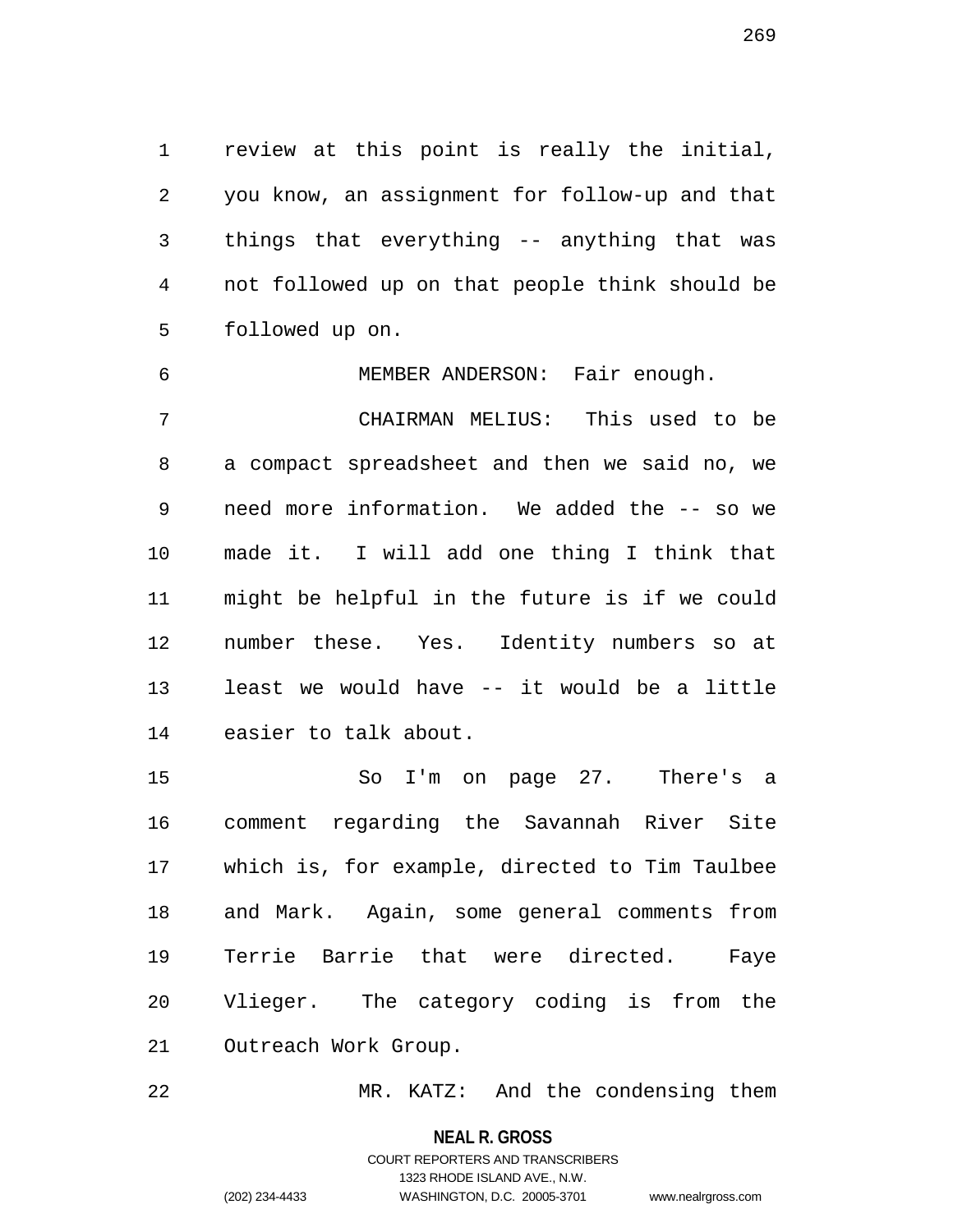1 can be quite a deal. There were like 23 -- 2 CHAIRMAN MELIUS: Yes, yes. 3 MEMBER ANDERSON: The numbers 4 don't go up as high as this. 5 MR. KATZ: The numbers only matter 6 if you wanted to do some sort of analysis of 7 them down the road. 8 CHAIRMAN MELIUS: The comments on 9 behalf of Senators Gillibrand and Schumer, 10 straightforward. Public participant had a 11 question. Next. It's on page 43. Fernald 12 petitioner had a series of questions, some of 13 which were answered, some of which were 14 referred. A Linde petitioner had some 15 comments and questions. Again, this goes back 16 to February. The Norton petitioner had 17 questions. Savannah River is page 68. 18 Question. 19 MEMBER BEACH: My question on page 20 73. 21 CHAIRMAN MELIUS: And we'll skip 22 on to page 80.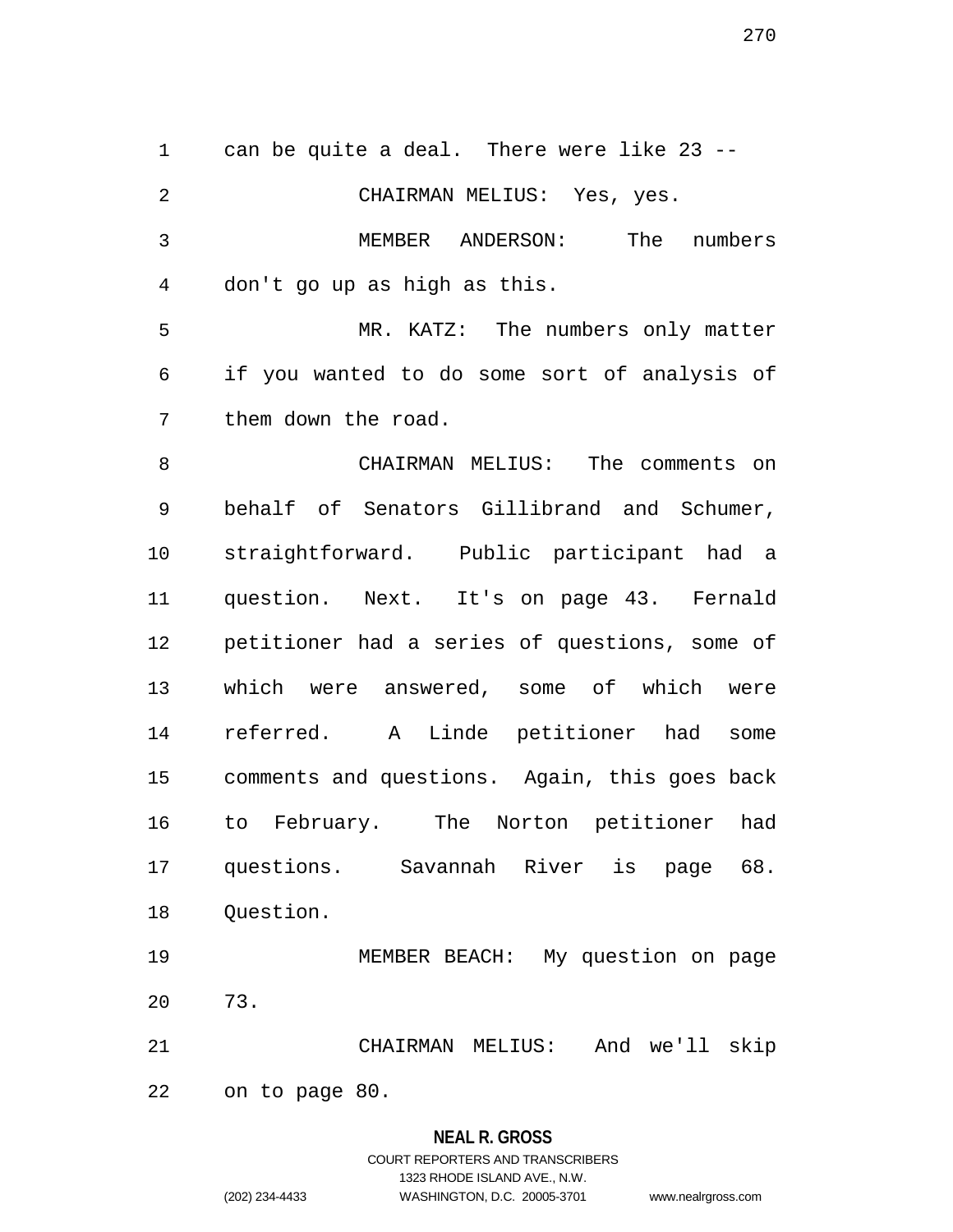1 (Laughter.) 2 MEMBER BEACH: Of course I took on 3 Mound which is page 73 and Mr. Hinnefeld had a 4 response. In the date, the 7/26/11, is that 5 the due date or is that what that's for? 6 CHAIRMAN MELIUS: She's on page 7 73. 8 MEMBER BEACH: It was just on the 9 Mound, the tritium stuff is due. 10 MR. HINNEFELD: I didn't print out 11 the 63 pages. I don't have it in front of me. 12 What's the comment address? 13 MEMBER BEACH: It addresses the 14 tritium and then it has your name as the 15 responsible and then a date, 7/26/11, so. 16 MR. HINNEFELD: For the tritium 17 report? 18 MEMBER BEACH: Yes. He just has 19 three points on that tritium and how it's 20 being used for -- 21 MR. HINNEFELD: Okay, well I think 22 at the time it was assembled that was probably

> **NEAL R. GROSS** COURT REPORTERS AND TRANSCRIBERS

> > 1323 RHODE ISLAND AVE., N.W.

(202) 234-4433 WASHINGTON, D.C. 20005-3701 www.nealrgross.com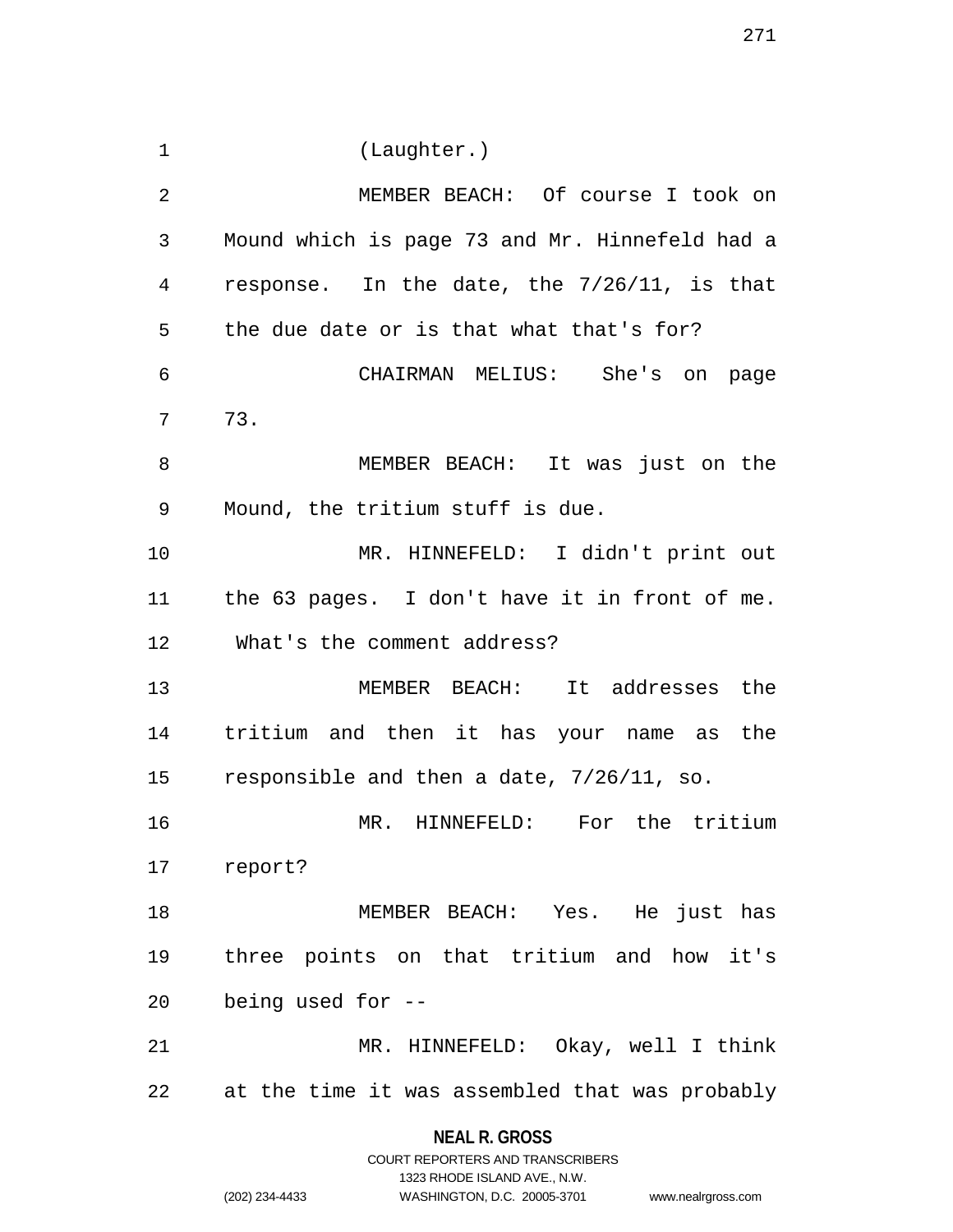1 our planned delivery date on tritium which is 2 like now in internal review so we're a little 3 late on that date.

4 MEMBER BEACH: Okay. 5 CHAIRMAN MELIUS: Unless I missed 6 one the final one is on -- that's it. Yes. 7 So we have no further. I don't think we need 8 to vote or anything. No, okay. Good. 9 MEMBER ANDERSON: It is helpful

10 having the transcript.

11 CHAIRMAN MELIUS: No, because if 12 you have questions, it's right there. You 13 don't have to go looking for the transcript. 14 Yes. And it's also something that's very 15 difficult to do on a Board call which is why 16 it tends to be delayed.

17 So I have around 4:20. Why don't 18 we take a short break, come back. We'll do 19 the Hanford presentation and then go right 20 into public comment period? So why don't we 21 take a 15-minute break and plan on coming back 22 about 35 of or so? 4:35, 25 of.

**NEAL R. GROSS**

# COURT REPORTERS AND TRANSCRIBERS 1323 RHODE ISLAND AVE., N.W. (202) 234-4433 WASHINGTON, D.C. 20005-3701 www.nealrgross.com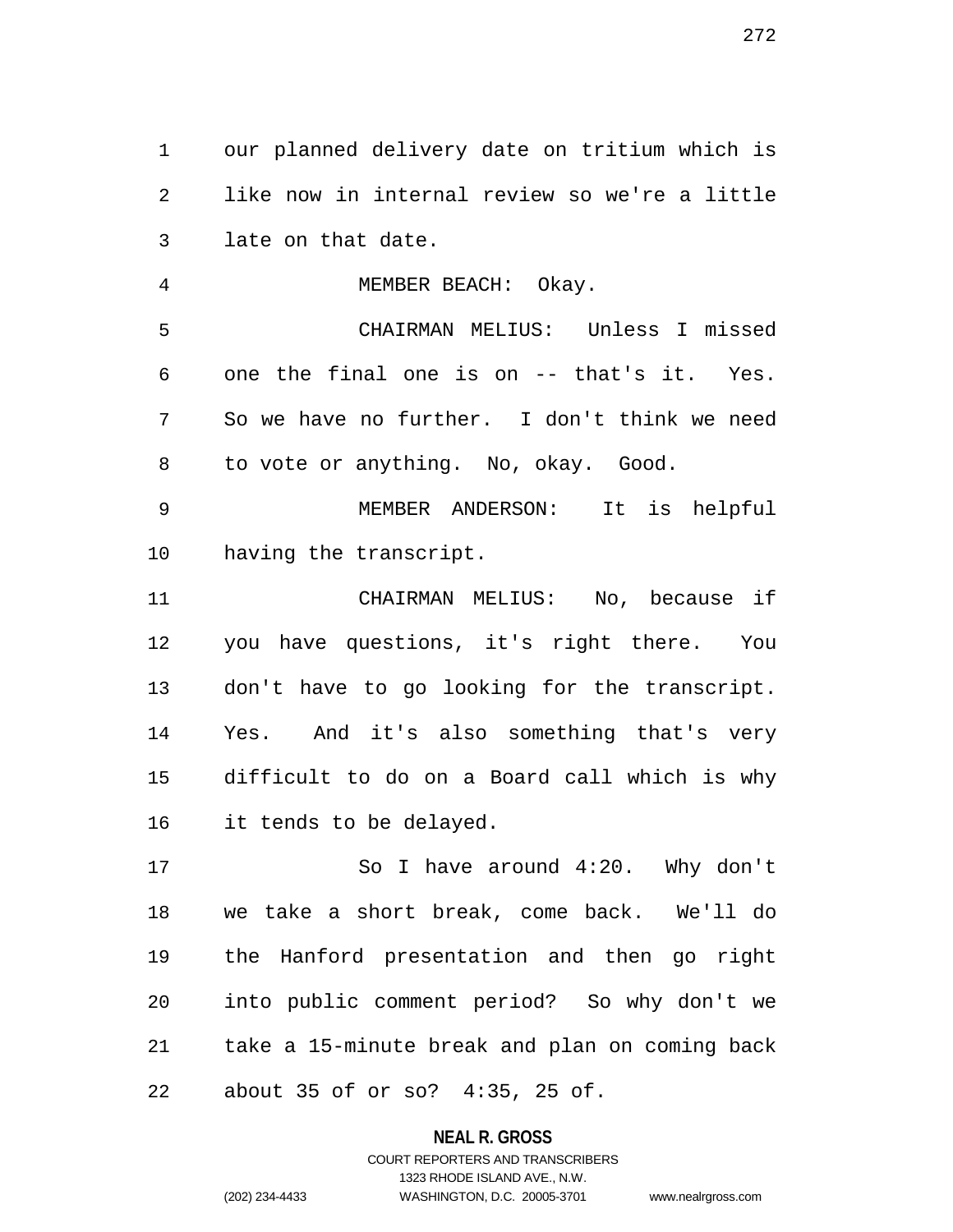| 1              | (Whereupon, the above-entitled |                         |  |                         |     |
|----------------|--------------------------------|-------------------------|--|-------------------------|-----|
| $\mathcal{L}$  |                                | matter went off         |  |                         | the |
| 3              |                                |                         |  | record at 4:23 p.m. and |     |
| $\overline{4}$ |                                | resumed at $4:52$ p.m.) |  |                         |     |

5 CHAIRMAN MELIUS: Okay, we will 6 reconvene now. I don't think we're missing 7 anybody right now. So I apologize for people 8 in the audience, it's the way we're set up 9 here. I have a brief update on where we stand 10 with the Hanford site. And I'm going to first 11 do a brief update on the review of the SECs 12 that are underway and then Sam Glover is going 13 to give a sort of complimentary update on 14 other -- those and other NIOSH activities 15 related to Hanford. The Hanford Work Group 16 has been actively reviewing these early SECs. 17 Again, working with NIOSH, we've added a 18 fairly large Class already to the Special 19 Exposure Cohort but there continue to be 20 ongoing issues. The petitioner has actually 21 brought some new ones to us recently based on 22 some more recent information that was made

#### **NEAL R. GROSS**

## COURT REPORTERS AND TRANSCRIBERS 1323 RHODE ISLAND AVE., N.W. (202) 234-4433 WASHINGTON, D.C. 20005-3701 www.nealrgross.com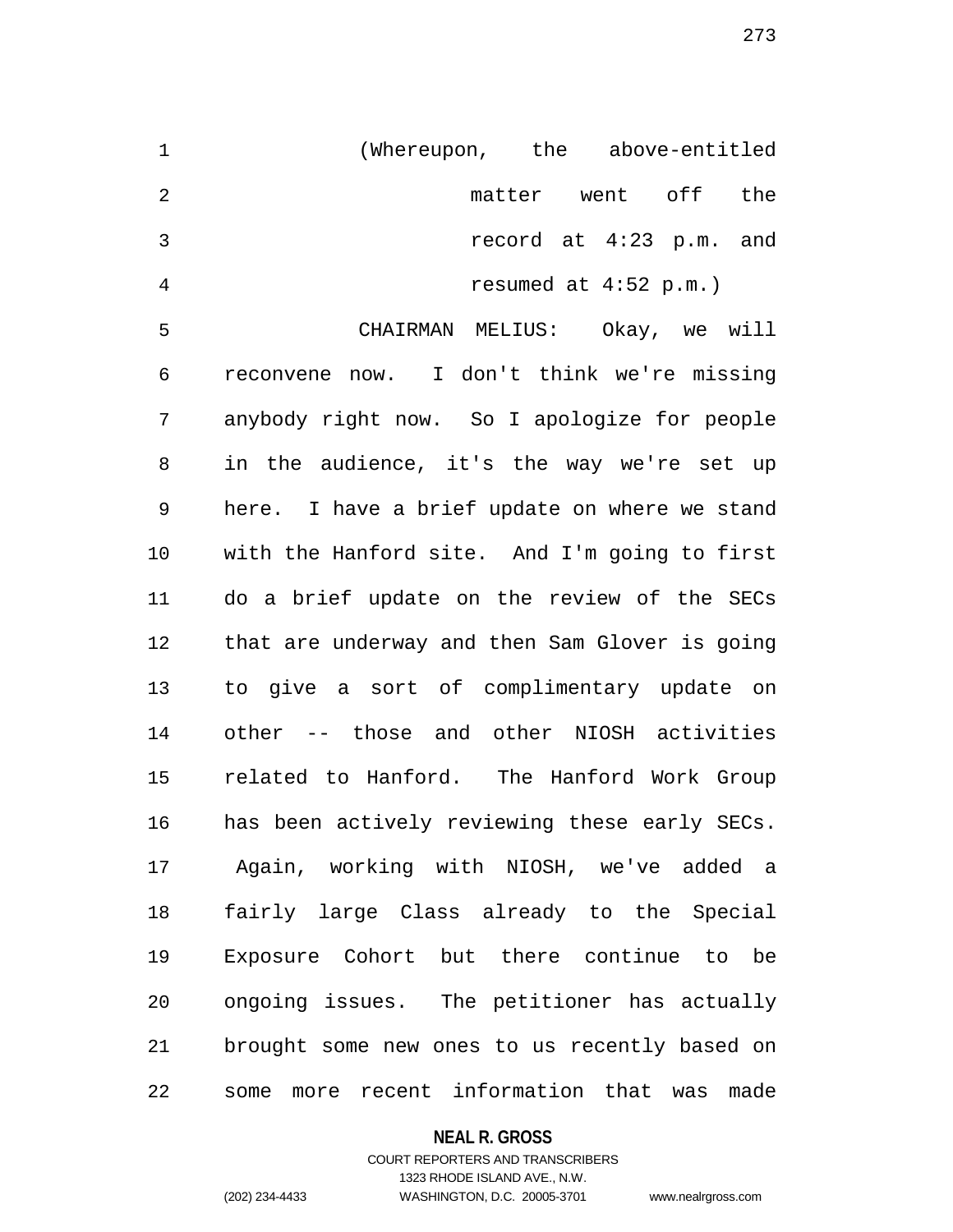1 available. And there's a fair amount of 2 activity. I'm not going to spend a lot of 3 time going through each of these issues but -- 4 and the Board Members, we have it in your 5 information guide. Unfortunately some of 6 these got cut off when they went into a PDF so 7 they look a little bit confusing. But I don't 8 think it's real critical information with 9 that. But there's a number of ongoing 10 activities related to evaluation of thorium. 11 I have about three or four slides of these. 12 So there's internal exposure issues related to 13 questions of data adequacy. There's other 14 data dose reconstruction issues there, Super S 15 plutonium, which we've dealt with before and 16 others, tritium and possible tritide exposures 17 that need to be followed up on in terms of 18 dose reconstruction. And then there's -- some 19 of these are some newer issues that have come 20 up, sort of ongoing issues, both the sort of 21 data quality over the years, some issues about 22 records that were destroyed and trying to make

#### **NEAL R. GROSS**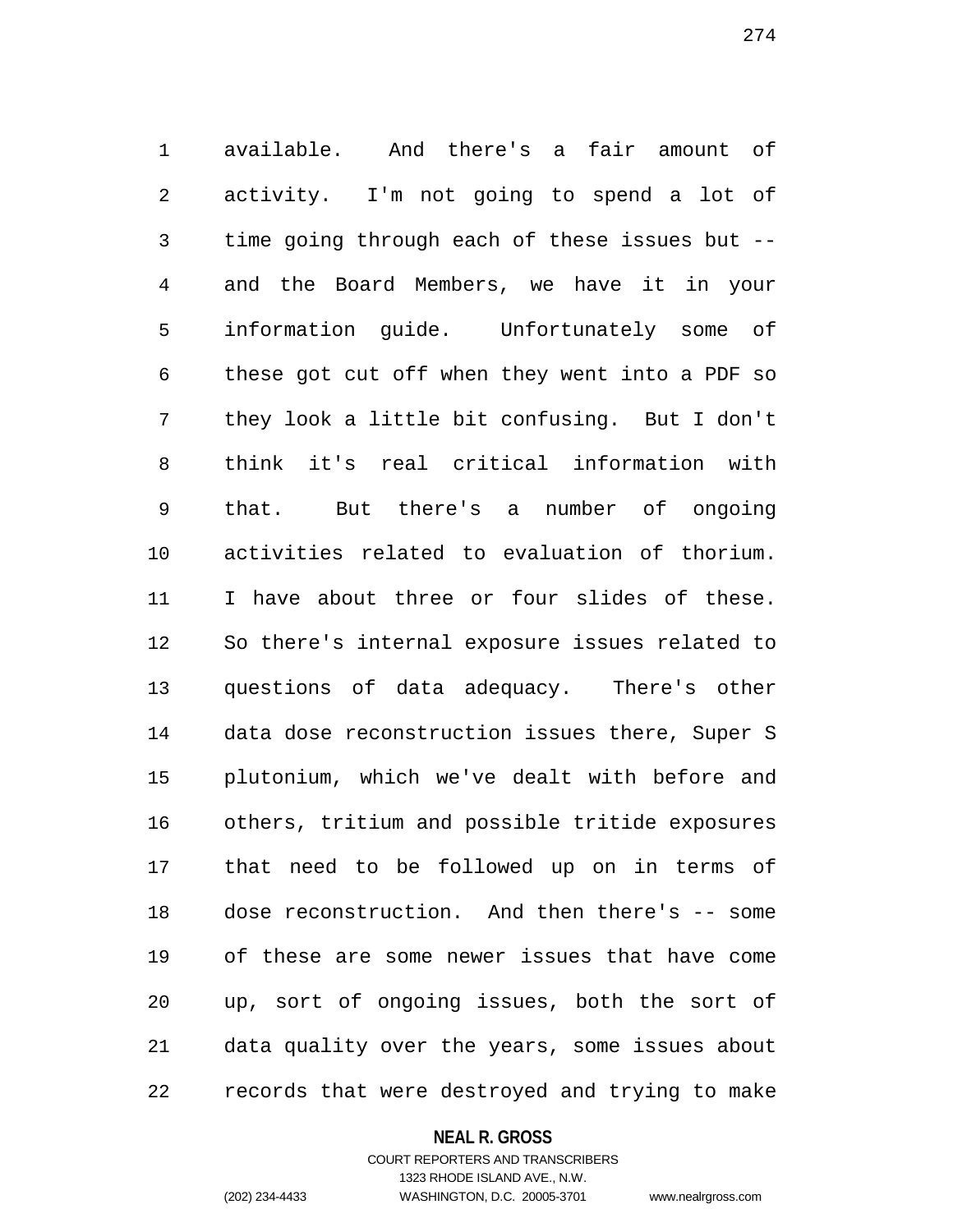1 sure that the destroyed records don't 2 interfere with the dose reconstruction. We 3 believe that a lot of them are duplicates but 4 -- or are not essential to dose reconstruction 5 but some may be and so that needs to be 6 clarified. And recently the petitioner 7 brought to our attention some problems with 8 Building 324 and cell B and related to that 9 and whether that will affect data adequacy for 10 dose reconstruction.

11 So all of these are under active 12 evaluation and continue to be. And we've been 13 working very closely with NIOSH. We had a 14 Work Group call last week briefly trying to 15 get everything prioritized for moving forward. 16 One of the activities on that, we tasked on 17 the Work Group call we did -- there's a newer 18 petition, at least 155 that we had talked 19 about at our last meeting as presented. It 20 had to do with some falsified testing, whether 21 that would affect dose reconstruction. So we 22 have now tasked and in the process of tasking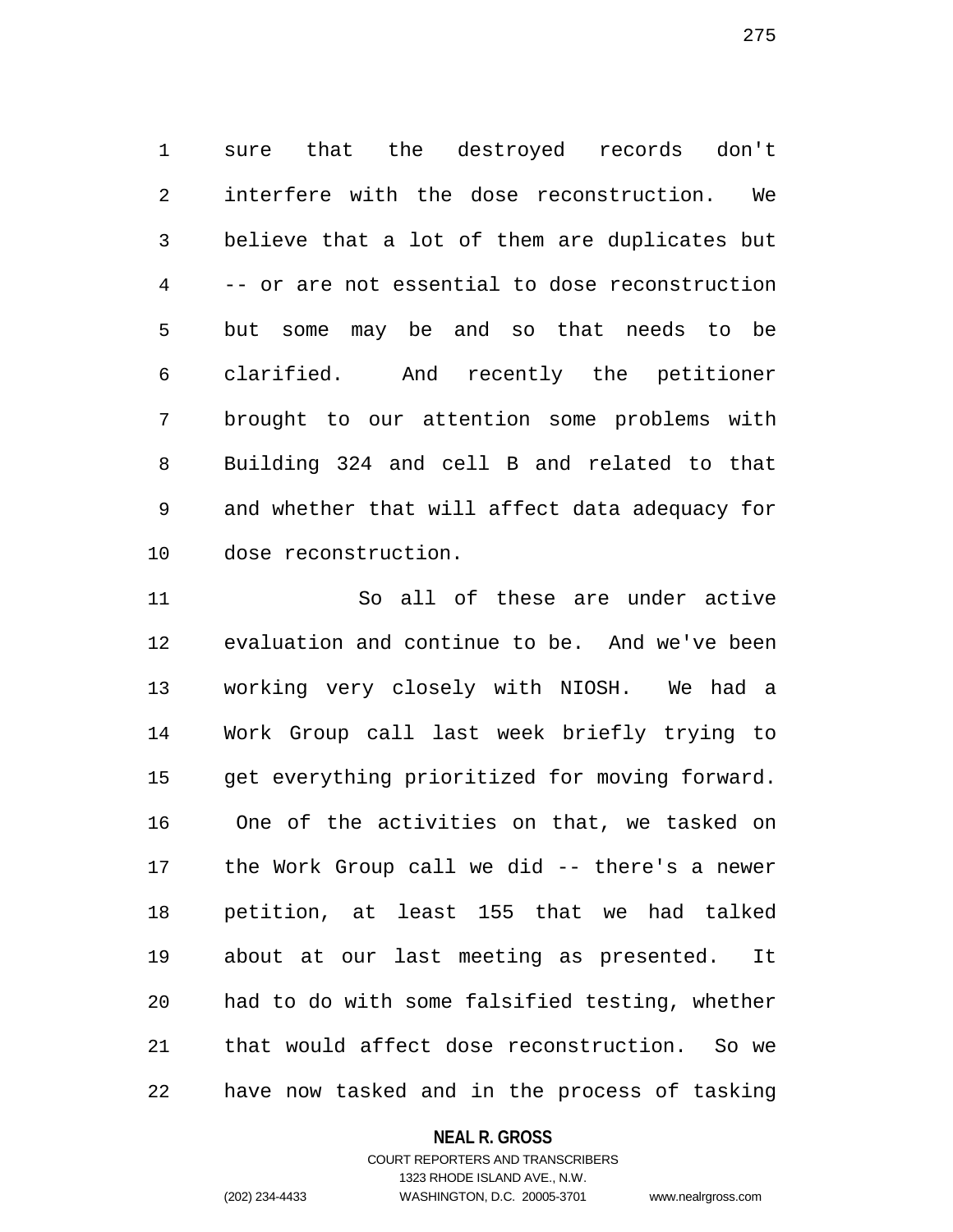1 our contractor SC&A to do follow-up on that 2 and to produce a report which will take some 3 period of time but we're making progress on 4 that. And let me turn it over to Sam Glover 5 from NIOSH who will now update you on sort of 6 the NIOSH activities that sort of complement 7 what the Board Work Group is doing in 8 connection with SC&A. Sam?

9 DR. GLOVER: Thank you, Dr. 10 Melius. This will be a very brief 11 presentation, probably about as long as it 12 took me to find it. So I'm just going to very 13 briefly provide you an update. We had a Work 14 Group call last week at the end of the week. 15 SC&A provided an extensive report and matrix 16 update so they reviewed the SEC issues, where 17 did our TBD updates, how did those -- where 18 did that kind of leave us, what TBD issues 19 might be closed. So an extensive set of 20 information.

21 And so let me just first start out 22 where do we stand. We have one current SEC

**NEAL R. GROSS**

COURT REPORTERS AND TRANSCRIBERS 1323 RHODE ISLAND AVE., N.W. (202) 234-4433 WASHINGTON, D.C. 20005-3701 www.nealrgross.com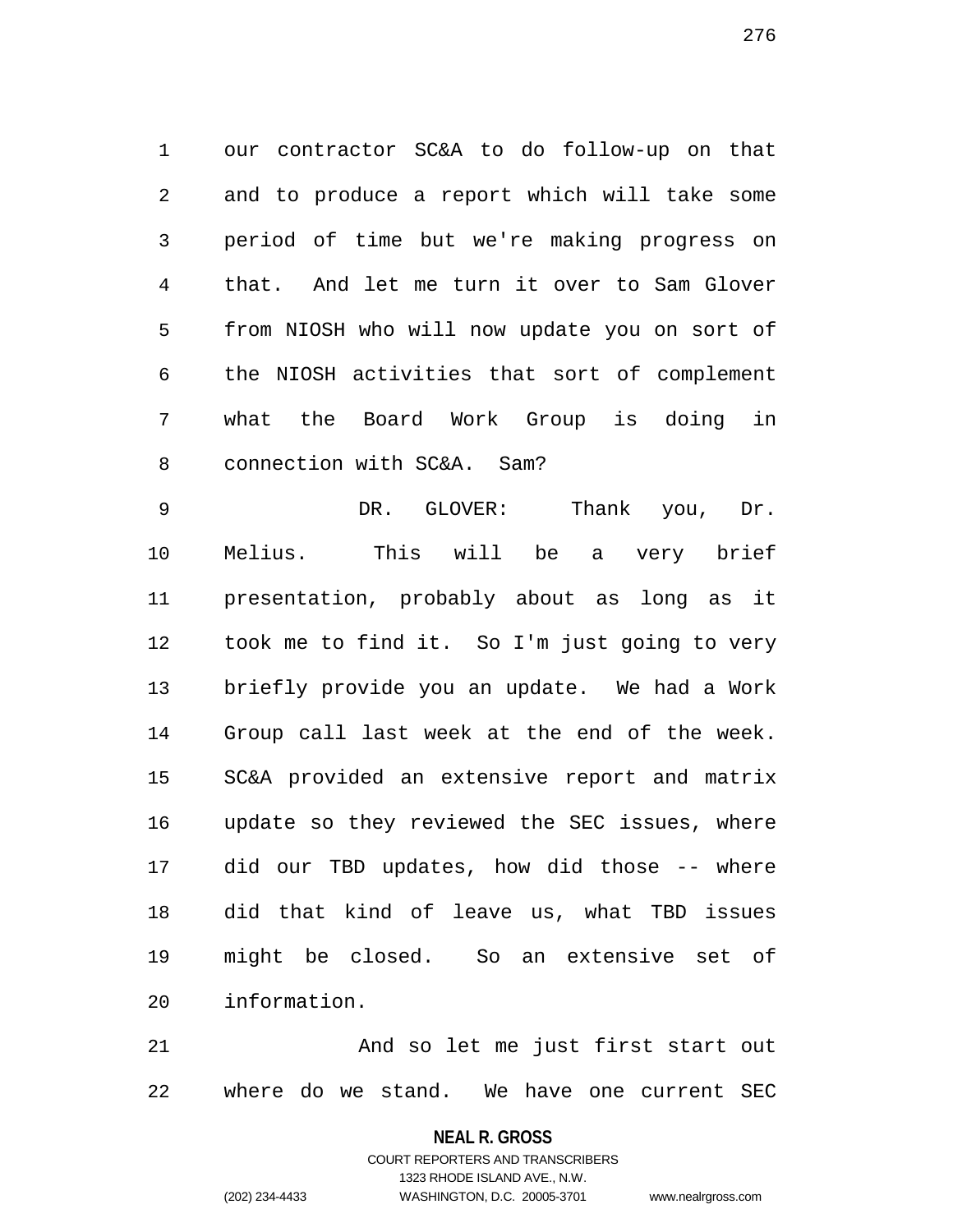1 petition before the Board. As Dr. Melius 2 said, this addresses the U.S. Testing data for 3 the plutonium. They specifically said 4 plutonium finishing plant. That really was 5 the highest plutonium activity out here and 6 they were very specific about people who had 7 bioassay and fecal measurements. From the 8 time frame, very narrow, 1987 through '89. 9 And so as Dr. Melius said, you've tasked them 10 to provide additional reports on that. Now 11 there are three current SEC Classes and 12 actually number 3 subsumed the previous two. 13 So the first one, so the very earliest years 14 where many forms of bioassay were not in 15 place, 46 through 68 were for sort of we'll 16 call them exotic radionuclides, highly 17 enriched uranium, thorium, promethium, and 18 then we've also realized that we couldn't put 19 people in places and that the time frame 20 really was better covered by June 30th, 1972. 21 And so that's all areas of Hanford through, 22 and that went into effect January 2010.

**NEAL R. GROSS**

COURT REPORTERS AND TRANSCRIBERS 1323 RHODE ISLAND AVE., N.W. (202) 234-4433 WASHINGTON, D.C. 20005-3701 www.nealrgross.com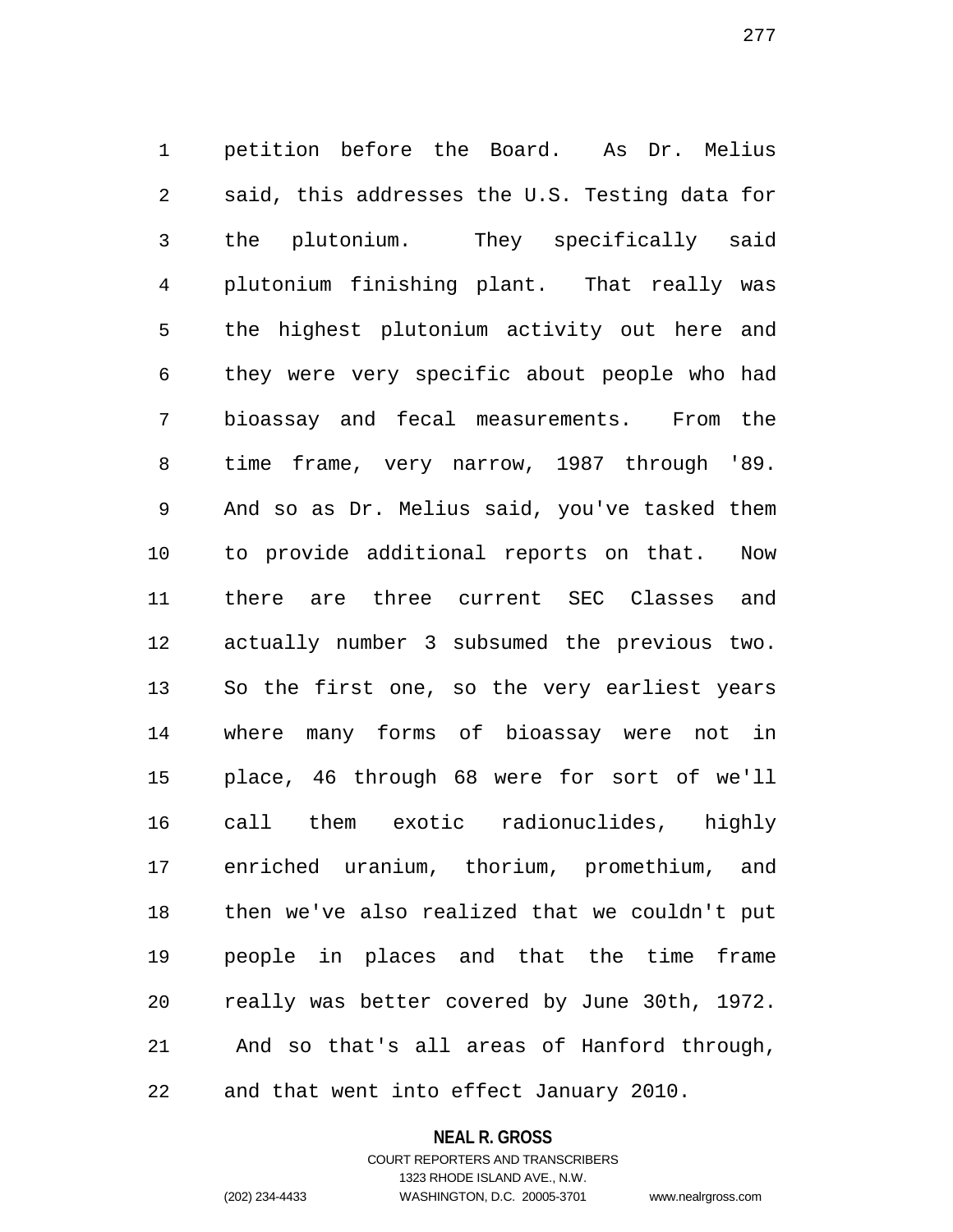1 So just to give you a flavor for 2 Hanford, it is one of the big sites. There 3 are 4,156 claims, 160 of those are active, 742 4 have been pulled for various reasons, often 5 SEC, either Hanford or a combination of other 6 facilities. Thirty-two hundred and fifty-four 7 are done, have been completed with 1,058 with 8 a greater than 50 percent PoC.

9 DOL maintains a running series of 10 these, probably for some of the big sites, but 11 this is an interesting graph that I'm sure you 12 have it in your packet. I thought it was 13 interesting just from the aspect as, how does 14 it change compensation and claims as a 15 function of the SECs. And so they actually 16 show as a function of dates what happens with 17 compensation, what is the slope. Some of 18 those are going to be claims probably that 19 after H you probably see just claims that are 20 old and being impacted by the SEC. But you 21 still see a fairly significant slope after 22 that initial slug, so you see more cases. I

### **NEAL R. GROSS**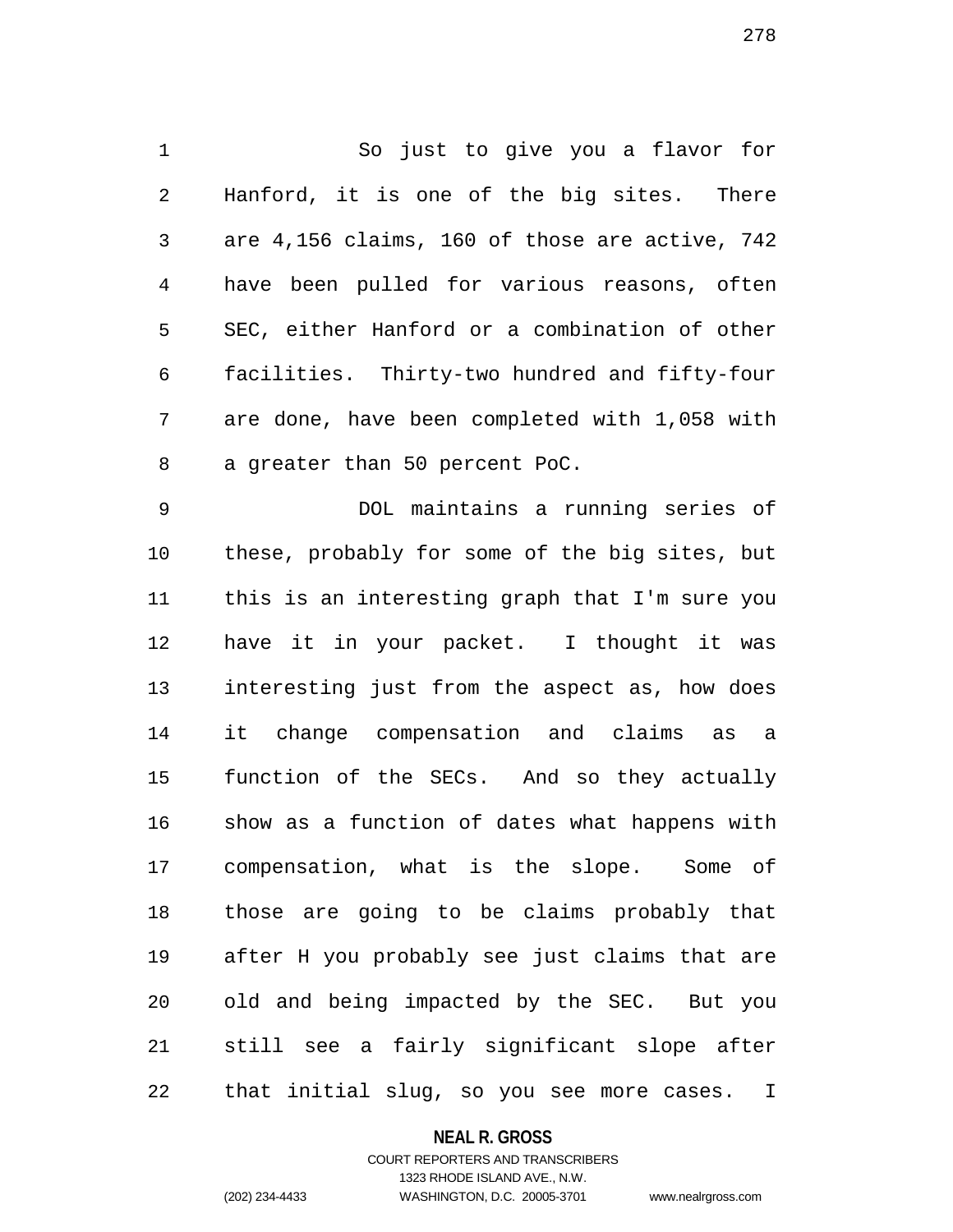1 know DOE here saw a large increase in cases 2 and being new cases. So I thought that was an 3 interesting, you know, what is the effect at 4 Hanford of these different SECs. I think 5 we're around \$450 million so far in total 6 compensation.

7 So what have we been doing? Since 8 2009, since we initiated that report, we have 9 continued to have an extensive set of research 10 activities here. We realize that some of the 11 -- there were some shortcomings in where we 12 left things but understanding the source terms 13 and the size, where things are. We really had 14 to go do additional research. We've continued 15 to have the Board Members as well as SC&A 16 participate in these as much as they feel, and 17 actually I believe at every one of these, 18 we've had presence. We will include the 19 reports, the extensive reports by SC&A that we 20 just received as we develop our plans. We 21 still are working on this and now that DOE 22 just provided a path forward on writing

#### **NEAL R. GROSS**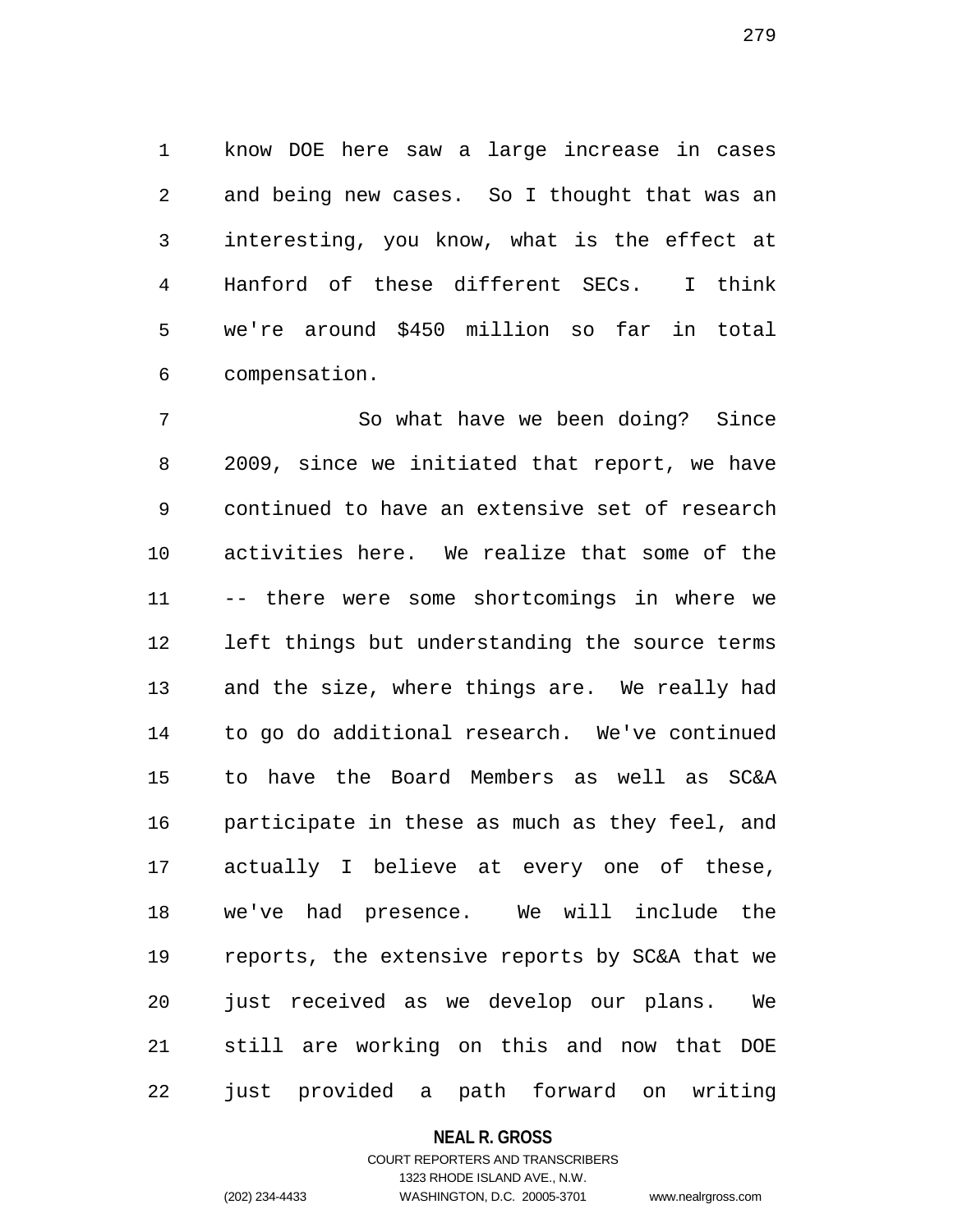1 classified documents here, they have a stand-2 alone system so we'll be able to prepare a 3 series of classified White Papers to support 4 this activity. That's how we plan on 5 approaching this.

6 So just to give you a feel of the 7 amount of effort that we've put in here and 8 how much Gail Splett and her staff and folks 9 have accommodated, we have 53 official 10 requests where we have asked Hanford for data, 11 often for Hanford but other sites as well. 12 For Hanford, we've reviewed over 424 boxes of 13 data including what we're doing right now. 14 We're actually reviewing data this week. 15 We've visited Hanford 41 times including times 16 when we've come here just to scan documents, 17 but a significant presence onsite over the 18 last four years. We have almost 9,000 19 documents received from Hanford. And they 20 have accommodated many, many classified and 21 unclassified interviews. And so we've had an

22 extensive presence here.

#### **NEAL R. GROSS**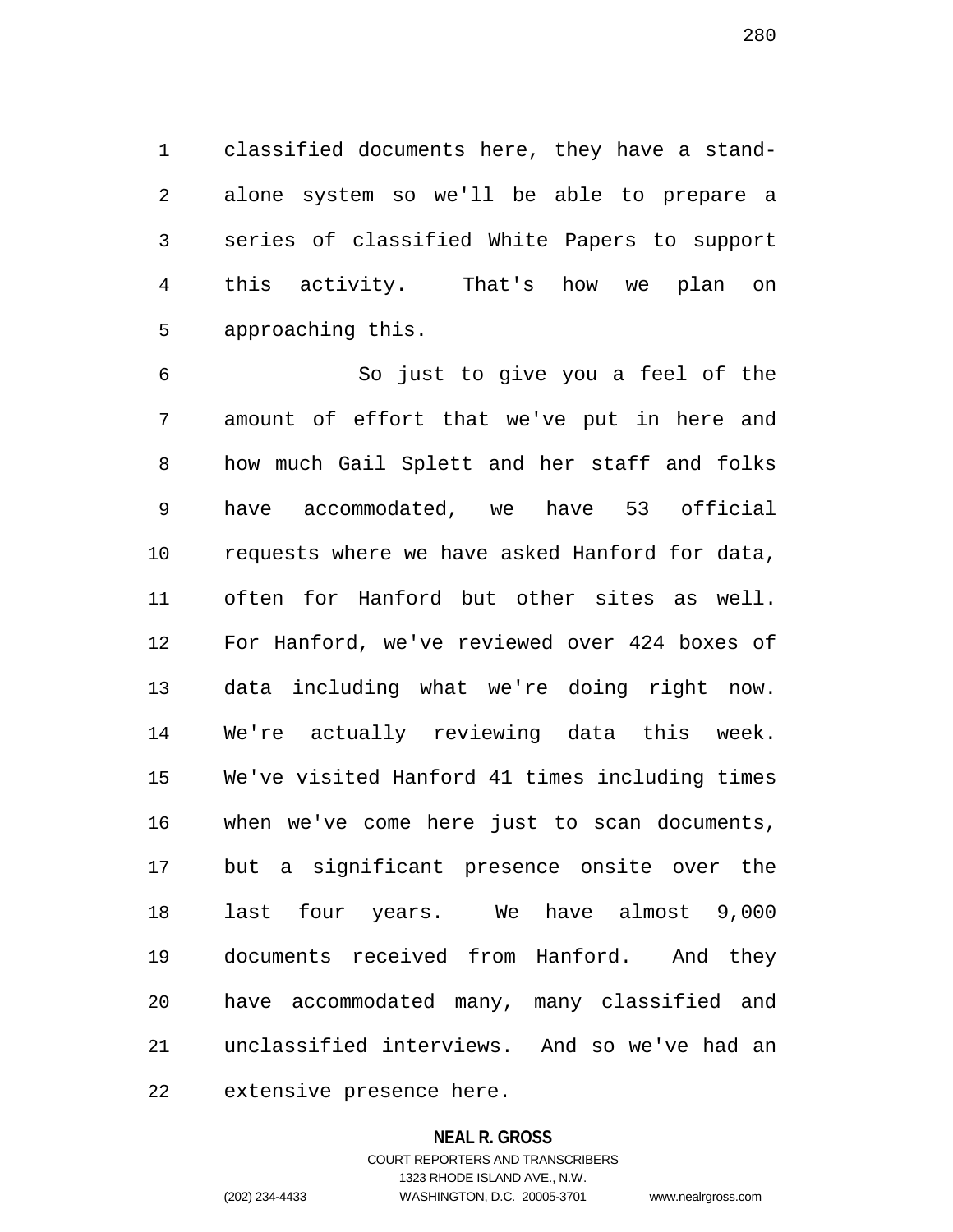1 Our path forward is to address the 2 source terms and the coverage, how does the 3 bioassay compare, you know, what do we really 4 have. So we will update the White Papers that 5 we produced as part of the Technical Basis 6 Documents and then we will provide those 7 updates to my boss and we will develop a path 8 forward in connection with the Board. So, Dr. 9 Melius?

10 CHAIRMAN MELIUS: Okay. Any Board 11 Members with questions before we go? Okay. 12 We'll now open the public comment period. 13 Ted, do you want to do the instructions?

14 MR. KATZ: Yes, thanks. Well 15 welcome for those of you from Hanford who've 16 come for this public comment session and also 17 welcome for anyone who may have joined us by 18 the telephone. Just to alert you to sort of 19 the ground rules in terms of recording your 20 comments. All of these Board Meetings are 21 fully transcribed so everything that everybody 22 says is captured in a transcript which ends up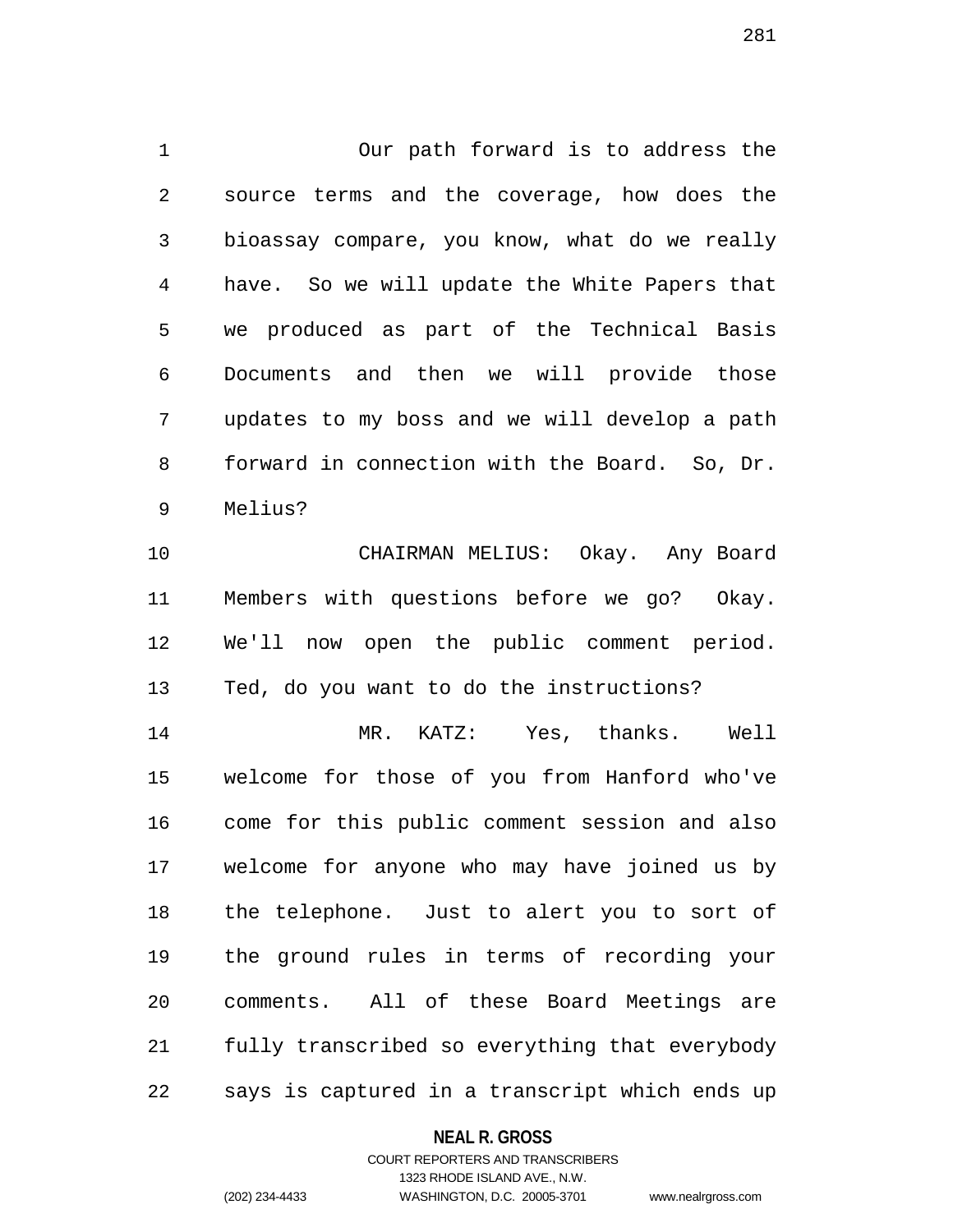1 on the NIOSH website which is available to the 2 whole public. So when you make comments 3 everything you say will be available to the 4 whole public. Anything private you say about 5 yourself will be. And the only exception to 6 that is that if you talk about private matters 7 of other persons, their privacy will be 8 protected. So we will redact information as 9 we may need to, to protect other people if you 10 tell stories about other people, give private 11 information about them, what have you. But 12 those are the basic rules and if you want to 13 see them, you know, in explicit detail they 14 should be available out on the table outside 15 of here and they're also, for people on the 16 phone and so on, they're available on the 17 NIOSH website under the Board section of the 18 website in the Meeting section. Thank you, 19 that's it.

20 CHAIRMAN MELIUS: We also ask that 21 you keep your public comments to 10 minutes or 22 less time and that we will -- we also have

**NEAL R. GROSS**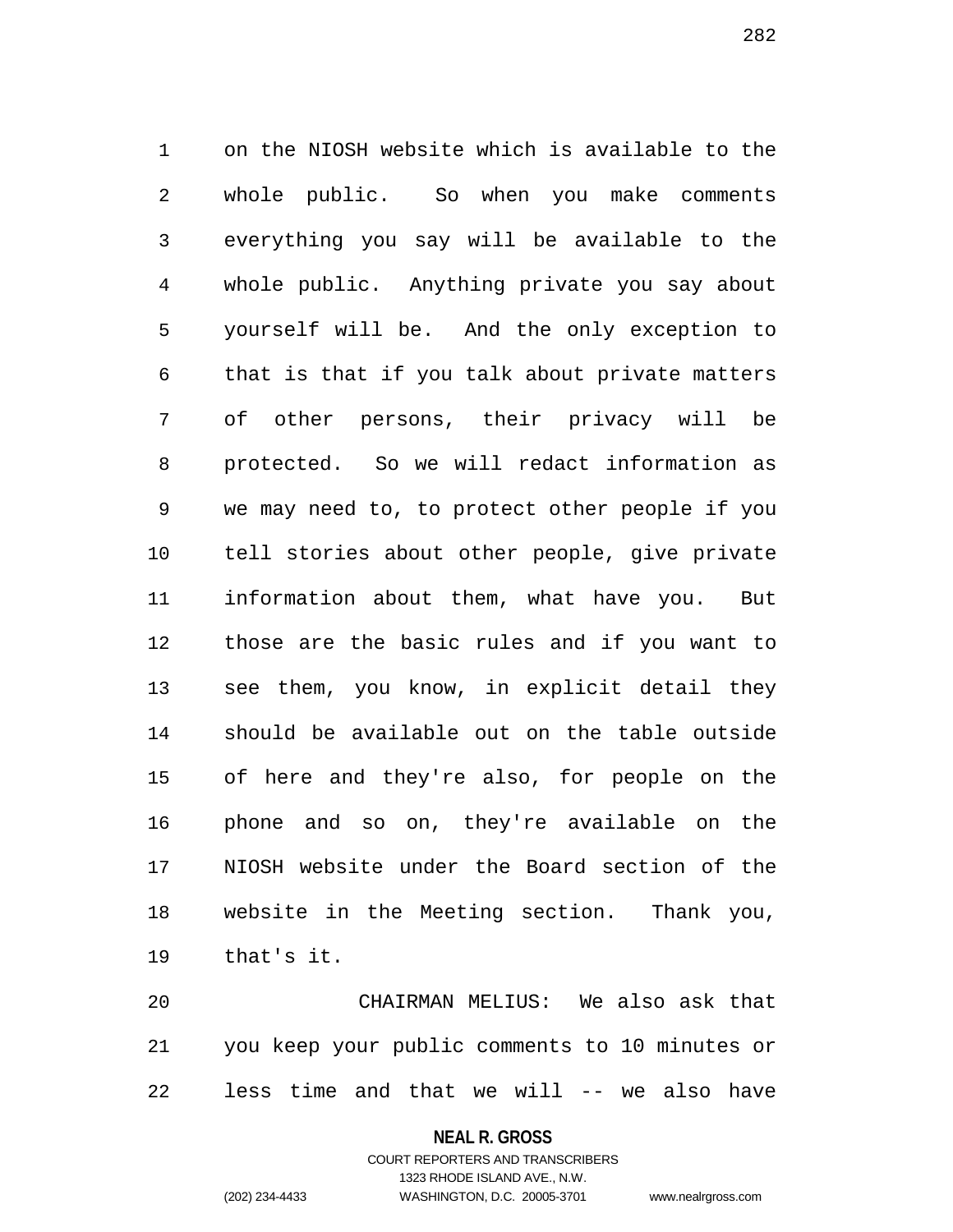1 people on the phone that do have comments and 2 we will entertain them. We usually try to 3 start with the people in the room first. If 4 we can give you a quick and direct answer to 5 your comments we will do so here but that's 6 not always possible. And we will try when you 7 have a question or something but again, do the 8 best we can. Now there will be -- there is 9 follow-up. All the comments are followed up 10 and if you were here a little earlier today, 11 you would have seen us going through comments 12 from an earlier Board Meeting, public comments 13 trying to make sure, reviewing to make sure 14 that those were all being followed up. Again, 15 sometimes that takes some time to do but that 16 is something we track and we try to make sure 17 that everybody comments if they have a 18 question or information that it is -- someone 19 does get back to them on that.

20 So the first person I have signed 21 up: Theresa Howe. She didn't? Okay. She 22 signed up yesterday, wasn't -- decided not to

#### **NEAL R. GROSS**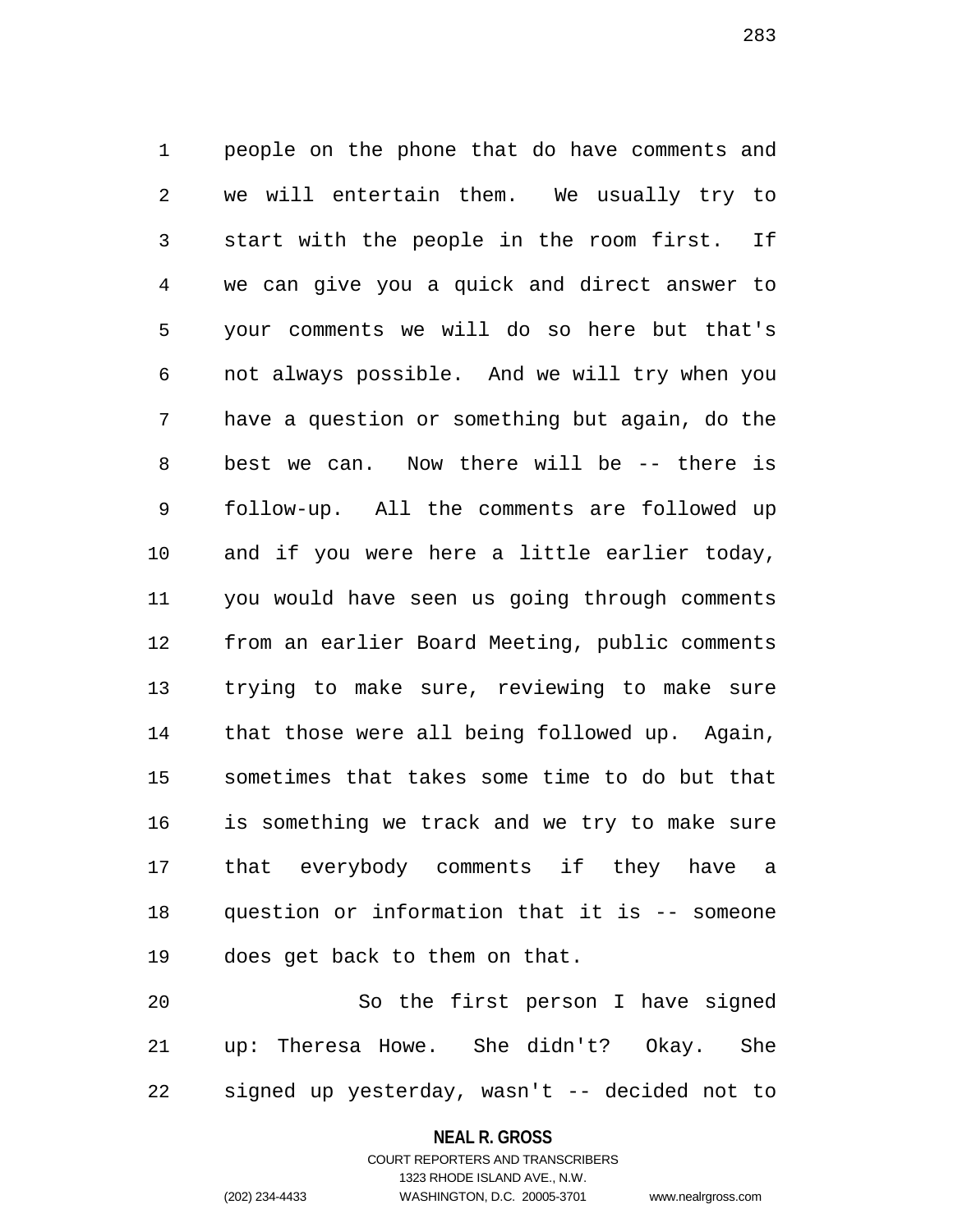1 and didn't come back. I now have Faye 2 Vlieger. I'm getting better. Took me about 3 five tries, right?

4 MS. VLIEGER: It's a name that can 5 get lost in the phone book.

6 CHAIRMAN MELIUS: Well, Melius 7 isn't always easy either.

8 MS. VLIEGER: Thank you again for 9 letting me speak. I slid right in here and I 10 apologize for my dress. It in no means 11 reflects on the Board. I wanted to reiterate 12 the ANWAG's policy. I'm here representing 13 ANWAG and Cold War Patriots. ANWAG's policy 14 on surrogate data has not changed. We do not 15 believe it should be used because it's 16 inaccurate and faulty.

17 Also we would like to let you 18 know, let the Board know that we will be 19 sending a letter concerning the conflict of 20 interest for the Dade Moeller and the EE&G and 21 contracts that we had brought up yesterday. 22 As I stated yesterday, I have a real issue

#### **NEAL R. GROSS**

## COURT REPORTERS AND TRANSCRIBERS 1323 RHODE ISLAND AVE., N.W. (202) 234-4433 WASHINGTON, D.C. 20005-3701 www.nealrgross.com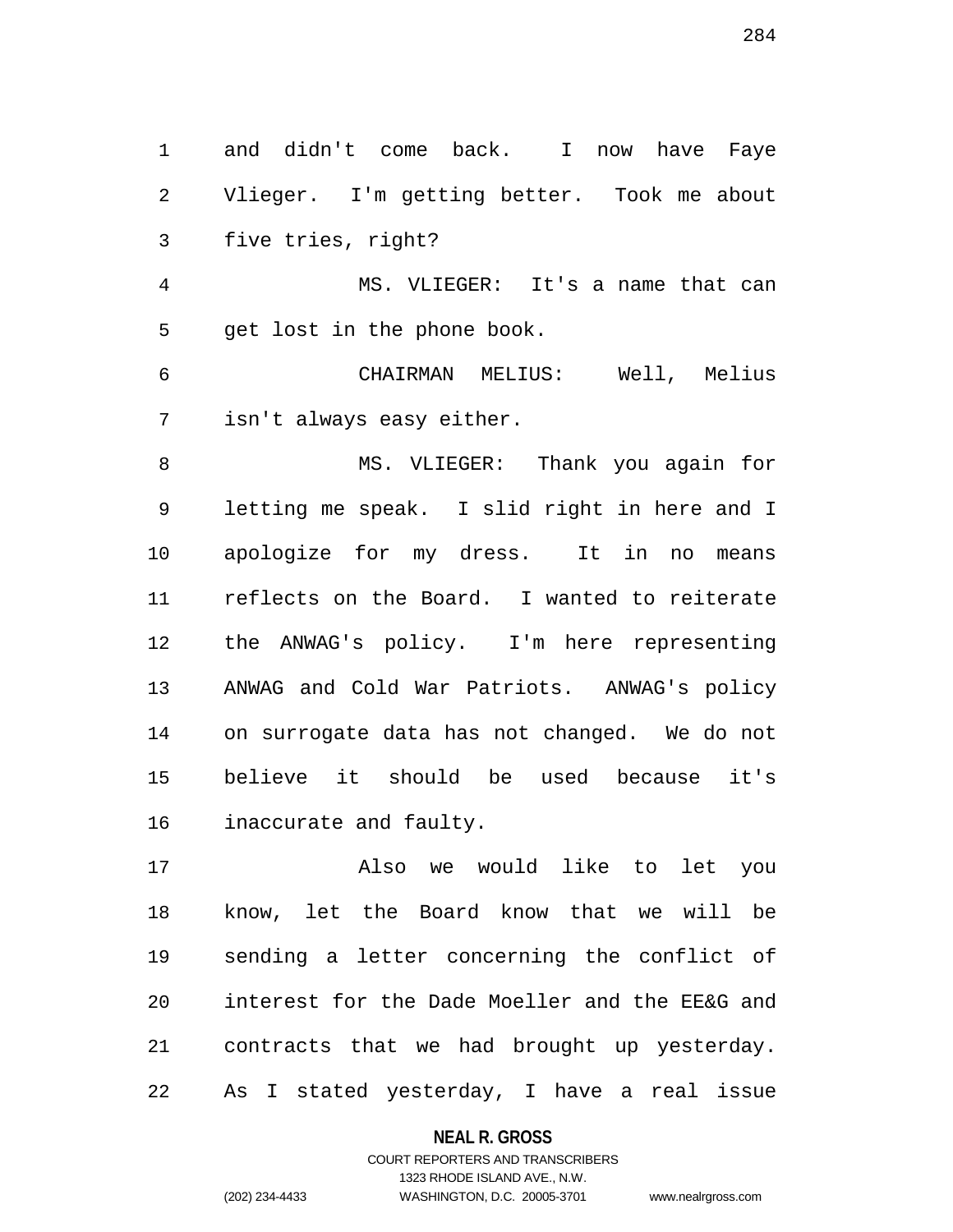1 with people that sit on both sides of the 2 fence, one side opposing the workers in labor 3 and industry cases and then hopping on the 4 other side and saying that they can, with no 5 bias at all, do a dose reconstruction. I 6 haven't seen anybody that's successful about 7 talking out of both sides of their mouth at 8 the same time, I really -- just doesn't work. 9 So that was it for tonight, just that ANWAG 10 does not support surrogate data. It's proven 11 to be faulty, and that we will be providing 12 you a letter on the conflict of interest 13 issues for Dade Moeller and EE&G. And thank 14 you very much for the meeting.

15 I was trying to listen on the 16 drive in and we had a lot of dead air starting 17 about 3:30 so I don't know -- not when you 18 were on break because you said you were going 19 to be coming back. So just so you know, there 20 were some technical issues tonight.

21 CHAIRMAN MELIUS: Okay. Thank you 22 for letting us know that, though, because we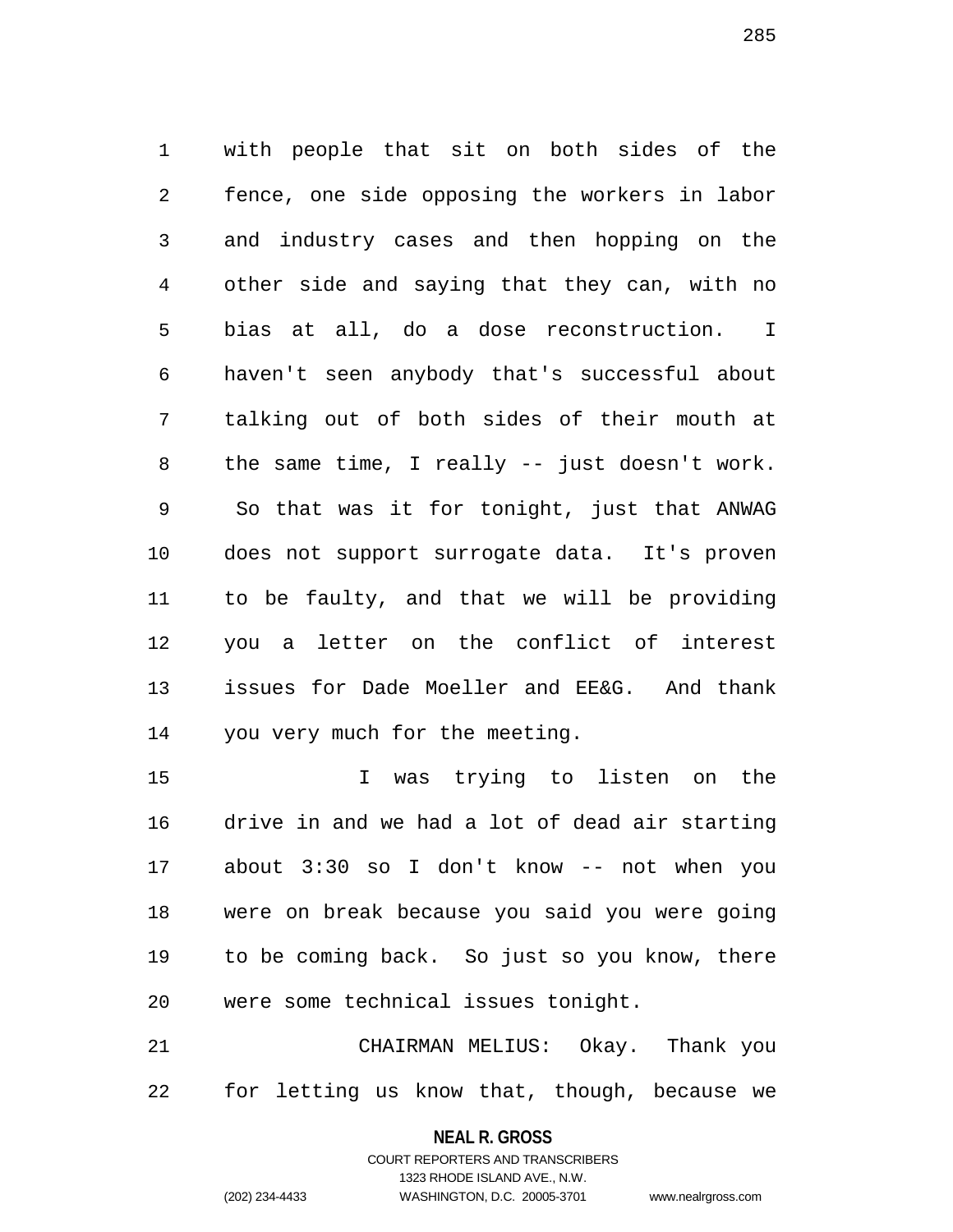1 try to -- I believe it's Mary Ann Carrico is 2 it? I may have.

3 MS. CARRICO: I'm going to pass, 4 thank you.

5 CHAIRMAN MELIUS: Oh, okay. 6 Anybody else here in the audience that would 7 like to make a public comment? Yes? If you 8 could come up to the mic and identify 9 yourself. Either mic. Doesn't make -- 10 whichever you prefer.

11 PUBLIC PARTICIPANT: When I got 12 the letter, I wanted to come say thank you, 13 how cooperative everybody has been. I can 14 just see on the phone they're smiling and 15 wanting to really help me with my claim. I 16 just wanted to come and say thank you very 17 much, I appreciate it.

18 CHAIRMAN MELIUS: Okay, thank you 19 for that. Yes, sir.

20 MR. GEER: I just got in here so I 21 hope I do this right. As a nuclear process or 22 nuclear chemical operator --

### **NEAL R. GROSS**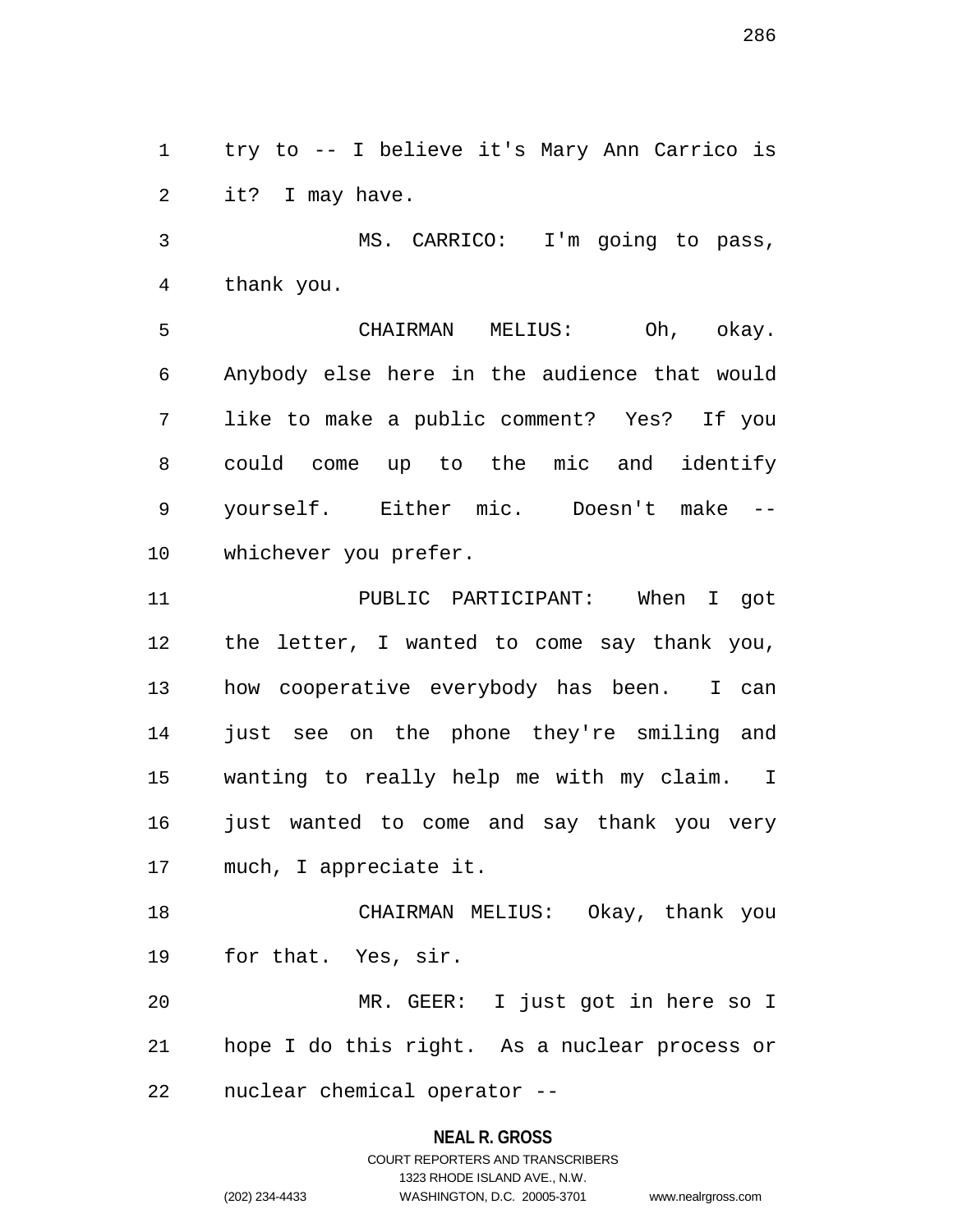1 CHAIRMAN MELIUS: Could you please 2 identify yourself?

3 MR. GEER: Yes. My name is Dale 4 Geer. I was out at Hanford for a little over 5 30 years, the majority of that, 28 years at 6 tank farms, both east and west area. This 7 ordeal with going through EEOICPA started 8 actually in 2004 and that was me trying to 9 investigate some health problems that I had. 10 And so unfortunately there's no guidebook on 11 which doctor is going to look at the claim 12 properly or what might be wrong with you 13 properly. And so I found out after a lot of 14 trial and error that I needed to deal with 15 environmental medicine or toxicology. So 16 that's what I did.

17 and I ended up getting a urine 18 toxic heavy metal test and the doctor that 19 administered the test, it was sent back east 20 to Doctor's Data. It came back to where my 21 lead level for exposure was off the chart. 22 And I also showed very elevated for cadmium

### **NEAL R. GROSS**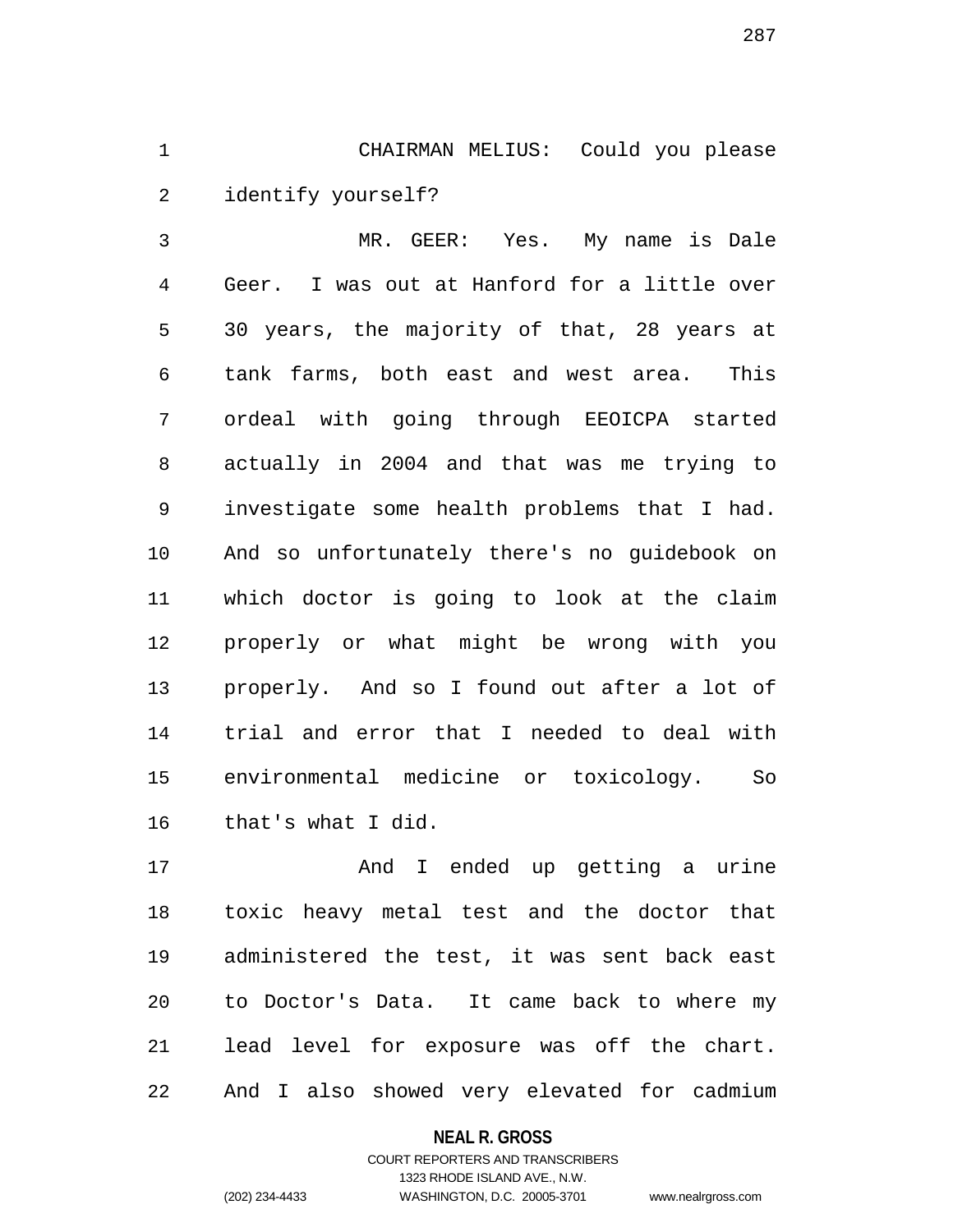1 and nickel. Nothing for mercury. That test 2 was done August of 2004. I ended up trying to 3 get some treatment and follow up with some 4 further tests. I had the same three tests 5 done. The second test was in January of 2007 6 and my lead level dropped down to about one-7 third of what it originally measured which, 8 like I say, was off the charts to start with. 9 Cadmium stayed quite elevated and so did 10 nickel but, surprise to me, mercury showed up. 11 Mercury.

12 And in another test that I had 13 which was seven months later, I was checking 14 my progress because of chelation therapy that 15 I was going through and it dropped way down to 16 where the lead was within the reference range 17 but the mercury was persistently staying high. 18 In other words, it's probably one of the 19 harder ones to get out of your system. So I 20 offer this paperwork for you to look at. You 21 won't -- you couldn't possibly imagine how 22 many times I was admonished that it was the

### **NEAL R. GROSS**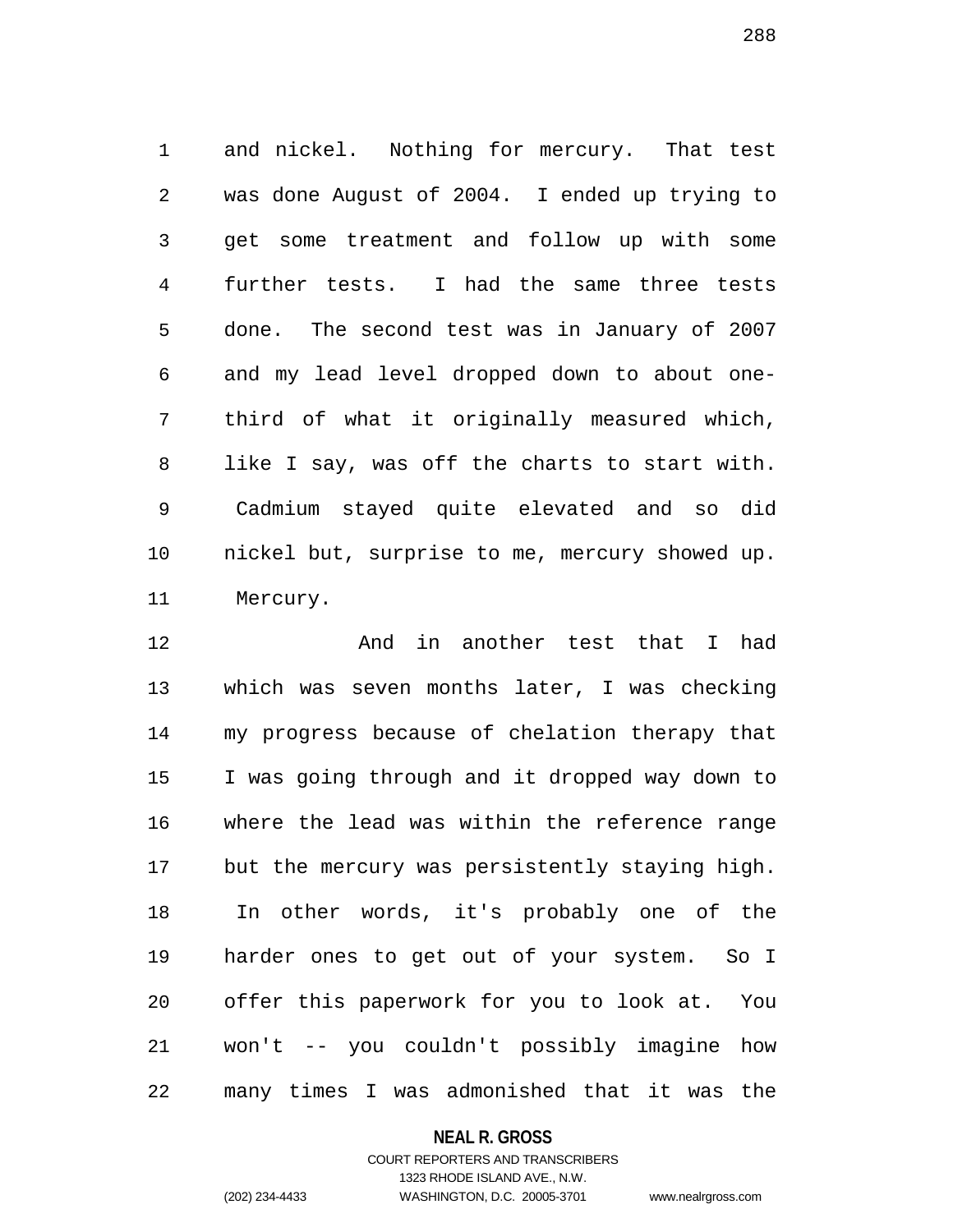1 wrong test, the doctor doesn't know what 2 they're doing and all of this through 3 AdvanceMed. And when the AdvanceMed first 4 came to Hanford, I presented this toxicology 5 paperwork to them. I says, how in the heck is 6 this happening. And I never really got a good 7 answer from it. It was always fighting what 8 was shown as the test results. And I told 9 them right from the start, I says, if you show 10 me a better test let me know and I'll go take 11 it. And all of a sudden it got very silent 12 every time I happened to mention that with -- 13 on several occasions, okay?

14 I have an employee concern which 15 they call a PER. Problem Evaluation Report I 16 believe is what it is. I don't know if you've 17 heard that or not. It requires an official 18 response and the response came from the safety 19 group out there. And I finally got a response 20 after a lot of ho-humming and they admitted to 21 2,200 kilograms of mercury in the tanks. Now, 22 all of our tanks out there, I believe, are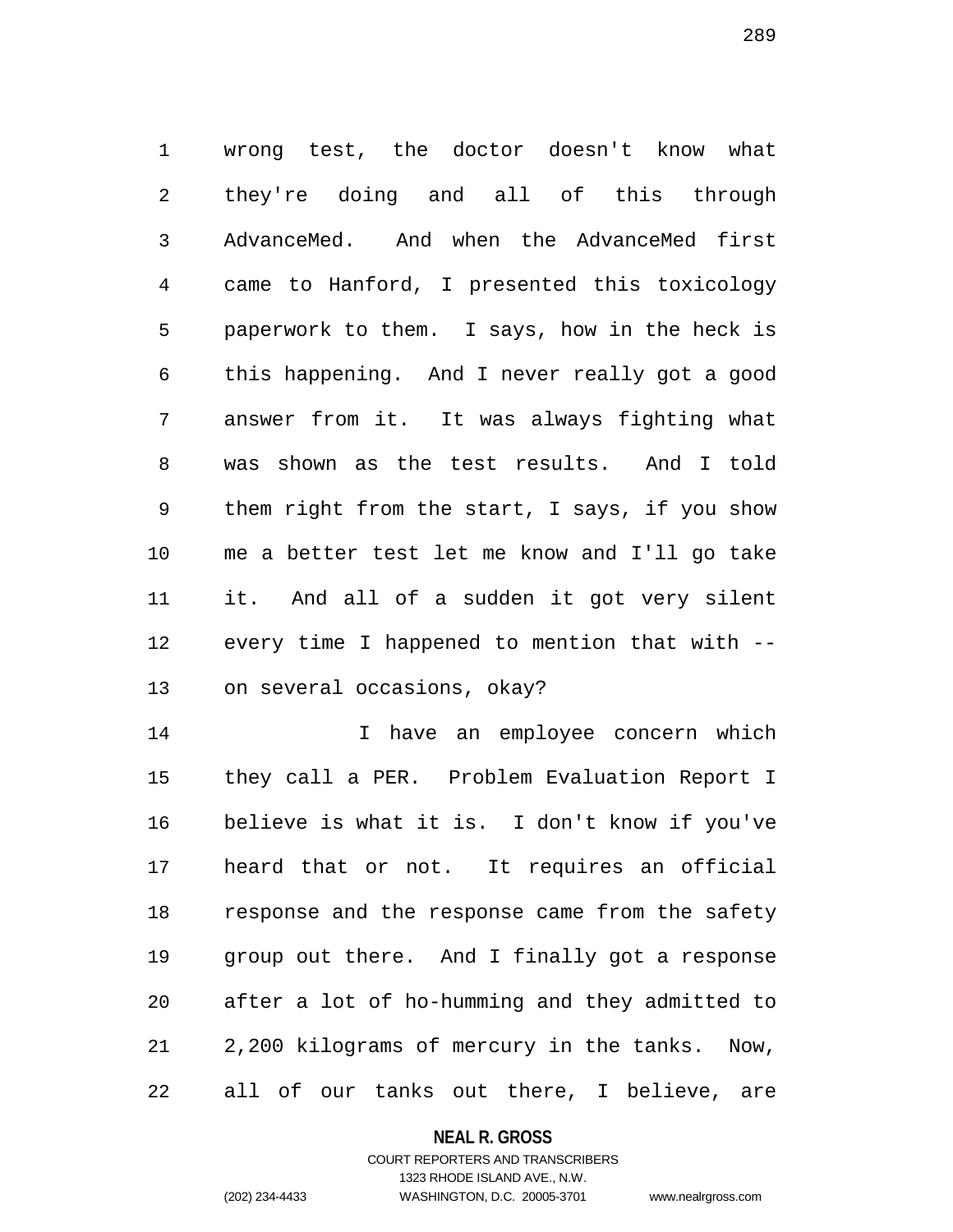1 higher than 77 degrees, some of them are next 2 to boiling or less, a little less than that. 3 But mercury goes to vapor at 77 degrees and we 4 were not allowed any protection there because 5 we were never told of the danger on that. So 6 I have that paperwork to submit to you, if you 7 like.

8 Also I had to battle with 9 Washington, D.C. Curtis Johnson came out, a 10 very knowledgeable, very good attorney. He 11 took my court-recorded deposition for which I 12 have a copy. I ended up doing that twice. 13 The second deposition was done probably about 14 a year and a half ago. I can get an exact 15 date. But in that time I presented a lot of 16 different evidence to him and it mysteriously 17 got misplaced with a lot of it. And the 18 second deposition that I had, like I say, 19 about a year and a half ago brought that out. 20 Because I had evidence that it was submitted. 21 And one of the things that I had 22 to do with Department of Labor to try to get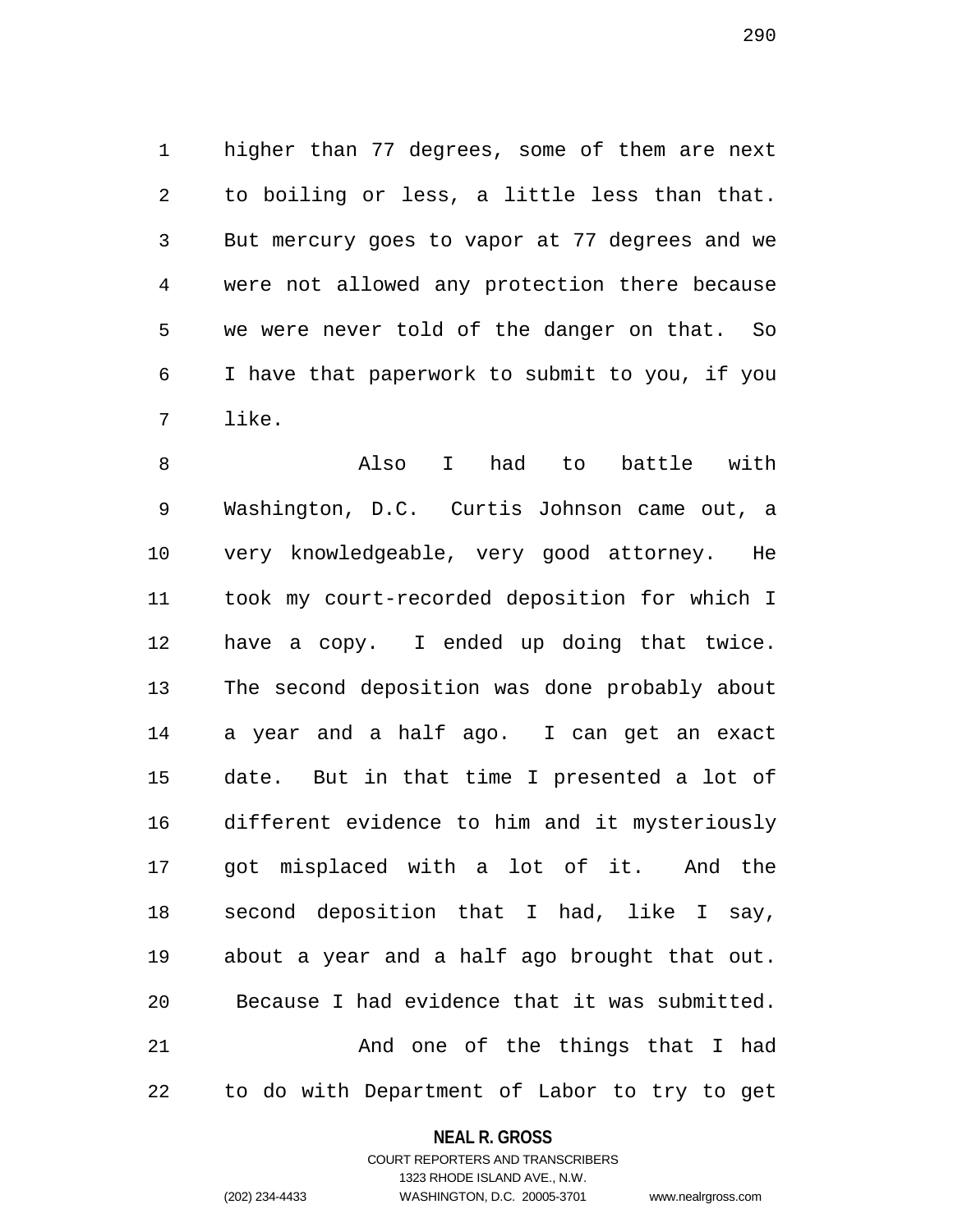1 them on the same page as Department of Energy 2 is Curtis Johnson said there was 50 chemicals 3 that were identified in the tanks. And if you 4 get on the DOL website, I have it right here, 5 there are 2,229 chemicals that are mixed up 6 and used at Hanford and flushed down to the 7 tanks when they're through using it. That's a 8 horrible number to throw at people and expect 9 them not to do anything about it. I also have 10 a letter from Shirley Olinger when she was 11 head of ORP and what I had asked is that they 12 respect the findings of the Hanford Concerns 13 Council for which I ended up going for about a 14 year and three quarters, and here is my 15 exposure history that they did. There's 16 several pages that need to be laid out in a 17 graph and they're very self-explanatory, but 18 it showed the different chemicals and toxins 19 that I was exposed to and the Hanford Concerns 20 Council is sanctioned by DOE, the state of 21 Washington and -- I'm sorry, I can't remember 22 the third one right now. But it was set up as

**NEAL R. GROSS**

COURT REPORTERS AND TRANSCRIBERS 1323 RHODE ISLAND AVE., N.W. (202) 234-4433 WASHINGTON, D.C. 20005-3701 www.nealrgross.com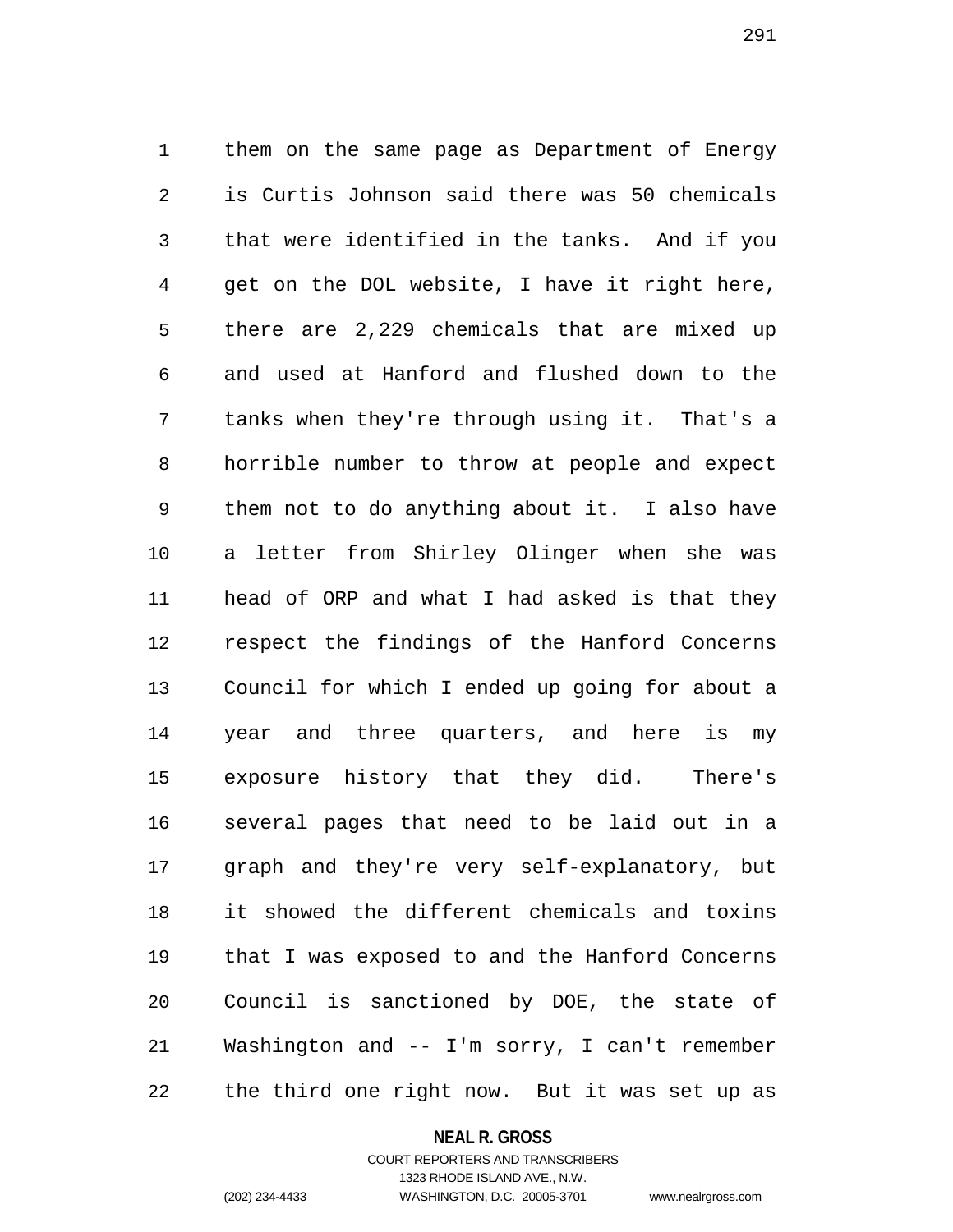1 a legal authority to go ahead and move ahead 2 with proving exposures. Okay, so I have that 3 for you, also, if you would like a copy.

4 But this letter from Shirley 5 Olinger, I would not have gotten that. What I 6 did was I asked them to go ahead and respect 7 the findings of the Hanford Concerns Council 8 and so Shirley Olinger wrote to Jonathan Brock 9 who is the head of the Council and asked for 10 verification on that. So I ended up, got a 11 letter of that. Also on the DOL website, 12 you've got toxic substances listed and what it 13 does is -- shows that they were used at 14 Hanford. It puts my job category in the 15 exposure area and then it speaks for the 16 different substances that we were exposed to, 17 including mercury, lead, cadmium, nickel. 18 There's some other ones. Okay, but the main 19 thing is that even with all this proof and two 20 recorded depositions from Washington, D.C., I 21 still have been fighting my case even with 22 doctor's letters and all of this stuff as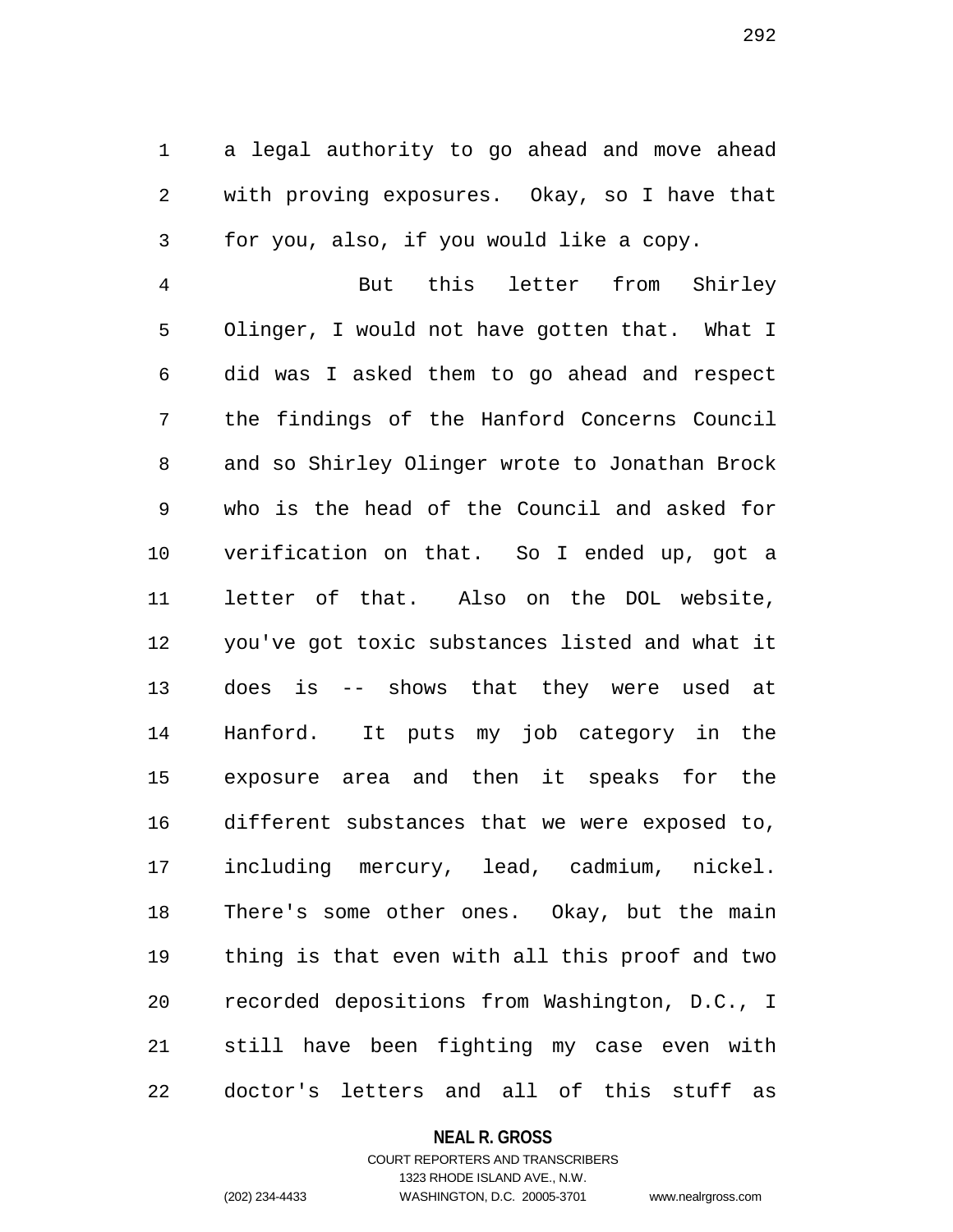1 proof. I didn't know that you had to have the 2 ICD-9 codes which ended up hanging up my case. 3 Now, my case, I proved to Gail Splett and I 4 can't remember the -- the other fellow, Bill 5 Taylor. But I would not have gotten a letter 6 generated on my behalf from the ORP level 7 unless I would have proven it to them. And I 8 couldn't expect them to write anything that I 9 could not prove. So that's what I ended up 10 doing. And it took a few days but we ended up 11 getting that letter and DOL has pigeonholed 12 every piece of evidence that I know of either 13 by losing it, misplacing it, oh, we never saw 14 that. But I have proof in my court deposition 15 that was done that yes, they did have it. And 16 I'm still hung up right now even though I have 17 40 percent loss of my lung capacity and I do 18 have toxic metal poisoning that, thank God, at 19 least to a certain extent I help myself and 20 out of my own pocket to try to save my life 21 because I went through chelation therapy for 22 about two and a half years.

#### **NEAL R. GROSS**

# COURT REPORTERS AND TRANSCRIBERS 1323 RHODE ISLAND AVE., N.W. (202) 234-4433 WASHINGTON, D.C. 20005-3701 www.nealrgross.com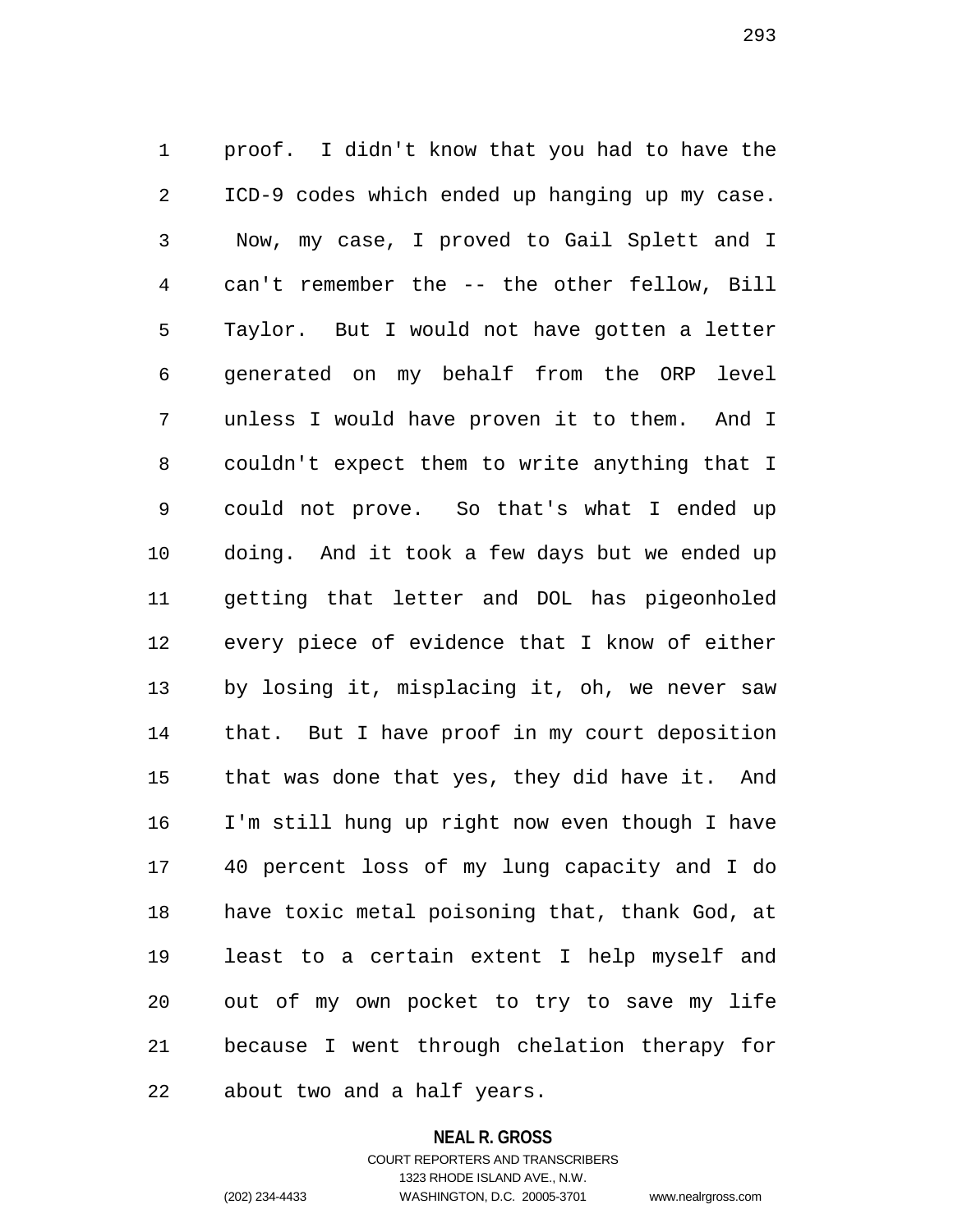1 CHAIRMAN MELIUS: Thank you. We 2 understand the frustration. This Board deals 3 with the cancer side of the program, the 4 claims that come in. There is somebody here 5 from the Department of Labor that usually 6 attends our meetings. I don't know if, Jeff, 7 directly involved with that side of the 8 program as much but maybe you can direct him? 9 MR. GEER: Well, I'm not trying to 10 insult you but at the same time we didn't 11 separate cancer or chemical exposure out at 12 Hanford. 13 CHAIRMAN MELIUS: No, I understand 14 perfectly well that but again -- 15 MR. GEER: It's all-inclusive. 16 CHAIRMAN MELIUS: Yes, I just want 17 you to understand that our -- what our Board 18 is charged to do has to do with the cancer 19 side of the program, not with the DOL claims 20 that you're talking about, the Subpart E and 21 that. But so there are people here from the 22 Department of Labor, if you'd like to talk to

> **NEAL R. GROSS** COURT REPORTERS AND TRANSCRIBERS

1323 RHODE ISLAND AVE., N.W. (202) 234-4433 WASHINGTON, D.C. 20005-3701 www.nealrgross.com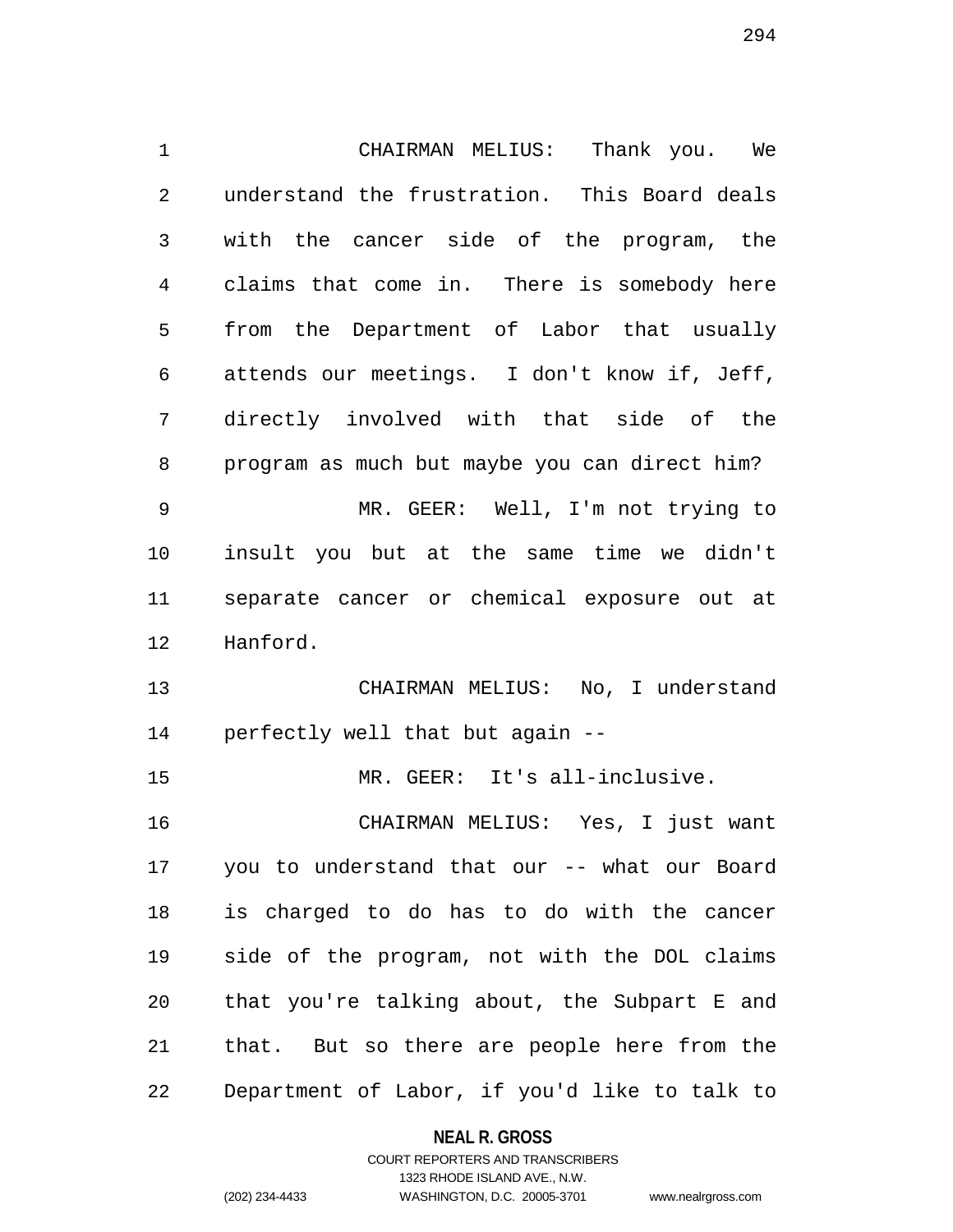1 them about that. That's who I was trying to 2 direct you to, okay? 3 MR. GEER: They've heard from me 4 once or twice. 5 CHAIRMAN MELIUS: Okay. Thank 6 you. 7 MR. GEER: Thank you. 8 CHAIRMAN MELIUS: Anybody else 9 wishes to make public comments? Is anybody on 10 the phone that wishes to make public comments? 11 (No response.) 12 Okay then. We're done. Okay. 13 Adjourned. Do we? Oh, I'm sorry. I'm sorry, 14 sir, I didn't see you behind the podium. 15 Could you please identify yourself? 16 MR. FRASON: My name is Jerry 17 Frason. I used to be safety chairman for tank 18 farms for between 10 to 15 years. I worked in 19 a research lab, chemical engineering lab. I'm 20 the one that built the truck that did all the 21 sampling characterization. I know my 22 challenges are mainly chemicals but with -- I

#### **NEAL R. GROSS**

# COURT REPORTERS AND TRANSCRIBERS 1323 RHODE ISLAND AVE., N.W. (202) 234-4433 WASHINGTON, D.C. 20005-3701 www.nealrgross.com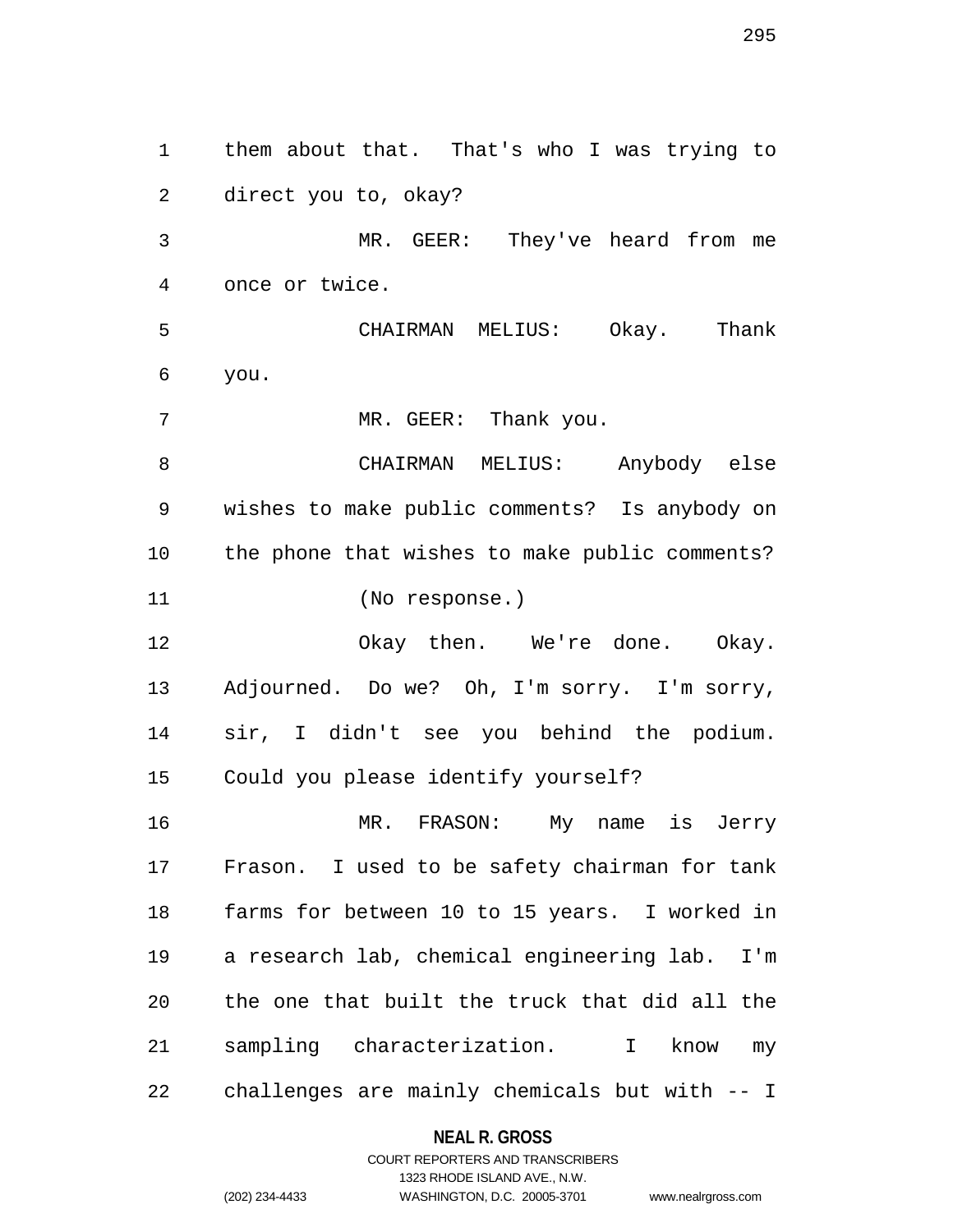1 have helped several people that had cancer, 2 one of which was a relation. And every year 3 when he went in for a physical, he was told to 4 go see his doctor and take his medical reports 5 with him. And for 10 years he did this. One 6 year he went to see his doctor and his doctor 7 was on vacation. He was referred to another 8 doctor. He went in, he seen the doctor and 9 the doctor talked with him for a little while 10 and he says you need to go down to the 11 hospital and have X-rays because you have 12 cancer. And anyway, he got the X-rays and, 13 sure enough, he had cancer throughout his 14 whole body. And they had him go back and get 15 his X-rays from work and for 10 years you 16 could see the X-rays -- I mean the cancer in 17 his X-rays.

18 Myself, when I went down to 19 represent -- I used to be part, in fact, 20 instigated the vapor team, I went down and I 21 talked with AdvanceMed. And they asked, what 22 can be we do for you. And I said well, in the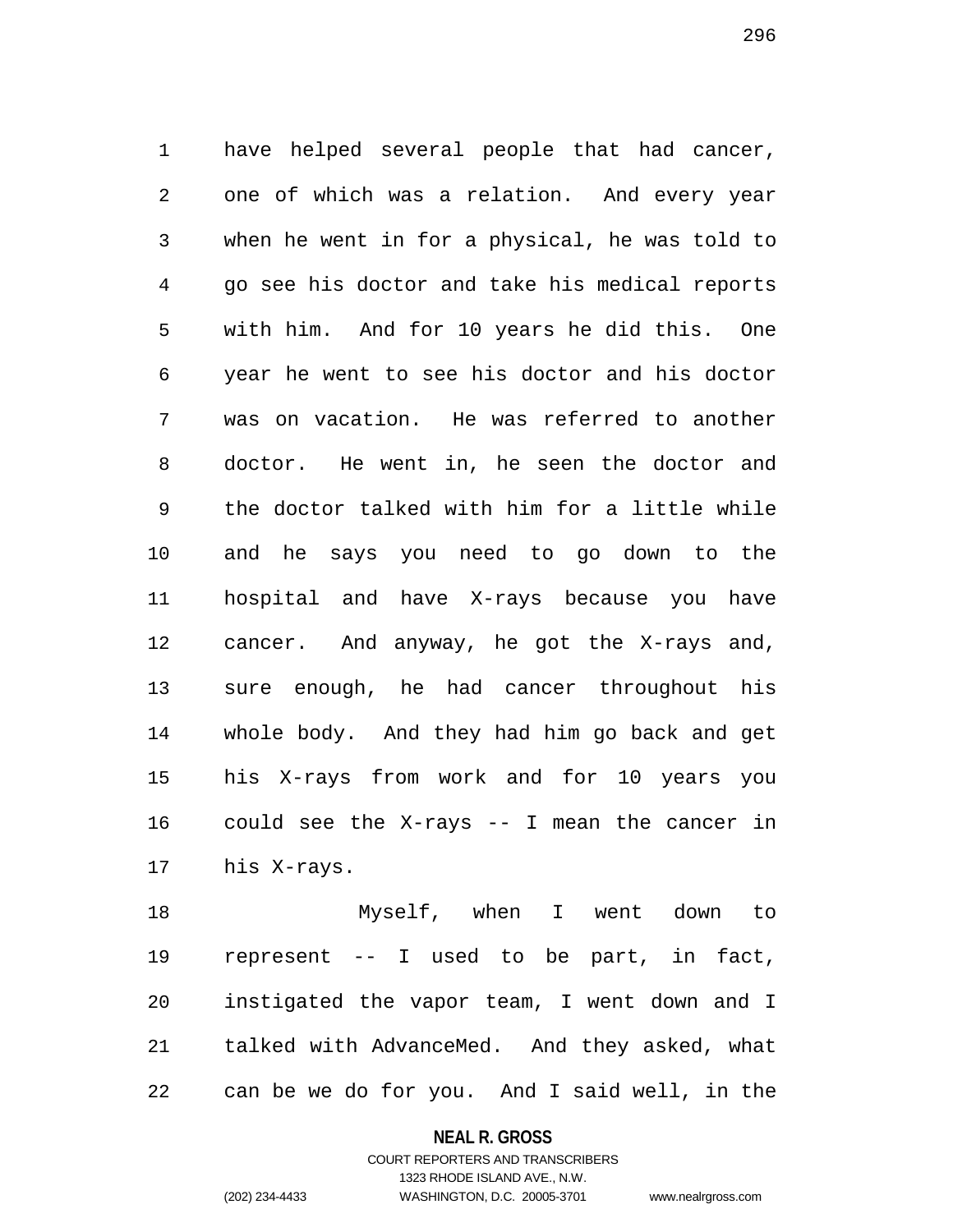1 beginning, the vapor team asked for certain 2 things. One, that you would notify the 3 medical community of radiation and chemical 4 exposure but you can't because we were 5 notified it was against the law, state law. 6 Two, that you would help diagnose us with a 7 challenge that we're having and we were 8 notified again that they cannot because it's 9 against a state law. Three, that you would 10 help our doctors, notify our doctors of what 11 is wrong with us but you can't because, again, 12 it was against the state law because of 13 Boeing. Four, that you would refer us to a 14 toxicologist or a doctor that would help us in 15 whatever our need was except, again, you 16 cannot refer us to a specialist or anyone else 17 because of Boeing, being self-employed, they 18 got it passed where the self-employed medical 19 department cannot do this. Now that's what I 20 was told. And I approached the medical board 21 at AdvanceMed and there was no reply, no 22 denial. Dale Geer was with me, he was also

**NEAL R. GROSS**

COURT REPORTERS AND TRANSCRIBERS 1323 RHODE ISLAND AVE., N.W. (202) 234-4433 WASHINGTON, D.C. 20005-3701 www.nealrgross.com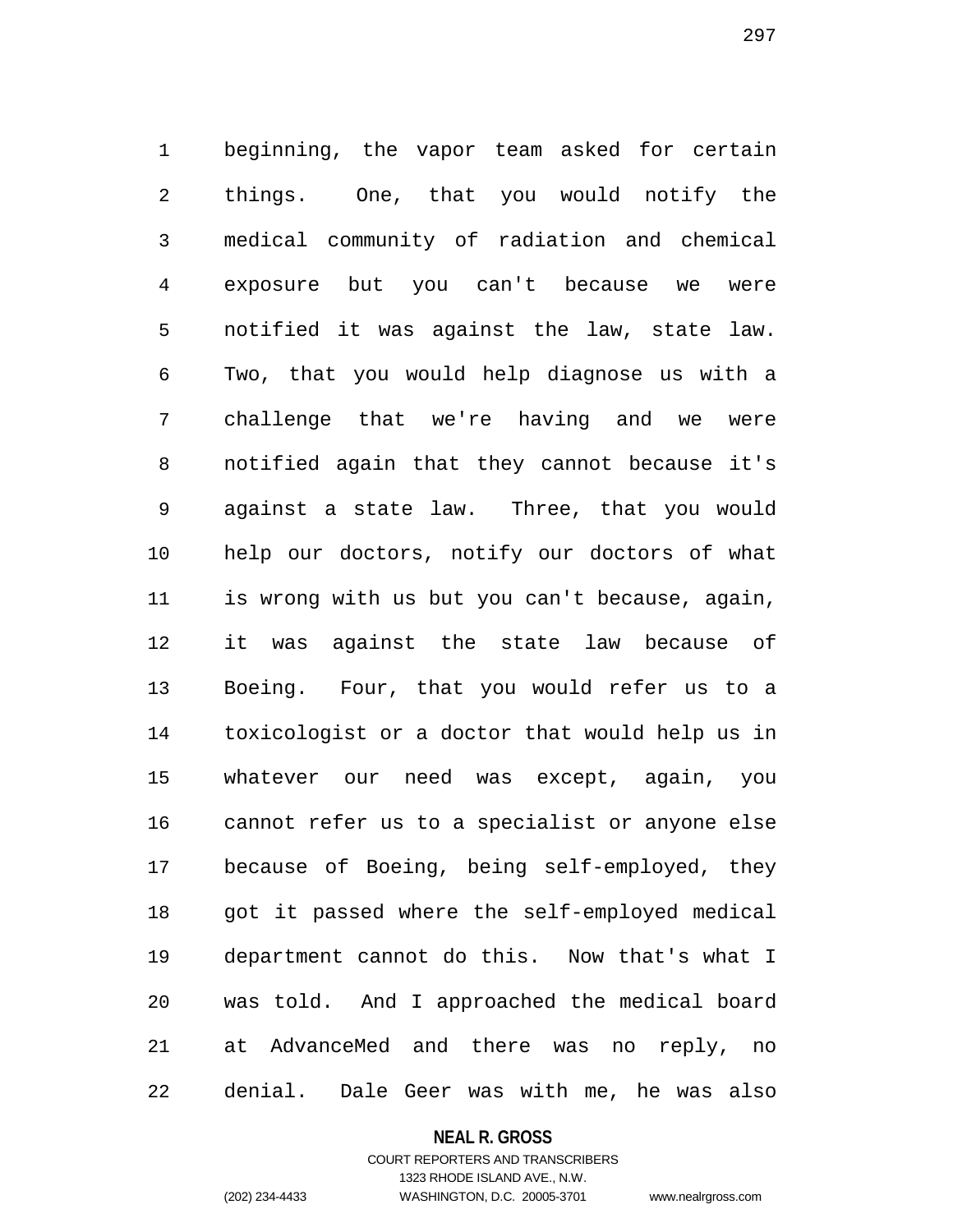1 addressing the chemical vapor team.

2 My thought is this. We need help. 3 We need to be directed in where to go the 4 best that we can. Dale mentioned the fact of 5 his runaround of all the doctors. I went 6 three months without any wages. I had to pay 7 back because, at the last second on short-8 term, they said we don't accept that doctor. 9 And I didn't have time for rebuttal. I had to 10 pay back almost \$69,000. I lost three months' 11 wages on top of that. I used to own my house. 12 I had to mortgage my house. I had to take 13 out \$70,000 of my 401(k) just to live and all 14 I needed was, okay, I need somebody to point 15 me in the right direction. I'm not talking 16 for me now, I'm talking for those that are 17 being affected now. I have always fought, 18 this is the first time now since I was laid 19 off in '08. I was laid off because of sleep 20 apnea. Soon as I had talked to AdvanceMed, 21 the next day I was gone.

22 Now the thing I'm saying is, there

**NEAL R. GROSS**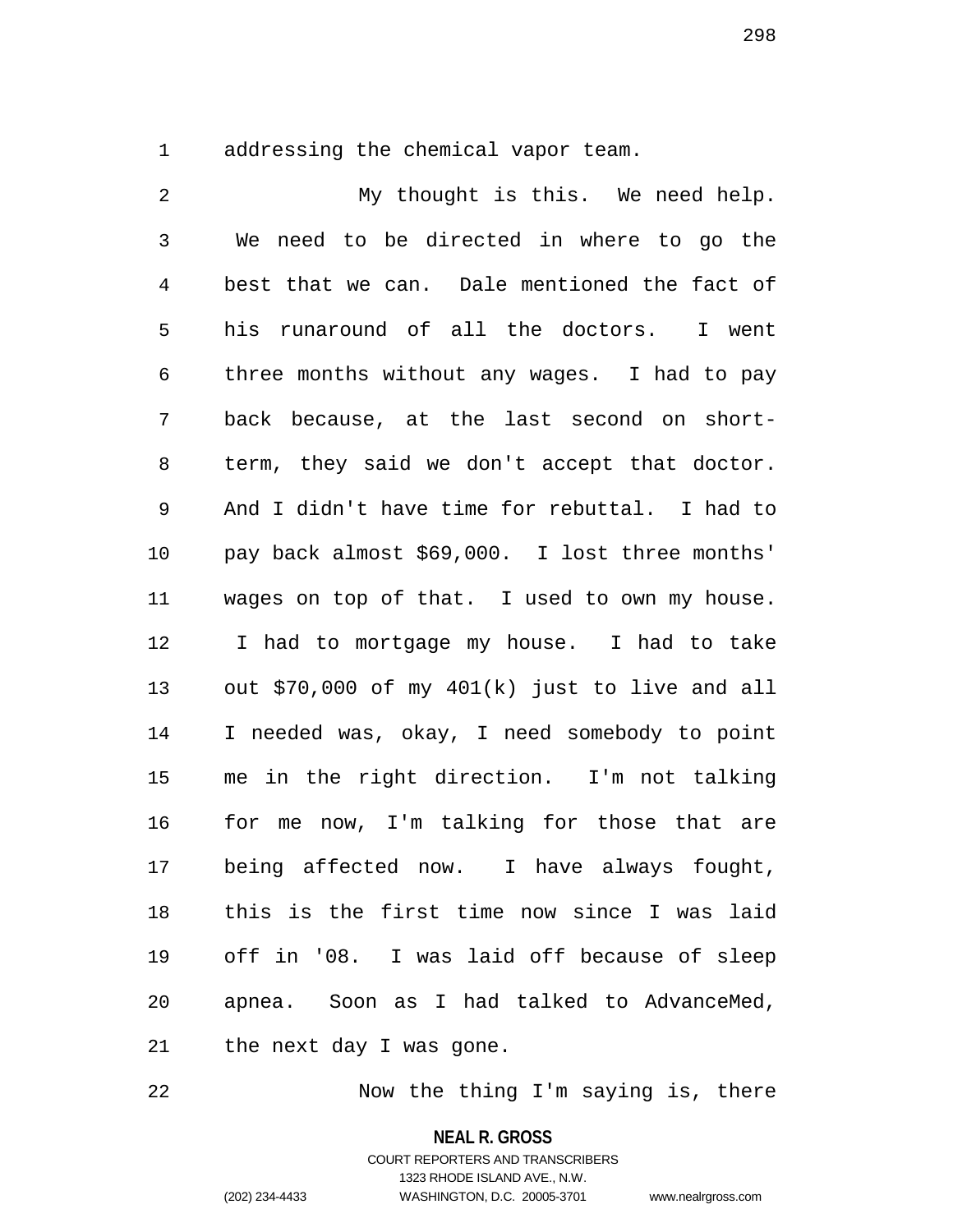1 has got -- somebody's got to come out of the 2 woodwork and help those people that are 3 infected. I know I mentioned the fact of the 4 truck that did all the sampling. They also 5 came around, they showed us a suitcase. There 6 was a portable gas spectrometer would sample 7 fumes every five seconds and in 15 seconds it 8 gave you a printout. It would do all but just 9 a few chemicals. They said they couldn't take 10 it out on the farm because they would 11 contaminate it. The truck that I took that I 12 built, I built from a pencil sketch, sampled 13 all tanks, was never contaminated. And it 14 drove out, not carried out, to all the tanks. 15 And I'm saying it cost \$20,000 and I think 16 that the insurance, the way that I would feel 17 towards how my company supported me, \$20,000 18 is a drop in the hat when I would work a 19 graveyard shift and there would be 50 guys on 20 one job. Twenty thousand dollars is nothing. 21 All we ask is for your help, 22 whether it be cancer or it would be chemical

# **NEAL R. GROSS** COURT REPORTERS AND TRANSCRIBERS

1323 RHODE ISLAND AVE., N.W.

(202) 234-4433 WASHINGTON, D.C. 20005-3701 www.nealrgross.com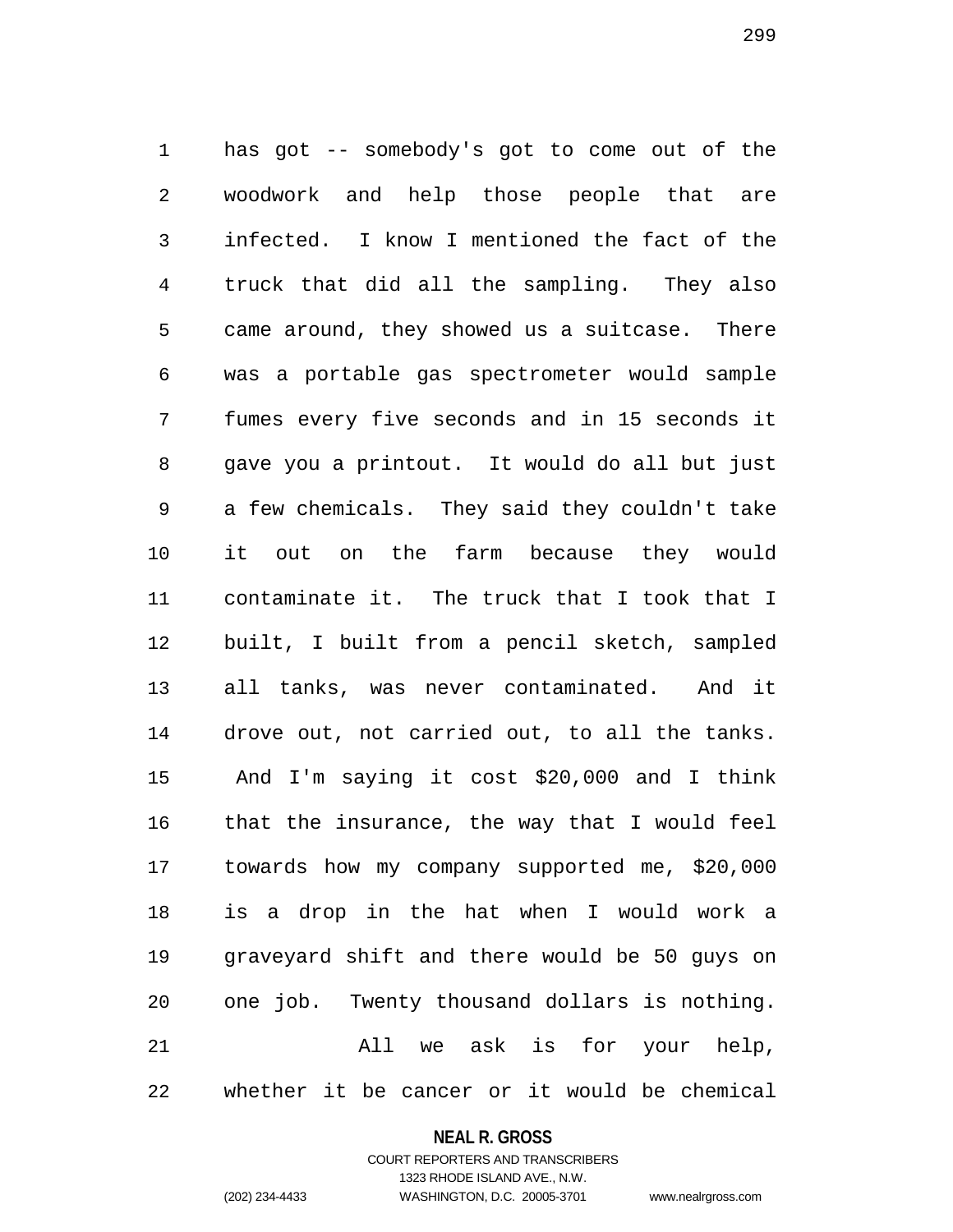1 exposure or anything else. I hate to say this 2 but I think the workers deserve more than 3 we're getting. We're giving our life. I'm 89 4 percent disabled. I can't work, I can't 5 preach and I'm a preacher. I can't drive. 6 But I'm still trying to help those that are in 7 need.

8 CHAIRMAN MELIUS: Thank you. Were 9 you referring, when you referred to the state 10 law is this to do with the state workers 11 compensation law about referring to doctors? 12 MR. FRASON: I was told that if 13 you were self-insured like we are and Boeing 14 is, that their doctors could not diagnose us 15 with anything. I had one doctor. He said, 16 Jerry, when he saw my blood work after being 17 exposed in S102, he said Jerry, you're in 18 trouble and you need help and you need it now. 19 I said, what do you mean. He said well, 20 you're in trouble. What do you mean? You're 21 having trouble with -- whatever it is, he 22 says, it's affecting your immune system and

# **NEAL R. GROSS**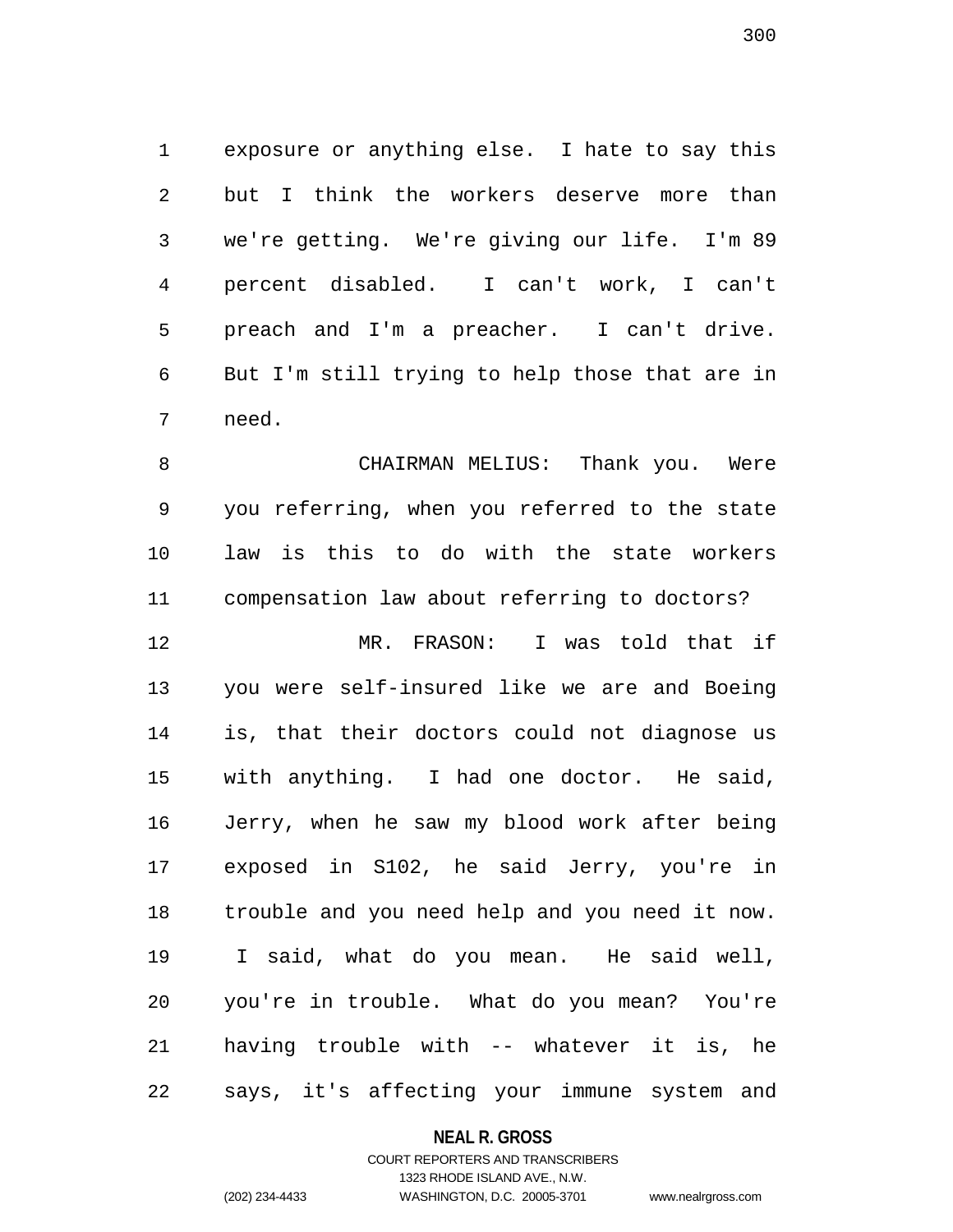1 that's all I can say. And I said, well, I 2 can't remember things, could you write it 3 down. He said -- and also he said there isn't 4 a doctor on this side of the mountains that 5 can help you. You need to go to the other 6 side. And I said, well, I plan on going to 7 Virginia Mason but he didn't tell me what 8 doctors or anything else. I did see two of 9 them. I took as much information as I could 10 and they said, information is good but I don't 11 know anything about chemicals and then he just 12 passed it down.

13 But you're going to have to excuse 14 me, my mind floats real quick. You mentioned 15 about the state law because of -- their 16 insurance program. Their doctors would say 17 the guy was okay and go back to work and et 18 cetera. And the workers went before the state 19 and got it passed where they could not 20 diagnose anyone, my understanding, and the 21 doctors did not dispute anything that I stated 22 to them at AdvanceMed. Am I answering? My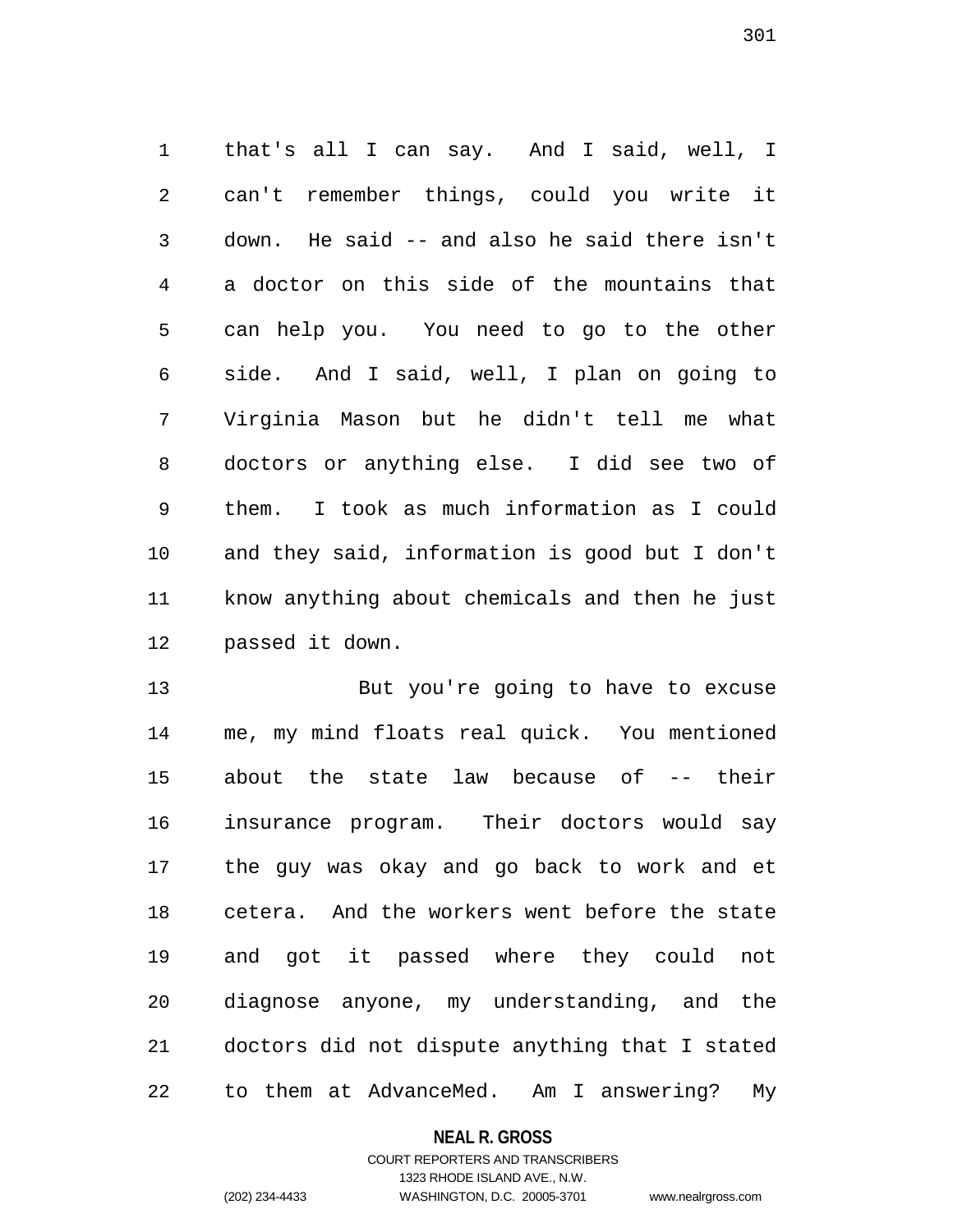1 mind floats real quick.

2 CHAIRMAN MELIUS: I understand. 3 The other question is, the Department of 4 Energy does operate this former worker program 5 for people that used to work, and does the 6 medical screening here. I don't know if you 7 participate. That's another -- 8 MR. FRASON: I participated in it 9 and not a single one really said you need to 10 go see this doctor, this doctor, this doctor. 11 You need this help, you need to do this. 12 They don't give you. They say this is -- they 13 got my records. In fact, I have two sets of 14 records within six months and they're 15 completely opposite. They're completely 16 opposite. And these are my medical records. 17 Like I said, I used to be big-time in safety 18 and, anyway, did I answer your question? 19 CHAIRMAN MELIUS: Yes, you did. 20 MR. FRASON: I can't remember. 21 CHAIRMAN MELIUS: You did. And 22 thank you. Yes, you had another question or

> **NEAL R. GROSS** COURT REPORTERS AND TRANSCRIBERS

> > 1323 RHODE ISLAND AVE., N.W.

(202) 234-4433 WASHINGTON, D.C. 20005-3701 www.nealrgross.com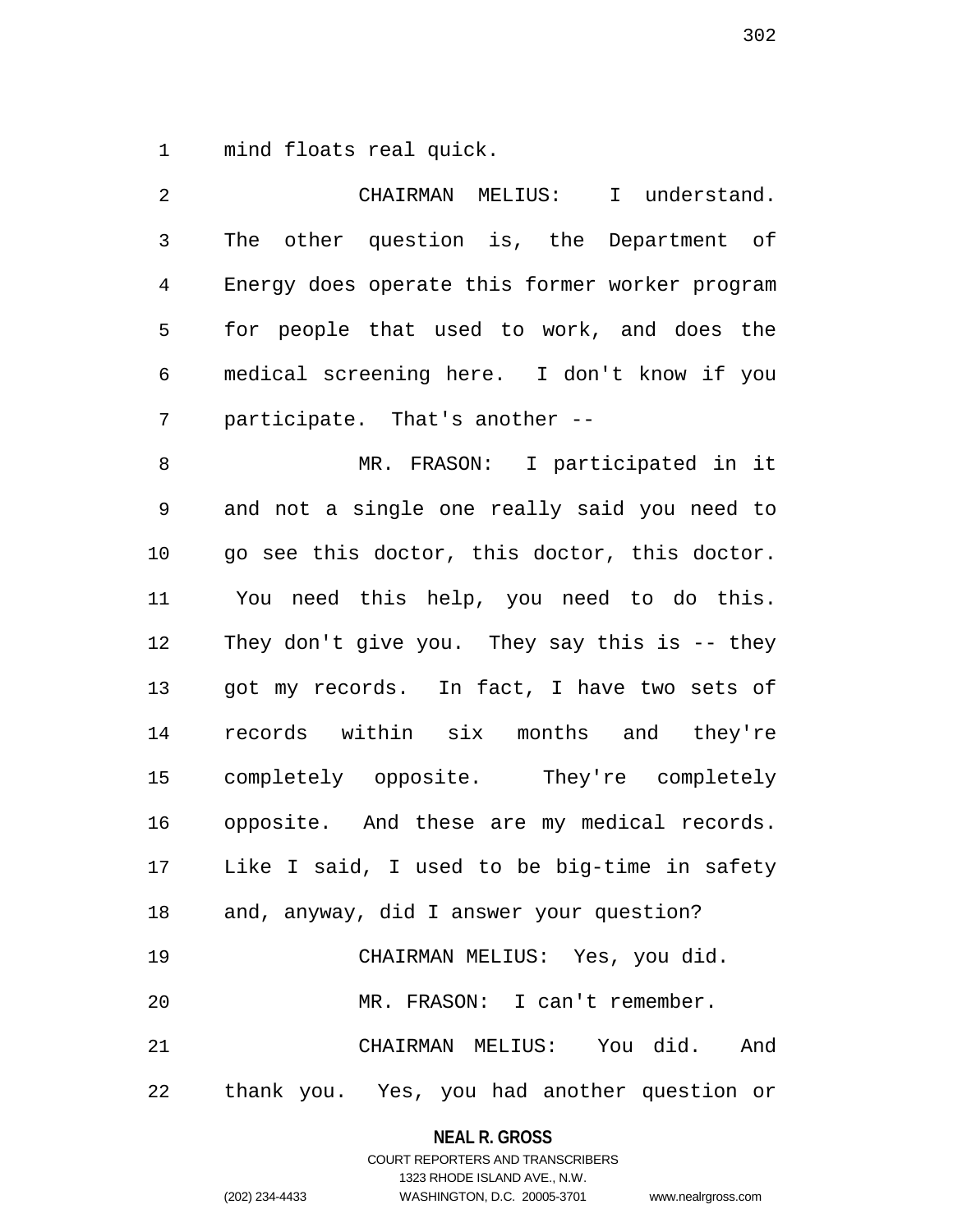1 comment?

2 MR. GEER: Just real quick but to 3 what Jerry's saying. I didn't find out 4 through medical records that I had to put in 5 at least three times to get for my breathing. 6 I didn't find out until 2008 that AdvanceMed 7 documented in 2003 that I had COPD. Nobody 8 said anything to me and it kept getting 9 progressively worse. So this is probably 10 shall we say, par for the course, for a lot of 11 employees that they're not told. And I could 12 have sought medical assistance during that 13 time but, because it was put off and not told 14 to me nor given me the records I didn't find 15 out till five years later, and I don't 16 appreciate that. That's not a doctor doing 17 their damn job.

18 CHAIRMAN MELIUS: I agree with 19 you. I mean it's been a problem at other 20 sites, too, but it doesn't make it right 21 obviously and it's a problem. And I know 22 there's -- I've heard of many other people out

#### **NEAL R. GROSS**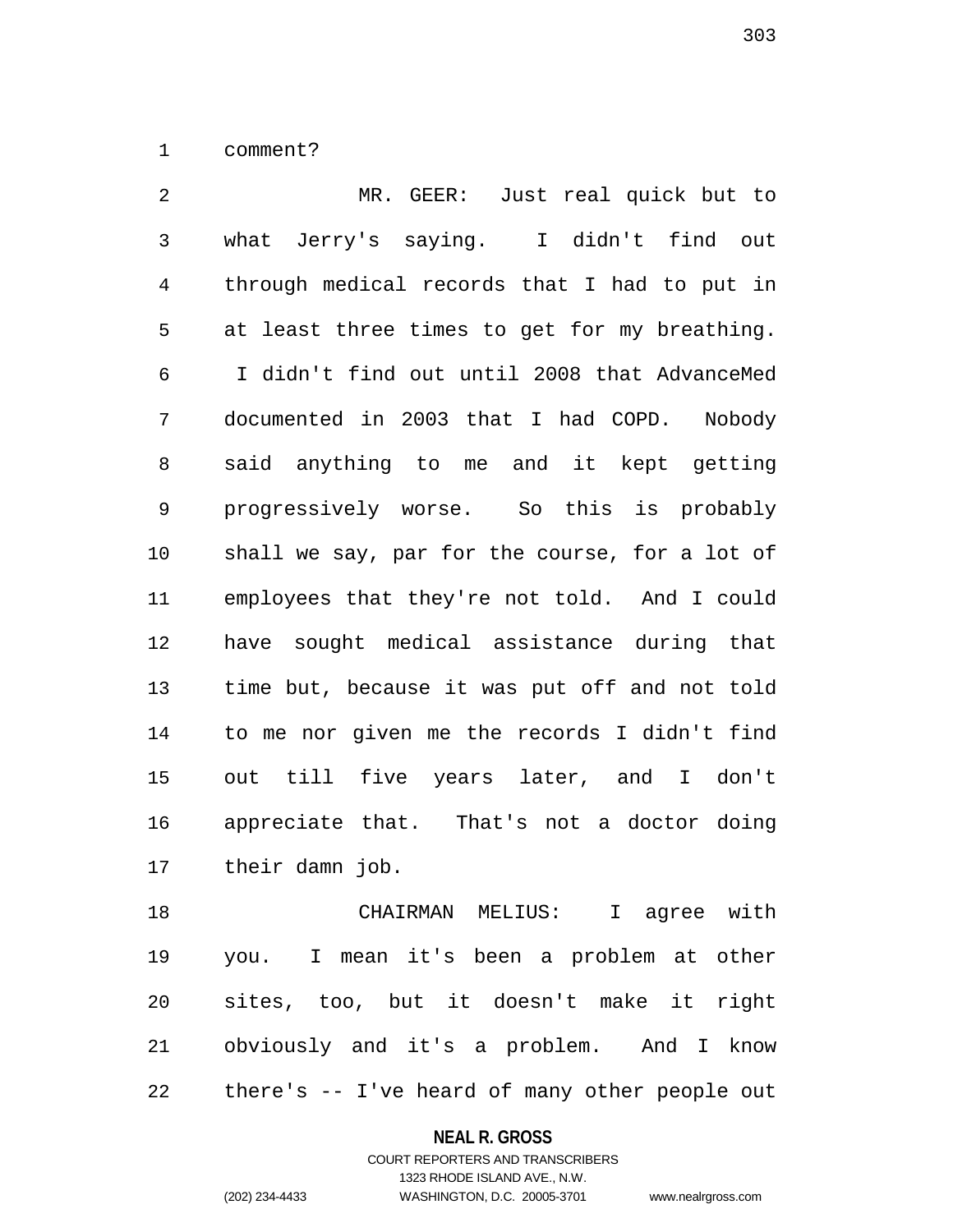1 here who have similar issue. I understand it 2 a little bit better now.

3 MR. GEER: Thank you. I didn't 4 want to butt in.

5 CHAIRMAN MELIUS: No, no, that's 6 fine. Anybody else in the audience that 7 wishes to make -- yes, sir. And please 8 identify yourself.

9 MR. ROGERS: I'm Bruce Rogers. I 10 worked out at Hanford for 31 years as a 11 nuclear process operator. I started at T 12 plant, went over to -5, 234-5. I was involved 13 in an incident over there in January of 1980 14 and I took a face full of Pu-239. And they 15 recovered us, brought us out, got us cleaned 16 up and you know, took pretty good care of us, 17 RCTs.

18 At that time we weren't offered 19 DTPA shot which picks up heavy metals so they 20 kind of blew it a little bit on that one. But 21 the, here's a little something, a little 22 background. A complete NIOSH package was done

# **NEAL R. GROSS**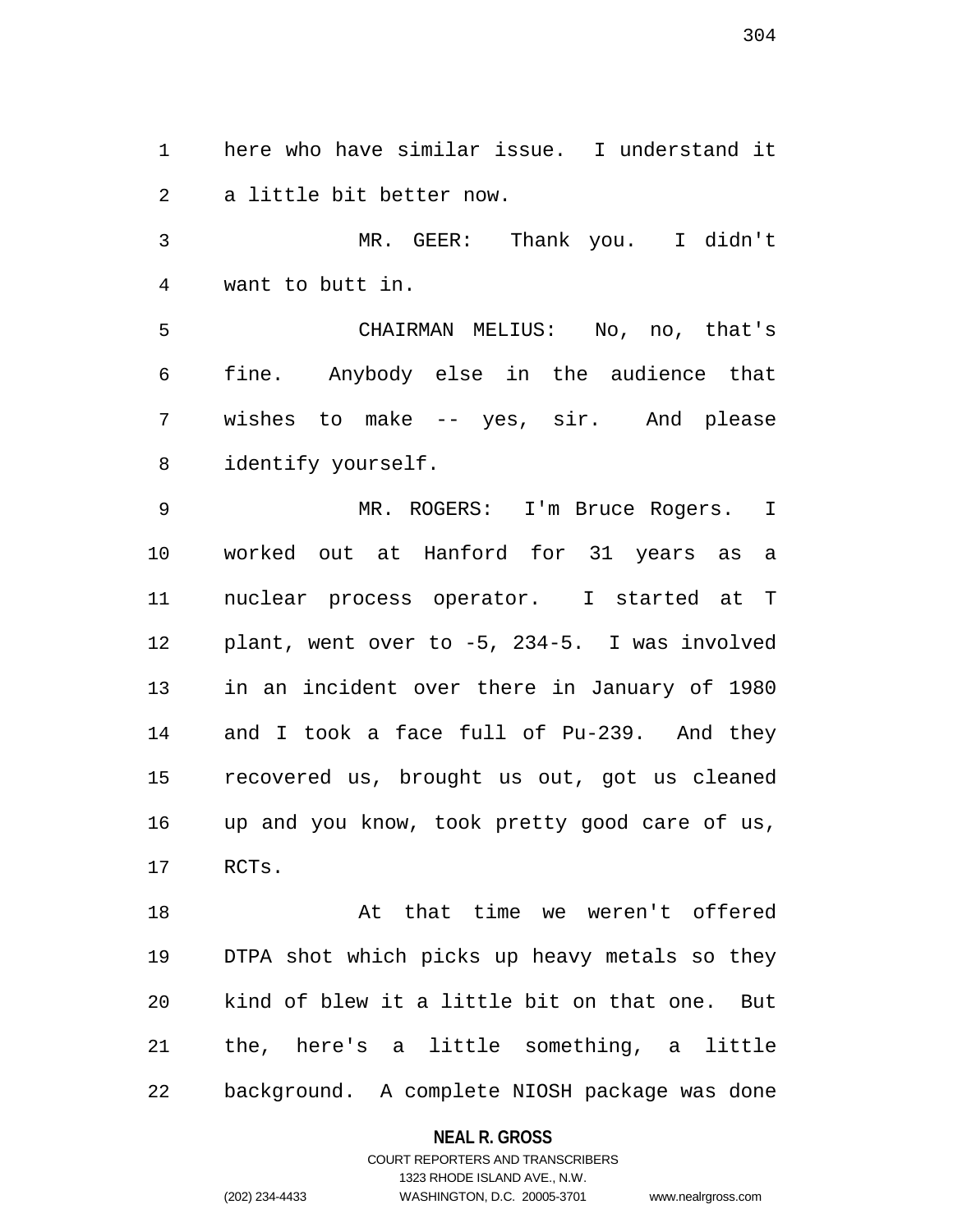1 on 11/2003 and the records show that I had an 2 intake of Pu-239, -240, plutonium-238, 3 americium-241, plutonium-241. In addition, 4 the following committed dose equivalents were 5 calculated for the indicated organs and 6 tissues, 170 rems to the bone surfaces, 56 7 rems to the lungs, 19 rems to the liver, 14 8 rems to the red bone marrow and 2.3 rems to 9 the gonads. 2003, guess what happens? 10 Prostate cancer. Okay. They came in, they 11 removed my prostate, okay? And that's not a 12 fun operation to go through. So I just 13 thought I'd leave a little information.

14 And my claim has been denied. And 15 denied. I've got a whole notebook full right 16 here of denials. So what happens is we went 17 through Oak Ridge and they came out and they 18 did, I think it was 2010, they sent me a 19 letter, said they wanted to do a medical on 20 me, examination and everything. So they sent 21 me through everything.

22 I went through the exams. They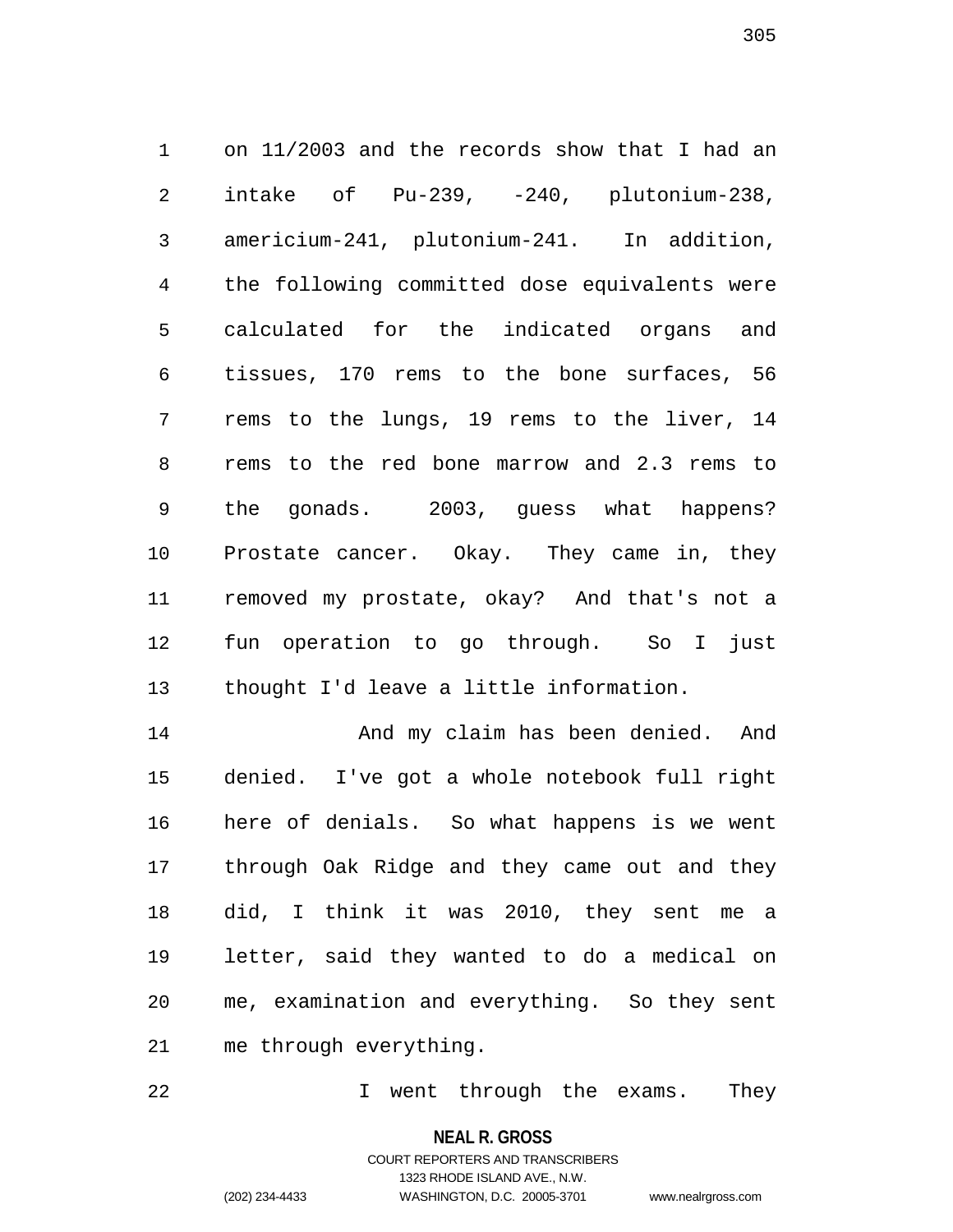1 came back and said, hey, you know, you've got 2 some pleural plaquing on your lungs, we don't 3 know what it's from. It looks like it might 4 be, well, I was an asbestos worker too. I 5 worked with, man, I worked with everything out 6 there, everything you could think of, 7 plutonium to -- I packaged and buried and 8 retrieved and worked the core-drilling trucks. 9 I unloaded tankers of radiation waste into 10 the tank farms. And like Dale Geer was 11 saying, man, you're looking at over two 12 thousand and some chemicals that we were 13 putting into those tanks and treating. And as 14 an operator, a process operator, I was out 15 there doing all the transfers in the tank 16 farms. Of course you've got all these tanks 17 venting on you; you're smelling ammonia. The 18 mercury is boiling. You've got all kinds of 19 stuff cooking out there for you and yet we 20 can't find anybody to help us. I've got a 21 real problem with this. I'm really getting a 22 case of the whatever you want to call it, but

#### **NEAL R. GROSS**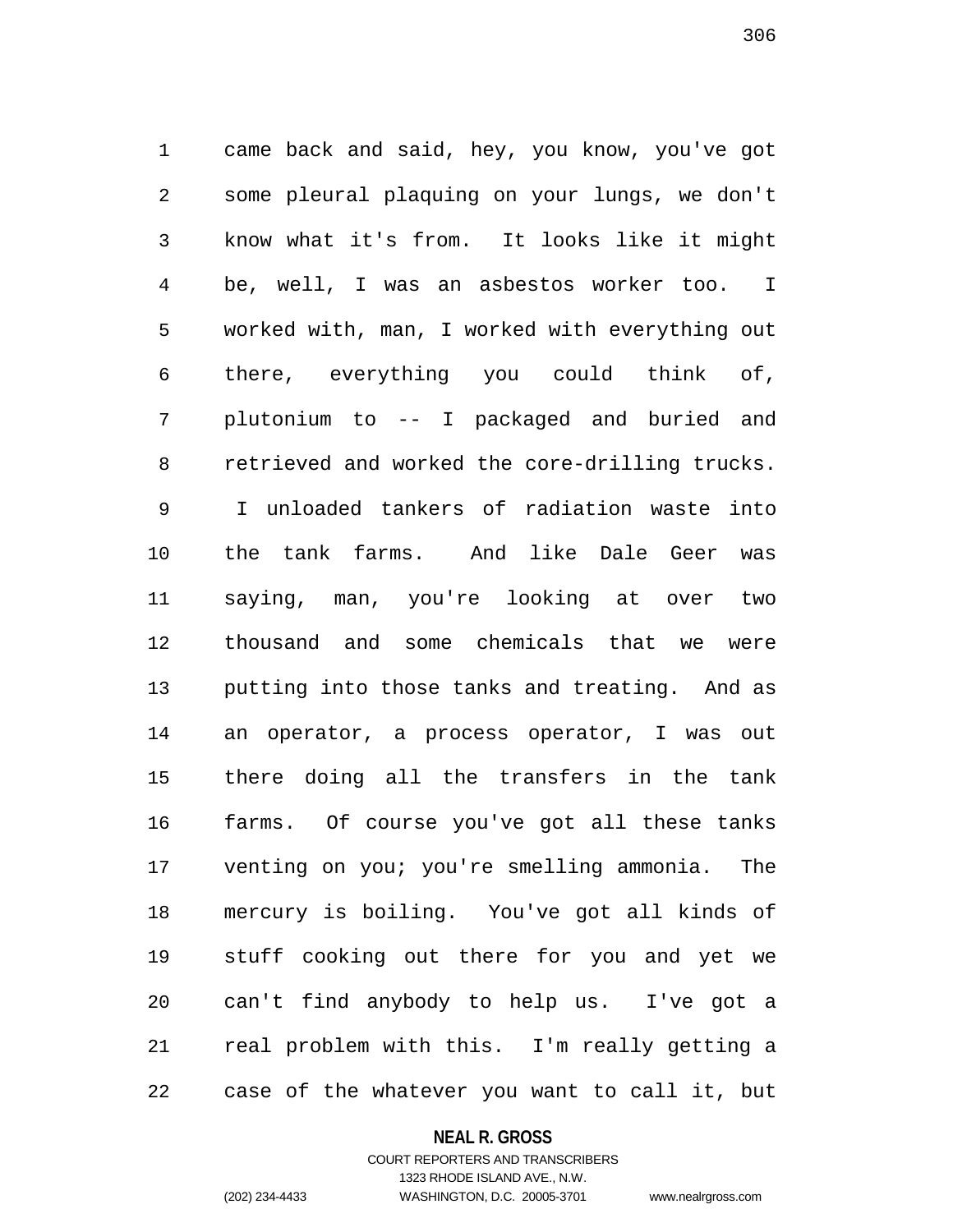1 I'm being nice. But I just wanted you to 2 understand what we're going through. I mean 3 this -- you get all this paperwork and this is 4 all you're getting. You know, this is 5 terrible. This is not a way to take care of 6 your workers. I'm an old Navy submarine 7 sailor and I don't think anybody wants to be 8 treated this way. Thank you very much.

9 CHAIRMAN MELIUS: Thank you. 10 Anybody else?

11 MR. ROGERS: Oh, I've got one 12 thing. I'm sorry.

13 CHAIRMAN MELIUS: Sure, go ahead.

14 MR. ROGERS: I did, on the pleural 15 plaquing, it was sent in to the state. It 16 came back, there was a relationship with 17 asbestos. For all those years I was out there 18 repackaging asbestos, walking through it, 19 walking through the pipe galleries and things 20 like that, pulling it off the ceilings, 21 pulling it out of the tank farms, off the vent 22 lines. We had no protection, we weren't

### **NEAL R. GROSS**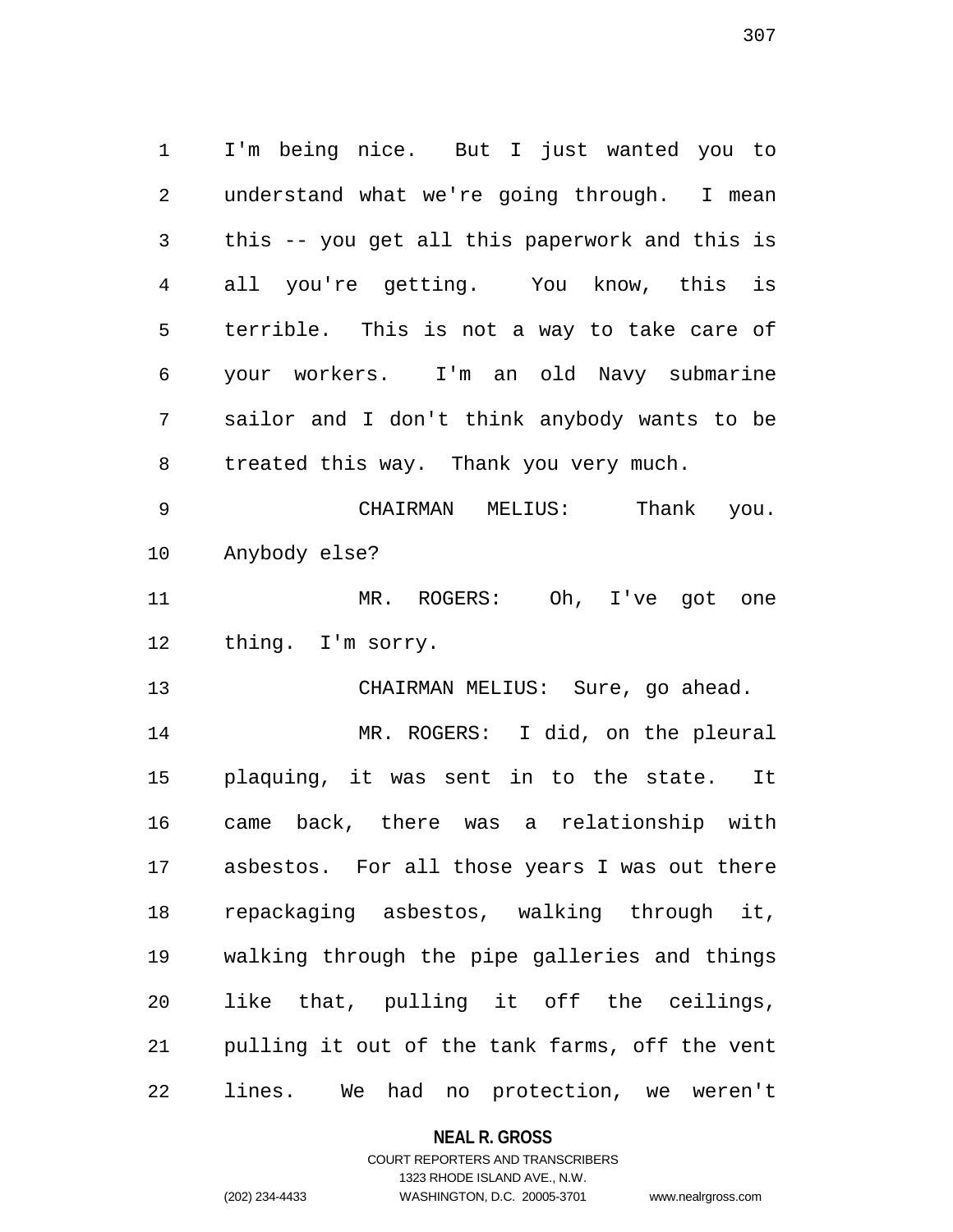1 wearing a mask. We're out there you know, 2 because they didn't, there was no rule to have 3 a mask on at that time in the 1970s. Just, 4 you know, we were involved in a lot of 5 different situations. But we were in weapons 6 production in all the buildings. It was the 7 Cold War you know, so. And we couldn't say 8 nothing. If you had a problem, you really 9 couldn't say anything to anybody. But the 10 pleural plaquing went through to the state. 11 The state looked at it and said, well, yes, it 12 does look like there may be some asbestos 13 related to it, asbestosis, excuse me, because 14 there was no cancer supposedly.

15 So they took a look at it. The 16 first stage looked pretty good; it looked like 17 it might have been asbestosis-related. They 18 got up to another stage and guess what they 19 did? They chopped off part of the claim. 20 Yes, I have pleural plaquing but they can't 21 tell me what it is and they're not going to 22 admit to the asbestos. They say, okay, Bruce,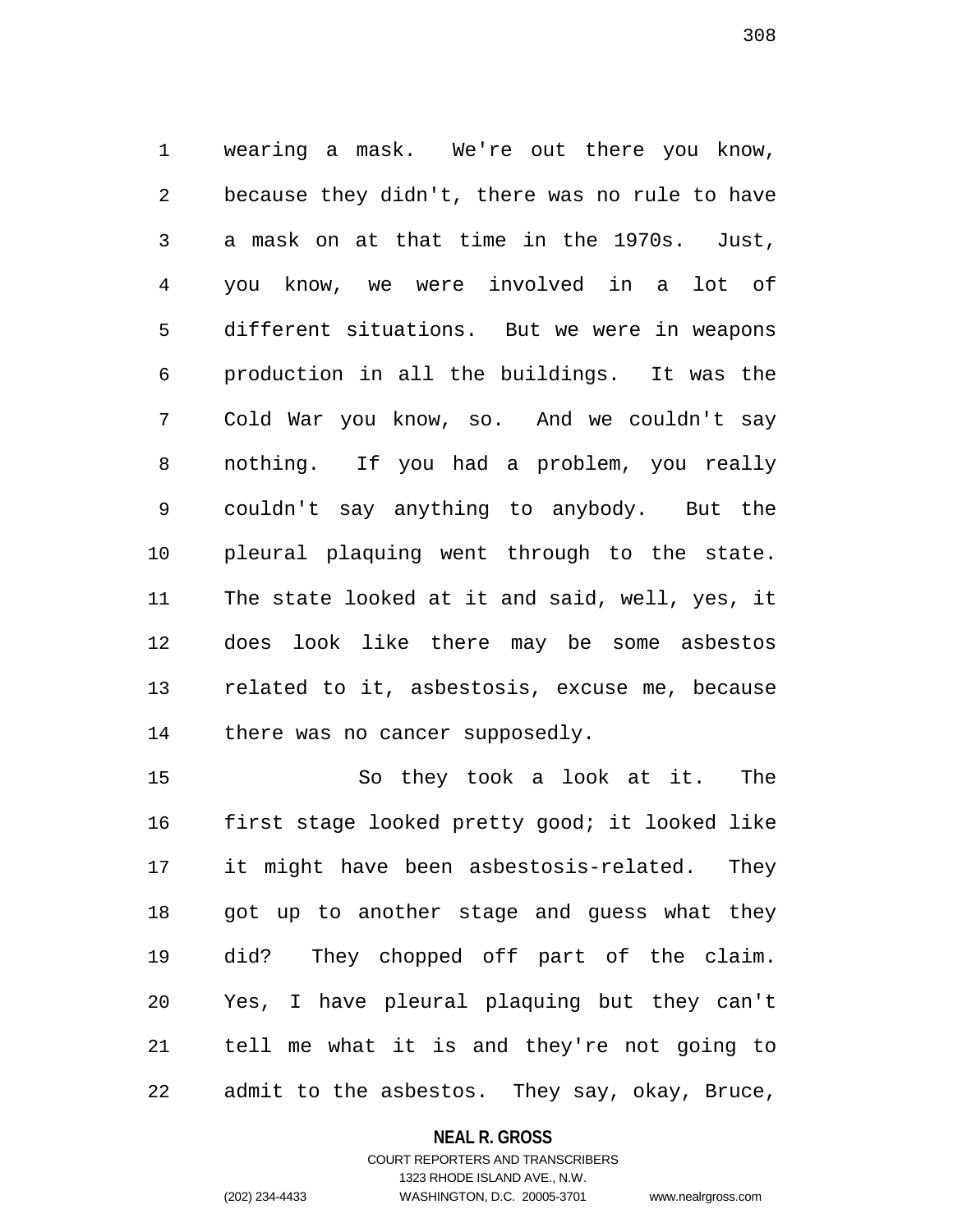1 you've got to prove it. Well how in the heck 2 do you prove it other than you worked with it 3 for 31 years? So, this is where we're at. 4 You know, this is what you guys need to take a 5 look at. You know, you're -- a lot of the 6 guys that I work with, oh and this is a good 7 one here. Twenty-five guys that I worked with 8 in that production plant, 234-5, had prostate 9 cancer. Think about that. That's called a 10 cluster. But what they do is they take you on 11 individually and they fight with you. They 12 turn you over to some lawyer and he runs you 13 ragged trying to prove your case. I've got 14 all these guys calling me, I had a whole list 15 of guys that I was keeping in contact with. 16 We were just trying to get a breakthrough 17 someplace where somebody could, you know, we 18 could see something happening. Everybody got 19 the same response. Man, I'll tell you. 20 CHAIRMAN MELIUS: Thank you. 21 MR. ROGERS: May the Force be with

22 you.

# **NEAL R. GROSS**